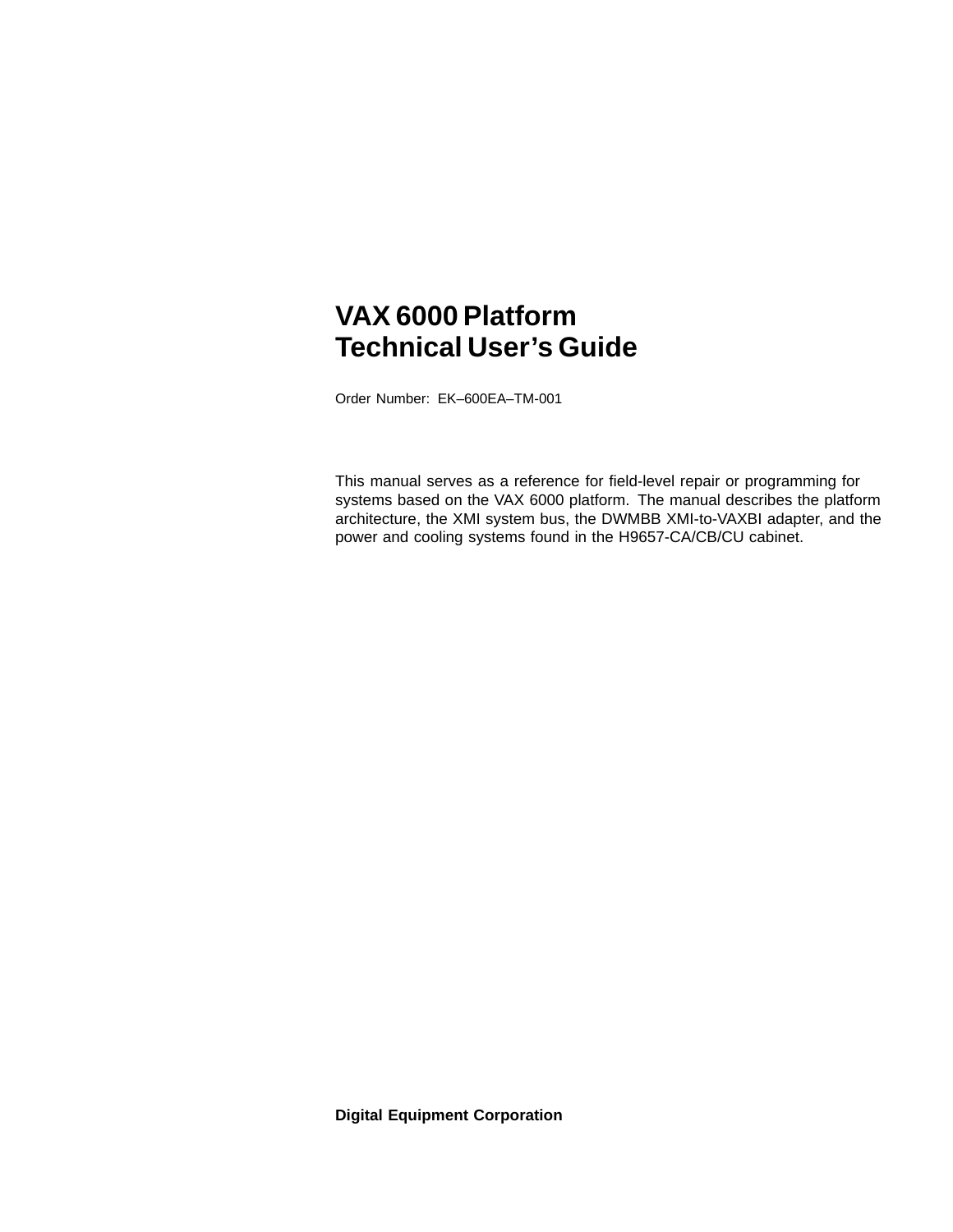#### **First Printing, May 1991**

The information in this document is subject to change without notice and should not be construed as a commitment by Digital Equipment Corporation.

Digital Equipment Corporation assumes no responsibility for any errors that may appear in this document.

The software, if any, described in this document is furnished under a license and may be used or copied only in accordance with the terms of such license. No responsibility is assumed for the use or reliability of software or equipment that is not supplied by Digital Equipment Corporation or its affiliated companies.

Copyright ©1991 by Digital Equipment Corporation

All Rights Reserved. Printed in U.S.A.

The postpaid READER'S COMMENTS form on the last page of this document requests the user's critical evaluation to assist in preparing future documentation.

The following are trademarks of Digital Equipment Corporation:

DEMNA PDP VAXcluster DEC ULTRIX VAXELN DEC LANcontroller UNIBUS VMS DECnet VAX XMI DECUS VAXBI digital

This document was prepared using VAX DOCUMENT, Version 1.2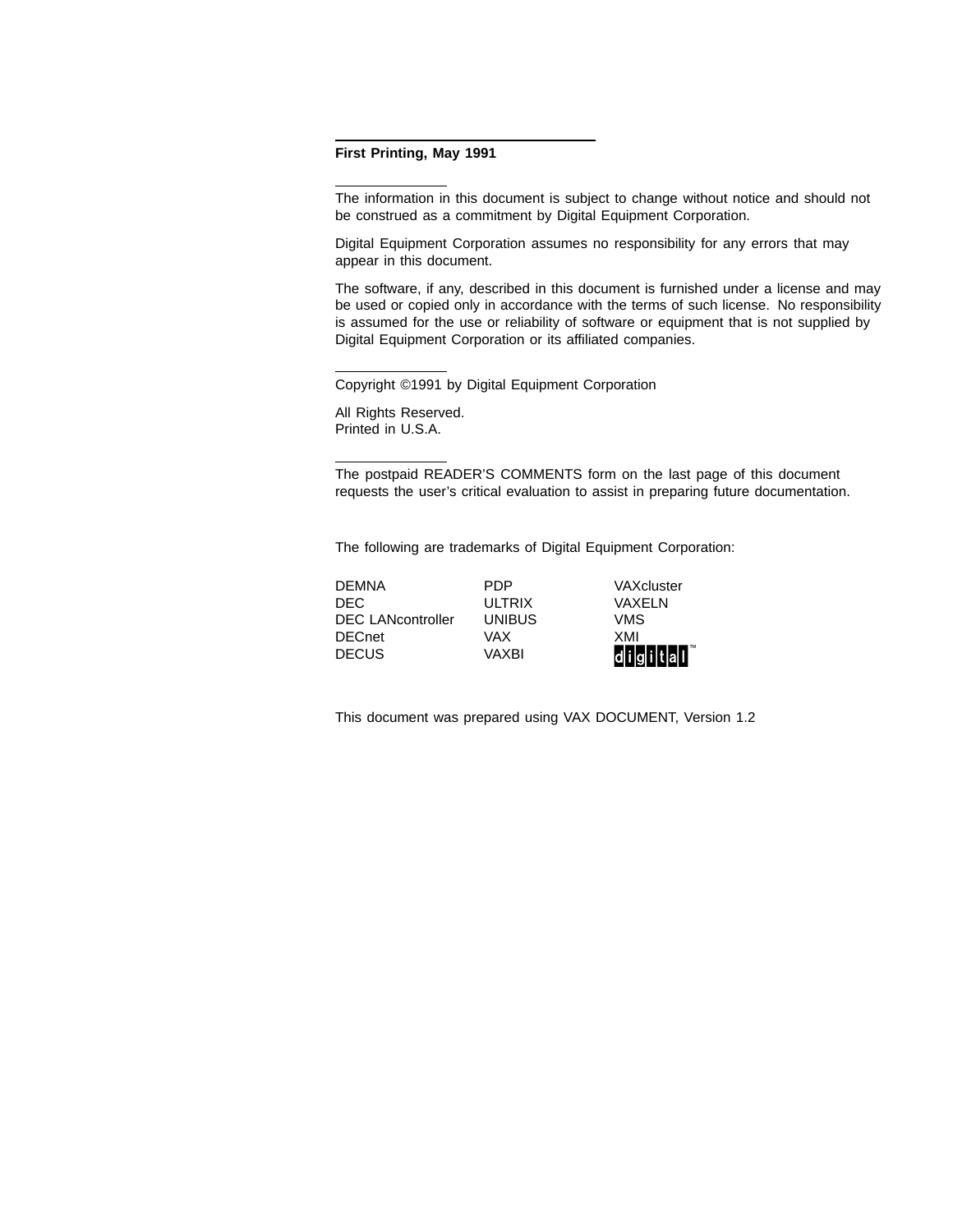# **Contents**

| <b>PREFACE</b> |                                          | xiii     |
|----------------|------------------------------------------|----------|
|                | CHAPTER 1 THE VAX 6000 PLATFORM OVERVIEW | $1 - 1$  |
| $1.1$          | <b>SPECIFICATIONS</b>                    | $1 - 2$  |
| $1.2$          | <b>SYSTEM FRONT VIEW</b>                 | $1 - 4$  |
| $1.3$          | <b>SYSTEM REAR VIEW</b>                  | $1 - 5$  |
| $1.4$          | <b>CONFIGURATIONS</b>                    | $1-6$    |
| 1.5            | XMI BACKPLANE AND CARD CAGE              | $1 - 7$  |
| 1.6            | <b>CONSOLE LOAD DEVICE</b>               | $1 - 9$  |
| 1.7            | <b>DWMBB I/O ADAPTER</b>                 | $1 - 10$ |
| 1.8            | <b>I/O CONNECTIONS</b>                   | $1 - 11$ |
| 1.9            | <b>POWER SYSTEM</b>                      | $1 - 12$ |
| 1.10           | <b>COOLING SYSTEM</b>                    | $1 - 14$ |
| 1.11           | <b>OPTIONS</b>                           | $1 - 15$ |
|                | <b>CHAPTER 2 THE XMI</b>                 | $2 - 1$  |
|                |                                          |          |

| 2.1 | <b>XMI OVERVIEW</b>                         | 2–2     |
|-----|---------------------------------------------|---------|
|     | <b>XMI System Block Diagram Description</b> | $2 - 2$ |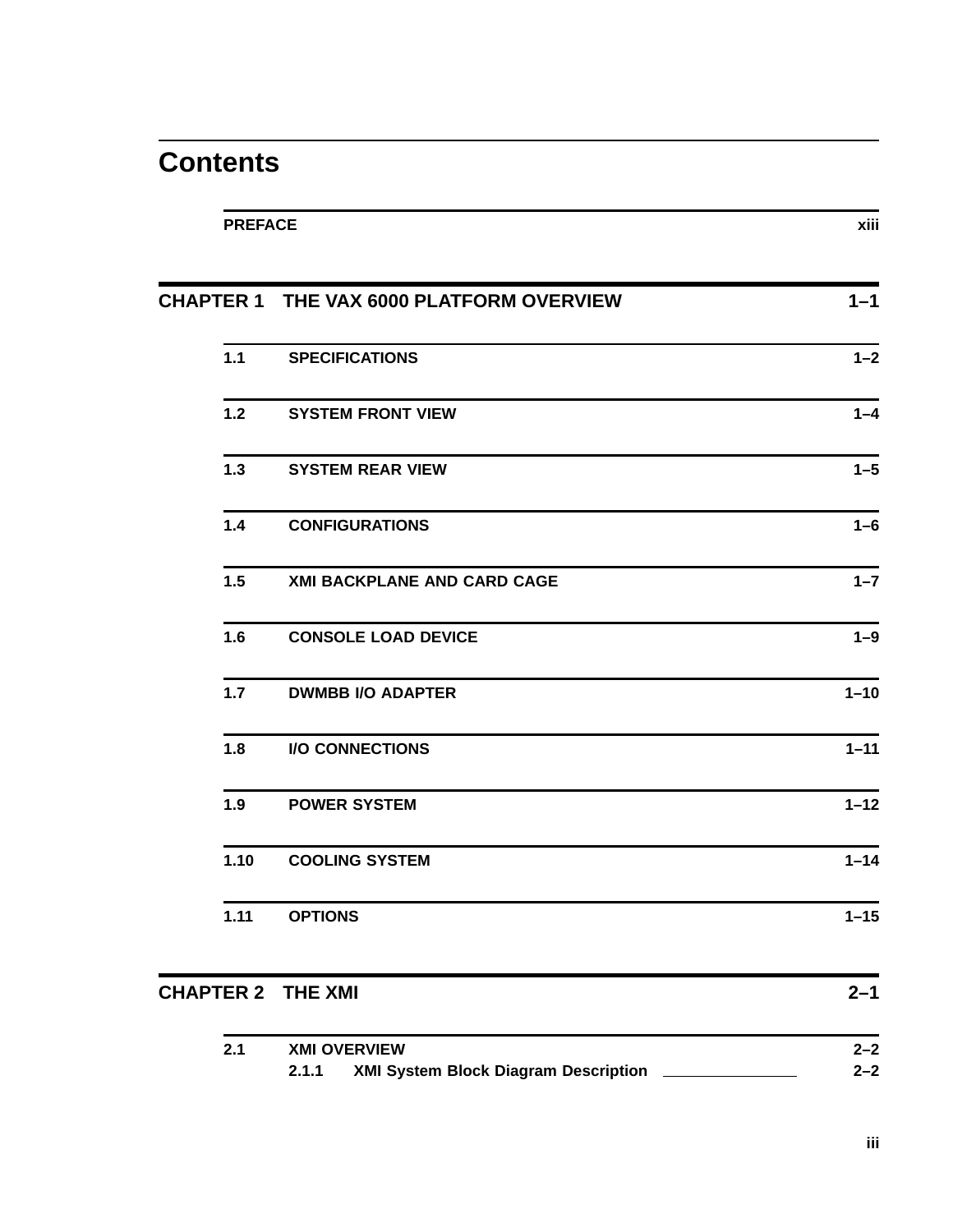#### **Contents**

|                  | 2.1.2 | <b>XMI Corner</b><br><u> 1989 - Johann Stein, mars an deutscher Stein und der Stein und der Stein und der Stein und der Stein und der</u> | $2 - 4$  |
|------------------|-------|-------------------------------------------------------------------------------------------------------------------------------------------|----------|
|                  | 2.1.3 | XMI Data Transactions                                                                                                                     | $2 - 6$  |
|                  | 2.1.4 |                                                                                                                                           | $2 - 7$  |
|                  | 2.1.5 |                                                                                                                                           | $2 - 9$  |
|                  |       | Octaword Wraparound Read • 2-9<br>2.1.5.1<br>2.1.5.2 Hexword Wraparound Read • 2-9                                                        |          |
|                  | 2.1.6 |                                                                                                                                           | $2 - 10$ |
|                  | 2.1.7 |                                                                                                                                           | $2 - 11$ |
|                  | 2.1.8 |                                                                                                                                           | $2 - 11$ |
| $2.2\phantom{0}$ |       | <b>XMI ADDRESSING</b>                                                                                                                     | $2 - 12$ |
|                  | 2.2.1 |                                                                                                                                           | $2 - 13$ |
|                  | 2.2.2 |                                                                                                                                           | $2 - 14$ |
|                  |       | XMI Private Space • 2-14<br>2.2.2.1                                                                                                       |          |
|                  |       | XMI Nodespace • 2-15<br>2.2.2.2                                                                                                           |          |
|                  |       | I/O Address Space • 2-16<br>2.2.2.3                                                                                                       |          |

2.2.2.4 VAXBI Adapter I/O Address Space • 2–16

2.2.2.5 How to Find a Register in VAXBI Address Space • 2–17

#### **2.3 ARBITRATION CYCLES 2–20**

| 2.4     | <b>XMI CYCLES</b> |                                                                                          |          |
|---------|-------------------|------------------------------------------------------------------------------------------|----------|
|         | 2.4.1             |                                                                                          | $2 - 22$ |
|         | 2.4.2             | Command Cycles <u>___________________________________</u>                                | $2 - 23$ |
|         |                   | Command Field • 2-24<br>2.4.2.1                                                          |          |
|         |                   | Mask Field $\cdot$ 2-25<br>2.4.2.2                                                       |          |
|         |                   | 2.4.2.3 Length Field • 2-26                                                              |          |
|         |                   | Address Field • 2-26<br>2.4.2.4                                                          |          |
|         |                   | Interrupt Priority Level Field • 2-27<br>2.4.2.5                                         |          |
|         |                   | 2.4.2.6<br>Node Specifier Field • 2-28                                                   |          |
|         | 2.4.3             |                                                                                          | $2 - 29$ |
|         | 2.4.4             | Good Read Data (GRD) and Corrected Read Data (CRD)                                       | $2 - 29$ |
|         | 2.4.5             | Locked Response Cycle (LOC) ______________________                                       | $2 - 30$ |
|         | 2.4.6             | Read Error Response Cycle (RER) _____________________                                    | $2 - 30$ |
|         | 2.4.7             |                                                                                          | $2 - 30$ |
| $2.5\,$ |                   | <b>XMI TRANSACTIONS</b>                                                                  | $2 - 31$ |
|         | 2.5.1             |                                                                                          | $2 - 33$ |
|         | 2.5.2             |                                                                                          | $2 - 34$ |
|         | 2.5.3             | Interlock Read Transaction <b>contained a manufacture of the Contract August</b>         | $2 - 35$ |
|         | 2.5.4             |                                                                                          | $2 - 37$ |
|         | 2.5.5             | <b>Write Mask Transaction</b><br><u> 1990 - Johann Barbara, martin amerikan basar da</u> | $2 - 38$ |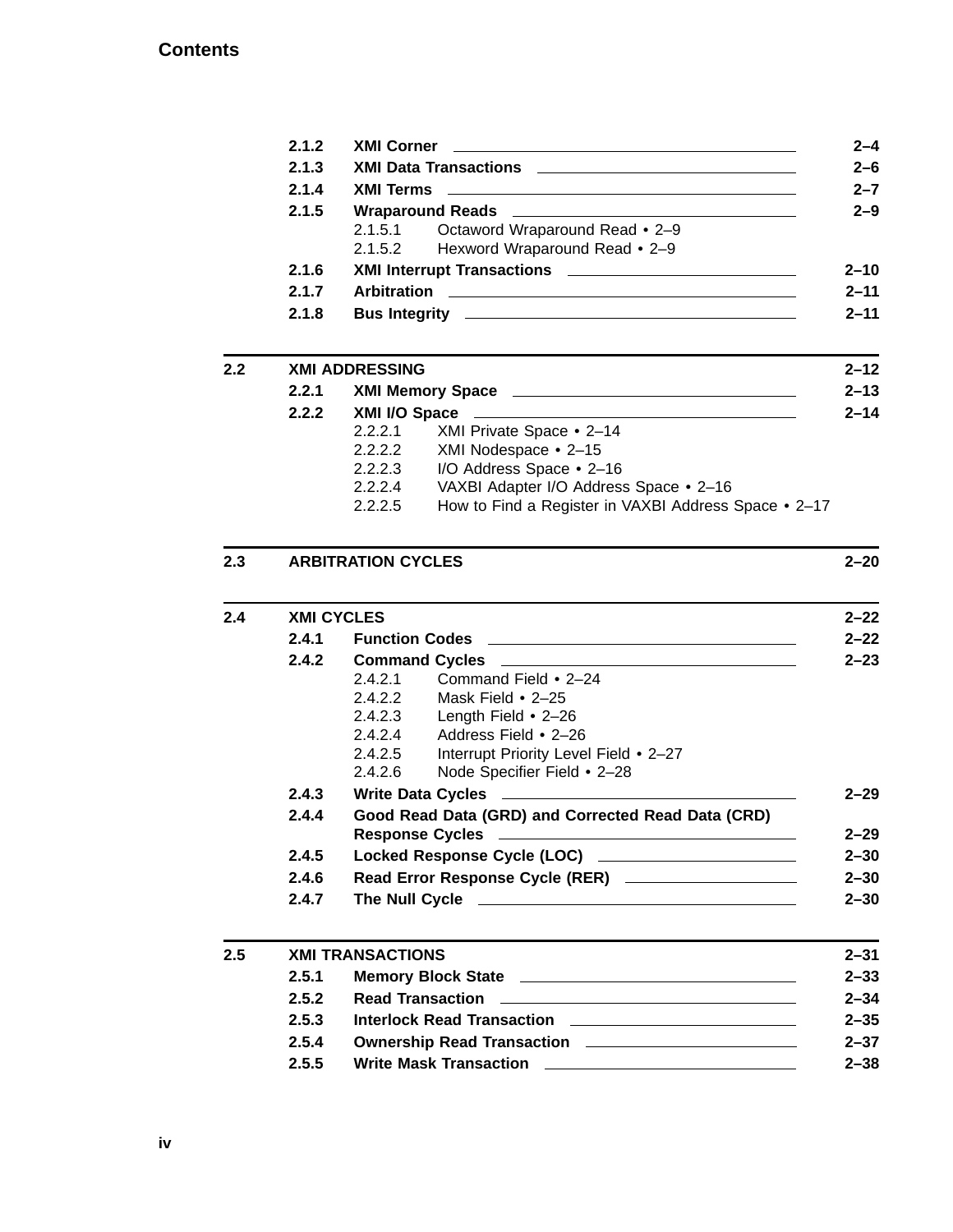|     | 2.5.6<br>2.5.7<br>2.5.8<br>2.5.9<br>2.5.10<br>2.5.11 | Unlock Write Mask Transaction ________________________<br>Disown Write Mask Transactions <b>National Contract Property</b><br>Interrupt and Identify Transactions _____________________<br>Implied Vector Interrupt Transactions __________________<br><b>Transaction Examples</b><br><u> 1989 - Johann Barbara, martxa alemaniar a</u><br>Single Quadword Reads • 2-46<br>2.5.11.1<br>Multiple Quadword Reads • 2-48<br>2.5.11.2<br>Longword and Quadword Writes • 2-50<br>2.5.11.3<br>Multiple Quadword Writes • 2-51<br>2.5.11.4 |          | 2–40<br>$2 - 41$<br>$2 - 42$<br>$2 - 43$<br>$2 - 45$<br>$2 - 46$ |
|-----|------------------------------------------------------|-------------------------------------------------------------------------------------------------------------------------------------------------------------------------------------------------------------------------------------------------------------------------------------------------------------------------------------------------------------------------------------------------------------------------------------------------------------------------------------------------------------------------------------|----------|------------------------------------------------------------------|
| 2.6 |                                                      | <b>CACHE COHERENCY</b>                                                                                                                                                                                                                                                                                                                                                                                                                                                                                                              |          | $2 - 52$                                                         |
| 2.7 |                                                      | <b>XMI INITIALIZATION</b>                                                                                                                                                                                                                                                                                                                                                                                                                                                                                                           |          | $2 - 53$                                                         |
|     | 2.7.1                                                |                                                                                                                                                                                                                                                                                                                                                                                                                                                                                                                                     |          | $2 - 54$                                                         |
|     | 2.7.2                                                | Power-Up<br><u> 2000 - Jan James James Barnett, amerikansk politik (d. 1878)</u>                                                                                                                                                                                                                                                                                                                                                                                                                                                    |          | $2 - 54$                                                         |
|     | 2.7.3                                                |                                                                                                                                                                                                                                                                                                                                                                                                                                                                                                                                     |          | $2 - 55$                                                         |
|     | 2.7.4                                                |                                                                                                                                                                                                                                                                                                                                                                                                                                                                                                                                     |          | $2 - 55$                                                         |
| 2.8 | <b>XMI REGISTERS</b>                                 |                                                                                                                                                                                                                                                                                                                                                                                                                                                                                                                                     |          | $2 - 56$                                                         |
|     |                                                      | <b>DEVICE REGISTER (XDEV)</b>                                                                                                                                                                                                                                                                                                                                                                                                                                                                                                       | $2 - 57$ |                                                                  |
|     |                                                      | <b>BUS ERROR REGISTER (XBER)</b>                                                                                                                                                                                                                                                                                                                                                                                                                                                                                                    | $2 - 58$ |                                                                  |
|     |                                                      | <b>FAILING ADDRESS REGISTER (XFADR)</b>                                                                                                                                                                                                                                                                                                                                                                                                                                                                                             | $2 - 66$ |                                                                  |
|     |                                                      | XMI GENERAL PURPOSE REGISTER (XGPR)<br>NODE-SPECIFIC CONTROL AND STATUS REGISTER                                                                                                                                                                                                                                                                                                                                                                                                                                                    | $2 - 68$ |                                                                  |
|     |                                                      | (NSCSR)                                                                                                                                                                                                                                                                                                                                                                                                                                                                                                                             | $2 - 69$ |                                                                  |
|     |                                                      | <b>XMI CONTROL REGISTER (XCR)</b>                                                                                                                                                                                                                                                                                                                                                                                                                                                                                                   | $2 - 70$ |                                                                  |
|     |                                                      | FAILING ADDRESS EXTENSION REGISTER (XFAER)                                                                                                                                                                                                                                                                                                                                                                                                                                                                                          | $2 - 72$ |                                                                  |
|     |                                                      | <b>BUS ERROR EXTENSION REGISTER (XBEER)</b>                                                                                                                                                                                                                                                                                                                                                                                                                                                                                         | $2 - 74$ |                                                                  |
| 2.9 |                                                      | <b>XMI ERRORS</b>                                                                                                                                                                                                                                                                                                                                                                                                                                                                                                                   |          | $2 - 76$                                                         |
|     |                                                      | 2.9.1 Error Conditions                                                                                                                                                                                                                                                                                                                                                                                                                                                                                                              |          | $2 - 76$                                                         |
|     |                                                      | 2.9.1.1<br>Parity Error • 2-76                                                                                                                                                                                                                                                                                                                                                                                                                                                                                                      |          |                                                                  |
|     |                                                      | 2.9.1.2<br>Inconsistent Parity Error • 2-76                                                                                                                                                                                                                                                                                                                                                                                                                                                                                         |          |                                                                  |
|     |                                                      | Transaction Timeout • 2-77<br>2.9.1.3                                                                                                                                                                                                                                                                                                                                                                                                                                                                                               |          |                                                                  |
|     |                                                      | Sequence Error • 2-77<br>2.9.1.4                                                                                                                                                                                                                                                                                                                                                                                                                                                                                                    |          |                                                                  |
|     | 2.9.2                                                |                                                                                                                                                                                                                                                                                                                                                                                                                                                                                                                                     |          | $2 - 78$                                                         |
|     | 2.9.3                                                | <b>Error Recovery</b><br><u> 1989 - Johann Barbara, martin amerikan basal dan berasal dan berasal dalam basal dalam basal dalam basal dala</u>                                                                                                                                                                                                                                                                                                                                                                                      |          | $2 - 79$                                                         |
|     | 2.9.4                                                |                                                                                                                                                                                                                                                                                                                                                                                                                                                                                                                                     |          | $2 - 79$                                                         |

**v**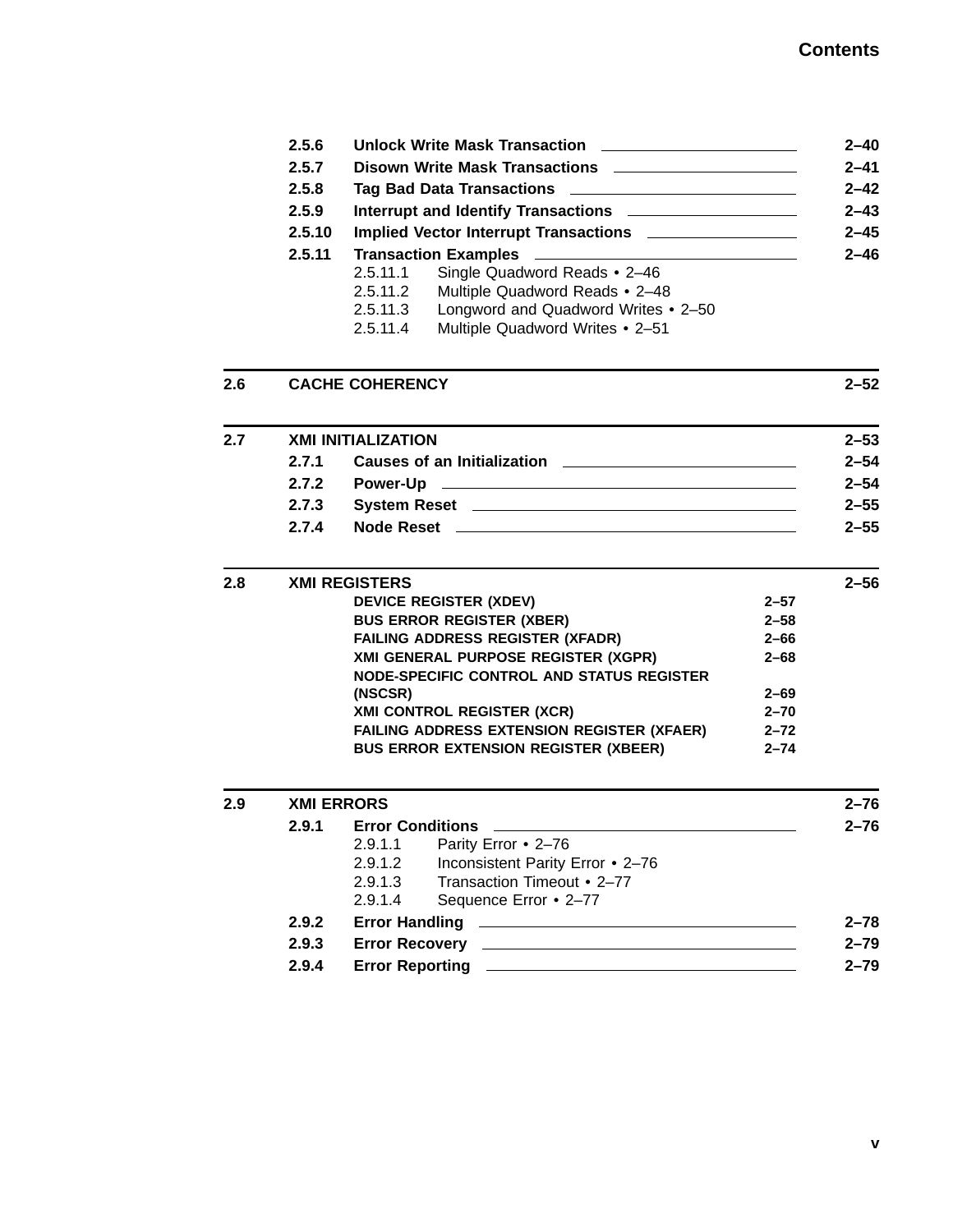| 3.1 |       | <b>DWMBB OVERVIEW</b>                                                                                                                                                                                                                |
|-----|-------|--------------------------------------------------------------------------------------------------------------------------------------------------------------------------------------------------------------------------------------|
| 3.2 |       | <b>ADDRESS TRANSLATION</b>                                                                                                                                                                                                           |
|     | 3.2.1 | <b>DWMBA Compatibility Mode</b>                                                                                                                                                                                                      |
|     |       | DWMBA Compatibility Mode DMA Write Transaction • 3-9<br>3.2.1.1<br>DWMBA Compatibility Mode DMA Read Transaction • 3-9<br>3.2.1.2                                                                                                    |
|     | 3.2.2 | 40-Bit VAX Address Translation                                                                                                                                                                                                       |
|     | 3.2.3 | 40-Bit Address Translation (4-Kbyte Page Size) ________                                                                                                                                                                              |
|     | 3.2.4 | 40-Bit Address Translation (8-Kbyte Page Size) ________                                                                                                                                                                              |
|     | 3.2.5 | DMA Write Transactions-Extended Address Modes ____                                                                                                                                                                                   |
|     | 3.2.6 | DMA Read Transactions-Extended Address Modes ____                                                                                                                                                                                    |
| 3.3 |       | <b>I/O TRANSACTIONS</b>                                                                                                                                                                                                              |
|     | 3.3.1 | I/O References to DWMBB/A Module Registers ________                                                                                                                                                                                  |
|     | 3.3.2 | I/O References to the PMRs<br>the contract of the contract of the contract of the contract of                                                                                                                                        |
|     | 3.3.3 | I/O References to DWMBB/B Module Registers or to VAXBI                                                                                                                                                                               |
| 3.4 |       | <b>INTERRUPTS</b>                                                                                                                                                                                                                    |
|     | 3.4.1 | DWMBB-Detected Error Interrupt Vectors ______________                                                                                                                                                                                |
|     | 3.4.2 | <b>VAXBI Node Vector</b>                                                                                                                                                                                                             |
|     | 3.4.3 | Interprocessor Interrupts <b>contained a manufacturer of the contact of the contact of the contact of the contact of the contact of the contact of the contact of the contact of the contact of the contact of the contact of th</b> |
|     | 3.4.4 |                                                                                                                                                                                                                                      |
|     |       | 3.4.4.1<br>DWMBB Adapter-Generated Interrupts • 3-23<br>VAXBI-Generated Interrupts • 3-23<br>3.4.4.2                                                                                                                                 |
|     |       | BIIC-Generated VAXBI Interrupts • 3-23<br>3.4.4.3                                                                                                                                                                                    |
|     |       | Interprocessor-Generated VAXBI Interrupts • 3-24<br>3.4.4.4<br>Passive Release of VAXBI Interrupts • 3-24<br>3.4.4.5                                                                                                                 |
|     | 3.4.5 |                                                                                                                                                                                                                                      |
|     | 3.4.6 |                                                                                                                                                                                                                                      |
|     | 3.4.7 | <b>IVINTR Transactions</b><br><u> 1989 - Johann Barbara, martin amerikan basal dan berasal dan berasal dalam basal dan berasal dan berasal dan</u>                                                                                   |
|     |       |                                                                                                                                                                                                                                      |
| 3.5 |       | <b>VAXBI WRAPPED READ TRANSACTIONS</b>                                                                                                                                                                                               |
| 3.6 |       | <b>LOCKOUT MODES</b>                                                                                                                                                                                                                 |
|     | 3.6.1 | No Assertion and No Response to XMI Lockout Mode ___                                                                                                                                                                                 |
|     | 3.6.2 |                                                                                                                                                                                                                                      |
|     |       |                                                                                                                                                                                                                                      |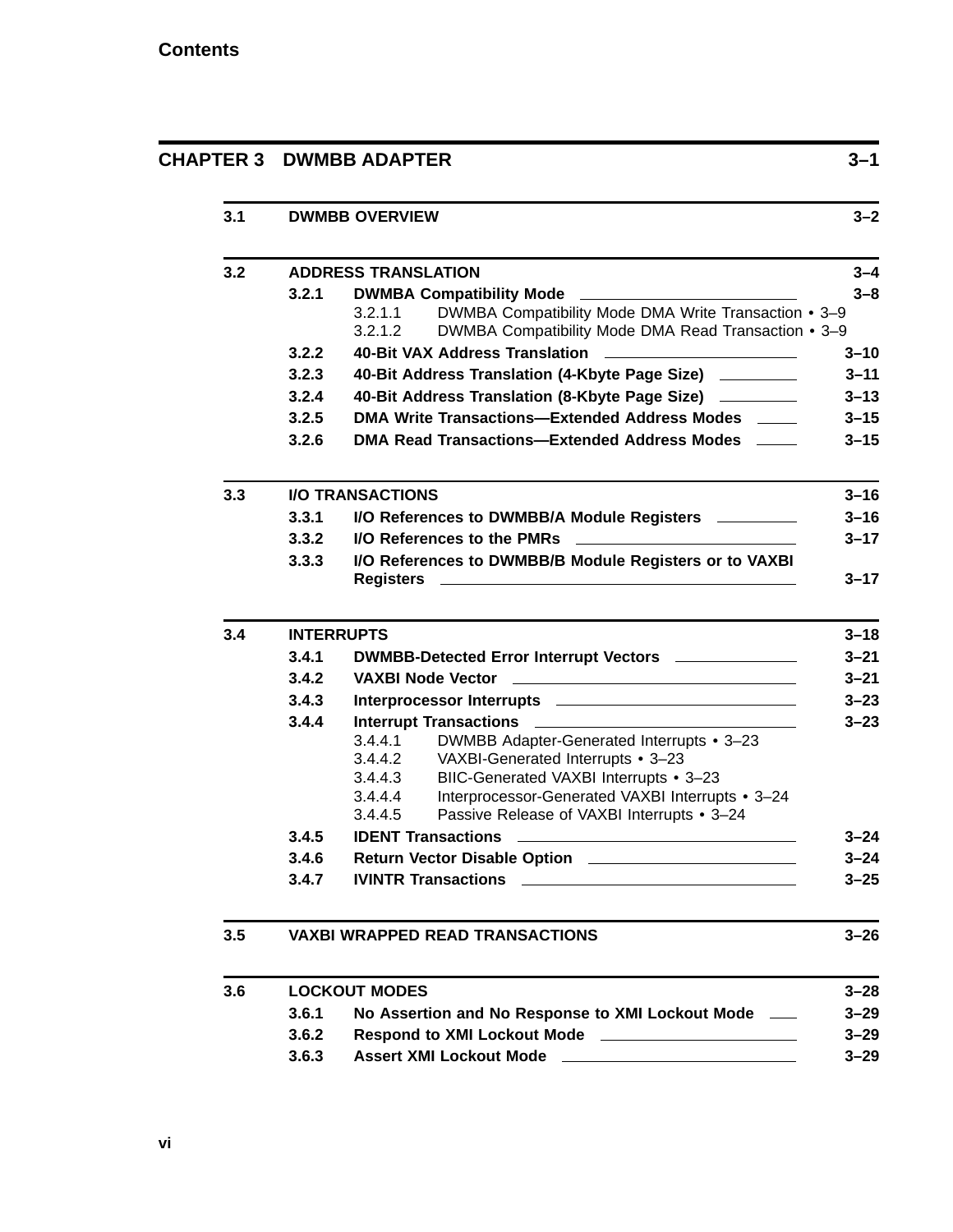|      | 3.6.4  | <b>Full XMI Lockout Mode</b>                                                 |                        | $3 - 30$  |
|------|--------|------------------------------------------------------------------------------|------------------------|-----------|
|      | 3.6.5  |                                                                              |                        | $3 - 31$  |
|      | 3.6.6  | <b>Lockout Deassertion Timer</b>                                             |                        | $3 - 32$  |
| 3.7  |        | <b>COMMANDER ARBITRATION USING RESPONDER REQUEST</b>                         |                        | $3 - 33$  |
|      |        |                                                                              |                        |           |
| 3.8  |        | <b>PROGRAMMABLE TIMEOUTS</b>                                                 |                        | $3 - 34$  |
| 3.9  |        | <b>PROGRAMMABLE VAXBI I/O WINDOW SPACE</b>                                   |                        | $3 - 36$  |
| 3.10 |        | ECC PROTECTION ON THE PMR DATA PATH                                          |                        | $3 - 37$  |
|      | 3.10.1 | ECC Errors Detected During I/O PMR Read Accesses ___                         |                        | $3 - 38$  |
|      |        | 3.10.2 ECC Errors Detected During PMR Accesses for DMA                       |                        |           |
|      |        | <b>Address Translation</b>                                                   |                        | $3 - 38$  |
| 3.11 |        | <b>DWMBB ADAPTER REGISTERS</b>                                               |                        | $3 - 39$  |
|      |        | <b>DEVICE REGISTER (XDEV)</b>                                                | $3 - 43$               |           |
|      |        | <b>BUS ERROR REGISTER (XBER)</b>                                             | $3 - 45$               |           |
|      |        | <b>FAILING ADDRESS REGISTER (XFADR)</b>                                      | $3 - 53$               |           |
|      |        | RESPONDER ERROR ADDRESS REGISTER (AREAR)                                     | $3 - 54$               |           |
|      |        | <b>ERROR SUMMARY REGISTER (AESR)</b>                                         | $3 - 56$               |           |
|      |        | <b>INTERRUPT MASK REGISTER (AIMR)</b>                                        | $3 - 64$               |           |
|      |        | <b>IMPLIED VECTOR INTERRUPT</b><br>DESTINATION/DIAGNOSTIC REGISTER (AIVINTR) | $3 - 72$               |           |
|      |        | <b>DIAGNOSTIC 1 REGISTER (ADG1)</b>                                          | $3 - 74$               |           |
|      |        | <b>UTILITY REGISTER (AUTLR)</b>                                              | $3 - 81$               |           |
|      |        | <b>CONTROL AND STATUS REGISTER (ACSR)</b>                                    | $3 - 86$               |           |
|      |        | <b>RETURN VECTOR REGISTER (ARVR)</b>                                         | $3 - 91$               |           |
|      |        | FAILING ADDRESS EXTENSION REGISTER (XFAER)                                   | $3 - 92$               |           |
|      |        | <b>VAXBI ERROR ADDRESS REGISTER (ABEAR)</b>                                  | $3 - 94$               |           |
|      |        | <b>PAGE MAP REGISTERS (PMRS)</b>                                             | $3 - 96$               |           |
|      |        | <b>CONTROL AND STATUS REGISTER (BCSR)</b>                                    | $3 - 98$               |           |
|      |        | <b>ERROR SUMMARY REGISTER (BESR)</b>                                         | $3 - 100$              |           |
|      |        | <b>INTERRUPT DESTINATION REGISTER (BIDR)</b>                                 | $3 - 105$              |           |
|      |        | <b>TIMEOUT ADDRESS REGISTER (BTIM)</b>                                       | $3 - 106$              |           |
|      |        | <b>VECTOR OFFSET REGISTER (BVOR)</b>                                         | $3 - 107$              |           |
|      |        | <b>VECTOR REGISTER (BVR)</b>                                                 | $3 - 108$              |           |
|      |        | <b>DIAGNOSTIC CONTROL REGISTER 1 (BDCR1)</b>                                 | $3 - 109$              |           |
|      |        | <b>RESERVED REGISTER (BRSVD)</b>                                             | $3 - 111$<br>$3 - 112$ |           |
|      |        | <b>DEVICE REGISTER (DTYPE)</b>                                               |                        |           |
| 3.12 |        | <b>ERROR HANDLING</b>                                                        |                        | $3 - 113$ |
|      | 3.12.1 | <b>Error Interrupts</b>                                                      |                        | $3 - 114$ |
|      | 3.12.2 | <b>Error Command and Address Logging</b>                                     |                        | $3 - 114$ |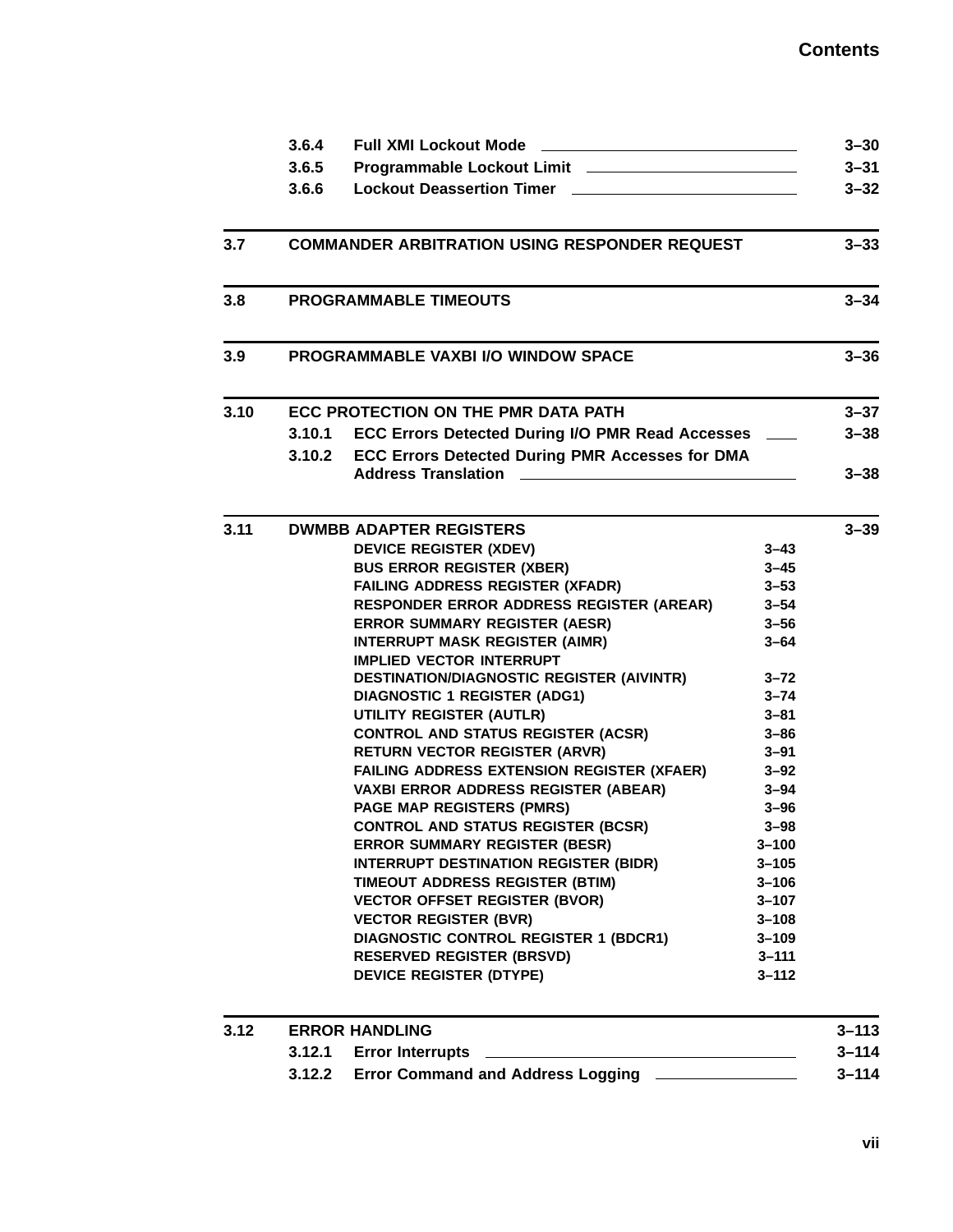| 3.12.3 |                           | Multiple Errors ______                                                             | $3 - 115$ |
|--------|---------------------------|------------------------------------------------------------------------------------|-----------|
| 3.12.4 |                           | <b>Address Translation Mode Errors _____</b>                                       | $3 - 115$ |
|        |                           | 3.12.4.1 Invalid VAXBI Address • 3-116                                             |           |
|        |                           | 3.12.4.2 Invalid PFN • 3–116<br>3.12.4.3 ECC Errors on PMR Data During DMA Address |           |
|        |                           |                                                                                    |           |
|        |                           | Translation • 3-117                                                                |           |
|        |                           | 3.12.4.3.1 Uncorrectable ECC Errors . 3-117                                        |           |
|        |                           | 3.12.4.3.2 Correctable ECC Errors • 3-117                                          |           |
|        | 3.12.4.4                  | ECC Errors on PMR Data During I/O Reads to PMR • 3-118                             |           |
|        | 3.12.4.4.1                | Uncorrectable ECC Errors • 3-118                                                   |           |
|        |                           | 3.12.4.4.2 Correctable ECC Errors • 3-118                                          |           |
| 3.12.5 | <b>IBUS Parity Errors</b> |                                                                                    | $3 - 119$ |
|        | 3.12.5.1                  | DMA Write C/A or INTR C/A IBUS Parity Error • 3-119                                |           |
|        | 3.12.5.2                  | DMA Write Data IBUS Parity Error • 3-119                                           |           |
|        | 3.12.5.3                  | DMA Read C/A IBUS Parity Error • 3-120                                             |           |
|        | 3.12.5.4                  | I/O Read Data or IDENT Vector IBUS Parity Error • 3-120                            |           |
|        | 3.12.5.5                  | DMA Read Data IBUS Parity Error • 3-120                                            |           |
|        | 3.12.5.6                  | I/O Write C/A IBUS Parity Error • 3-121                                            |           |
|        | 3.12.5.7                  | I/O Write Data IBUS Parity Error • 3-121                                           |           |
|        | 3.12.5.8                  | I/O Read C/A IBUS Parity Error • 3-121                                             |           |
|        | 3.12.5.9                  | IDENT IBUS Parity Error • 3-122                                                    |           |
|        | 3.12.5.10                 | Undecodable I/O C/A with no IBUS Parity Error                                      |           |
|        |                           | Detected • 3-122                                                                   |           |
|        | 3.12.5.11                 | Undecodable DMA C/A with no IBUS Parity Error                                      |           |
|        |                           | Detected • 3-123                                                                   |           |
|        | 3.12.5.12                 | Undecodable DMA C/A with an IBUS Parity Error                                      |           |
|        |                           | Detected • 3-123                                                                   |           |
| 3.12.6 | <b>XMI Errors</b>         |                                                                                    | $3 - 124$ |
|        | 3.12.6.1                  | DMA Write C/A XMI Error • 3-125                                                    |           |
|        | 3.12.6.2                  | DMA Read C/A XMI Error • 3-125                                                     |           |
|        | 3.12.6.3                  | DMA Write Data XMI Error • 3-125                                                   |           |
|        | 3.12.6.4                  | DMA Read Data XMI Error • 3-125                                                    |           |
|        | 3.12.6.5                  | Parity Errors on the XMI • 3-126                                                   |           |
|        | 3.12.6.6                  | I/O Read Data and IDENT Vector Errors on the XMI • 3-126                           |           |
|        | 3.12.6.7                  | I/O Write Data Error on the XMI • 3-126                                            |           |
|        | 3.12.6.8                  | LOC Response on DMA Read Data • 3-126                                              |           |
| 3.12.7 | <b>VAXBI Errors</b>       |                                                                                    | $3 - 127$ |
| 3.12.8 |                           | <b>Miscellaneous Errors</b>                                                        | $3 - 128$ |
|        | 3.12.8.1                  | Impending Power Fail • 3-128                                                       |           |
|        | 3.12.8.2                  | Internal Errors • 3-128                                                            |           |
|        | 3.12.8.3                  | PMR Initialization Inhibit Error • 3-128                                           |           |
|        | 3.12.8.4                  | DMA Read Data Parity Error during DWMBB/A Module                                   |           |
|        |                           | Loopback • 3-129                                                                   |           |
|        | 3.12.8.5                  | Cable OK Error • 3-129                                                             |           |
|        |                           |                                                                                    |           |

| 3.13 |        | <b>DWMBB INITIALIZATION</b>                    | $3 - 130$ |
|------|--------|------------------------------------------------|-----------|
|      | 3.13.1 | <b>DWMBB/A Module Initialization Sequence</b>  | $3 - 131$ |
|      |        | 3.13.2 DWMBB/A Module Gate Array Control Reset | 3–131     |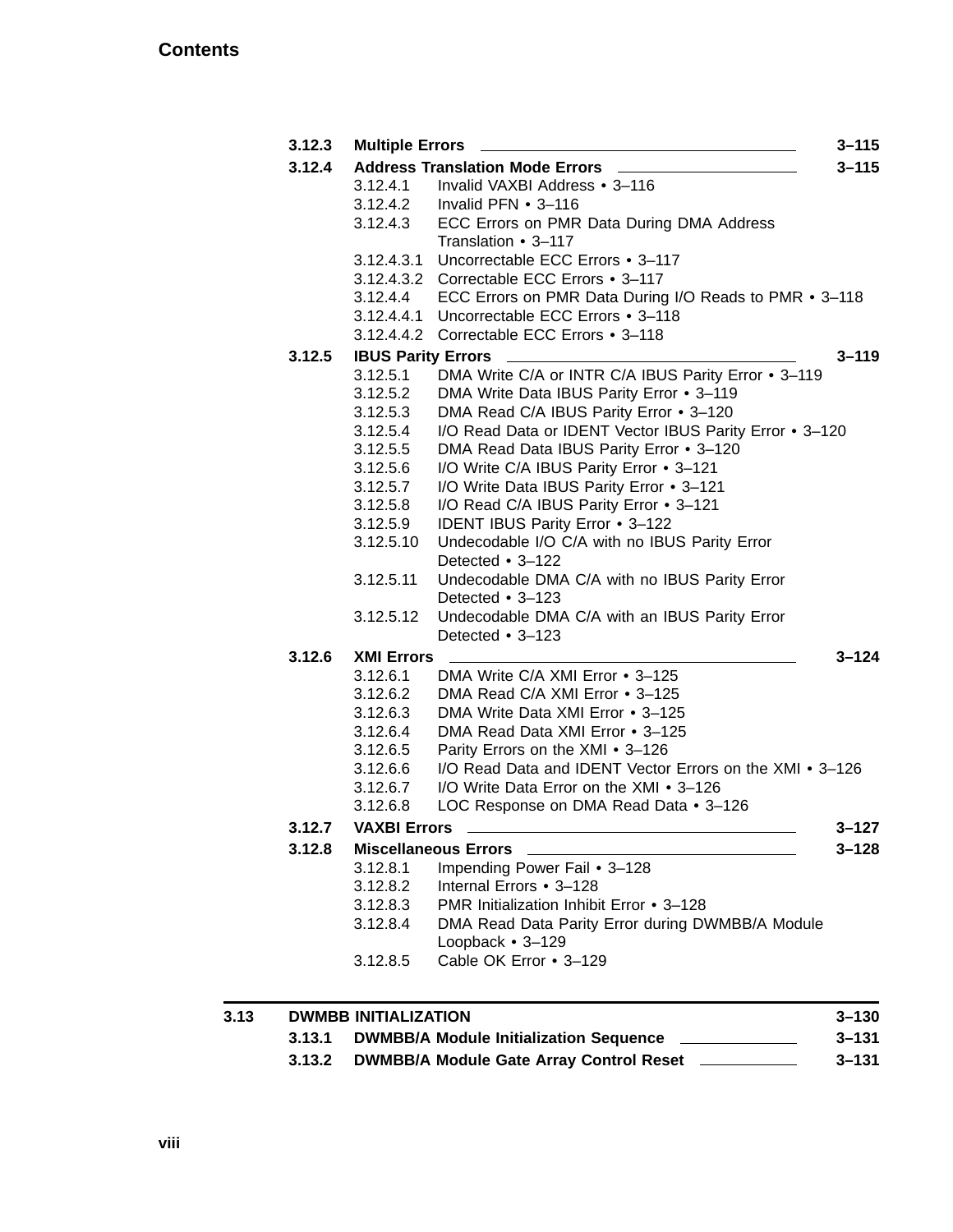|      | 3.13.3 | DWMBB/B Module Initialization Sequence                                                                                                                                                                                               | $3 - 132$ |
|------|--------|--------------------------------------------------------------------------------------------------------------------------------------------------------------------------------------------------------------------------------------|-----------|
| 3.14 |        | <b>DIAGNOSTIC FEATURES</b>                                                                                                                                                                                                           | $3 - 133$ |
|      | 3.14.1 | Internal Loopback Modes <b>Material Contract Contract Contract Contract Contract Contract Contract Contract Contract Contract Contract Contract Contract Contract Contract Contract Contract Contract Contract Contract Contract</b> | $3 - 134$ |
|      |        | 3.14.1.1 DWMBB/A Module Loopback • 3-134                                                                                                                                                                                             |           |
|      |        | 3.14.1.2 BIIC Loopback • 3-135                                                                                                                                                                                                       |           |
|      |        | 3.14.1.3 DMA Loopback • 3-136                                                                                                                                                                                                        |           |
|      | 3.14.2 | <b>DWMBB/A Module Gate Array Transaction Register Files</b>                                                                                                                                                                          |           |
|      |        | Testing<br><u> 1989 - Johann Harry Harry Harry Harry Harry Harry Harry Harry Harry Harry Harry Harry Harry Harry Harry Harry</u>                                                                                                     | $3 - 137$ |
|      |        | Executing DMA Writes and Reads in Loopback Mode • 3-141<br>3.14.2.1                                                                                                                                                                  |           |
|      |        | Transaction Register File in Loopback Mode Using DMA Writes<br>3.14.2.2<br>and Reads $\cdot$ 3-143                                                                                                                                   |           |
|      | 3.14.3 |                                                                                                                                                                                                                                      | $3 - 145$ |
|      |        | 3.14.3.1 Forcing Bad Parity on the IBUS • 3-145                                                                                                                                                                                      |           |
|      |        | 3.14.3.2 Forcing Bad Parity on the BCI • 3-146                                                                                                                                                                                       |           |
|      | 3.14.4 | ECC and the ECC RAMs Testing <b>contained a set of the ECC</b> RAMs Testing                                                                                                                                                          | $3 - 146$ |
|      | 3.14.5 |                                                                                                                                                                                                                                      | $3 - 147$ |
|      | 3.14.6 |                                                                                                                                                                                                                                      | $3 - 147$ |
|      | 3.14.7 |                                                                                                                                                                                                                                      | $3 - 147$ |
|      | 3.14.8 | Diagnostic Read/Write Registers _______________________                                                                                                                                                                              | $3 - 148$ |
|      | 3.14.9 | Miscellaneous Diagnostic Bits __________________________                                                                                                                                                                             | $3 - 148$ |
|      |        | 3.14.10 Error Conditions in Diagnostic Modes ________________                                                                                                                                                                        | $3 - 149$ |

## **CHAPTER 4 POWER AND COOLING SYSTEMS 4–1**

| 4.1 |       | <b>POWER SYSTEM</b>                                             |
|-----|-------|-----------------------------------------------------------------|
|     | 4.1.1 |                                                                 |
|     | 4.1.2 |                                                                 |
|     | 4.1.3 |                                                                 |
|     | 4.1.4 |                                                                 |
|     | 4.1.5 |                                                                 |
|     | 4.1.6 |                                                                 |
|     |       | XMI Reset Timing Control Logic • 4-3<br>4.1.6.1                 |
|     |       | TOY Circuits • 4-3<br>4.1.6.2                                   |
|     |       | Console Line Driver and Receiver • 4–4<br>4.1.6.3               |
|     | 4.1.7 | Power System Signals <u>___________________________________</u> |
|     | 4.1.8 |                                                                 |

**4.2 COOLING SYSTEM 4–7**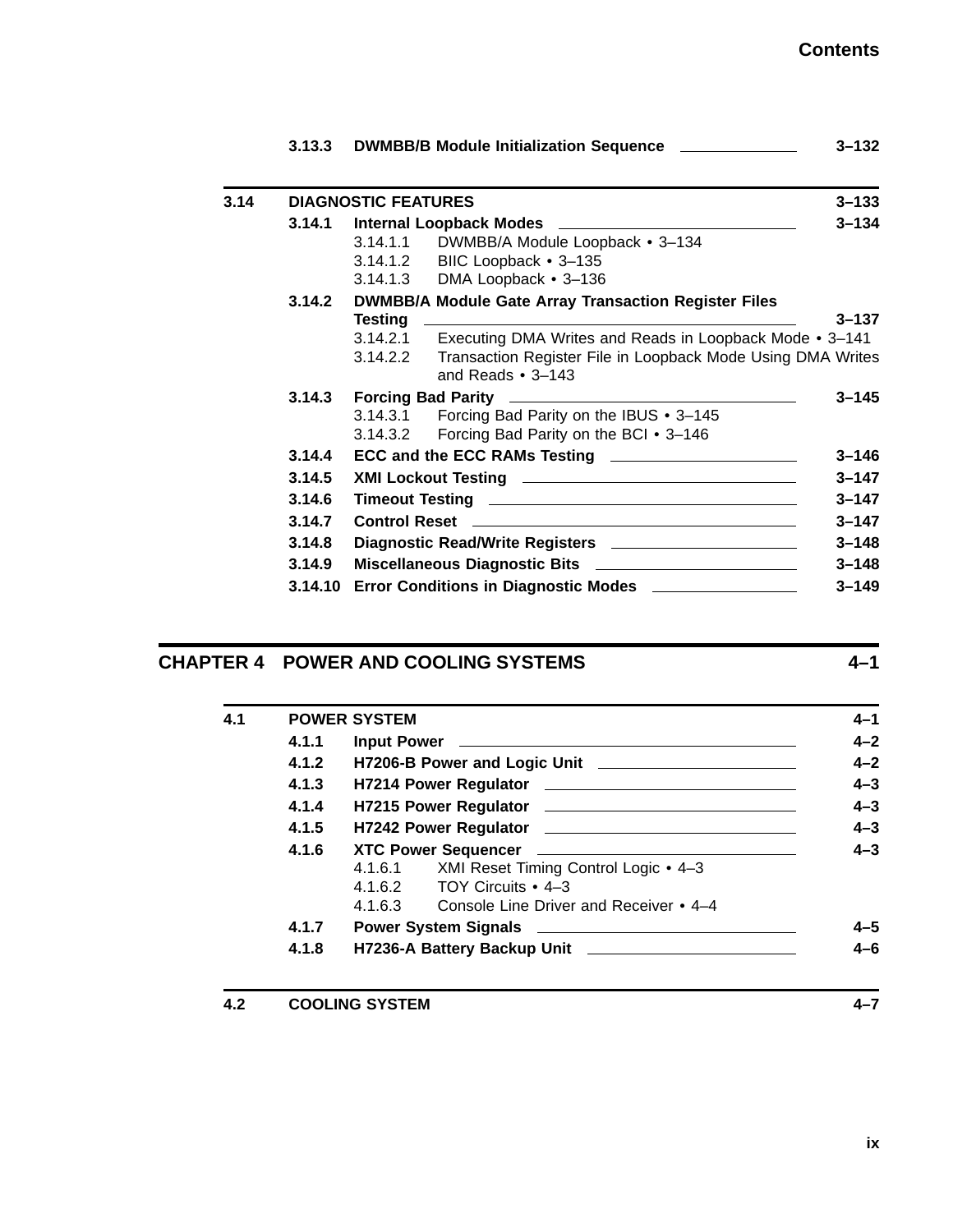## **INDEX**

| <b>FIGURES</b> |                                                                                                                               |  |
|----------------|-------------------------------------------------------------------------------------------------------------------------------|--|
| $1 - 1$        |                                                                                                                               |  |
| $1 - 2$        |                                                                                                                               |  |
| $1 - 3$        |                                                                                                                               |  |
| $1 - 4$        | <u> 1999 - Johann John Stone, market fan de Fryske kunstne fan de Fryske kunstne fan de Fryske kunstne fan de Frys</u><br>XMI |  |
| $1 - 5$        |                                                                                                                               |  |
| $1 - 6$        | Booting from an Ethernet-Based CD Server <b>Example 20</b> Server                                                             |  |
| $1 - 7$        |                                                                                                                               |  |
| $1 - 8$        |                                                                                                                               |  |
| $1 - 9$        |                                                                                                                               |  |
| $1 - 10$       |                                                                                                                               |  |
| $1 - 11$       | System Options <b>contained</b> and the system Options <b>contained a system Options</b>                                      |  |
| $2 - 1$        |                                                                                                                               |  |
| $2 - 2$        | XMI Node Block Diagram Showing the XMI Corner _____________                                                                   |  |
| $2 - 3$        |                                                                                                                               |  |
| $2 - 4$        |                                                                                                                               |  |
| $2 - 5$        | XMI I/O Space Address Allocation _________________________________                                                            |  |
| $2 - 6$        |                                                                                                                               |  |
| $2 - 7$        | Command Cycle Format for a Data Transaction ________________                                                                  |  |
| $2 - 8$        | Command Cycle Format for an Interrupt Transaction <b>COMMANGE COMMANGE COMMANGE CONTROL</b>                                   |  |
| $2 - 9$        | Mask Field Bit Assignments <b>Mask Field Bit Assignments</b> And Assembly Assembly Assembly Assembly Assembly Assembly        |  |
| $2 - 10$       |                                                                                                                               |  |
| $2 - 11$       |                                                                                                                               |  |
| $2 - 12$       |                                                                                                                               |  |
| $2 - 13$       |                                                                                                                               |  |
| $2 - 14$       |                                                                                                                               |  |
| $2 - 15$       |                                                                                                                               |  |
| $2 - 16$       |                                                                                                                               |  |
| $2 - 17$       | Unlock Write Mask Command <b>No. 1988</b> 1999                                                                                |  |
| $2 - 18$       | Disown Write Mask Command <b>Command</b> 2008 2014                                                                            |  |
| $2 - 19$       |                                                                                                                               |  |
| $2 - 20$       | <b>Interrupt Command</b>                                                                                                      |  |
| $2 - 21$       |                                                                                                                               |  |
| $2 - 22$       |                                                                                                                               |  |
| $2 - 23$       |                                                                                                                               |  |
| $2 - 24$       |                                                                                                                               |  |
| $2 - 25$       | Interlock Read Transaction to a Locked Location ______________                                                                |  |
| $2 - 26$       | Multiple Quadword Reads Command Cycle _____________________                                                                   |  |
| $2 - 27$       | Four Longword Reads <b>Four Access 2018</b>                                                                                   |  |
| $2 - 28$       | Read Quadwords with HOLD __________________________________                                                                   |  |
| $2 - 29$       | Hexword Read with Single Correctable Read Error ___________                                                                   |  |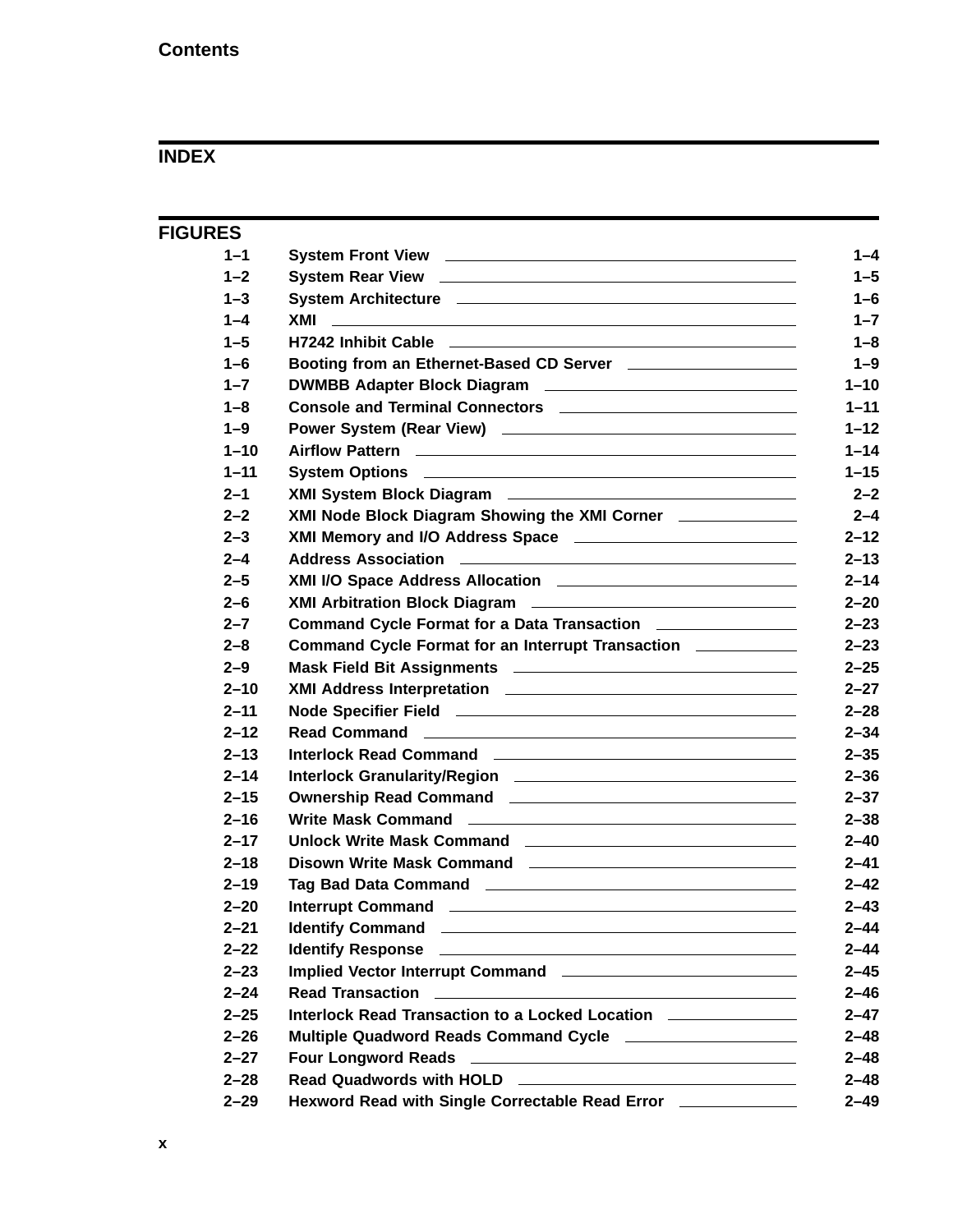| $2 - 30$ | Hexword Data Return with Uncorrectable Read Error ___________               | $2 - 50$  |
|----------|-----------------------------------------------------------------------------|-----------|
| $2 - 31$ |                                                                             | $2 - 50$  |
| $2 - 32$ |                                                                             | $2 - 51$  |
| $2 - 33$ |                                                                             | $2 - 53$  |
| $2 - 34$ | Failed Hexword Write Transaction ________________________________           | $2 - 78$  |
| $3 - 1$  | DWMBB Adapter Block Diagram _________________________________               | $3 - 2$   |
| $3 - 2$  | VAXBI I/O Address Space for XMI Node 1                                      | $3 - 4$   |
| $3 - 3$  | DWMBA Compatibility Mode Address ____________________________               | $3 - 8$   |
| $3 - 4$  | 40-Bit Addressing Mode with 512-Byte Page Size ______________               | $3 - 11$  |
| $3 - 5$  | 40-Bit Addressing Mode with 4-Kbyte Page Size ________________              | $3 - 12$  |
| $3 - 6$  | 40-Bit Addressing Mode with 8-Kbyte Page Size ________________              | $3 - 14$  |
| $3 - 7$  |                                                                             | $3 - 18$  |
| $3 - 8$  |                                                                             | $3 - 21$  |
| $3 - 9$  |                                                                             | $3 - 22$  |
| $3 - 10$ |                                                                             | $3 - 25$  |
| $3 - 11$ |                                                                             | $3 - 26$  |
| $3 - 12$ | Responder Request and XMI SUP L Timing <b>EXAMPLE 2018</b>                  | $3 - 33$  |
| $3 - 13$ |                                                                             | $3 - 37$  |
| $3 - 14$ |                                                                             | $3 - 133$ |
| $3 - 15$ | DWMBB/A Module Transmit Registers <b>Manual Accord Process COVID-BOWMBB</b> | $3 - 137$ |
| $3 - 16$ |                                                                             | $3 - 138$ |
| $3 - 17$ | Testing the DMA Transmit and Receive Registers <b>Commission</b>            | $3 - 143$ |

#### **TABLES**

| 1            |                                                                                                                       |  |
|--------------|-----------------------------------------------------------------------------------------------------------------------|--|
| $\mathbf{2}$ |                                                                                                                       |  |
| 3            |                                                                                                                       |  |
| $1 - 1$      | VAX 6000 Platform Differences <b>contained a material container and a material container and a material container</b> |  |
| $1 - 2$      | VAX 6000 Series System Characteristics _________________________                                                      |  |
| $1 - 3$      |                                                                                                                       |  |
| $1 - 4$      |                                                                                                                       |  |
| $2 - 1$      |                                                                                                                       |  |
| $2 - 2$      | Data Transactions Supported by the XMI <u>_______________________</u>                                                 |  |
| $2 - 3$      |                                                                                                                       |  |
| $2 - 4$      |                                                                                                                       |  |
| $2 - 5$      |                                                                                                                       |  |
| $2 - 6$      |                                                                                                                       |  |
| $2 - 7$      | VAXBI Nodespace and Window Space Address Assignments ____                                                             |  |
| $2 - 8$      |                                                                                                                       |  |
| $2 - 9$      |                                                                                                                       |  |
| $2 - 10$     |                                                                                                                       |  |
| $2 - 11$     |                                                                                                                       |  |
| $2 - 12$     |                                                                                                                       |  |
| $2 - 13$     |                                                                                                                       |  |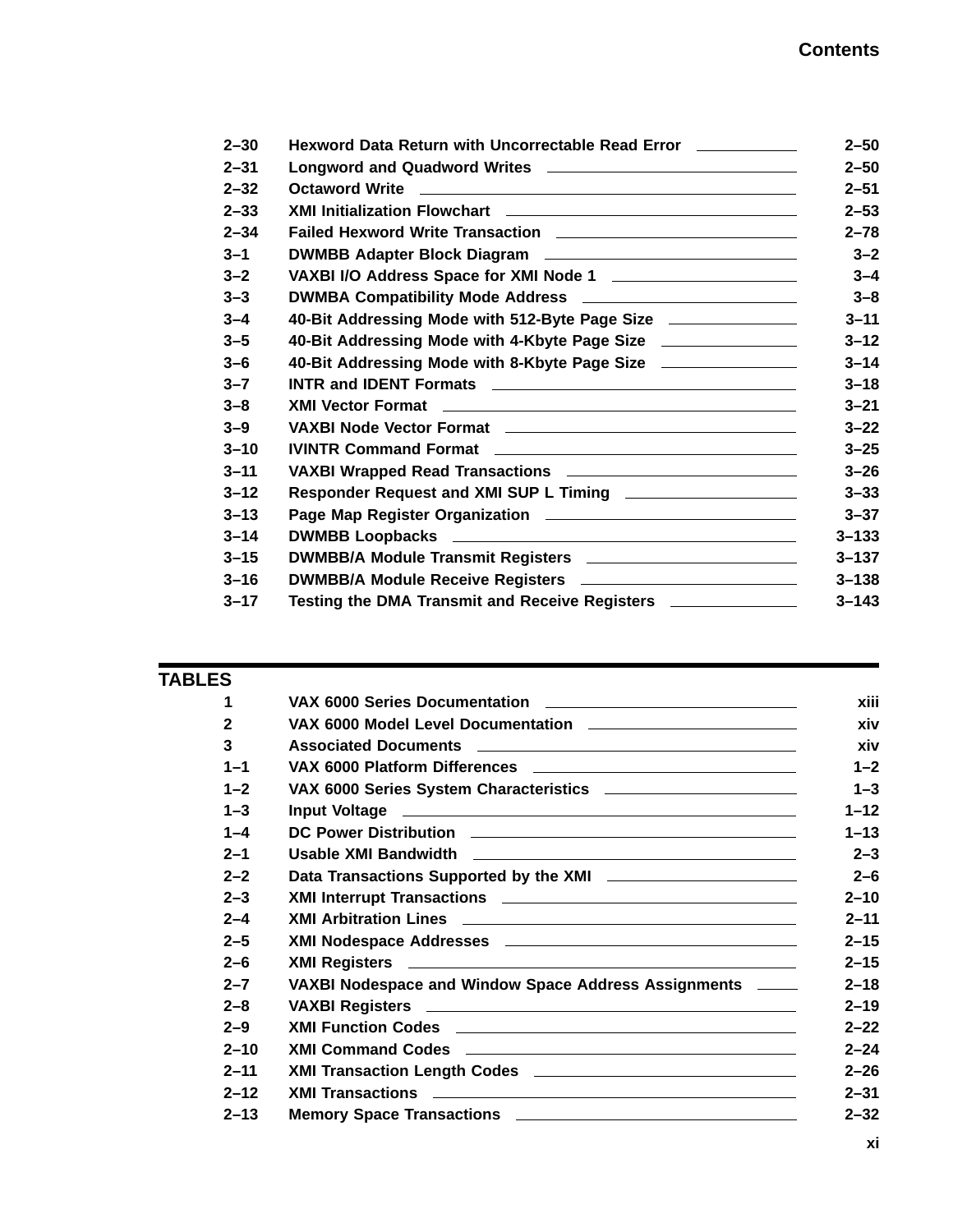| $2 - 14$ |                                                                         |           |
|----------|-------------------------------------------------------------------------|-----------|
| $2 - 15$ |                                                                         |           |
| $2 - 16$ |                                                                         |           |
| $2 - 17$ |                                                                         |           |
| $3 - 1$  |                                                                         |           |
| $3 - 2$  | VAXBI Commands and Corresponding XMI Transactions ________              |           |
| $3 - 3$  | XMI Commands and Corresponding VAXBI Transactions ________              |           |
| $3 - 4$  |                                                                         |           |
| $3 - 5$  |                                                                         |           |
| $3 - 6$  |                                                                         |           |
| $3 - 7$  | Lockout Deassertion Timer Values ________________________________       |           |
| $3 - 8$  |                                                                         |           |
| $3 - 9$  | XMI Registers on the DWMBB/A Module _________________________           |           |
| $3 - 10$ |                                                                         |           |
| $3 - 11$ |                                                                         |           |
| $3 - 12$ |                                                                         |           |
| $3 - 13$ | Address Translation Bit Mapping (40-bit) __________________________     |           |
| $3 - 14$ | Registers That Log Failing Address and Command Information __           |           |
| $3 - 15$ |                                                                         |           |
| $3 - 16$ |                                                                         |           |
| $3 - 17$ |                                                                         |           |
| $3 - 18$ | DWMBB/B Module Register Default Values _______________________          | $3 - 132$ |
| $3 - 19$ | Diagnostic Bits That Test DMA Buffers in Loopback Mode ______           |           |
| $3 - 20$ | Diagnostic Bits That Test the Transaction Register File in              | $3 - 141$ |
| $3 - 21$ |                                                                         | $3 - 146$ |
| $3 - 22$ |                                                                         | $3 - 147$ |
| $4 - 1$  |                                                                         |           |
| $4 - 2$  | Power System Signals <b>No. 2018</b> 2019 12:00:00 Power System Signals |           |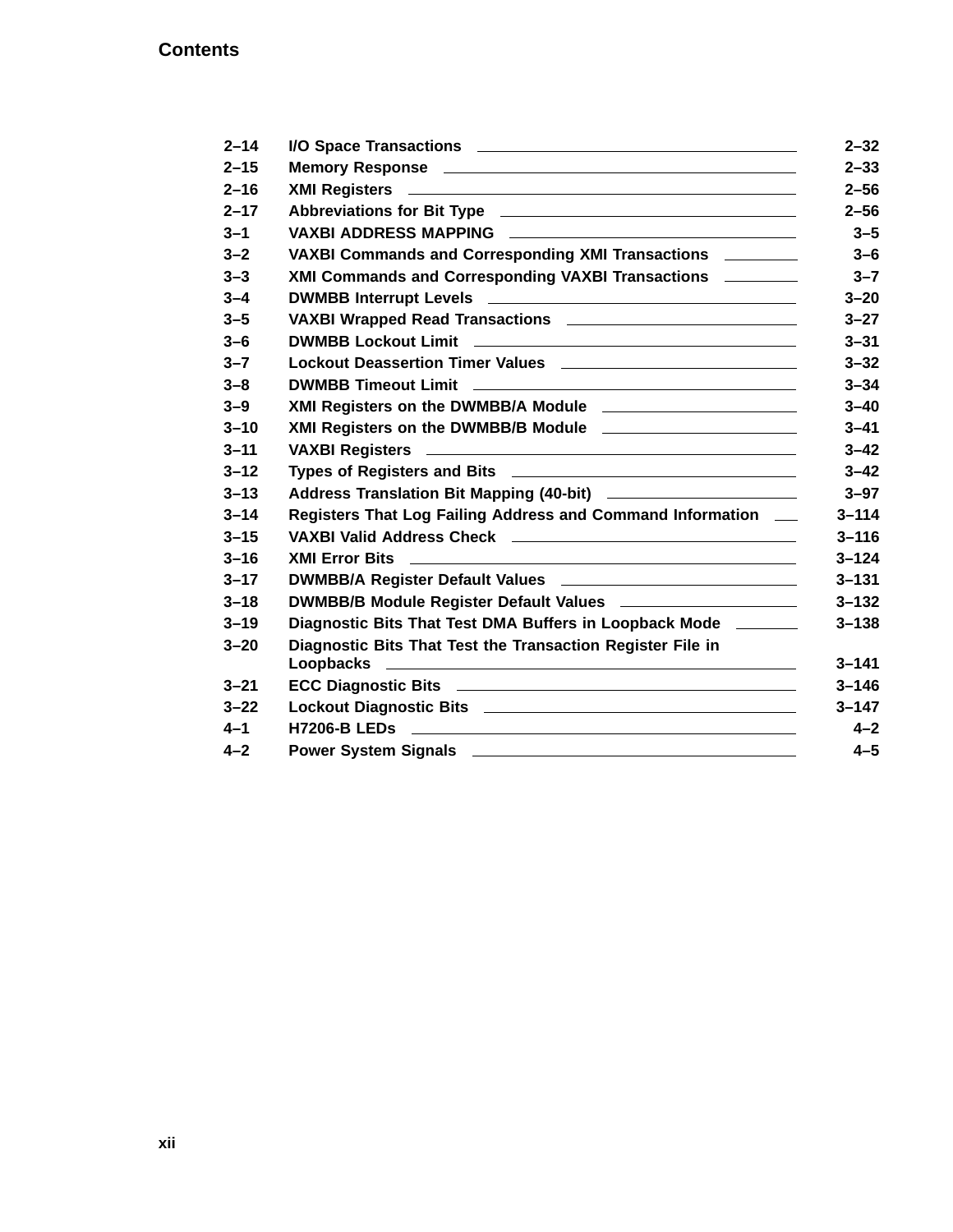# **Preface**

#### **Intended Audience**

This manual is for Digital customer service engineers installing and/or repairing a VAX 6000 platform in the field and for OEMs who are writing specialized applications, such as their own operating systems.

#### **Document Structure**

This manual has four chapters.

- **Chapter 1** gives you a basic introduction to the VAX 6000 platform and its parts.
- **Chapter 2** tells you about the XMI system bus and its protocol.
- **Chapter 3** describes the DWMBB adapter, which consists of the DWMBB/A module and the DWMBB/B module.
- **Chapter 4** explains the components of the power system and the cooling system.
- The **Index** provides additional reference support.

#### **VAX 6000 Series Documents**

There are two sets of documentation: manuals that apply to all VAX 6000 series systems and manuals that are specific to one VAX 6000 model. Table 1 lists the manuals in the VAX 6000 series documentation set.

**Table 1 VAX 6000 Series Documentation**

| <b>Title</b>                                    | <b>Order Number</b> |
|-------------------------------------------------|---------------------|
| <b>Operation</b>                                |                     |
| VAX 6000 Series Owner's Manual                  | EK-600EA-OM         |
| VAX 6000 Series Vector Processor Owner's Manual | EK-60VAA-OM         |
| VAX 6000 Vector Processor Programmer's Guide    | EK-60VAA-PG         |
| <b>Service and Installation</b>                 |                     |
| VAX 6000 Platform Technical User's Guide        | EK-600EA-TM         |
| VAX 6000 Series Installation Guide              | $EK-600EA-IN$       |
| VAX 6000 Installationsanleitung                 | $EK-600GA-IN$       |
| VAX 6000 Guide d'installation                   | $EK-600FA-IN$       |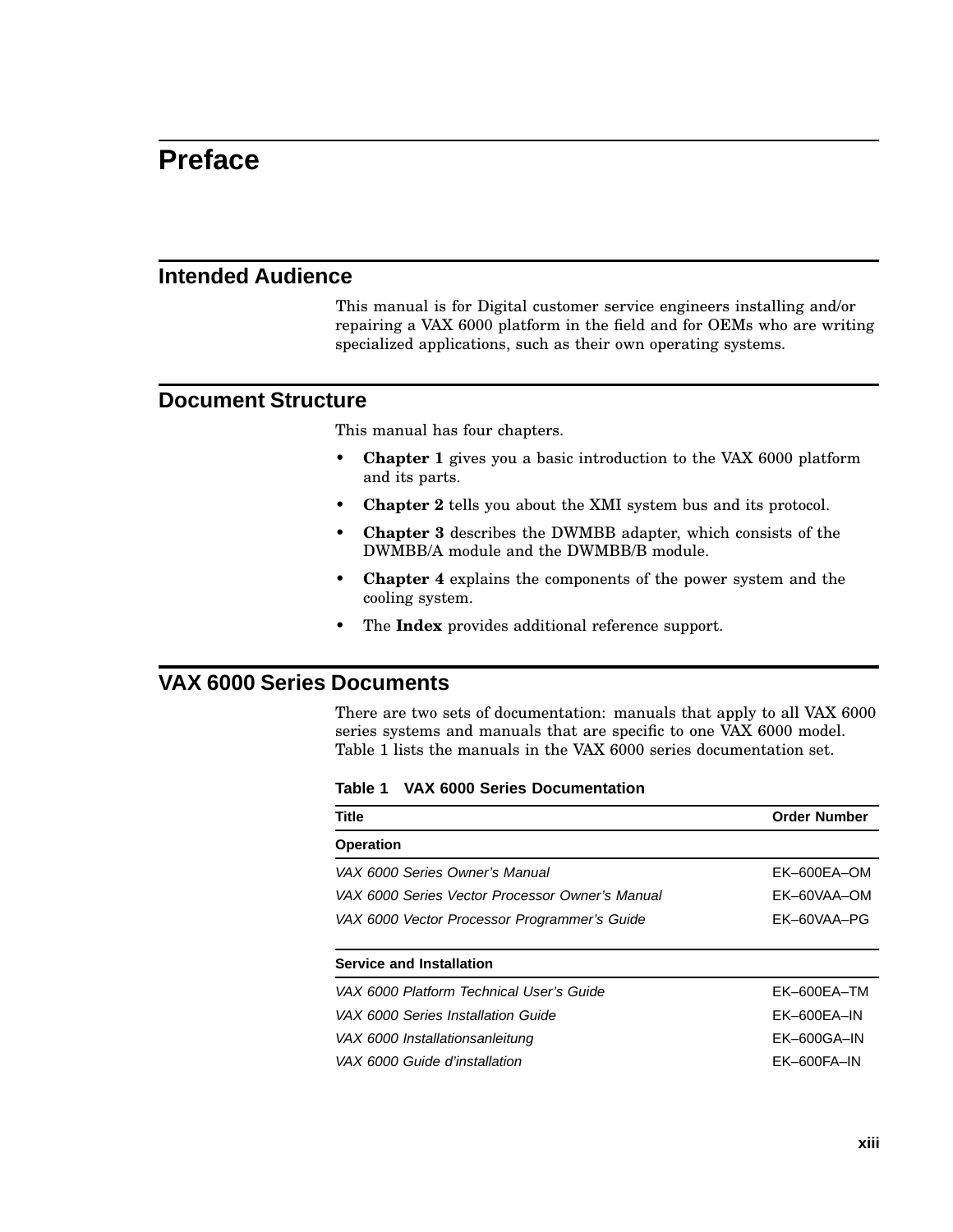| <b>Title</b>                                           | <b>Order Number</b> |
|--------------------------------------------------------|---------------------|
| <b>Service and Installation</b>                        |                     |
| VAX 6000 Guia de instalacion                           | $EK-600SA-IN$       |
| VAX 6000 Platform Service Manual                       | EK-600EA-MG         |
| <b>Options and Upgrades</b>                            |                     |
| VAX 6000: XMI Conversion Manual                        | EK-650EA-UP         |
| VAX 6000: Installing MS65A Memories                    | EK-MS65A-UP         |
| VAX 6000: Installing the H7236-A Battery Backup Option | EK-60BBA-IN         |
| VAX 6000: Installing the FV64A Vector Option           | FK-60VFA-IN         |
| VAX 6000: Installing the VAXBI Option                  | EK-60BIA-IN         |

#### **Table 1 (Cont.) VAX 6000 Series Documentation**

Manuals specific to models are listed in Table 2.

#### **Table 2 VAX 6000 Model Level Documentation**

| <b>Title</b>                                      | <b>Order Number</b> |
|---------------------------------------------------|---------------------|
| Models 200/300/400                                |                     |
| VAX 6000 Model 300 and 400 Service Manual         | $FK-624FA-MG$       |
| VAX 6000: Installing Model 200/300/400 Processors | FK-6234A-UP         |
| Model 500                                         |                     |
| VAX 6000 Model 500 Mini-Reference                 | EK-650EA-HR         |
| VAX 6000 Model 500 Service Manual                 | $FK-650FA-MG$       |
| VAX 6000 Model 500 System Technical User's Guide  | $EK-650EA-TM$       |
| VAX 6000: Installing Model 500 Processors         | FK-KA65A-UP         |

## **Associated Documents**

Table 3 lists other documents that you may find useful.

#### **Table 3 Associated Documents**

| Title                                     | <b>Order Number</b> |
|-------------------------------------------|---------------------|
| <b>System Hardware Options</b>            |                     |
| VAXBI Expander Cabinet Installation Guide | FK-VBIFA-IN         |
| <b>VAXBI Options Handbook</b>             | EB-32255-46         |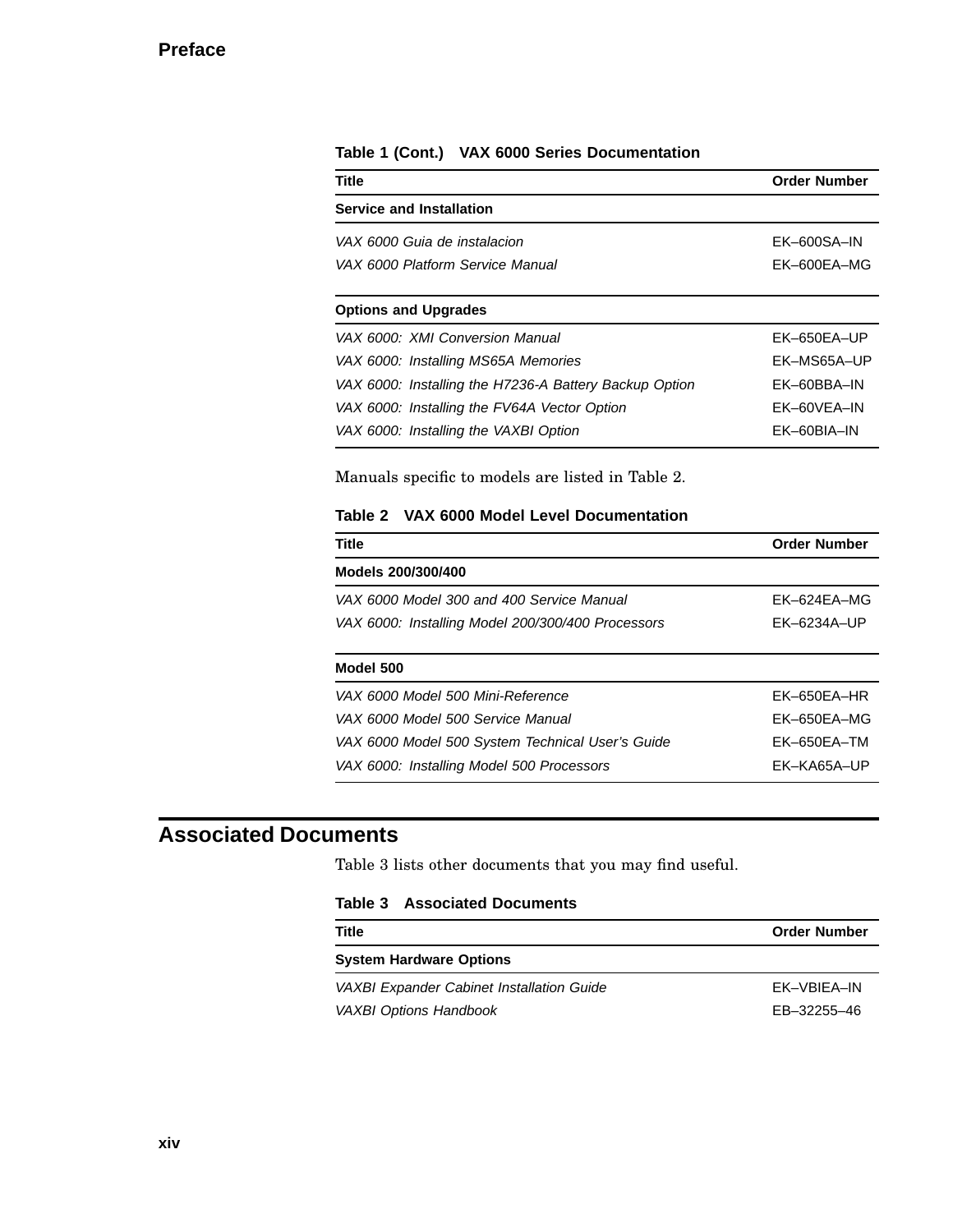| Title                                                         | <b>Order Number</b> |
|---------------------------------------------------------------|---------------------|
| <b>System I/O Options</b>                                     |                     |
| CIBCA User Guide                                              | EK-CIBCA-UG         |
| <b>CIXCD Interface User Guide</b>                             | EK-CIXCD-UG         |
| <b>DEC LANcontroller 200 Installation Guide</b>               | EK-DEBNI-IN         |
| <b>DEC LANcontroller 400 Installation Guide</b>               | EK-DEMNA-IN         |
| InfoServer 100 Installation and Owners Guide                  | EK-DIS1K-IN         |
| <b>KDB50 Disk Controller User's Guide</b>                     | EK-KDB50-UG         |
| <b>KDM70 Controller User Guide</b>                            | EK-KDM70-UG         |
| <b>RRD40 Disc Drive Owner's Manual</b>                        | EK-RRD40-OM         |
| RA90/RA92 Disk Drive User Guide                               | EK-ORA90-UG         |
| SA70 Enclosure User Guide                                     | EK-SA70E-UG         |
| <b>Operating System Manuals</b>                               |                     |
| Guide to Maintaining a VMS System                             | AA-LA34A-TE         |
| Guide to Setting Up a VMS System                              | AA-LA25A-TE         |
| Introduction to VMS System Management                         | AA-LA24A-TE         |
| ULTRIX-32 Guide to System Exercisers                          | AA-KS95B-TE         |
| VMS Upgrade and Installation Supplement: VAX 6000 Series      | AA-LB36C-TE         |
| <b>VMS Networking Manual</b>                                  | AA-LA48A-TE         |
| <b>VMS System Manager's Manual</b>                            | AA-LA00A-TE         |
| <b>VMS VAXcluster Manual</b>                                  | AA-LA27B-TE         |
| <b>Peripherals</b>                                            |                     |
| <b>HSC</b> Installation Manual                                | EK-HSCMN-IN         |
| <b>H4000 DIGITAL Ethernet Transceiver Installation Manual</b> | EK-H4000-IN         |
| Installing and Using the VT320 Video Terminal                 | EK-VT320-UG         |
| RV20 Optical Disk Owner's Manual                              | EK-ORV20-OM         |
| SC008 Star Coupler User's Guide                               | EK-SC008-UG         |
| TA78 Magnetic Tape Drive User's Guide                         | EK-OTA78-UG         |
| TA90 Magnetic Tape Subsystem Owner's Manual                   | EK-OTA90-OM         |
| TK70 Streaming Tape Drive Owner's Manual                      | EK-OTK70-OM         |
| TU81/TA81 and TU/81 PLUS Subsystem User's Guide               | EK-TUA81-UG         |
| <b>VAX Manuals</b>                                            |                     |
| VAX Architecture Reference Manual                             | EY-3459E-DP         |
| VAX Systems Hardware Handbook - VAXBI Systems                 | EB-31692-46         |

VAX Vector Processing Handbook EC–H0739–46

**Table 3 (Cont.) Associated Documents**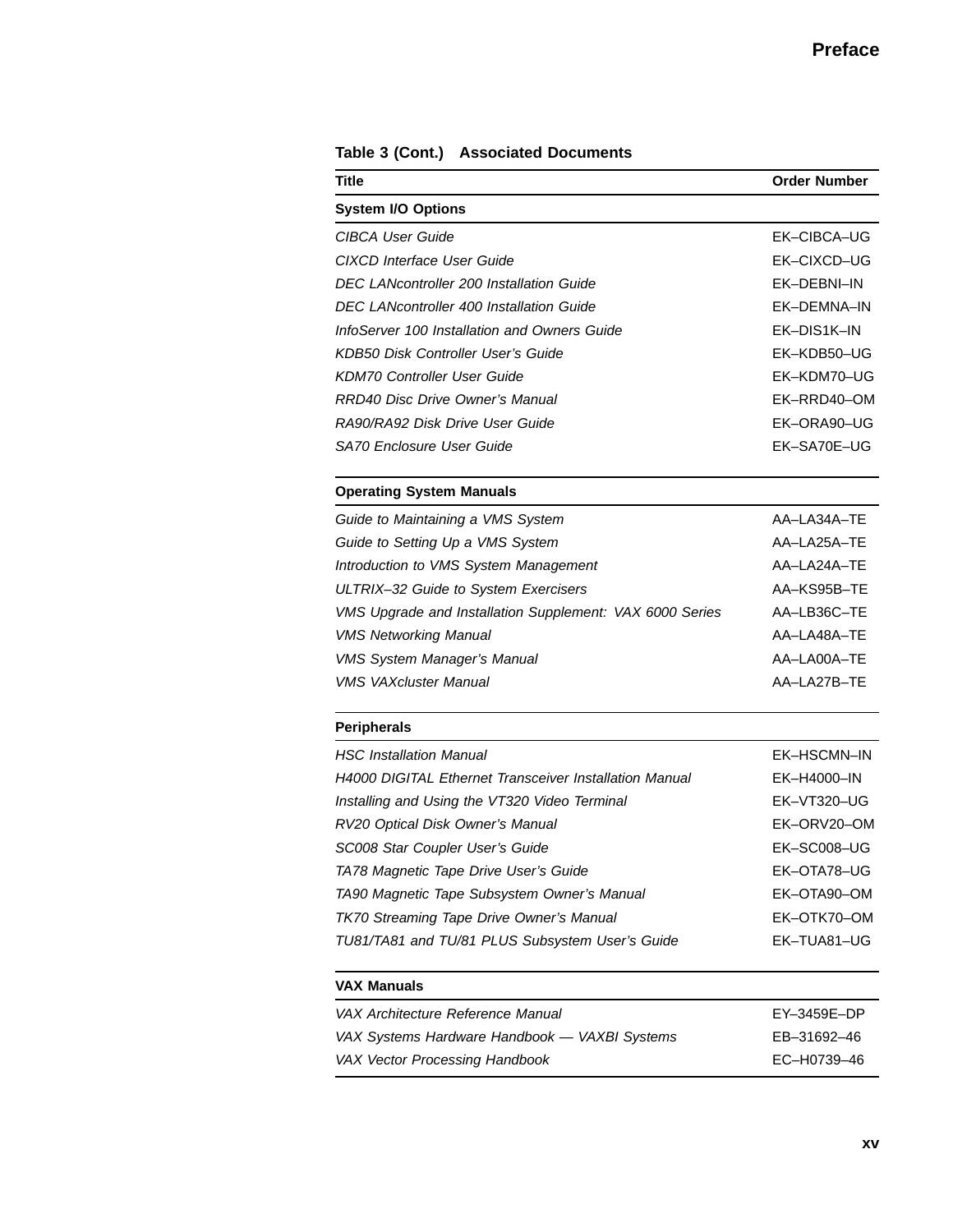# **The VAX 6000 Platform Overview**

**1**

This chapter provides an overview of the H9657-CA/CB/CU cabinet, the new platform used for VAX 6000 systems. This platform differs from the earlier platform in that the XMI card cage provides +3.3V.

This chapter includes the following sections:

- Specifications
- System Front View
- System Rear View
- Configurations
- XMI Backplane and Card Cage
- Console Load Device
- DWMBB I/O Adapter
- I/O Connections
- Power System
- Cooling System
- Options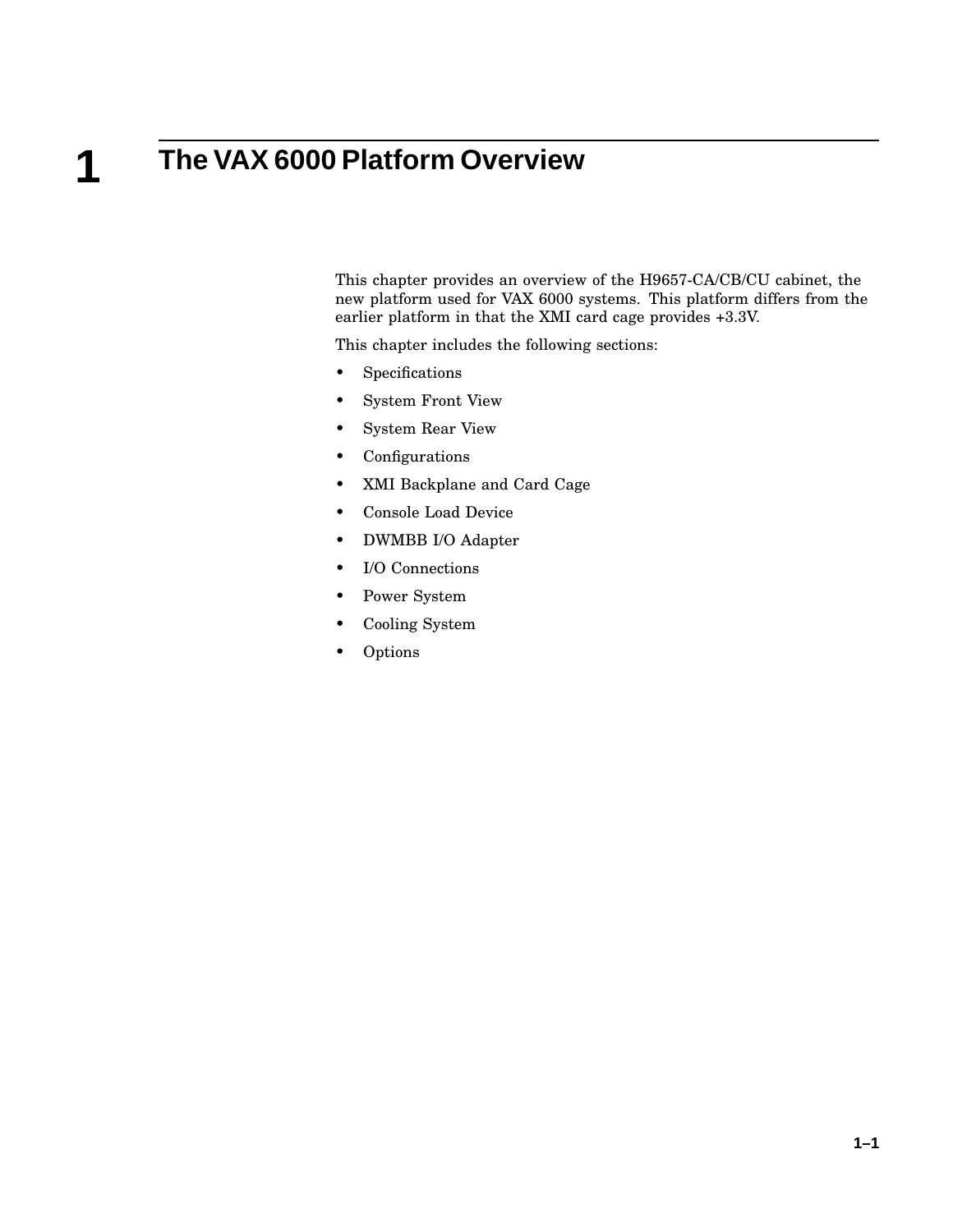# **1.1 Specifications**

**The VAX 6000 platform is designed for growth and can be configured for many different applications.**

| <b>Item</b>             | <b>XMI-1 Platform</b>                                              | <b>XMI-2 Platform</b>                                                                |
|-------------------------|--------------------------------------------------------------------|--------------------------------------------------------------------------------------|
| <b>XMI Backplane</b>    | $XML-1$                                                            | $XML-2$                                                                              |
| Cabinet Number          | 70-24900-XX                                                        | H9657-CA/CB/CU                                                                       |
| <b>XTC</b>              | 20-29176-01                                                        | 20-29176-02                                                                          |
| <b>Power Regulators</b> | H7214 (+5V, +5VBB,<br>$+13.5V$<br>H7215 (+12V, -12V,<br>$-5V, -2V$ | $H7214 (+5V, +13.5V)$<br>H7215 (+12V, -12V, -5V,<br>$-2V$<br>$H7242 (+3.3V, +13.5V)$ |
| Power and Logic Unit    | H7206-A                                                            | H7206-B                                                                              |
| Battery Backup Unit     | H7231-N                                                            | H7236-A                                                                              |
| VAXBI                   | Required<br>DWMBA adapter<br>2 6-slot channels                     | Optional<br>DWMBB adapter<br>1 12-slot channel                                       |
| Console Load Device     | <b>TK50 or TK70</b>                                                | TK70 or NI CDROM                                                                     |

**Table 1–1 VAX 6000 Platform Differences**

Features of the VAX 6000 platform are as follows:

- The XMI card cage provides +3.3V, which is required voltage for later model processors.
- The +3.3V output by the XMI card cage can be disabled to provide for older model processors.
- Two kinds of cacheing are supported.
- Various kinds of addressing are supported.
- No in-cabinet console load device is required. Booting over the Ethernet from a compact disk server is supported.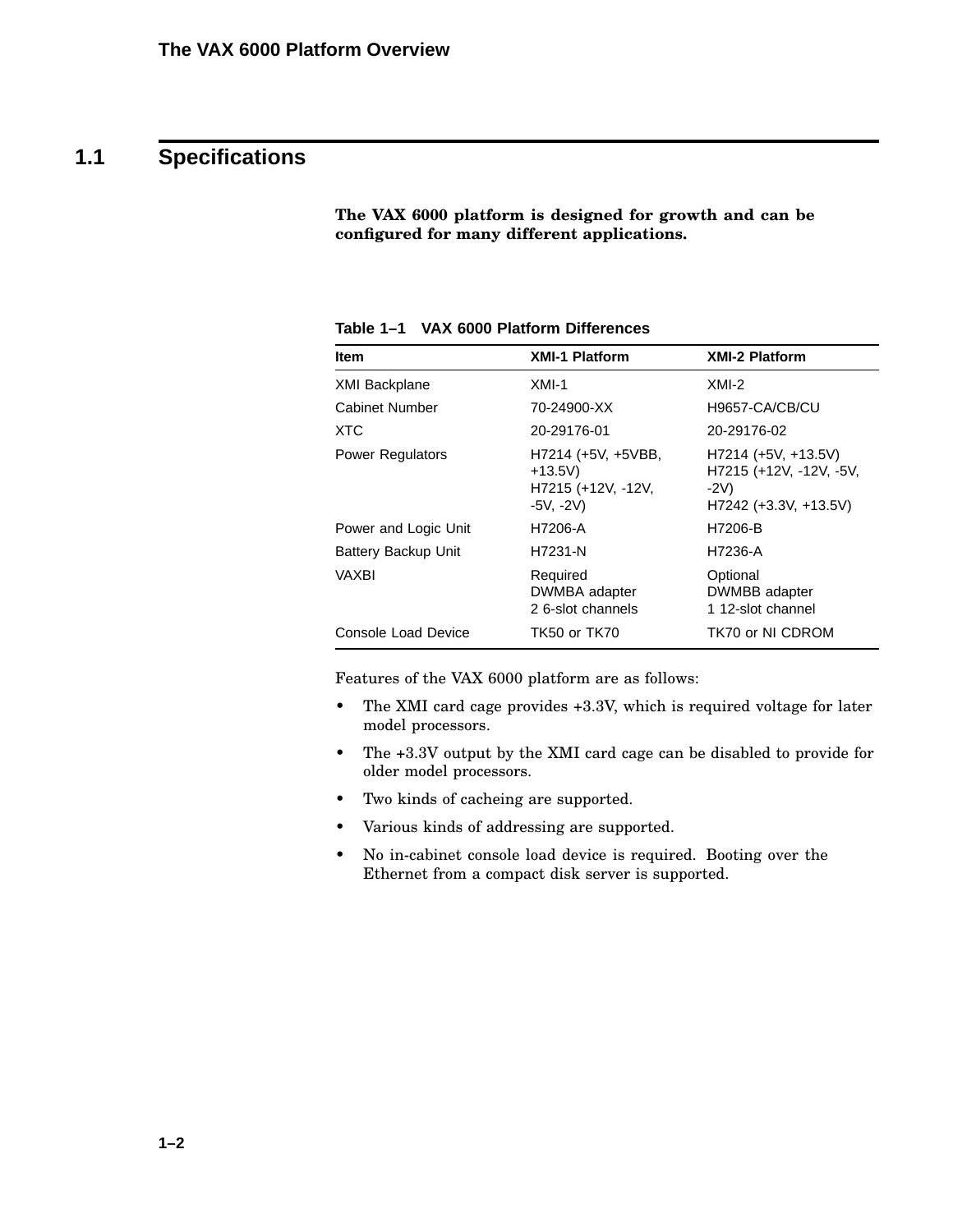| <b>Physical</b>                                                                |                | cm (in)                             |
|--------------------------------------------------------------------------------|----------------|-------------------------------------|
|                                                                                | Height         | 154 (60.5)                          |
|                                                                                | Width          | 78 (30.5)                           |
|                                                                                | Depth          | 76 (30.0)                           |
|                                                                                | Weight         | 341 kg (750 lbs)                    |
| <b>Environmental</b>                                                           |                |                                     |
| Heat dissipation (max)                                                         |                | 5440 Btu/hr (5712 KJ/hr)            |
| Operating temperature                                                          |                | 10° to 40°C (50° to 104°F)          |
| Operating humidity                                                             |                | 10% to 90% relative humidity        |
| Altitude                                                                       | Nonoperational | 0 to 9.1 km (8000 to 30,000 ft)     |
|                                                                                | Operating      | 0 to 2.4 km (0 to 8000 ft)          |
| <b>Cooling System</b>                                                          |                |                                     |
|                                                                                | <b>Type</b>    | Pressurized, with air moving device |
|                                                                                | Air mover      | Dual backward curved blowers        |
|                                                                                | Air source     | Filtered ambient air                |
| <b>Electrical</b>                                                              |                |                                     |
| AC power consumption<br>(max)                                                  |                | 1.4 $kW1$                           |
| AC current (max)                                                               | 60 Hz          | 8 A (208 V)                         |
|                                                                                | 50 Hz          | 4 A (416 V), 4.5 A (380 V)          |
| Voltage input                                                                  | 60 Hz          | 3-phase 208 V RMS                   |
|                                                                                | 50 Hz          | 3-phase 380/416 V RMS               |
| Frequency tolerance                                                            |                | 47-63 Hz                            |
| Surge current                                                                  |                | 60 A                                |
| <sup>1</sup> Not including single-phase power to disks or battery backup unit. |                |                                     |

**Table 1–2 VAX 6000 Series System Characteristics**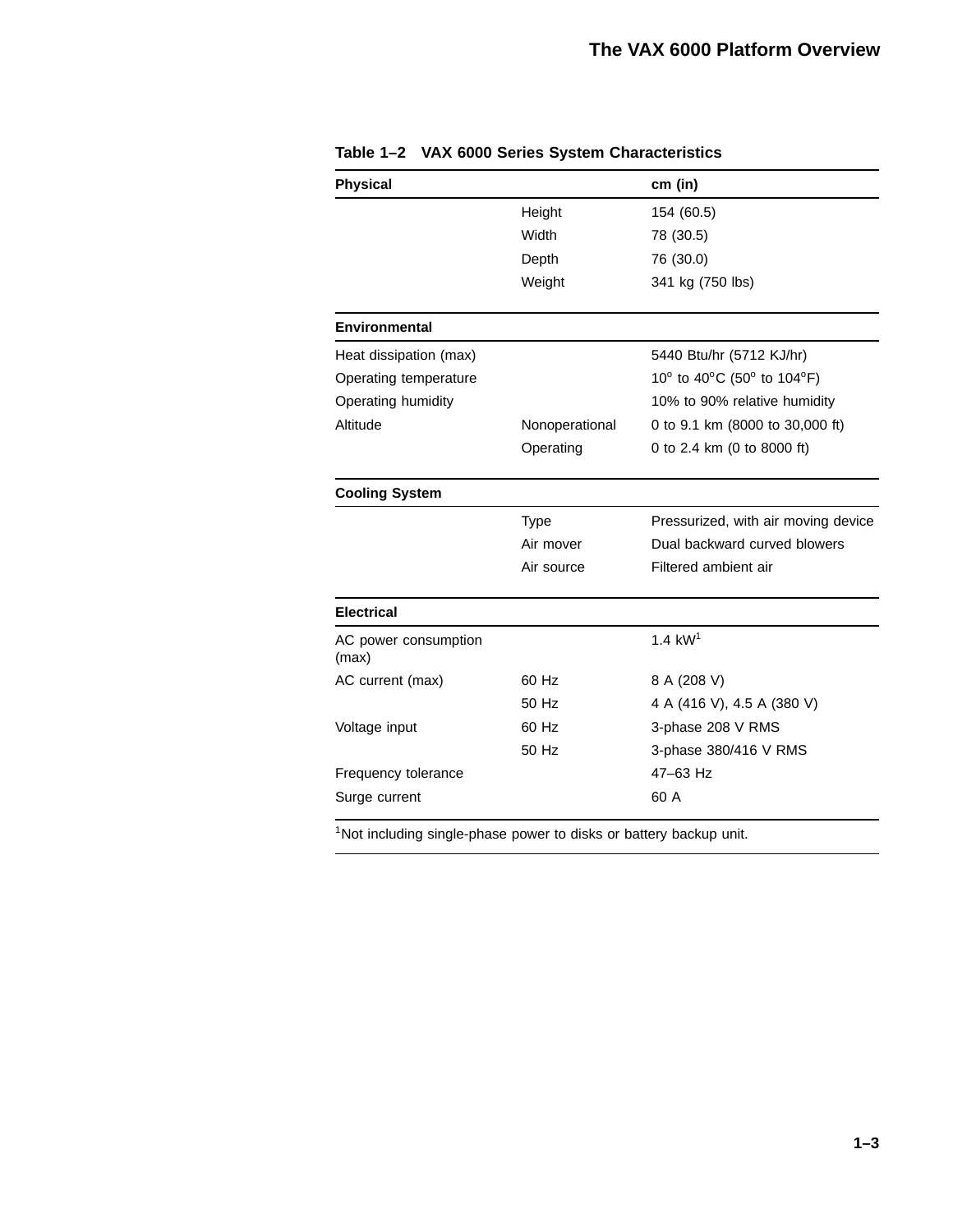# **1.2 System Front View**



**Figure 1–1 System Front View**

Components visible from the inside front of the cabinet are shown in Figure 1–1.

- Control panel
- XMI power regulators
- XMI card cage
- Cooling system One of the two blowers is visible from the front of the cabinet.
- Power and logic unit
- Transformer (on 50 Hz systems only)
- Optional components:
	- Console load device VAXBI power regulators Two VAXBI card cages configured as one 12-slot channel Battery backup unit Disks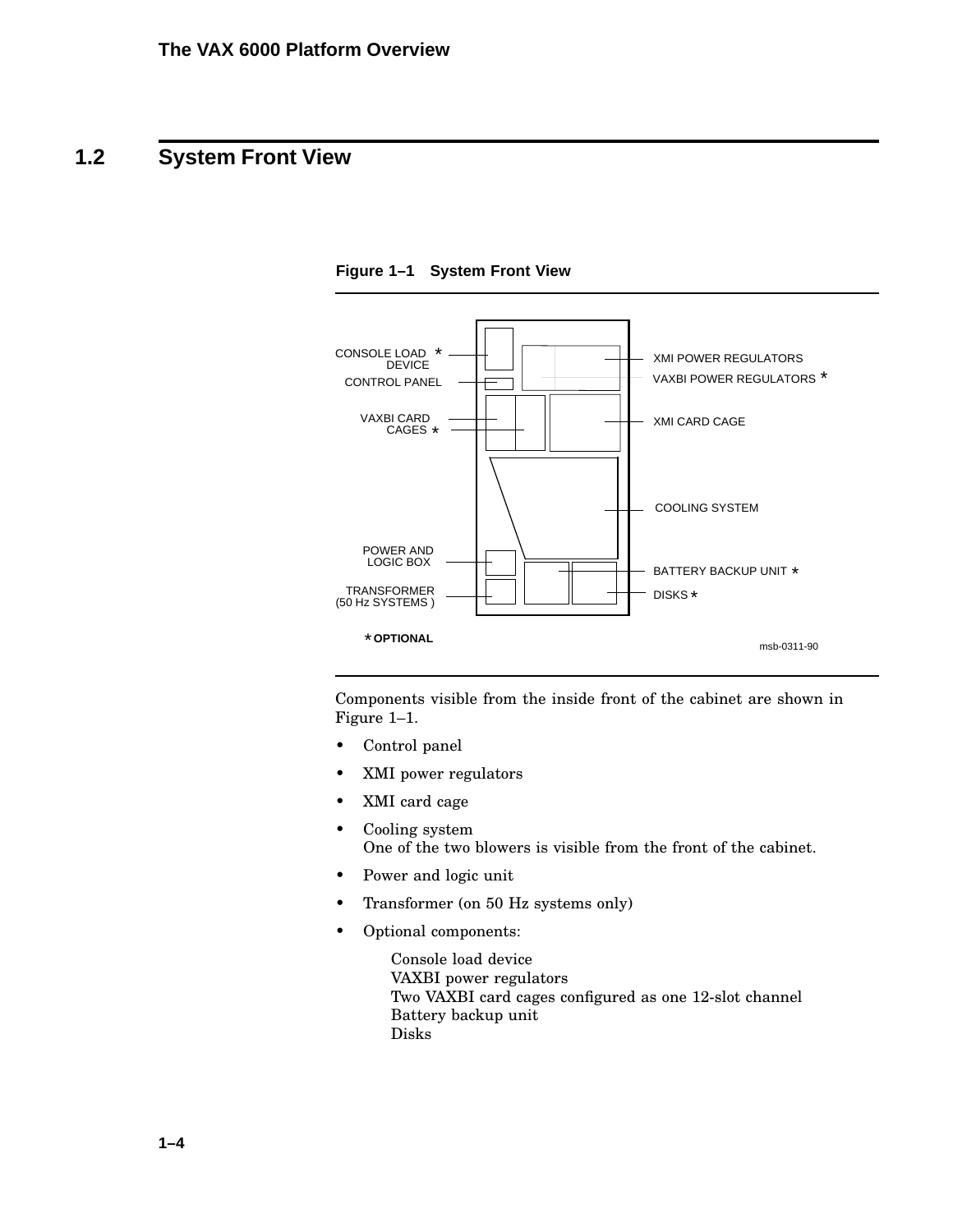## **1.3 System Rear View**



**Figure 1–2 System Rear View**

Components visible from the rear of the cabinet are shown in Figure 1–2.

- Power sequencer module (XTC) located on the back of the system control assembly
- XMI power regulators
- I/O bulkhead space The panel covering the XMI and VAXBI areas is the I/O bulkhead panel and provides space for additional I/O connections.
- XMI backplane and cables
- Ethernet and console terminal connectors
- Cooling system, with open grid over a blower
- Power and logic unit
- AC power controller
- Optional components:

VAXBI power regulators VAXBI backplane and cables Battery backup unit Disks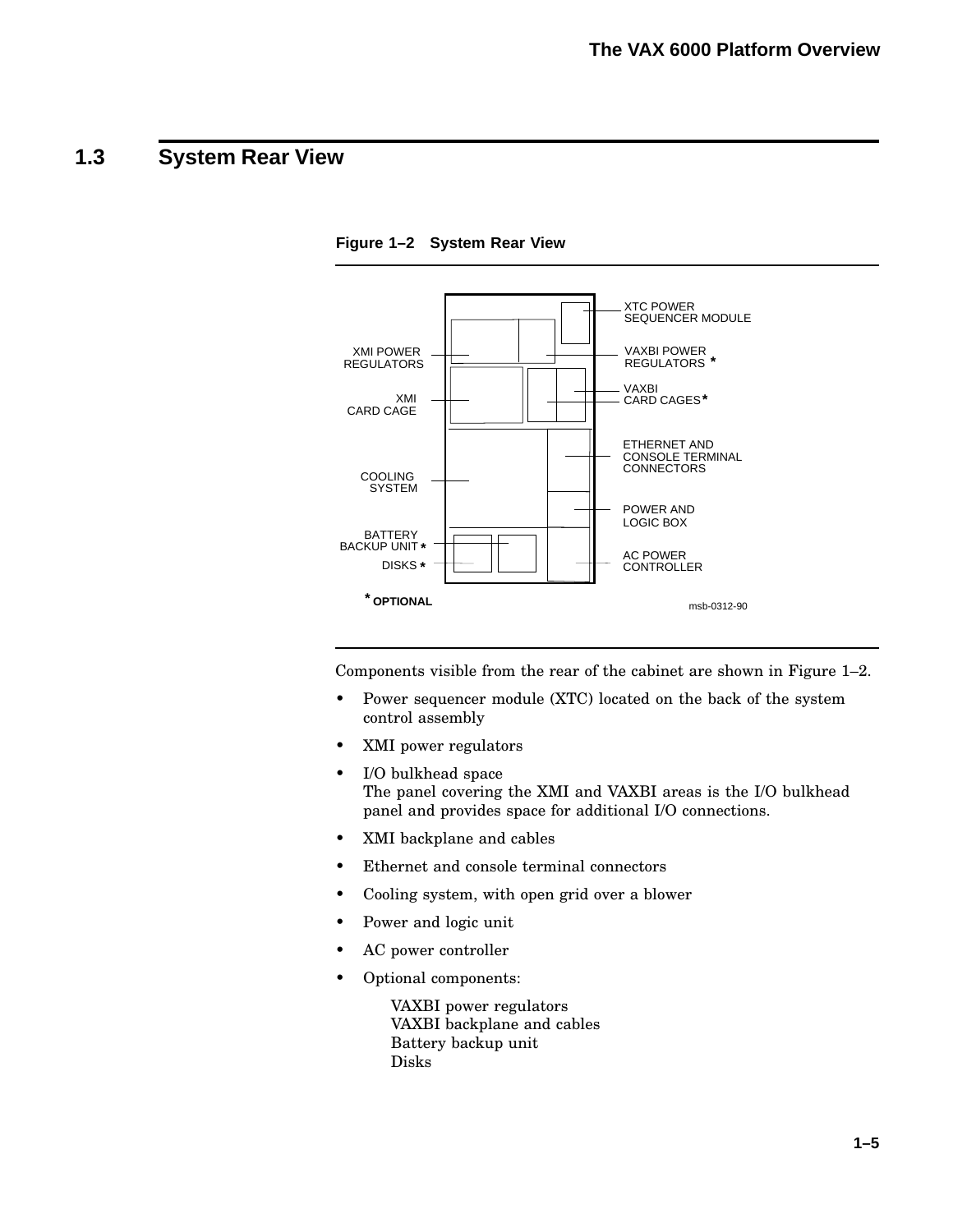## **1.4 Configurations**

**The XMI is the 64-bit system bus that interconnects the processors, memory modules, and I/O adapters. A system can be easily upgraded from one model to another. Processor models cannot be mixed in a system. The MS62A and MS65A memories, however, can be used together.**



**Figure 1–3 System Architecture**

Refer to Digital's *Systems and Options Catalog* for the available configurations.

The VAX 6000 platform is a 60-inch cabinet that includes one 14-slot highbandwidth internal system bus backplane (XMI). An in-cabinet 12-slot VAXBI backplane is optional.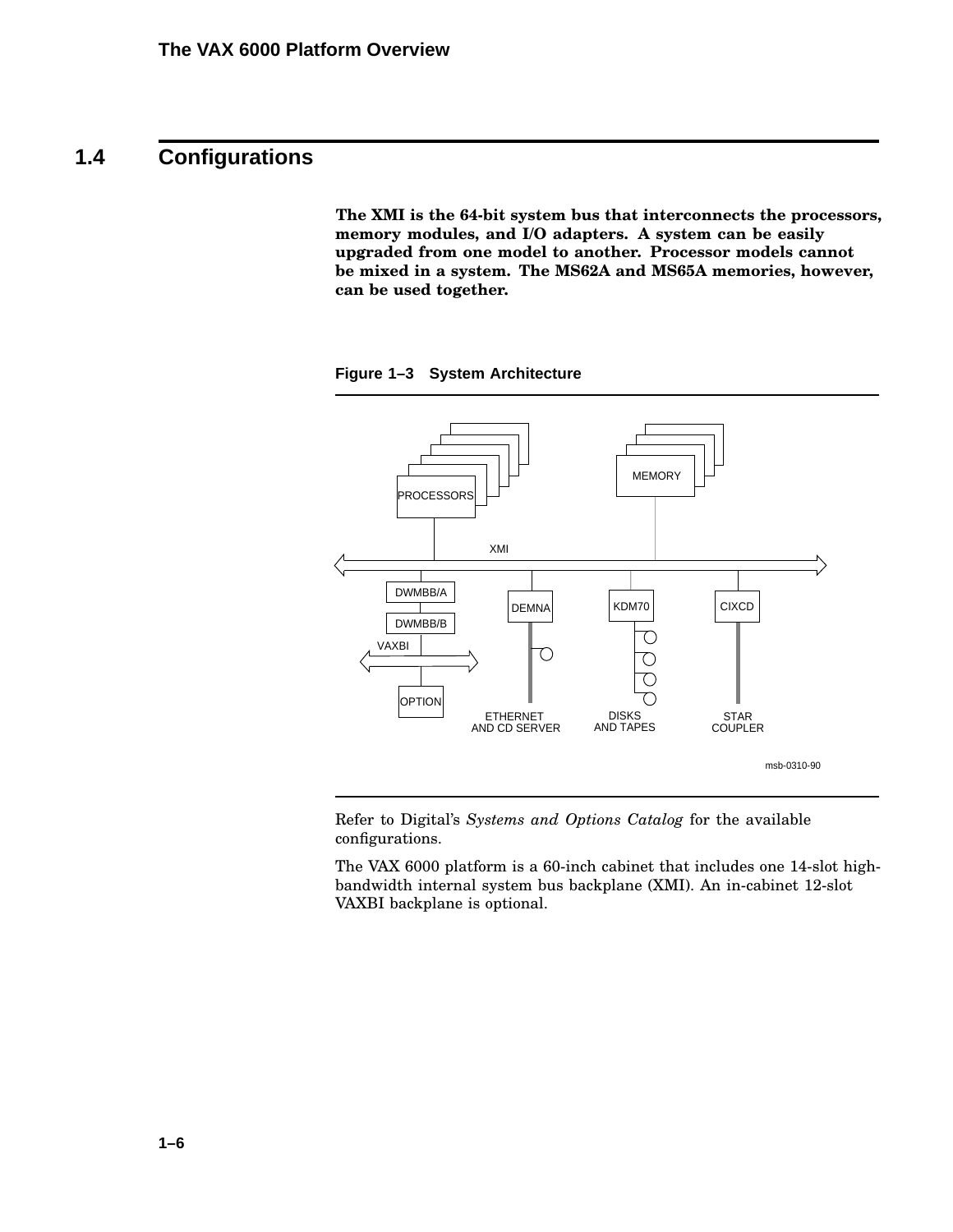## **1.5 XMI Backplane and Card Cage**

**The XMI high-speed system bus interconnects processors, memory modules, and I/O adapters. The XMI card cage has 14 slots and a maximum bandwidth of 100 megabytes per second.**





The XMI is a limited-length, pended, synchronous bus with centralized arbitration. The XMI bus can process several transactions simultaneously, making efficient use of the bus bandwidth. The bus includes the XMI backplane, the electrical environment of the bus, the protocol that nodes use on the bus, and the logic to implement this protocol.

The XMI backplane and 14-slot (nodes 1 through E) card cage are located in the upper third of the cabinet on the right side, as viewed from the front of the cabinet. A clear latched door protects the components housed in the XMI card cage and helps to direct the airflow over the modules. Indicator lights on the XMI modules can be viewed through this clear front door.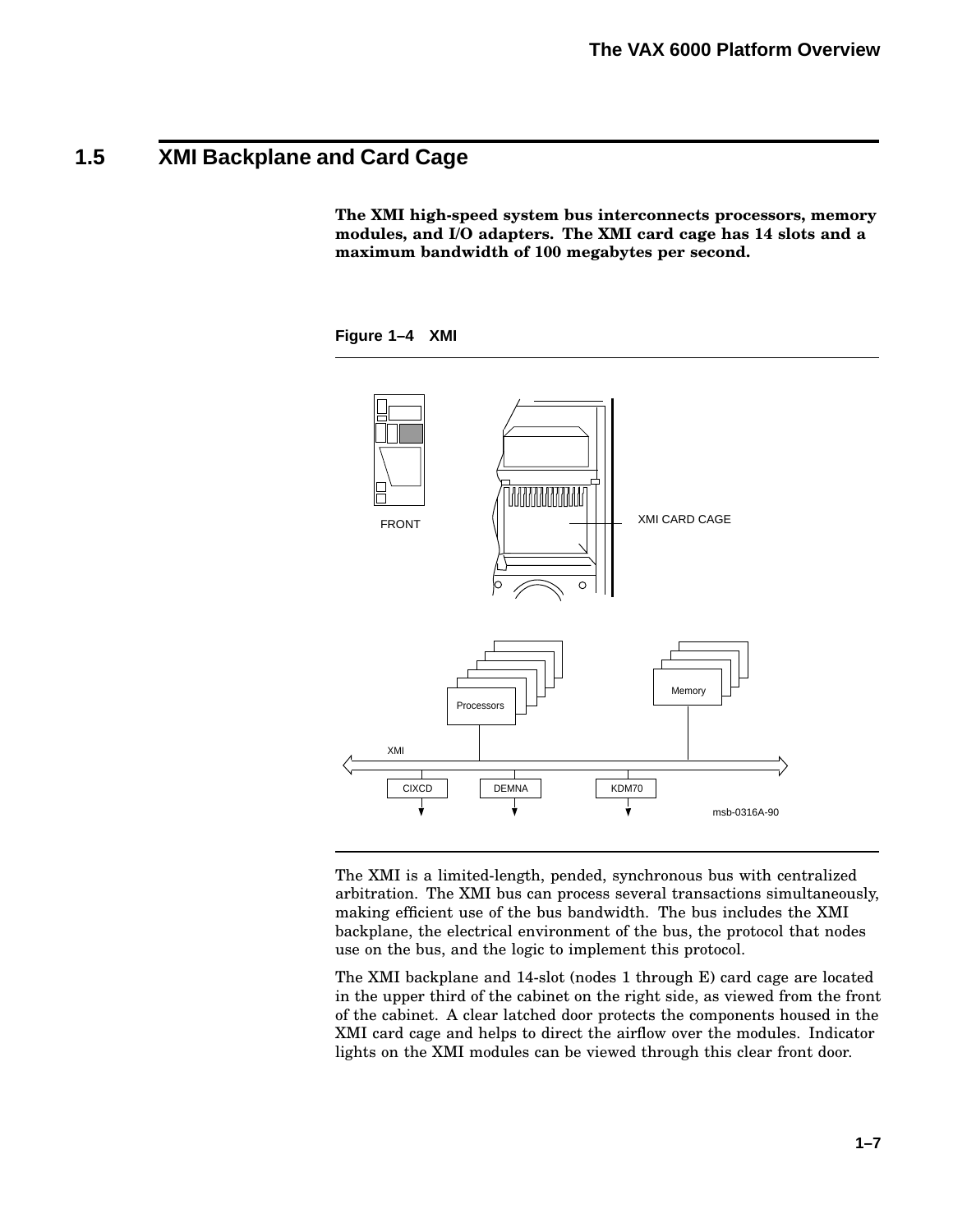Each slot of the XMI card cage is hardwired to a 4-bit node ID code that corresponds to the physical slot number in the card cage. The node ID number of the module is its slot position. The nodes are numbered 1 through E (hex) from right to left, as you view the card cage from the front of the cabinet.

Figure 1–5 shows a cable used in the H9657 platform that inhibits the +3.3V. With this cable installed VAX 6000 Models 200, 300, or 400 processors can be installed in this platform.

**Figure 1–5 H7242 Inhibit Cable**

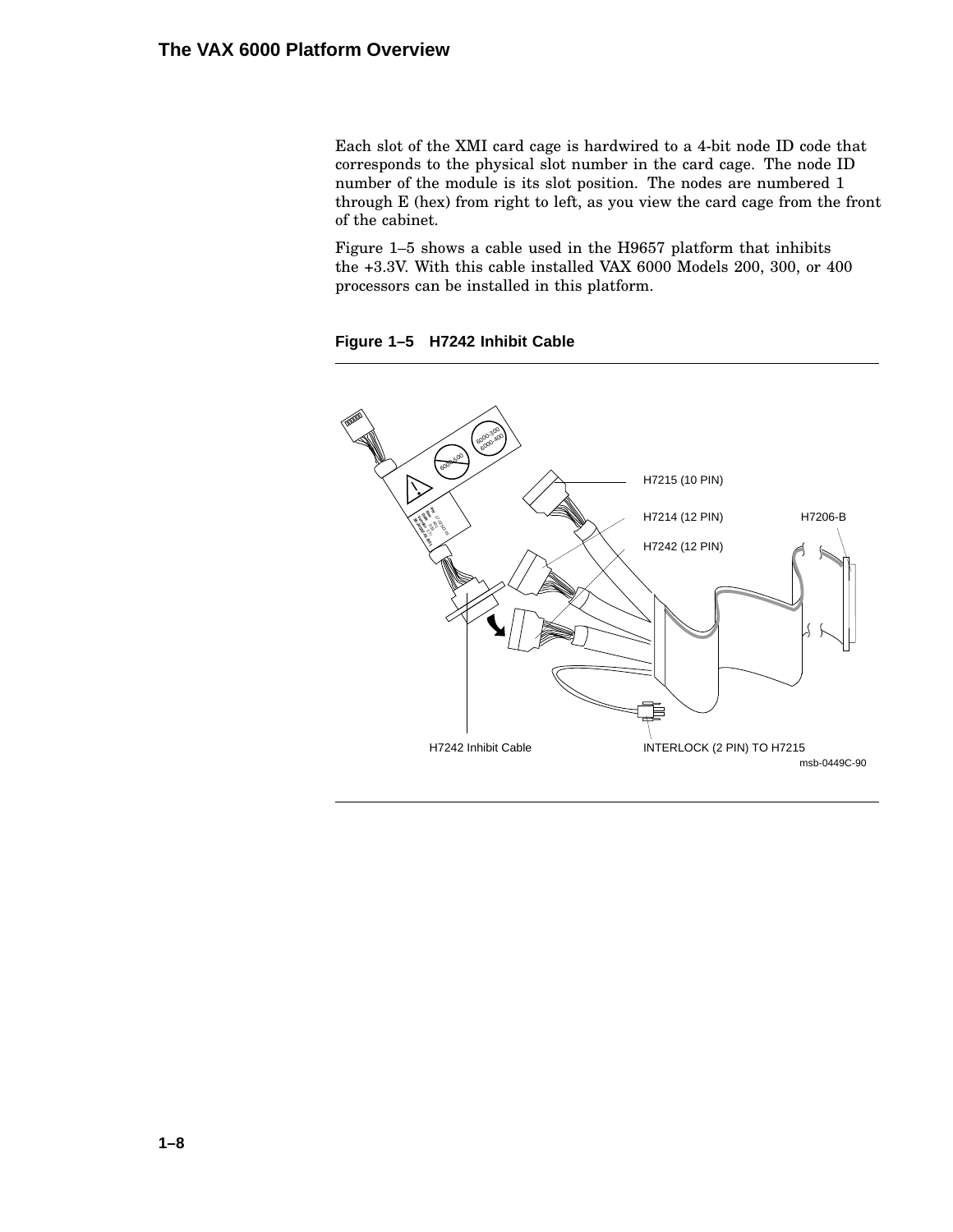### **1.6 Console Load Device**

**Several options are available for the console load device. An optional TK tape drive can be installed in the system cabinet or a compact disk server can be used that is accessed over the Ethernet.**

The InfoServer 100 is an Ethernet-based compact disk (CD) server that is part of a local area network. The CD server is used to access CDROMs for software installation, diagnostics, and on-line documentation. The InfoServer 100 can be used to boot the VAX Diagnostic Supervisor and the operating system; it is not needed to load or initialize the system following installation. The Ethernet-based CD server functions as a read-only storage device for any system on the Ethernet.

For more information on how to boot VMS over the Ethernet using the CD server as the console load device, see the *VAX 6000 Series Owner's Manual* or the *InfoServer 100 Installation and Owners Guide*.



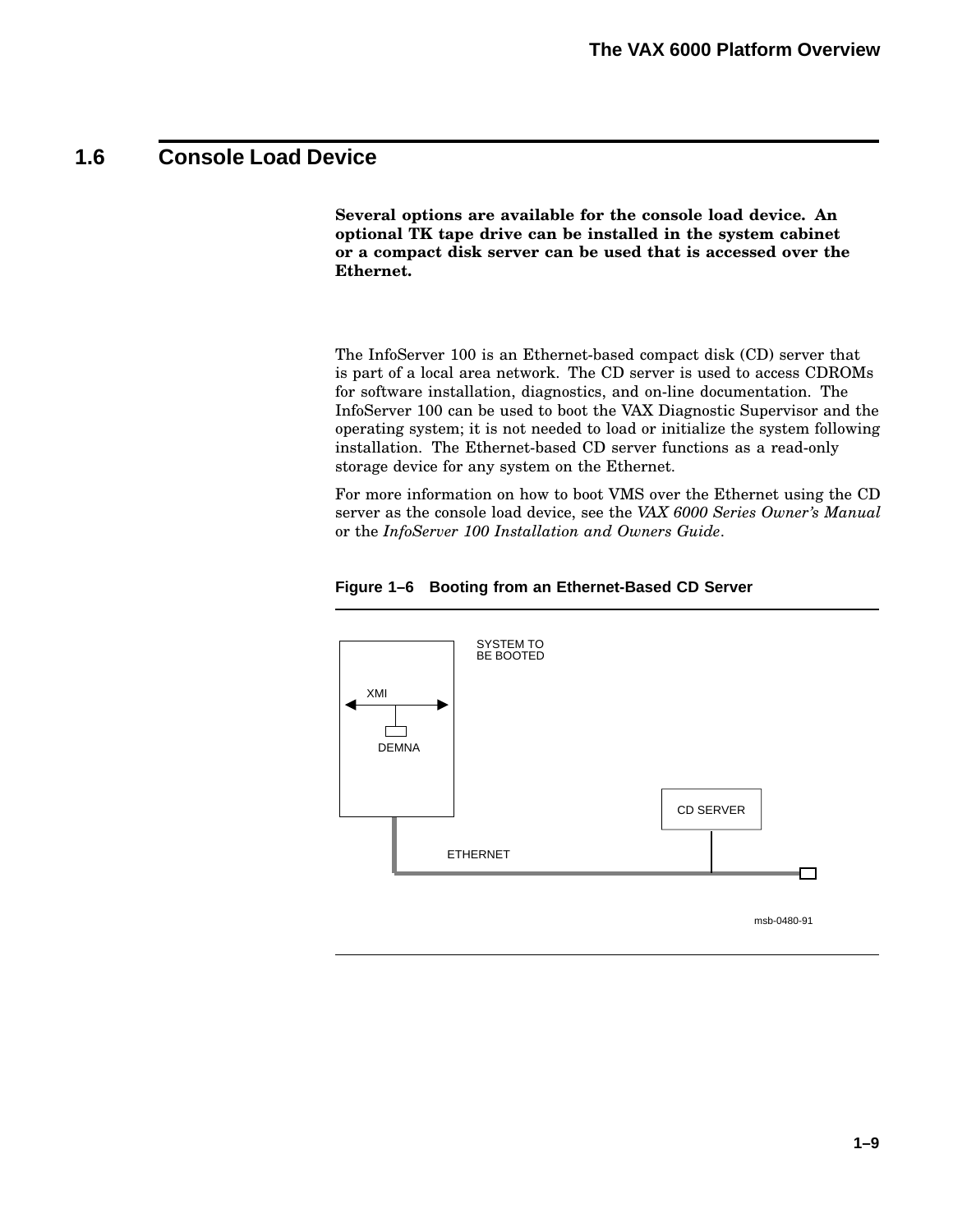### **1.7 DWMBB I/O Adapter**

**The DWMBB adapter provides an information path between the XMI bus and I/O devices on the VAXBI bus. The DWMBB consists of two modules: the DWMBB/A module and the DWMBB/B module. The DWMBB/A module resides on the XMI bus, and the DWMBB/B module resides on the VAXBI bus. Four 30-pin cables, which make up the IBUS, connect the two modules.**

**Figure 1–7 DWMBB Adapter Block Diagram**



Figure 1–7 shows the two modules of the DWMBB adapter, which serve as the interface between the XMI and VAXBI buses. The DWMBB/A and the DWMBB/B modules are connected by the IBUS, made up of four 30-wire cables, which transfer data and control information between the two.

The DWMBB uses I/O and DMA transactions to exchange information. I/O transactions originate from the CPU module(s) and are presented to the DWMBB from the XMI bus with the processor as the XMI commander and the DWMBB as the XMI responder.

DMA transactions originate from VAXBI nodes that select the DWMBB as the VAXBI slave. These are read or write transactions targeted to XMI memory space or are VAXBI-generated interrupt transactions that target a CPU module. For DMA transactions, the DWMBB is the XMI commander, and the memory module is the XMI responder.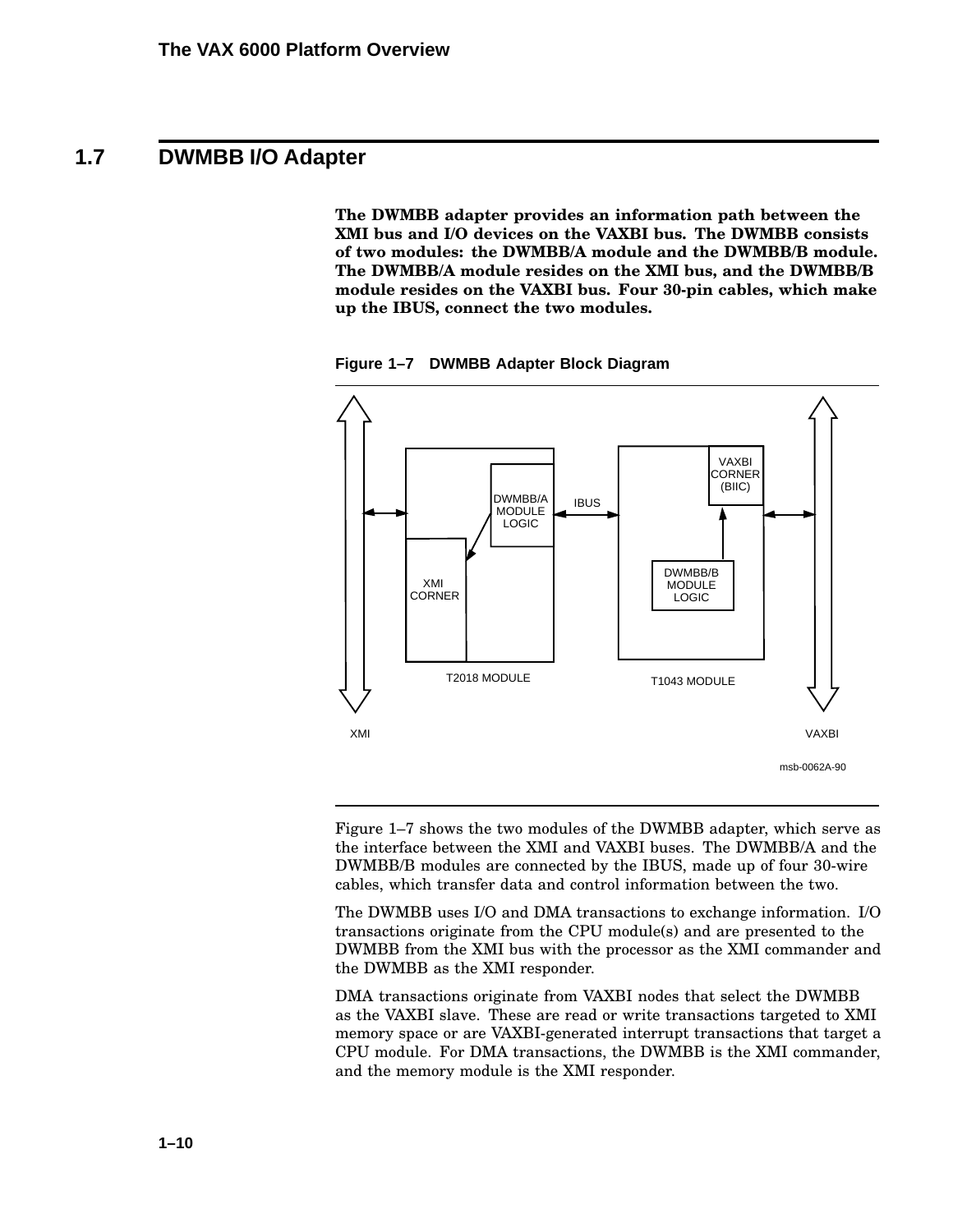## **1.8 I/O Connections**

**I/O connections are installed on the bulkhead tray and the I/O panel. The I/O tray is located in the rear of the cabinet, between the cooling system and the power regulators, and covers the XMI backplane. The I/O panel is just below the right-hand side of the I/O tray and houses the Ethernet and console terminal ports.**

**Figure 1–8 Console and Terminal Connectors**



The I/O bulkhead tray is hinged at the bottom and folds out and down for servicing the card cages and backplanes.

The I/O tray and panel have 30 panel units designed to accommodate a variety of I/O connectors.

The Ethernet and console terminal connectors are at the bottom of the I/O panel. The Ethernet port is a 15-pin receptacle located on the bottom right, and the console terminal port is the 25-pin receptacle on the left. These connectors are labeled with international symbols, as shown in Figure 1–8.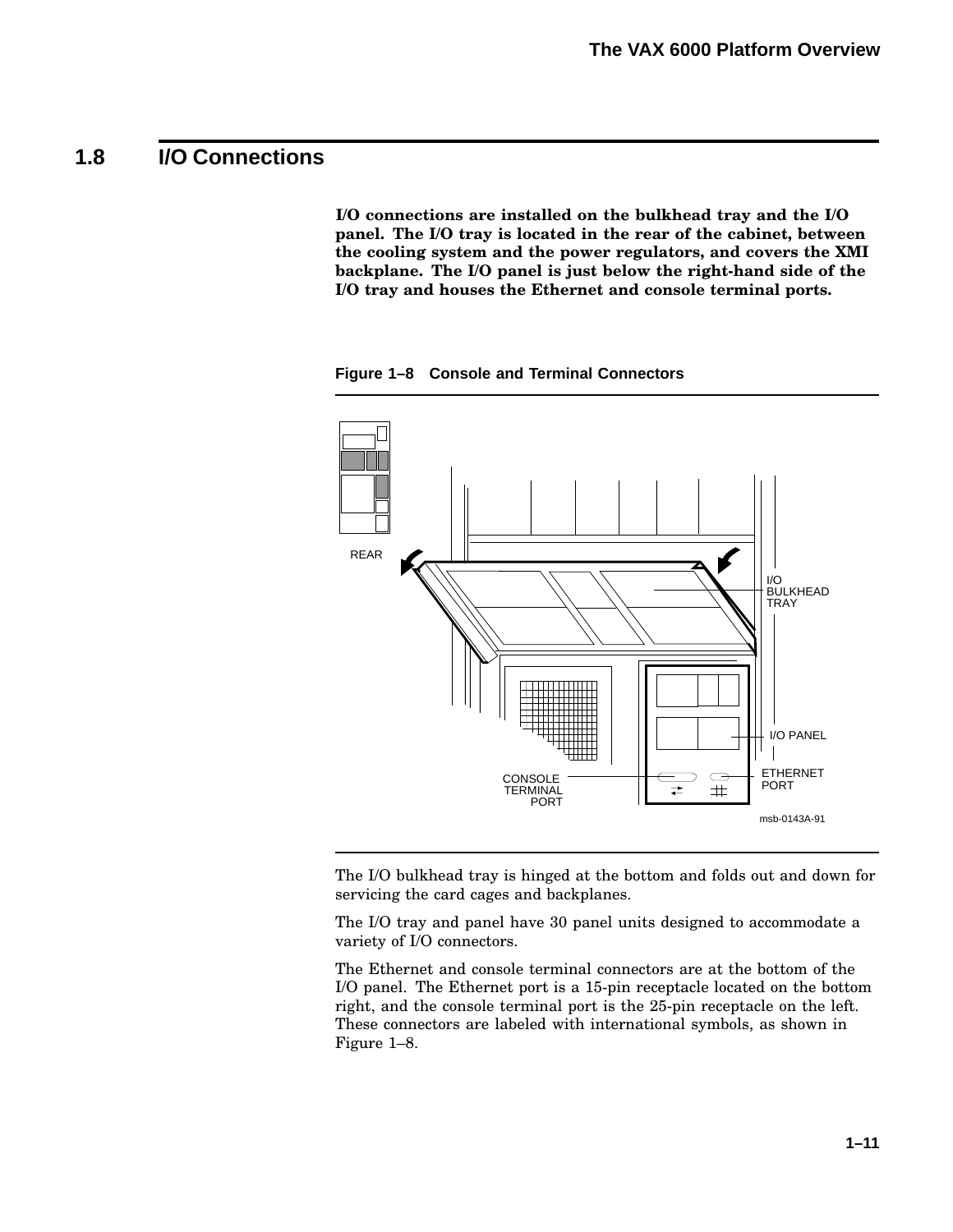## **1.9 Power System**

**The power system consists of an H405-E/F AC power controller, the H7206-B power and logic unit, power regulators for the XMI and optional VAXBI, and an H7236-A battery backup unit, also optional.**

H7214, H7215, AND H7242 POWER REGULATORS H7206-B POWER AND LOGIC UNIT H405-E/F AC POWER CONTROLLER H7236-A BATTERY BACKUP UNIT (OPTIONAL) msb-0308-90

**Figure 1–9 Power System (Rear View)**

| H405-E<br>208V<br>60<br>3    |
|------------------------------|
|                              |
| $H405-F*$<br>380V<br>50<br>3 |
| H405-F<br>416V<br>50<br>3    |

\*Change tap for 380V (nominal) operation.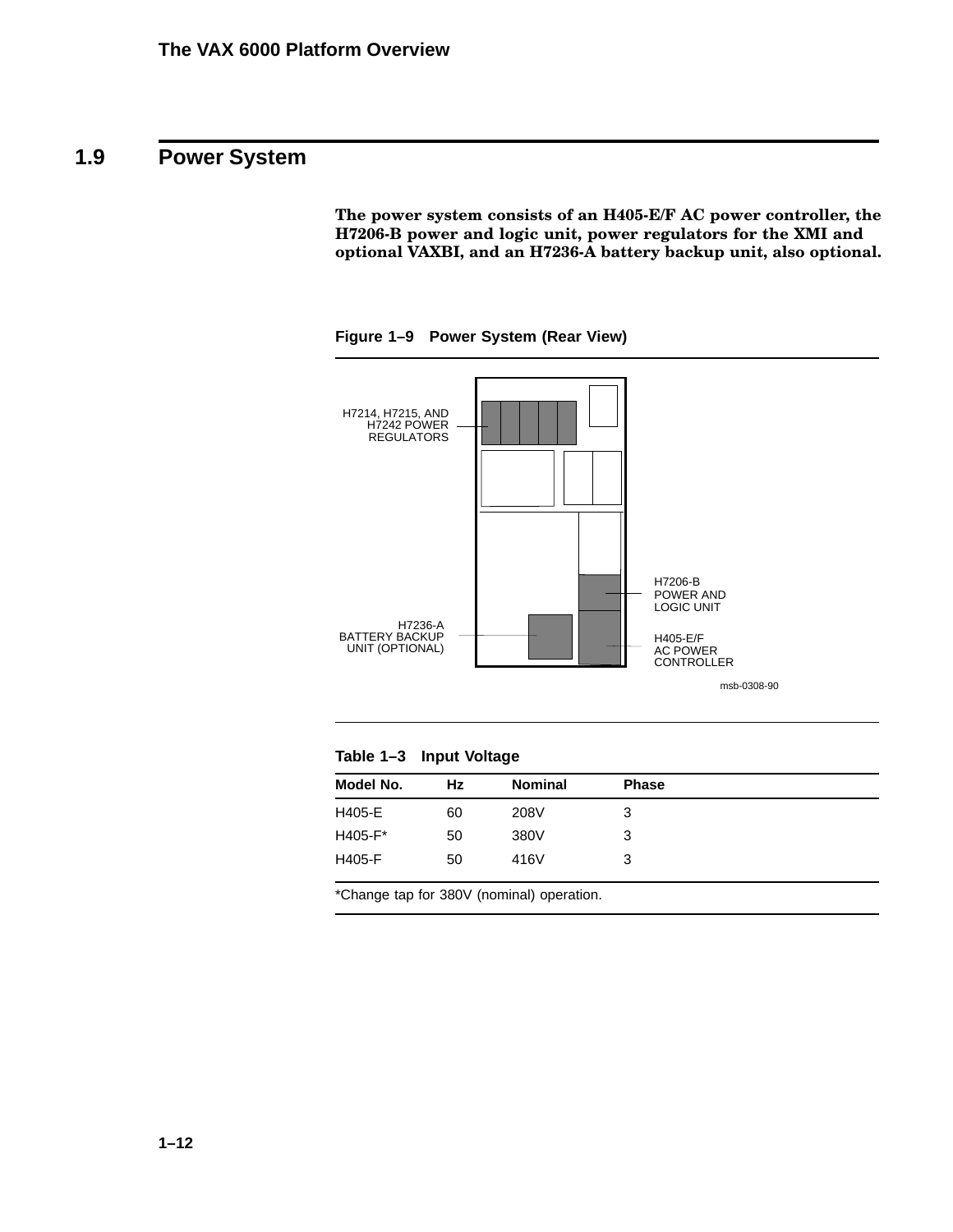|              | <b>Current (Amps)</b>                |               |                                          |  |  |
|--------------|--------------------------------------|---------------|------------------------------------------|--|--|
|              | <b>Voltage</b>                       | $Min. - Max.$ | <b>Description</b>                       |  |  |
| XMI          |                                      |               |                                          |  |  |
|              |                                      | +5V 1 – 130   | Main logic supply                        |  |  |
|              | $+3.3V$ 1 - 80                       |               | Main logic supply                        |  |  |
|              | $+12V$ 0 – 4                         |               | Communications devices and TK tape drive |  |  |
|              | $-12V$ 0 - 2.5                       |               | Communications devices                   |  |  |
|              | $-5.2V$ 0 - 20                       |               | ECL supply                               |  |  |
|              | $-2V$                                | $0 - 7$       | ECL terminator voltage                   |  |  |
| <b>VAXBI</b> |                                      |               |                                          |  |  |
|              | $+5V$                                | $1 - 130$     | Main logic supply                        |  |  |
|              | $+12V$ 0 – 4                         |               | Communications devices                   |  |  |
|              | $-12V$ 0 - 2.5                       |               | Communication devices                    |  |  |
|              | $-5.2V$ 0 - 20                       |               | ECL voltage                              |  |  |
|              | $-2V$                                | $0 - 7$       | ECL teminator voltage                    |  |  |
|              | H7206-B power and logic module (PAL) |               |                                          |  |  |
|              | $+24V$                               | $0 - 4$       | Blowers and airflow sensor               |  |  |
|              | Ethernet transceivers                |               |                                          |  |  |
|              | $+13.5V$ 0 - 1.5                     |               |                                          |  |  |

| Table 1-4 DC Power Distribution |
|---------------------------------|
|---------------------------------|

Power is supplied by three power regulators: H7214, H7215, and H7242. Two more regulators can be installed for an optional VAXBI (H7214 and H7215).

The optional H7236-B battery backup unit has a one second "ride-through" capability that enables the system to function for that second after a power failure. If power returns within the second, the system simply continues. If, however, power does not return that quickly, the system ceases to operate but goes into a warm start state while the battery continues to power the XMI and all memory, whether in caches or not. The BBU is capable of maintaining the warm state for 10 minutes and, should power return during that time, the system will do a warm start. If the power outage is longer than 10 minutes, the system performs a cold start.

The H7206-B power and logic unit has ten LEDs that are used to indicate the state of the power system. It also has a reset switch. See the *VAX 6000 Platform Service Manual* for more information.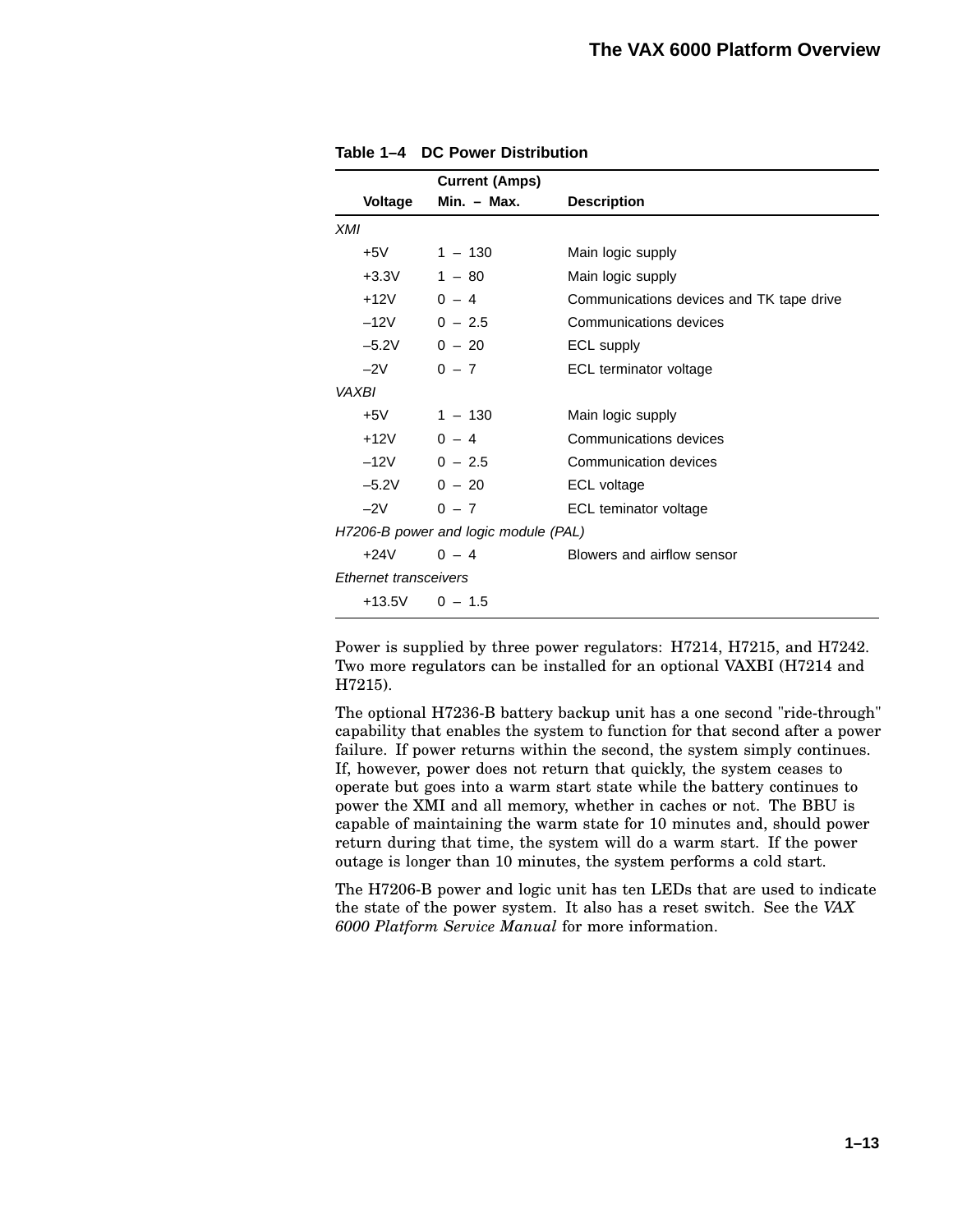### **1.10 Cooling System**

**The cooling system consists of two blowers, an airflow sensor, a temperature sensor, and an airflow path through the card cages and up to the power regulators.**

**Figure 1–10 Airflow Pattern**



The cooling system is designed to keep system components at an optimal operating temperature. The front and back of the cabinet should be free of obstructions to maximize air intake.

The blowers, located in the lower half of the cabinet, draw air in through the doors and push air up through the card cages. The air is directed through a duct to cool the console load device if there are no VAXBI card cages in the system. The airflow continues through the top of the card cages, through the power regulators, and out the top of the front and rear doors. A fan cools the power and logic box.

The system has safety detectors for the cooling system: an airflow sensor and a thermostat are installed above the power regulators in the top of the cabinet. Extreme conditions activate these detectors. Under extreme temperatures, the thermostat shuts off all output power (including power at the two unswitched outlets) at the AC power controller. In this condition the battery backup unit is disabled and will not provide power. If the airflow to the system is seriously blocked for an extended period of time, the airflow sensor shuts off the power supply.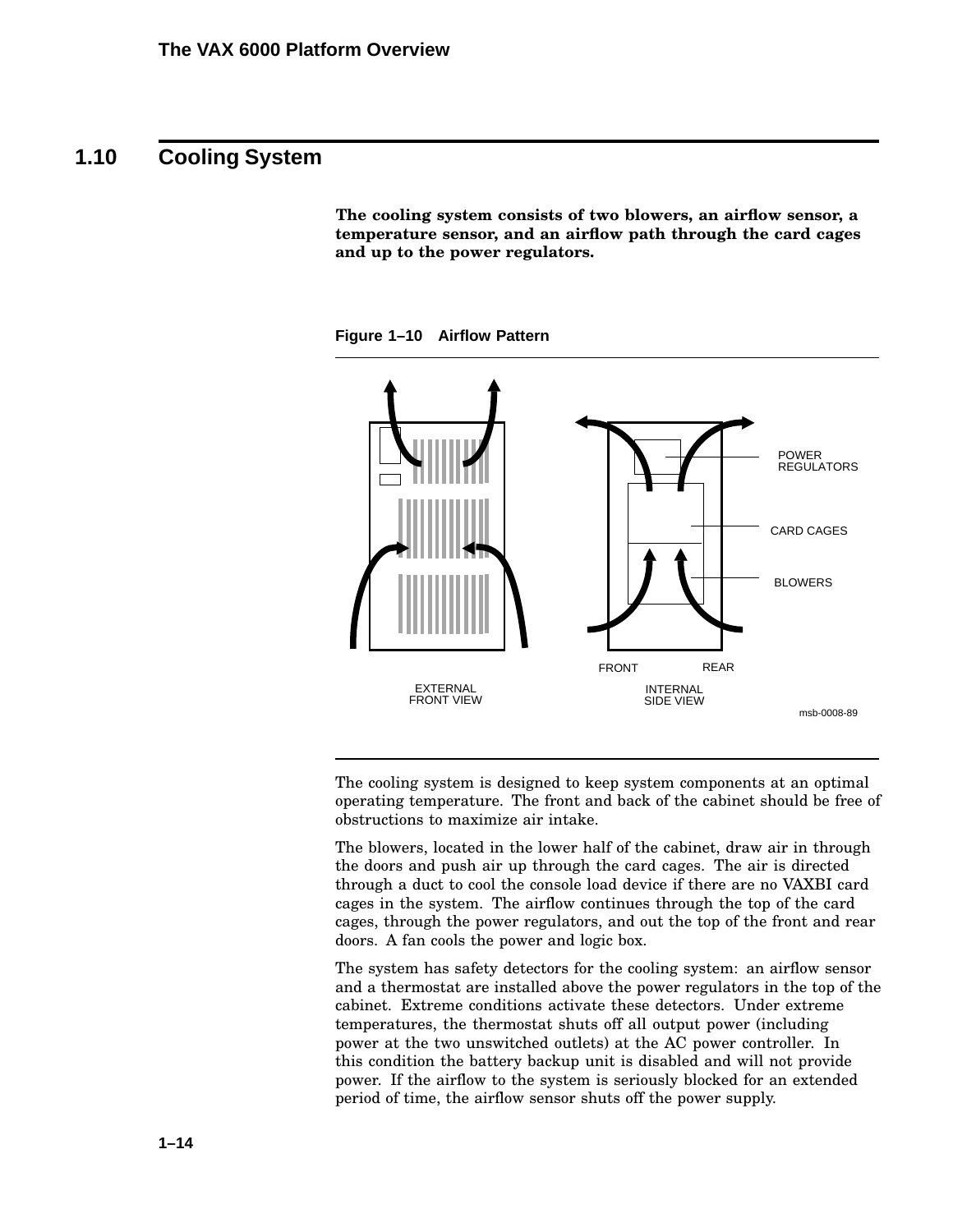### **1.11 Options**

**System options include the VAXBI card cages and power regulators, battery backup unit, and in-cabinet disks.**





#### **VAXBI Card Cages and Power Regulators**

The optional VAXBI I/O interface is a one-channel bus housed in two 6 slot VAXBI card cages. Two power regulators supply power to the VAXBI backplane. Additional VAXBI card cages can be added to a system by installing a VAXBI expander cabinet.

#### **Battery Backup Unit**

The battery backup unit supplies power to sustain the system for up to 10 minutes following a power interruption. Ride-through capability for up to 1 second is provided. The system control panel indicates the status of the battery backup unit.

#### **Disks**

Up to two RA90 or RA92 disk drives can be mounted in the system cabinet. Each disk drive has its own enclosure and control panel.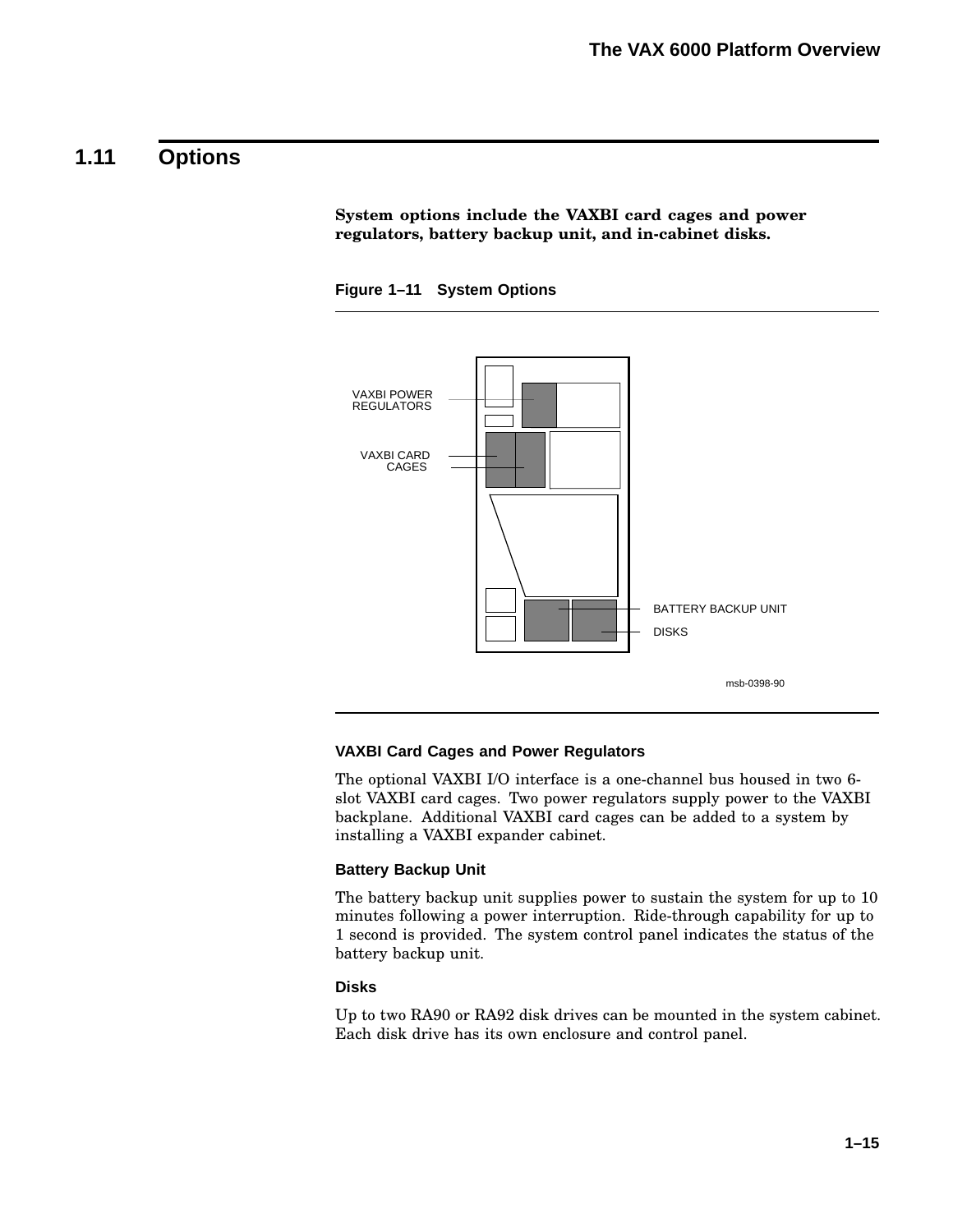#### **2 The XMI**

This chapter describes the XMI system bus, which includes a backplane and bus interconnect, protocol, and logic.

This chapter includes the following sections:

- XMI Overview
- XMI Addressing
- Arbitration Cycles
- XMI Cycles
- XMI Transactions
- Cache Coherency
- XMI Initialization
- XMI Registers
- XMI Errors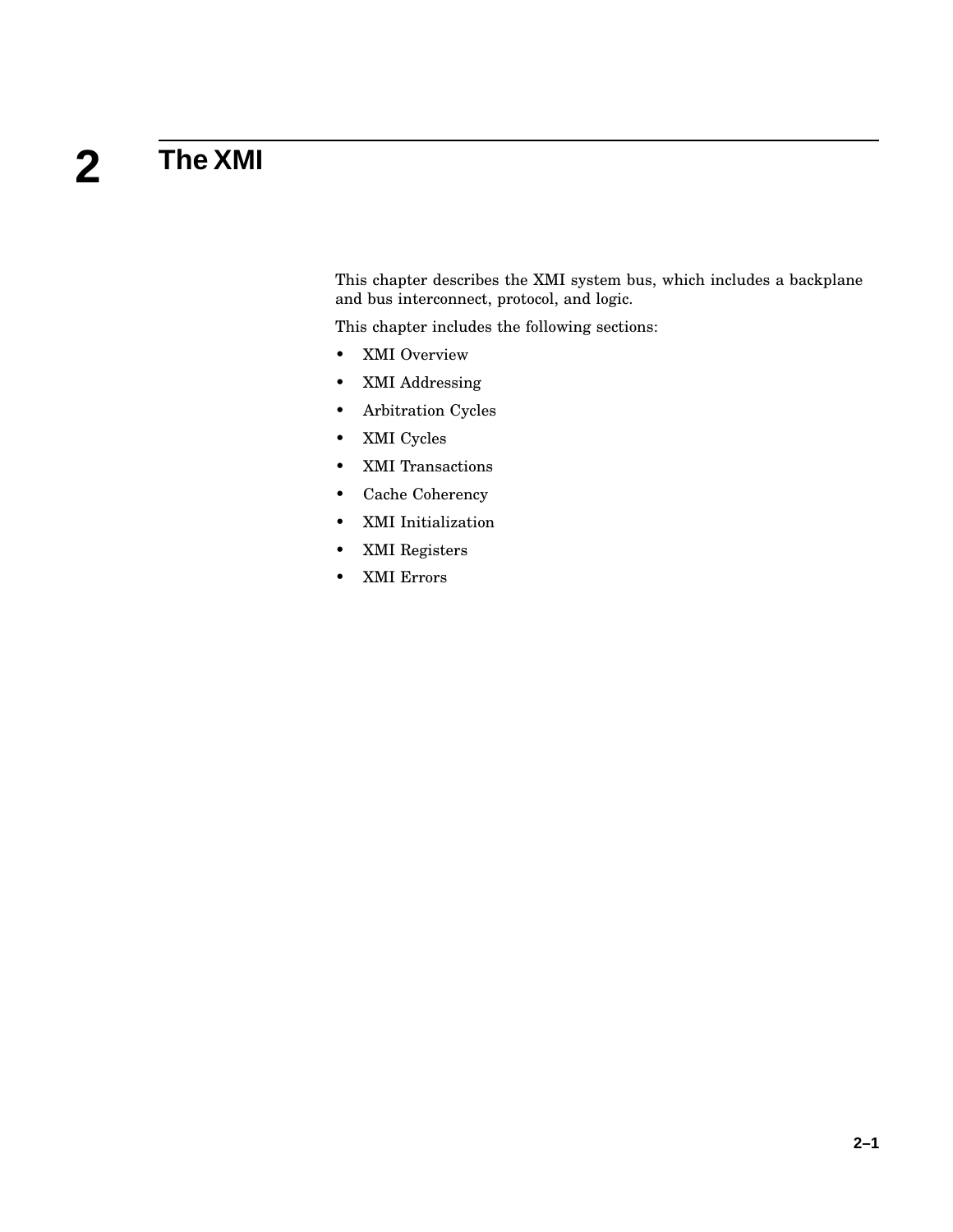### **2.1 XMI Overview**

**The XMI is the primary interconnect for the VAX 6000 platform. The XMI supports multiple processors, multiple memory modules, and multiple I/O adapters. Figure 2–1 shows a four-processor system.**

# **2.1.1 XMI System Block Diagram Description**



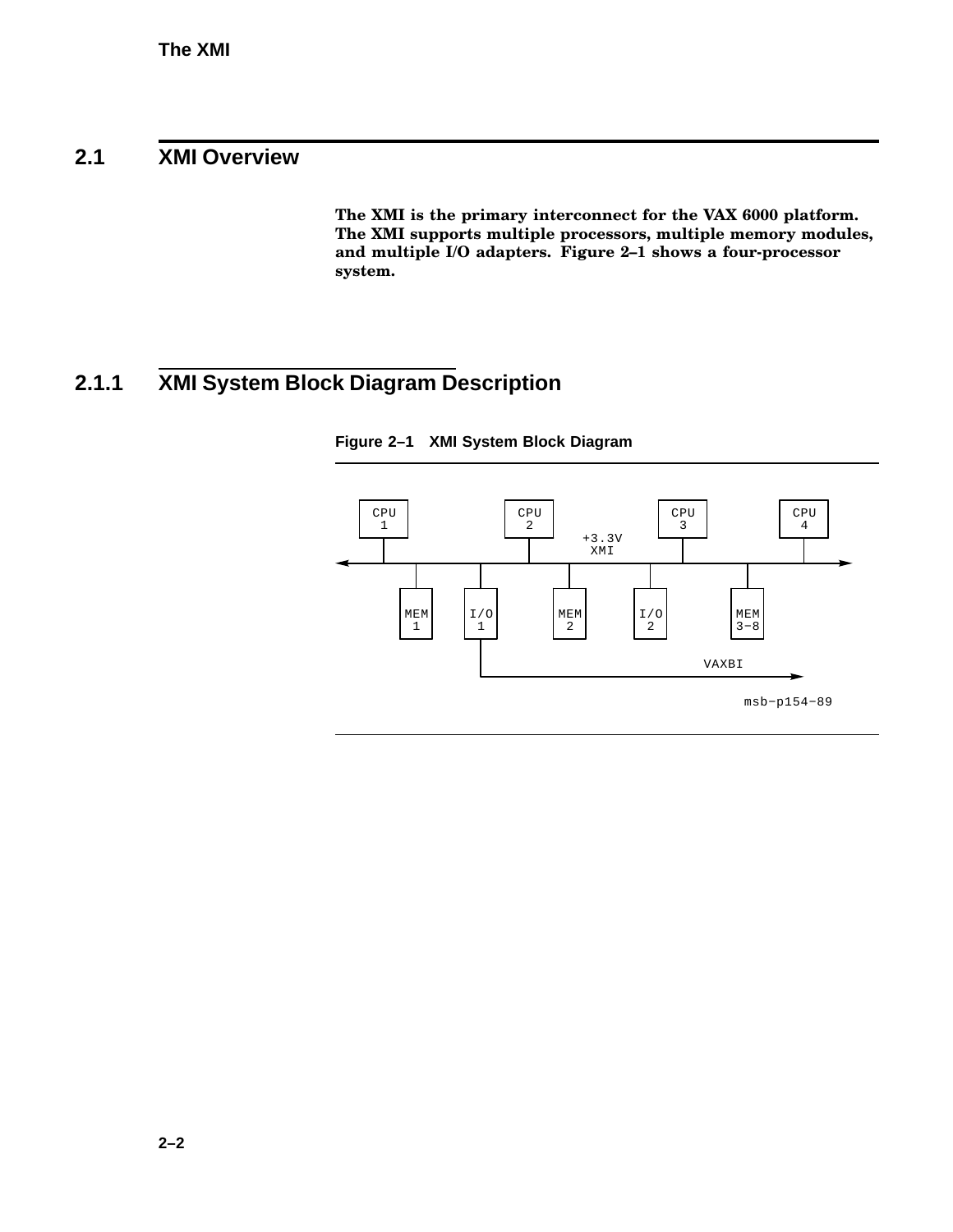The XMI consists of the electrical environment of the XMI bus, the protocol observed by a node on the bus, the backplane, and the logic used to implement the protocol.

The XMI is a limited length, pended, and synchronous bus with centralized arbitration. Several transactions can be in progress at a given time, allowing highly efficient use of the bus bandwidth. Arbitration and data transfers can occur simultaneously. When the XMI is used as a system bus, the XMI can support either a writethrough or a writeback cacheing scheme. The protocols for the two cacheing schemes are different and therefore cannot be mixed. For certain applications the use of writeback caches decreases XMI bus write traffic thus increasing the performance of the system. The bus supports:

- Quadword-, octaword-, and hexword-length reads and writes to memory
- Longword-length read and write operations to I/O space

The longword operations implement byte and word modes required by certain I/O devices. The XMI has a 64 ns bus cycle. The XMI has a bandwidth of 125 Mbytes per second; however, the usable bandwidth depends on transaction length (see Table 2–1).

| <b>Operation</b>         | <b>Bandwidth (Mbytes/second)</b> |  |
|--------------------------|----------------------------------|--|
| Longword (4 bytes) Read  | 31.25                            |  |
| Quadword (8 bytes) Read  | 62.50                            |  |
| Octaword (16 bytes) Read | 83.30                            |  |
| Hexword (32 bytes) Read  | 100.00                           |  |
| Longword Write           | 31.25                            |  |
| Quadword Write           | 62.50                            |  |
| <b>Octaword Write</b>    | 83.30                            |  |
| <b>Hexword Write</b>     | 100.00                           |  |

**Table 2–1 Usable XMI Bandwidth**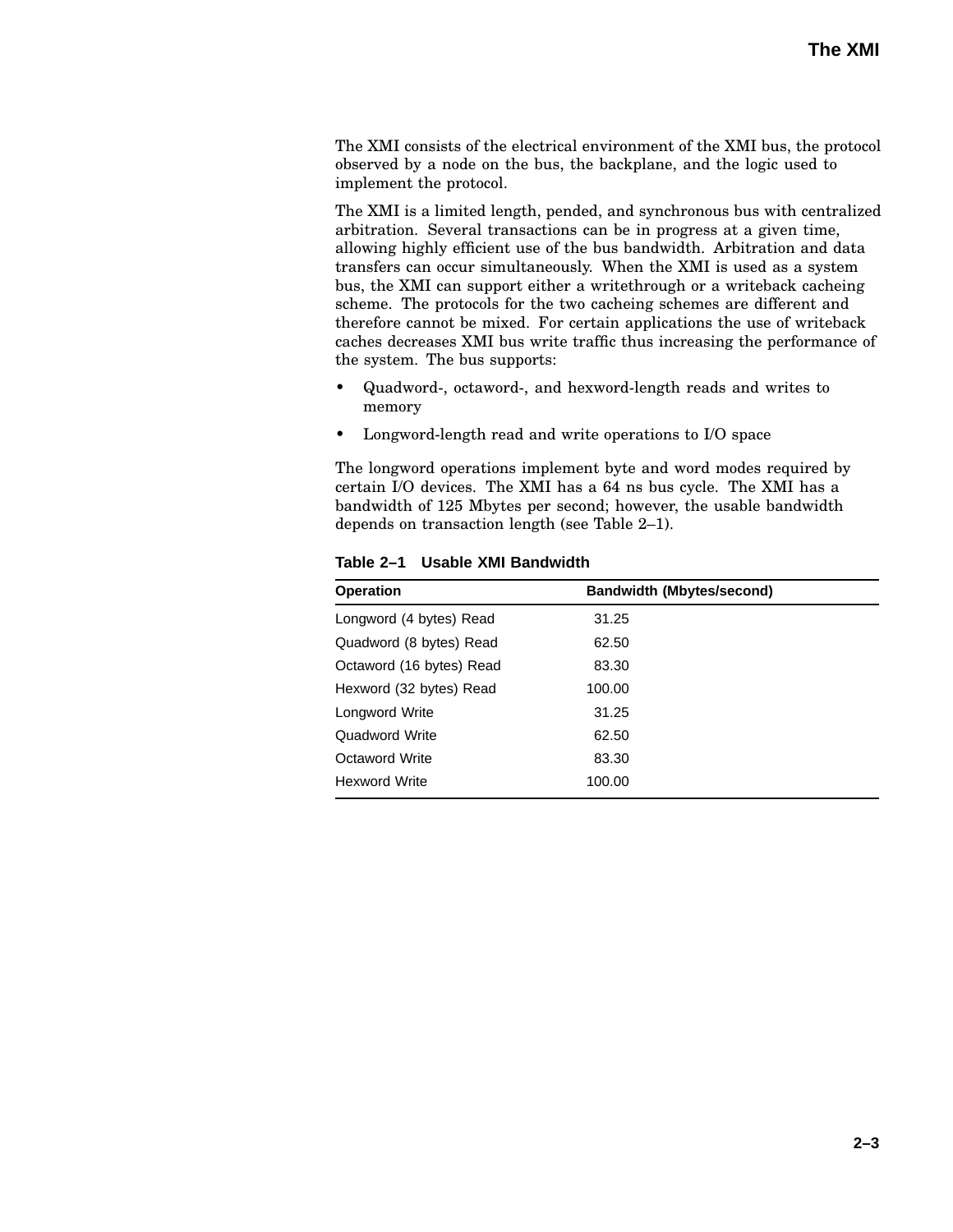### **2.1.2 XMI Corner**

**The XMI uses similar, but incompatible, connector and module technology as the VAXBI bus and, like the VAXBI, XMI modules have an area with predefined etch with custom components, which serves as the interface between the module and the XMI bus. This predefined etch and components is called the XMI Corner.**

**Figure 2–2 XMI Node Block Diagram Showing the XMI Corner**



msb−p155−89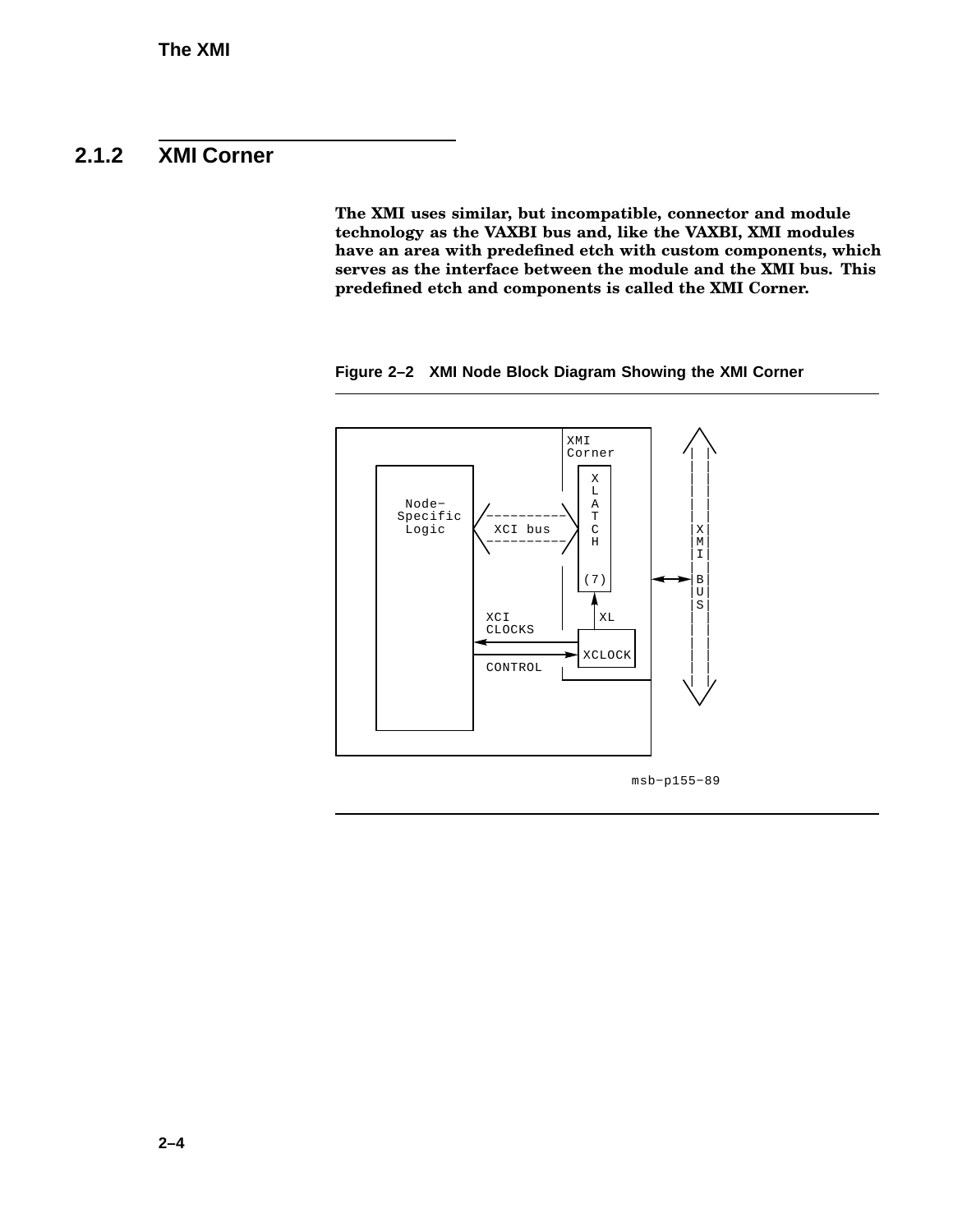The custom components in the XMI Corner are called XLATCH and XCLOCK. Both components are implemented in CMOS and interface node-specific logic to the XMI Corner components over the XMI Corner interface (XCI) bus. The XMI Corner, in turn, interfaces directly to the XMI bus. (See Figure 2–2.)

Each node has a set of three clock signals, which are distributed radially to each node from a central source on the backplane. These clocks are received by the XCLOCK chip, which then provides a set of clock waveforms (XCI clocks) to the node-specific logic and the required control lines (XL lines) for the seven XLATCH chips. The XLATCH chips provide the interface to all the XMI lines except those directly interfaced to the XCLOCK chip.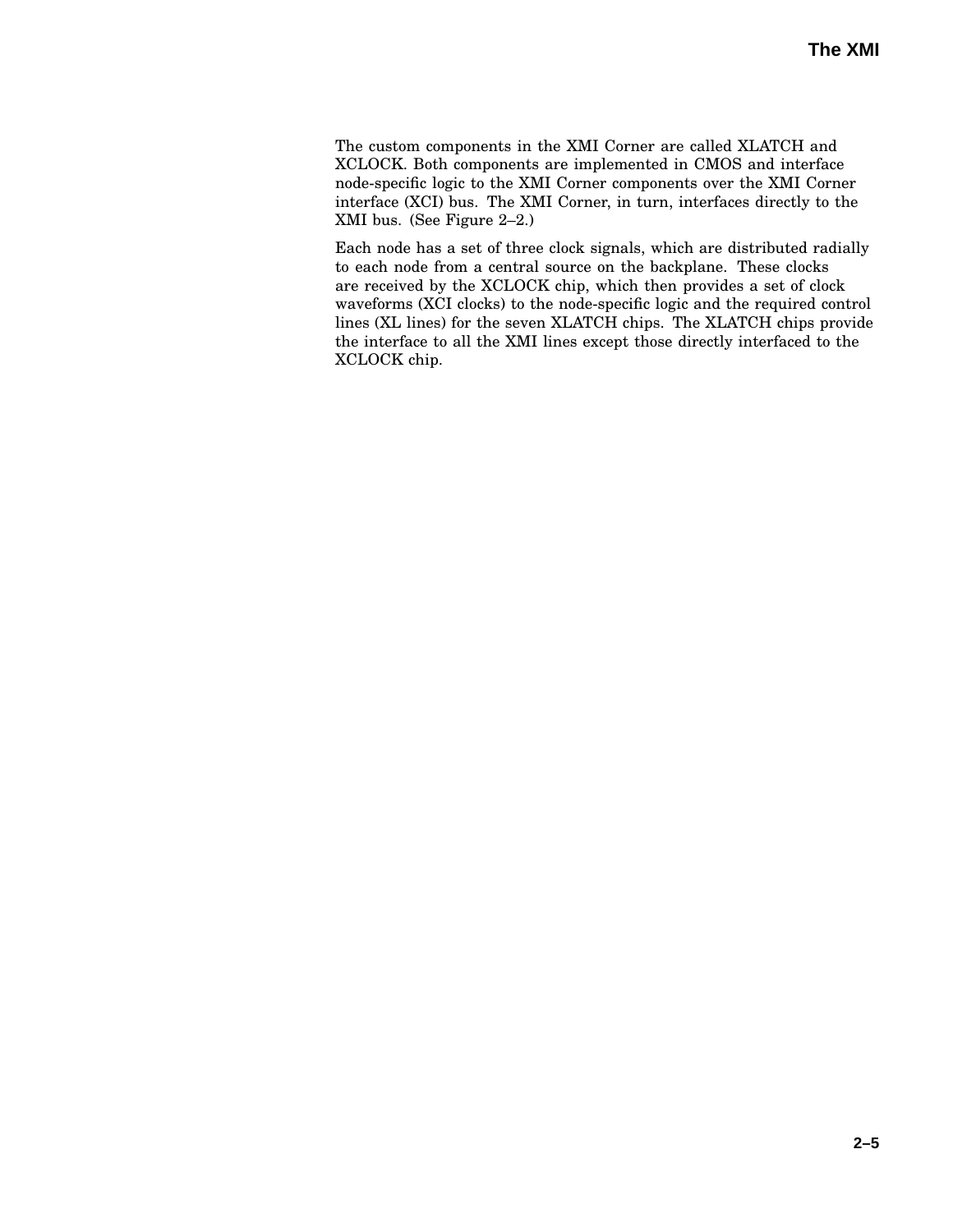# **2.1.3 XMI Data Transactions**

The XMI supports various data transactions, as shown in Table 2–2.

|  | Table 2-2 Data Transactions Supported by the XMI |  |  |  |
|--|--------------------------------------------------|--|--|--|
|  |                                                  |  |  |  |

| <b>Transaction</b>       | Length   | I/O Space | <b>Memory Space</b> |
|--------------------------|----------|-----------|---------------------|
| Read                     | Longword | X         |                     |
|                          | Quadword |           | X                   |
|                          | Octaword |           | X                   |
|                          | Hexword  |           | X                   |
| <b>Interlock Read</b>    | Longword | X         |                     |
|                          | Quadword |           | X                   |
|                          | Octaword |           | X                   |
|                          | Hexword  |           | X                   |
| Ownership Read           | Hexword  |           | X                   |
| <b>Write Mask</b>        | Longword | X         |                     |
|                          | Quadword |           | X                   |
|                          | Octaword |           | X                   |
|                          | Hexword  |           | X                   |
| <b>Unlock Write Mask</b> | Longword | X         |                     |
|                          | Quadword |           | X                   |
|                          | Octaword |           | X                   |
| Disown Write Mask        | Hexword  |           | X                   |
| Tag Bad Data             | Hexword  |           | X                   |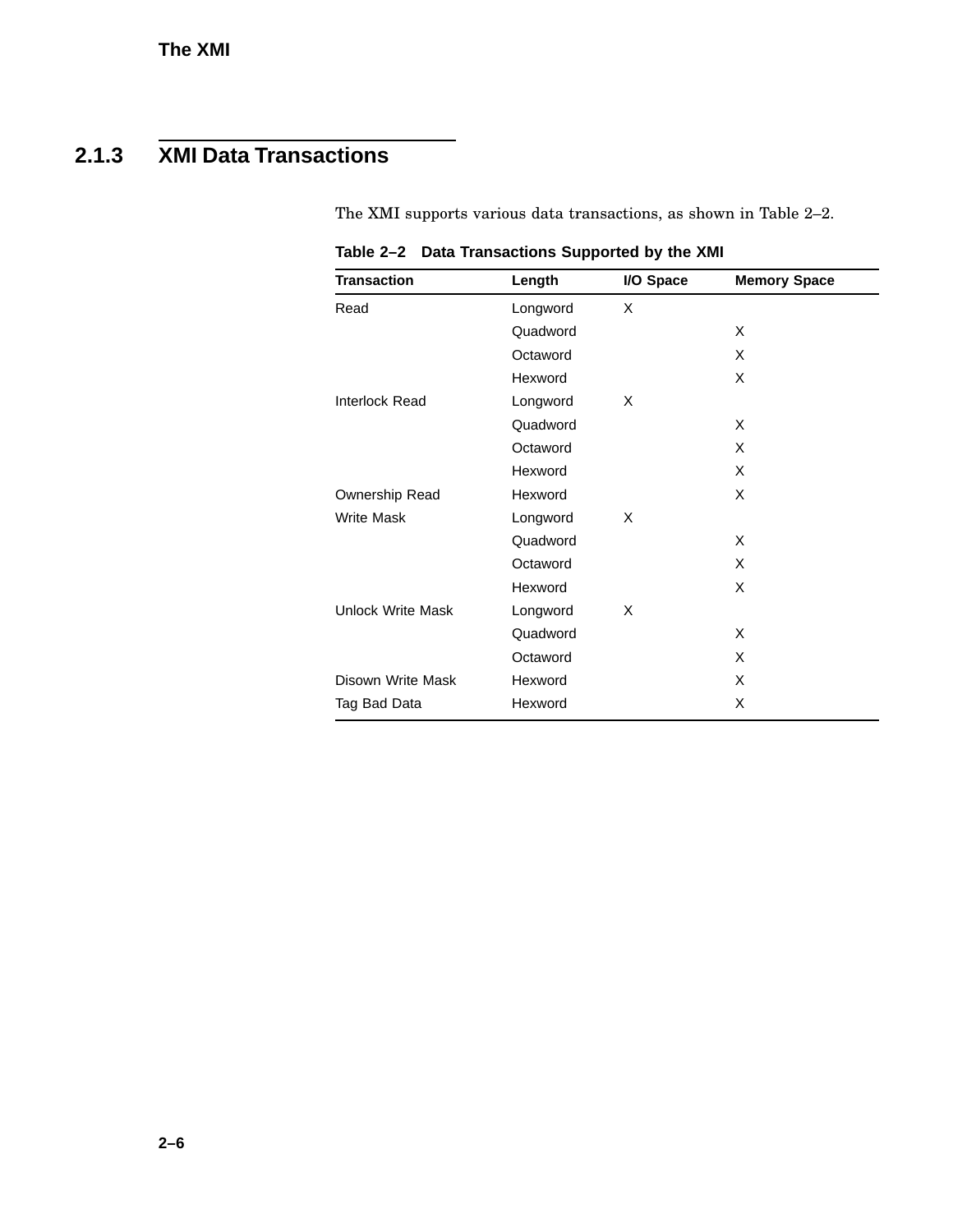# **2.1.4 XMI Terms**

The following terms are used to describe XMI transactions:

| Term              | <b>Definition</b>                                                                                                                                                                                                                                                                                                 |                                                      |       |        |       |        |               |  |
|-------------------|-------------------------------------------------------------------------------------------------------------------------------------------------------------------------------------------------------------------------------------------------------------------------------------------------------------------|------------------------------------------------------|-------|--------|-------|--------|---------------|--|
| Node              | A hardware device that connects to the XMI backplane.                                                                                                                                                                                                                                                             |                                                      |       |        |       |        |               |  |
| Transfer          | The smallest quantum of work that occurs on the XMI. An example of a transfer is the<br>command cycle of a read. Another example is the command cycle for a write, followed by<br>data cycles.                                                                                                                    |                                                      |       |        |       |        |               |  |
| Cycle             |                                                                                                                                                                                                                                                                                                                   | The complete execution of one XMI clock time period. |       |        |       |        |               |  |
| Transaction       | The logical task being performed (such as a read). A transaction is composed of one or<br>more transfers. As an example of a transaction, the read consists of a command transfer<br>followed, some time later, by a return data transfer.                                                                        |                                                      |       |        |       |        |               |  |
| Commander         | The node that initiated the transaction in progress. For example, the commander initiates<br>a read transaction while the responder (data source) initiates the read data transfer. The<br>responder is not the commander for the read data transfer because the transfer was<br>requested by the commander node. |                                                      |       |        |       |        |               |  |
| Responder         | The node that responds to the commander in a transaction.                                                                                                                                                                                                                                                         |                                                      |       |        |       |        |               |  |
| Transmitter       | The node that is sourcing the information on the bus. For example, during a read transaction<br>the commander is the transmitter during the command transfer but is the receiver during the<br>return data transfer.                                                                                              |                                                      |       |        |       |        |               |  |
| Receiver          | The node that is the target during a transfer.                                                                                                                                                                                                                                                                    |                                                      |       |        |       |        |               |  |
| Naturally aligned | Describes a data quantity whose address could be specified as an offset, from the beginning<br>of memory, of an integral number of data elements of the same size. The lower bits of a<br>naturally aligned data item are zero. All XMI writes transfer a naturally aligned block of data.                        |                                                      |       |        |       |        |               |  |
| Wraparound read   | An octaword or hexword read where read data is returned with the specifically addressed<br>quadword first, independent of alignment. The remaining data in the naturally aligned<br>block of data containing the addressed quadword is returned in subsequent transfers. See<br>Section 2.1.5.                    |                                                      |       |        |       |        |               |  |
| <b>Byte</b>       | A single 8-bit entity.                                                                                                                                                                                                                                                                                            |                                                      |       |        |       |        |               |  |
|                   | 63<br>56 55<br>48 47                                                                                                                                                                                                                                                                                              | 40 39                                                |       | 32 31  | 24 23 | 16 15  | 8 7<br>0      |  |
|                   | byte7<br>byte6                                                                                                                                                                                                                                                                                                    | byte5                                                | byte4 | byte3  | byte2 | byte1  | byte0         |  |
|                   |                                                                                                                                                                                                                                                                                                                   |                                                      |       |        |       |        | $msb-p156-89$ |  |
| Word              | A single 16-bit entity.                                                                                                                                                                                                                                                                                           |                                                      |       |        |       |        |               |  |
|                   | 63<br>48 47                                                                                                                                                                                                                                                                                                       |                                                      |       | 32 31  |       | 16 15  | 0             |  |
| word 3<br>word 2  |                                                                                                                                                                                                                                                                                                                   |                                                      |       | word 1 |       | word 0 |               |  |

msb−p157−89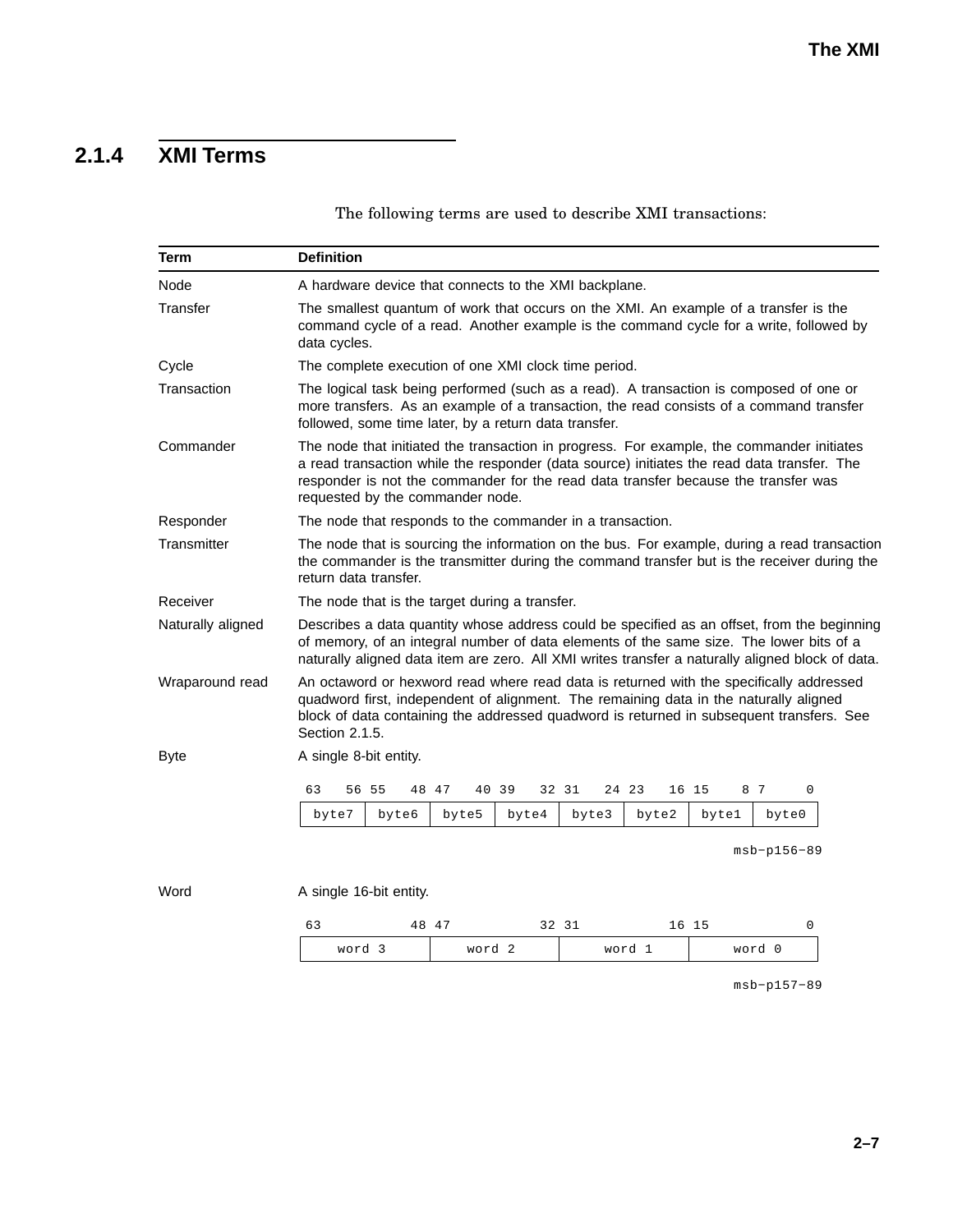| <b>Term</b>  | <b>Definition</b>                         |                                            |               |
|--------------|-------------------------------------------|--------------------------------------------|---------------|
| Longword     | A single 32-bit entity.                   |                                            |               |
|              | 63                                        | 32 31                                      | 0             |
|              | longword 1                                | longword 0                                 |               |
|              |                                           |                                            | $msb-p158-89$ |
| Quadword     | A single 64-bit entity.                   |                                            |               |
|              | 63                                        |                                            | 0             |
|              |                                           | quadword                                   |               |
|              |                                           |                                            | $msb-p159-89$ |
| Octaword     | A single 128-bit entity (two quadwords).  |                                            |               |
|              | 127                                       |                                            | 64            |
|              |                                           | $-$ / / $-$<br>quadword                    |               |
|              | 63                                        | $-$ / $/$ $-$                              | $\mathsf 0$   |
|              |                                           | $-$ / $/$ $-$<br>quadword<br>$-$ / $/$ $-$ |               |
|              |                                           |                                            | $msb-p160-89$ |
| Hexword      | A single 256-bit entity (four quadwords). |                                            |               |
|              | 255                                       |                                            | 192           |
|              |                                           | $-1$ / $-$<br>quadword                     |               |
|              | 191                                       | $-$ / $/$ $-$                              | 128           |
|              |                                           | $-11$<br>quadword                          |               |
|              | 127                                       | $-$ / $/$ $-$                              | 64            |
|              |                                           | $-$ / $/$ $-$<br>quadword                  |               |
|              | 63                                        | $- / / -$                                  | $\mathsf 0$   |
|              |                                           | - / / -<br>quadword<br>$- / / -$           |               |
|              |                                           |                                            | $msb-p161-89$ |
|              |                                           |                                            |               |
| <b>Block</b> | A hexword.                                |                                            |               |

 $\mathbb{Z}$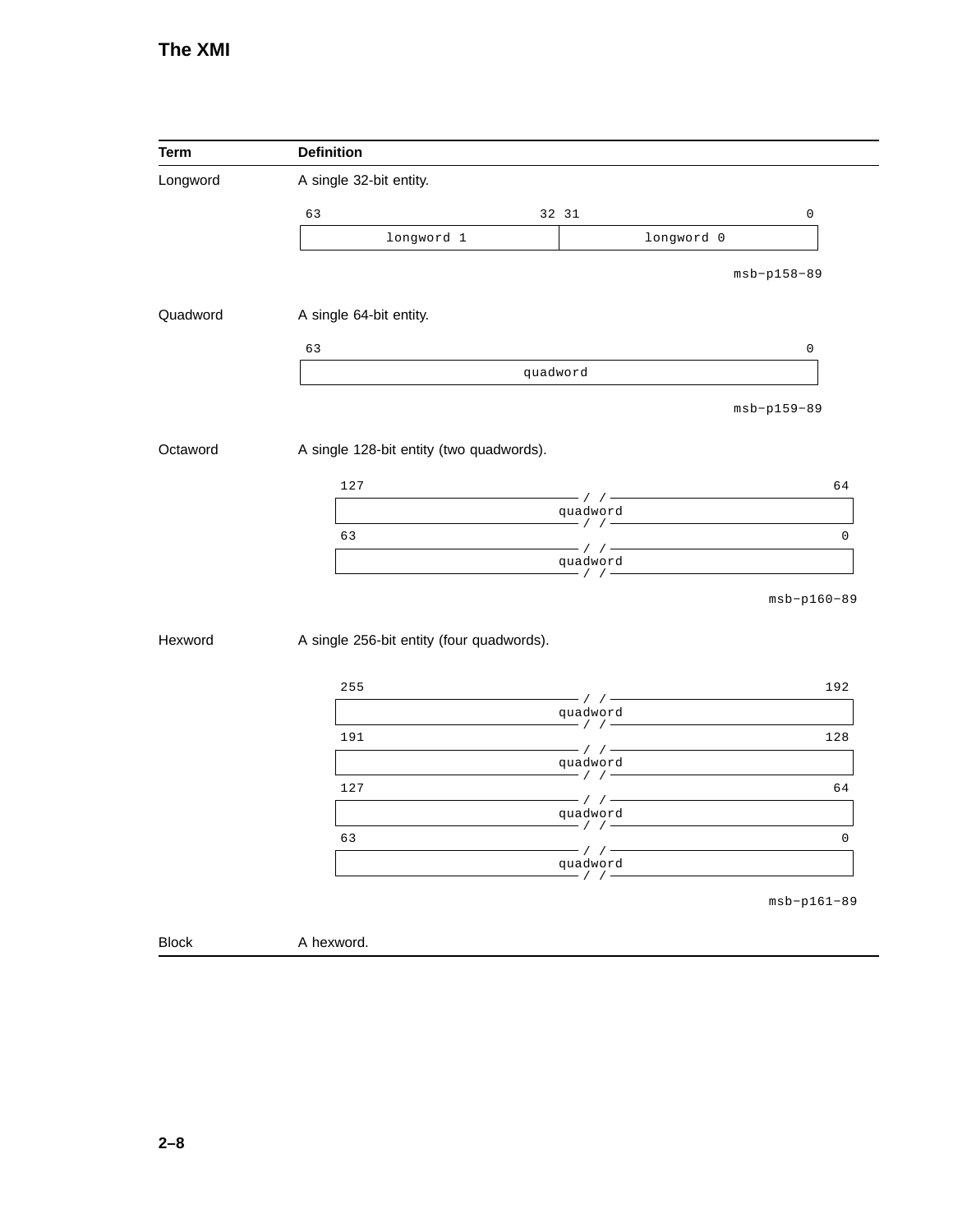### **2.1.5 Wraparound Reads**

Read data is returned in a specific pattern referred to as "wraparound read" for octaword or hexword read operations. In a wraparound read, the specifically addressed quadword is returned first, independent of alignment. The remaining data in the naturally aligned block of data containing the addressed quadword is returned in subsequent transfers. A naturally aligned octaword is pointed to by an address that ends in 0, 10, 20, 30, and so forth. A naturally aligned hexword is pointed to by an address that ends in 0, 20, 40, 60, and so forth.

XMI protocol requires that all octaword and hexword reads, both normal and interlocked, be treated as wraparound reads.

**2.1.5.1 Octaword Wraparound Read** The following is an example of an octaword wraparound read at VAX byte address 00000018 (hex):

> $\blacksquare$   $\blacksquare$   $\blacksquare$   $\blacksquare$   $\blacksquare$   $\blacksquare$   $\blacksquare$   $\blacksquare$   $\blacksquare$   $\blacksquare$   $\blacksquare$   $\blacksquare$   $\blacksquare$   $\blacksquare$   $\blacksquare$   $\blacksquare$   $\blacksquare$   $\blacksquare$   $\blacksquare$   $\blacksquare$   $\blacksquare$   $\blacksquare$   $\blacksquare$   $\blacksquare$   $\blacksquare$   $\blacksquare$   $\blacksquare$   $\blacksquare$   $\blacksquare$   $\blacksquare$   $\blacksquare$   $\blacks$  $00000010$  Second angdword

Notice that the natural octaword boundary is addressed by 00000010, but the first quadword returned is that addressed by 00000018.

#### **2.1.5.2 Hexword Wraparound Read**

A hexword read is decomposed into two octaword reads, with the addressed octaword read data returned first. Within each of the octawords, the wrapping order is the same as described for the octaword. Return data for the second octaword maintains the same wrapping order used in the first octaword.

The following is an example of a hexword wraparound read at VAX byte address 00000018 (hex):

> $First\,ot{cta} word \begin{cases} 00000018 & First\,quadword \end{cases}$  $00000010$   $Second$   $quad$  $Second\,cta word \$  00000008 Third quadword

 % <sup>4</sup> 

The following is an example of a hexword wraparound read at VAX byte address 00000074 (hex):

| $First\;ot\; or\; 4 \begin{cases} 00000070 & First\; quadrard \\ 00000078 & Second\; quadrard \end{cases}$                                              |  |
|---------------------------------------------------------------------------------------------------------------------------------------------------------|--|
| $Second\;\;ot\;\; and \;\; \begin{cases} \;\; 00000060 & \;\; Third\;\; quadradr{right} \\ \;\; 00000068 & \;\; Fourth\;\; quadradr{right} \end{cases}$ |  |

In this case the addressed byte is located in the first quadword of the second octaword of the naturally aligned hexword pointed to by address 00000060 (hex).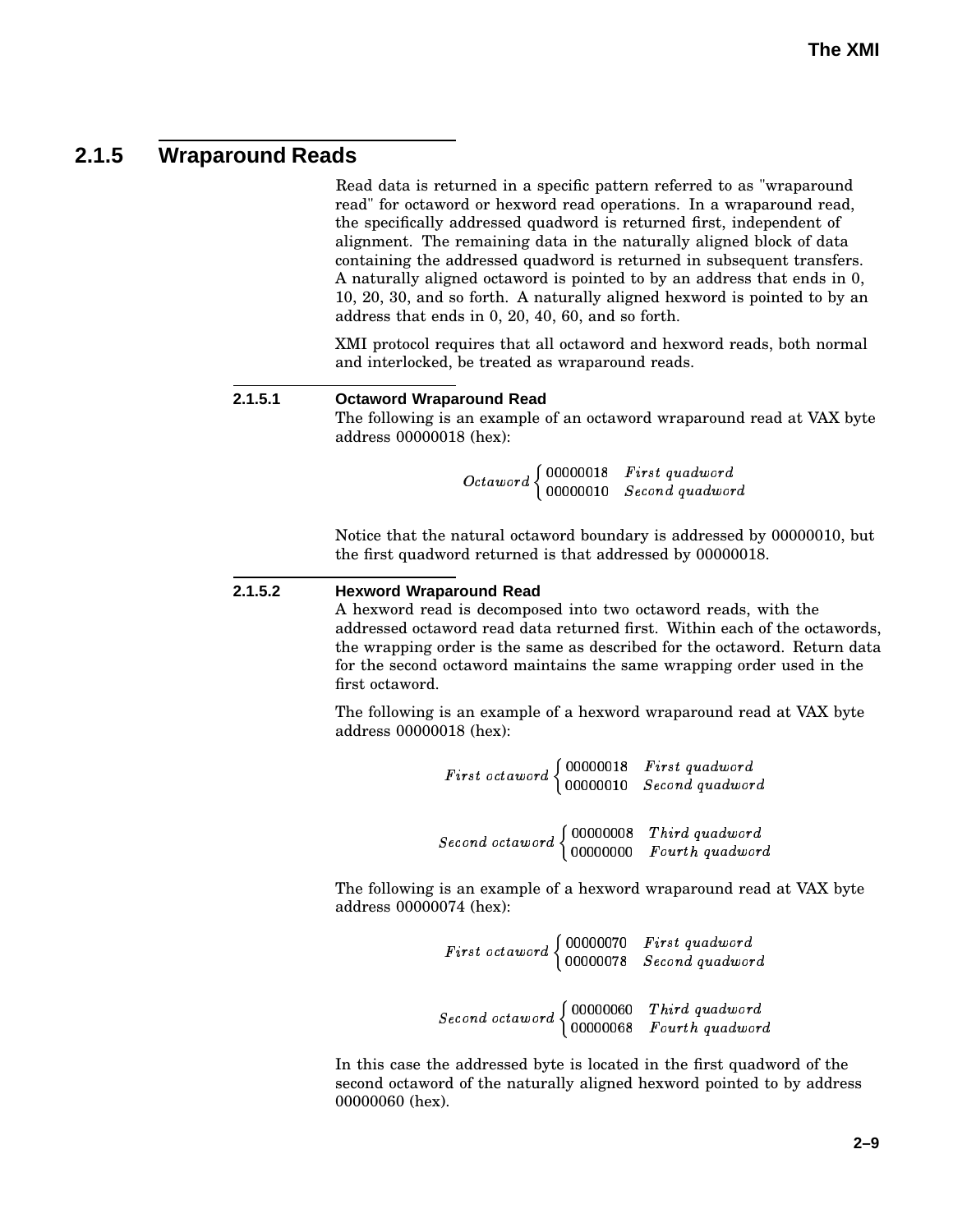### **2.1.6 XMI Interrupt Transactions**

The XMI supports three types of interrupt transactions, listed in Table 2–3.

**Table 2–3 XMI Interrupt Transactions**

| Type                             | <b>Mnemonic</b> |  |
|----------------------------------|-----------------|--|
| Interrupt Request                | <b>INTR</b>     |  |
| Identify (Interrupt Acknowledge) | <b>IDENT</b>    |  |
| Implied Vector Interrupt         | <b>IVINTR</b>   |  |

The INTR and IDENT transactions implement device interrupts. An I/O node issues an INTR transaction to a processor to interrupt the processor at a specified interrupt priority level (IPL). The processor responds to the INTR by issuing an IDENT transaction to the interrupting I/O node, soliciting an interrupt vector.

An INTR transaction can be broadcast to multiple processor nodes. The first processor to respond with IDENT receives the interrupt vector. All other processors, upon seeing the IDENT, cease their interrupt-pending condition.

The IVINTR transaction implements single-cycle interrupt transactions where the interrupt priority and the interrupt vector value are implied by bits in the interrupt type field. The IVINTR transaction implements VAX interprocessor interrupts (IPL = 16 (hex), vector = 80 (hex)) and write error interrupts (IPL = 1D (hex), vector = 60 (hex)). Since the value of the interrupt vector is indicated by the value of the IPL field, IVINTR transactions do not require a corresponding interrupt acknowledge cycle.

See Section 2.5.9 and Section 2.5.10 for more information on interrupt transactions.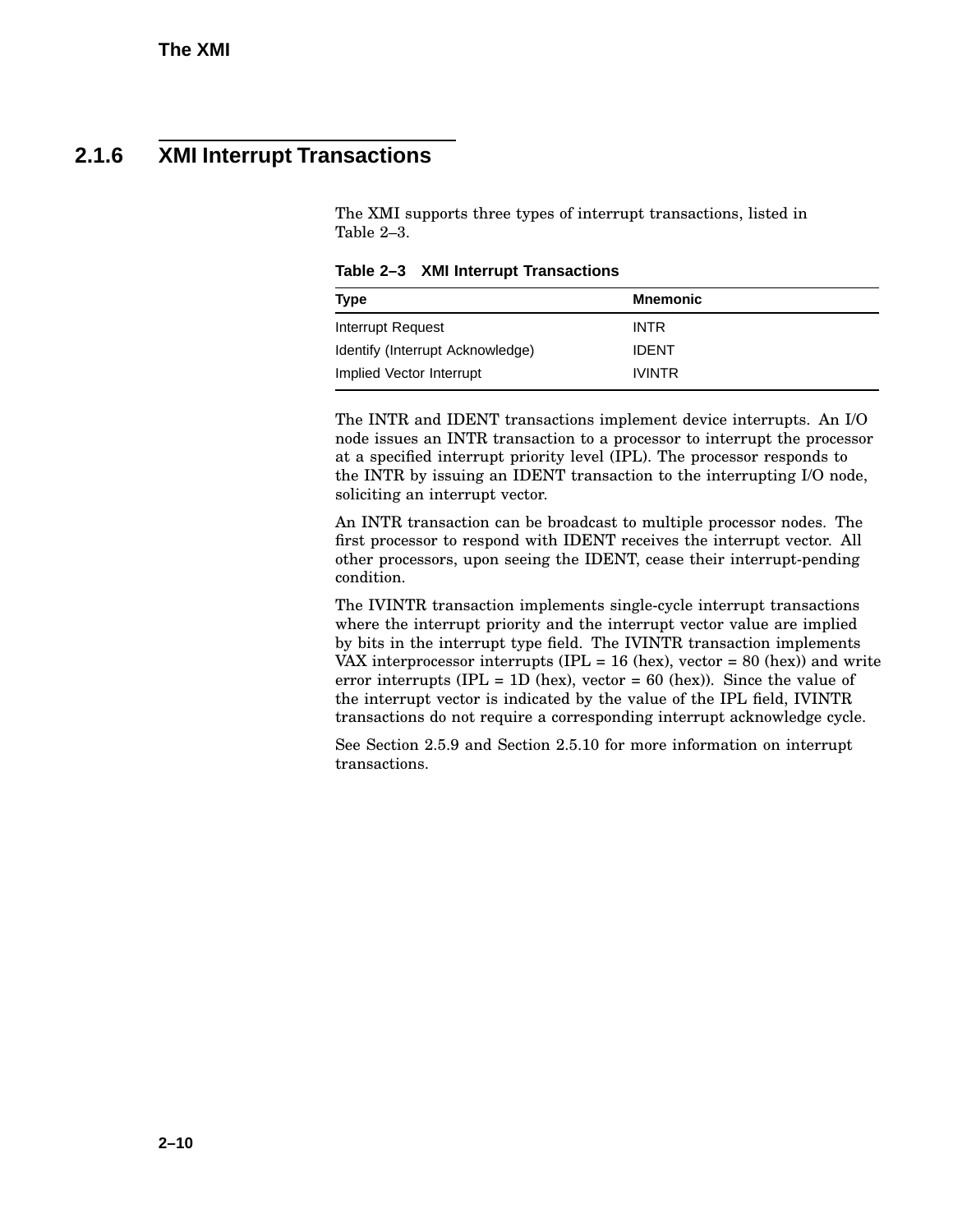### **2.1.7 Arbitration**

The XMI protocol includes arbitration because, at any time, any or all of the nodes may desire the use of the XMI. Arbitration determines which node gains the XMI when more than one node requests the XMI simultaneously.

**Table 2–4 XMI Arbitration Lines**

| <b>Name</b>   | Use                                                                     |
|---------------|-------------------------------------------------------------------------|
| XMI CMD REQ L | Initiates XMI transactions                                              |
| XMI RES REQ L | Returns data                                                            |
| XMI GRANT L   | Indicates which node has been granted the XMI bus for<br>the next cycle |

The VAX 6000 platform supports an XMI bus of 14 nodes. Arbitration cycles occur in parallel with data transfer cycles, since the XMI has a set of lines dedicated to arbitration. These lines are listed in Table 2–4.

When a node desires ownership of the bus, it asserts one of its two request lines (XMI CMD REQ L or XMI RES REQ L) that are connected to the central arbiter. The XMI CMD REQ L line is used by nodes to initiate XMI transactions (that is, act as a commander) while the XMI RES REQ L line is used by nodes to return data to a commander (that is, act as a responder). The XMI arbiter maintains two independent round-robin queues, one for each request type. The responder requests are given higher priority than commander requests.

See Section 2.3 for more information on arbitration.

### **2.1.8 Bus Integrity**

The XMI bus contains a number of features to enhance the integrity and reliability of the bus:

- All bus information transfer lines are parity protected.
- Bus confirmation signals are ECC protected.
- XMI protocol permits detection and recovery of almost all single-bit errors on the information transfer lines and bus confirmation signal lines.
- XMI protocol defines timeout conditions that are used to detect failures.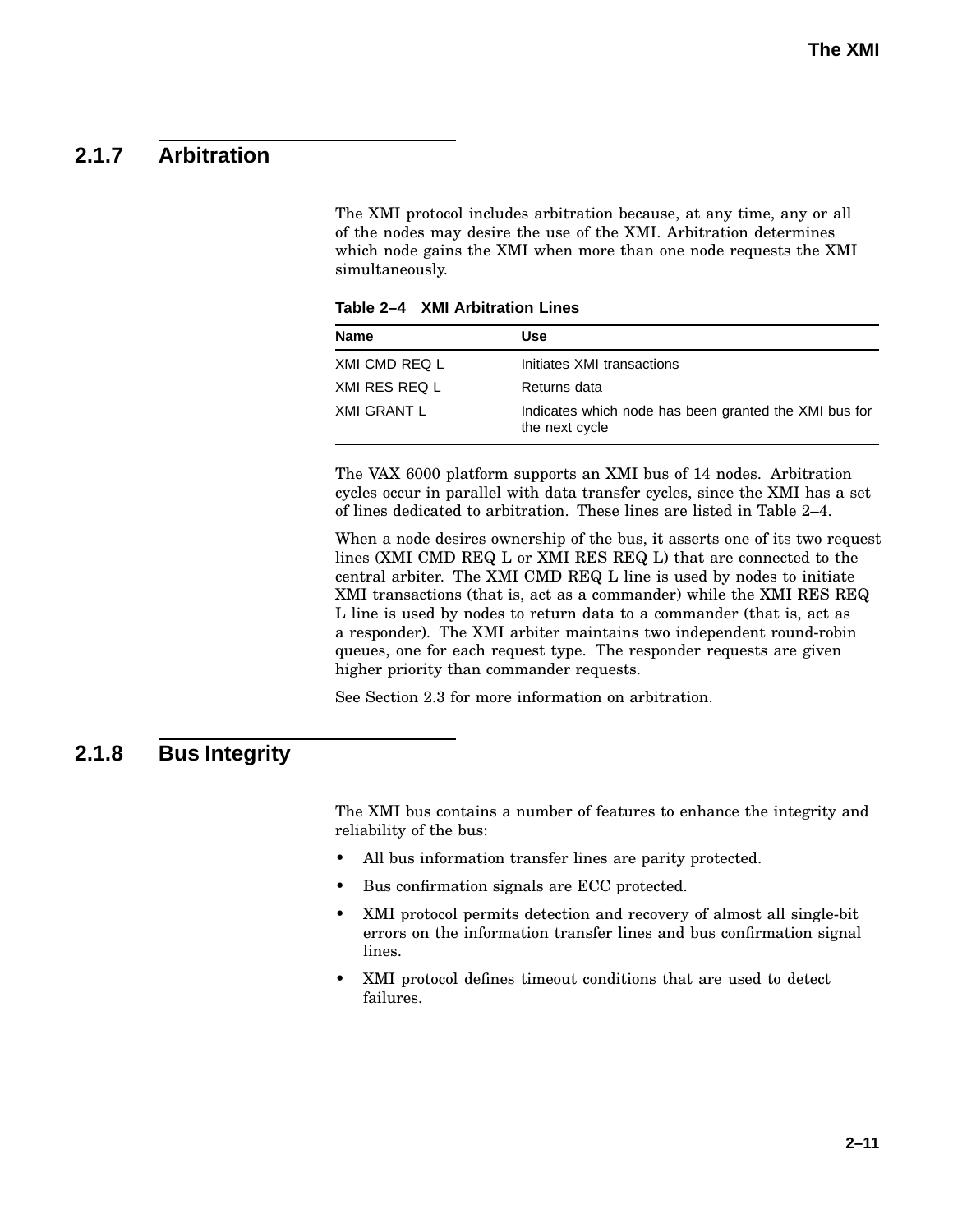## **2.2 XMI Addressing**

**The XMI supports one terabyte (2<sup>40</sup> bytes) of address space. The VAX 6000 series systems use a maximum of (2<sup>32</sup> bytes). These systems use one of three addressing modes:**

- **• 30-bit mode used by VAX 6000 Models 200 through 500**
- **• 32-bit mode used by VAX 6000 models above 500**
- **• 30-bit mode in a 32-bit environment used by VAX 6000 models above 500**

**Figure 2–3 shows how memory and I/O space are divided in the 30-bit and the 32-bit modes.**





When a VAX 6000 system is in 30-bit mode, the 3 Gbytes of memory space between address 2000 0000 (hex) and DFFF FFFF are not accessible. Addressing these locations result in a machine check or hard error interrupt.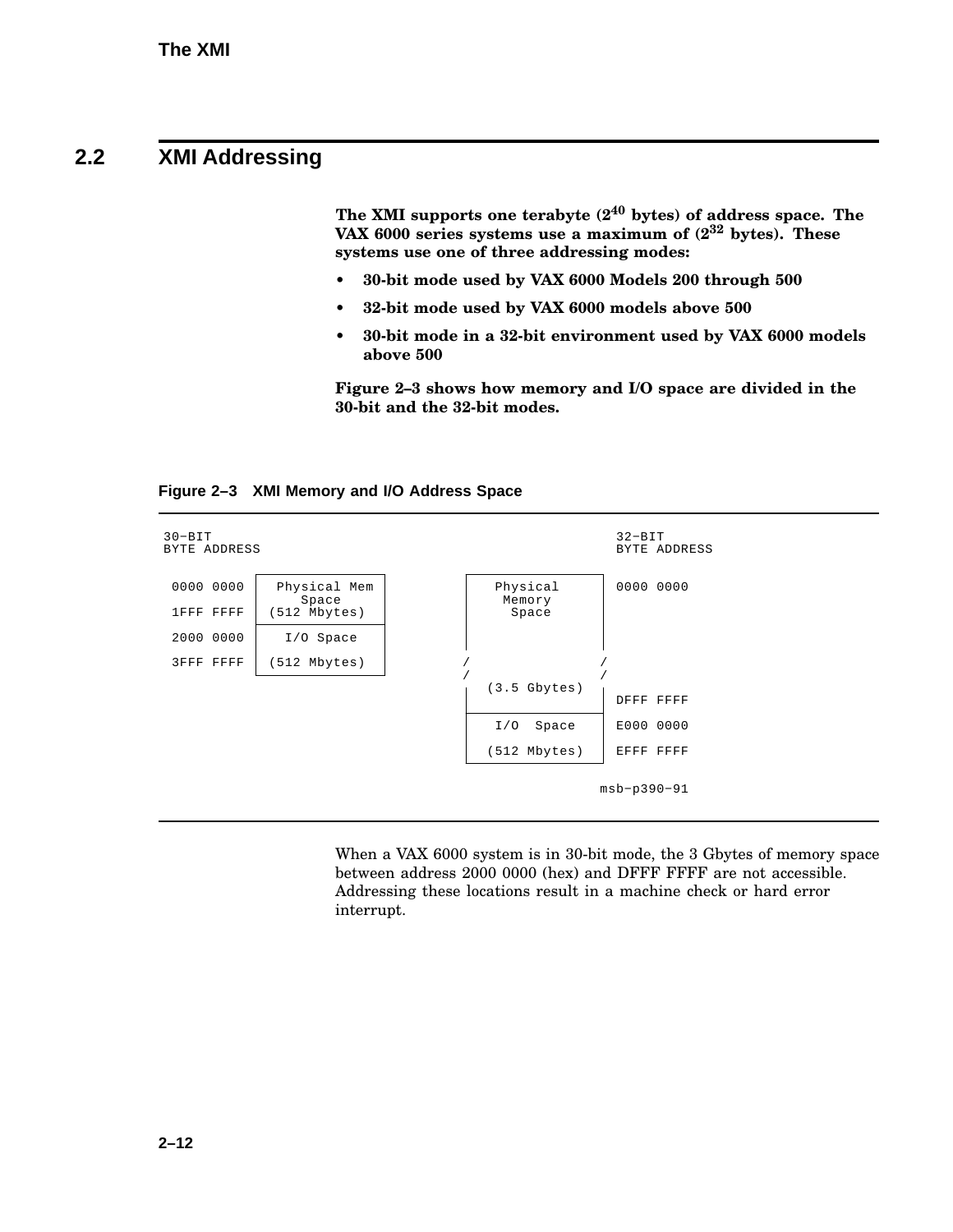### **2.2.1 XMI Memory Space**

Memory address space is the lower part of the address space no matter which address mode, 30-bit or 32-bit, is used. The maximum amount of I/O space available is 512 Mbytes in either mode. Selection of memory space for a system using a 30-bit address space is dependent upon the state of bit <29>, the most significant bit in the 30-bit address. If bit <29> is clear, memory is addressed. If bit <29> is set, I/O space is addressed. Selection of memory space for a system using a 32-bit address space is dependent upon the state of bits <31:29>. If any of these bits are clear, memory is addressed. If all are set, I/O space is addressed.

Figure 2–4 shows how the address corresponds to fields on the XMI D lines. In the 30-bit case, address bits <29:0> correspond to XMI D lines <29:0>. In the 32-bit case, XMI D<29> NO LONGER HAS ANYTHING TO DO WITH COUNTING, instead it is interpreted solely as an I/O bit. It is set only when bits <31:29> of the address are set. When the I/O bit is set, only bits <28:0> of the address are relevant and the rest of the address is ignored. This scheme causes the size of the I/O space to be 512 Mbytes.



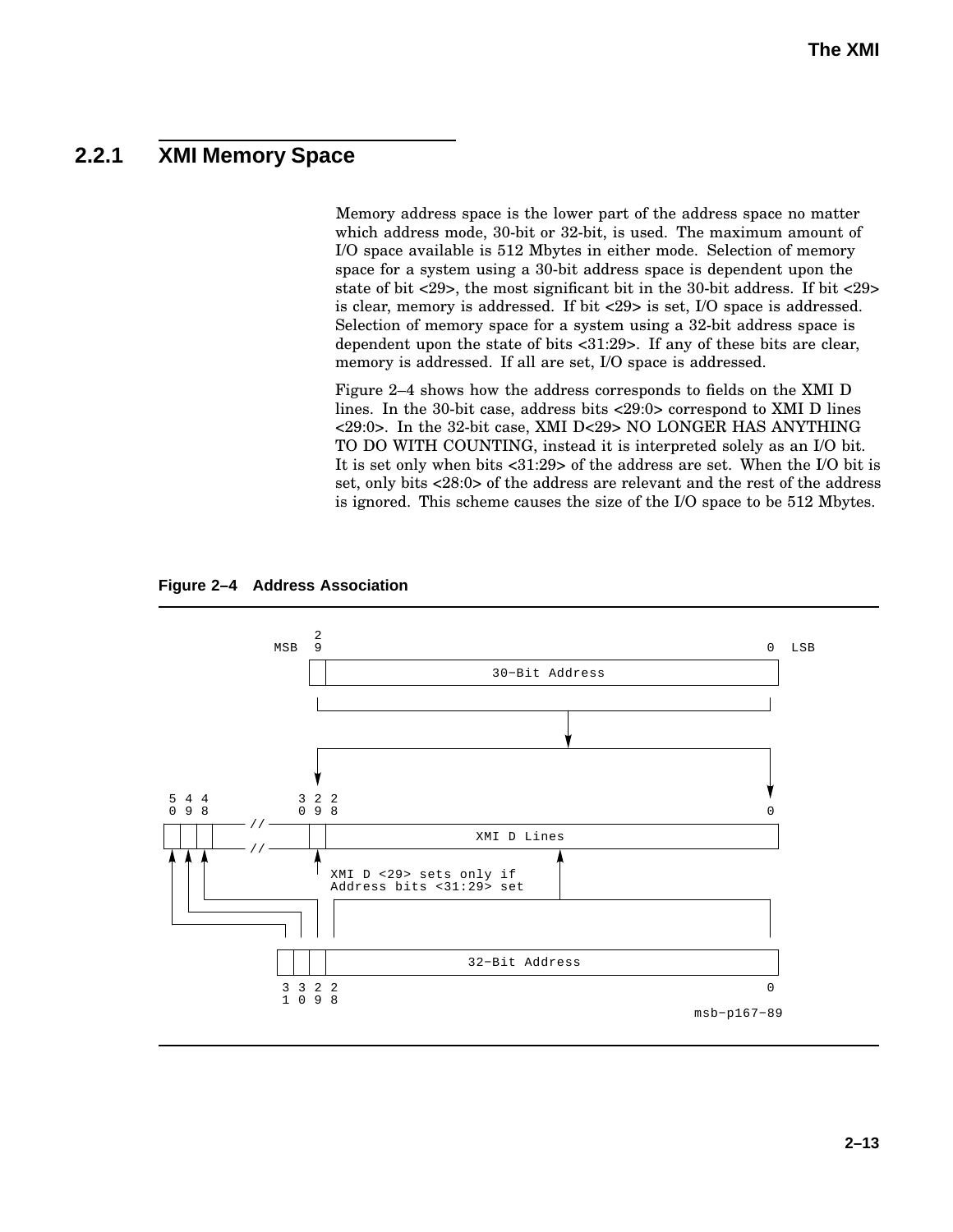### **2.2.2 XMI I/O Space**

XMI I/O space is divided into private space, nodespace, and ten I/O adapter address space regions.

| $32 - Bit$<br>Byte Address | $30 - B$ it<br>Byte Address |                             |  | Size            |
|----------------------------|-----------------------------|-----------------------------|--|-----------------|
| E000 0000                  | 2000 0000                   | XMI Private Space           |  | 24 Mbytes       |
| E180 0000                  | 2180 0000                   | XMI Nodespace               |  | 16 x 512 Kbytes |
| E200 0000                  | 2200 0000                   | I/O Adapter 1 Address Space |  | 32 Mbytes       |
| E400 0000                  | 2400 0000                   | I/O Adapter 2 Address Space |  | 32 Mbytes       |
| E600 0000                  | 2600 0000                   | I/O Adapter 3 Address Space |  | 32 Mbytes       |
| E800 0000                  | 2800 0000                   | I/O Adapter 4 Address Space |  | 32 Mbytes       |
| EA00 0000<br>EC00 0000     | 2A00 0000<br>2000 0000      | I/O Adapter 5 Address Space |  | 32 Mbytes       |
| F400 0000                  | 3400 0000                   | Non-I/O Space               |  | 128 Mbytes      |
| F600 0000                  | 3600 0000                   | I/O Adapter A Address Space |  | 32 Mbytes       |
| F800 0000                  | 3800 0000                   | I/O Adapter B Address Space |  | 32 Mbytes       |
| FA00 0000                  | 3A00 0000                   | I/O Adapter C Address Space |  | 32 Mbytes       |
| FC00 0000                  | 3C00 0000                   | I/O Adapter D Address Space |  | 32 Mbytes       |
| FE00 0000                  | 3E00 0000                   | I/O Adapter E Address Space |  | 32 Mbytes       |
|                            |                             |                             |  |                 |

**Figure 2–5 XMI I/O Space Address Allocation**

msb−p373A−90

#### **2.2.2.1 XMI Private Space**

References to XMI private space are serviced by resources local to a node, such as local device CSRs and boot ROM. The references are not broadcast on the XMI. XMI private space is a 24-Mbyte address region located from E000 0000 to E17F FFFF (32-bit address) or from 2000 0000 to 217F FFFF (30-bit address).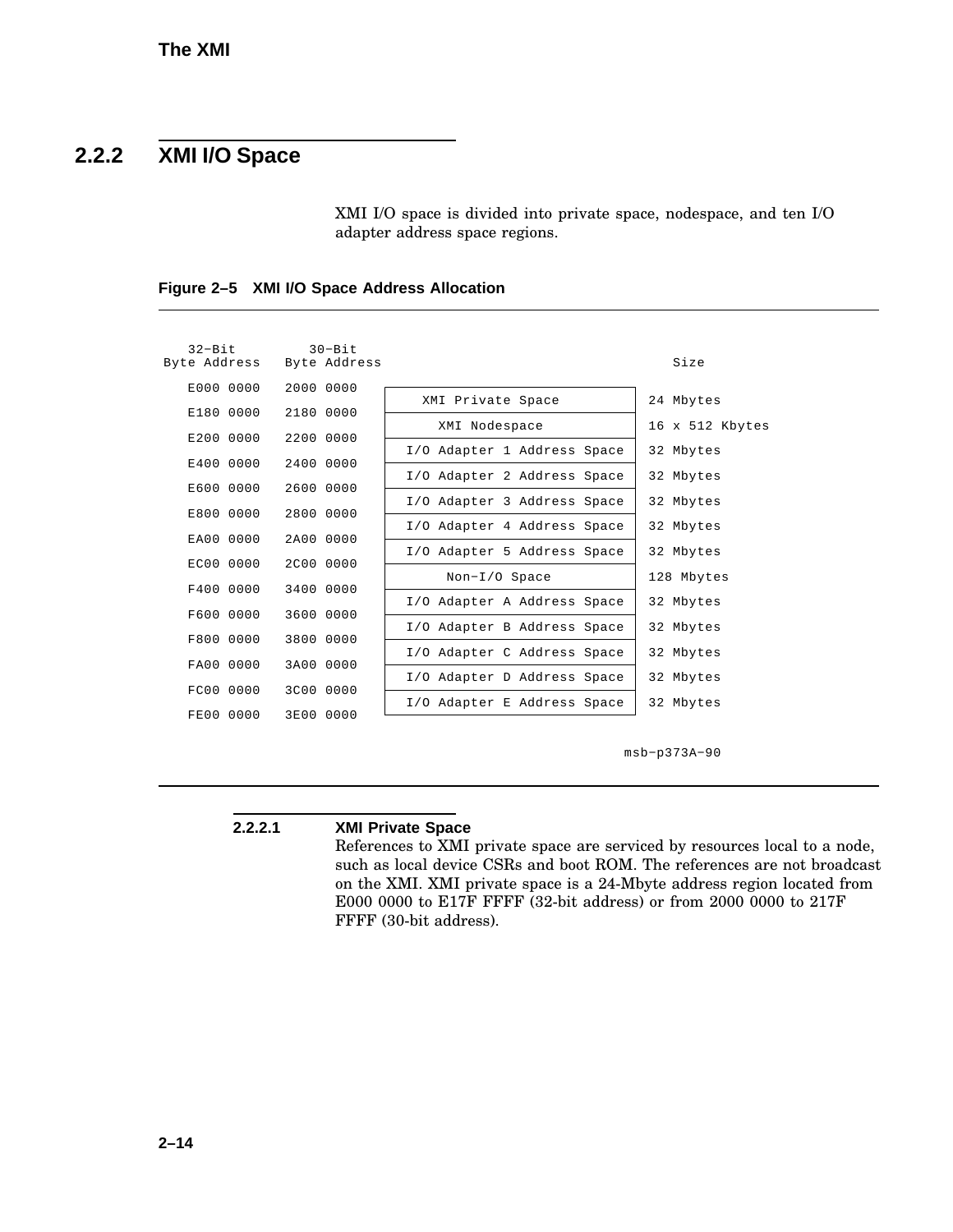#### **2.2.2.2 XMI Nodespace**

The VAX 6000 platform XMI nodespace is a collection of 16 512-Kbyte regions located from E180 0000 to E1FF FFFF (32-bit address) or from 2180 0000 to 21FF FFFF (30-bit address). Nodes 0 and F are not implemented. Each XMI node is allocated one of the 512-Kbyte regions for its control and status registers. The starting address of the 512-Kbyte region associated with a given node is computed as follows:

E180 0000 + Node ID \* 80000 (32-bit address)

2180 0000 + Node ID \* 80000 (30-bit address)

|                |                                                                                                      | I/O Window Space                                   |
|----------------|------------------------------------------------------------------------------------------------------|----------------------------------------------------|
| 1              | $-$ E18F FFFF <sup>1</sup><br>E188 0000                                                              | $-$ E3FF FFFF<br>E200 0000                         |
| $\overline{2}$ | E190 0000<br>E197 FFFF<br>$\overline{\phantom{m}}$                                                   | E5FF FFFF<br>E400 0000<br>$-$                      |
| 3              | E198 0000<br>E19F FFFF<br>$\overline{\phantom{m}}$                                                   | E600 0000<br>E7FF FFFF<br>$-$                      |
| $\overline{4}$ | E1A0 0000<br>$-$ E1A7 FFFF                                                                           | E9FF FFFF<br>E800 0000                             |
| 5              | E1A8 0000<br>E1AF FFFF<br>$\overline{\phantom{m}}$                                                   | EA00 0000<br>$-$ EBFF FFFF                         |
| 6              | E1B7 FFFF<br>$E1B00000 -$                                                                            | N/A <sup>2</sup>                                   |
| 7              | E1BF FFFF<br>E1B8 0000<br>$\overline{\phantom{0}}$                                                   | N/A                                                |
| 8              | E1C0 0000<br>$-$ E1C7 FFFF                                                                           | N/A                                                |
| 9              | E <sub>1</sub> C <sub>8</sub> 0000<br>$-$ E1CF FFFF                                                  | N/A                                                |
| A              | E <sub>1</sub> D <sub>0</sub> 0000<br>E <sub>1</sub> D <sub>7</sub> FFFF<br>$\overline{\phantom{m}}$ | F5FF FFFF<br>F400 0000                             |
| B              | E1D8 0000<br>$-$ E1DF FFFF                                                                           | F7FF FFFF<br>F600 0000<br>$\overline{\phantom{m}}$ |
| С              | E1E0 0000<br>E1E7 FFFF<br>$\overline{\phantom{m}}$                                                   | F9FF FFFF<br>F800 0000<br>$\overline{\phantom{m}}$ |
| D              | E1E8 0000<br>$-$ E1EF FFFF                                                                           | FA00 0000<br>FBFF FFFF<br>$-$                      |
| F              | E <sub>1</sub> F <sub>0</sub> 0000<br>E1F7 FFFF                                                      | FC00 0000<br>FDFF FFFF                             |
|                |                                                                                                      | Slot Node Nodespace                                |

**Table 2–5 XMI Nodespace Addresses**

<sup>1</sup>To convert these 32-bit addresses to 30-bit addresses, change the most significant byte from E to 2 and from F to 3.

<sup>2</sup>Slots in the center of the XMI card cage have no I/O connectors because of the daughter card's presence.

Each device on the XMI has its own set of registers. Table 2–6 lists only those that are required of all XMI devices. Devices that are commanders or that implement optional registers may be required to implement other XMI registers. To address any XMI register, take the base address of each node (the BB) and add the offset of the desired register. The base address of an XMI node is the address of its first location in nodespace.

**Table 2–6 XMI Registers**

| <b>Mnemonic</b> | <b>Address</b> |
|-----------------|----------------|
| XDEV            | $BB + 00$      |
| <b>XBER</b>     | $BB + 04$      |
| <b>XBEER</b>    | $BB + 34$      |
|                 |                |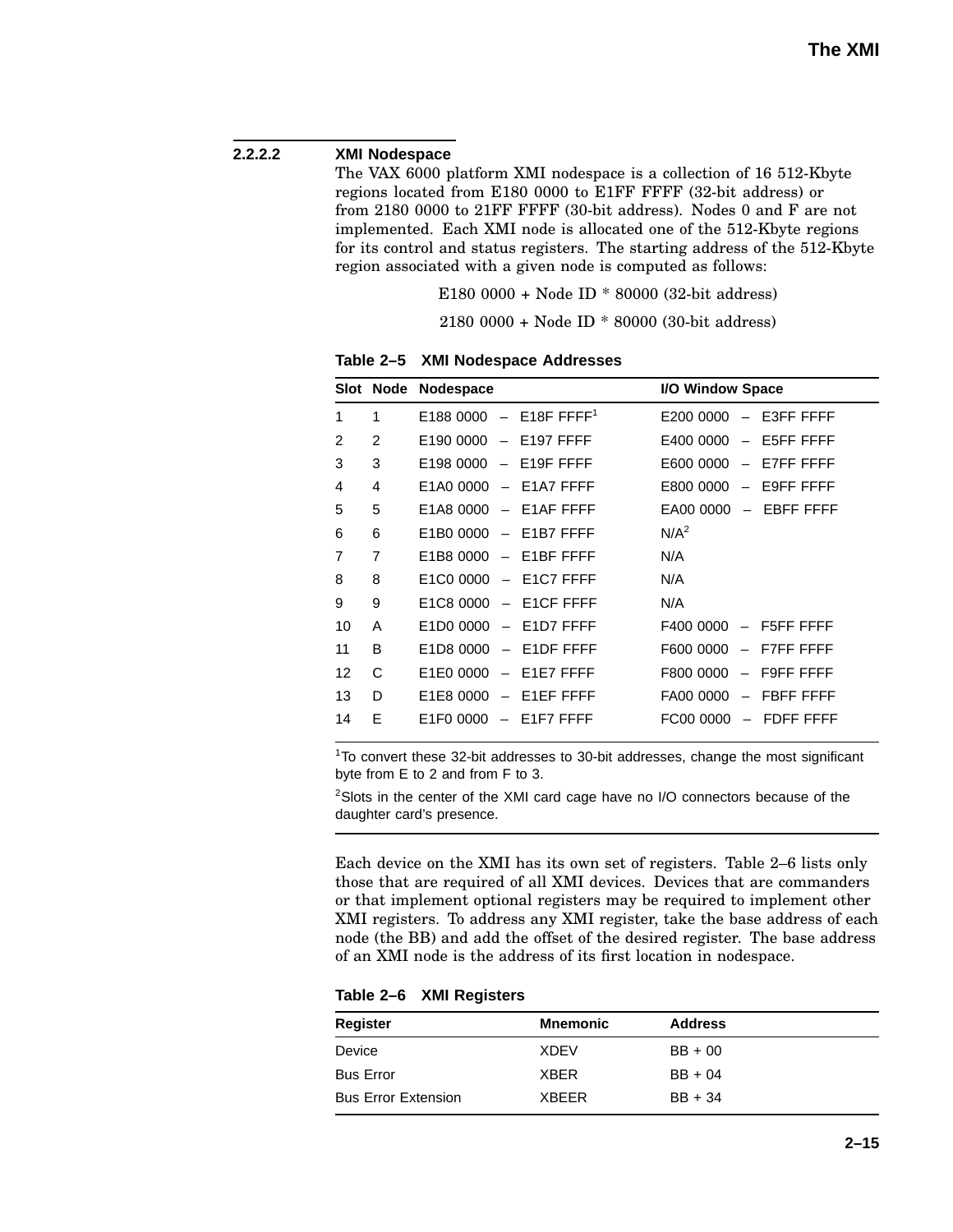| 2.2.2.3 | I/O Address Space<br>I/O adapter address space consists of ten 32-Mbyte address regions used<br>to access I/O adapters. See documentation for each XMI adapter to<br>determine how each implements access through I/O space addressing.<br>The special case of the XMI-to-VAXBI adapter addressing is covered in<br>Section 2.2.2.4.                                                                                                                                                                                                                                                                       |
|---------|------------------------------------------------------------------------------------------------------------------------------------------------------------------------------------------------------------------------------------------------------------------------------------------------------------------------------------------------------------------------------------------------------------------------------------------------------------------------------------------------------------------------------------------------------------------------------------------------------------|
| 2.2.2.4 | <b>VAXBI Adapter I/O Address Space</b><br>Longword-length references directed to a VAXBI's I/O adapter address<br>space will be reissued on that VAXBI bus. XMI transactions are translated<br>into a corresponding VAXBI transaction. The VAXBI address of the<br>transaction is computed from XMI addresses as $E0000000 +$ offset or<br>$20000000 +$ offset, where offset is the difference between the XMI address<br>and the start of the appropriate DWMBB/A module's address space. XMI<br>devices can only access VAXBI I/O space, as VAXBI memory space is not<br>accessible to nodes on the XMI. |
|         | To calculate the address of the first register in nodespace (the DTYPE<br>register):                                                                                                                                                                                                                                                                                                                                                                                                                                                                                                                       |
|         | The base address of I/O space is E000 0000 (hex, 32-bit addressing) or<br>٠<br>2000 0000 (hex, 30-bit addressing).                                                                                                                                                                                                                                                                                                                                                                                                                                                                                         |
|         | D<28:25> correspond to the XMI node number of the I/O adapter.<br>٠                                                                                                                                                                                                                                                                                                                                                                                                                                                                                                                                        |
|         | D<16:13> correspond to the VAXBI node number if the I/O adapter is<br>٠<br>a DWMBB.                                                                                                                                                                                                                                                                                                                                                                                                                                                                                                                        |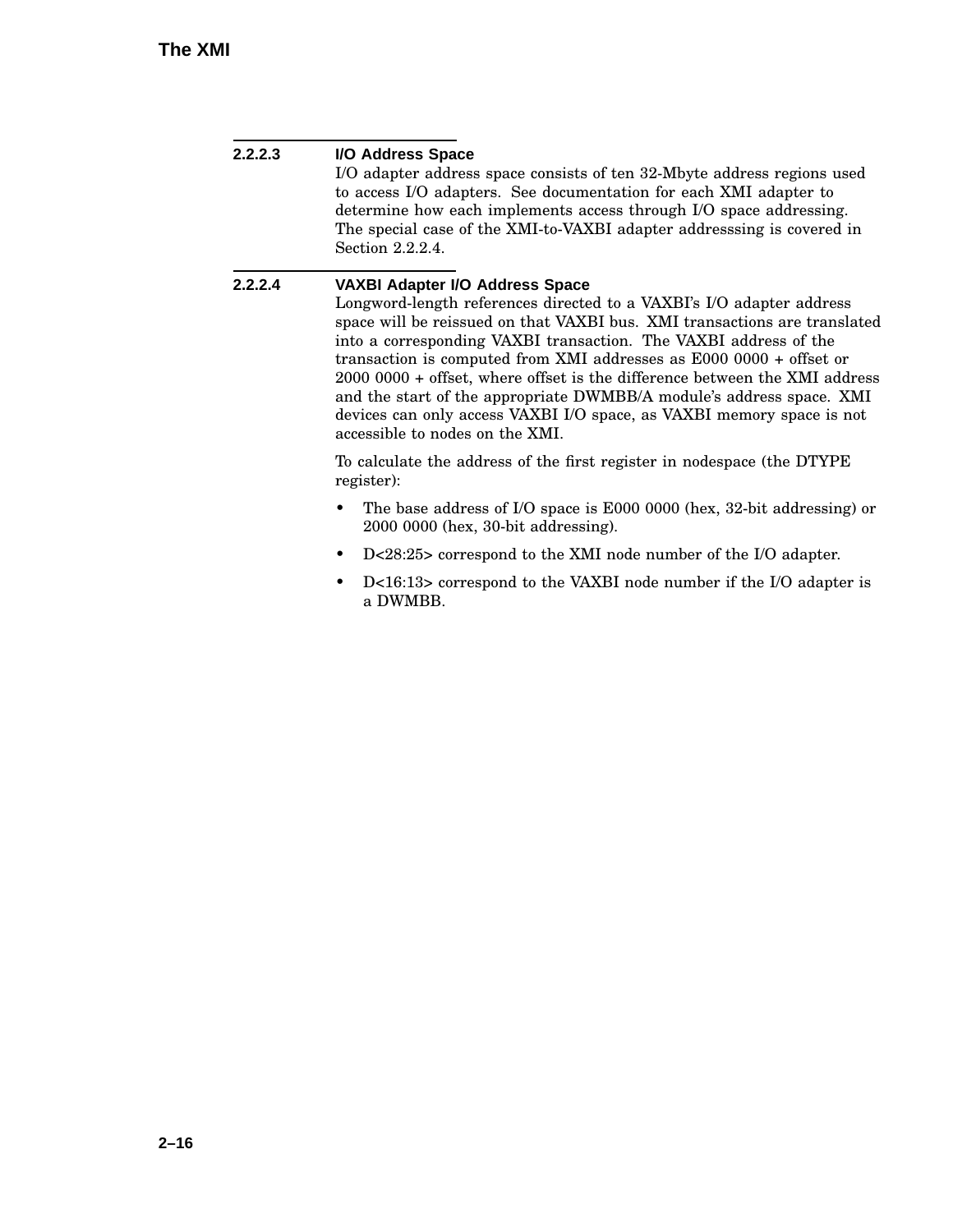**2.2.2.5 How to Find a Register in VAXBI Address Space** The first part of a VAXBI adapter's physical XMI address depends on which XMI slot the DWMBB/A module occupies. The second part of the address depends on the adapter's VAXBI node number, which is shown in the SHOW CONFIGURATION display.

**NOTE: VAXBI slot and node numbers are not identical. The placement of the VAXBI node ID plug on the backplane determines the node ID, so seeing that a particular option is in a certain slot does not guarantee that the slot and node number are identical. Use the VAXBI node identification from the SHOW CONFIGURATION command.**

> Determining which XMI slot the DWMBB/A occupies can be done in two ways:

- Identify the DWMBB/A module in the XMI card cage and determine which slot it occupies. (Numbering of slots on the XMI is from right to left from slot 1 to slot E.)
- Enter the SHOW CONFIGURATION command at the console.

A typical response is shown below.

>>> SHOW CONFIGURATION

|      | Type         |        | Rev  |
|------|--------------|--------|------|
| $1+$ | KA65A        | (8080) | 0006 |
| $2+$ | KA65A        | (8080) | 0006 |
| 6+   | MS65A        | (4001) | 0002 |
| 7+   | MS65A        | (4001) | 0002 |
| 8+   | MS65A        | (4001) | 0002 |
| $9+$ | MS65A        | (4001) | 0002 |
| C+   | KDM70        | (0C22) | 00FF |
| D+   | <b>DEMNA</b> | (0C03) | 0601 |
| E+   | DWMBB/A      | (2002) | 0002 |
| XBI  | E            |        |      |
| $1+$ | DWMBB/B      | (2107) | 0007 |
| $4+$ | DMB32        | (0109) | 210B |
| 6+   | TBK70        | (410B) | 0307 |
|      |              |        |      |

Assume that you want to examine the Device Register (DTYPE) for the DMB32, which is node 4 in the VAXBI channel shown above (XBI E).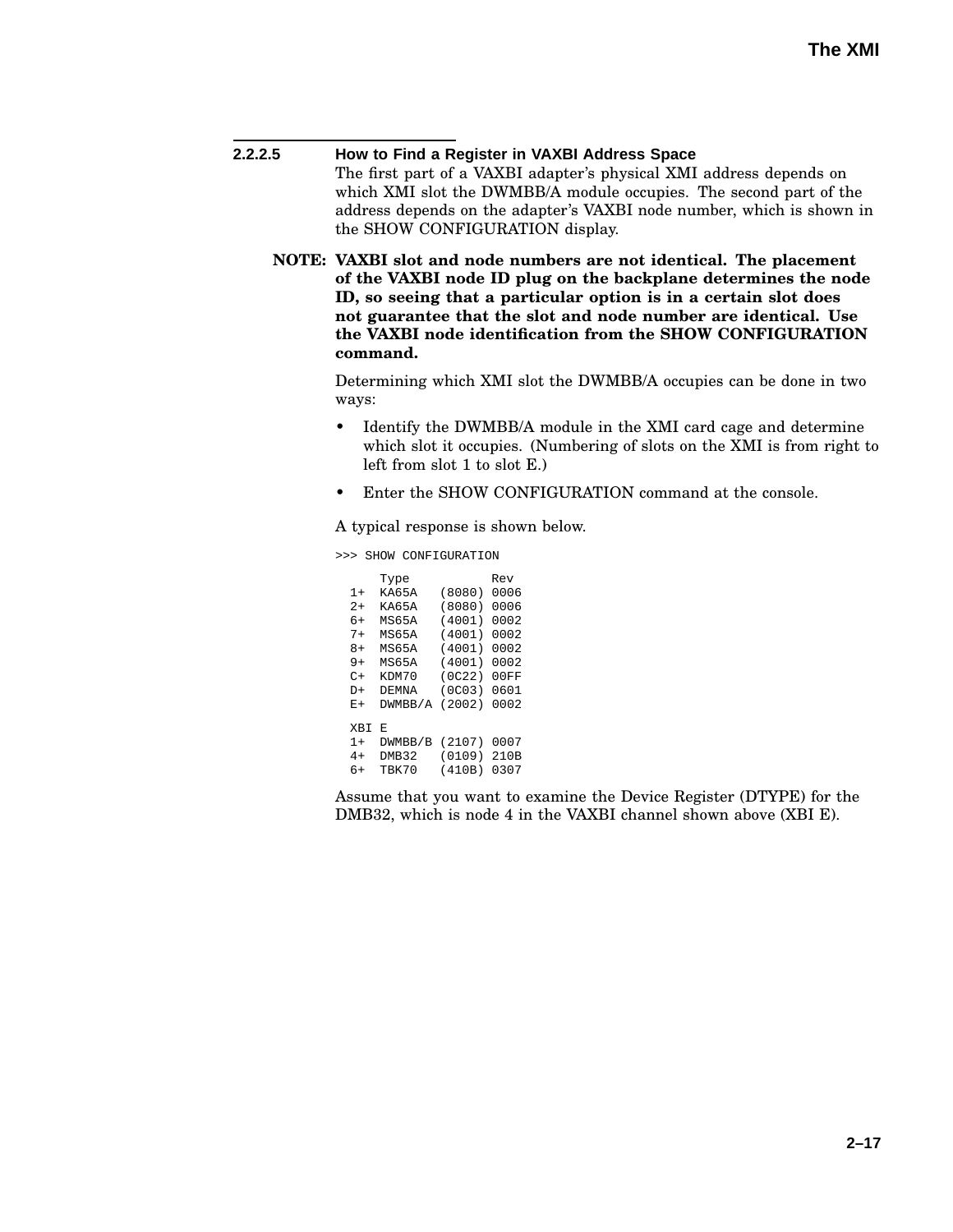To get the address for the DMB32 Device Register (DTYPE), do the following:

- **1** From Table 2–5 find XMI node E and take the 2-digit prefix for the start of that node's window space (FC or 3C depending upon address mode).
- **2** From Table 2–7 find VAXBI node 4 and in column 2 you can see that the starting address for VAXBI node 4 is xx00 8000.
- **3** Combine this second number with the 2-digit prefix. You now have the adapter's base address (FC00 8000) in VAXBI address space, indicated by lowercase bb.
- **4** From Table 2–8, VAXBI Registers, you can see that the VAXBI Device Register (DTYPE) is at bb + 00, which is FC00 8000.

The Device Register for the DMB32 would be examined by:

| >>> | $E/L/P$ $ECO08000$ |  | ! 32-bit address |
|-----|--------------------|--|------------------|
| >>> | E/L/P 2C008000     |  | ! 30-bit address |

|  |  | Table 2-7 VAXBI Nodespace and Window Space Address Assignments |
|--|--|----------------------------------------------------------------|
|  |  |                                                                |

| <b>Node</b>   | <b>Nodespace Addresses</b> |               | <b>Window Space Addresses</b> |                  |
|---------------|----------------------------|---------------|-------------------------------|------------------|
| <b>Number</b> | <b>Starting</b>            | <b>Ending</b> | <b>Starting</b>               | <b>Ending</b>    |
| $\Omega$      | xx00 0000                  | xx00 1FFF     | xx40 0000                     | xx43 FFFF        |
| 1             | xx00 2000                  | xx00 3FFF     | xx44 0000                     | xx47 FFFF        |
| 2             | xx00 4000                  | xx00 5FFF     | xx48 0000                     | xx4B FFFF        |
| 3             | xx00 6000                  | xx00 7FFF     | xx4C 0000                     | xx4F FFFF        |
| 4             | xx00 8000                  | xx00 9FFF     | xx50 0000                     | xx53 FFFF        |
| 5             | xx00 A000                  | xx00 BFFF     | xx54 0000                     | xx57 FFFF        |
| 6             | xx00 C000                  | xx00 DFFF     | xx58 0000                     | xx5B FFFF        |
| 7             | xx00 E000                  | xx00 FFFF     | xx5C 0000                     | <b>XX5F FFFF</b> |
| 8             | xx01 0000                  | xx01 1FFF     | xx60 0000                     | xx63 FFFF        |
| 9             | xx01 2000                  | xx01 3FFF     | xx64 0000                     | xx67 FFFF        |
| A             | xx01 4000                  | xx01 5FFF     | xx68 0000                     | <b>XX6B FFFF</b> |
| B             | xx01 6000                  | xx01 7FFF     | xx6C 0000                     | XX6F FFFF        |
| С             | xx01 8000                  | xx01 9FFF     | xx70 0000                     | xx73 FFFF        |
| D             | xx01 A000                  | xx01 BFFF     | xx74 0000                     | xx77 FFFF        |
| Е             | xx01 C000                  | xx01 DFFF     | xx78 0000                     | xx7B FFFF        |
| F             | xx01 E000                  | xx01 FFFF     | xx7C 0000                     | XX7F FFFF        |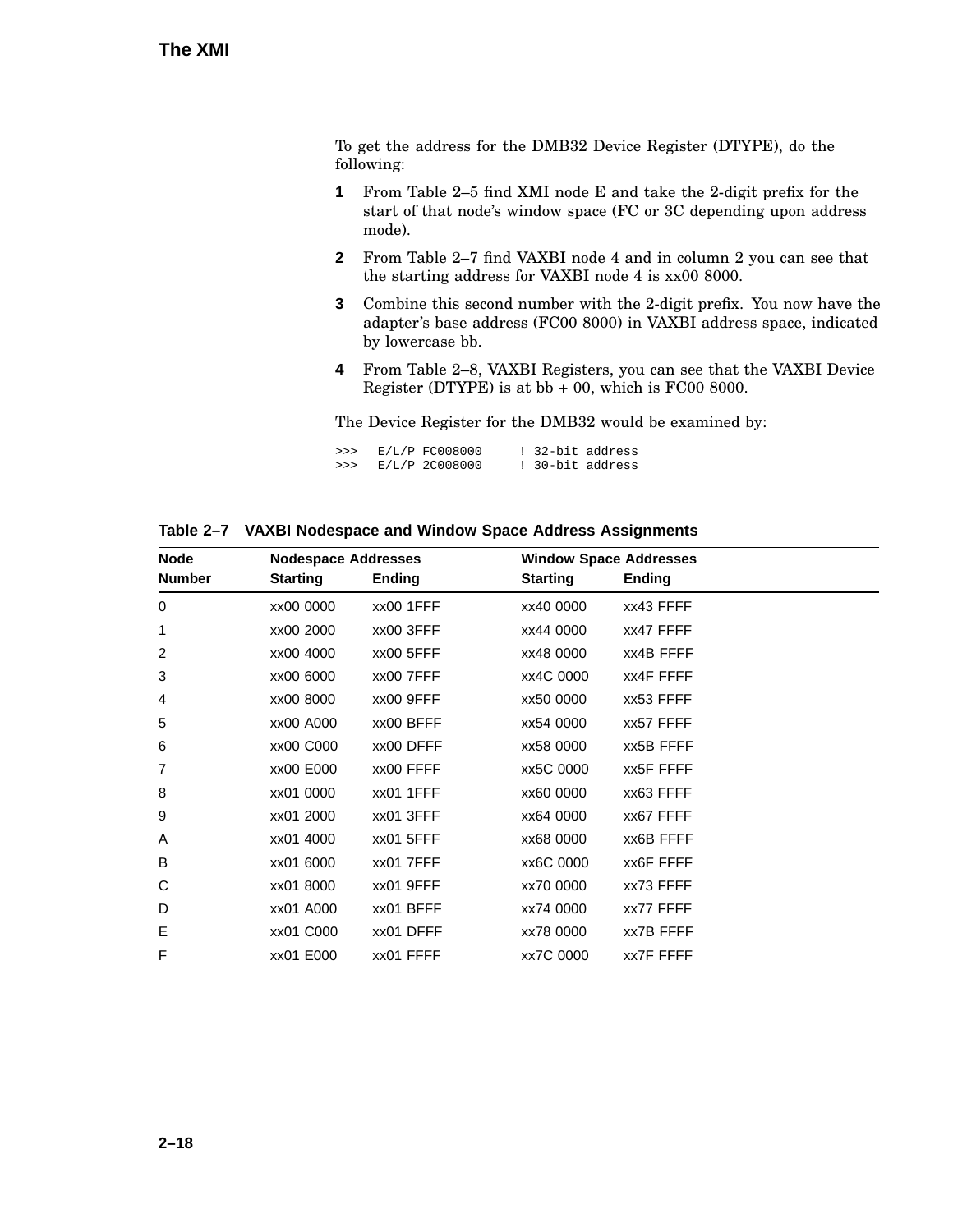**Table 2–8 VAXBI Registers**

| <b>Name</b>                                | <b>Mnemonic</b>  | Address <sup>1</sup> |
|--------------------------------------------|------------------|----------------------|
| Device Register                            | <b>DTYPE</b>     | $bb+00$              |
| <b>VAXBI Control and Status Register</b>   | <b>VAXBICSR</b>  | $bb+04$              |
| <b>Bus Error Register</b>                  | <b>BER</b>       | $bb+08$              |
| <b>Error Interrupt Control Register</b>    | <b>EINTRSCR</b>  | $bb+0C$              |
| <b>Interrupt Destination Register</b>      | <b>INTRDES</b>   | $bb+10$              |
| <b>IPINTR Mask Register</b>                | <b>IPINTRMSK</b> | $bb+14$              |
| Force-Bit IPINTR/STOP Destination Register | <b>FIPSDES</b>   | $bb+18$              |
| <b>IPINTR Source Register</b>              | <b>IPINTRSRC</b> | $bb+1C$              |
| <b>Starting Address Register</b>           | <b>SADR</b>      | $bb+20$              |
| <b>Ending Address Register</b>             | <b>EADR</b>      | $bb+24$              |
| <b>BCI Control and Status Register</b>     | <b>BCICSR</b>    | $bb+28$              |
| Write Status Register                      | <b>WSTAT</b>     | $bb+2C$              |
| Force-Bit IPINTR/STOP Command Register     | <b>FIPSCMD</b>   | $bb+30$              |
| User Interface Interrupt Control Register  | <b>UINTRCSR</b>  | $bb+40$              |
| General Purpose Register 0                 | GPR <sub>0</sub> | $bb + FO$            |
| General Purpose Register 1                 | GPR <sub>1</sub> | $bb + F4$            |
| General Purpose Register 2                 | GPR <sub>2</sub> | bb+F8                |
| General Purpose Register 3                 | GPR <sub>3</sub> | bb+FC                |
| Slave-Only Status Register                 | <b>SOSR</b>      | bb+100               |
| Receive Console Data Register              | <b>RXCD</b>      | bb+200               |

<sup>1</sup>The abbreviation "bb" refers to the base address of a VAXBI node (the address of the first location of the nodespace).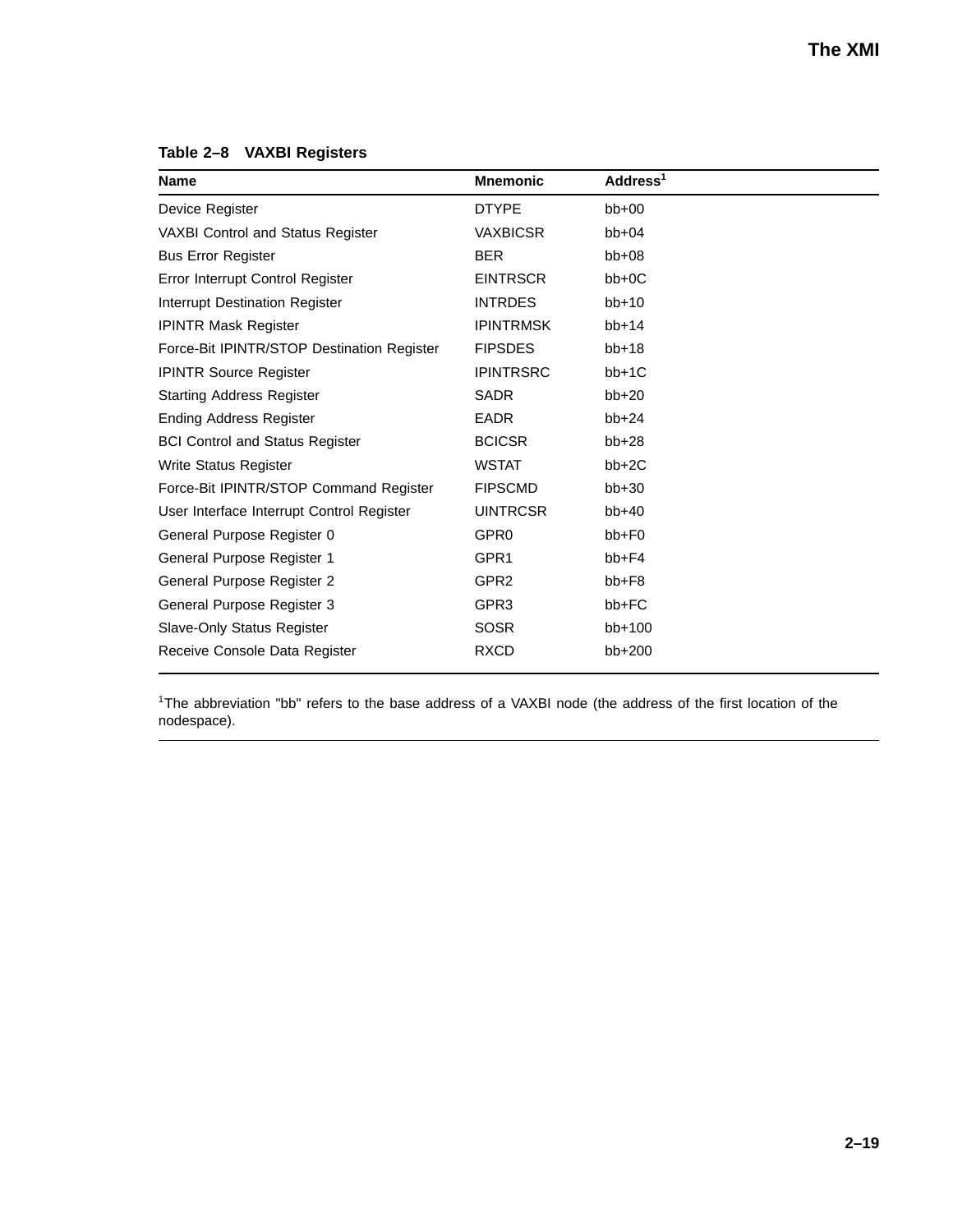## **2.3 Arbitration Cycles**

**The XMI protocol includes arbitration because, at any time, any or all of the nodes may desire the use of the XMI. Arbitration determines which node gains the XMI when more than one node requests the XMI simultaneously. Arbitration cycles occur in parallel with data transfer cycles, since the XMI has a set of arbitration-dedicated lines.**



**Figure 2–6 XMI Arbitration Block Diagram**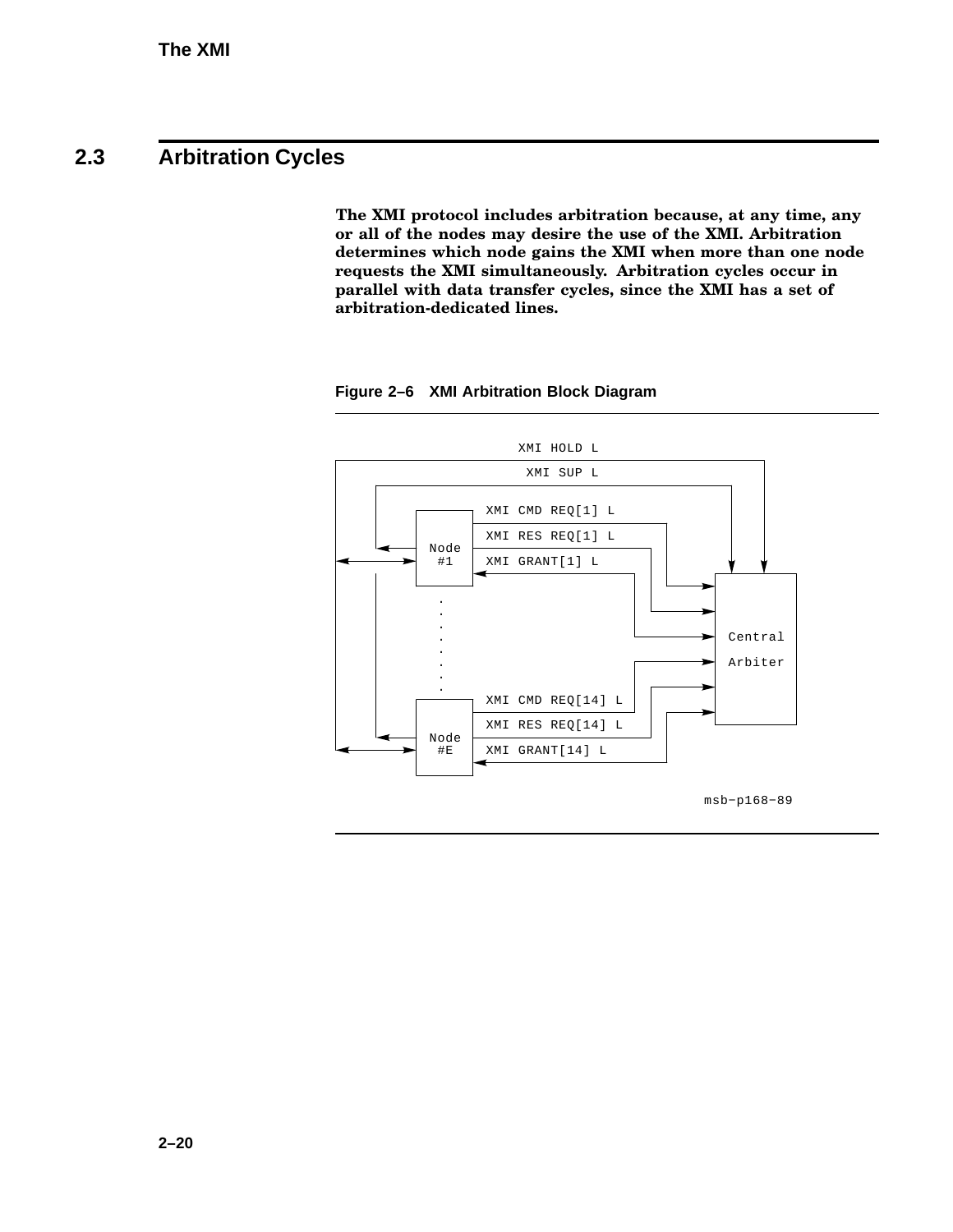The XMI protocol architecturally supports up to 16 XMI nodes. However, the VAX 6000 implementation supports 14 nodes. Each node on the XMI bus has a hexadecimal identification number (1 through E) called the node ID, which is provided by the node's hardwired XMI NODE ID<3:0> H lines. The physical slot number equals the node ID. Slot 1 is the rightmost slot in the XMI card cage when viewed from the front of the cabinet.

Any or all nodes may desire the use of the XMI at any given time. Arbitration cycles occur in parallel with data transfer cycles by using a set of lines dedicated to arbitration. The XMI CMD REQ L line, the XMI RES REQ L line, and the XMI GRANT L line go between the central arbiter and each node. The XMI CMD REQ L line is used by nodes to initiate XMI transactions (to act as a commander), while the XMI RES REQ L line is used to return data to a commander (to act as a responder). The XMI arbiter maintains two independent round-robin queues, one for each of the request types. The responder requests have a higher priority than commander requests.

During any given cycle, all nodes have the opportunity to request the bus. The arbiter receives all the requests, decides which node will be granted the bus, and uses that node's XMI GRANT L line to tell the node that it has been selected. In the next cycle, the selected node begins its transfer.

The XMI has two additional arbitration control signals, XMI HOLD L and XMI SUP L. The assertion of XMI SUP L suppresses all commander requests but allows responder requests to continue to be serviced. Assertion of XMI HOLD L guarantees that the current XMI transmitter will be granted ownership of the bus in the next cycle, independent of the value of any other outstanding requests. The XMI HOLD L signal is used for multicycle transfers, allowing the current transmitter to keep ownership of the bus for consecutive cycles. In general, XMI HOLD L is used to transfer contiguous quadwords during octaword and hexword transfers.

A node can temporarily block the start of additional XMI transactions by asserting the XMI SUP L signal should it have difficulties in keeping up with bus traffic. Examples of the assertion of XMI SUP L are a memory command queue becoming full or a CPU invalidate queue backing up during cache invalidate operations due to XMI writes.

The XMI arbitration scheme consists of three priority classes:

- Hold, which has the highest priority and guarantees that the current transmitter will be granted the bus in the next cycle.
- Responder requests, the next highest priority.
- Commander requests, the lowest priority.

Within the responder and commander classes, priority is distributed in a round-robin manner.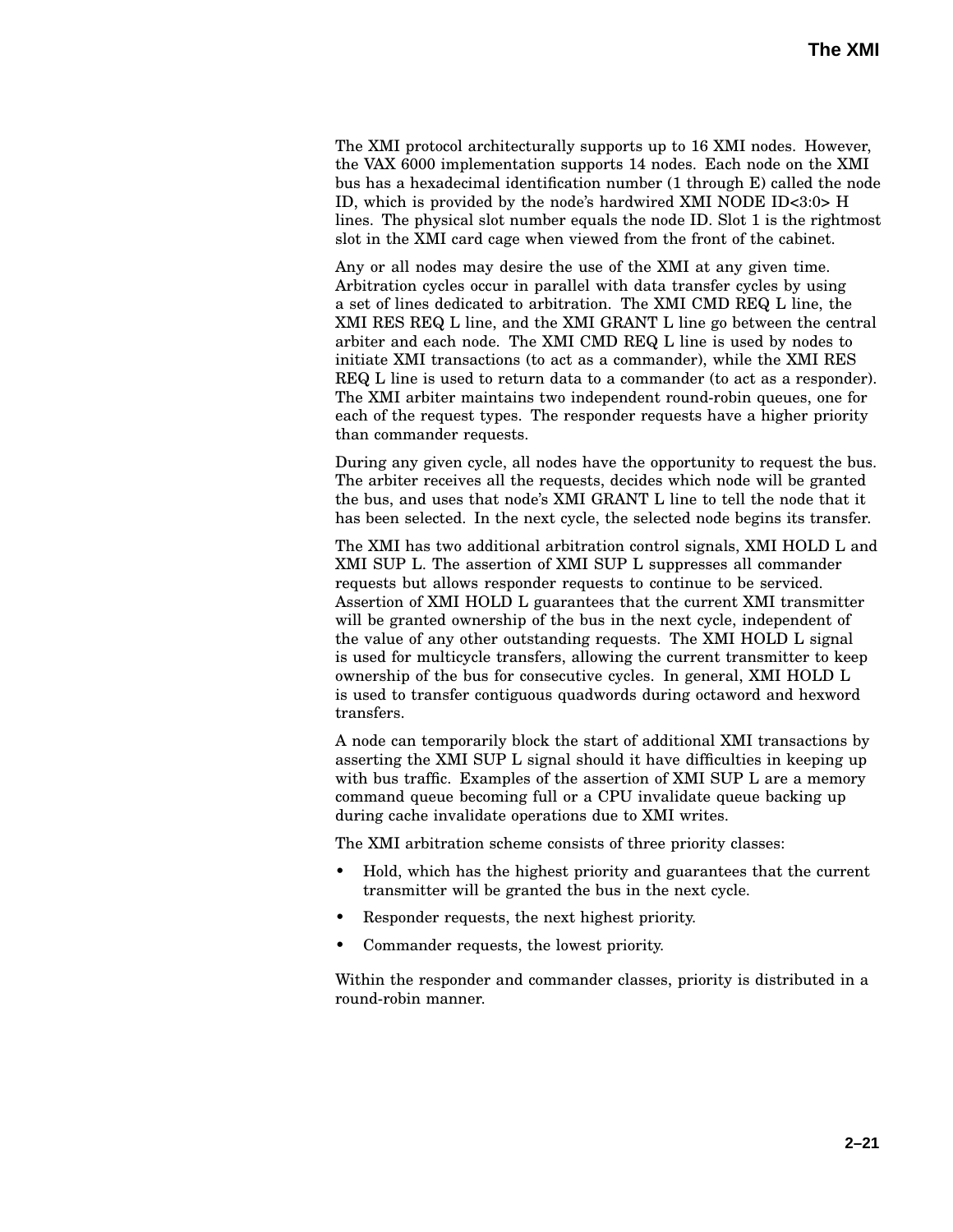## **2.4 XMI Cycles**

**The purpose of an XMI cycle is determined by four signal lines on the XMI backplane, XMI F<3:0> L.**

### **2.4.1 Function Codes**

The XMI uses four lines to encode the function being performed on the bus. Table 2–9 lists the function codes.

**Table 2–9 XMI Function Codes**

|   | XMI F<3:0> L |                     |   |                            |                  |  |
|---|--------------|---------------------|---|----------------------------|------------------|--|
|   |              | <b>Logic Levels</b> |   |                            |                  |  |
| 3 | 2            | 1                   | 0 | <b>Function</b>            | <b>Mnemonic</b>  |  |
| 0 | 0            | 0                   | 0 | NULL cycle                 | <b>NULL</b>      |  |
| 0 | 0            | 0                   | 1 | Command cycle              | CMD              |  |
| 0 | 0            | 1                   | 0 | Write Data cycle           | <b>WDAT</b>      |  |
| 0 | 0            | 1                   | 1 | Reserved (decoded as NULL) |                  |  |
| 0 | 1            | 0                   | 0 | Lock Response              | <b>LOC</b>       |  |
| 0 | 1            | 0                   | 1 | Read Error Response        | <b>RER</b>       |  |
| 0 | 1            | 1                   | 0 | Reserved (decoded as NULL) |                  |  |
| 0 | 1            | 1                   | 1 | Reserved (decoded as NULL) |                  |  |
| 1 | 0            | 0                   | 0 | Good Read Data 0           | GRD0             |  |
| 1 | 0            | 0                   | 1 | Good Read Data 1           | GRD1             |  |
| 1 | 0            | 1                   | 0 | Good Read Data 2           | GRD <sub>2</sub> |  |
| 1 | 0            | 1                   | 1 | Good Read Data 3           | GRD3             |  |
| 1 | 1            | 0                   | 0 | Corrected Read Data 0      | CRD <sub>0</sub> |  |
| 1 | 1            | 0                   | 1 | Corrected Read Data 1      | CRD <sub>1</sub> |  |
| 1 | 1            | 1                   | 0 | Corrected Read Data 2      | CRD <sub>2</sub> |  |
| 1 | 1            | 1                   | 1 | Corrected Read Data 3      | CRD3             |  |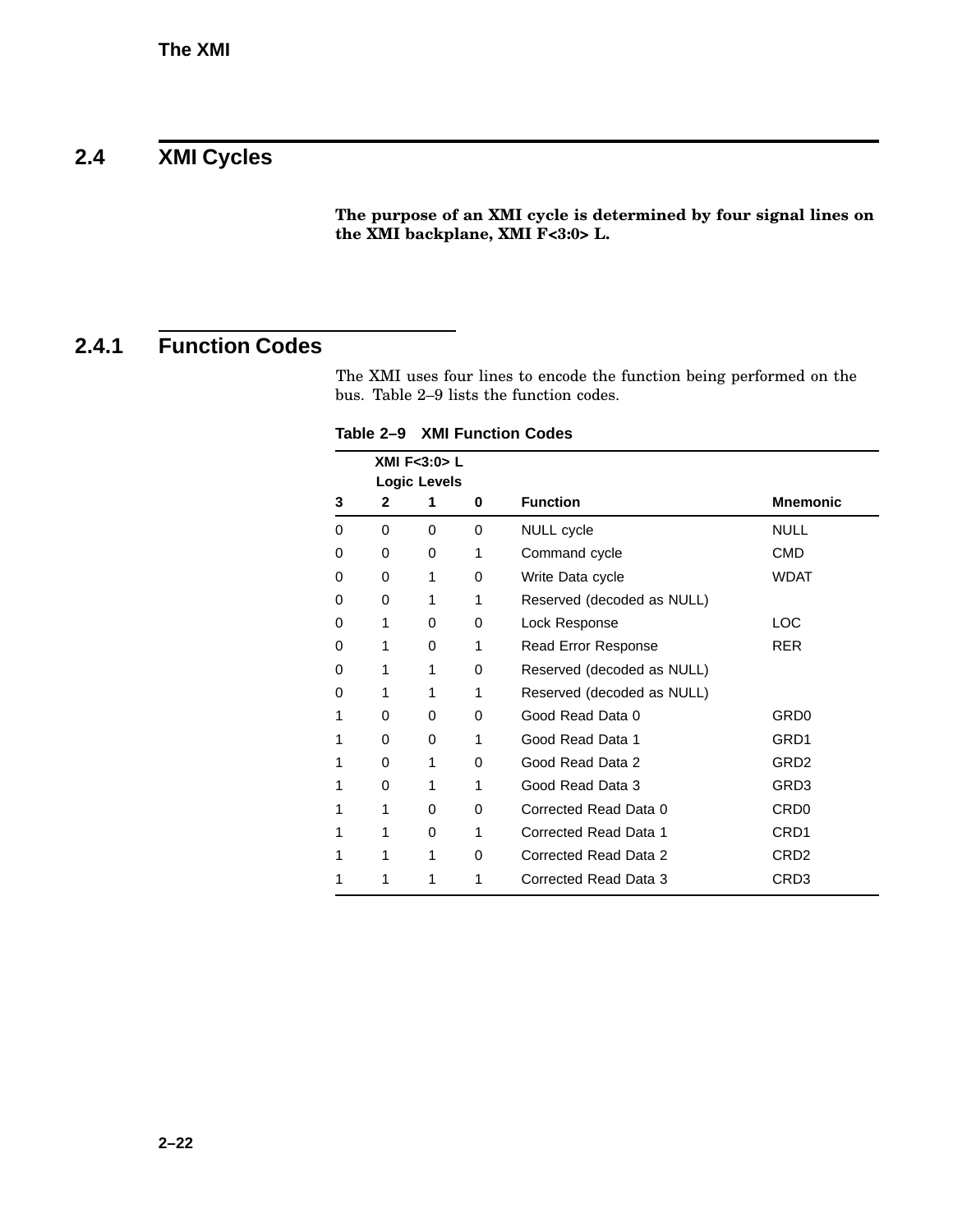### **2.4.2 Command Cycles**

**During XMI command cycles, commander nodes initiate XMI transactions. The commander drives its commander ID on XMI ID<5:0> L and drives command information on D<63:0> L, as shown in Figure 2–7 and Figure 2–8.**



**Figure 2–7 Command Cycle Format for a Data Transaction**

#### **Figure 2–8 Command Cycle Format for an Interrupt Transaction**



The fields of the command cycle are discussed in the following subsections:

- Command field
- Mask field
- Length field
- Address field
- Interrupt Priority Level field
- Node Specifier field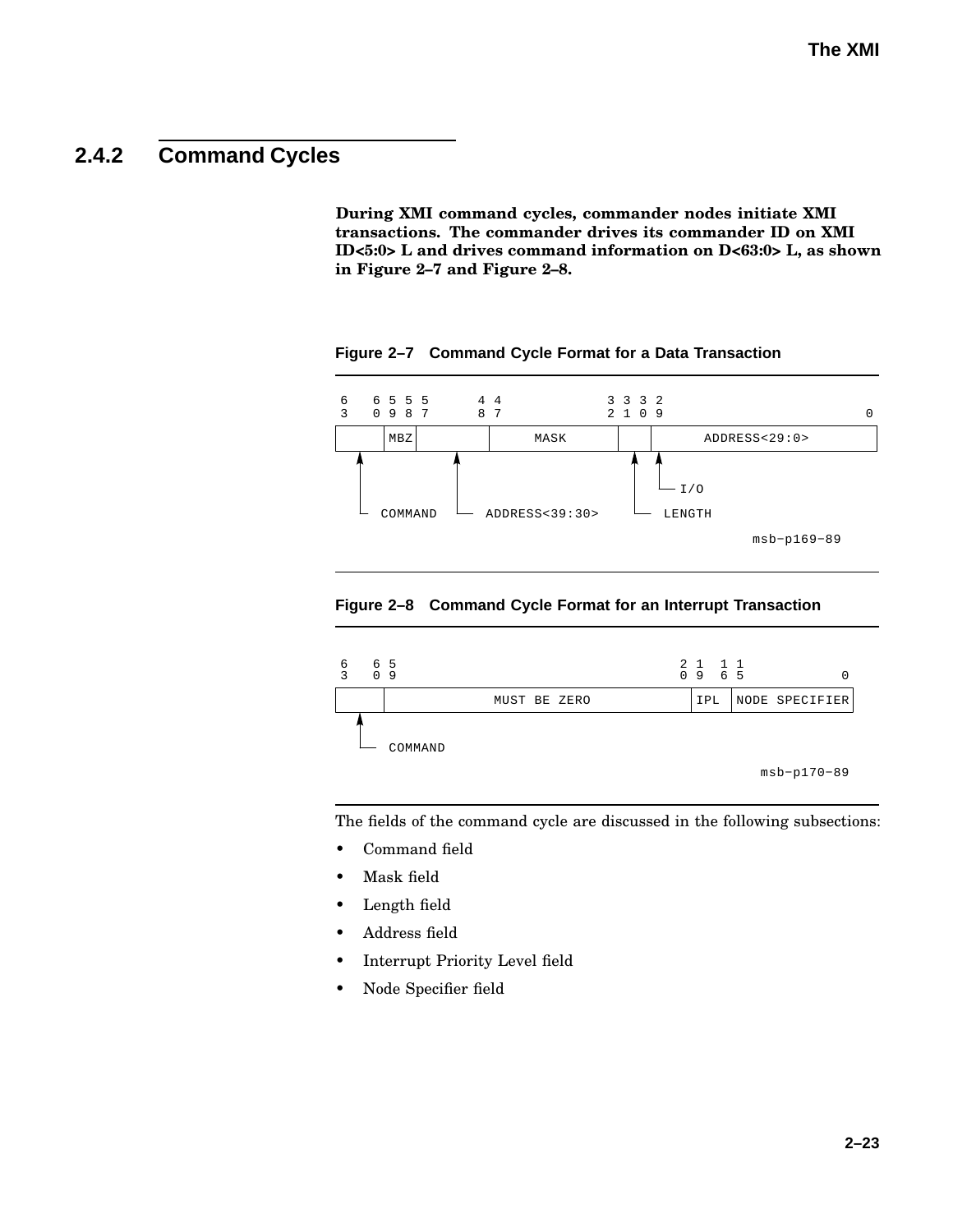### **2.4.2.1 Command Field**

The Command field is XMI D<63:60> L. The Command field specifies the transaction being initiated in the command cycle. (See Table 2–10.)

| XMI D<63:60> L |    |                           |    |                          |                 |  |
|----------------|----|---------------------------|----|--------------------------|-----------------|--|
| 63             | 62 | <b>Logic Levels</b><br>61 | 60 | <b>Command</b>           | <b>Mnemonic</b> |  |
| 0              | 0  | 0                         | 0  | Reserved                 |                 |  |
| 0              | 0  | 0                         | 1  | Read                     | READ            |  |
| 0              | 0  | 1                         | 0  | Interlock Read           | <b>IREAD</b>    |  |
| 0              | 0  | 1                         | 1  | Ownership Read           | OREAD           |  |
| 0              | 1  | 0                         | 0  | Disown Write Mask        | <b>DWMASK</b>   |  |
| 0              | 1  | 0                         | 1  | Reserved                 |                 |  |
| 0              | 1  | 1                         | 0  | <b>Unlock Write Mask</b> | <b>UWMASK</b>   |  |
| 0              | 1  | 1                         | 1  | <b>Write Mask</b>        | <b>WMASK</b>    |  |
| 1              | 0  | 0                         | 0  | Interrupt                | <b>INTR</b>     |  |
| 1              | 0  | 0                         | 1  | Identify                 | <b>IDENT</b>    |  |
| 1              | 0  | 1                         | 0  | Reserved                 |                 |  |
| 1              | 0  | 1                         | 1  | Tag Bad Data             | TBDATA          |  |
| 1              | 1  | 0                         | 0  | Reserved                 |                 |  |
| 1              | 1  | 0                         | 1  | Reserved                 |                 |  |
| 1              | 1  | 1                         | 0  | Reserved                 |                 |  |
| 1              | 1  | 1                         | 1  | Implied Vector Interrupt | <b>IVINTR</b>   |  |

**Table 2–10 XMI Command Codes**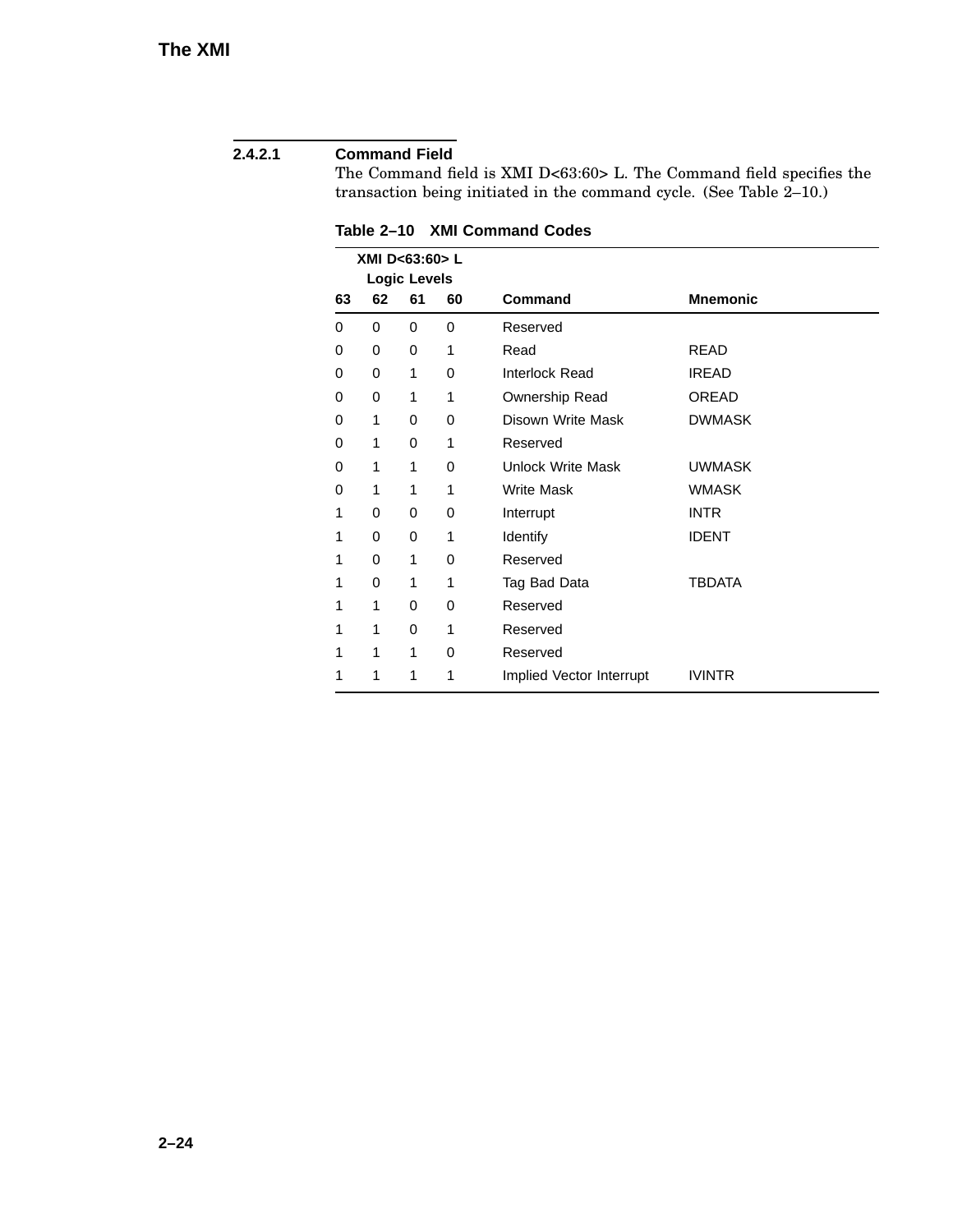### **2.4.2.2 Mask Field**

The Mask field is XMI D<47:32> L. The Mask field supplies byte-level mask information for the XMI Write Mask and Unlock Write Mask transactions. During nonwrite transactions this field is a "don't care," but proper parity is still generated. (See Figure 2–9.)

The maximum length of a write transaction other than a Disown Write is one octaword. Disown Writes are always hexword writes. Octaword writes require 16 mask bits in the upper longword of the command. The mask bits define which bytes of the following write data cycles are to be written to the specified locations. For longword- and quadword-length writes, the unused mask bits (D<47:36> L and D<47:40> L, respectively) are unspecified and are ignored by responders, other than to check parity.



**Figure 2–9 Mask Field Bit Assignments**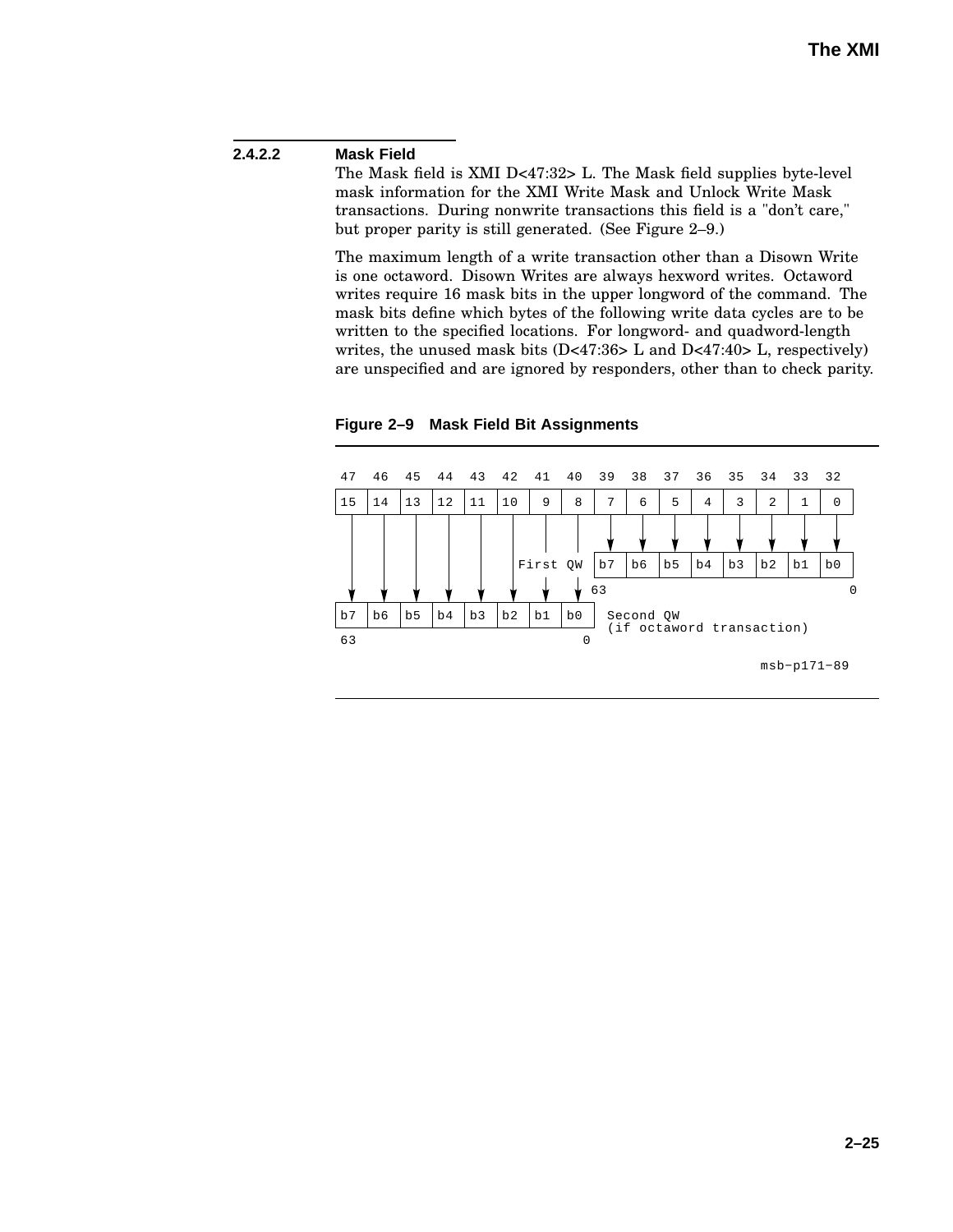#### **2.4.2.3 Length Field**

The Length field is XMI D<31:30> L. The Length field is used to define the number of words in the XMI data transfer. Table 2–11 shows the Length field coding. Longword-length transactions are only used in I/O space. Quadword-, octaword-, and hexword-length transactions are only used in memory space. Hexword lengths are used for Read, Write, Ownership Read, Disown Write Mask, Tag Bad Data, and Interlock Read transactions.

| XMI<br>D < 31:30 > L<br><b>Logic Levels</b> |    |             |
|---------------------------------------------|----|-------------|
| 31                                          | 30 | <b>Size</b> |
| 0                                           | 0  | Hexword     |
| 0                                           | 1  | Longword    |
| 1                                           | 0  | Quadword    |
|                                             | 1  | Octaword    |

**Table 2–11 XMI Transaction Length Codes**

#### **2.4.2.4 Address Field**

The Address fields, XMI D<57:48> and XMI D<29:0> L, define the address of an XMI read or write transaction. If the address of the transaction is expressed as a 32-bit quantity, then:

- $A < 31$  =  $D < 32$
- $A < 30:29$  = D $< 49:48$
- $A < 28:0 > = D < 28:0 >$

The number of significant bits in the address depends on the transaction type and length, as shown in Figure 2–10.

Quadword, octaword, and hexword write transactions are assumed to be naturally aligned, allowing the lower bits of the address to be "don't care." Reads require that the lower bits be significant because memory does wraparound reads. All wrapped reads need to identify the quadword to be transferred first.

For longword-length read transactions, A<1:0> are only significant for a VAXBI word-mode or byte-mode transaction in I/O space. A<1> is required for word mode, and A<1:0> are required for byte mode.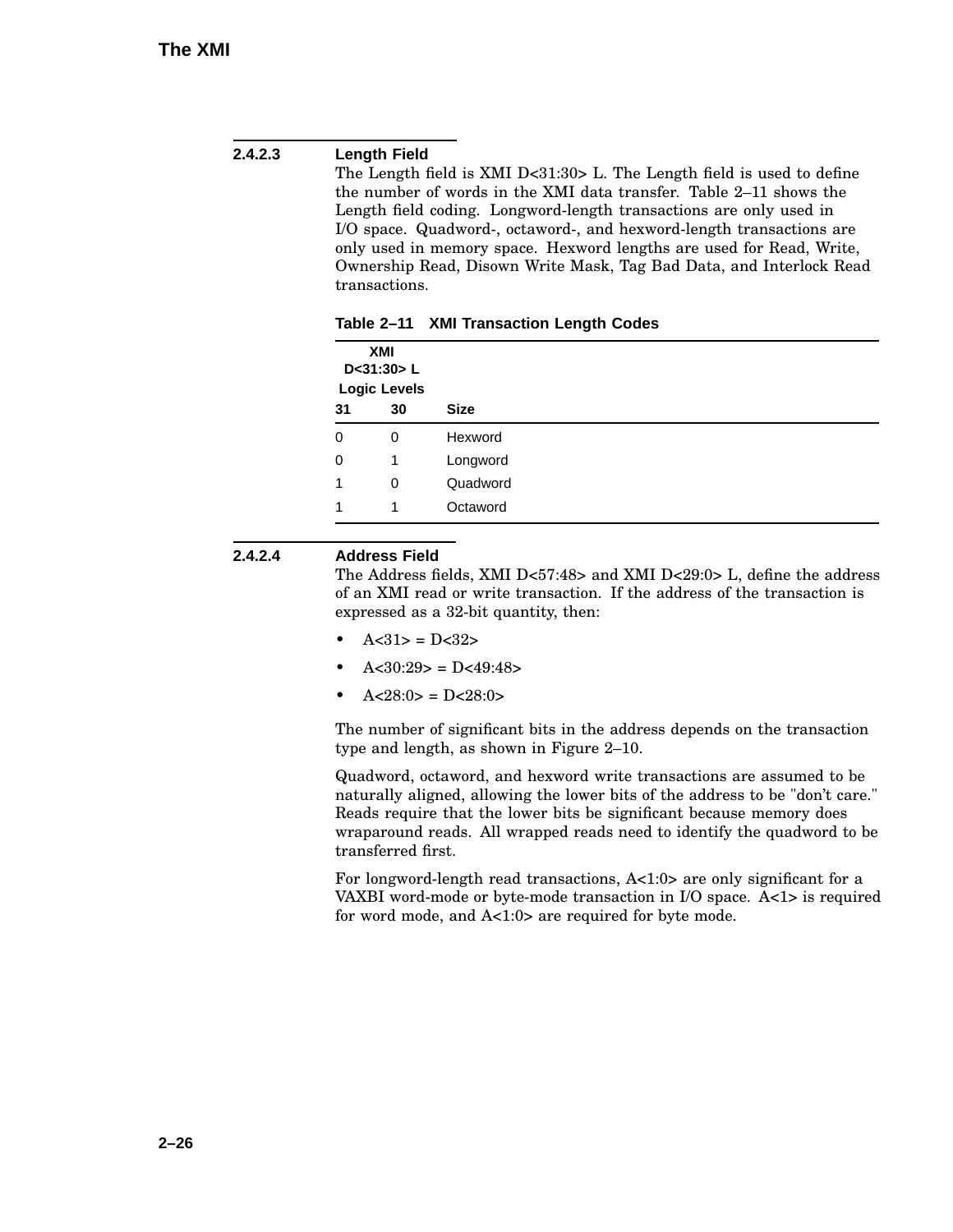



The relationship between the high and low words, the state of A<1>, and the data bits is:

> A<1> = XMI D<1> = 1  $\Rightarrow$  high word  $\Rightarrow$  D<31:16> A<1> = XMI D<1> = 0  $\Rightarrow$  low word  $\Rightarrow$  D<15:0>

The data returned on the opposite word of the one specified will have correct parity, but its data is unspecified.

For a longword-oriented device, A<1> is ignored as an address bit and a full longword of data is returned for a read operation.

#### **2.4.2.5 Interrupt Priority Level Field**

XMI D<19:16> carries the interrupt priority level (IPL) during the command cycle of an interrupt transaction (INTR, IDENT, or IVINTR). Each bit corresponds to a priority level, with XMI D<19> the highest priority of the four, corresponding to IPL 17 on VAX systems, while bits XMI D<18>, XMI D<17>, and XMI D<16> correspond to IPL 16, 15, and 14, respectively, on VAX systems. One or more of these bits can be set in any given command cycle.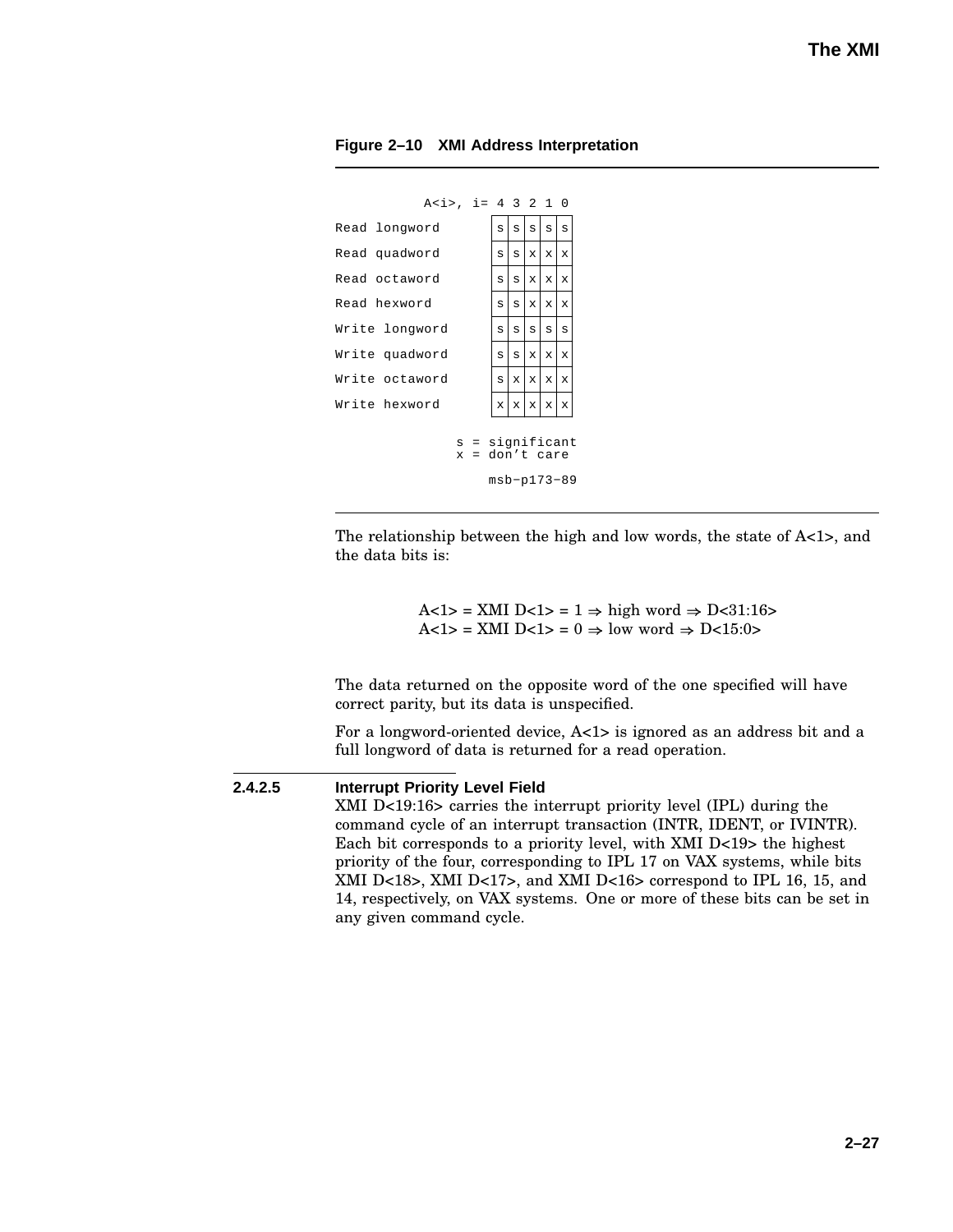#### **2.4.2.6 Node Specifier Field**

The Node Specifier field is XMI D<15:0> L. During command cycle interrupt transactions (INTR, IDENT, IVINTR), the Node Specifier field is used to specify the source or destination of an interrupt. (See Figure 2–8.) The relationship between bits in the Node Specifier field and the source or destination of an interrupt transaction is shown in Figure 2–11.

The VAX 6000 uses nodes 1 through E.

**Figure 2–11 Node Specifier Field**

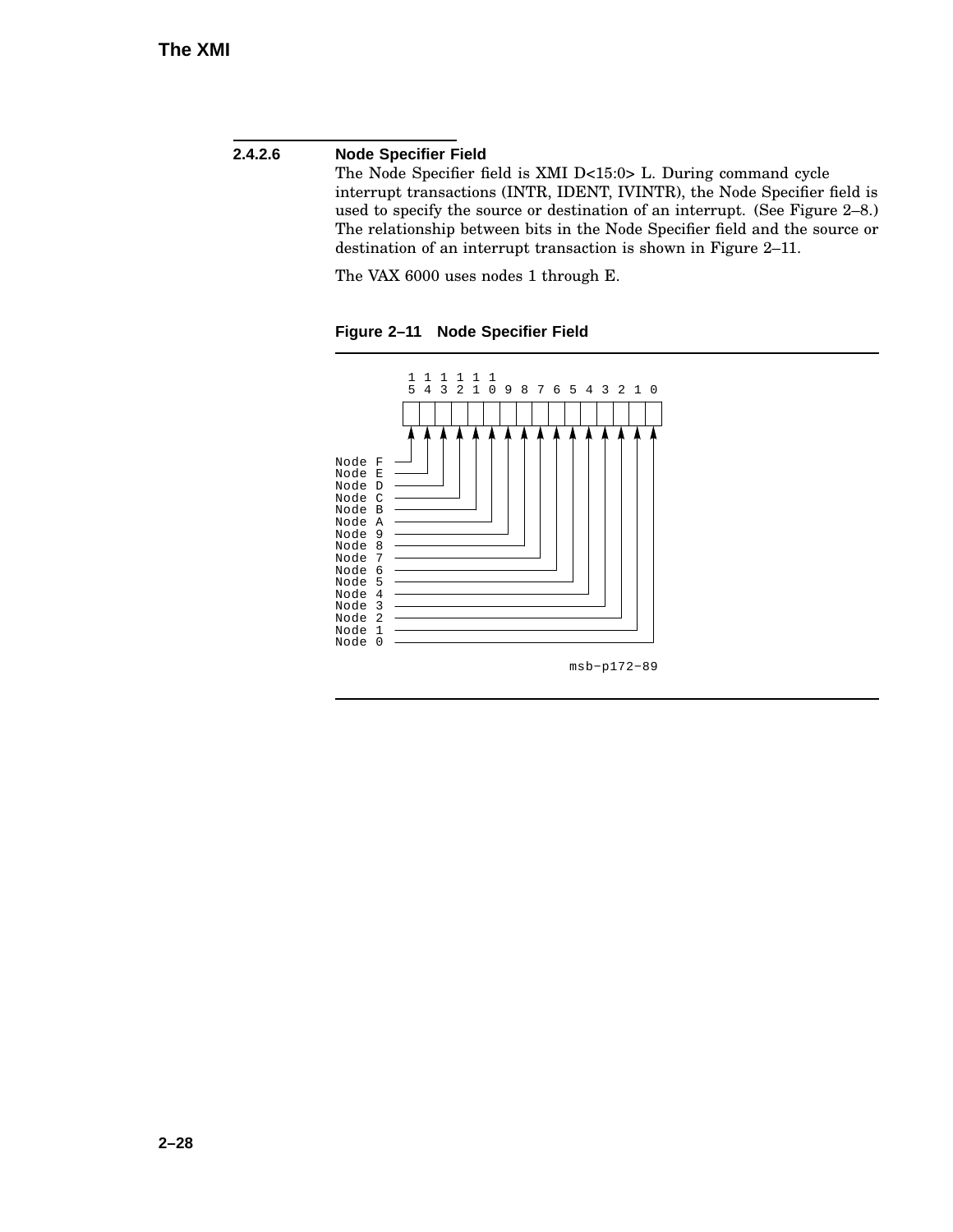### **2.4.3 Write Data Cycles**

A function code of 0010 identifies an XMI write data cycle. Write data cycles immediately follow the XMI command cycle during an XMI write transfer. During this cycle, the commander drives its ID on XMI ID<5:0> L and drives write data on D<63:0> L. The full 64 bits of data are used during quadword-length or larger writes. For longword-length writes, only the lower longword D<31:0> L is used and the value of the upper longword is unspecified. In either case, the full 64 bits are used when checking XMI  $P<2:0$ > L.

### **2.4.4 Good Read Data (GRD) and Corrected Read Data (CRD) Response Cycles**

Function codes 1000 through 1111 are used to identify return data in response to a Read, Interlock Read, Ownership Read, or IDENT transaction. The Good Read Data response (GRDn, codes 1000 – 1011) indicates that the quadword of data is error-free. The Corrected Read Data response, CRDn, codes 1100 – 1111) indicate that the corresponding quadword of data stored in memory contained a single-bit error which was successfully corrected using ECC prior to shipment on the XMI. Both types of read data responses contain a sequence ID located in XMI F<1:0> L, which is used to identify when a read data cycle has been lost due to an XMI parity error.

During a read data response cycle, the responder drives the commander's ID on XMI ID<5:0> L and read data on D<63:0> L. All 64 bits of data are used during quadword-, octaword-, and hexword-length reads. For longword-length reads, only the lower longword  $(D<31:0> L)$  is used. In this case, the value of the upper longword is unspecified. In either case, the full 64 bits are used when checking XMI P<2:0> L.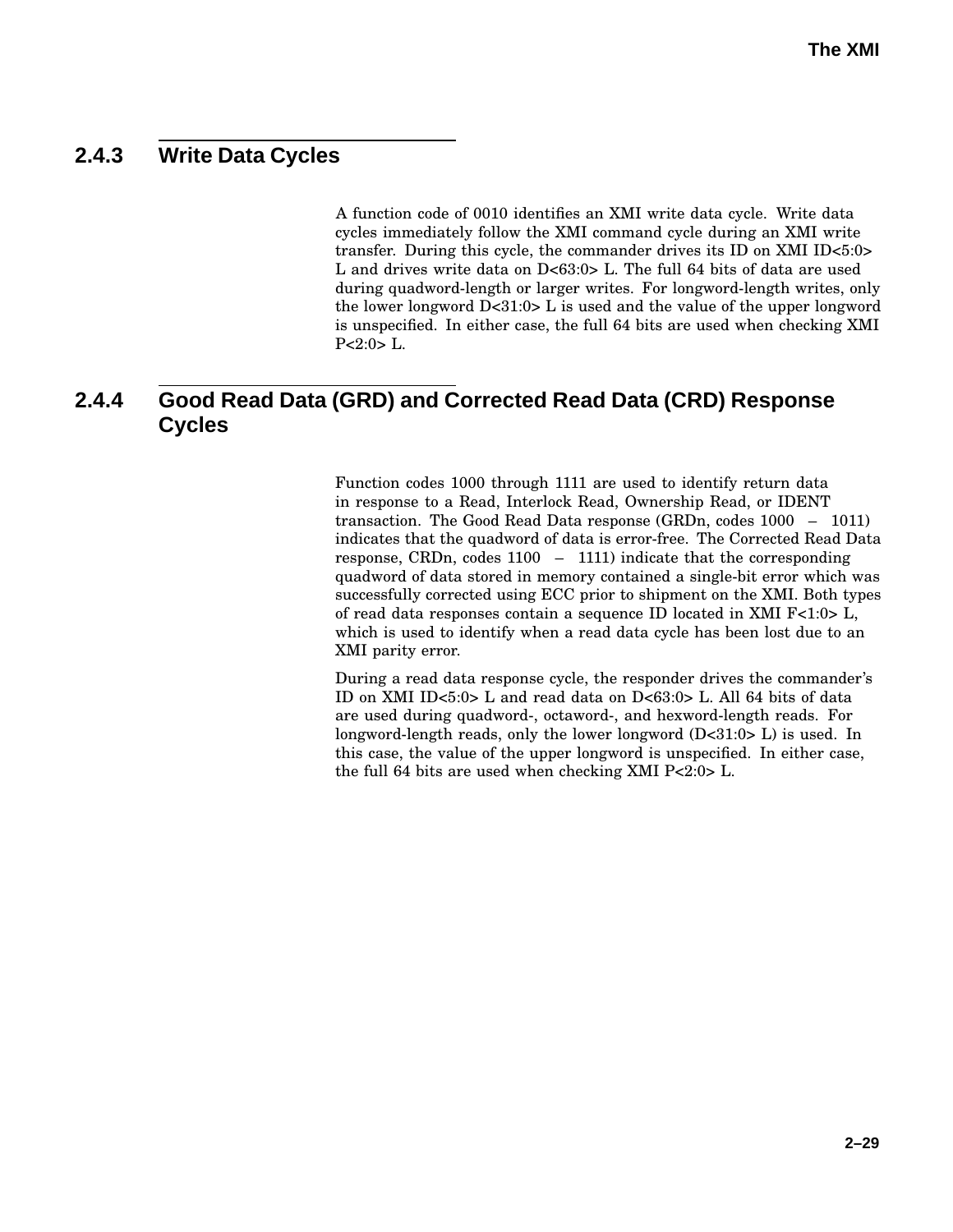### **2.4.5 Locked Response Cycle (LOC)**

The Locked Response indicates that the location specified in an Interlock Read or Ownership Read transaction is not accessible at this time. Such a location is either owned by another node or involved in an interlock pair of transactions. Therefore, the LOC response is given by memory for one of the following reasons:

- The command is an IREAD and the location is currently locked by another node.
- The command is either an IREAD or an OREAD and the location is within a hexword block currently owned by another node.
- The command is an OREAD and the location is either owned by another node or is interlocked by another node.

During this cycle the responder drives 0100 on XMI F<3:0> L and the commander's ID on XMI ID<5:0> L. The value of the data bits, D<63:0> L, is unspecified but must be consistent with P<2:0> L. A Locked Response signals the termination of either an Interlock Read or Ownership Read transaction. When issued, it is always the first and only read response to the transaction. Nodes always reattempt a transaction that receives a LOC response until timeout.

### **2.4.6 Read Error Response Cycle (RER)**

The Read Error Response indicates that a Read, Interlock Read, Ownership Read, or IDENT transaction completed unsuccessfully due to an error condition at the responder node. The Read Error Response is used for an uncorrectable memory error or a reference to a nonexistent location on the VAXBI. During this cycle the responder drives 0101 on XMI F<3:0> L and the commander's ID on XMI ID<5:0> L. The value of the data bits,  $D < 63:0 > L$ , is unspecified but must be consistent with XMI P<2:0> L. A Read Error Response signals the termination of the transaction, and no further read responses are provided.

### **2.4.7 The Null Cycle**

A null cycle is an unused XMI cycle as no node has requested the bus. The null cycle is ignored by all XMI responders.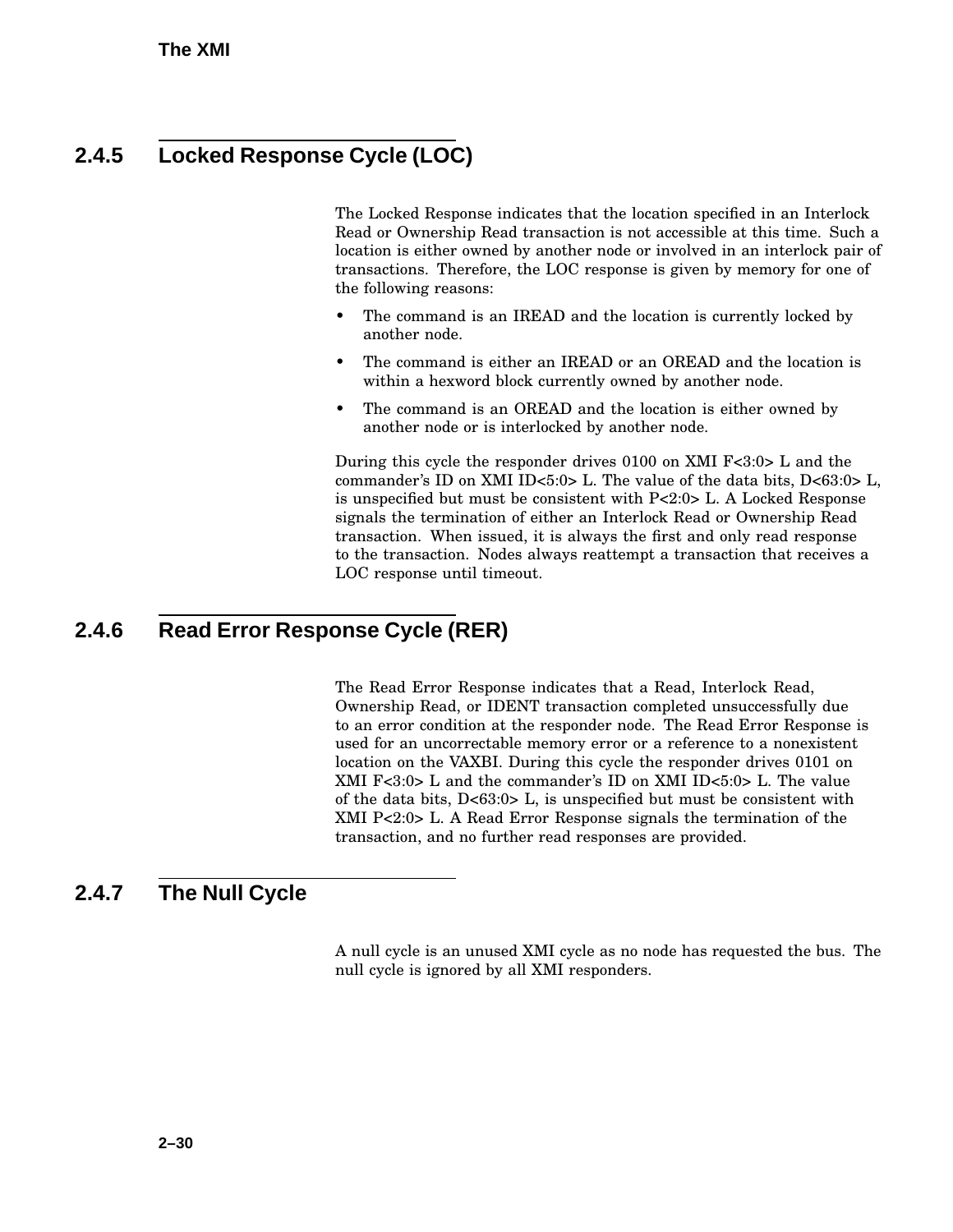# **2.5 XMI Transactions**

**XMI transactions are listed in Table 2–12. Table 2–13 and Table 2–14 summarize XMI transaction behavior.**

| <b>Name</b>              | <b>Mnemonic</b> |
|--------------------------|-----------------|
| Read                     | <b>READ</b>     |
| <b>Interlock Read</b>    | <b>IREAD</b>    |
| <b>Ownership Read</b>    | <b>OREAD</b>    |
| Disown Write Mask        | <b>DWMASK</b>   |
| <b>Write Mask</b>        | <b>WMASK</b>    |
| Unlock Write Mask        | <b>UWMASK</b>   |
| Interrupt                | <b>INTR</b>     |
| Identify                 | <b>IDENT</b>    |
| Tag Bad Data             | <b>TBDATA</b>   |
| Implied Vector Interrupt | <b>IVINTR</b>   |

**Table 2–12 XMI Transactions**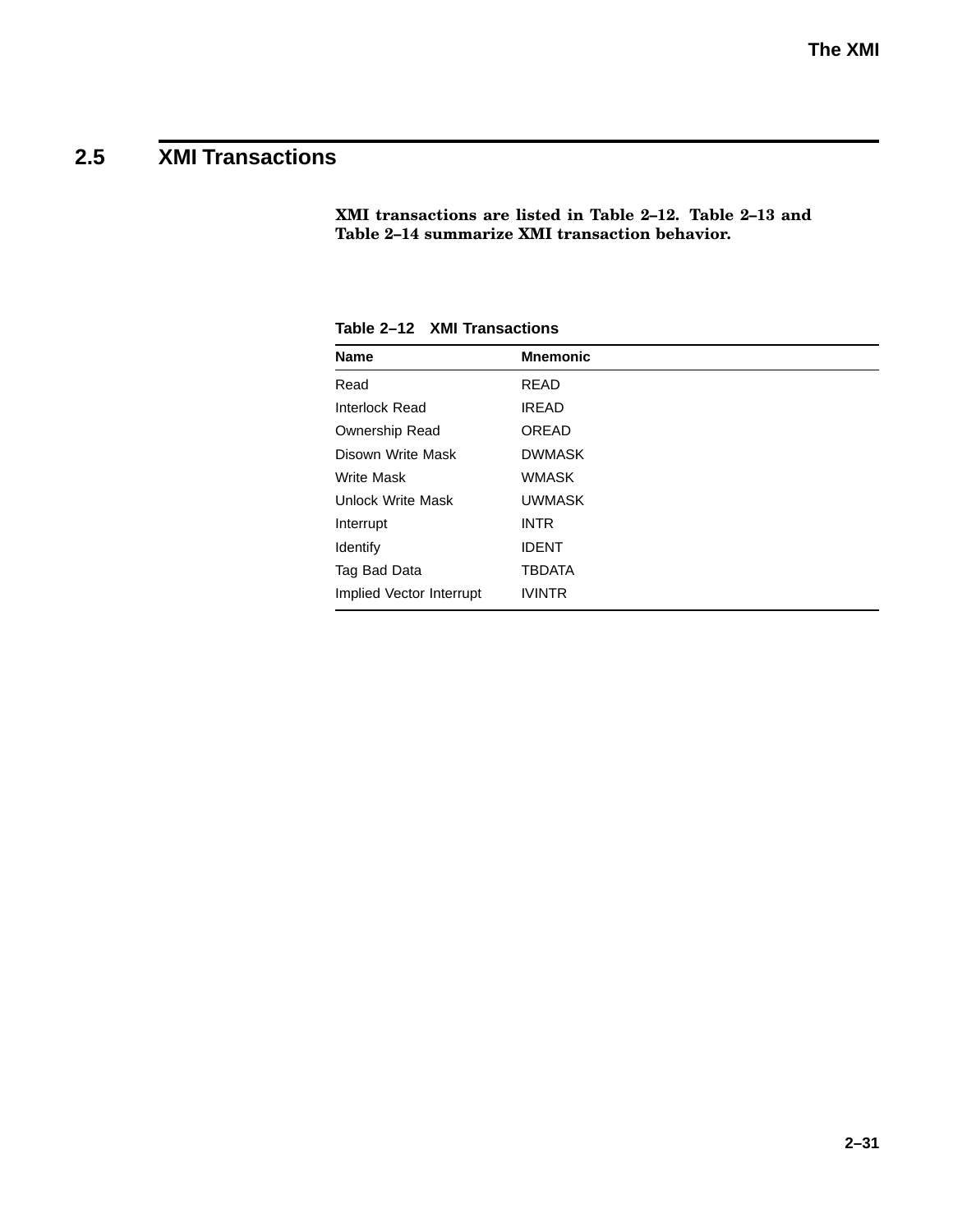| Command       | Length        | <b>Used</b><br>By        | <b>Command Cycle</b><br>Acknowledg-<br>ments | <b>Request</b><br><b>Type</b> | <b>Flow</b><br><b>Control</b> | <b>Possible Responses</b> |
|---------------|---------------|--------------------------|----------------------------------------------|-------------------------------|-------------------------------|---------------------------|
| <b>READ</b>   | HW, OW,<br>QW | CPU.<br>I/O              | ACK or NO $ACK1$                             | Cdr                           | <b>SUP</b>                    | GRDx, $CRDxi2 RER3$       |
| <b>IREAD</b>  | QW            | I/O <sup>4</sup>         | ACK or NO $ACK1$                             | Cdr                           | <b>SUP</b>                    | GRDx, $CRDxi2 LOCi1 RER3$ |
| <b>OREAD</b>  | <b>HW</b>     | CPU                      | ACK or NO $ACK1$                             | Cdr                           | <b>SUP</b>                    | GRDx, $CRDxi2 LOCi1 RER3$ |
| <b>WMASK</b>  | HW, OW,<br>QW | CPU.<br>I/O <sup>4</sup> | ACK or NO ACK <sup>1</sup>                   | Cdr                           | <b>SUP</b>                    |                           |
| <b>UWMASK</b> | HW, OW,<br>QW | CPU.<br>I/O <sup>4</sup> | ACK or NO ACK <sup>1</sup>                   | Cdr                           | <b>SUP</b>                    |                           |
| <b>DWMASK</b> | <b>HW</b>     | <b>CPU</b>               | ACK or NO ACK <sup>1</sup>                   | Cdr,<br>Res <sup>5</sup>      | SUP <sup>6</sup>              |                           |
| <b>TBDATA</b> | <b>HW</b>     | <b>CPU</b>               | ACK or NO ACK <sup>1</sup>                   | Cdr,<br>Res <sup>5</sup>      | SUP <sup>6</sup>              |                           |

#### **Table 2–13 Memory Space Transactions**

<sup>1</sup>Reattempt transaction until timeout.

<sup>2</sup>Done—Set CRD bit and interrupt, if enabled.

<sup>3</sup>Done—Set RER bit and interrupt, if enabled.

<sup>4</sup>CPUs use this transaction while the cache is disabled.

<sup>5</sup>Responder request is used to perform writebacks if XMI SUP L is asserted.

<sup>6</sup>Effectively uses NO ACK flow control if the CPUs are writing back using the responder request level while XMI SUP L is asserted.

| Command       | Length | <b>Used</b><br>By | <b>Command Cycle</b><br>Acknowledg-<br>ments | <b>Request</b><br><b>Type</b> | <b>Flow</b><br><b>Control</b> | <b>Possible Responses</b> |
|---------------|--------|-------------------|----------------------------------------------|-------------------------------|-------------------------------|---------------------------|
| <b>READ</b>   | LW     | CPU.<br>I/O       | ACK or NO $ACK1$                             | Cdr                           | $NO$ $ACK2$                   | GRDx, $CRDx3 RER4$        |
| <b>IREAD</b>  | LW     | CPU.<br>I/O       | ACK or NO $ACK1$                             | Cdr                           | $NO$ $ACK2$                   | GRDx, $CRDx13 LOC11 RER4$ |
| <b>WMASK</b>  | LW     | CPU.<br>I/O       | ACK or NO ACK <sup>1</sup>                   | Cdr                           | $NO$ $ACK2$                   |                           |
| <b>UWMASK</b> | LW     | CPU.<br>I/O       | ACK or NO $ACK1$                             | Cdr                           | $NO$ $ACK2$                   |                           |

#### **Table 2–14 I/O Space Transactions**

<sup>1</sup>Reattempt transaction until timeout.

<sup>2</sup>Memory nodes use XMI SUP L to control the flow of accesses to its I/O space.

<sup>3</sup>Done—Set CRD bit and interrupt, if enabled.

<sup>4</sup>Done—Set RER bit and interrupt, if enabled.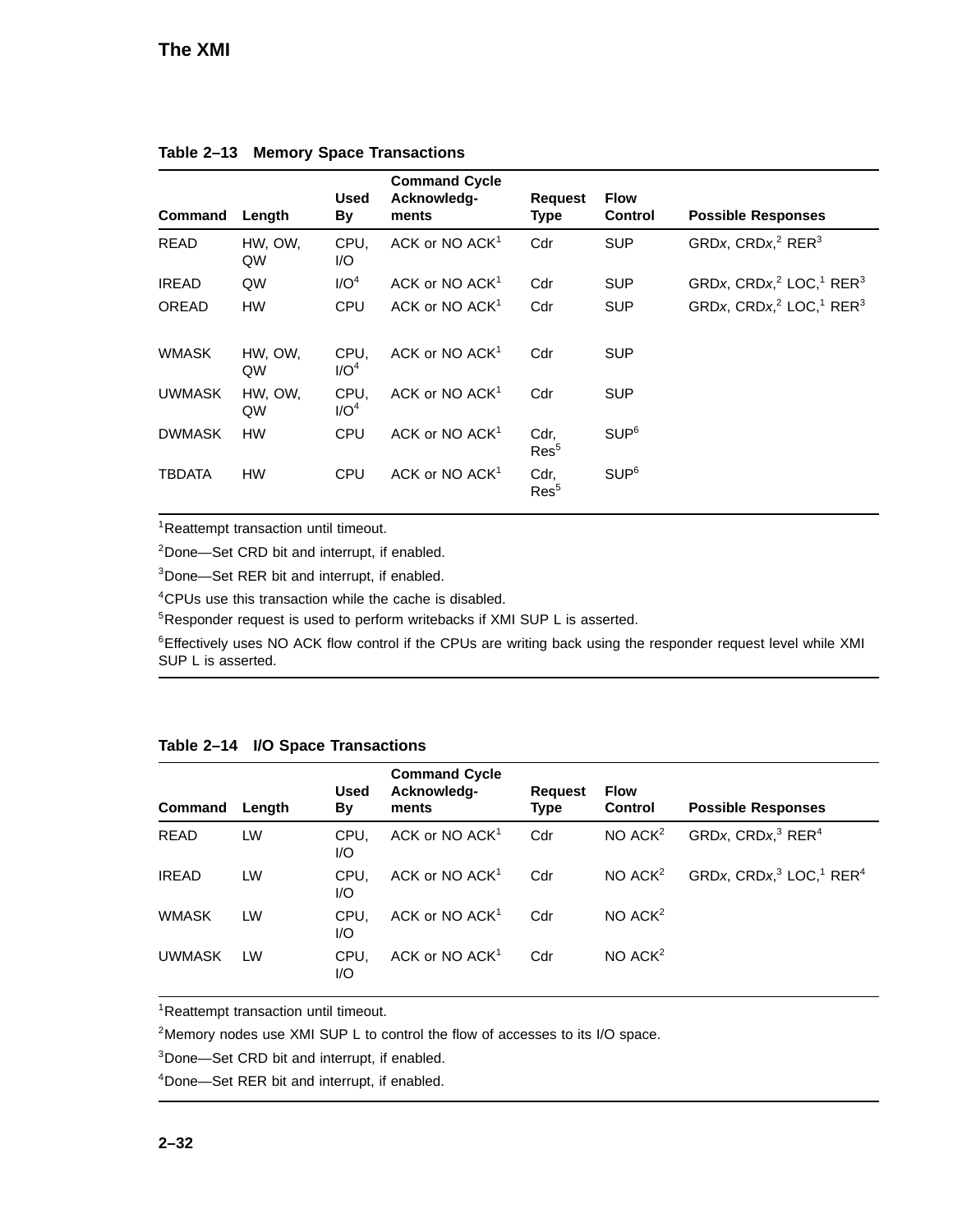### **2.5.1 Memory Block State**

A memory block (a hexword) can be in one of the following states at any given time:

- **1 Free**, indicating that the memory block is neither OWNED nor INTERLOCKED.
- **2 Interlocked**, indicating that the memory block is INTERLOCKED as a result of a successful IREAD transaction.
- **3 Owned**, indicating that the memory block is OWNED by a writeback cache within the system as a result of a successful OREAD transaction.
- **4 Tagged Bad Data**, indicating that the data was corrupted in one of the nodes and was written back to memory and tagged as a bad location. This allows the error to be associated with a particular process since it causes the next read-type transaction to this location to fail. (Writes, because of their disconnected nature, do not permit an association with a particular process.)
- **5 Unknown**, indicating that the state bits associated with the memory block contain an uncorrectable error, and therefore the actual state cannot be determined.

Table 2–15 shows the memory responses to various XMI transactions given the state of the memory block.

| <b>Command</b> | Free                            | <b>Interlocked</b>              | Owned                           | Tagged<br><b>Bad Data</b> | <b>Unknown</b> |
|----------------|---------------------------------|---------------------------------|---------------------------------|---------------------------|----------------|
| <b>READ</b>    | <b>GRD</b>                      | <b>GRD</b>                      | GRD                             | <b>RER</b>                | <b>RER</b>     |
| <b>IREAD</b>   | GRD (Interlocked) <sup>1</sup>  | <b>LOC</b>                      | <b>LOC</b>                      | <b>RER</b>                | <b>RER</b>     |
| <b>OREAD</b>   | $GRD$ (Owned) <sup>1</sup>      | <b>LOC</b>                      | <b>LOC</b>                      | <b>RER</b>                | <b>RER</b>     |
| <b>WMASK</b>   | Write                           | Write                           | Write                           | Write                     | Write          |
| <b>UWMASK</b>  | Write <sup>2</sup>              | Write $(Free)^1$                | Write <sup>2</sup>              | Write <sup>2</sup>        | Write          |
| <b>DWMASK</b>  | Write $(Free)^2$                | N/A                             | Write $(Free)^1$                | Write <sup>2</sup>        | Write          |
| <b>TBDATA</b>  | Write (Tagged Bad) <sup>2</sup> | Write (Tagged Bad) <sup>2</sup> | Write (Tagged Bad) <sup>1</sup> | Write <sup>2</sup>        | Write          |

#### **Table 2–15 Memory Response**

 $1$ The "next state," when it is different from the current state.

 ${}^{2}$ The "next state," when it is different from the current state. This "next state" represents an error condition.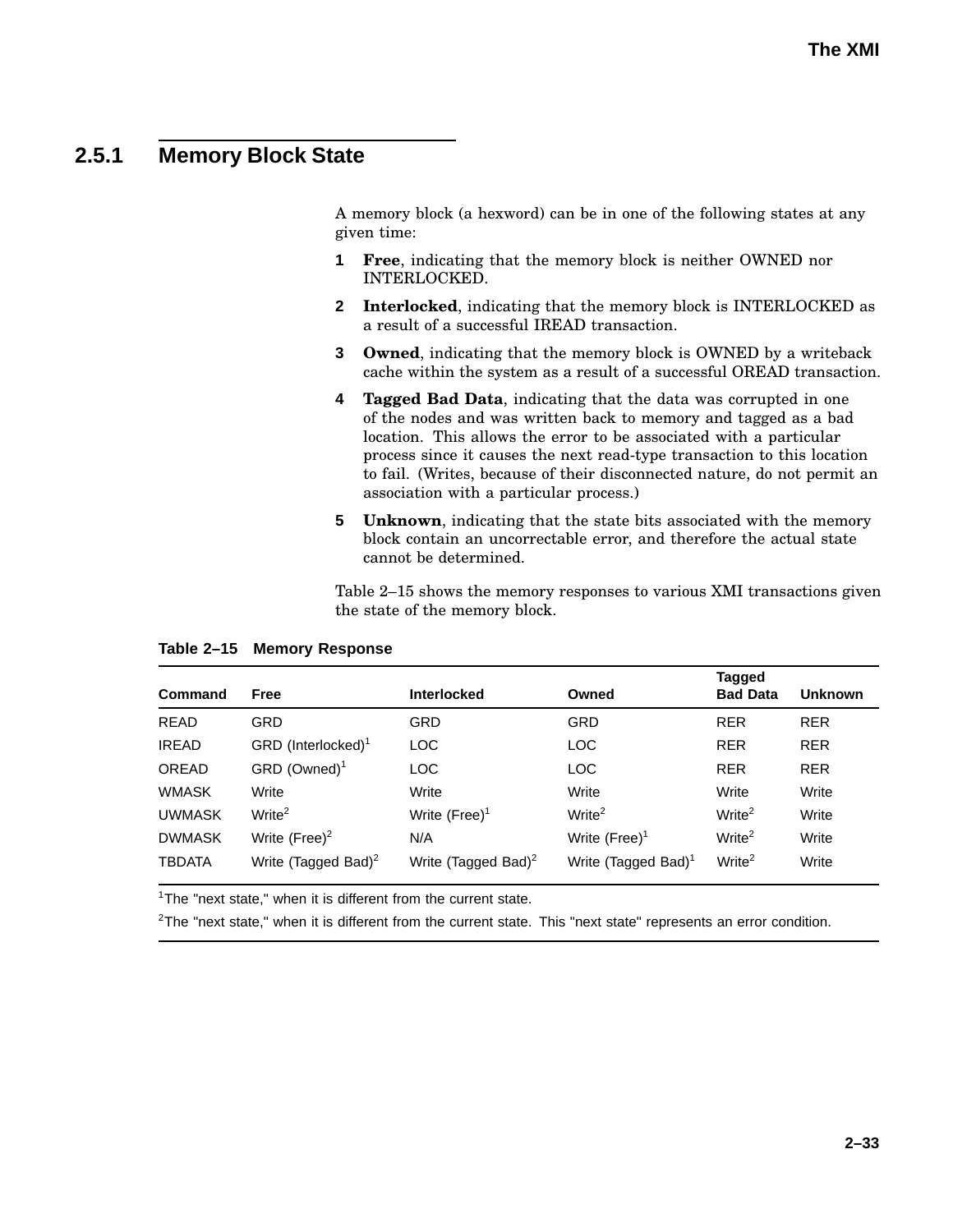### **2.5.2 Read Transaction**

Read (READ) transactions (see Figure 2–12) are used to transfer a longword, quadword, octaword, or hexword of data from the responder to the commander. The data is naturally aligned and delivered in wraparound order. Wraparound reads are described in Section 2.1.5. A Read transaction is initiated by a commander driving the XMI address and function lines to represent a longword read, quadword read, octaword read, or hexword read. The Read command cycle is decoded by all responder nodes. The node that recognizes its own address latches that address and command. This node is the responder.



**Figure 2–12 Read Command**

When the responder has the requested data, it initiates a return data transfer. Multiple transfers may be necessary to transfer all the quadwords in a given octaword or hexword transaction. The commander monitors the bus traffic waiting for its return data, and then latches the information. The commander issues its own ID in the ID field during the command cycle. The responder returns this same ID with the return read data so that the commander can recognize the return read data it had requested.

Longword-length transactions can only be used in I/O space while quadword-, octaword-, and hexword-length transactions can only be used in memory space. The state of the memory block is transparent to the commander. The memory controller treats Read commands differently depending upon whether the memory block is free or owned. If free, the address is accessed and data is returned with the appropriate GRD, CRD, or RER response. If the block is owned, the memory controller stores the command/address field in a deferred queue and waits until the owner of the blocks disown-writes the data back to memory. As soon as the memory block becomes disowned, the memory controller executes the deferred Read command and returns the data with the appropriate response.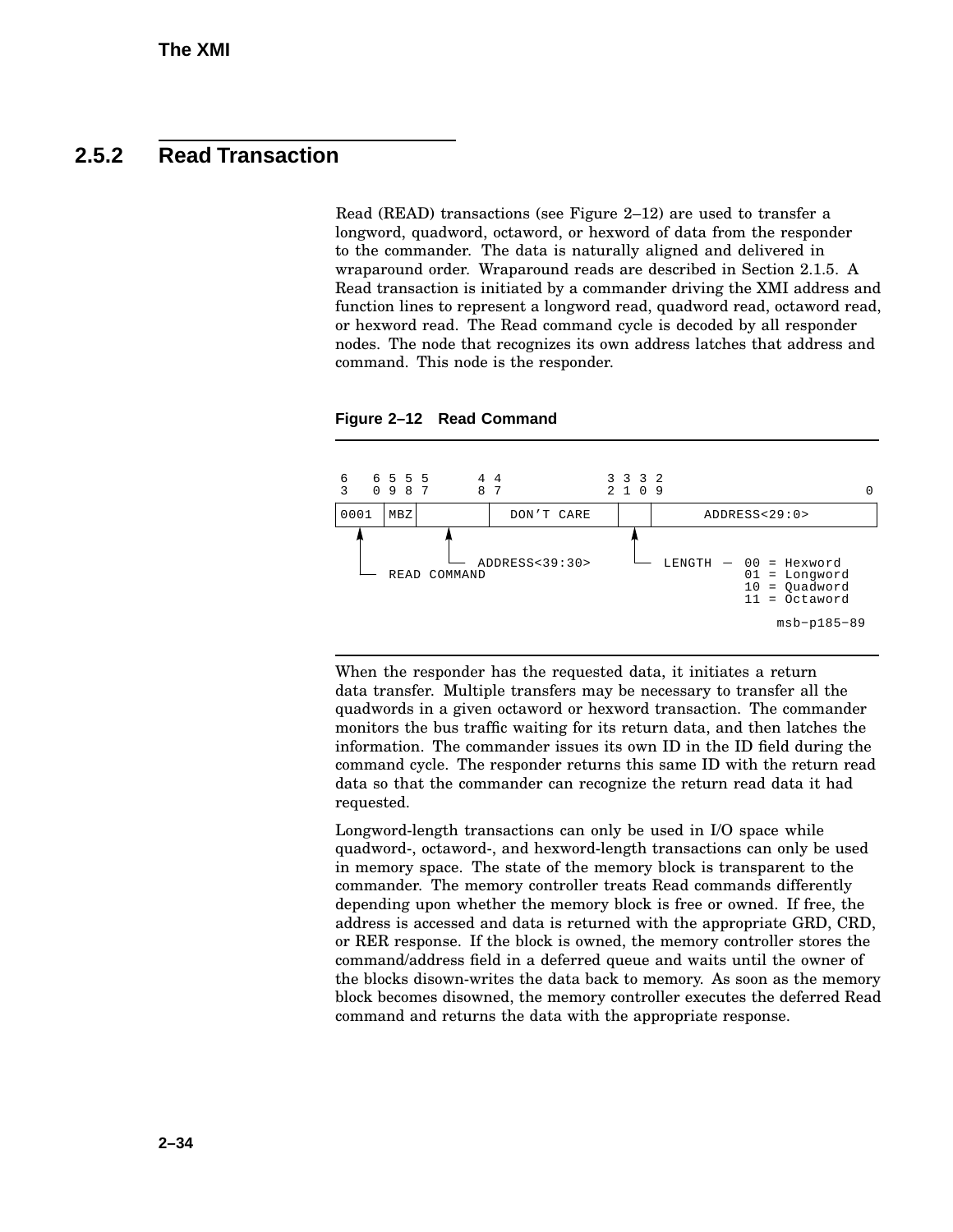### **2.5.3 Interlock Read Transaction**

An Interlock Read (IREAD) transaction (see Figure 2–13), combined with a corresponding Unlock Write Mask transaction, permits mutually exclusive access to memory space locations. The effect of an IREAD transaction depends on the state of the interlock bit and the ownership bit in memory.

If the memory block is not locked or owned, this request "locks" the memory to further Interlock Read and Ownership Read requests to the referenced location and provides the data contained in the addressed location(s) to the commander.



**Figure 2–13 Interlock Read Command**

If the memory block is already locked, due to a previous IREAD or OREAD, it responds to this read request with a Locked Response (LOC) and no data is returned. The commander interprets LOC as meaning that the shared memory block is not available.

Memory has one lock for each hexword on hexword boundaries. If the memory is already locked, memory responds to IREAD with a Locked Response, and no data is returned. This tells the commander that the shared memory structure is not available at this time. The commander responds to the locked response by repeating the IREAD.

If the memory is not locked, memory locks itself to further IREADs upon receipt of an IREAD and provides the data contained in the addressed location(s) to the commander. Unlocking the memory requires a UWMASK transaction. IREADs to memory are quadword-, octaword-, and hexwordlength; memory locks the appropriate hexword.

Although the primary use of IREAD transactions is to manipulate memory, the use of this transaction in I/O space is implementation dependent. Most I/O locations treat an Interlock Read like a regular READ. Only longword-length transactions can be used in I/O space.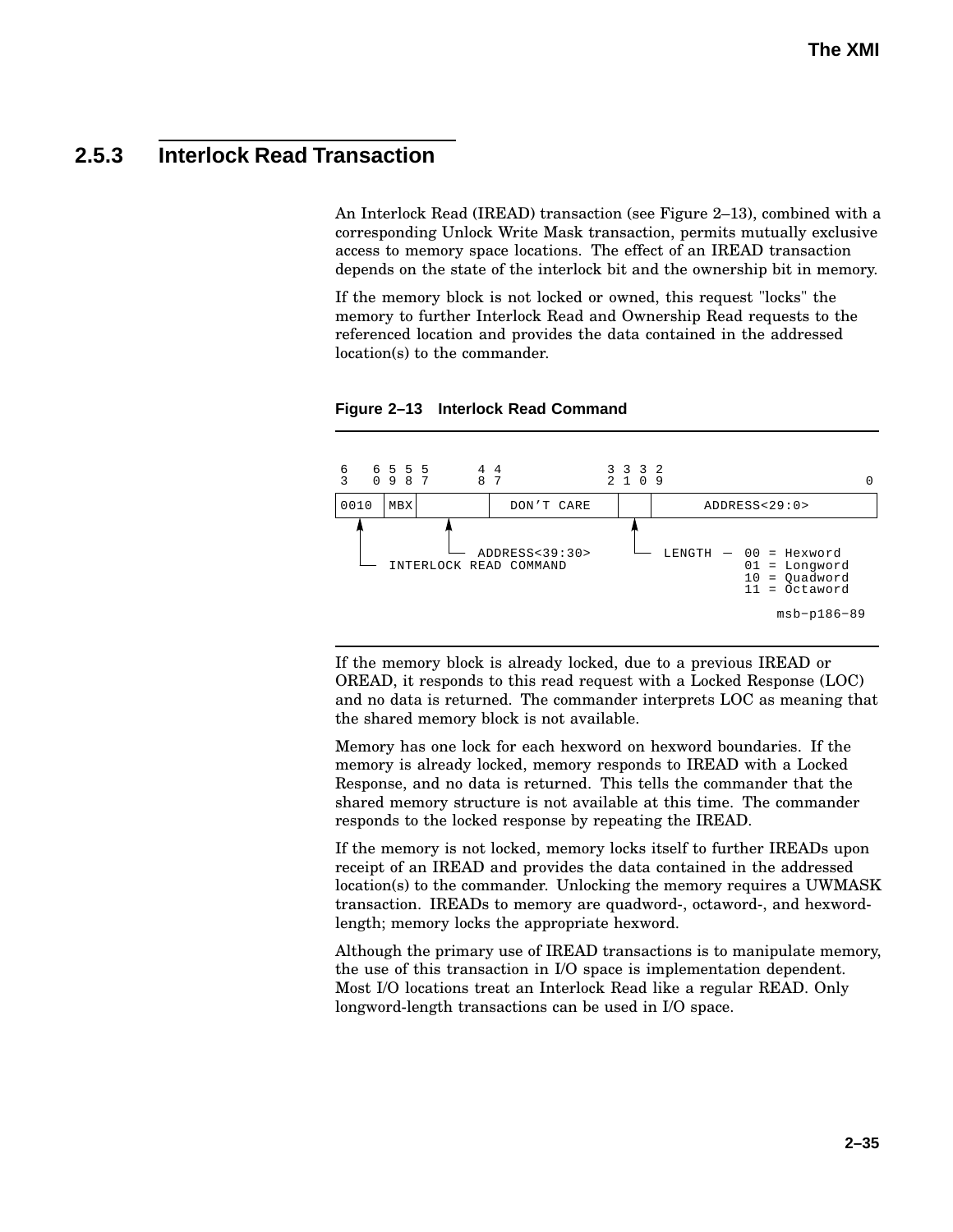Locks are supported for all XMI memory space locations and are implementation dependent for XMI I/O space. The minimum memory space interlock granularity is a hexword (see Figure 2–14). There are no multiple interlocks within a single naturally aligned hexword. Noninterlock reads (except OREADs) are not affected by the state of the lock, and they read the specified locations even if the lock is set.

If the IREAD transaction is successfully received and the location is not already interlocked, then the location becomes interlocked.

**Figure 2–14 Interlock Granularity/Region**

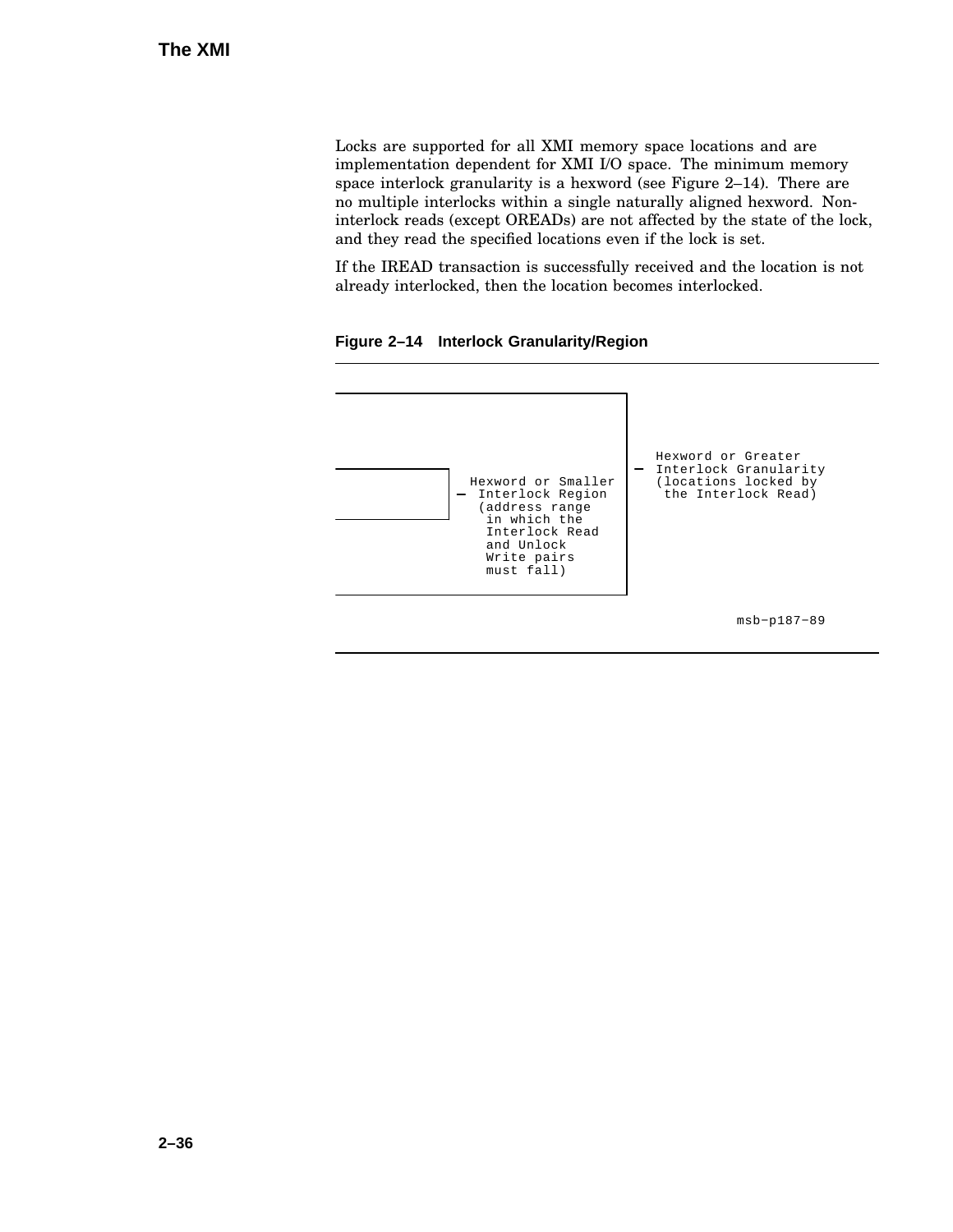### **2.5.4 Ownership Read Transaction**

The Ownership Read (OREAD) transaction (see Figure 2–15) is used with the Disown Write Mask transaction for the block ownership writeback protocol.

**Figure 2–15 Ownership Read Command**



A writeback cache node issues an OREAD to a hexword memory block whenever it has a cache miss for a location that is likely to be subsequently written, either because the processor was actually performing a write to the location or was performing a read with the "modify intent flag" signal asserted. The memory node's response to an OREAD depends on the state of the ownership and interlock bits. The XMI supports only hexword OREAD transactions. Nodes that work with a vector module issue a two-cycle OREAD by following the OREAD with a null cycle because the vector module cannot process invalidates in one XMI cycle.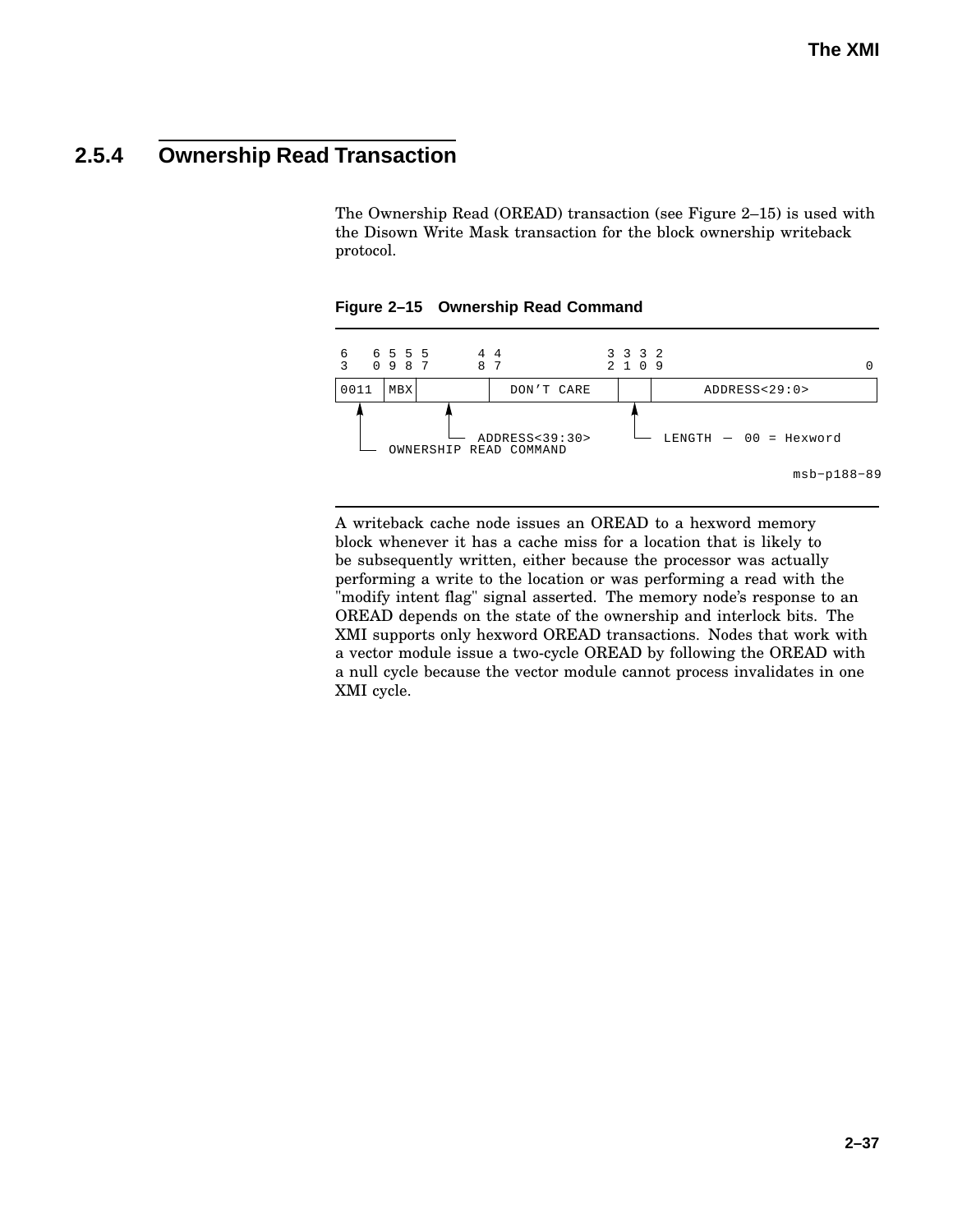### **2.5.5 Write Mask Transaction**

Write Mask (WMASK) transactions (see Figure 2–16) transfer data from the commander to the responder.

**Figure 2–16 Write Mask Command**



WMASK transactions transfer a pattern of bytes that fit into a longword, quadword, octaword, or hexword from the commander to the responder. The longword, quadword, octaword, or hexword is naturally aligned. The commander gains the XMI and sends a command cycle specifying the command code, a byte mask, and the desired address. The commander immediately follows this with one, two, or four cycles of write data in consecutive cycles, with no null cycles in between.

For I/O space, all I/O nodes on the XMI decode the address, and the node that recognizes the address becomes the responder. The responder accepts the command, address, and data and performs the requested write.

For memory space, all MS65A memory modules on the XMI decode the address, and the node that recognizes the address becomes the responder. The MS65A memory module responder accepts the command, address, and data. As soon as the address is received, it starts a lookup to determine if the targeted memory block is owned. If the block is owned, the MS65A memory module writes the data into memory but stores the command, address, and mask bits in a deferred queue. When the Disown Write Mask (DWMASK) arrives, the MS65A memory module determines that there is an entry in the deferred queue and only writes the bytes that have not been written by the conflicting WMASK command. If the block is not owned, the MS65A memory module writes the data. In either case the command considers the write transaction complete once the command and all data cycles are acknowledged.

For longword-, quadword-, and octaword-length transactions, the mask field that accompanies each command and address is unrestricted. Each bit in the 16-bit mask field corresponds to a byte of data in the associated one or two quadwords. If the bit is zero, then that byte is not written; if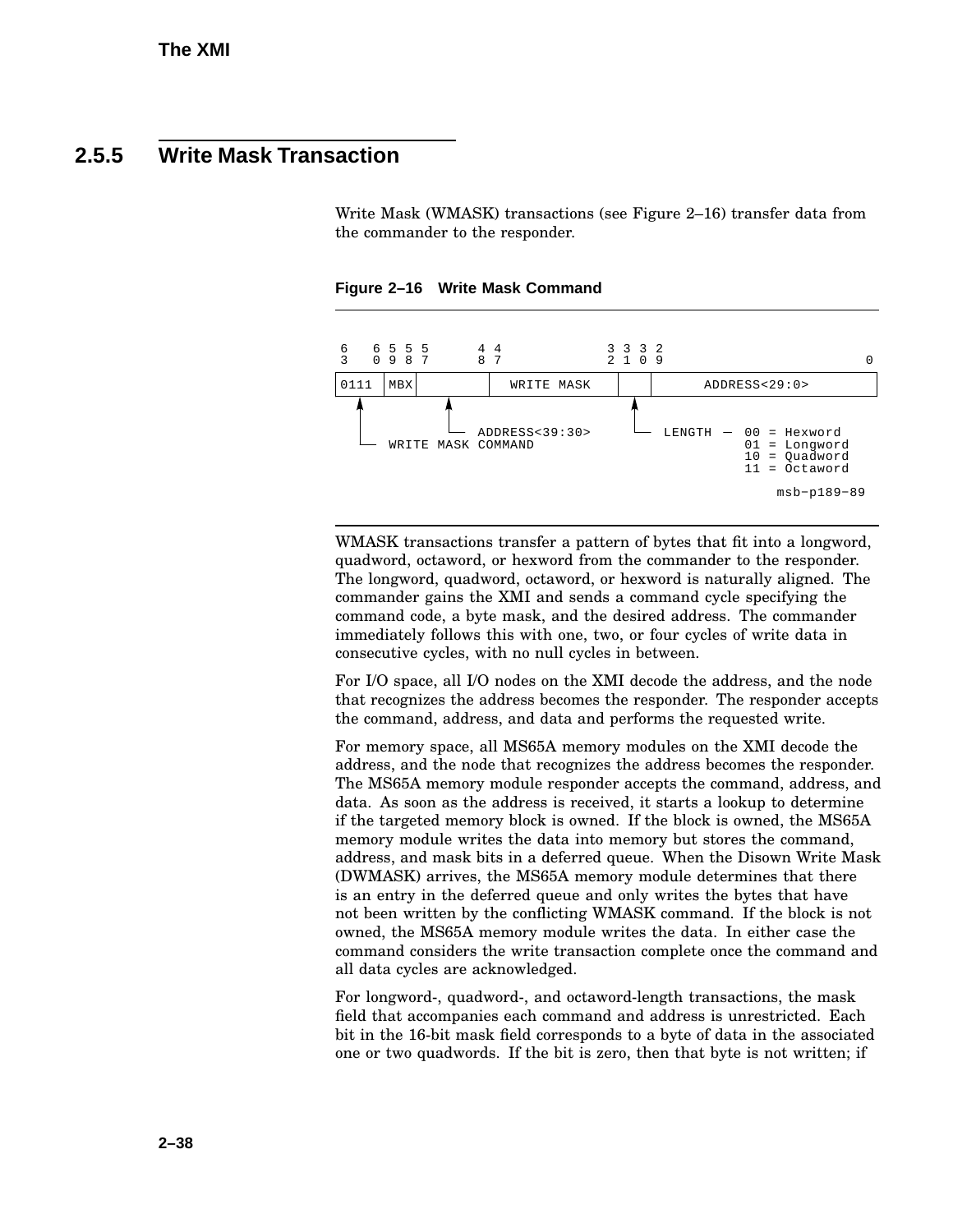the bit is one, then that byte is written. For hexword-length Write Mask transactions, the responder ignores the mask and writes all 32 bytes, unless there is a matching entry in the deferred queue. Then only bytes that were not updated by the deferred write are updated.

The MS65A memory module is quadword organized, and therefore all writes that write less than an aligned quadword for each write data cycle result in the generation of a read/modify/write operation in the memory.

Write Mask transactions in XMI memory space are masked. Write Mask transactions in I/O space are node-implementation specific. Longwordlength transactions are used in I/O space; quadword- and octaword-length transactions are only used in memory space.

All controllers that perform hexword Write Mask transactions also implement a mode where all functions are accomplished without using either hexword Write Mask or hexword Unlock Write Mask transactions. The Enable Hexword Write (EHWW) bit in XBER enables the controller's use of hexword writes.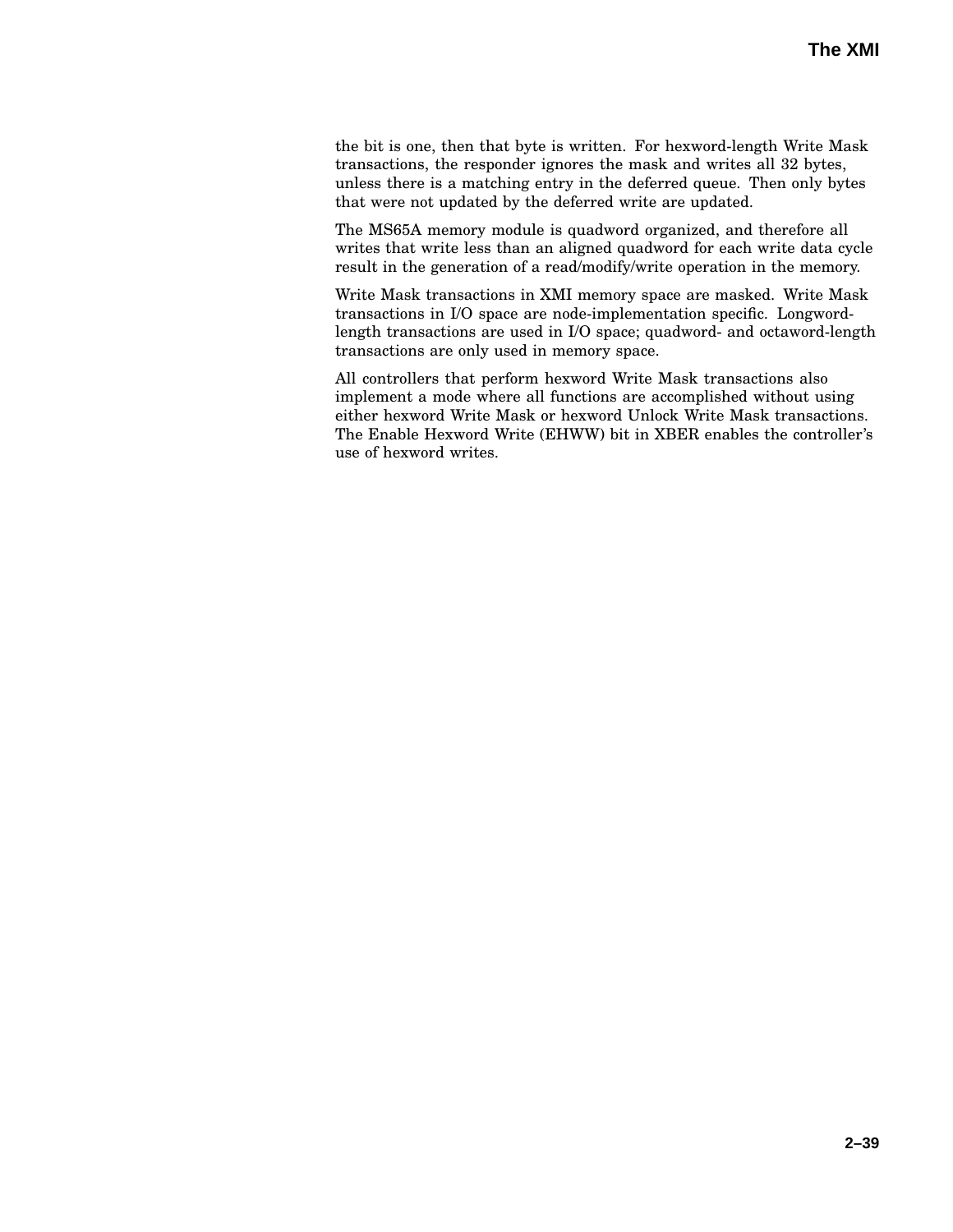### **2.5.6 Unlock Write Mask Transaction**

The Unlock Write Mask (UWMASK) transaction (see Figure 2–17), combined with a corresponding Interlock Read transaction, is used to relinquish the locked memory location after an Interlock Read.





After a node successfully gains the lock in memory and finishes the required access to the shared structure, it then relinquishes the lock by performing an UWMASK to the memory with appropriate data. The memory, which has been monitoring the bus traffic, reacts to the Unlock Write Mask by unlocking memory and writing the data in the request.

UWMASK transactions to I/O space are implementation dependent and can only be longword length. Quadword- and octaword-length transactions are only used in memory space.

All controllers that perform hexword Unlock Write Mask transactions also implement a mode where all functions are accomplished without using either hexword Write Mask or hexword Unlock Write Mask transactions. The Enable Hexword Write (EHWW) bit in XBER enables the controller's use of hexword writes.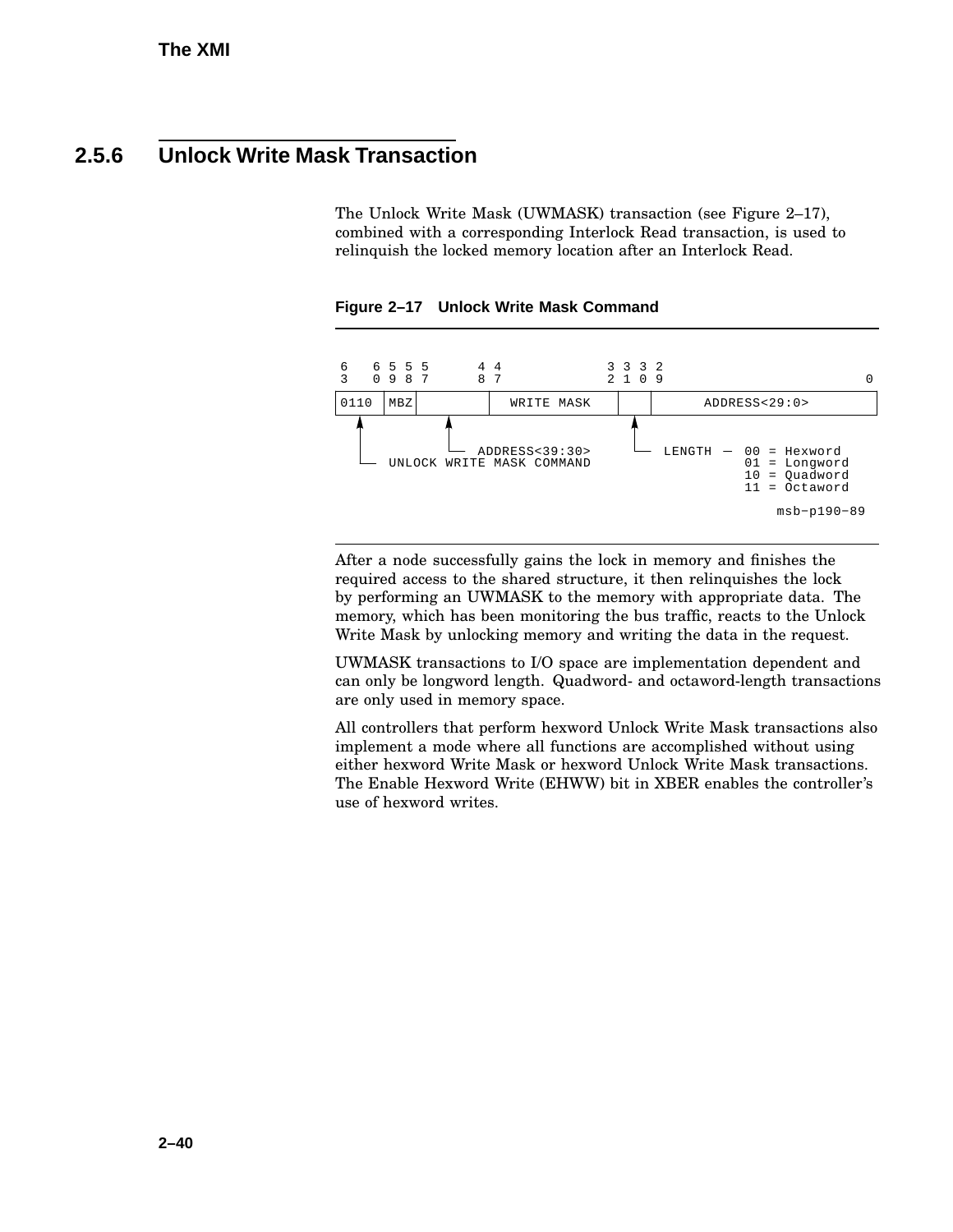### **2.5.7 Disown Write Mask Transactions**

The Disown Write Mask (DWMASK) transaction (see Figure 2–18) is used with the Ownership Read transaction to implement the block ownership writeback protocol. The OREAD and DWMASK commands are used by the CPU nodes that contain writeback caches.



**Figure 2–18 Disown Write Mask Command**

When a CPU needs to free up a cache block that it owns, it uses a DWMASK transaction to return the block to main memory. A successful DWMASK transaction results in returning the block to the "free" state. The XMI supports quadword, octaword, and hexword DWMASK transactions.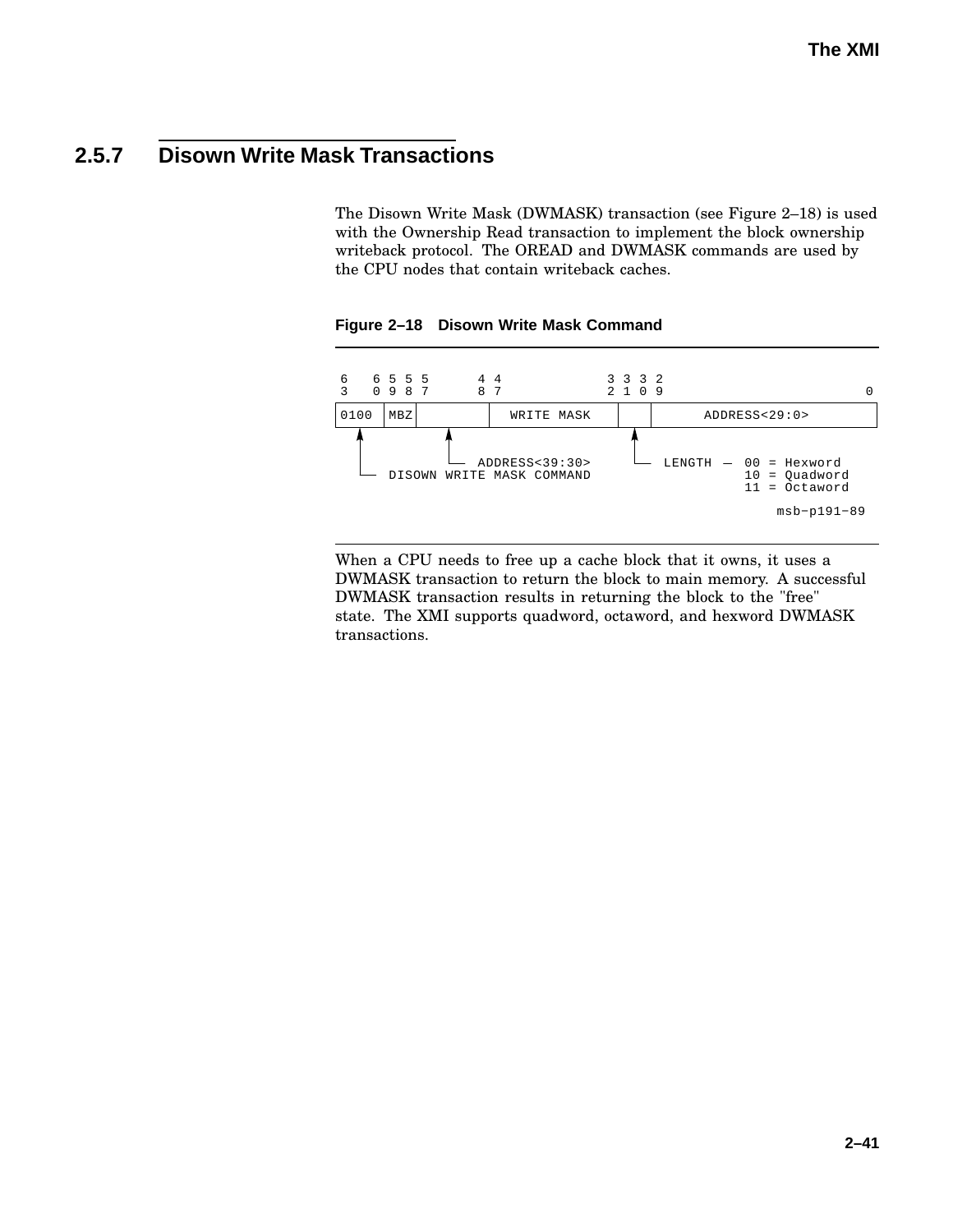### **2.5.8 Tag Bad Data Transactions**

The Tag Bad Data (TBDATA) transaction (see Figure 2–19) is a write used in place of a DWMASK transaction to mark bad a cache location that has supplied corrupted data. Since the XMI processors support ECC for cache data transfers, it takes a double-bit error to require the use of a TBDATA transaction. System software associates the bad data with an actual process by marking the corrupt location as bad, since the first read reference to this location will fail.

The XMI supports quadword, octaword, and hexword TBDATA transactions.



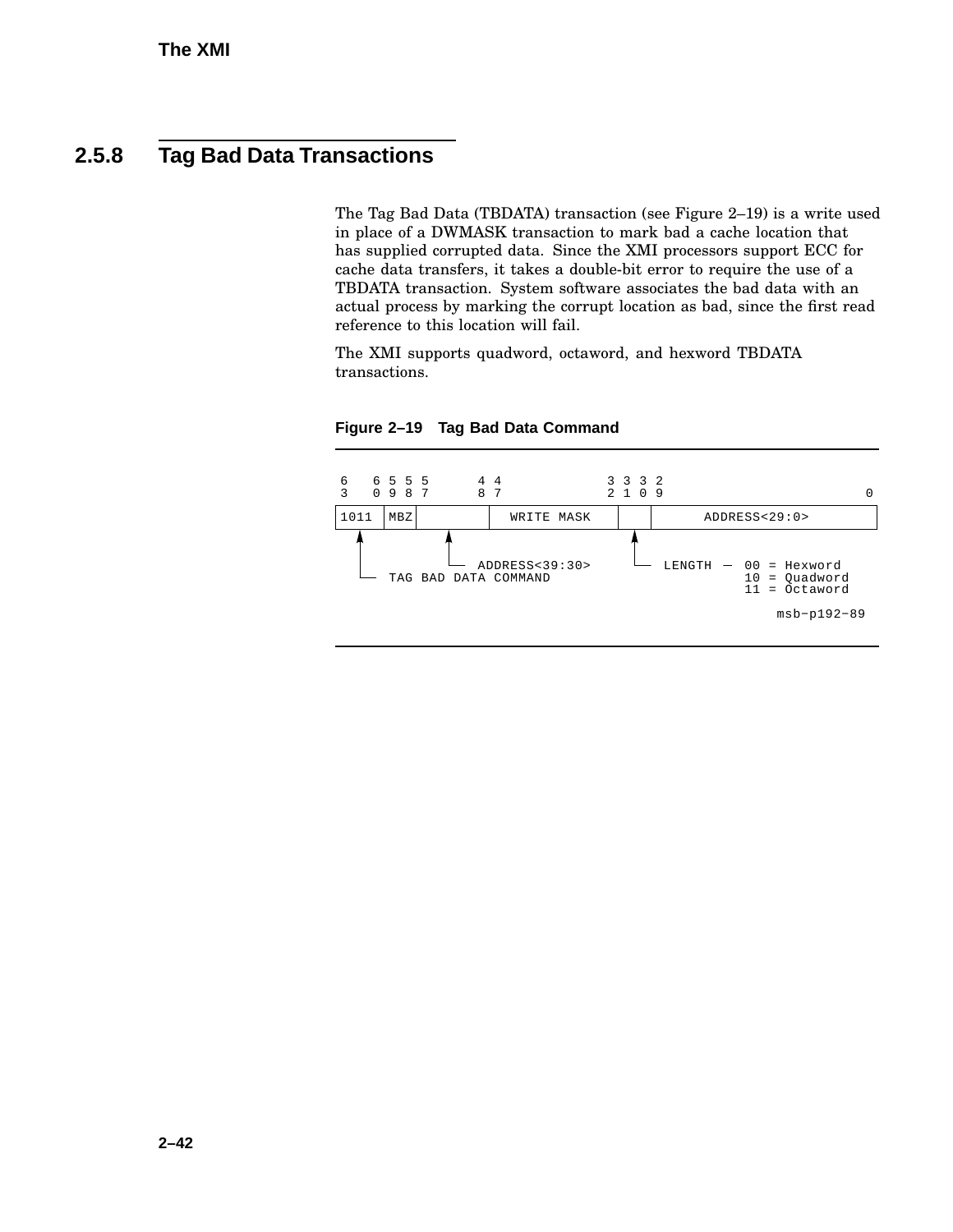## **2.5.9 Interrupt and Identify Transactions**

Any I/O device can send an interrupt to one or more processor nodes. A processor eventually issues an IDENT and then performs the necessary service routine.

Each processor on the XMI has the capability of handling 64 interrupts, one interrupt for each of the four interrupt priority levels (IPLs) for each of the 16 possible XMI nodes.

Any I/O adapter on the XMI can send out an Interrupt (INTR) transaction to one or more CPU nodes, as designated by a destination mask. One of the processors eventually issues an Identify (IDENT) transaction at a selected level <7:4> and chooses one interrupting node to send it to. That processor then clears that I/O interrupt-pending flag, but other I/O interrupts (if any) wait to maintain the CPU interrupt request. An interrupt vector is eventually sent to the CPU that issued the IDENT. This CPU then performs the interrupt service routine.

If an interrupting node issues multiple interrupts each at a different IPL, it need not reissue the outstanding interrupts after one has been serviced. Each CPU monitors the XMI for IDENTs issued by another node. An IDENT issued by one CPU to an interrupting device causes the other processor nodes to clear their corresponding interrupt-pending flag. An interrupting node is not allowed to have more than one interrupt outstanding at a given level.

If more than one processor issues an IDENT for the same interrupt, the first processor node to win the XMI processes the interrupt and the other CPUs clear their corresponding interrupt-pending flags and abort the IDENT.

The Interrupt command is shown in Figure 2–20; the Identify command is shown in Figure 2–21; and the Identify response (Good Data Read Response—function code of 1000) is shown in Figure 2–22.



**Figure 2–20 Interrupt Command**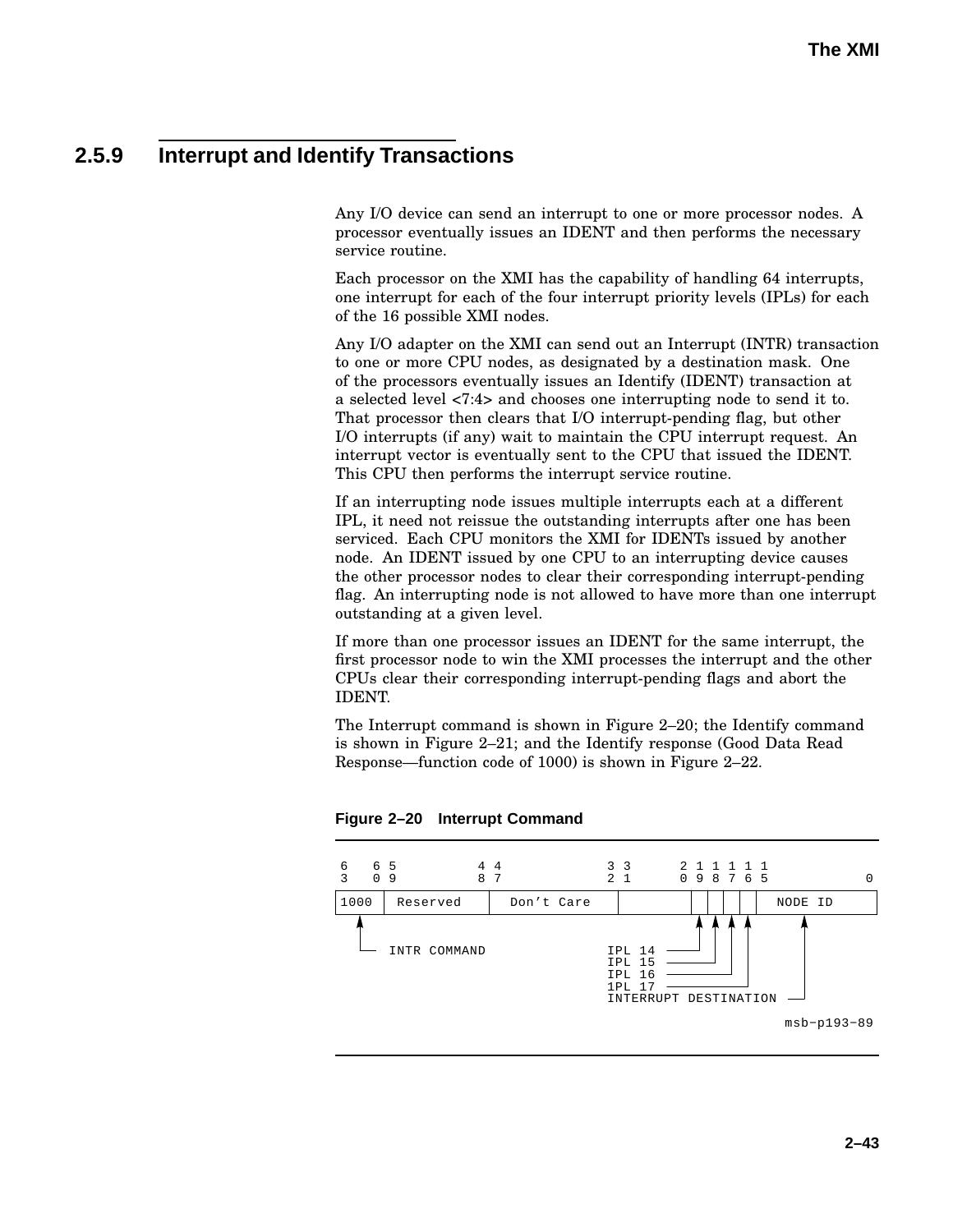**Figure 2–21 Identify Command**





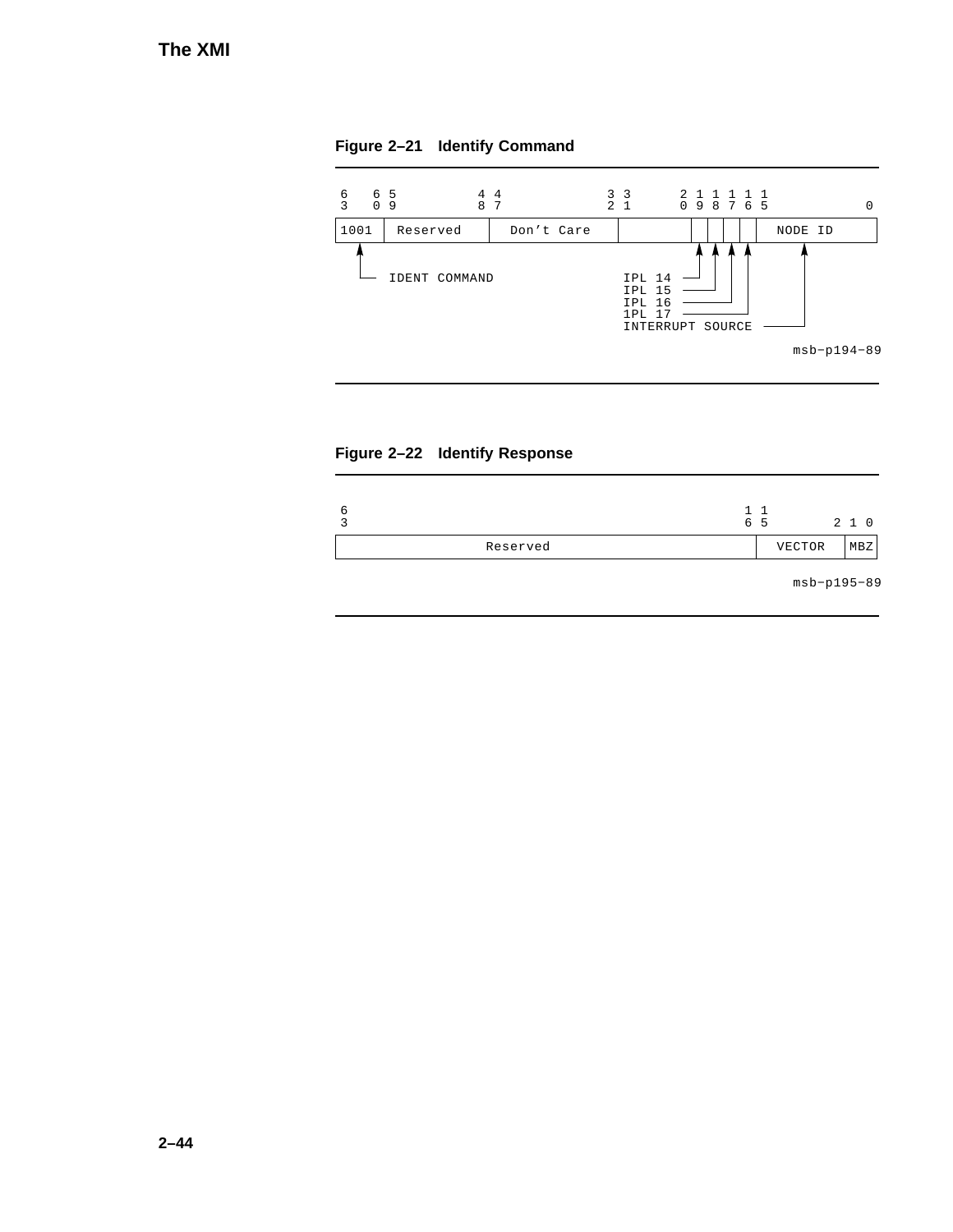## **2.5.10 Implied Vector Interrupt Transactions**

The Implied Vector Interrupt (IVINTR) is a single-cycle transfer used to implement VAX interprocessor interrupts and write error interrupts where the interrupt priority and interrupt vector are implied by the type of interrupt (see Figure 2–23).





Interprocessor interrupts are issued at IPL 16 (hex) with a vector of 80 (hex). Write error interrupts are issued at IPL 1D (hex) with a vector of 60 (hex). Since the value of the interrupt vector is indicated by the value of the Type field, IVINTR transactions do not require a corresponding IDENT (identify or interrupt acknowledge cycle).

The IVINTR transaction contains a 4-bit Type field used to specify the type of interrupt. Only two bits are used: <16> specifies an interprocessor interrupt, while <17> specifies a write error interrupt. These bits are mutually exclusive. The IVINTR transaction also contains a 16-bit Node Specifier field (one bit per node) indicating which nodes are to be interrupted. Interprocessor interrupt transactions can be directed to more than one node. Write error interrupt transactions are directed to only one node. The XMI FAULT signal can be used to signal an error to multiple nodes.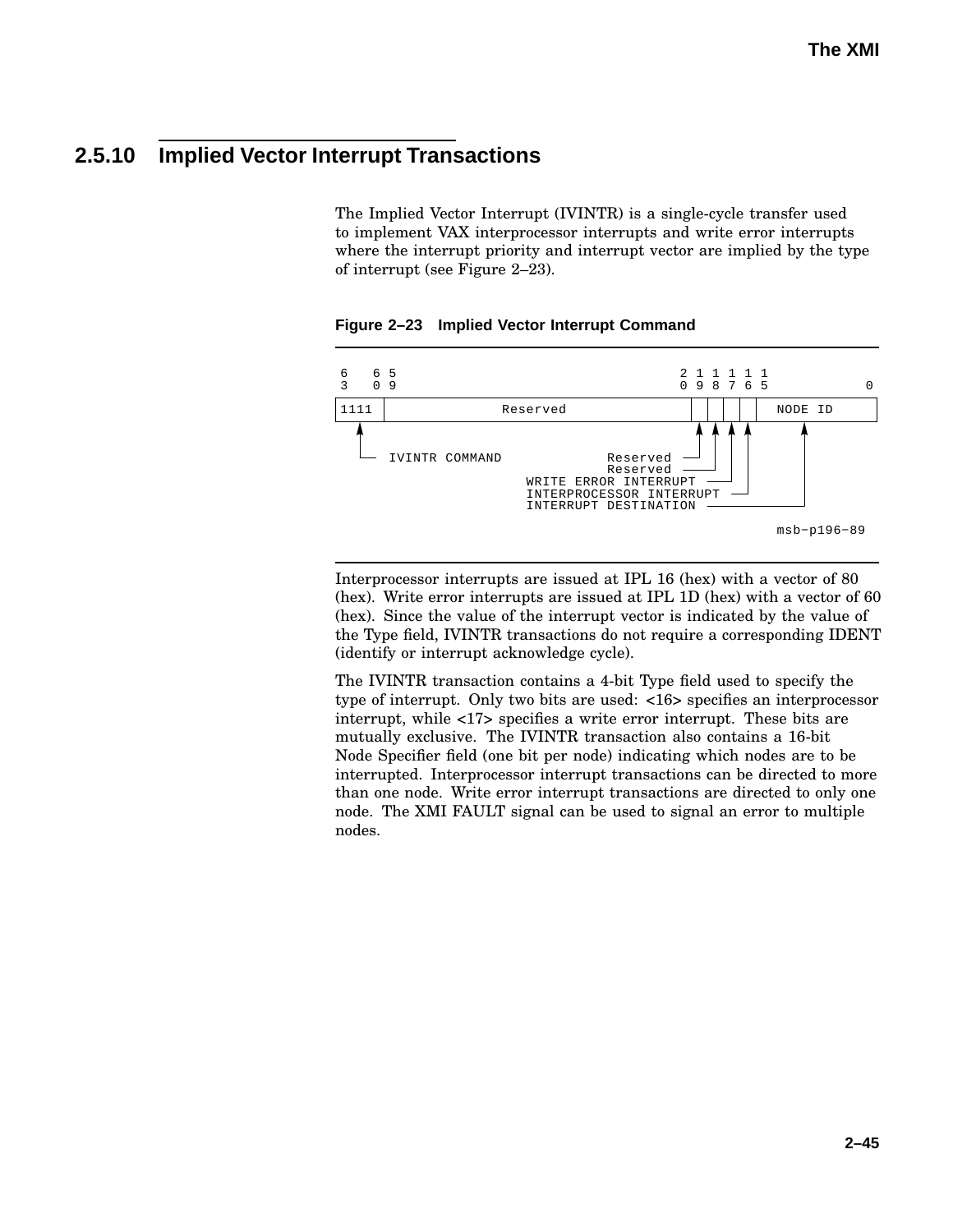# **2.5.11 Transaction Examples**

Examples are found in the following subsections:

- Single Quadword Reads
- Multiple Quadword Reads
- Longword and Quadword Writes
- Multiple Quadword Writes

#### **2.5.11.1 Single Quadword Reads**

The four types of single quadword reads are:

- Longword Read
- Longword Interlock Read (IREAD)
- Quadword Read
- Quadword Interlock Read

#### **Figure 2–24 Read Transaction**

|                                                                                                                                                                                                                                                           | $\Omega$    | 1                                 | $\overline{2}$ | 3   |  | 4    | 5                           | 6 |     |  |
|-----------------------------------------------------------------------------------------------------------------------------------------------------------------------------------------------------------------------------------------------------------|-------------|-----------------------------------|----------------|-----|--|------|-----------------------------|---|-----|--|
| FUNCT<br>DATA<br>ID<br>CONF<br>ARB                                                                                                                                                                                                                        | <b>CMDR</b> | <b>CMD</b><br>READ<br><b>CMDR</b> |                | ACK |  | RESP | GRD0<br>DATA<br><b>CMDR</b> |   | ACK |  |
| $ACK = acknowledgement$ acknowledge; ARB = arbitration winner; DATN = data n;<br>$CMD = command: CMDR = commander: CNDN = corrected read data n;$<br>FUNCT = Function; GRDN = good read data n; RESP = responder:<br>WDAT = write data; WRTM = write mask |             |                                   |                |     |  |      |                             |   |     |  |

msb−p176−89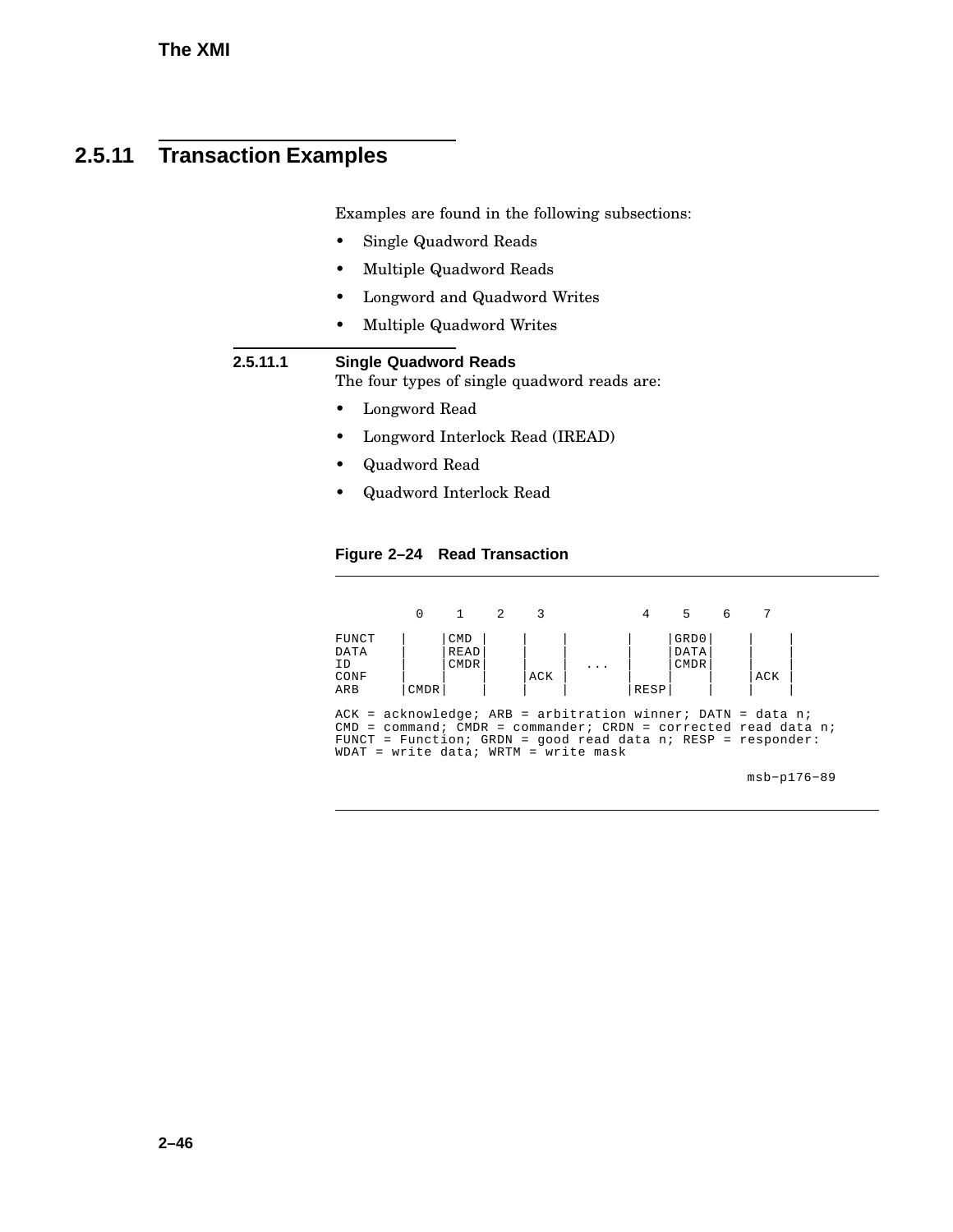The Read transactions consist of a command transfer followed by a return data transfer, as shown in Figure 2–24. The two transfers are the command ( $FUNCT = CMD$ ) and the read data response ( $FUNCT =$ GRD0). The commander arbitrates for the bus in cycle 0 and wins. In cycle 1, it drives the function, command, address of the read, and its own ID (for later use to identify the returning data). In cycle 3, the responder confirms receipt of the information.

Some variable time later, in this example at cycle 4, the return data transfer begins with the responder arbitration for the bus. Having won it, the responder drives the function, the data, and the commander's ID in cycle 5. The status of the returning data is specified in the read response function code, either Good Read Data, Corrected Read Data, or Read Error Response. The commander monitors the bus, checking for an ID match during read data cycles to indicate that the read data is meant for that commander.

If the particular transaction requested had been an Interlock Read, and if the memory was already interlocked, the responder would have provided a Locked Response (LOC) in place of the returned data. (See Figure 2–25.)

**Figure 2–25 Interlock Read Transaction to a Locked Location**

|                                    | 0           | 1                           | 2 | 3   |          | 4    | 5                  | 6 | 7             |
|------------------------------------|-------------|-----------------------------|---|-----|----------|------|--------------------|---|---------------|
| FUNCT<br>DATA<br>ΙD<br>CONF<br>ARB | <b>CMDR</b> | <b>CMD</b><br>IREAD<br>CMDR |   | ACK | $\cdots$ | RESP | LOC<br><b>CMDR</b> |   | ACK           |
|                                    |             |                             |   |     |          |      |                    |   | $msb-p177-89$ |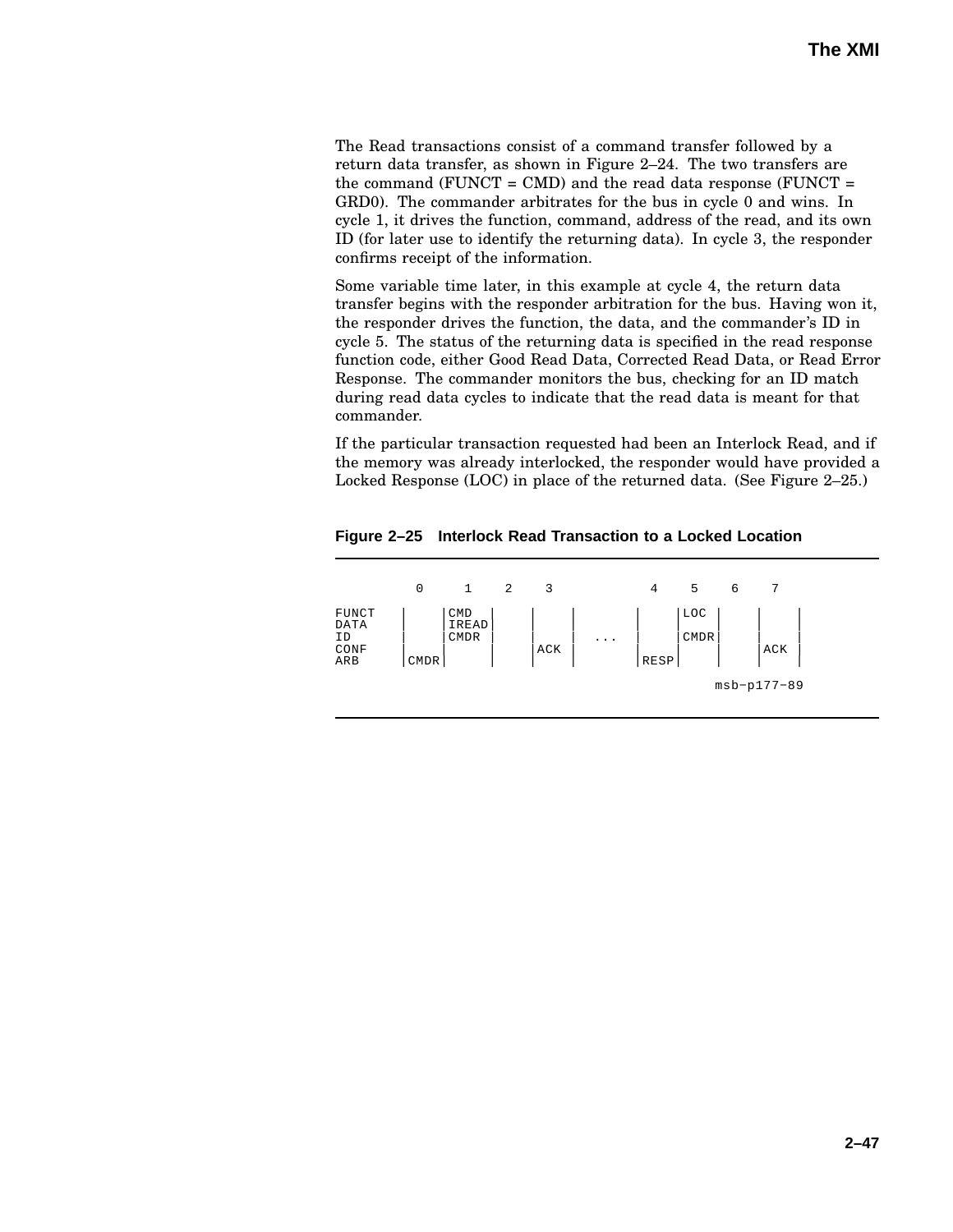### **2.5.11.2 Multiple Quadword Reads**

The four types of multiple quadword reads are:

- Octaword Read
- Octaword Interlock Read
- Hexword Read
- Hexword Interlock Read

#### **Figure 2–26 Multiple Quadword Reads Command Cycle**

|                                    |             | 1                          | 2 | 3             |  |
|------------------------------------|-------------|----------------------------|---|---------------|--|
| FUNCT<br>DATA<br>ΙD<br>CONF<br>ARB | <b>CMDR</b> | CMD<br><b>READ</b><br>CMDR |   | ACK           |  |
|                                    |             |                            |   | $msb-p178-89$ |  |

### **Figure 2–27 Four Longword Reads**

|                                    |      |                      | 2 | κ                  |                             | 5 | 6             |  |
|------------------------------------|------|----------------------|---|--------------------|-----------------------------|---|---------------|--|
| FUNCT<br>DATA<br>ΙD<br>CONF<br>ARB | RESP | GRD0<br>DAT0<br>CMDR |   | ACK<br><b>RESP</b> | GRD1<br>DAT1<br><b>CMDR</b> |   | ACK           |  |
|                                    |      |                      |   |                    |                             |   | $msb-p179-89$ |  |



|                                    |                                         | 2                        |     |               |  |
|------------------------------------|-----------------------------------------|--------------------------|-----|---------------|--|
| FUNCT<br>DATA<br>ΙD<br>CONF<br>ARB | DAT0   DAT1<br><b>CMDR</b><br>RESP HOLD | GRD0 GRD1<br><b>CMDR</b> | ACK | ACK           |  |
|                                    |                                         |                          |     | $msb-p180-89$ |  |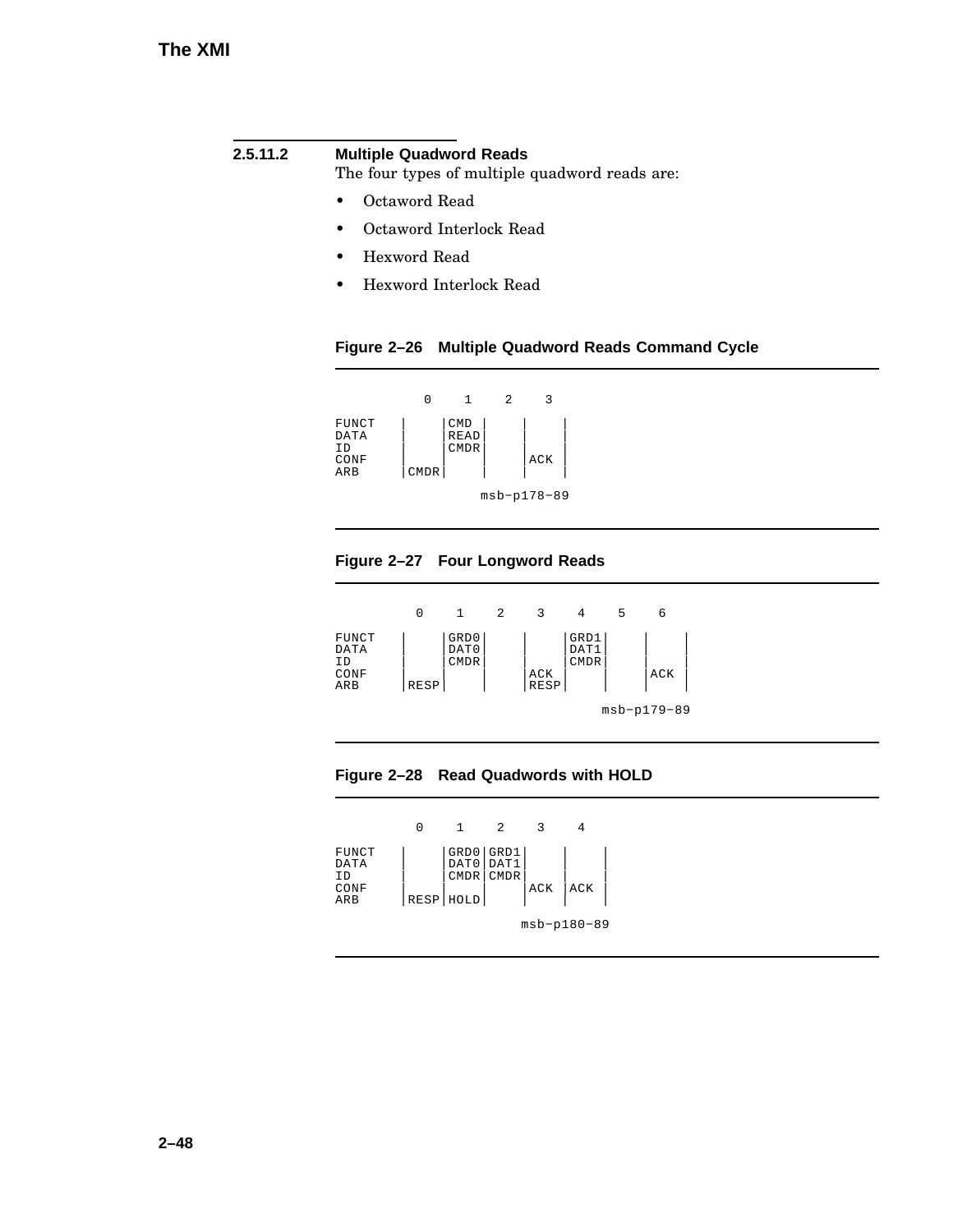The four multiple quadword Read transactions move either 16 bytes (octaword) or 32 bytes (hexword) of data from the responder to the commander. Figure 2–26 is the command transfer of the transaction. The Interlock Read checks the state of the ownership and lock bits in the memory and qualifies the request, based on their state. This illustration applies to both octaword and hexword reads.

Figure 2–27 is a diagram of the return data transfer applicable to octaword reads. The function field of the bus in cycle 1 indicates "good read data 0" with the ID field identifying the intended receiver (the transaction commander). Cycle 4 is a Good Read Data 1 cycle. Each cycle provides a new quadword of read data while the ID remains unchanged.

Read data may be returned in consecutive cycles through the use of HOLD, as shown in Figure 2–28. The transmitter asserts HOLD in the first cycle to ensure that it maintains the use of the bus until it completes the transfer. HOLD is the highest priority arbitration line and guarantees use for a maximum of four consecutive cycles. The confirmation is returned to the commander two cycles after the command cycle.

Bus usage during a hexword read with a single correctable read error is shown in Figure 2–29.

Figure 2–30 illustrates the events during a return data of hexword length containing an uncorrectable read error. When memory encounters an uncorrectable read error, it returns a Read Error Response and suppresses further read responses for that transaction.

|  |  | Figure 2-29 Hexword Read with Single Correctable Read Error |  |
|--|--|-------------------------------------------------------------|--|
|--|--|-------------------------------------------------------------|--|

|                                    | 0 |                                           | 2                   | 3                                                        | 4                  | 5                                  | 6 |               |  |
|------------------------------------|---|-------------------------------------------|---------------------|----------------------------------------------------------|--------------------|------------------------------------|---|---------------|--|
| FUNCT<br>DATA<br>ΙD<br>CONF<br>ARB |   | DAT0<br><b>CMDR</b><br>RESP   HOLD   HOLD | DAT1<br><b>CMDR</b> | GRD0 GRD1 CRD2<br>DAT <sub>2</sub><br><b>CMDR</b><br>ACK | ACK<br><b>RESP</b> | GRD3<br>DAT3<br><b>CMDR</b><br>ACK |   | ACK           |  |
|                                    |   |                                           |                     |                                                          |                    |                                    |   | $msb-p181-89$ |  |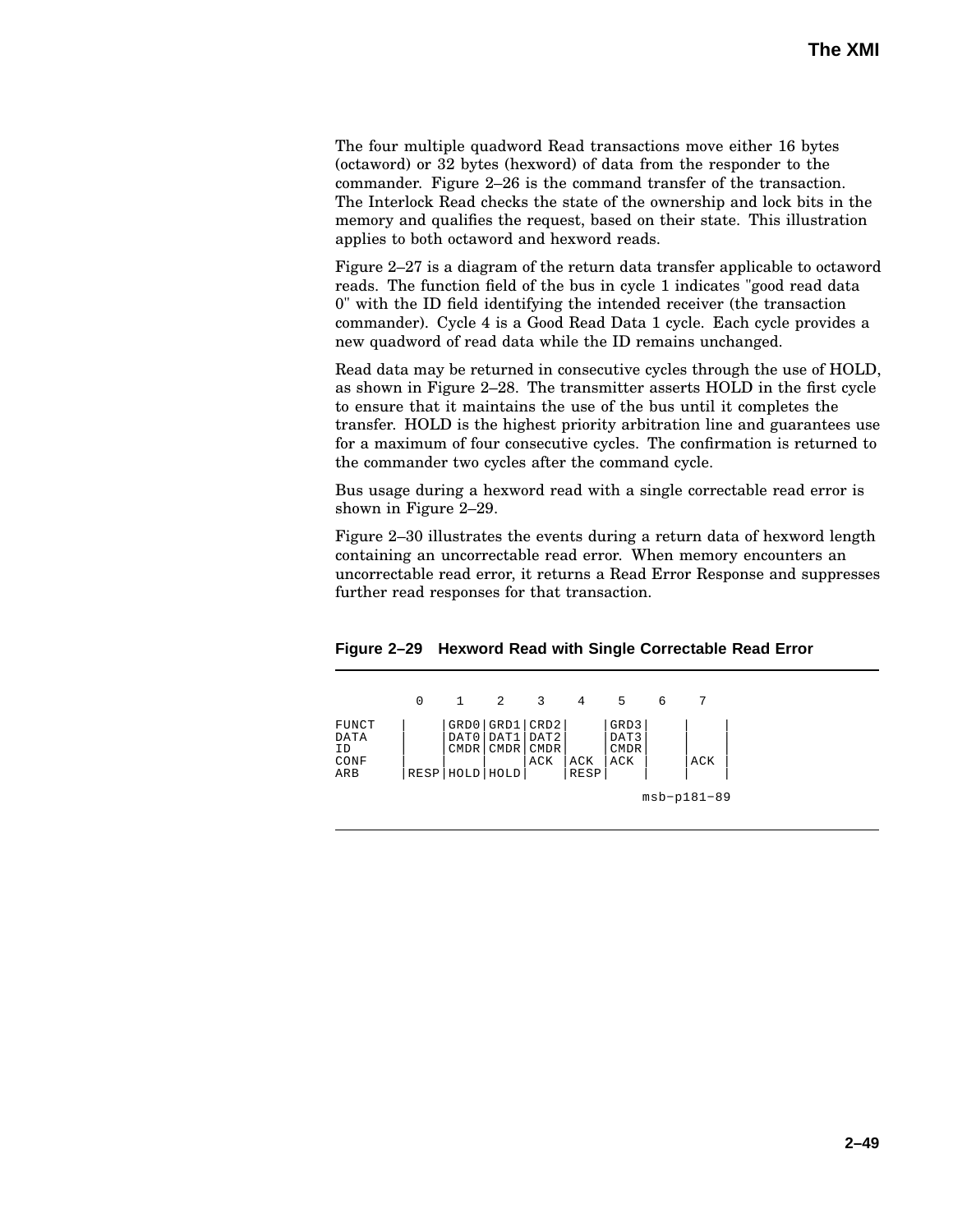|                                     |      | п.                         | 2                             |                    |     | 5             |  |
|-------------------------------------|------|----------------------------|-------------------------------|--------------------|-----|---------------|--|
| FUNCT<br>DATA<br>T D<br>CONF<br>ARB | RESP | DAT0<br>CMDR<br> HOLD HOLD | GRD0 GRD1 RER<br>DAT1<br>CMDR | <b>CMDR</b><br>ACK | ACK | ACK           |  |
|                                     |      |                            |                               |                    |     | $msb-p182-89$ |  |

**Figure 2–30 Hexword Data Return with Uncorrectable Read Error**

#### **2.5.11.3 Longword and Quadword Writes**

Longword and quadword writes can be either Write Mask or Unlock Write Mask transactions.

Longword and quadword writes move the number of bytes specified by the Mask field. The commander arbitrates for the XMI bus and, upon winning it, drives the appropriate write command, the intended address, the data mask, its own ID, and asserts HOLD to signal that it will need the next cycle as a write data cycle. It then provides the write data but no ID field, having identified itself in the command cycle. Cycles 3 and 4 show the confirmation from the responder.

**Figure 2–31 Longword and Quadword Writes**

|                                    |                                        | 2                                | 3   |             |  |
|------------------------------------|----------------------------------------|----------------------------------|-----|-------------|--|
| FUNCT<br>DATA<br>ΙD<br>CONF<br>ARB | <b>CMD</b><br><b>CMDR</b><br>CMDR HOLD | WDAT<br>WRTM DATA<br><b>CMDR</b> | ACK | ACK         |  |
|                                    |                                        |                                  |     | msb-p183-89 |  |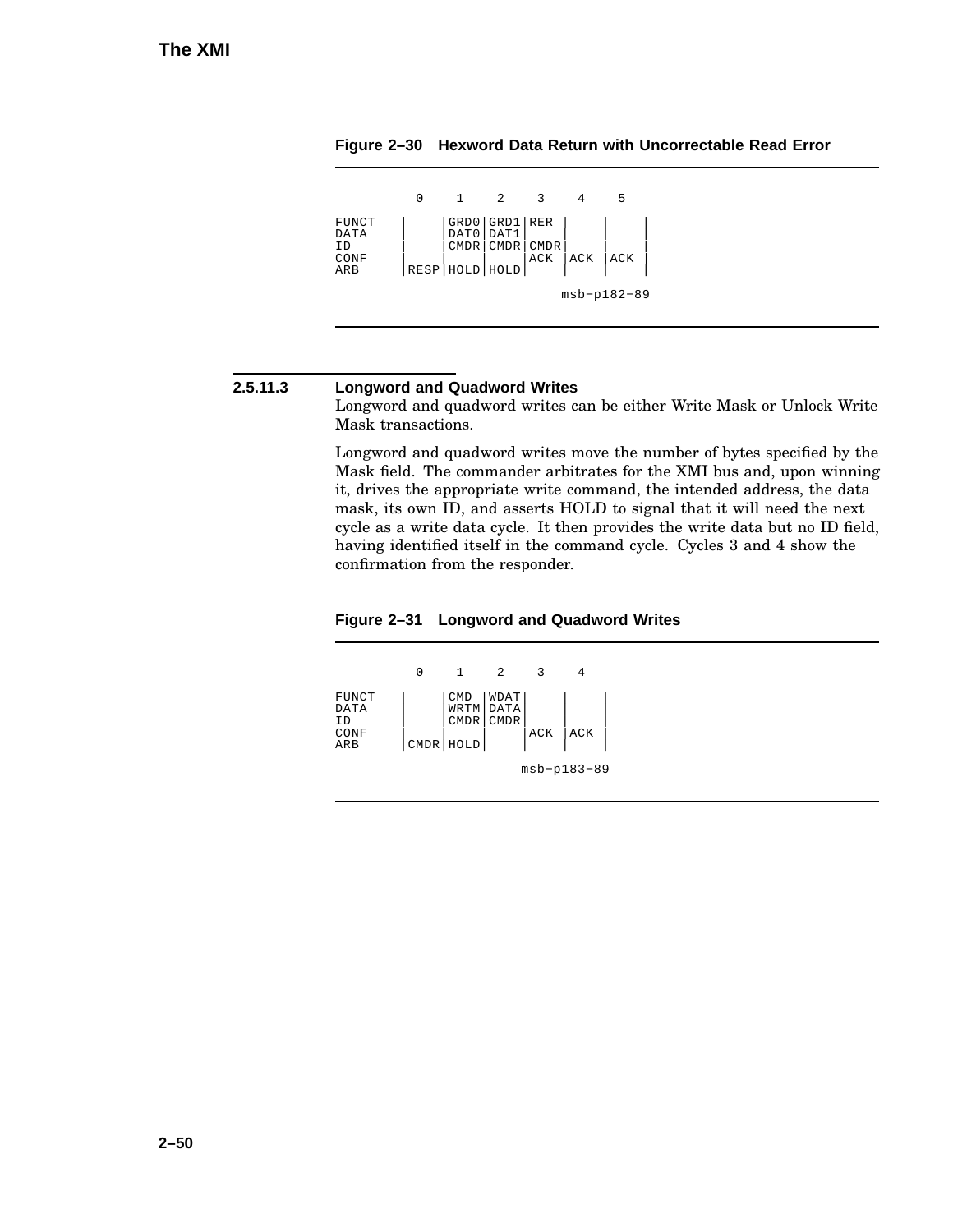#### **2.5.11.4 Multiple Quadword Writes**

The multiple quadword writes are octaword Write Mask, octaword Unlock Write Mask, hexword Write Mask, and hexword Unlock Write Mask transactions.

Multiple quadword writes identify the first cycle of the transfer with the desired write length. HOLD is asserted while successive cyles provide new data so that there are no null cycles in between.

**Figure 2–32 Octaword Write**

1 2 3 4 5 6 FUNCT DATA ID CONF ARB | | | | |CMD |WDAT|WDAT| |WRTM|DAT0|DAT1| |CMDR|CMDR|CMDR| |  $\overline{\phantom{a}}$ | |  $\overline{\phantom{a}}$ | | |ACK |ACK |ACK | | command cycle with no intervening null cycles. msb−p184−89 NOTE: The write data must immediately follow the |CMDR|HOLD|HOLD| |  $\| \cdot \|$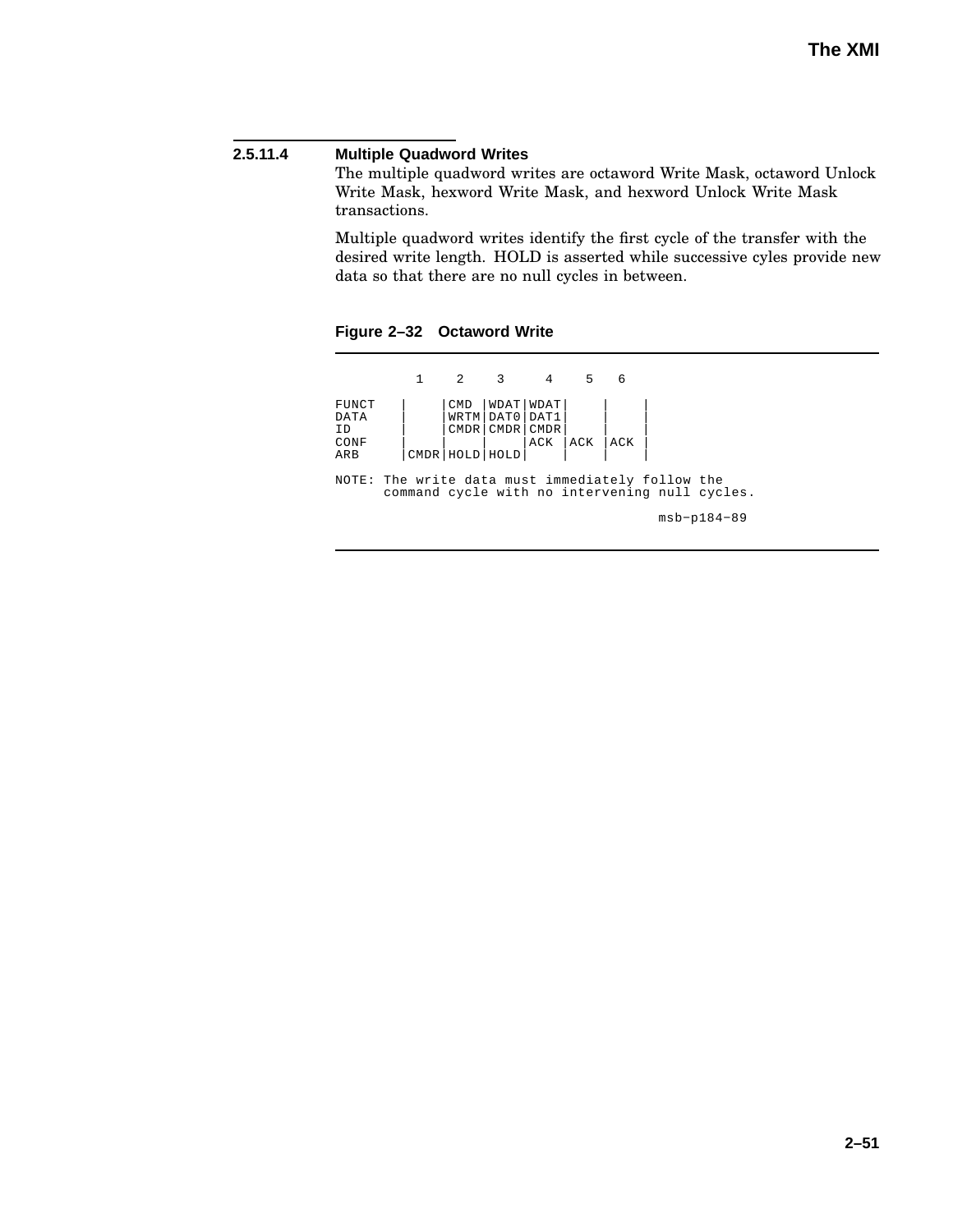## **2.6 Cache Coherency**

**All cache-resident nodes monitor bus traffic to remain consistent. XMI processors never generate memory references between an Interlock Read and the corresponding Unlock Write.**

Caches are high-speed local memory subsystems residing between the processor and main memory. Cache control logic maintains the local copies of data likely to be used by the processor. This reduces the effective access time to memory, since a percentage of the processor references are serviced quickly by the local memory.

The VAX 6000 uses two different cacheing schemes: writeback and write through. Cache schemes are CPU specific and are described in the *System Technical User's Guide* for each CPU in the VAX 6000 series family.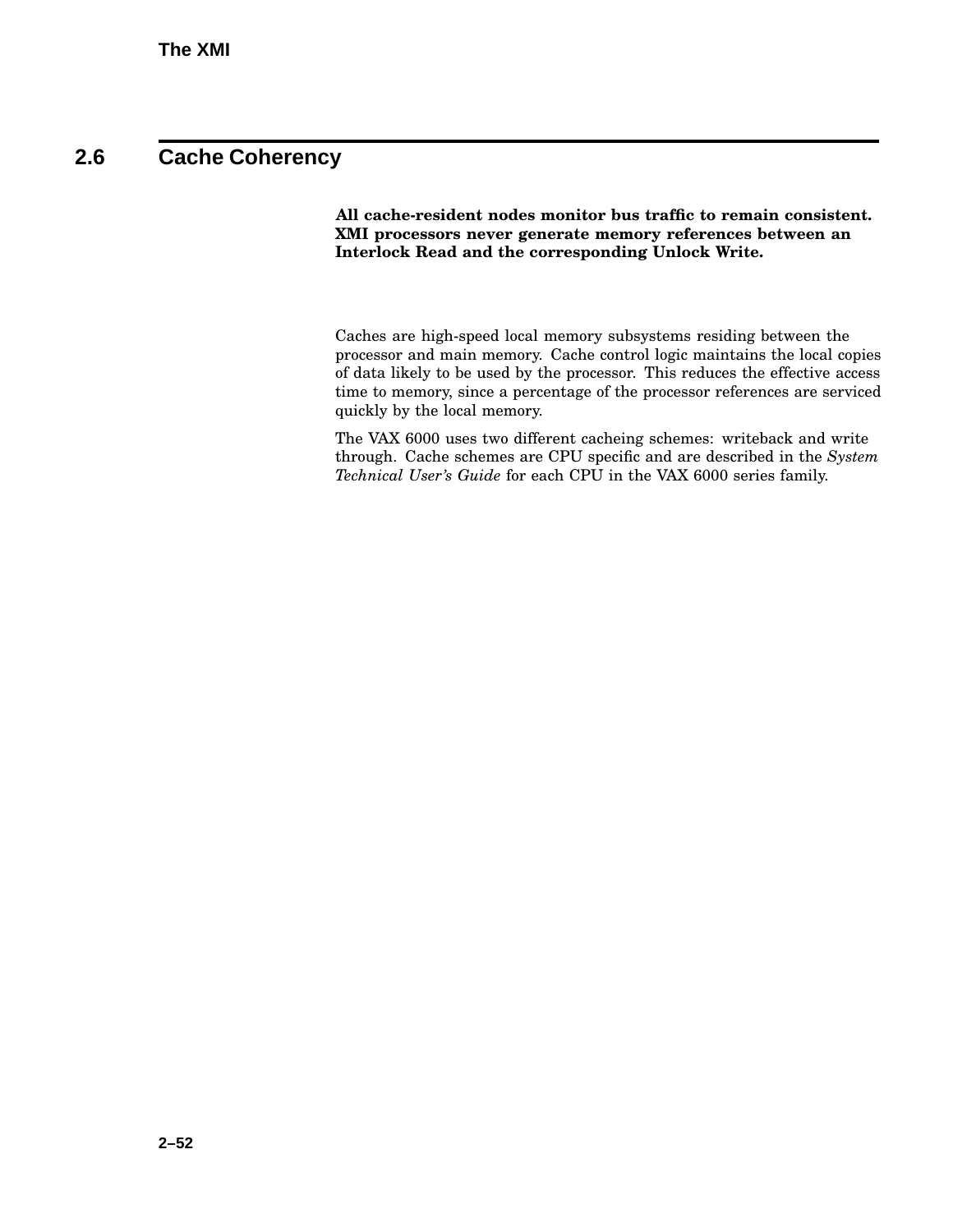# **2.7 XMI Initialization**

**Regardless of the method used to cause a node to initialize, the initialization process consists of the same steps.**



**Figure 2–33 XMI Initialization Flowchart**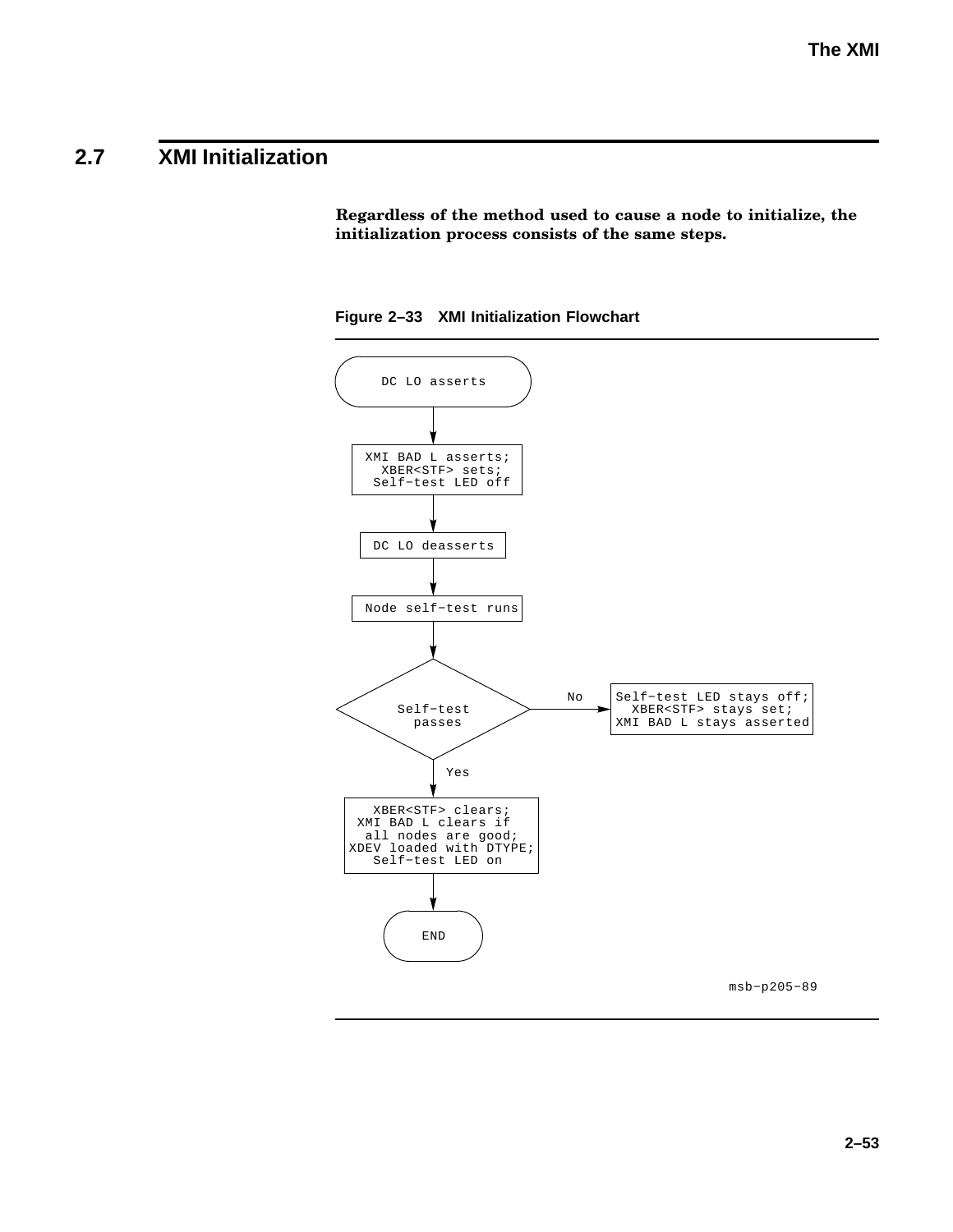## **2.7.1 Causes of an Initialization**

Three causes of XMI initialization are:

- Power-down/power-up
- System reset
- Node reset

## **2.7.2 Power-Up**

On power-up, the XMI AC LO L, XMI DC LO L, and XMI RESET L lines are sequenced to provide initialization of all nodes in the system. The XMI initialization flowchart is shown in Figure 2–33.

During normal power-up, a node cannot access XMI-accessible memory space locations until the deassertion of XMI AC LO L. However, memory nodes clear memory locations following the deassertion of XMI DC LO L if a cold start is indicated. During a system reset sequence, it is possible for the resetting node to access memory prior to the deassertion of XMI AC LO L, but no other node can access memory prior to the deassertion of XMI AC LO L.

During brownout power conditions, XMI AC LO may assert and later deassert without an assertion of XMI DC LO L. The XMI AC LO L signal remains asserted for a period of time after the deassertion of XMI DC LO L, allowing a node's internal initialization signals to be removed before a power restart interrupt is raised.

During power-down or reset, XMI AC LO L asserts followed by the assertion of XMI DC LO L, which warns of the impending loss of DC power and is used for initialization on power-up. The XMI DC LO L signal is asserted after the assertion of XMI AC LO L, allowing the power-fail routine to save processor state in memory and to halt. As the machine comes back up, DC power and the XMI clock become valid before the deassertion of XMI DC LO L. The result of any XMI transaction in progress when XMI DC LO L asserts is indeterminate.

In a power outage, first AC power is lost, then (if not restored quickly), DC power falls below acceptable levels, asserting first XMI AC LO L and then XMI DC LO L.

During a power outage, the XMI side of the platform can be sustained by an optional battery backup unit (BBU). After power is restored, the memory is not reinitialized unless the BBU has been exhausted and the data in memory is no longer reliable. Memory initialization is what distinguishes warm starts from cold starts: memory need not be initialized for warm starts; memory is initialized for cold starts. The XTC power sequencer monitors the BBU signals and asserts the XMI RESET L line if the battery was exhausted, thus initiating a cold start.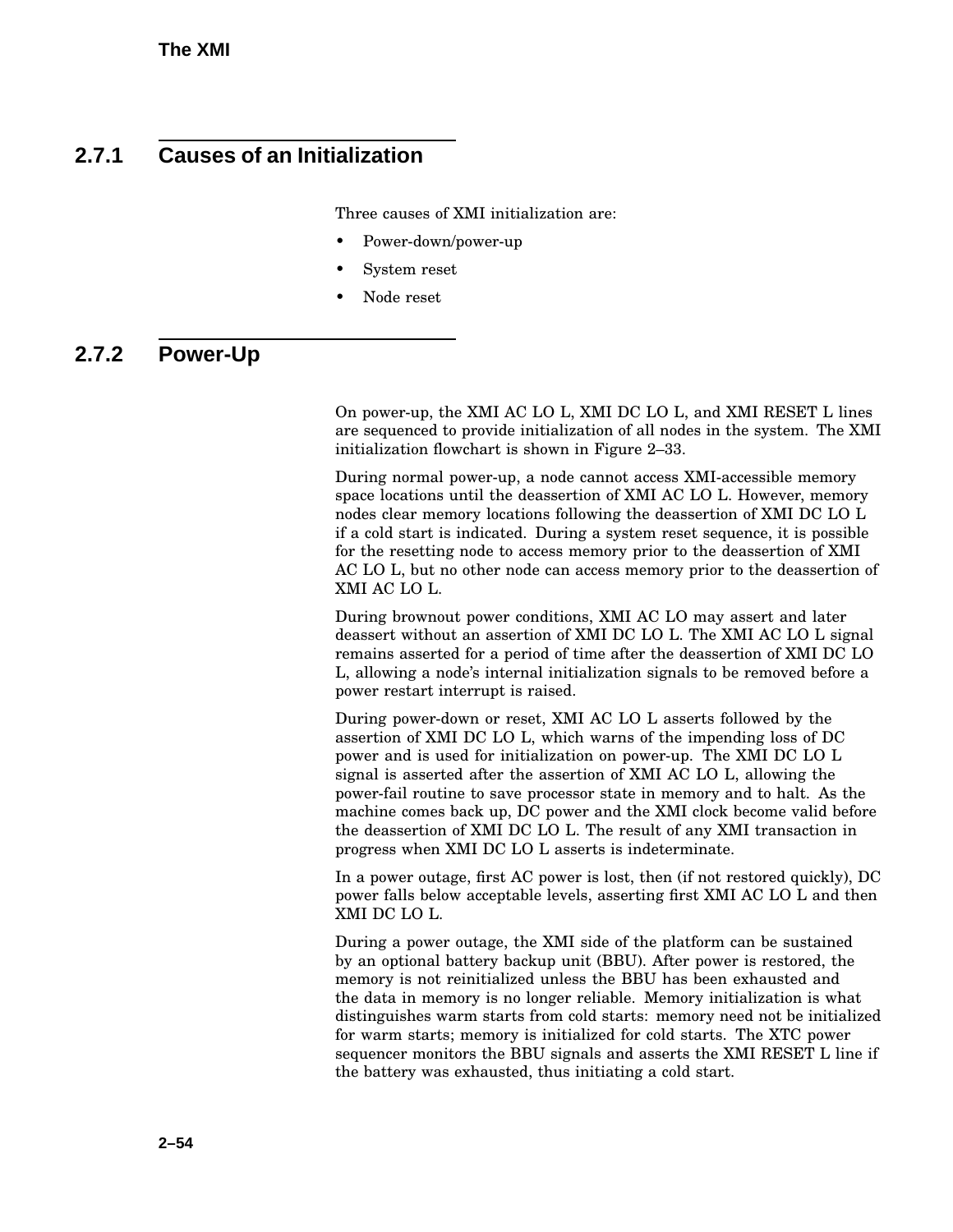## **2.7.3 System Reset**

A power-down/power-up sequence can be emulated through the use of the XMI RESET L line, which causes the sequencing of XMI AC LO L and XMI DC LO L in the same way as a true power-down/power-up sequence. This allows all nodes in the system to be returned (or "reset") to their power-up state without cycling the power supplies. The XTC power sequencer is used to carry out the reset sequence.

A system reset is caused by:

- Software that asserts XMI RESET L by writing to IPR55, IORESET, with an MTPR instruction. For example, the console INITIALIZE command generates a system reset, if no argument is given, by using this mechanism.
- Pushing the control panel Restart button. This causes the assertion of the XMI RESET L signal.

The XTC power sequencer monitors the XMI RESET L line and drives the XMI AC LO L, XMI DC LO L, and XMI RESET L lines. Upon detection of an asserted XMI RESET L line, the XTC power sequencer begins the reset sequence. If XMI RESET L is asserted while XMI AC LO L and XMI DC LO L are deasserted, the XTC power sequencer asserts XMI AC LO L first, then XMI DC LO L, and finally deasserts XMI DC LO L. In response, all XMI nodes perform self-test and initialization. When the RESET line is deasserted, the XTC power sequencer deasserts XMI AC LO L, completing the emulation of the power-down/power-up sequence. If the RESET line remains asserted until after XMI DC LO L is deasserted, then all memory nodes reset, including those with battery backup.

### **2.7.4 Node Reset**

A single node in a system can be reset without resetting the entire system by writing a one to the Node Reset bit (NRST) in the XMI Bus Error Register of that particular node. The node is inaccessible for the duration of its initialization and XMI BAD L is asserted. Accessing the node during self-test may cause a self-test failure. Software drivers that share a node must agree in advance that a node needs to be reset and lock the selection of that node.

The console INITIALIZE command generates a node reset if a node ID argument is provided.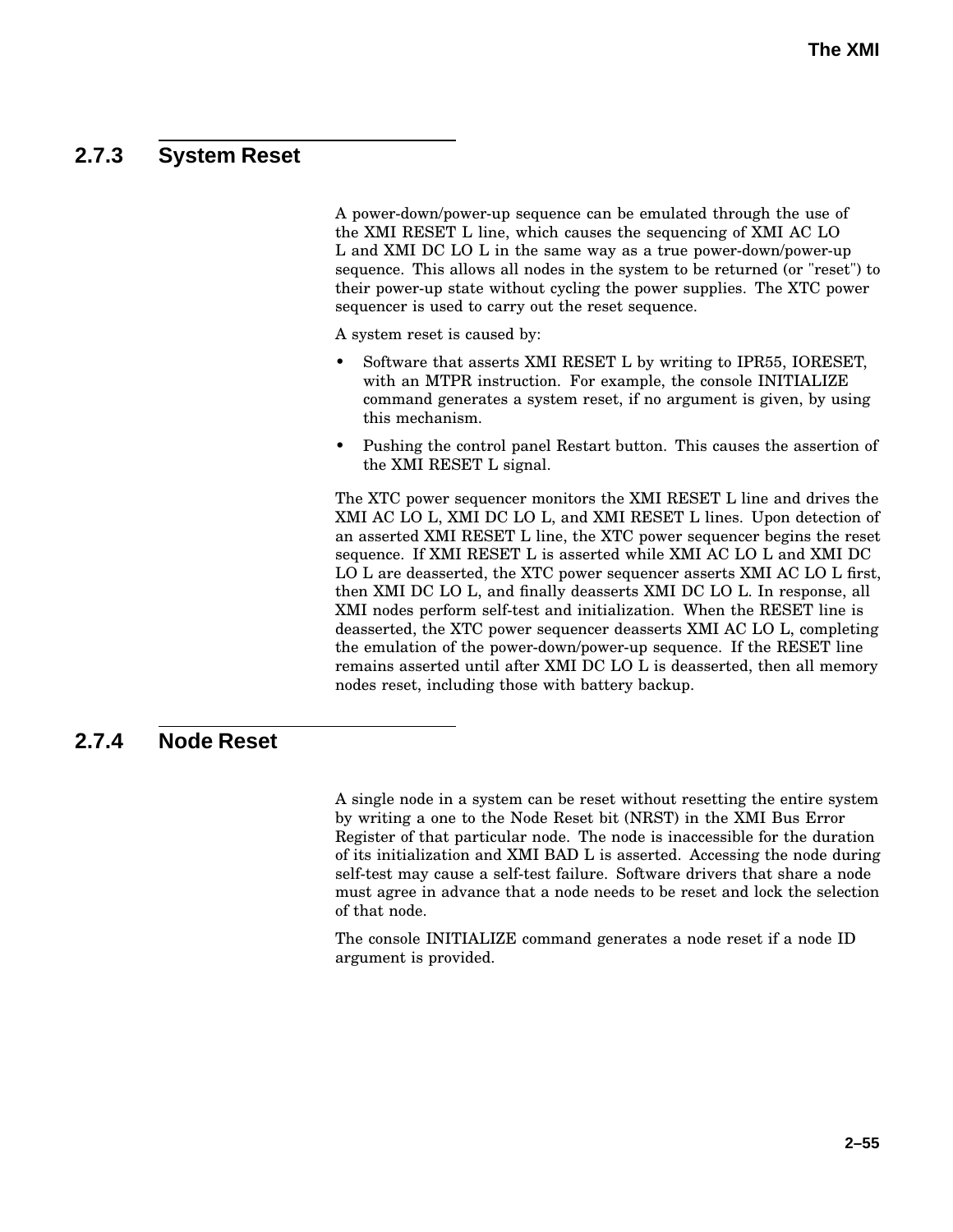## **2.8 XMI REGISTERS**

**This section describes the registers required for various types of nodes.**

Each XMI node is required to have a set of registers in a specified location within the node's nodespace, as shown in Table 2–16. Table 2–17 defines the abbreviations used to describe the type of bits in the register descriptions.

**Table 2–16 XMI Registers**

| <b>Register</b>                              | <b>Mnemonic</b>      | <b>Address</b>     | <b>Node Requirements</b>   |
|----------------------------------------------|----------------------|--------------------|----------------------------|
| Device Register                              | $X$ DEV <sup>1</sup> | $BB^2 + 0000 0000$ | All nodes                  |
| <b>Bus Error Register</b>                    | <b>XBER</b>          | BB + 0000 0004     | All nodes                  |
| <b>Failing Address Register</b>              | <b>XFADR</b>         | BB + 0000 0008     | Commanders only            |
| <b>XMI General Purpose Register</b>          | <b>XGPR</b>          | BB + 0000 000C     | Commanders only            |
| Node-Specific Control and Status<br>Register | <b>NSCSR</b>         | BB + 0000 001C     | All nodes (optional)       |
| <b>XMI Control Register</b>                  | <b>XCR</b>           | BB + 0000 0024     | Commanders only (optional) |
| <b>Failing Address Extension Register</b>    | <b>XFAER</b>         | BB + 0000 002C     | Commanders only            |
| <b>Bus Error Extension Register</b>          | <b>XBEER</b>         | BB + 0000 0034     | All nodes                  |

 $1X$  in the mnemonic indicates that this is an XMI register.

 ${}^{2}$ BB = base address of a node, which is the address of the first location in nodespace.

| <b>Abbreviation</b> | <b>Definition</b>                 |
|---------------------|-----------------------------------|
| 0                   | Initialized to logic level zero   |
| 1                   | Initialized to logic level one    |
| X                   | Initialized to either logic state |
| <b>RO</b>           | Read only                         |
| R/W                 | Read/write                        |
| R/W <sub>1</sub> C  | Read/cleared by writing a 1       |
| <b>WO</b>           | Write only                        |
| MBZ                 | Must be zero                      |

**Table 2–17 Abbreviations for Bit Type**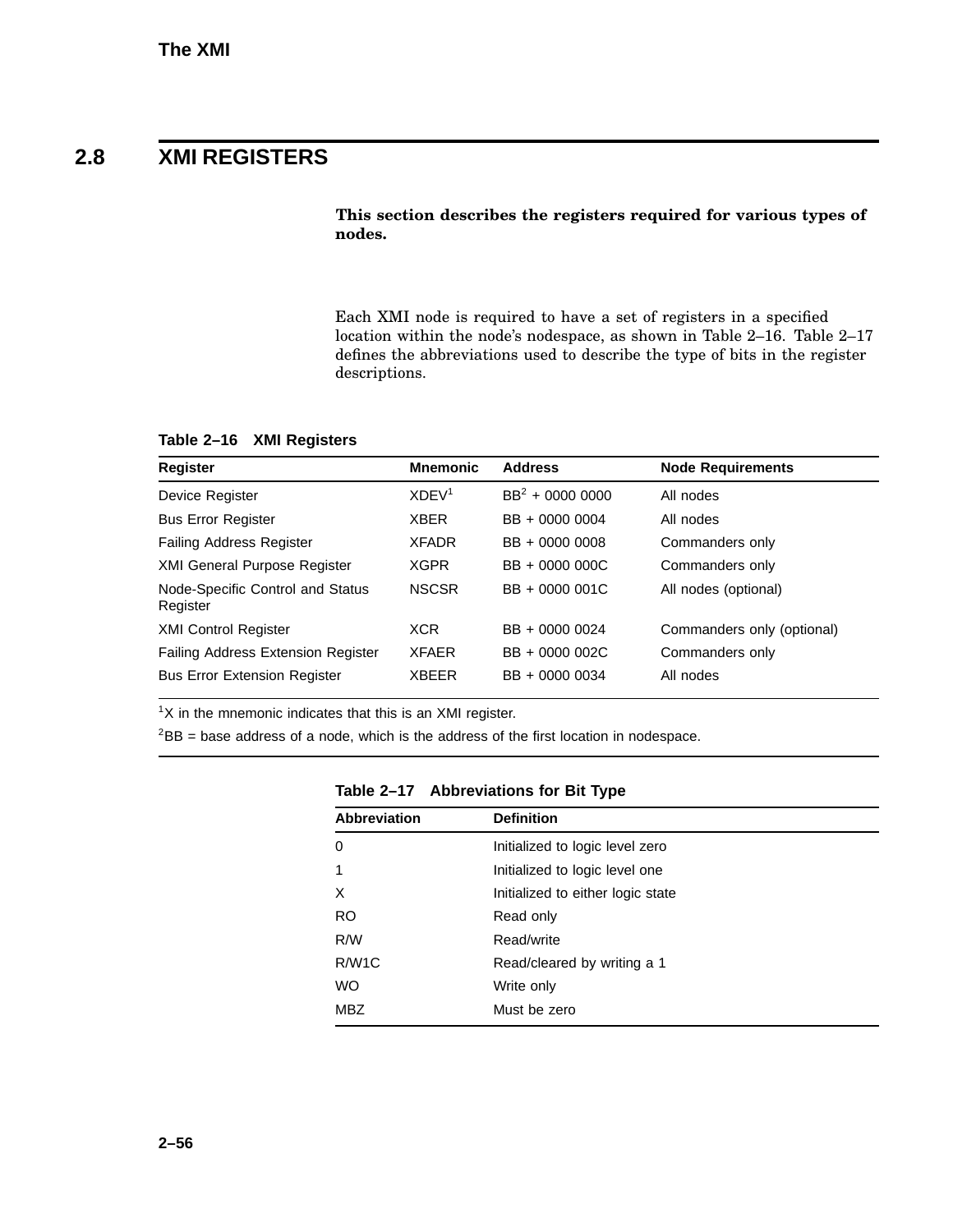# **Device Register (XDEV)**

The Device Register contains information to identify the node. Both fields are loaded during node initialization. A zero value indicates an uninitialized node.

**ADDRESS** Nodespace base address + 0000 0000



### **bits<31:16>**

| Name:          | <b>Device Revision</b> |
|----------------|------------------------|
| Mnemonic: DREV |                        |
| Type:          | R/W.0                  |

Identifies the functional revision level of the device. The use of the Device Revision field is implementation dependent.

### **bits<15:0>**

| Name:     | Device Type  |
|-----------|--------------|
| Mnemonic: | <b>DTYPE</b> |
| Type:     | R/W.0        |

Identifies the type of node. The Device Type field is broken into two subfields: Class and ID. The Class field indicates the major category of the node. The currently defined classes are CPU, memory, and I/O. The ID field uniquely identifies a particular device within a specified class.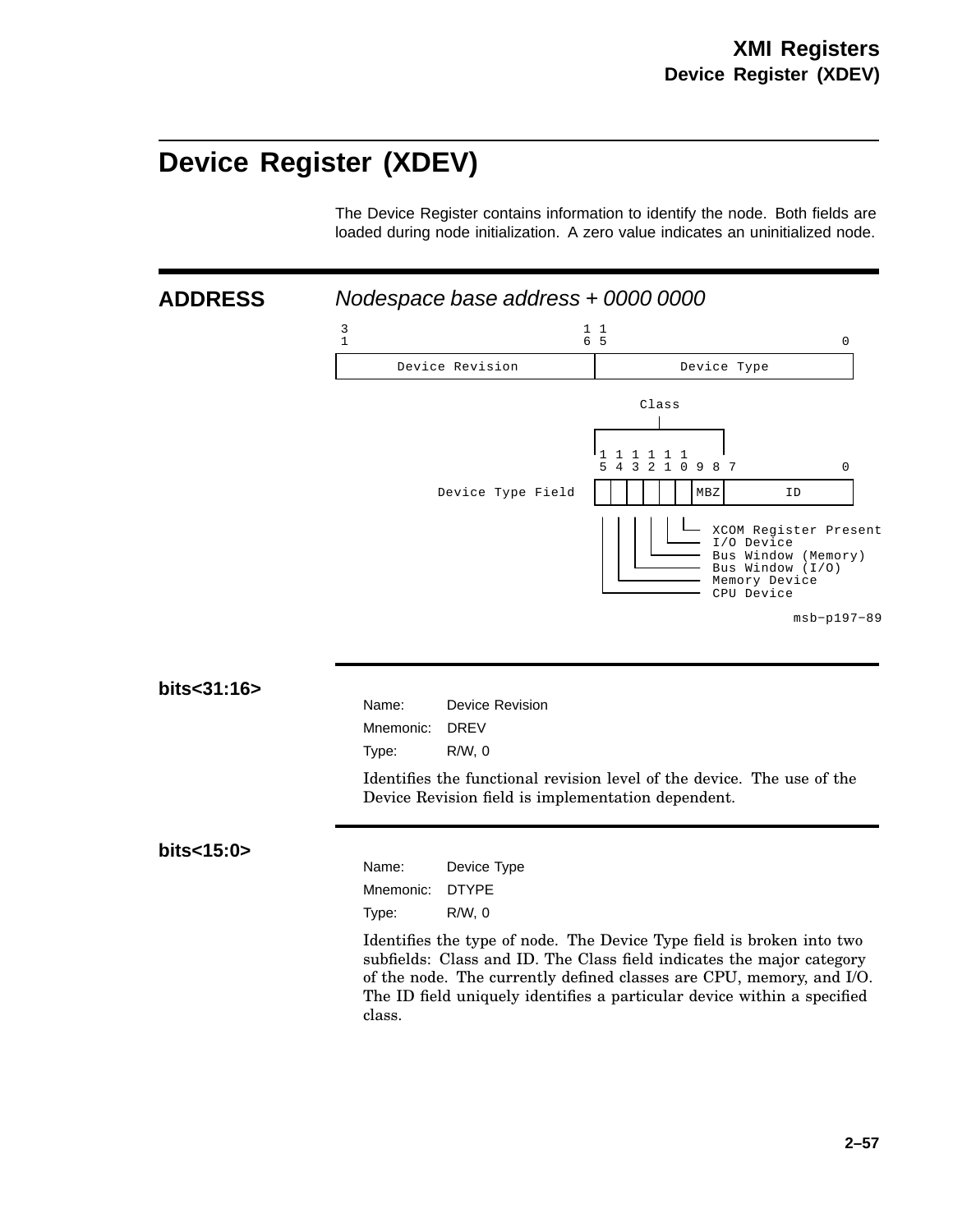# **Bus Error Register (XBER)**

The Bus Error Register contains error status on a failed XMI transaction. This status includes the commander ID, and an error bit that indicates the type of error that occurred. This status remains locked up until software resets the error bit(s).



msb−p198−89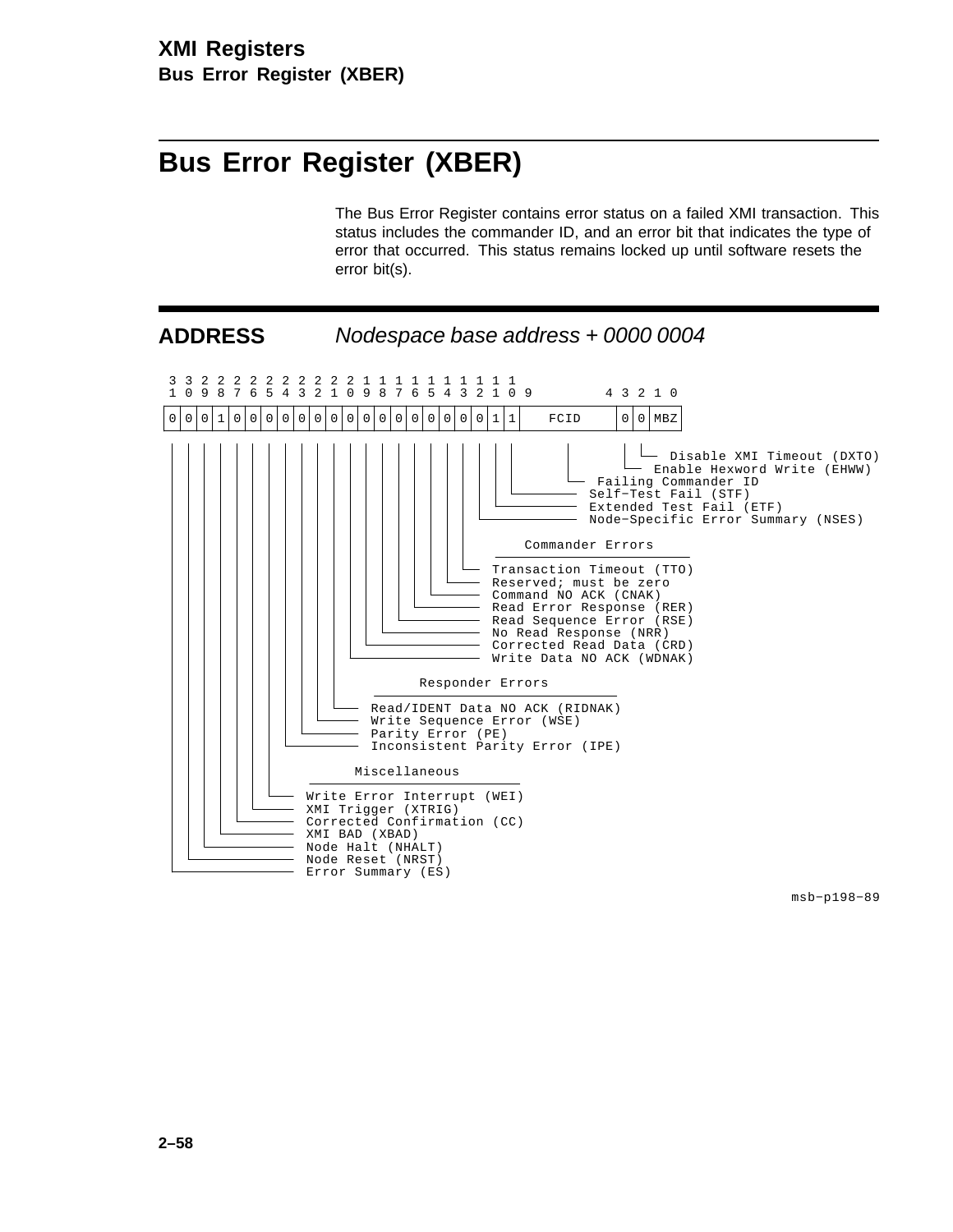### **bit<31>**

| Name:        | <b>Error Summary</b> |
|--------------|----------------------|
| Mnemonic: ES |                      |
| Type:        | RO. 0                |

ES represents the logical OR of the error bits in this register. Therefore, ES asserts when one or more of the following error bits assert.

| <b>XBER Bit</b> | <b>Mnemonic</b> | <b>Name</b>                   |
|-----------------|-----------------|-------------------------------|
| 27              | CС              | <b>Corrected Confirmation</b> |
| <25             | WEI             | Write Error Interrupt         |
| <24>            | IPE.            | Inconsistent Parity Error     |
| $<$ 23>         | PE.             | Parity Error                  |
| <22>            | WSE             | Write Sequence Error          |
| $<$ 21>         | <b>RIDNAK</b>   | Read/IDENT Data NO ACK        |
| 20              | <b>WDNAK</b>    | Write Data NO ACK             |
| <19>            | CRD             | Corrected Read Data           |
| <18>            | NRR             | No Read Response              |
| <17>            | RSE             | Read Sequence Error           |
| <16>            | <b>RER</b>      | Read Error Response           |
| <15>            | <b>CNAK</b>     | Command NO ACK                |
| <13>            | TTO             | Transaction Timeout           |

**bit<30>**

| Name:     | Node Reset |
|-----------|------------|
| Mnemonic: | NRST       |
| Type:     | R/W, 0     |

Writing a one to NRST initiates a complete power-up reset similar to the assertion and deassertion of XMI DC LO L (see note below); the node performs self-test and asserts XMI BAD L until it is successfully completed. Like power-up reset, nodes are precluded from accessing the node from the time it is node reset until it completes self-test (or the maximum self-test time is exceeded).

**NOTE: During the time that a node is responding to node reset, the node does not access other nodes on the XMI bus. In response to a real power-up sequence (caused by XMI DC LO L), the NRST bit will be reset. Following a node reset sequence, it will remain set allowing the processor to recognize that it should not attempt to go through the normal boot process.**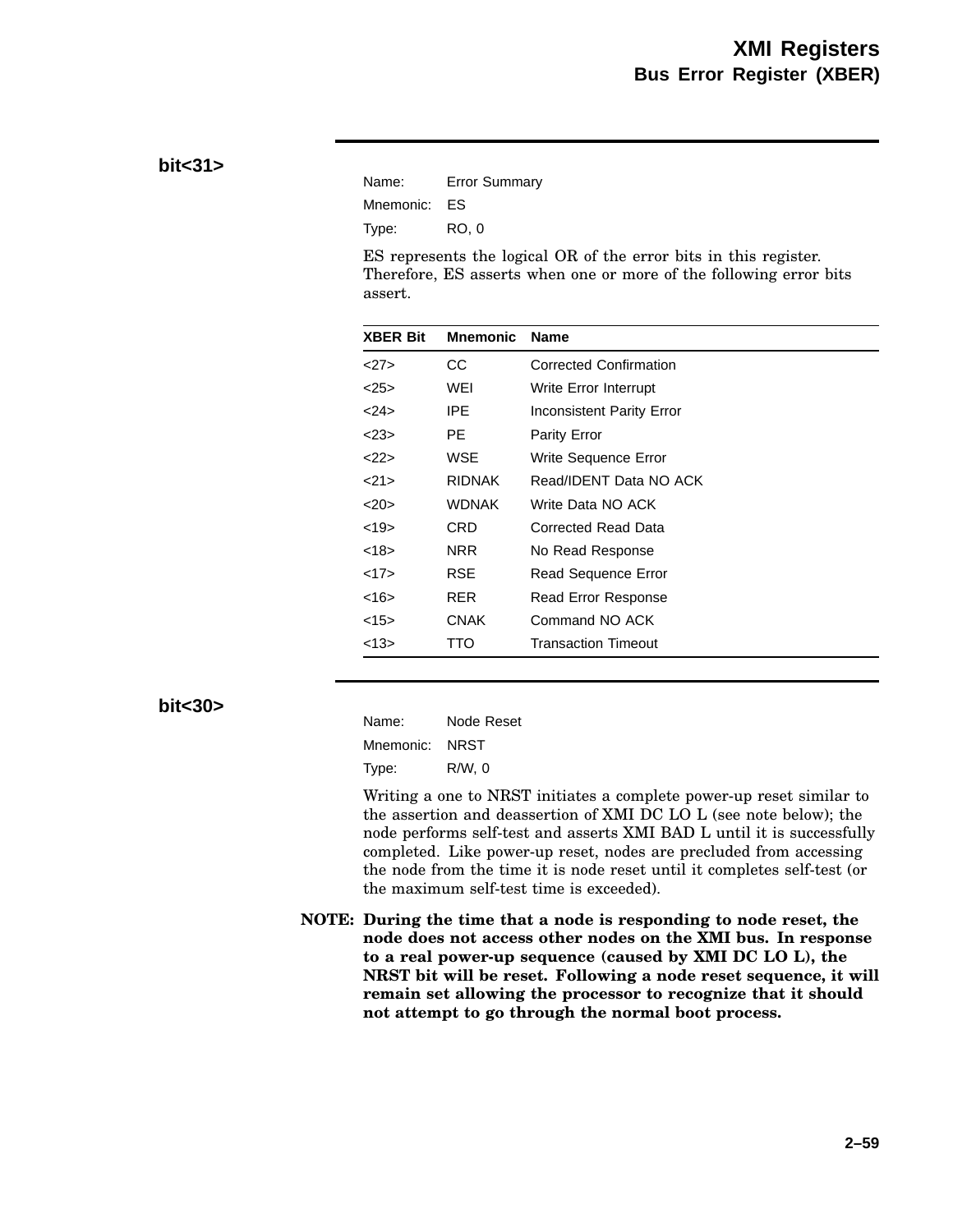## **XMI Registers Bus Error Register (XBER)**

| bit<29>  |           |                                                                                                                                                                                                                                                                                                                                                                                          |
|----------|-----------|------------------------------------------------------------------------------------------------------------------------------------------------------------------------------------------------------------------------------------------------------------------------------------------------------------------------------------------------------------------------------------------|
|          | Name:     | Node Halt                                                                                                                                                                                                                                                                                                                                                                                |
|          | Mnemonic: | <b>NHALT</b>                                                                                                                                                                                                                                                                                                                                                                             |
|          | Type:     | $R/W$ , 0                                                                                                                                                                                                                                                                                                                                                                                |
|          |           | Writing a one to NHALT forces the node to go into a "quiet" state<br>while retaining as much state as possible. The CPU halts and goes<br>into console mode waiting for console commands.                                                                                                                                                                                                |
| bit<28>  |           |                                                                                                                                                                                                                                                                                                                                                                                          |
|          | Name:     | <b>XMI BAD</b>                                                                                                                                                                                                                                                                                                                                                                           |
|          | Mnemonic: | <b>XBAD</b>                                                                                                                                                                                                                                                                                                                                                                              |
|          | Type:     | $R/W$ , 1                                                                                                                                                                                                                                                                                                                                                                                |
|          |           | On reads, XBAD indicates the state of the XMI BAD signal. A one<br>indicates that BAD is asserted. Writes to this location supply the<br>state to be driven on the wired-OR XMI BAD L line by this node;<br>writing a one asserts XMI BAD L, while writing a zero releases it.<br>Only XMI processor nodes are required to implement this bit. If not<br>implemented, nodes return zero. |
| bit < 27 |           |                                                                                                                                                                                                                                                                                                                                                                                          |
|          | Name:     | <b>Corrected Confirmation</b>                                                                                                                                                                                                                                                                                                                                                            |
|          | Mnemonic: | CC                                                                                                                                                                                                                                                                                                                                                                                       |
|          | Type:     | R/W1C, 0                                                                                                                                                                                                                                                                                                                                                                                 |
|          |           | CC sets when the node detects a single-bit CNF error. Single-bit CNF<br>errors are automatically corrected by the XCLOCK chip.                                                                                                                                                                                                                                                           |
| bit < 26 |           |                                                                                                                                                                                                                                                                                                                                                                                          |
|          | Name:     | XMI Trigger                                                                                                                                                                                                                                                                                                                                                                              |
|          | Mnemonic: | <b>XTRIG</b>                                                                                                                                                                                                                                                                                                                                                                             |
|          | Type:     | R/W1C, 0                                                                                                                                                                                                                                                                                                                                                                                 |
|          |           | Represents the state of the XMI TRIGGER line and is used by Digital<br>during hardware development.                                                                                                                                                                                                                                                                                      |
| bit < 25 |           |                                                                                                                                                                                                                                                                                                                                                                                          |
|          | Name:     | Write Error Interrupt                                                                                                                                                                                                                                                                                                                                                                    |
|          | Mnemonic: | WEI                                                                                                                                                                                                                                                                                                                                                                                      |
|          | Type:     | R/W1C, 0                                                                                                                                                                                                                                                                                                                                                                                 |
|          |           | When set, WEI indicates that the node has received a write error<br>interrupt transaction. Only XMI processor nodes are required to<br>implement this bit. If not implemented, nodes return zero.                                                                                                                                                                                        |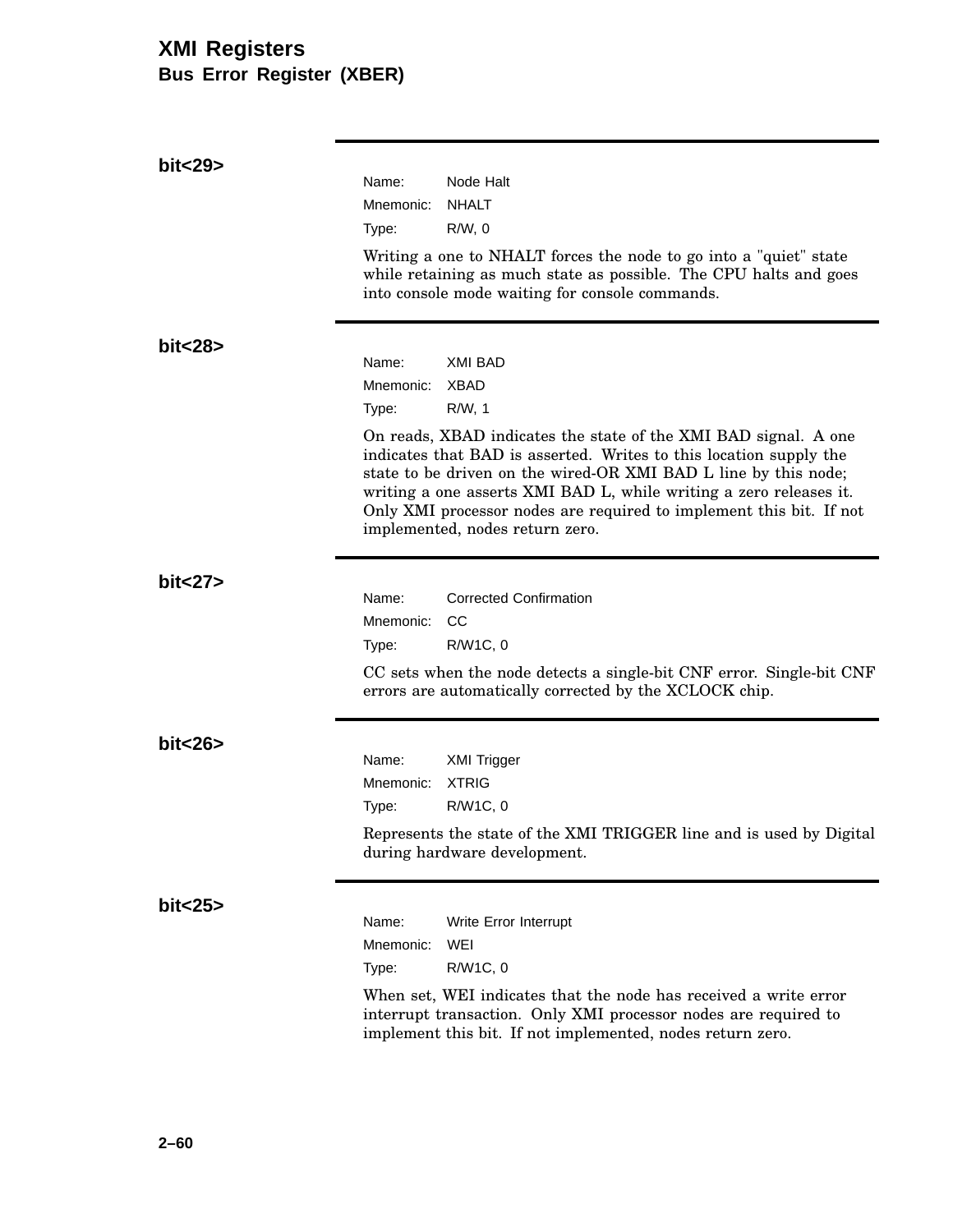| bit < 24 | Name:<br><b>Inconsistent Parity Error</b><br>Mnemonic:<br>IPE<br>Type:<br>R/W1C, 0<br>When set, IPE indicates that the node has detected a parity error on<br>an XMI cycle and the confirmation for the errored cycle was ACK.<br>This indicates that at least one node (the responder) detected good<br>parity during the cycle time that this node detected a parity error.<br>Only XMI processor nodes are required to implement this bit. If not<br>implemented, nodes return zero. |
|----------|-----------------------------------------------------------------------------------------------------------------------------------------------------------------------------------------------------------------------------------------------------------------------------------------------------------------------------------------------------------------------------------------------------------------------------------------------------------------------------------------|
| bit < 23 | Name:<br><b>Parity Error</b><br>Mnemonic:<br>PF.<br>R/W1C, 0<br>Type:<br>When set, PE indicates that the node has detected a parity error on an<br>XMI cycle.                                                                                                                                                                                                                                                                                                                           |
| bit < 22 | Name:<br>Write Sequence Error<br><b>WSE</b><br>Mnemonic:<br>R/W1C, 0<br>Type:<br>When set, WSE indicates that the node aborted a write transaction<br>due to missing data cycles. Only XMI responder nodes are required to<br>implement this bit. If not implemented, nodes return zero.                                                                                                                                                                                                |
| bit < 21 | Name:<br>Read/IDENT Data NO ACK<br>Mnemonic:<br><b>RIDNAK</b><br>R/W1C, 0<br>Type:<br>When set, RIDNAK indicates that a Read or IDENT data cycle (GRDn,<br>CRDn, LOC, RER) transmitted by the node has received a NO ACK<br>confirmation.                                                                                                                                                                                                                                               |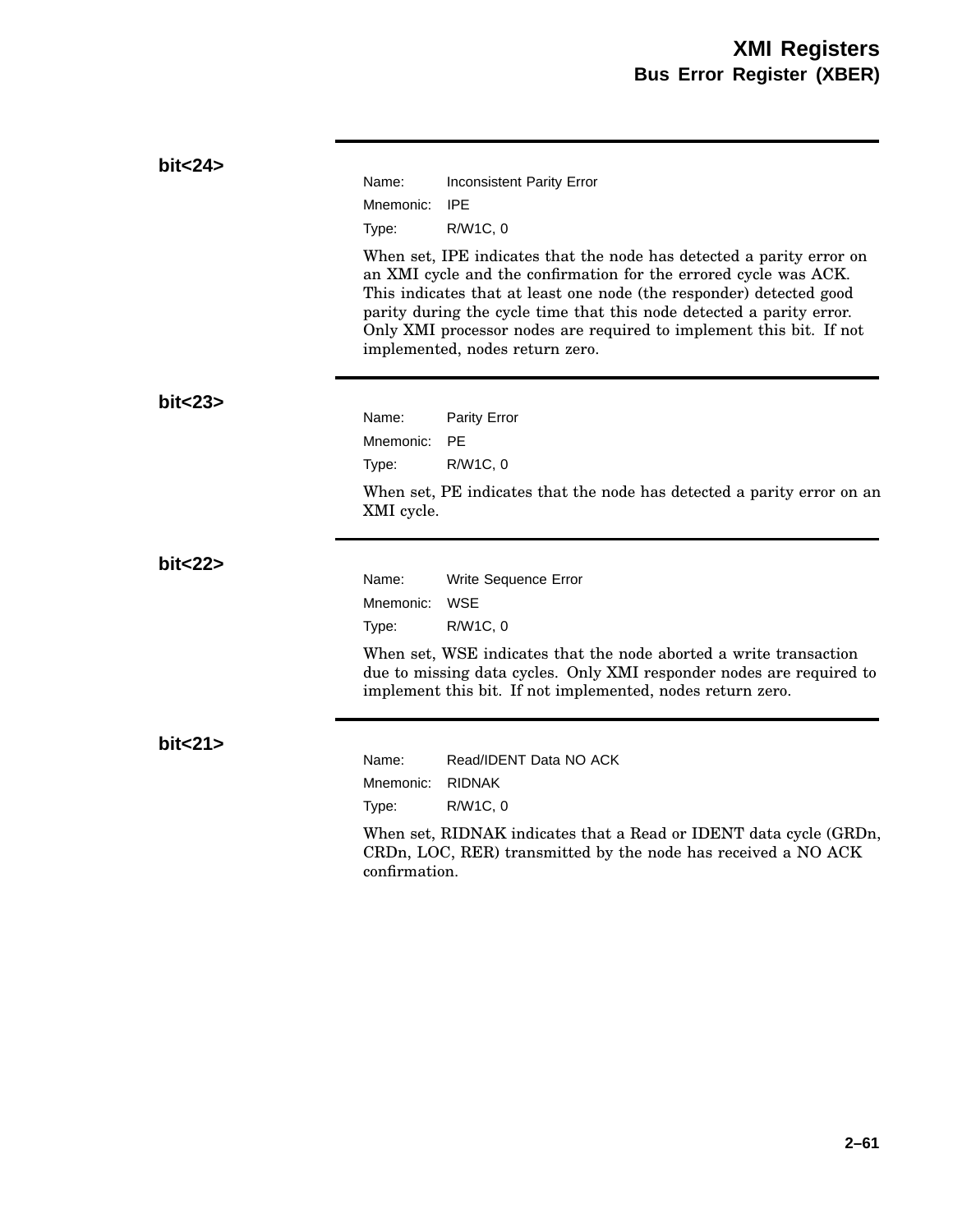## **XMI Registers Bus Error Register (XBER)**

| bit < 20 |                                                                                                                                                                                                                                                                                                                               |                                                                                                                                                                                                                   |
|----------|-------------------------------------------------------------------------------------------------------------------------------------------------------------------------------------------------------------------------------------------------------------------------------------------------------------------------------|-------------------------------------------------------------------------------------------------------------------------------------------------------------------------------------------------------------------|
|          | Name:                                                                                                                                                                                                                                                                                                                         | Write Data NO ACK                                                                                                                                                                                                 |
|          | Mnemonic:                                                                                                                                                                                                                                                                                                                     | <b>WDNAK</b>                                                                                                                                                                                                      |
|          | Type:                                                                                                                                                                                                                                                                                                                         | R/W1C, 0                                                                                                                                                                                                          |
|          | confirmation.                                                                                                                                                                                                                                                                                                                 | When set, WDNAK indicates that a Write data cycle (GRDn,<br>CRDn, LOC, RER) transmitted by the node has received a NO ACK                                                                                         |
| bit < 19 |                                                                                                                                                                                                                                                                                                                               |                                                                                                                                                                                                                   |
|          | Name:                                                                                                                                                                                                                                                                                                                         | Corrected Read Data                                                                                                                                                                                               |
|          | Mnemonic:                                                                                                                                                                                                                                                                                                                     | <b>CRD</b>                                                                                                                                                                                                        |
|          | Type:                                                                                                                                                                                                                                                                                                                         | R/W1C, 0                                                                                                                                                                                                          |
|          |                                                                                                                                                                                                                                                                                                                               | When set, CRD indicates that the node has received a CRDn read<br>response. Only XMI commander nodes are required to implement this<br>bit. If not implemented, nodes return zero.                                |
| bit < 18 |                                                                                                                                                                                                                                                                                                                               |                                                                                                                                                                                                                   |
|          | Name:                                                                                                                                                                                                                                                                                                                         | No Read Response                                                                                                                                                                                                  |
|          | Mnemonic:                                                                                                                                                                                                                                                                                                                     | <b>NRR</b>                                                                                                                                                                                                        |
|          | Type:                                                                                                                                                                                                                                                                                                                         | R/W1C, 0                                                                                                                                                                                                          |
|          |                                                                                                                                                                                                                                                                                                                               | When set, NRR indicates that a transaction initiated by the node<br>failed due to a read response timeout. Only XMI commander nodes are<br>required to implement this bit. If not implemented, nodes return zero. |
| bit < 17 |                                                                                                                                                                                                                                                                                                                               |                                                                                                                                                                                                                   |
|          | Name:                                                                                                                                                                                                                                                                                                                         | Read Sequence Error                                                                                                                                                                                               |
|          | Mnemonic:                                                                                                                                                                                                                                                                                                                     | <b>RSE</b>                                                                                                                                                                                                        |
|          | Type:                                                                                                                                                                                                                                                                                                                         | R/W1C, 0                                                                                                                                                                                                          |
|          | When set, RSE indicates that a transaction initiated by the node<br>failed due to a read sequence error. Only XMI commander nodes<br>are required to implement this bit. This bit will be set only if the<br>reattempt fails on commanders implementing error recovery. If this bit<br>is not implemented, nodes return zero. |                                                                                                                                                                                                                   |
| bit < 16 |                                                                                                                                                                                                                                                                                                                               |                                                                                                                                                                                                                   |
|          | Name:                                                                                                                                                                                                                                                                                                                         | <b>Read Error Response</b>                                                                                                                                                                                        |
|          | Mnemonic:                                                                                                                                                                                                                                                                                                                     | <b>RER</b>                                                                                                                                                                                                        |
|          | Type:                                                                                                                                                                                                                                                                                                                         | R/W1C, 0                                                                                                                                                                                                          |
|          |                                                                                                                                                                                                                                                                                                                               | When set, RER indicates that a node has received a Read Error<br>Response. Only XMI commander nodes are required to implement this<br>bit. If not implemented, nodes return zero.                                 |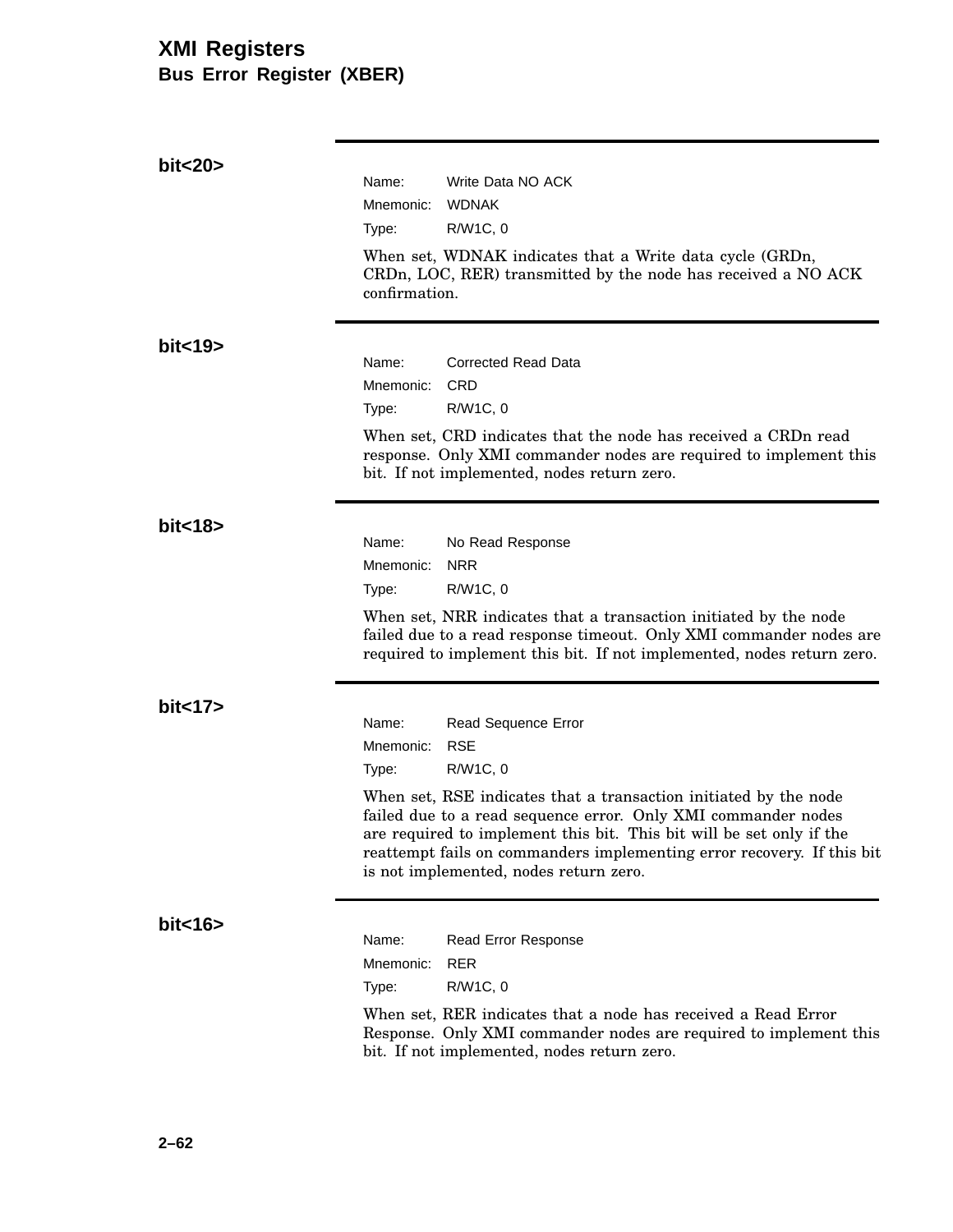| bit < 15 | Name:<br>Command NO ACK                                                                                                                                                                                                                                                                                                                                                                                             |
|----------|---------------------------------------------------------------------------------------------------------------------------------------------------------------------------------------------------------------------------------------------------------------------------------------------------------------------------------------------------------------------------------------------------------------------|
|          | <b>CNAK</b><br>Mnemonic:                                                                                                                                                                                                                                                                                                                                                                                            |
|          | R/W1C, 0<br>Type:                                                                                                                                                                                                                                                                                                                                                                                                   |
|          | When set, CNAK indicates that a command cycle transmitted by the<br>node has received a NO ACK confirmation caused by either a reference<br>to a nonexistent memory location or a command cycle parity error.<br>Only XMI commander nodes are required to implement this bit. If not<br>implemented, nodes return zero. For commanders implementing error<br>recovery, this bit is set only if the reattempts fail. |
| bit < 14 |                                                                                                                                                                                                                                                                                                                                                                                                                     |
|          | Reserved<br>Name:                                                                                                                                                                                                                                                                                                                                                                                                   |
|          | Mnemonic:<br>None                                                                                                                                                                                                                                                                                                                                                                                                   |
|          | $R/W$ , 0<br>Type:                                                                                                                                                                                                                                                                                                                                                                                                  |
|          | Reserved; must be zero.                                                                                                                                                                                                                                                                                                                                                                                             |
| bit < 13 | <b>Transaction Timeout</b><br>Name:<br>Mnemonic:<br><b>TTO</b><br>R/W1C, 0<br>Type:                                                                                                                                                                                                                                                                                                                                 |
|          | When set, TTO indicates that a transaction initiated by the node<br>failed due to a transaction timeout. Only XMI commander nodes are<br>required to implement this bit. If not implemented, nodes return zero.<br>For commanders implementing error recovery, this bit is set only if the<br>reattempts fail.                                                                                                      |
| bit < 12 |                                                                                                                                                                                                                                                                                                                                                                                                                     |
|          | Name:<br>Node-Specific Error Summary                                                                                                                                                                                                                                                                                                                                                                                |
|          | <b>NSES</b><br>Mnemonic:                                                                                                                                                                                                                                                                                                                                                                                            |
|          | <b>RO, 0</b><br>Type:                                                                                                                                                                                                                                                                                                                                                                                               |
|          | When set, NSES indicates that a node-specific error condition has been<br>detected. The exact nature of the error is contained in node-specific<br>registers.                                                                                                                                                                                                                                                       |
| bit < 11 |                                                                                                                                                                                                                                                                                                                                                                                                                     |
|          | Name:<br>Extended Test Fail                                                                                                                                                                                                                                                                                                                                                                                         |
|          | <b>ETF</b><br>Mnemonic:                                                                                                                                                                                                                                                                                                                                                                                             |
|          | R/W1C, 1 (processors), 0 (all others)<br>Type:                                                                                                                                                                                                                                                                                                                                                                      |
|          | When set, ETF indicates that the node has not yet passed its extended<br>test. This bit clears when the node passes its extended test. Only<br>processor nodes implement extended test; all other nodes power up<br>with ETF cleared.                                                                                                                                                                               |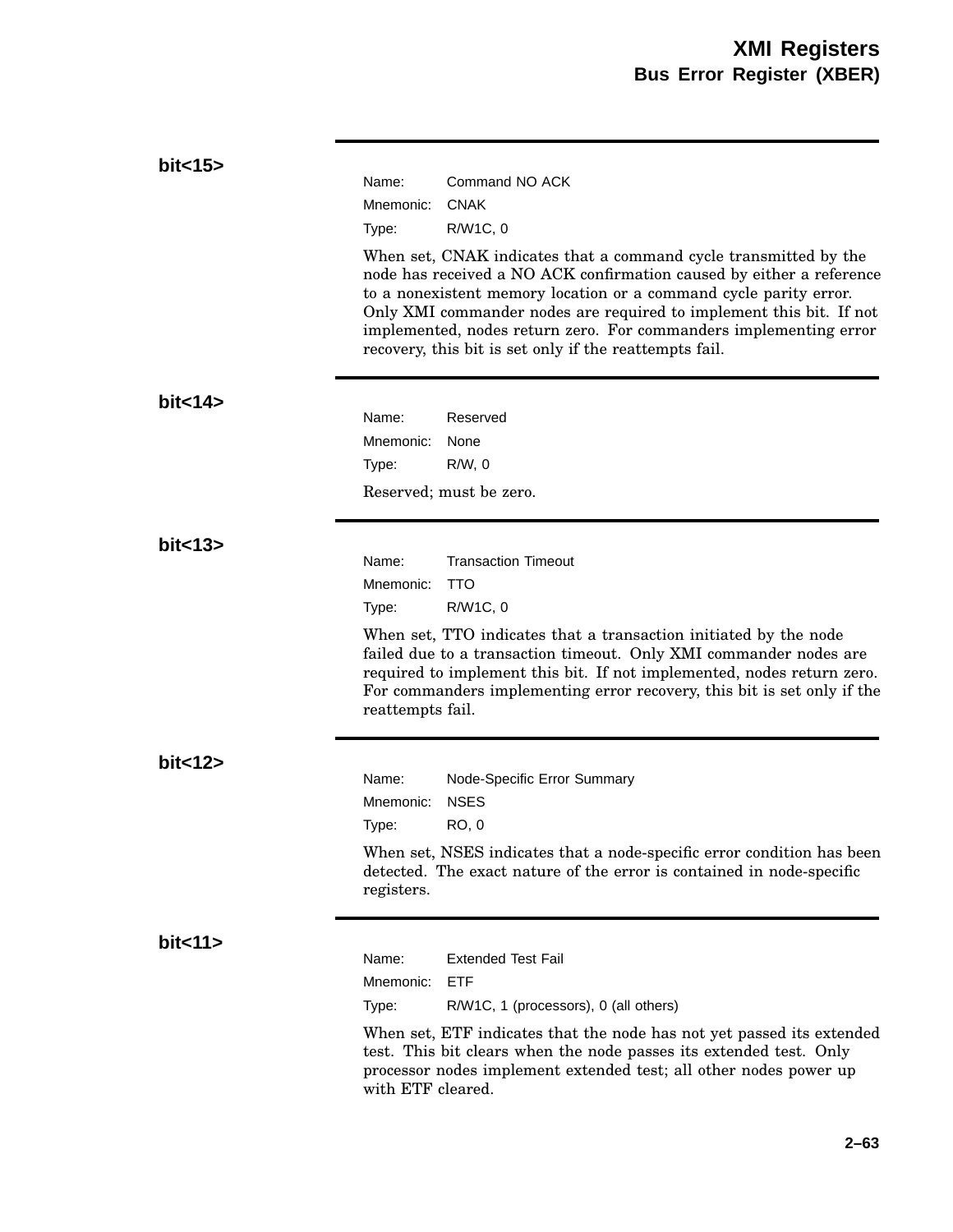## **XMI Registers Bus Error Register (XBER)**

**bit<10>**

Name: Selt-Test Fail Mnemonic: STF Type: R/W1C, 1

When set, STF indicates that the node has not yet passed its self-test. This bit is cleared by the user interface when the node passes its self-test.

**bits<9:4>**

Name: Failing Commander ID Mnemonic: FCID Type: RO

This field logs the commander ID of a failing transaction. Only XMI commander nodes are required to implement this field. If not implemented, nodes return zero.

Each XMI node (bits<9:6>) is allocated four commander IDs (bits<5:4>), enabling each node to have up to four transactions in progress at any given time, as an individual commander ID can have only one outstanding transaction at any time. The commander IDs follow:

| <b>Node</b>    | I/O Capable | <b>XBER&lt;9:4&gt;</b> |
|----------------|-------------|------------------------|
| 1              | Yes         | 0001XX                 |
| 2              | Yes         | 0010XX                 |
| 3              | Yes         | 0011XX                 |
| 4              | Yes         | 0100XX                 |
| 5              | Yes         | 0101XX                 |
| 6              | No          | 0110XX                 |
| $\overline{7}$ | No          | 0111XX                 |
| 8              | No          | 1000XX                 |
| 9              | No          | 1001XX                 |
| Α              | Yes         | 1010XX                 |
| в              | Yes         | 1011XX                 |
| C              | Yes         | 1100XX                 |
| D              | Yes         | 1101XX                 |
| E              | Yes         | 1110XX                 |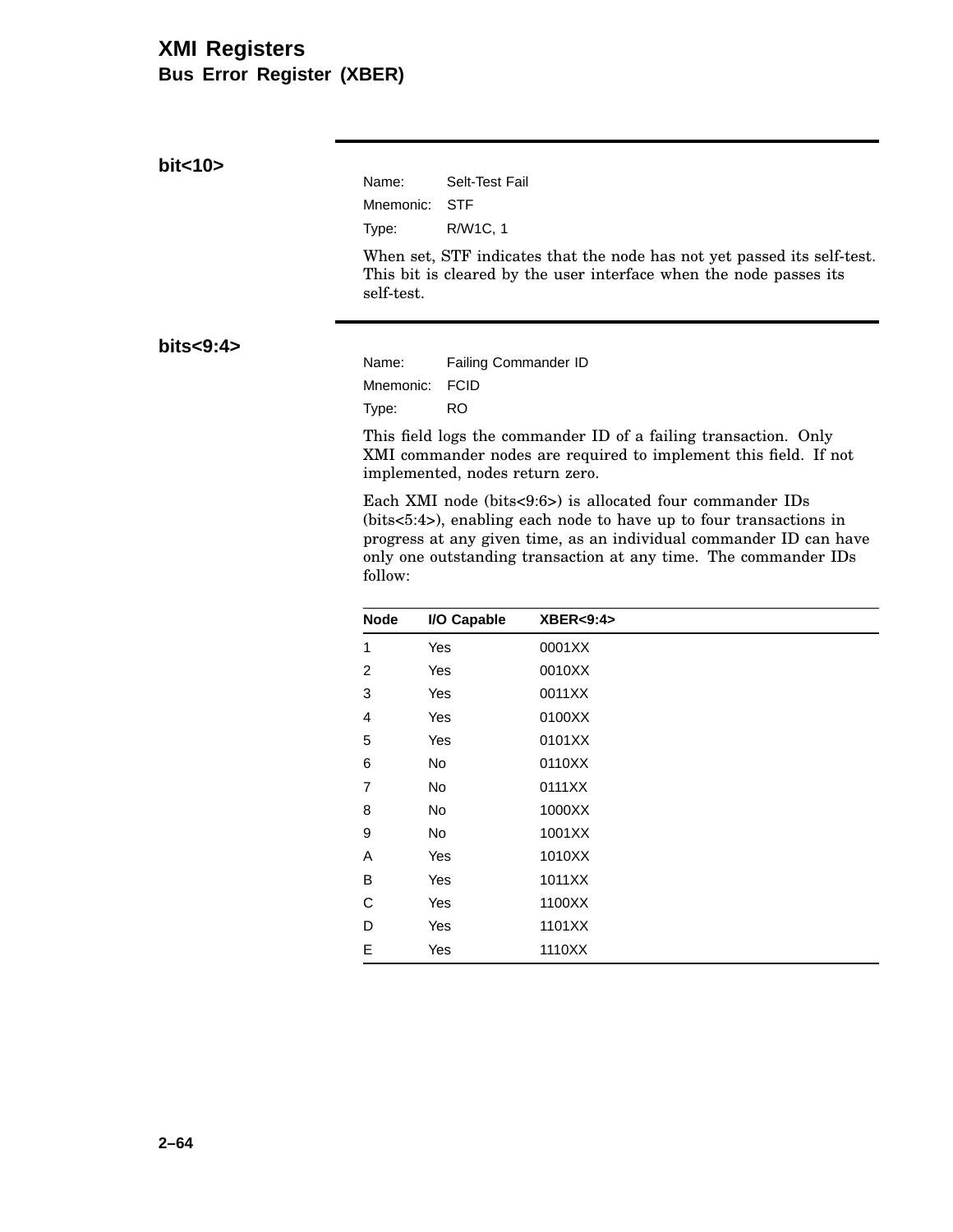| Name:     | Enable Hexword Write |
|-----------|----------------------|
| Mnemonic: | <b>FHWW</b>          |
| Type:     | RO. 0                |

EHWW is used to enable/disable the transmission of hexword writes of all types (Write Mask, Unlock Write Mask, Disown Write Mask) on those controllers that implement them. When EHWW is set, the commander is permitted to generate hexword writes; when EHWW is clear, the commander is restricted from generating hexword writes. Commanders that do not implement hexword writes have EHWW as zero. While software sets or clears EHWW at any time, normally software writes an appropriate value to EHWW after both power-ups and node resets.

**bit<2>**

Name: Disable XMI Timeout Mnemonic: DXTO Type: RO, 0

DXTO is used to enable/disable the reporting of all XMI timeouts by a commander. When DXTO is set, the commander never encounters either a transaction timeout or a no read response and and never sets the NRR bit (XBER<18>) or the TTO bit (XBER<13>). If a commander has a current outstanding XMI transaction when DXTO transitions from zero to one (the TTO or RETO counters are counting), timeouts are disabled. If a commander has a current outstanding XMI transaction when DXTO transitions from one to zero (the TTO or RETO counters are not counting), timeouts are enabled.

### **bit<1:0>**

Name: Reserved Mnemonic: None Type: RO, 0 Reserved; must be zero.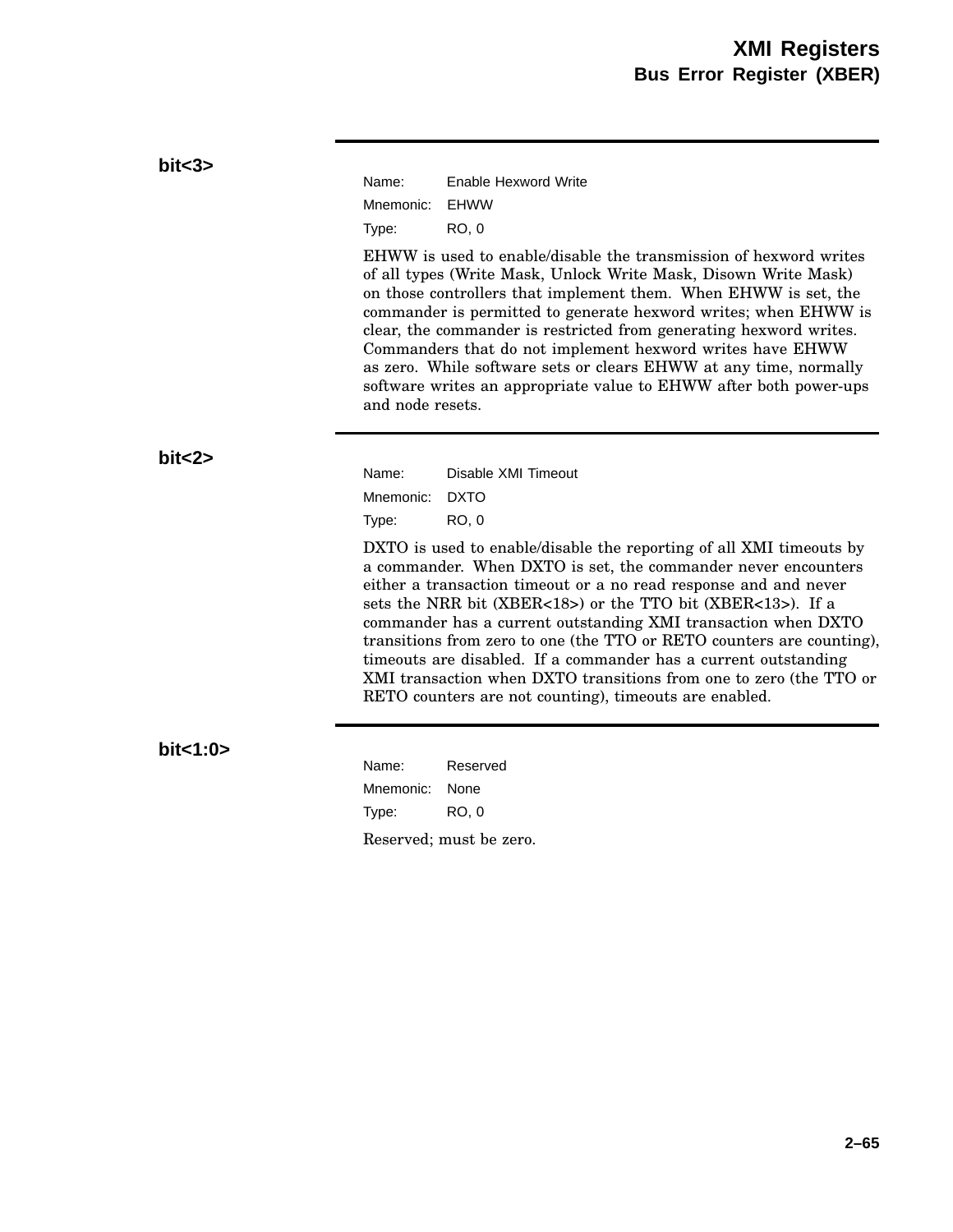# **Failing Address Register (XFADR)**

The Failing Address Register logs address and length information associated with a failing transaction. Only XMI commander nodes are required to implement this register.

XFADR is the lower 32 bits of a 64-bit register formed by concatenating XFADR and XFAER. The 64-bit register is used to log command, address, length, and write mask information (in the case of write transactions) associated with a failing transaction. See the XFAER register for details on its contents.

XFADR and XFAER latch on the first XMI bus error. The following rules govern the overwriting of the information in the registers:

- If no error information is in the registers, they are written on the first hard or soft error.
- If soft error information is being latched, the registers are not changed on subsequent soft errors.
- If soft error information is being latched, the registers are overwritten by a hard error.
- If hard error information is being latched, the information is not changed on subsequent errors.

Setting of the following XBER bits are hard errors and force the latching of XFADR and XFAER:

| <b>XBER Bit</b> | <b>Mnemonic</b> | Name                       |
|-----------------|-----------------|----------------------------|
| 20              | <b>WDNAK</b>    | Write Data NO ACK          |
| <18>            | <b>NRR</b>      | No Read Response           |
| <17>            | <b>RSE</b>      | Read Sequence Error        |
| $<$ 16>         | <b>RER</b>      | <b>Read Error Response</b> |
| <15>            | <b>CNAK</b>     | Command NO ACK             |
| <13>            | TTO             | Transaction Timeout        |

### **ADDRESS** Nodespace base address + 0000 0008



Failing Length (FLN)

msb−p199−89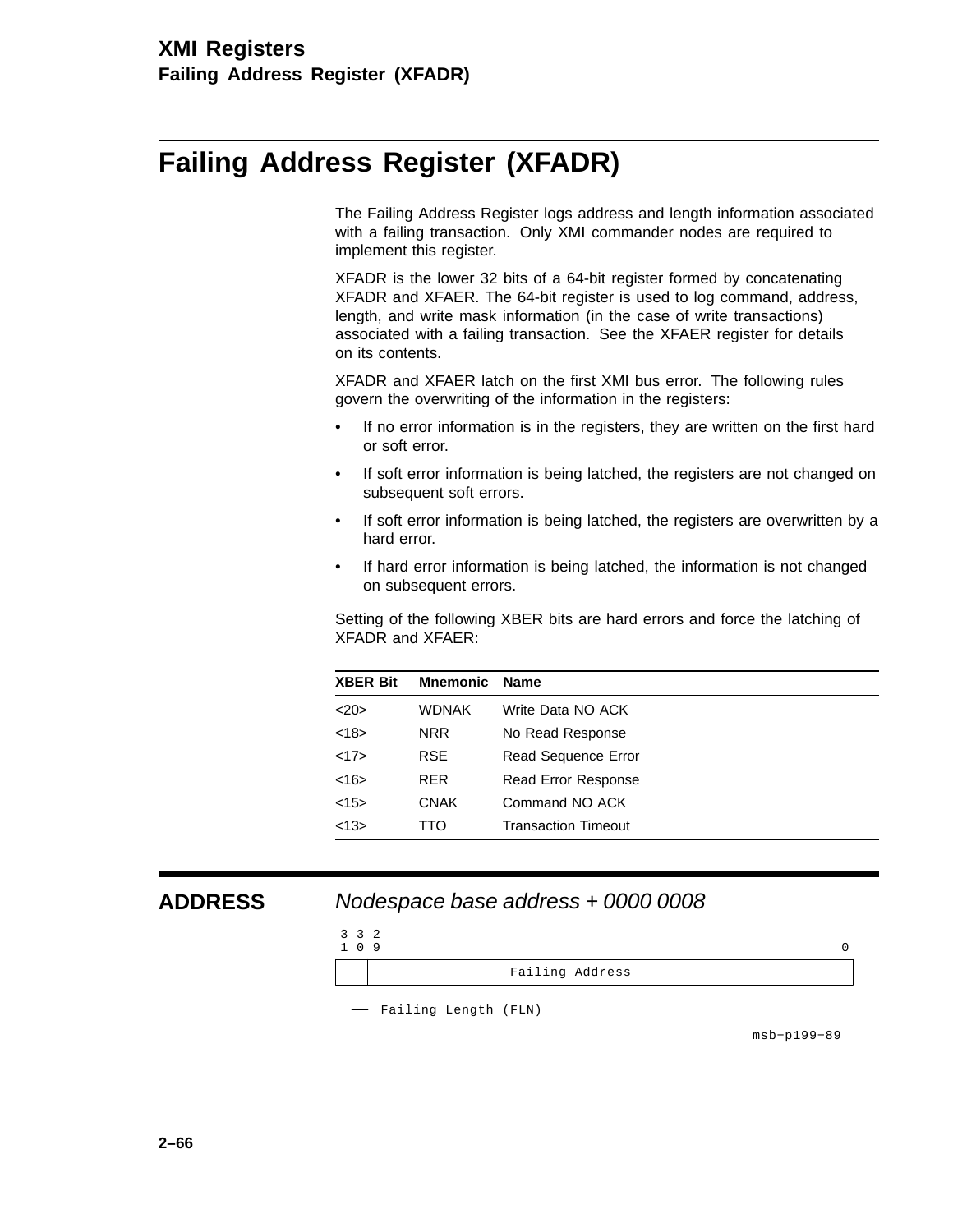| bits<31:30>  |                                    |                                                                                                                                                                                                                                                                                                                                      |
|--------------|------------------------------------|--------------------------------------------------------------------------------------------------------------------------------------------------------------------------------------------------------------------------------------------------------------------------------------------------------------------------------------|
|              | Name:                              | Failing Length                                                                                                                                                                                                                                                                                                                       |
|              | Mnemonic:                          | <b>FLN</b>                                                                                                                                                                                                                                                                                                                           |
|              | Type:                              | RO.                                                                                                                                                                                                                                                                                                                                  |
|              |                                    | FLN logs the value of XMI D<31:30> during the command cycle of a<br>failing transaction and indicates the length of the transaction.                                                                                                                                                                                                 |
| bits < 29:0> | Name:                              | <b>Failing Address</b>                                                                                                                                                                                                                                                                                                               |
|              | Mnemonic:                          | None                                                                                                                                                                                                                                                                                                                                 |
|              | Type:                              | RO.                                                                                                                                                                                                                                                                                                                                  |
|              | $\langle 29 \rangle$ in the XFADR. | The Failing Address field logs the value of XMI D<29:0> during the<br>command cycle of a failing transaction. In 30-bit mode the XFADR<br>contains the entire address. In 32-bit mode address bits $\langle 30:29 \rangle$ are<br>latched in the XFAER as bits $\langle 17:16 \rangle$ , and address bit $\langle 31 \rangle$ is bit |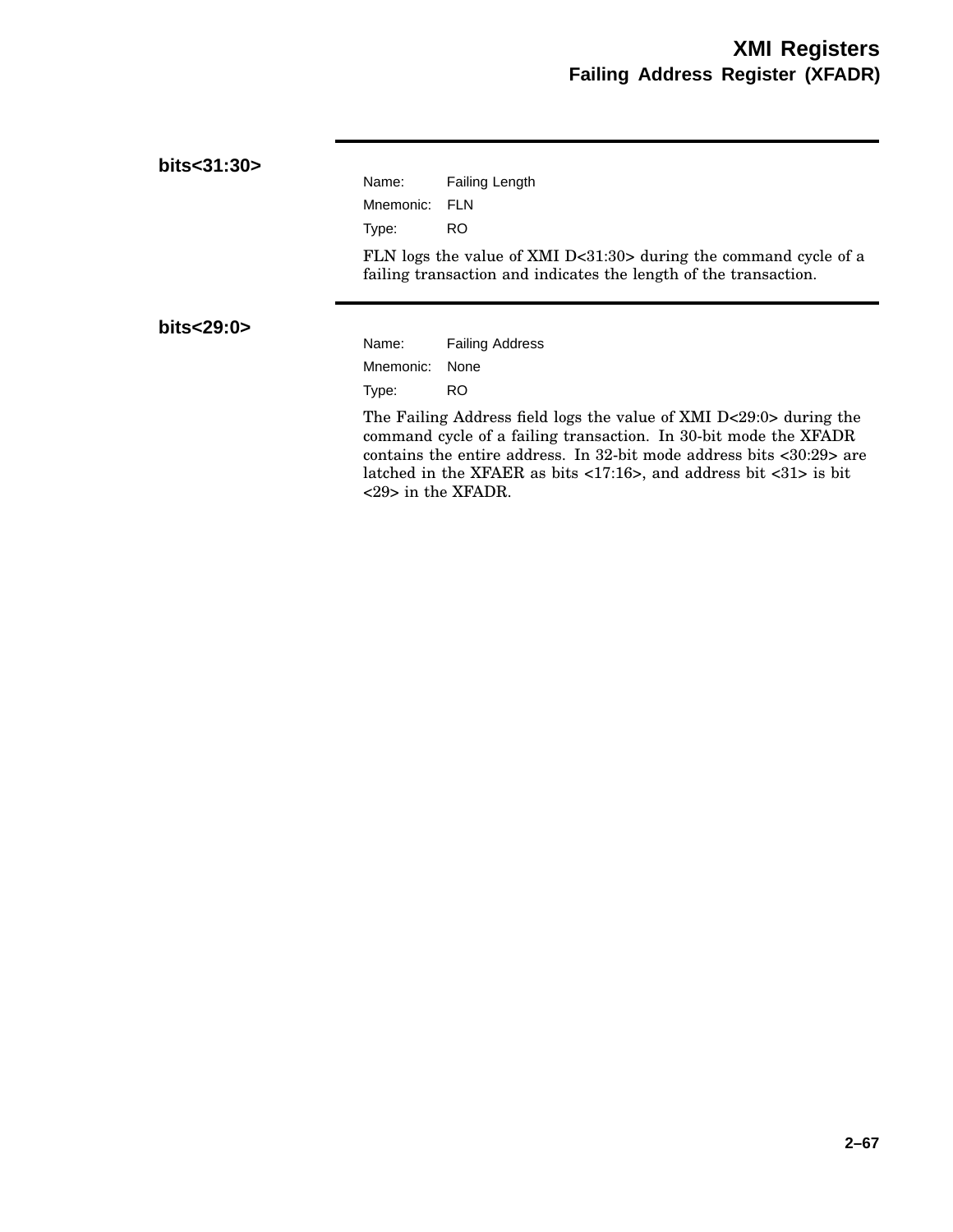3

# **XMI General Purpose Register (XGPR)**

The XGPR is a general purpose register that is visible to the XMI bus. This register is used during self-test and by the ROM-based diagnostics.

 $1$  0

**ADDRESS** Nodespace base address + 0000 000C

XMI General Purpose Register (XGPR)

msb−p201−89

**bits<31:0>**

Name: XMI General Purpose Register

Mnemonic: XGPR Type: R/W, 0

The general purpose register is used by self-test and during ROMbased diagnostics.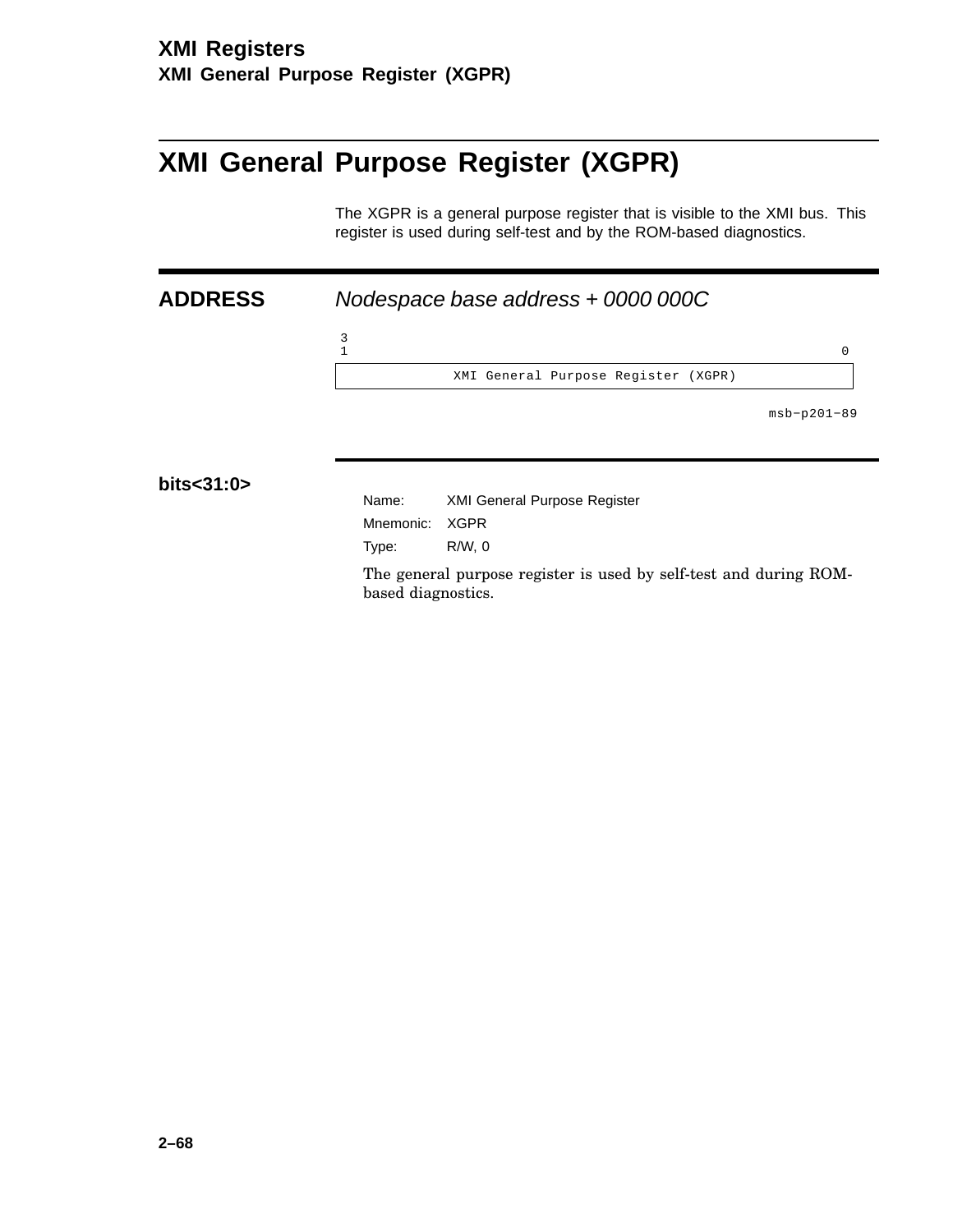# **Node-Specific Control and Status Register (NSCSR)**

This optional register is node-specific.

**ADDRESS** Nodespace base address + 0000 001C  $\frac{3}{1}$  $1$  0 Node−Specific Control and Status Register (NSCSR) msb−p202−89 **bits<31:0>** Name: Reserved Mnemonic: None Type: Varies

> Reserved for node-specific use. See the appropriate chapter for each module that implements NSCSR.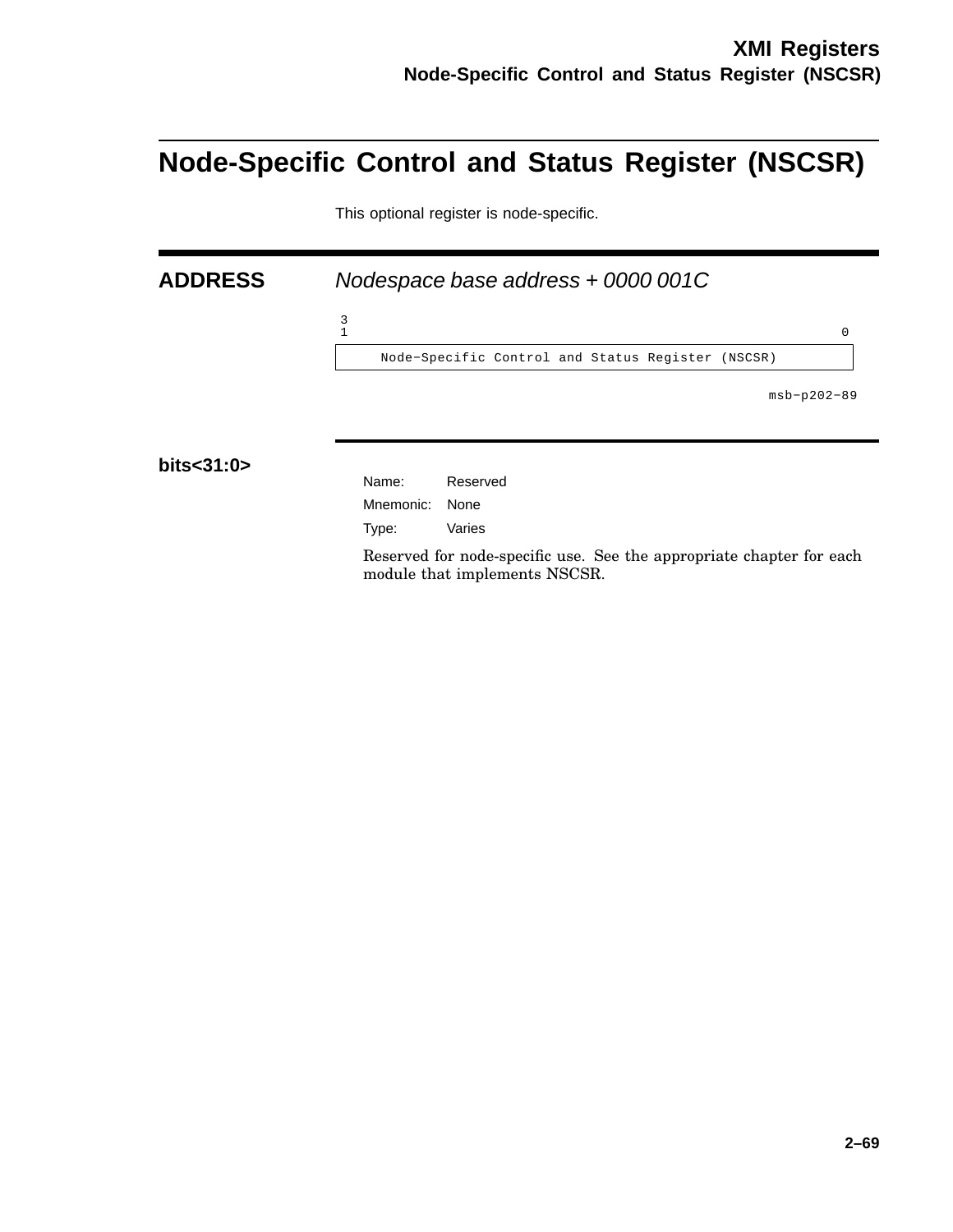# **XMI Control Register (XCR)**

The XMI Control Register contains toggles for various XMI and node-specific functions.

**ADDRESS** Nodespace base address + 0000 0024

|            | 3<br>1                                                                    |                                                                                                                                        | 9 8 7 6 5 4 3 2 1 0 |  |               |  |  |
|------------|---------------------------------------------------------------------------|----------------------------------------------------------------------------------------------------------------------------------------|---------------------|--|---------------|--|--|
|            |                                                                           | Node-specific use                                                                                                                      | MBZ                 |  |               |  |  |
|            | Trigger Control (TRIGC)<br>XMI BAD Drive (XBADD)<br>Lockout Mode (LOCMOD) | Corrected Confirmation Interrupt Disable (CCID)<br>Corrected Read Data Interrupt Disable (CRDID)                                       |                     |  |               |  |  |
|            |                                                                           |                                                                                                                                        |                     |  | $msb-p203-89$ |  |  |
| bits<31:9> |                                                                           |                                                                                                                                        |                     |  |               |  |  |
|            | Name:                                                                     | Reserved                                                                                                                               |                     |  |               |  |  |
|            | Mnemonic:                                                                 | None                                                                                                                                   |                     |  |               |  |  |
|            | Type:                                                                     | R/W                                                                                                                                    |                     |  |               |  |  |
|            | are in XBEER.                                                             | Reserved for node-specific R/W control bits. RO or R/W1C control bits                                                                  |                     |  |               |  |  |
| bits<8:7>  |                                                                           |                                                                                                                                        |                     |  |               |  |  |
|            | Name:                                                                     | Reserved                                                                                                                               |                     |  |               |  |  |
|            | Mnemonic:                                                                 | None                                                                                                                                   |                     |  |               |  |  |
|            | Type:                                                                     | <b>RO, 0</b>                                                                                                                           |                     |  |               |  |  |
|            |                                                                           | Reserved; must be zero.                                                                                                                |                     |  |               |  |  |
| bits       | Name:                                                                     | <b>Corrected Confirmation Interrupt Disable</b>                                                                                        |                     |  |               |  |  |
|            | Mnemonic:                                                                 | CCID                                                                                                                                   |                     |  |               |  |  |
|            | Type:                                                                     | $R/W$ , 0                                                                                                                              |                     |  |               |  |  |
|            |                                                                           | CCID controls the generation of interrupts caused by corrected<br>confirmations. A zero enables interrupts; a one disables interrupts. |                     |  |               |  |  |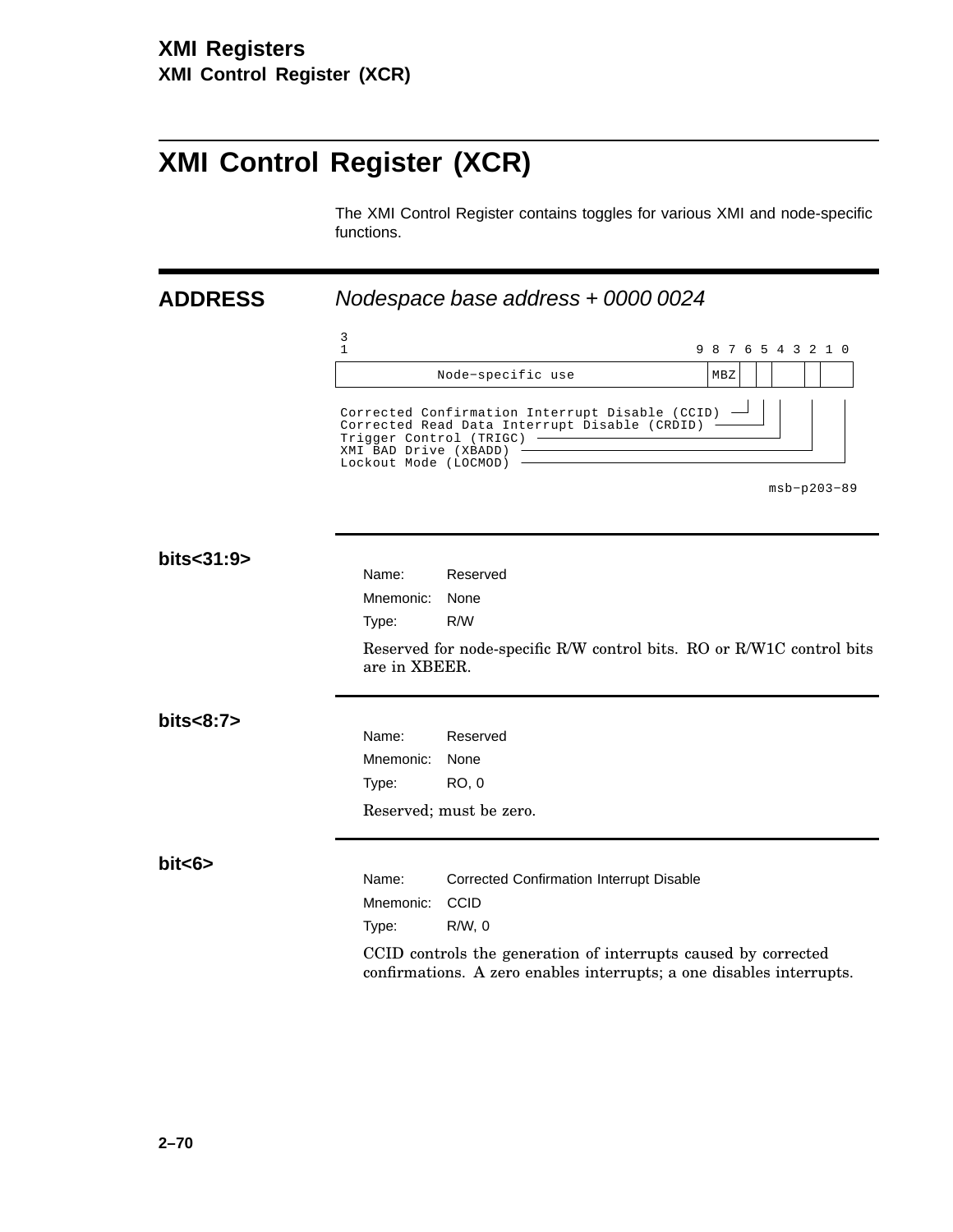| bits >      |                               |                                                                                                                                                                                                                                                                                                                                                                                                                    |
|-------------|-------------------------------|--------------------------------------------------------------------------------------------------------------------------------------------------------------------------------------------------------------------------------------------------------------------------------------------------------------------------------------------------------------------------------------------------------------------|
|             | Name:                         | Corrected Read Data Interrupt Disable                                                                                                                                                                                                                                                                                                                                                                              |
|             | Mnemonic:                     | <b>CRDID</b>                                                                                                                                                                                                                                                                                                                                                                                                       |
|             | Type:                         | <b>RO, 0</b>                                                                                                                                                                                                                                                                                                                                                                                                       |
|             |                               | CRDID controls the generation of interrupts caused by corrected read<br>data. A zero enables interrupts; a one disables interrupts.                                                                                                                                                                                                                                                                                |
| bits < 4:3> |                               |                                                                                                                                                                                                                                                                                                                                                                                                                    |
|             | Name:                         | <b>Trigger Control</b>                                                                                                                                                                                                                                                                                                                                                                                             |
|             | Mnemonic:                     | <b>TRIGC</b>                                                                                                                                                                                                                                                                                                                                                                                                       |
|             | Type:                         | <b>RO, 0</b>                                                                                                                                                                                                                                                                                                                                                                                                       |
|             |                               | TRIGC controls the setting of the XMI TRIGGER L signal. The default<br>code of zero means that the signal is never asserted. The codes of one,<br>two, or three are undefined.                                                                                                                                                                                                                                     |
| bit < 2     |                               |                                                                                                                                                                                                                                                                                                                                                                                                                    |
|             | Name:                         | <b>XMI BAD Drive</b><br>XBADD                                                                                                                                                                                                                                                                                                                                                                                      |
|             | Mnemonic:                     |                                                                                                                                                                                                                                                                                                                                                                                                                    |
|             | Type:                         | R/W, 1                                                                                                                                                                                                                                                                                                                                                                                                             |
|             |                               | When read, XBADD shows the state of the module's driver for the XMI<br>BAD L signal, which could be different from XBER <xbad>. When<br/>written to, the value of the write is driven on the wired-OR XMI BAD<br/>L signal by this node. Writing a one to XBADD asserts XMI BAD L; a<br/>zero deasserts the node's driver for XMI BAD L, which deasserts the<br/>signal if no other nodes are asserting it.</xbad> |
| bits<1:0>   | Name:                         | Lockout Mode                                                                                                                                                                                                                                                                                                                                                                                                       |
|             | Mnemonic:                     | <b>LOCMOD</b>                                                                                                                                                                                                                                                                                                                                                                                                      |
|             | Type:                         | $R/W$ , 0                                                                                                                                                                                                                                                                                                                                                                                                          |
|             |                               |                                                                                                                                                                                                                                                                                                                                                                                                                    |
|             |                               | LOCMOD is used to determine the node's lockout mode as follows:                                                                                                                                                                                                                                                                                                                                                    |
|             | <b>Bits</b><br>$\pmb{0}$<br>1 | <b>Definition</b>                                                                                                                                                                                                                                                                                                                                                                                                  |
|             | $\overline{0}$<br>0           | Normal lockout (default)                                                                                                                                                                                                                                                                                                                                                                                           |
|             | 0<br>1                        | Node-specific                                                                                                                                                                                                                                                                                                                                                                                                      |
|             | 0<br>1                        | Node-specific                                                                                                                                                                                                                                                                                                                                                                                                      |
|             | 1<br>1                        | Lockout disabled                                                                                                                                                                                                                                                                                                                                                                                                   |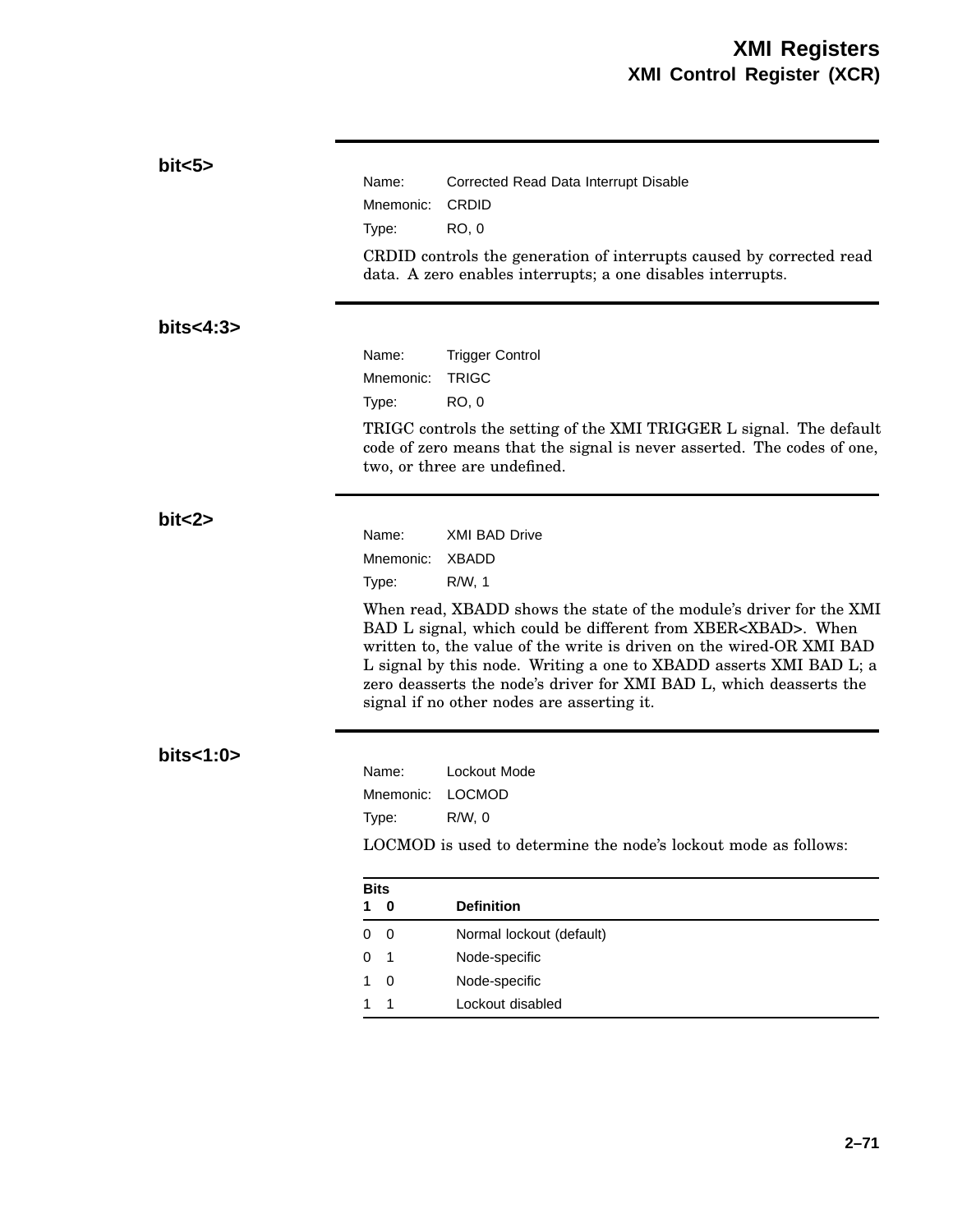# **Failing Address Extension Register (XFAER)**

The Failing Address Extension Register logs command, address, and write mask information (in the case of write transactions) associated with a failing transaction. Only XMI commander nodes are required to implement this register.

XFAER is the higher 32 bits of a 64-bit register formed by concatenating XFADR and XFAER. For detailed information on the low order bits of the failing address see the XFADR register.

XFADR and XFAER latch on the first XMI bus error. The following rules govern the overwriting of the information in the registers:

- If no error information is in the registers, they are written on the first hard or soft error.
- If soft error information is being latched, the registers are not changed on subsequent soft errors.
- If soft error information is being latched, the registers are overwritten by a hard error.
- If hard error information is being latched, the information is not changed on subsequent errors.

Setting of the following XBER bits are hard errors and force the latching of XFADR and XFAER:

| <b>XBER Bit</b> | <b>Mnemonic</b> | <b>Name</b>                |
|-----------------|-----------------|----------------------------|
| <20>            | <b>WDNAK</b>    | Write Data NO ACK          |
| <18>            | NRR.            | No Read Response           |
| <17>            | RSE.            | <b>Read Sequence Error</b> |
| <16             | <b>RER</b>      | <b>Read Error Response</b> |
| <15>            | <b>CNAK</b>     | Command NO ACK             |
| <13>            | TTO             | <b>Transaction Timeout</b> |

### **ADDRESS** Nodespace base address + 0000 002C



msb−p200−89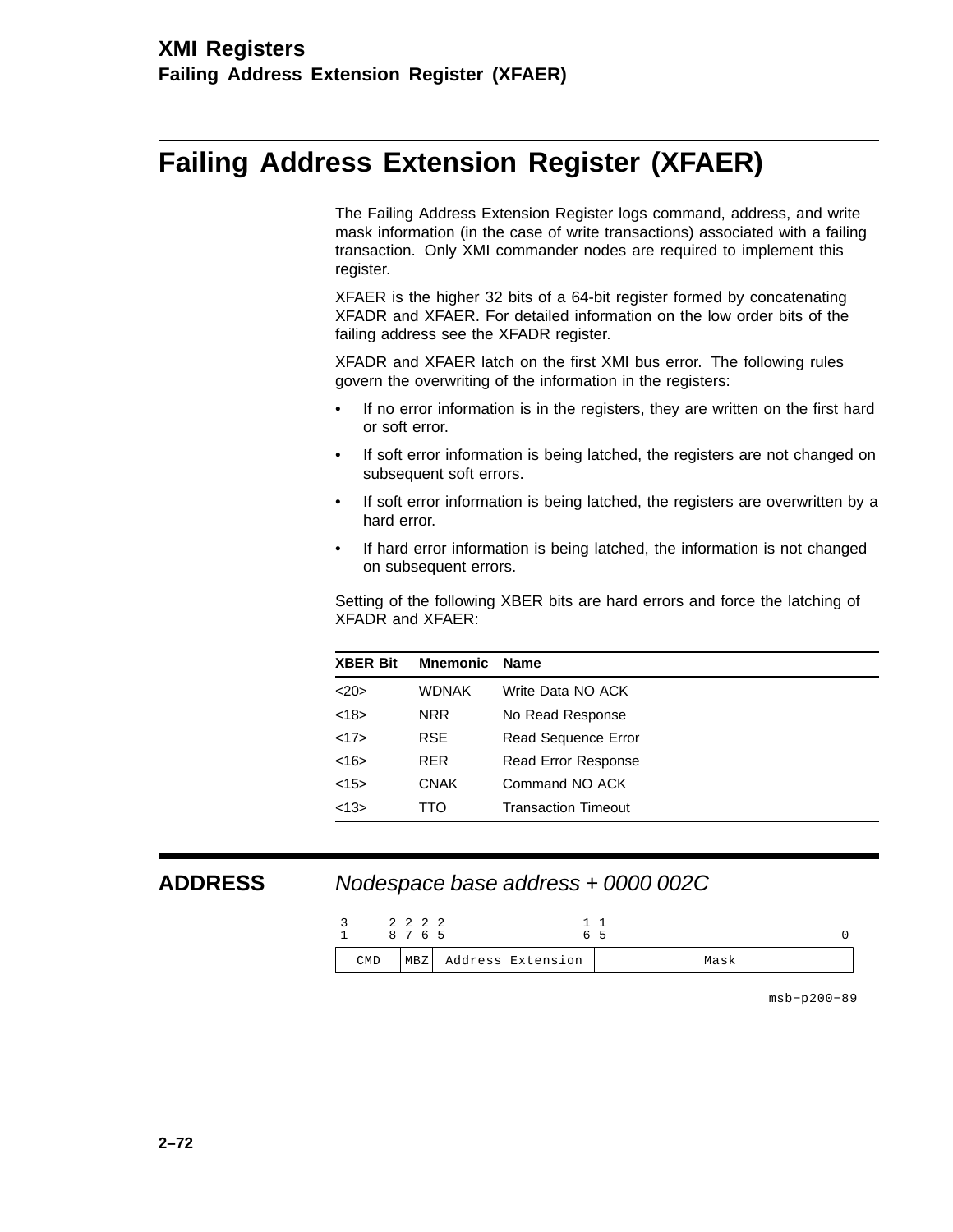| bits<31:28>       | Name:<br>Mnemonic:<br>Type:                        | Command<br><b>CMD</b><br><b>RO</b><br>CMD logs the value of XMI D<63:60> during the command cycle of<br>a failing transaction. The field contains the command code of the<br>transactions during the command cycle.                                      |
|-------------------|----------------------------------------------------|----------------------------------------------------------------------------------------------------------------------------------------------------------------------------------------------------------------------------------------------------------|
| bits<27:26>       | Name:<br>Mnemonic:<br>Type:                        | Reserved<br>None<br><b>RO, 0</b><br>Reserved; must be zero.                                                                                                                                                                                              |
| bits<25:16>       | Name:<br>Mnemonic:<br>Type:<br>write transactions. | <b>Address Extension</b><br>None<br><b>RO</b><br>The Address Extension field logs the value of XMI D<57:48> during<br>the command cycle of a failing transaction. Address Extension<br>contains address bits<38:29> of the specified address in read and |
| bits $<$ 15:0 $>$ | Name:<br>Mnemonic:<br>Type:                        | Mask<br>None<br><b>RO</b><br>The Mask field logs the value of XMI D<47:32> during the command<br>cycle of a failing transaction. It contains the write mask for write<br>transactions and is undefined for other transactions.                           |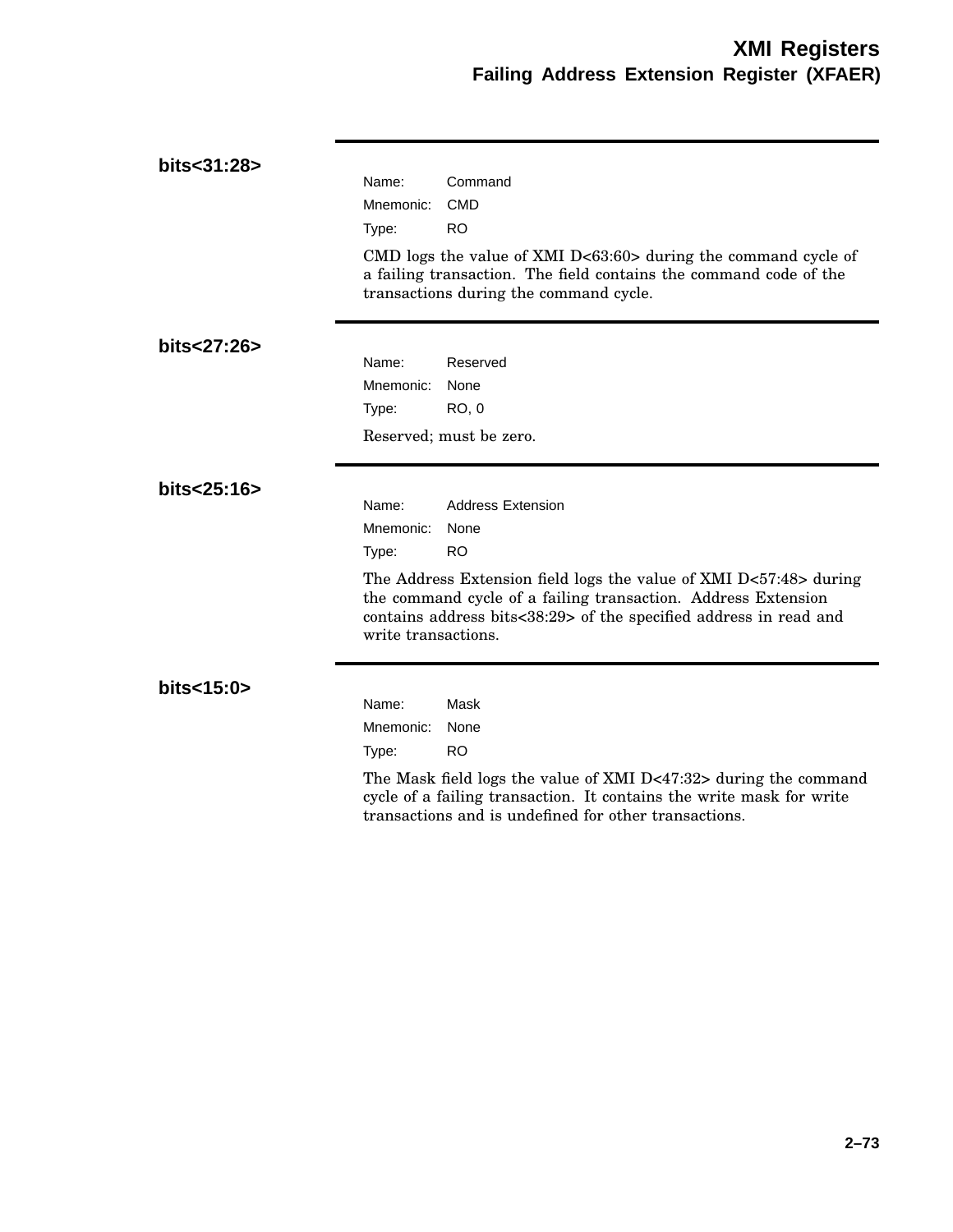# **Bus Error Extension Register (XBEER)**

XBEER is used to capture various XMI node errors.

| <b>ADDRESS</b> |                                                                                          | Nodespace base address + 0000 0034                                                                                                                                                                                                                                                                                                                         |  |     |               |         |  |  |  |
|----------------|------------------------------------------------------------------------------------------|------------------------------------------------------------------------------------------------------------------------------------------------------------------------------------------------------------------------------------------------------------------------------------------------------------------------------------------------------------|--|-----|---------------|---------|--|--|--|
|                | 3<br>$\mathbf{1}$                                                                        |                                                                                                                                                                                                                                                                                                                                                            |  | 8 7 |               | 3 2 1 0 |  |  |  |
|                |                                                                                          | Node-specific error bits                                                                                                                                                                                                                                                                                                                                   |  | MBZ |               |         |  |  |  |
|                | Unexpected Read Response (URR)<br>Only LOC Response (OLR)<br>Second Error Occurred (SEO) |                                                                                                                                                                                                                                                                                                                                                            |  |     |               |         |  |  |  |
|                |                                                                                          |                                                                                                                                                                                                                                                                                                                                                            |  |     | $msb-p204-89$ |         |  |  |  |
| bits<31:8>     |                                                                                          |                                                                                                                                                                                                                                                                                                                                                            |  |     |               |         |  |  |  |
|                | Name:                                                                                    | Reserved                                                                                                                                                                                                                                                                                                                                                   |  |     |               |         |  |  |  |
|                | Mnemonic:                                                                                | None                                                                                                                                                                                                                                                                                                                                                       |  |     |               |         |  |  |  |
|                | Type:                                                                                    | <b>RO, 0</b>                                                                                                                                                                                                                                                                                                                                               |  |     |               |         |  |  |  |
|                |                                                                                          | Reserved for node-specific error bits or RO or R/W1C control bits.                                                                                                                                                                                                                                                                                         |  |     |               |         |  |  |  |
| bits < 7:3>    |                                                                                          |                                                                                                                                                                                                                                                                                                                                                            |  |     |               |         |  |  |  |
|                | Name:                                                                                    | Reserved                                                                                                                                                                                                                                                                                                                                                   |  |     |               |         |  |  |  |
|                | Mnemonic:                                                                                | None                                                                                                                                                                                                                                                                                                                                                       |  |     |               |         |  |  |  |
|                | Type:                                                                                    | <b>RO, 0</b>                                                                                                                                                                                                                                                                                                                                               |  |     |               |         |  |  |  |
|                |                                                                                          | Reserved; must be zero.                                                                                                                                                                                                                                                                                                                                    |  |     |               |         |  |  |  |
| bit < 2>       |                                                                                          |                                                                                                                                                                                                                                                                                                                                                            |  |     |               |         |  |  |  |
|                | Name:                                                                                    | <b>Unexpected Read Response</b>                                                                                                                                                                                                                                                                                                                            |  |     |               |         |  |  |  |
|                | Mnemonic:                                                                                | <b>URR</b>                                                                                                                                                                                                                                                                                                                                                 |  |     |               |         |  |  |  |
|                | Type:                                                                                    | R/W1C, 0                                                                                                                                                                                                                                                                                                                                                   |  |     |               |         |  |  |  |
|                |                                                                                          | URR indicates, when set, that the node received a read response<br>when one was not expected (there were no outstanding reads for the<br>commander ID in the response). In this context only, a LOC response<br>is NOT considered a read response, and if it follows a timeout on an<br>Ownership Read or Interlock Read transaction, it will not set URR. |  |     |               |         |  |  |  |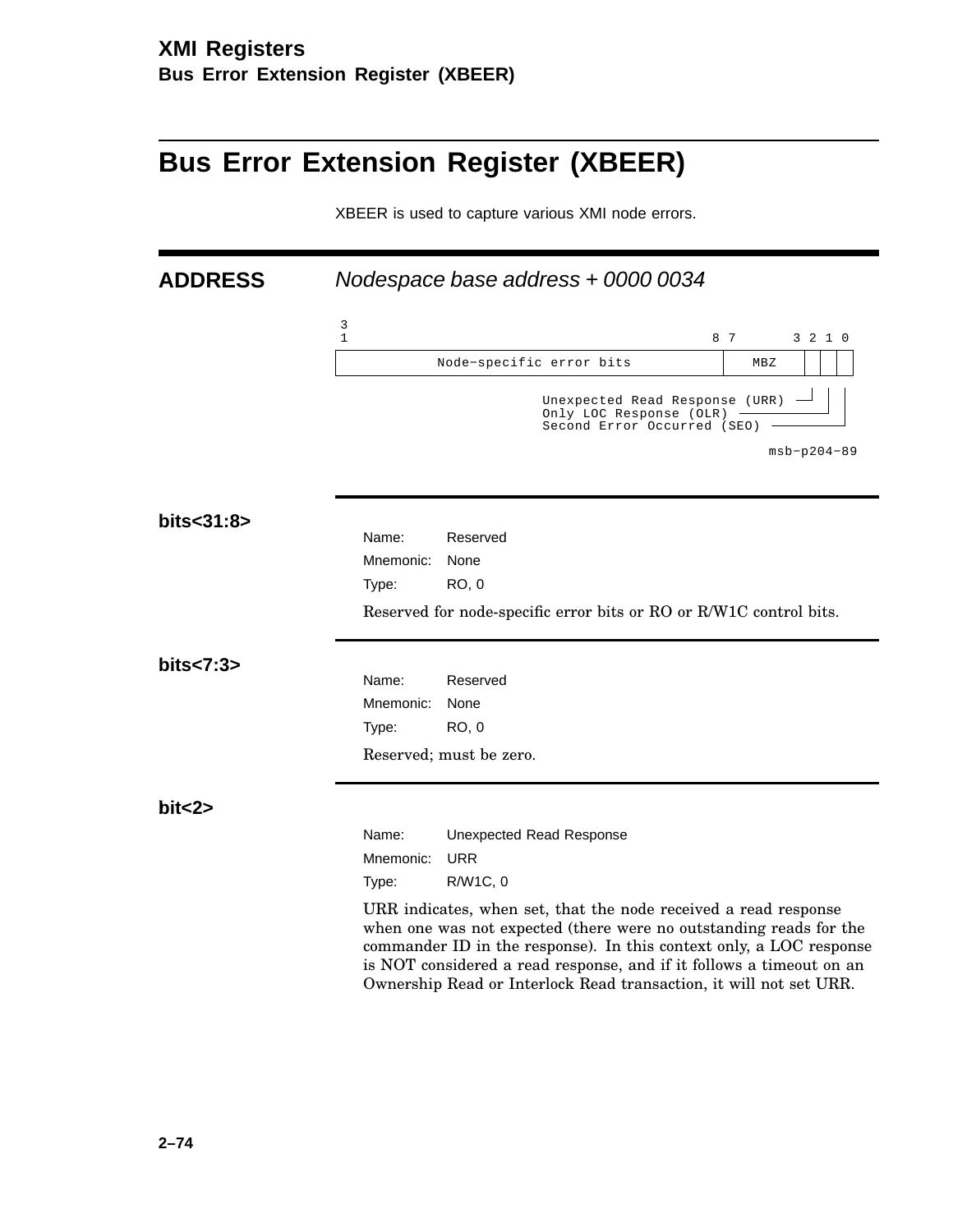| bit < 1>  |           |                                                                                                                                                                                                                                                                                                                                                                                                                                                                                                |
|-----------|-----------|------------------------------------------------------------------------------------------------------------------------------------------------------------------------------------------------------------------------------------------------------------------------------------------------------------------------------------------------------------------------------------------------------------------------------------------------------------------------------------------------|
|           | Name:     | Only LOC Response                                                                                                                                                                                                                                                                                                                                                                                                                                                                              |
|           | Mnemonic: | <b>OLR</b>                                                                                                                                                                                                                                                                                                                                                                                                                                                                                     |
|           | Type:     | R/W1C, 0                                                                                                                                                                                                                                                                                                                                                                                                                                                                                       |
|           |           | OLR indicates, when set, that the node received only LOC responses<br>when it tried or retried the read-type transaction.                                                                                                                                                                                                                                                                                                                                                                      |
| bit < 0 > |           |                                                                                                                                                                                                                                                                                                                                                                                                                                                                                                |
|           | Name:     | Second Error Occurred                                                                                                                                                                                                                                                                                                                                                                                                                                                                          |
|           | Mnemonic: | <b>SEO</b>                                                                                                                                                                                                                                                                                                                                                                                                                                                                                     |
|           | Type:     | R/W1C, 0                                                                                                                                                                                                                                                                                                                                                                                                                                                                                       |
|           |           | SEO indicates, when set, that a second hard error occurred while<br>XBER was reporting a hard error. While SEO is set, the bits reporting<br>the first error are not changed. Soft errors that occur while XBER is<br>reporting a hard error set their respective error reporting bit, provided<br>that those bits never report hard errors. Otherwise, the soft error is<br>ignored. Soft errors are errors that are recovered by automatic retry<br>or by correction techniques such as ECC. |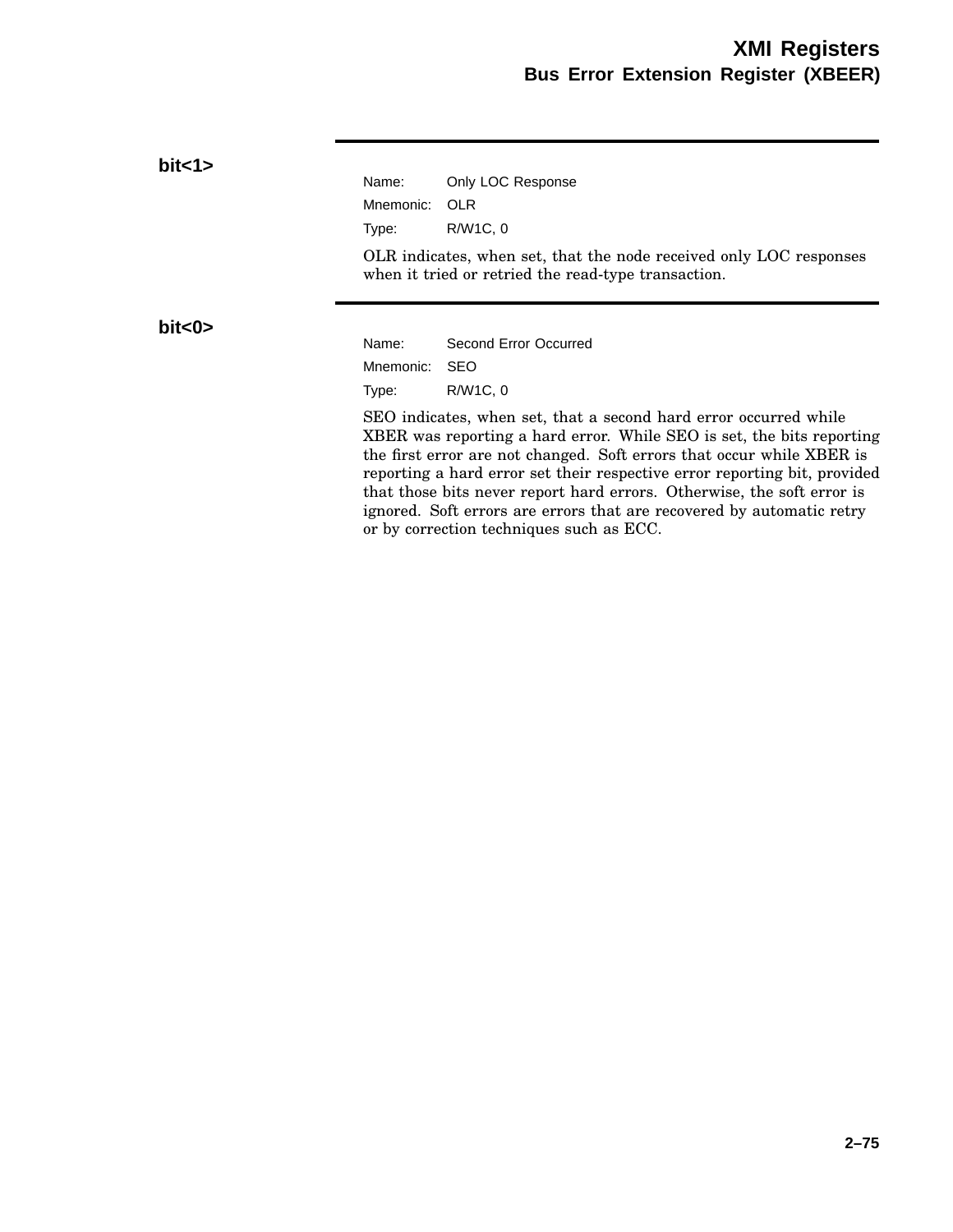## **2.9 XMI Errors**

**The XMI bus detects all single-bit transmission-related errors on XMI D<63:0> L, XMI F<3:0> L, XMI ID<5:0> L, XMI P<2:0> L, and XMI CNF lines. The XMI protocol permits XMI commanders to recover from all transient memory space read/write transaction errors as well as from most I/O space read/write transaction errors.**

# **2.9.1 Error Conditions**

| 2.9.1.1 | <b>Parity Error</b><br>To detect single-bit errors, all nodes monitor parity of the bus. Any XMI<br>receiver detecting bad parity ignores the cycle and returns a NO ACK<br>confirmation.                                                                                                                                                                                                                         |
|---------|-------------------------------------------------------------------------------------------------------------------------------------------------------------------------------------------------------------------------------------------------------------------------------------------------------------------------------------------------------------------------------------------------------------------|
| 2.9.1.2 | <b>Inconsistent Parity Error</b><br>Under certain error conditions, such as intermittent connectors, some<br>nodes might detect bad parity while others compute proper parity. If the<br>intended target of the transaction computes good parity, then the cycle<br>may be ACKed (and assumed good by the commander), even if other nodes<br>ignore the cycle due to bad parity.                                  |
|         | For XMI memory-space Write Mask, Unlock Write Mask, and Ownership<br>Read transactions, this class of error may result in cache coherency<br>problems due to cached processors failing to perform cache invalidates.<br>Processors recover from this error by having error recovery software flush<br>the cache (all "clean" blocks are invalidated and "owned dirty" blocks are<br>written back to main memory). |
|         | For IVINTR transactions, some destinations of the IVINTR transaction<br>may not receive the interrupt. All other XMI transactions ignore this class<br>of error.                                                                                                                                                                                                                                                  |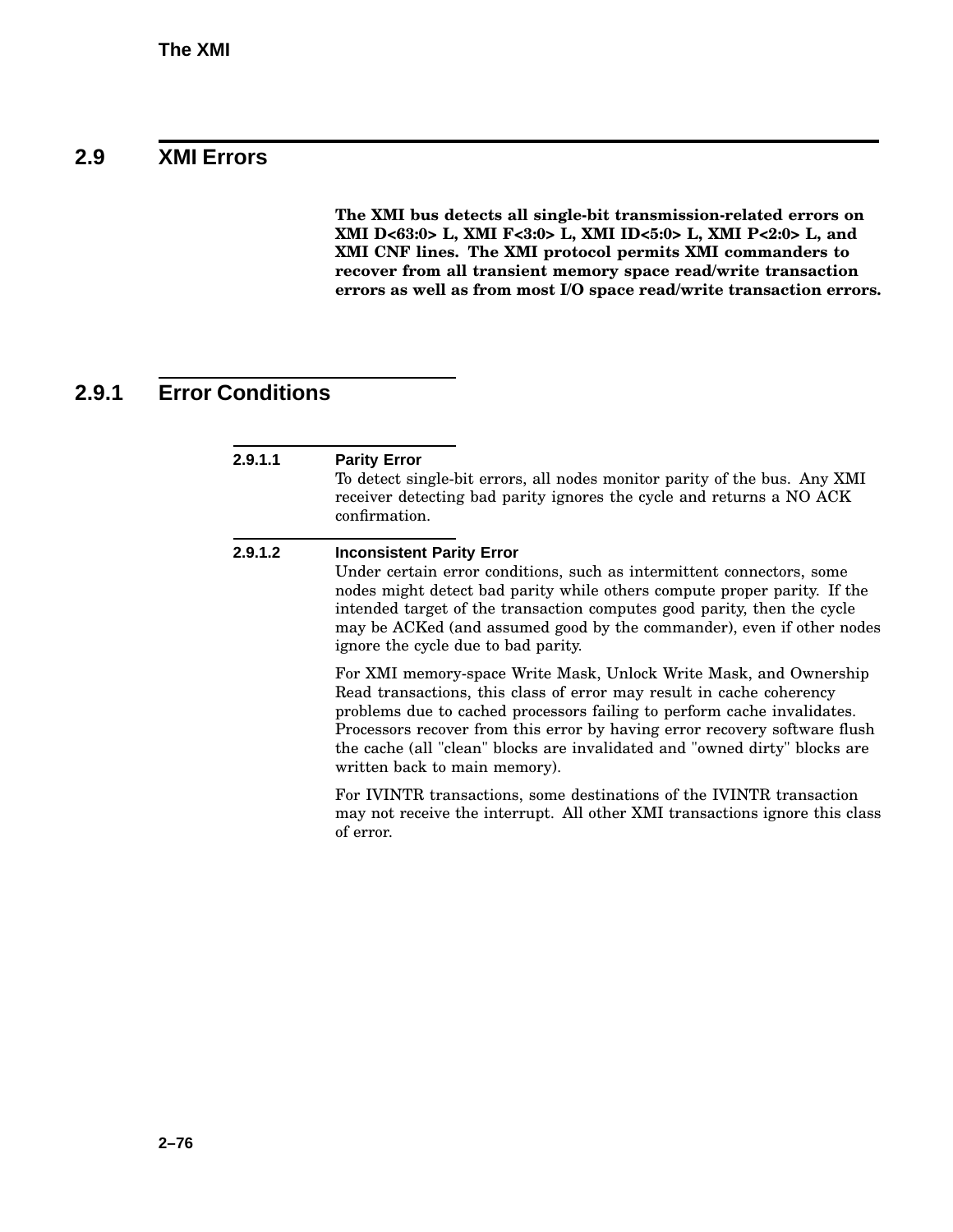#### **2.9.1.3 Transaction Timeout**

The XMI protocol specifies that a timeout of 16 milliseconds be used by commanders to detect transaction failure. Responders ensure that transactions do not exceed these timeout values.

- Response Timeout—An XMI Read, Interlock Read, or IDENT transaction is considered to have failed if a commander does not receive all read responses before the timeout cycle value expires. This does not imply that a responder has "died" since XMI receivers ignore cycles with bad parity and response timeouts can occur as a result of ignored cycles.
- Retry Timeout—An XMI commander needs to reissue an XMI transaction if it receives a NO ACK or a Locked Response. If the commander has not successfully completed the transaction within the timeout period, the transaction has failed.

#### **2.9.1.4 Sequence Error**

Many transactions require that XMI cycles occur in a certain sequence. When the cycles occur out of sequence, the transaction is in error.

Read, Interlock Read, and IDENT transactions use sequence IDs embedded in the read data responses (GRDn, CRDn, RER—the sequence ID for RER is implicitly 0). The required order for read responses is 0 (GRD0) for longwords (including IDENT), 0 (GRD0) for a quadword, 0...1 (GRD0, GRD1) for an octaword, and 0...3 (GRD0, GRD1, GRD2, GRD3) for hexword length transactions. For example, if the commander detects data returned out of sequence (such as GRD0, GRD2, GRD3), then it NO ACKs the out-of-order read response (GRD2) and the subsequent read response (GRD3) for that transaction.

Correct sequencing of write transactions is determined by the location of the data cycles relative to the write command cycle rather than using sequence IDs, which are used with reads. The write command cycle and associated write data cycles must occur in contiguous timeslots. If a responder detects missing data cycles in a write transaction, the incorrect cycle (and subsequent data cycles) are NO ACKed. Figure 2–34 shows examples of failing hexword write transactions. In both examples there should be data where XXXX appears.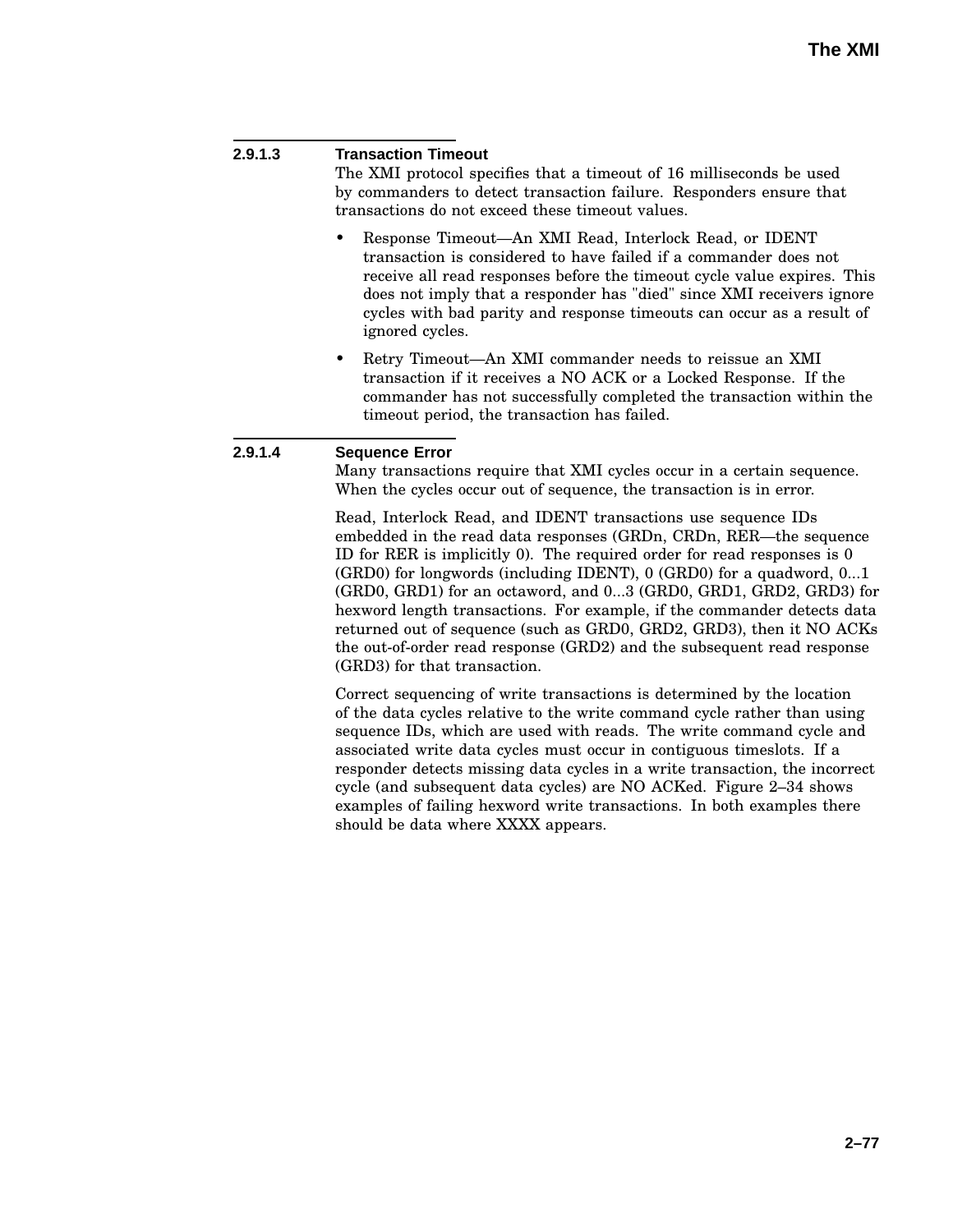|                       | Missing First Data Cycle                                                                                                             |
|-----------------------|--------------------------------------------------------------------------------------------------------------------------------------|
| FUNCT<br>DATA<br>CONF | XXXX WDAT <br>WDAT<br>CM <sub>D</sub><br>WDAT<br>WDAT<br>WRTM XXXX DATA DATA DATA<br>DATA<br>ACK   NO ACK   NO ACK   NO ACK   NO ACK |
|                       | Missing Second Data Cycle                                                                                                            |
| FUNCT<br>DATA<br>CONF | WDAT   XXXX   WDAT  <br>CMD.<br>WDAT<br>WDAT<br>WRTM DATA XXXX DATA  <br>DATA<br>DATA<br>ACK   ACK   NO ACK   NO ACK   NO ACK        |
|                       | $msb-p213-89$                                                                                                                        |

**Figure 2–34 Failed Hexword Write Transaction**

## **2.9.2 Error Handling**

XMI commanders and responders react to error conditions as follows:

- Receivers that detect bad parity ignore the cycle.
- For WMASK and UWMASK transactions, responders ignore any write transactions containing a sequence or parity error; that is, none of the data at the referenced location is modified because the entire write transaction is ignored.
- For DWMASK transactions, responders start processing the transaction as soon as the command is received if the ownership bit remains set. If the ownership bit does not remain set, all data cycles are properly received.
- Responders receiving a NO ACK confirmation to a read response do not transmit further read responses associated with that transaction within 10 XMI cycles of the NO ACK.
- Memory nodes set a lock bit if the command/address cycle of the IREAD transaction is successfully received.
- Memory nodes do not clear a lock bit unless all write data cycles associated with the UWMASK transaction are properly received.
- Cached processors detecting an inconsistent parity error either flush their caches or perform a machine check.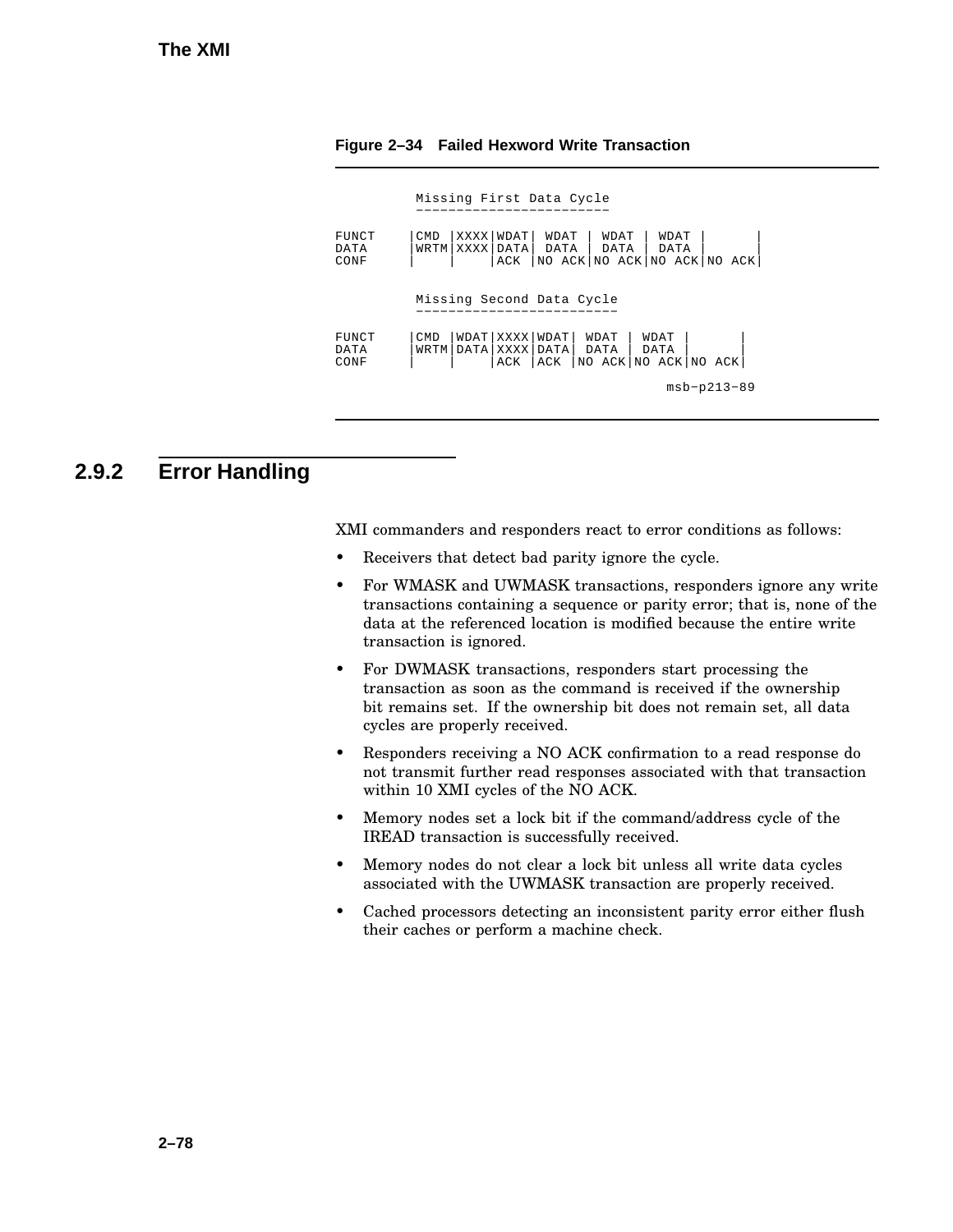# **2.9.3 Error Recovery**

Error recovery involves one or more reattempts of the failed transaction before reporting a hard error. A failed XMI transaction is retried under the following circumstances:

- All transactions receiving a NO ACK confirmation for the command cycle are retried automatically by the hardware. The NO ACK can result from either a reference to nonexistent memory locations (NXM) or from bus parity errors. Transactions failing the retry are assumed to be to an NXM.
- Failing XMI Write transactions are retried.
- Failing XMI Read transactions to memory space are retried.
- XMI IDENT transactions receiving a response timeout may be retried. Since this may result in a lost interrupt vector, the consequences are implemented by software.
- Failing XMI I/O space Write Mask or Unlock Write Mask transactions are retried.
- Failing DWMBB I/O space Read or Interlock Read transactions receiving a response timeout are NOT retried since some I/O devices might have read side effects.

### **2.9.4 Error Reporting**

Normal transaction-level error reporting mechanisms include NO ACK, Read Error Response (RER), and timeout.

The XMI bus protocol supports two mechanisms that signal error conditions to processors if normal transaction-level error reporting cannot be used. They are:

- Write error interrupt—This transaction is directed to one or more CPU nodes, resulting in each targeted CPU taking an IPL 1D (hex) error interrupt. The CPU then identifies the source of the write error interrupt.
- XMI TRIGGER—When XMI TRIGGER is asserted, all XMI CPUs take an IPL 1D (hex) error interrupt. This is used for diagnostic purposes.

Examples of error conditions include:

- System integrity problems, such as bus collisions.
- The DWMBB being unable to complete an XMI-to-VAXBI windowed write operation. The DWMBB issues a write error IVINTR transaction to the nodes designated in the WE IVINTR destination register. If the cause of the error is nonexistent memory (NXM), such as during configuration, then software tries recovery. Otherwise, software initiates a system software failure.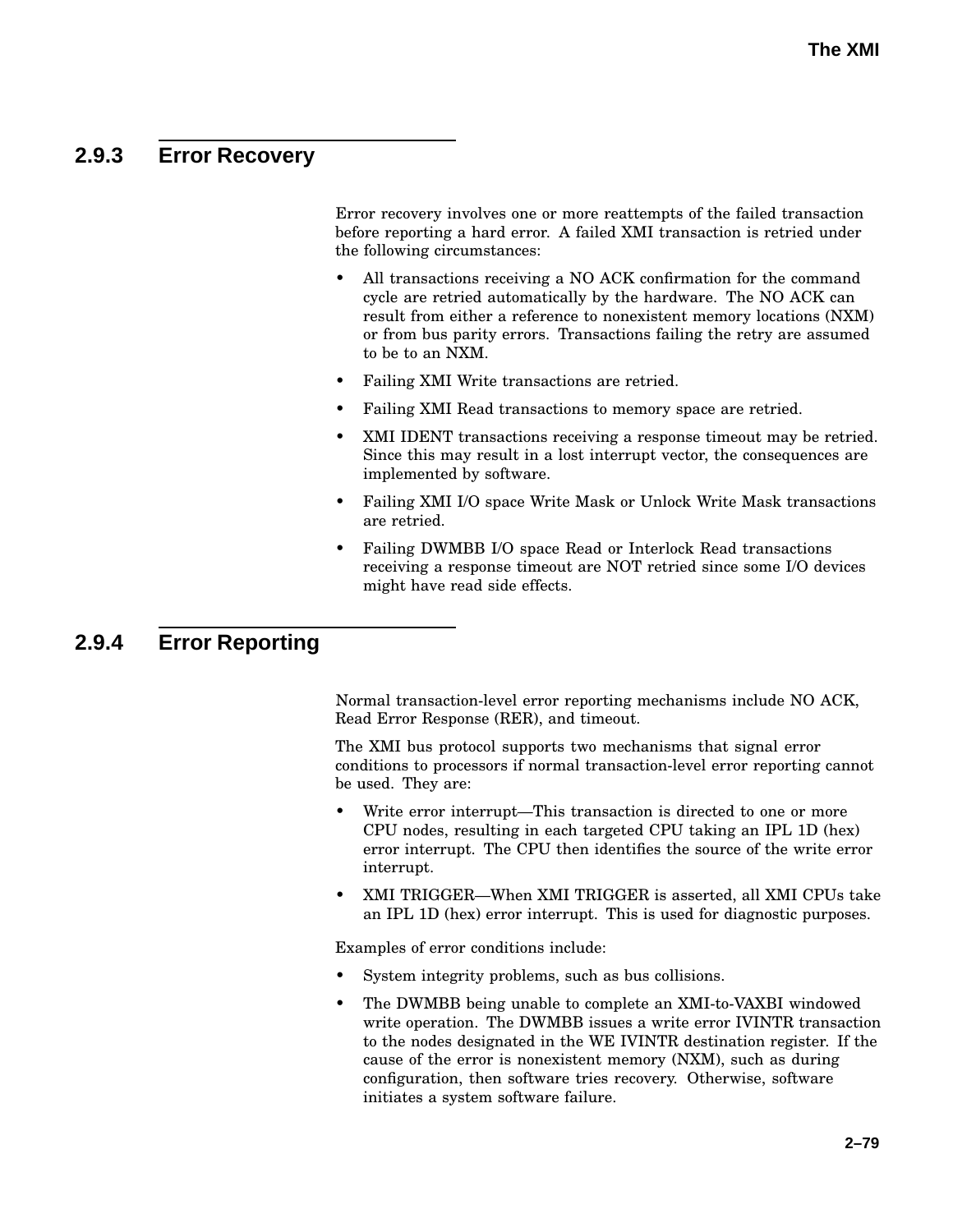• The DWMBB being unable to complete a VAXBI-to-XMI windowed write operation. Then the DWMBB issues a write error IVINTR transaction to the nodes designated in the DWMBB AIVINTR destination register. This results in system software failure.

Processor nodes also use the memory error interrupt (IPL 1D (hex)) to report other node-specific error conditions, such as potential cache coherency problems or write buffer errors. Some of these errors might be recoverable by software, but the processor needs to contain additional state to identify these conditions.

In an SMP operating system, with processes migrating between processors, an error condition might not be associated with the related process even when the error condition can be isolated to a specific processor. Therefore, many bus-related error conditions result in system software failure.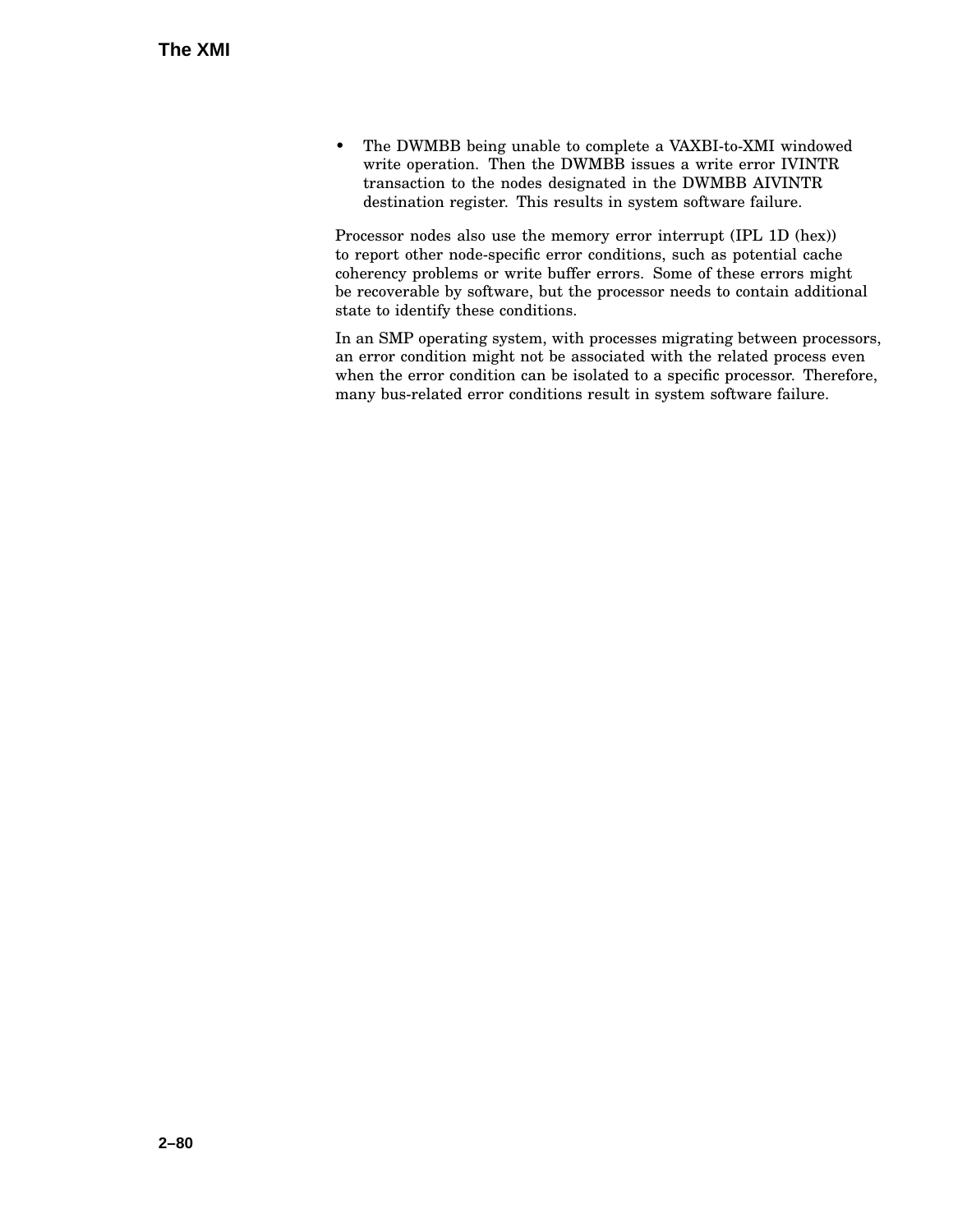#### **3 DWMBB Adapter**

The DWMBB XMI-to-VAXBI adapter provides an information path between the XMI bus and I/O devices on the VAXBI bus.

This chapter contains the following sections:

- DWMBB Overview
- Address Translation
- I/O Transactions
- Interrupts
- VAXBI Wrapped Read Transactions
- Lockout Modes
- Commander Arbitration Using Responder Request
- Programmable Timeouts
- Programmable VAXBI I/O Window Space
- ECC Protection on the PMR Data Path
- DWMBB Adapter Registers
- Error Handling
- DWMBB Initialization
- Diagnostic Features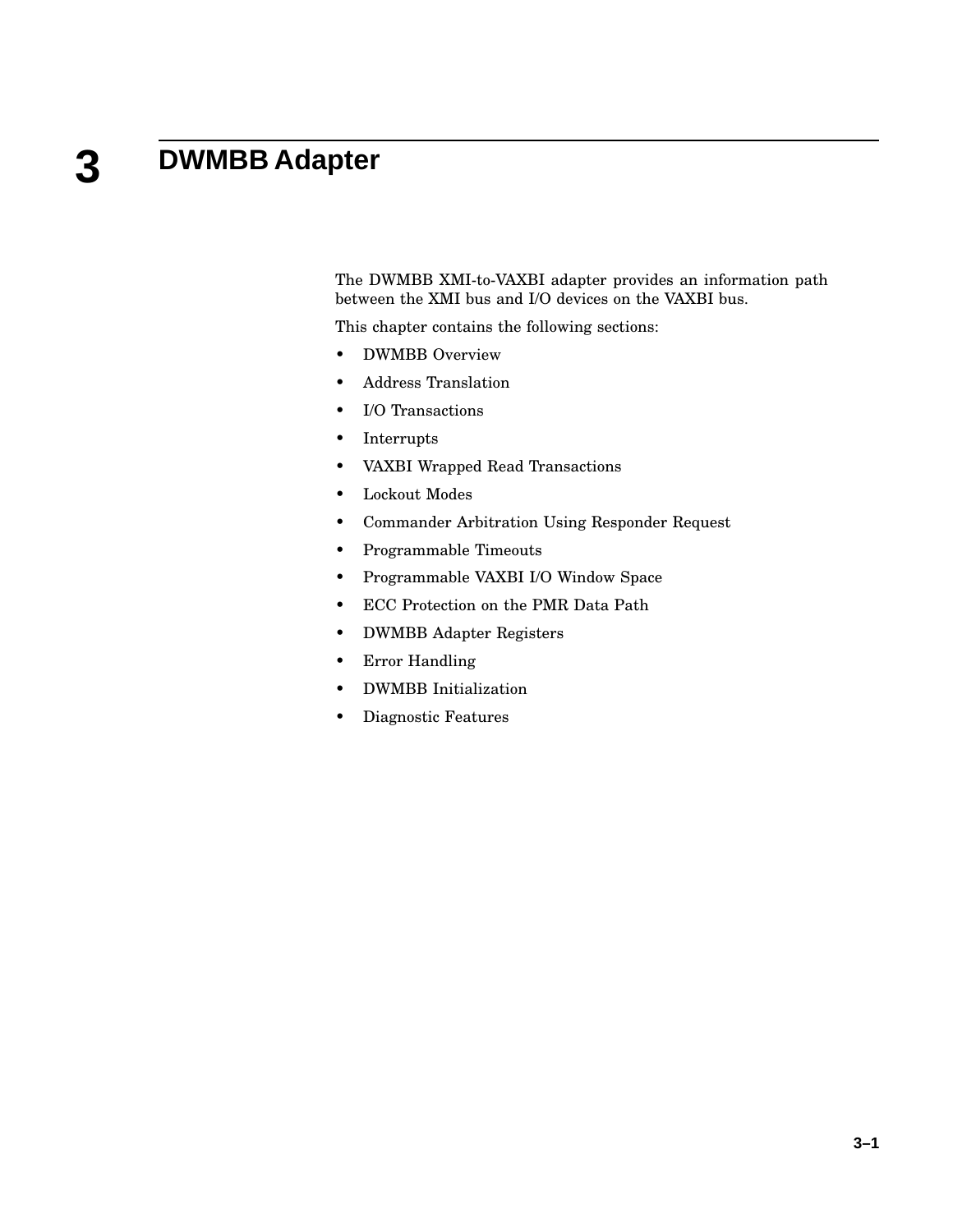# **3.1 DWMBB Overview**

**The DWMBB XMI-to-VAXBI adapter provides an information path between the XMI bus and I/O devices on the VAXBI bus. The DWMBB consists of two modules: the DWMBB/A XMI module and the DWMBB/B VAXBI module. The IBUS connects the two modules. Figure 3–1 shows the DWMBB block diagram.**

**Figure 3–1 DWMBB Adapter Block Diagram**

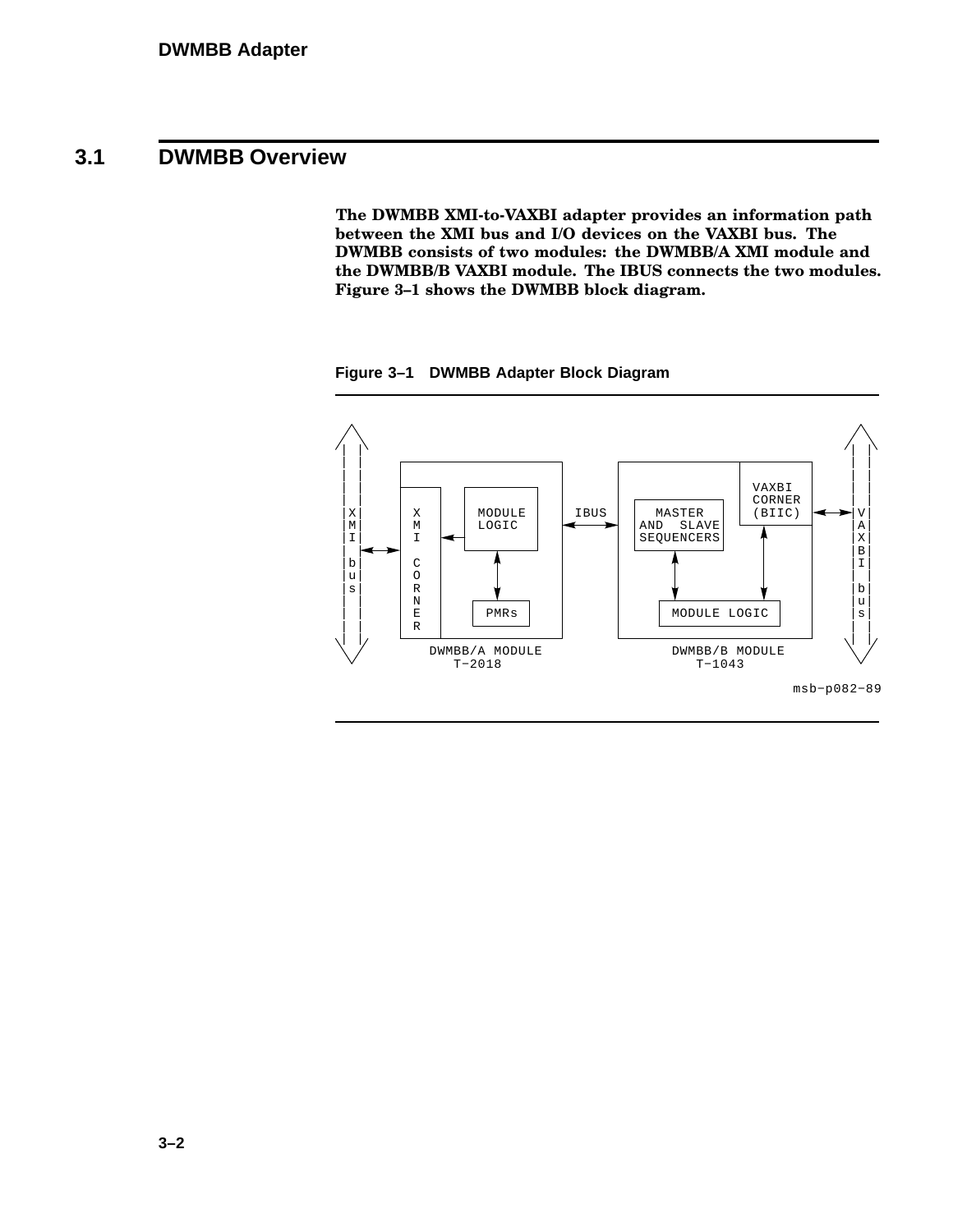The DWMBB/A module contains an XMI Corner, register files, XMI required registers, DWMBB/A module-specific registers, page map registers, and control sequencers for the XMI interface.

The DWMBB/B module contains a VAXBI Corner, interconnect drivers, control sequencers to handle the control of the data transfer, status bits to/from the DWMBB/A module's register files and the BIIC, DWMBB/B module-specific registers, decode logic for DMA operations, and VAXBI clock-generation circuitry.

These two modules are connected by four cables of 30 wires each. The 120 wires make up the IBUS, which transfers data and control information between the two modules.

The DWMBB uses I/O and DMA transactions to exchange information. I/O transactions originate from the CPU module(s) and are presented to the DWMBB from the XMI bus with the CPU as the XMI commander and the DWMBB as the XMI responder.

DMA transactions originate from VAXBI nodes that select the DWMBB as the VAXBI slave. These are read or write transactions targeted to XMI memory space or are VAXBI-generated interrupt transactions that target a CPU module. For DMA transactions, the DWMBB is the XMI commander and the memory module is the XMI responder.

Write transactions, whether DMA or I/O, are always disconnected. This means that as soon as either the CPU or the VAXBI master issues the write, it waits for an ACK confirmation that the command and write data was accepted but not necessarily completed at the destination. If the write fails, a write error Implied Vector Interrupt (IVINTR) is returned.

Processors using the VAX 6000 platform use either a 30- or 32-bit physical address. Chapter 2 describes the XMI address space. The *VAXBI Options Handbook* describes the VAXBI address space. The DWMBB can be both a master and a slave on the VAXBI. As a master, it carries out I/O transactions requested by its XMI devices. As a slave, it responds to VAXBI transactions that select its node.

The DWMBB has several addressing modes, two of which will be discussed here. The adapter is capable of handling a 40-bit address, which the XMI supports. For purposes of this book, however, references to 40-bit addressing will be kept to a minimum to limit confusion.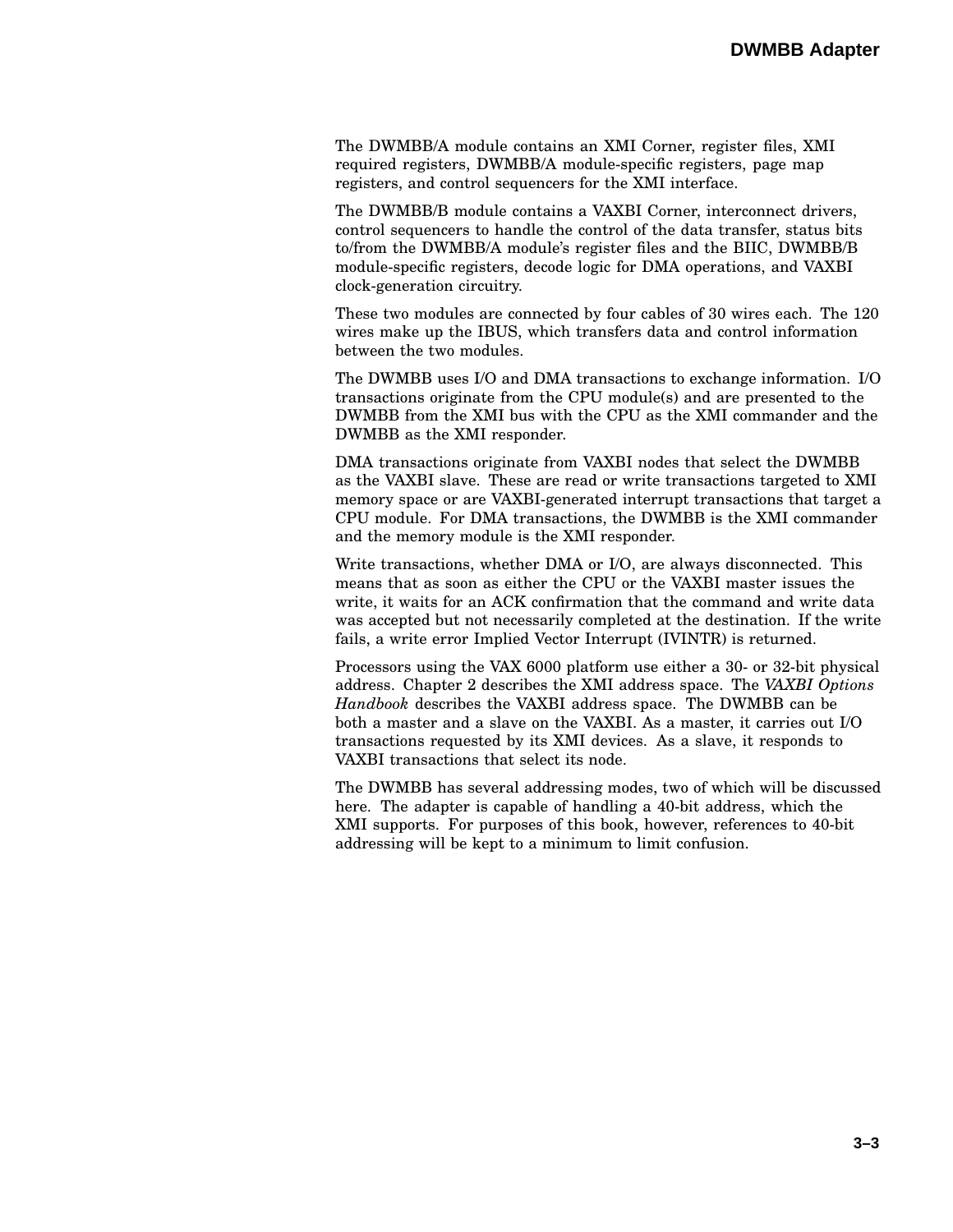# **3.2 Address Translation**

**The DWMBB is an XMI-to-VAXBI adapter for systems that support 30 bits or more of address space. Figure 3–2 shows the VAXBI I/O address space for XMI node 1.**

| XMI NODE 1<br>32-bit Addr. | VAXBI     | Address (hex) VAXBI I/O Address Space |                           |
|----------------------------|-----------|---------------------------------------|---------------------------|
|                            |           |                                       |                           |
| E200 0000                  | 2000 0000 |                                       |                           |
|                            |           | Device<br>8 Kbytes                    |                           |
| E200 2000                  | 2000 2000 | Device 1                              |                           |
| E200 4000                  | 2000 4000 | 8 Kbytes                              | VAXBI Device<br>Registers |
|                            |           | Device 2                              | 128 Kbytes                |
|                            |           | 8 Kbytes                              |                           |
| E201 E000                  | 2001 E000 |                                       |                           |
|                            |           | Device 15                             |                           |
| E202 0000                  | 2002 0000 | 8 Kbytes                              |                           |
|                            |           | Reserved<br>128 Kbytes                | Multicast<br>Space        |
| E204 0000                  | 2004 0000 |                                       |                           |
|                            |           | Boot ROM Space<br>256 Kbytes          |                           |
| E206 0000                  | 2006 0000 | Reserved                              |                           |
|                            |           | 3.5 Mbytes                            |                           |
| E240 0000                  | 2040 0000 | Adapter                               |                           |
|                            |           | Window<br>Space 0                     |                           |
| E244 0000                  | 2044 0000 | 256 Kbytes                            |                           |
|                            |           | Adapter                               |                           |
|                            |           | Window<br>Space 1                     |                           |
|                            |           | 256 Kbytes                            |                           |
|                            |           |                                       |                           |
| E27C 0000                  | 207C 0000 | Adapter                               |                           |
|                            |           | Window<br>Space 15                    |                           |
|                            |           | 256 Kbytes                            |                           |
| E280 0000                  | 2080 0000 | Assignable Window                     |                           |
| E3FF FFFF                  | 21FF FFFF | Space                                 |                           |
|                            |           |                                       |                           |
|                            |           |                                       | $msb-p083-91$             |

**Figure 3–2 VAXBI I/O Address Space for XMI Node 1**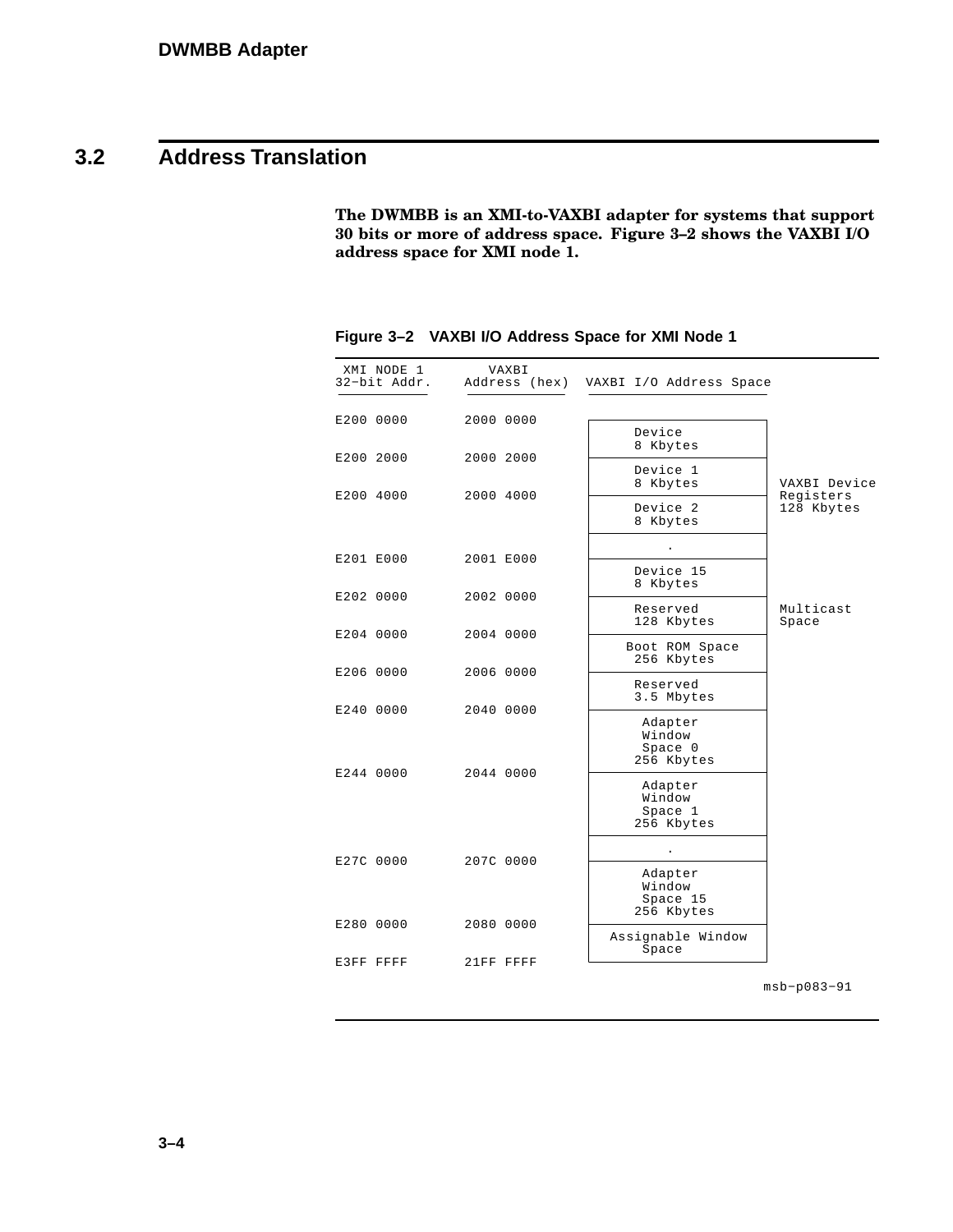DWMBB address translation uses a mapping register scheme. The page map registers (PMRs) are implemented in RAM and provide 64 K (65,536) 32-bit locations. All mapping register locations are maintained by system software, which ensures that all required page frame numbers (PFNs) loaded in the mapping registers are valid before any I/O device initiates a DMA transaction.

The mapping of a VAXBI address to XMI memory address space is controlled by the following separate functions:

- The Starting and Ending Address Registers of the BIIC, which are on the DWMBB/B module
- The current address translation mode of the DWMBB/A module

Table 3–1 shows the DWMBB address translation modes with their maximum amount of VAXBI memory address space that can be mapped to XMI memory address space.

| <b>Addressing Mode</b>                                      | Number of<br><b>Mapping</b><br><b>Registers</b> | <b>VAXBI Memory</b><br><b>Address Space</b><br><b>Mapped</b> |
|-------------------------------------------------------------|-------------------------------------------------|--------------------------------------------------------------|
| DWMBA compatibility (30 bits of VAX address)                | N/A                                             | 512 Mbytes                                                   |
| 40-bit extended VAX address translation                     | 64 K                                            | 32 Mbytes                                                    |
| 40-bit extended address translation using 4-Kbyte page size | 64 K                                            | 256 Mbytes                                                   |
| 40-bit extended address translation using 8-Kbyte page size | 64 K                                            | 512 Mbytes                                                   |

#### **Table 3–1 VAXBI ADDRESS MAPPING**

The Map Register Mode Enable field of the DWMBB/A Utility Register (AUTLR<19:17>) is used to set the address translation mode.

The DWMBA compatibility mode is the default mode, which is in effect after power-up and XMI node reset. While in this mode, address translation is disabled and the VAXBI memory address space is directly mapped into the first 512 Mbytes of XMI memory space. For a VAXBI device to address memory space greater than 512 Mbytes, the DWMBB must be set to one of the address translation modes.

When address translation is enabled, the DWMBB performs address translation only on DMA transactions. The access of XMI I/O address space from nodes on the VAXBI is restricted. System software maintains proper memory access by ensuring that valid PFN entries are in the PMRs for any DMA transaction to be translated.

Some VAXBI transactions do not have corresponding XMI transactions and are not supported by the DWMBB. Also, some XMI transactions do not have corresponding VAXBI transactions and are not supported. Table 3–2 and Table 3–3 list the corresponding transactions.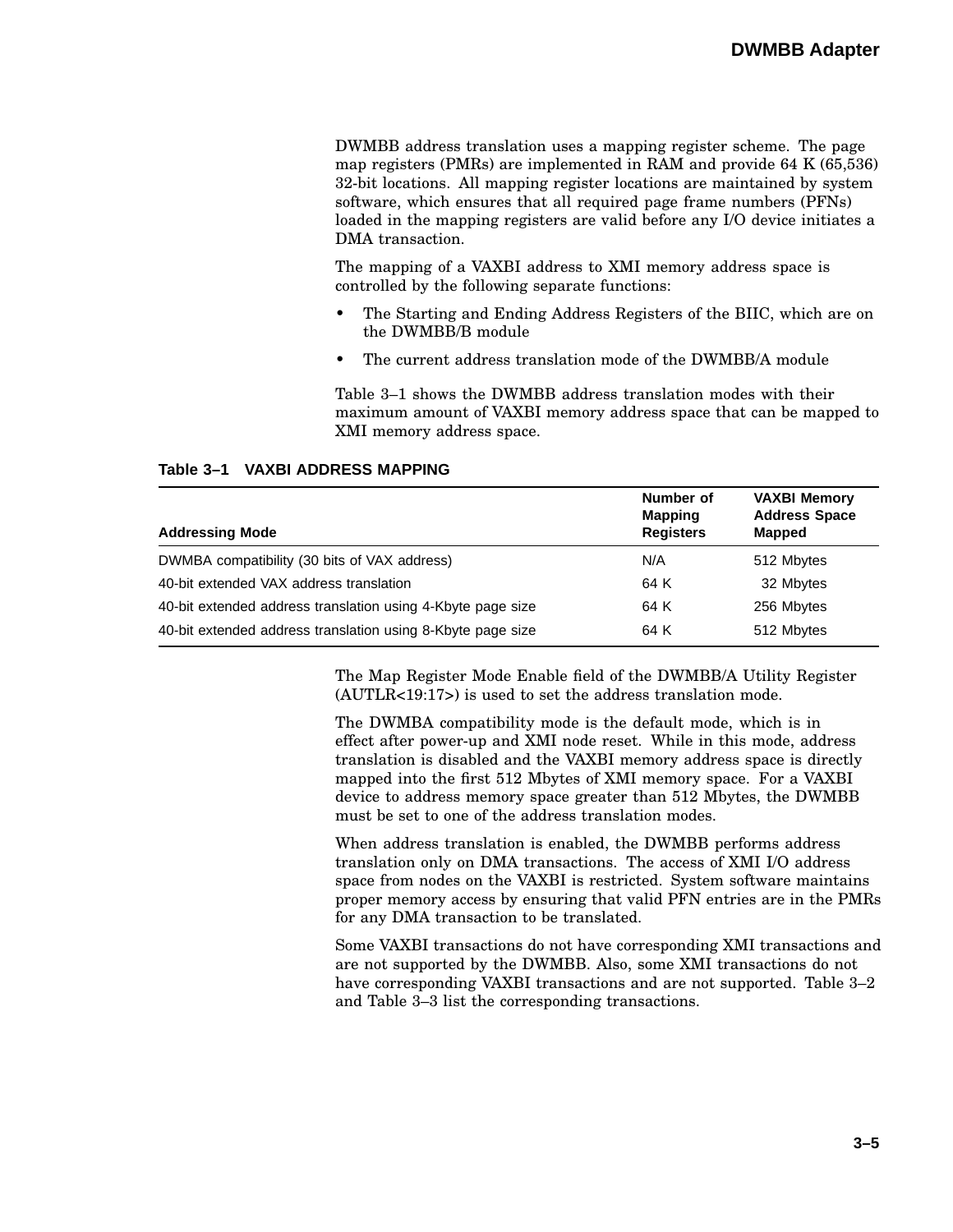| <b>VAXBI Command</b>                        | <b>XMI Transaction</b>                                   |  |  |
|---------------------------------------------|----------------------------------------------------------|--|--|
| Read (READ)                                 | Read                                                     |  |  |
| Longword                                    | Quadword (DWMBB returns requested longword to the VAXBI) |  |  |
| Quadword                                    | Quadword                                                 |  |  |
| Octaword                                    | Octaword                                                 |  |  |
| Interlock Read with Cache Intent (IRCI)     | Interlock Read                                           |  |  |
| Longword                                    | Quadword (DWMBB returns requested longword to the VAXBI) |  |  |
| Quadword                                    | Quadword                                                 |  |  |
| Octaword                                    | Octaword                                                 |  |  |
| Read with Cache Intent (RCI)                | Read                                                     |  |  |
| Longword                                    | Quadword (DWMBB returns requested longword to the VAXBI) |  |  |
| Quadword                                    | Quadword                                                 |  |  |
| Octaword                                    | Octaword                                                 |  |  |
| Write (WRITE)                               | <b>Write Mask</b>                                        |  |  |
| Longword                                    | Quadword (unused longword is Write Masked)               |  |  |
| Quadword                                    | Quadword                                                 |  |  |
| Octaword                                    | Octaword                                                 |  |  |
| Write with Cache Intent (WCI)               | <b>Write Mask</b>                                        |  |  |
| Longword                                    | Quadword (unused longword is Write Masked)               |  |  |
| Quadword                                    | Quadword                                                 |  |  |
| Octaword                                    | Octaword                                                 |  |  |
| Unlock Write Mask with Cache Intent (UWMCI) | <b>Unlock Write Mask</b>                                 |  |  |
| Longword                                    | Quadword (unused longword is Write Masked)               |  |  |
| Quadword                                    | Quadword                                                 |  |  |
| Octaword                                    | Octaword                                                 |  |  |
| Write Mask with Cache Intent (WMCI)         | <b>Write Mask</b>                                        |  |  |
| Longword                                    | Quadword (unused longword is Write Masked)               |  |  |
| Quadword                                    | Quadword                                                 |  |  |
| Octaword                                    | Octaword                                                 |  |  |
| Interrupt (INTR)                            | Interrupt                                                |  |  |
| Identify (IDENT)                            | Not supported (NO ACK to VAXBI) <sup>1</sup>             |  |  |
| Invalidate (INVAL)                          | Not supported (NO ACK to VAXBI)                          |  |  |

**Table 3–2 VAXBI Commands and Corresponding XMI Transactions**

<sup>1</sup>The DWMBB responds to VAXBI IDENTs that are directed to it under three different conditions. All three conditions are implemented within the DWMBB/B module's BIIC. These conditions are as follows:

1. The BIIC detects an error condition that results in a generated interrupt.

2. The user sets the force interrupt bits in the appropriate BIIC register.

3. External logic (such as the Interprocessor Interrupt decode logic) asserts the BCI INT signal (pin <6>) on the BIIC.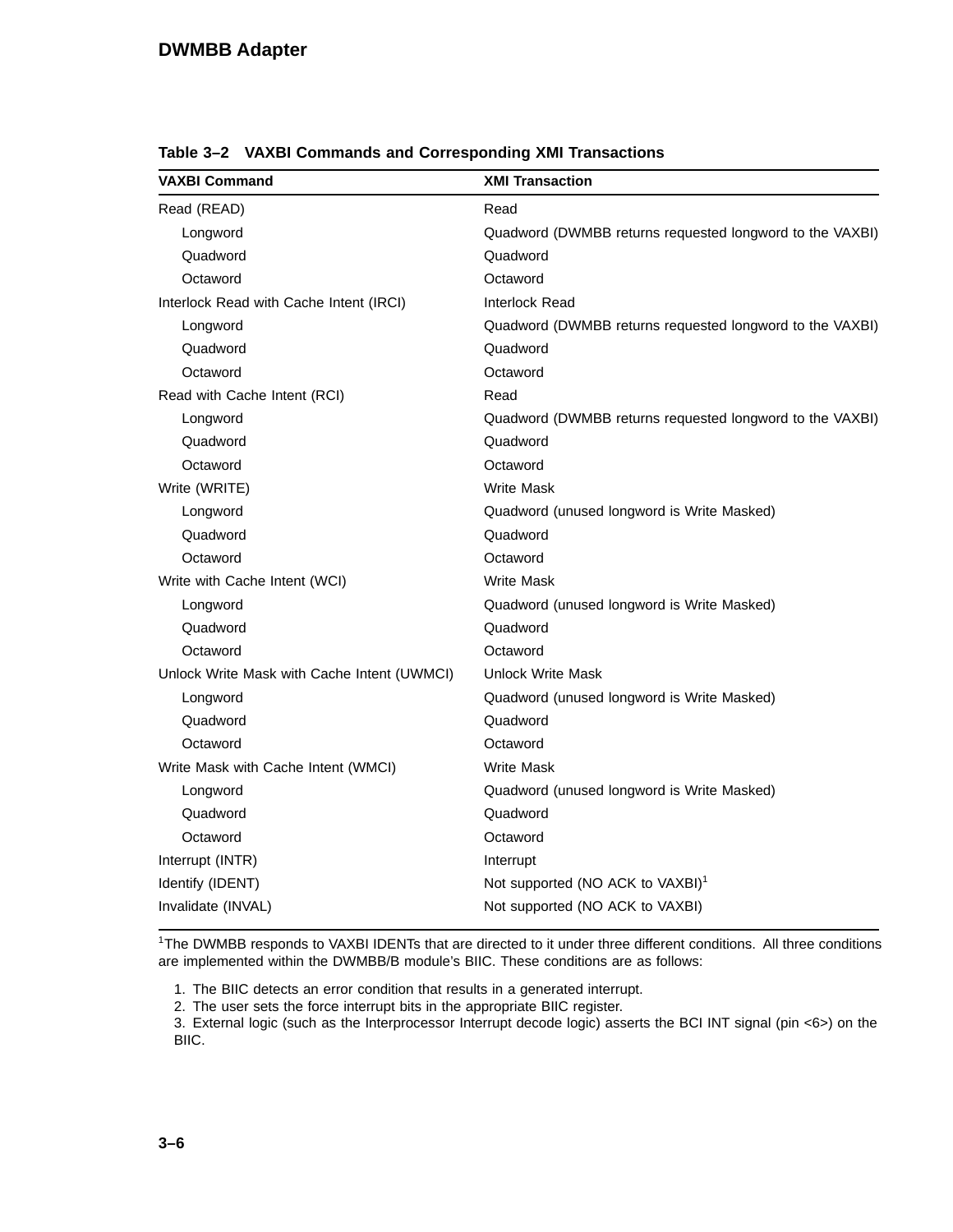| <b>VAXBI Command</b>              | <b>XMI Transaction</b>          |
|-----------------------------------|---------------------------------|
| Broadcast (BDCST)                 | Not supported (NO ACK to VAXBI) |
| Interprocessor Interrupt (IPINTR) | Interrupt at IPL $161$          |
| <b>STOP</b>                       | Not supported (NO ACK to VAXBI) |

**Table 3–2 (Cont.) VAXBI Commands and Corresponding XMI Transactions**

<sup>1</sup>The DWMBB responds to VAXBI IDENTs that are directed to it under three different conditions. All three conditions are implemented within the DWMBB/B module's BIIC. These conditions are as follows:

1. The BIIC detects an error condition that results in a generated interrupt.

2. The user sets the force interrupt bits in the appropriate BIIC register.

3. External logic (such as the Interprocessor Interrupt decode logic) asserts the BCI INT signal (pin <6>) on the BIIC.

| <b>XMI Command</b>                | <b>VAXBI Transaction</b>                     |
|-----------------------------------|----------------------------------------------|
| Longword Read                     | Longword Read                                |
| Quadword Read                     | Illegal (NO ACK to XMI)                      |
| <b>Octaword Read</b>              | Illegal (NO ACK to XMI)                      |
| <b>Hexword Read</b>               | Illegal (NO ACK to XMI)                      |
| Longword Interlock Read           | Longword Interlock Read with Cache Intent    |
| Quadword Interlock Read           | Illegal (NO ACK to XMI)                      |
| Octaword Interlock Read           | Illegal (NO ACK to XMI)                      |
| <b>Hexword Interlock Read</b>     | Illegal (NO ACK to XMI)                      |
| Longword Write Mask               | Longword Write Mask with Cache Intent        |
| <b>Quadword Write Mask</b>        | Illegal (NO ACK to XMI)                      |
| Octaword Write Mask               | Illegal (NO ACK to XMI)                      |
| <b>Hexword Write Mask</b>         | Illegal (NO ACK to XMI)                      |
| Longword Unlock Write Mask        | Longword Unlock Write Mask with Cache Intent |
| Quadword Unlock Write Mask        | Illegal (NO ACK to XMI)                      |
| Octaword Unlock Write Mask        | Illegal (NO ACK to XMI)                      |
| Interrupt Request (INTR)          | Illegal (NO ACK to XMI)                      |
| Identify (IDENT)                  | <b>IDENT</b>                                 |
| Implied Vector Interrupt (IVINTR) | Illegal (NO ACK to XMI)                      |

**Table 3–3 XMI Commands and Corresponding VAXBI Transactions**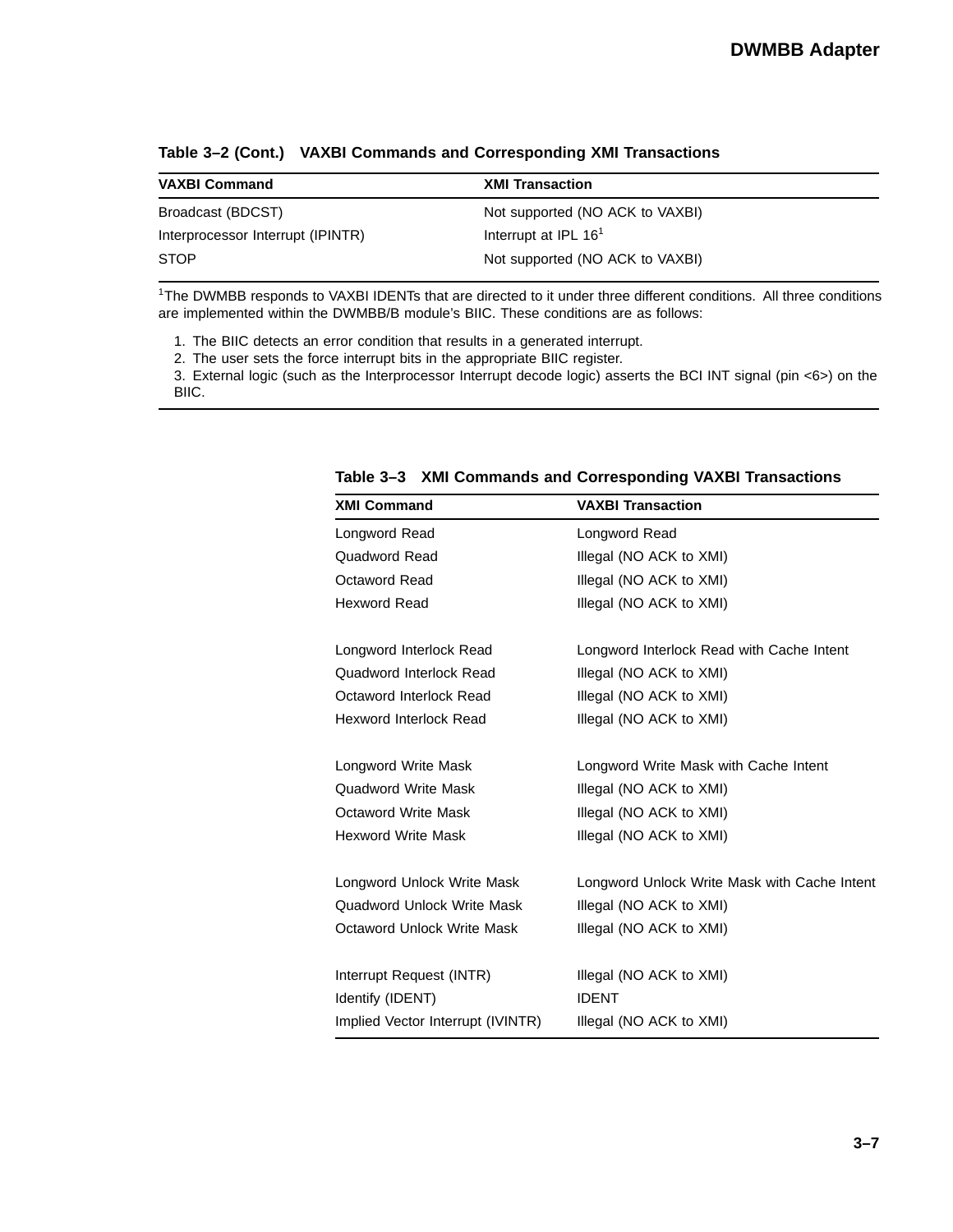## **3.2.1 DWMBA Compatibility Mode**

There are two different XMI-to-VAXBI adapters, the DWMBA and the DWMBB. The basic difference is that the DWMBB has a more extensive address space. The DWMBA compatibility mode is the default mode for the DWMBB after power-up and XMI node reset. While in this mode the DWMBB does not perform address translation. This mode requires that the value loaded into the BIIC's Starting Address Register be less than the value of its Ending Address Register. The addressing mode is 30-bit.

The DWMBB detects all transactions from the VAXBI that fall within the BIIC's starting and ending address space. All legal transactions received by the DWMBB are converted into the corresponding XMI transactions and processed on the XMI. The XMI physical address for a DMA transaction in DWMBA compatibility mode is identical to the VAXBI address, VAXBI A<28:0>. The upper address bits of the extended XMI address format, XMI A<39:29>, are forced to zero.

The DWMBB transforms a VAXBI address to the XMI address format by first checking that the upper address bit, VAXBI A<29>, is zero and then generating the XMI address with VAXBI A<28:0> going to XMI A<28:0> and moving zeros to XMI A<39:29> (see Figure 3–3).



**Figure 3–3 DWMBA Compatibility Mode Address**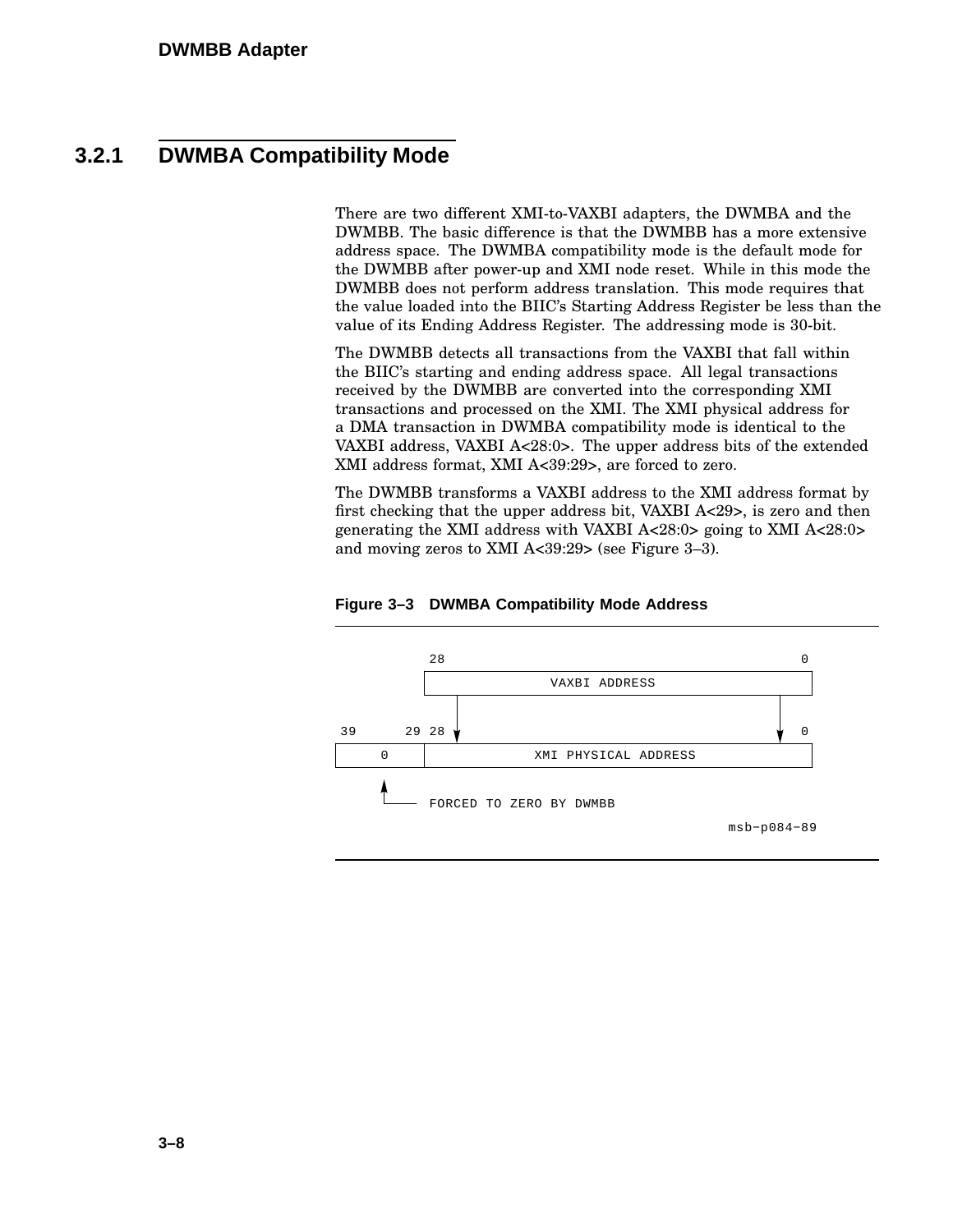| 3.2.1.1 | <b>DWMBA Compatibility Mode DMA Write Transaction</b><br>All DMA writes from the VAXBI are performed as disconnected writes.<br>Therefore, the VAXBI is released once the DMA command/address (C/A)<br>and write data to the DWMBB is ACKed, even though the DWMBB has<br>not completed the transaction on the XMI. |  |  |
|---------|---------------------------------------------------------------------------------------------------------------------------------------------------------------------------------------------------------------------------------------------------------------------------------------------------------------------|--|--|
|         | The execution of a DMA write transaction starts when the DWMBB/B<br>module detects a DMA write directed to memory space. The DWMBB/B<br>module sends the C/A and DMA write data to the DWMBB/A module over<br>the IBUS.                                                                                             |  |  |
|         | The DWMBB/A module latches the DMA C/A and write data off the IBUS.<br>The 30-bit VAXBI C/A is converted to the XMI C/A. Then the DWMBB/A<br>module arbitrates for the XMI. When a grant is received, the DWMBB/A<br>module issues the DMA write on the XMI.                                                        |  |  |
|         | No status information is passed back to the VAXBI node so the VAXBI<br>does not know if the DMA write transaction completes successfully.                                                                                                                                                                           |  |  |
| 3.2.1.2 | <b>DWMBA Compatibility Mode DMA Read Transaction</b><br>All DMA reads from the VAXBI are performed as connected reads.<br>Therefore, possession of the VAXBI is maintained during the DMA read<br>transaction. The VAXBI cannot be used until the DMA read transaction is<br>completed or terminated.               |  |  |
|         | The execution of a DMA read transaction starts when the DWMBB/B<br>module detects a DMA read directed to memory space. The DWMBB/B<br>module sends the C/A to the DWMBB/A module over the IBUS.                                                                                                                     |  |  |
|         | The DWMBB/A module latches the DMA C/A off the IBUS. The 30-bit<br>VAXBI C/A is converted to the XMI C/A. Then the DWMBB/A module<br>arbitrates for the XMI. When a grant is received, the DWMBB/A module<br>issues the DMA read on the XMI.                                                                        |  |  |
|         | Return DMA read data from the XMI is loaded into the DWMBB/A<br>module. The DWMBB/A module then signals the DWMBB/B module<br>that the DMA read data is available. Finally, the DWMBB/B module reads<br>the data from the DWMBB/A module and transfers it to the appropriate<br>VAXBI node.                         |  |  |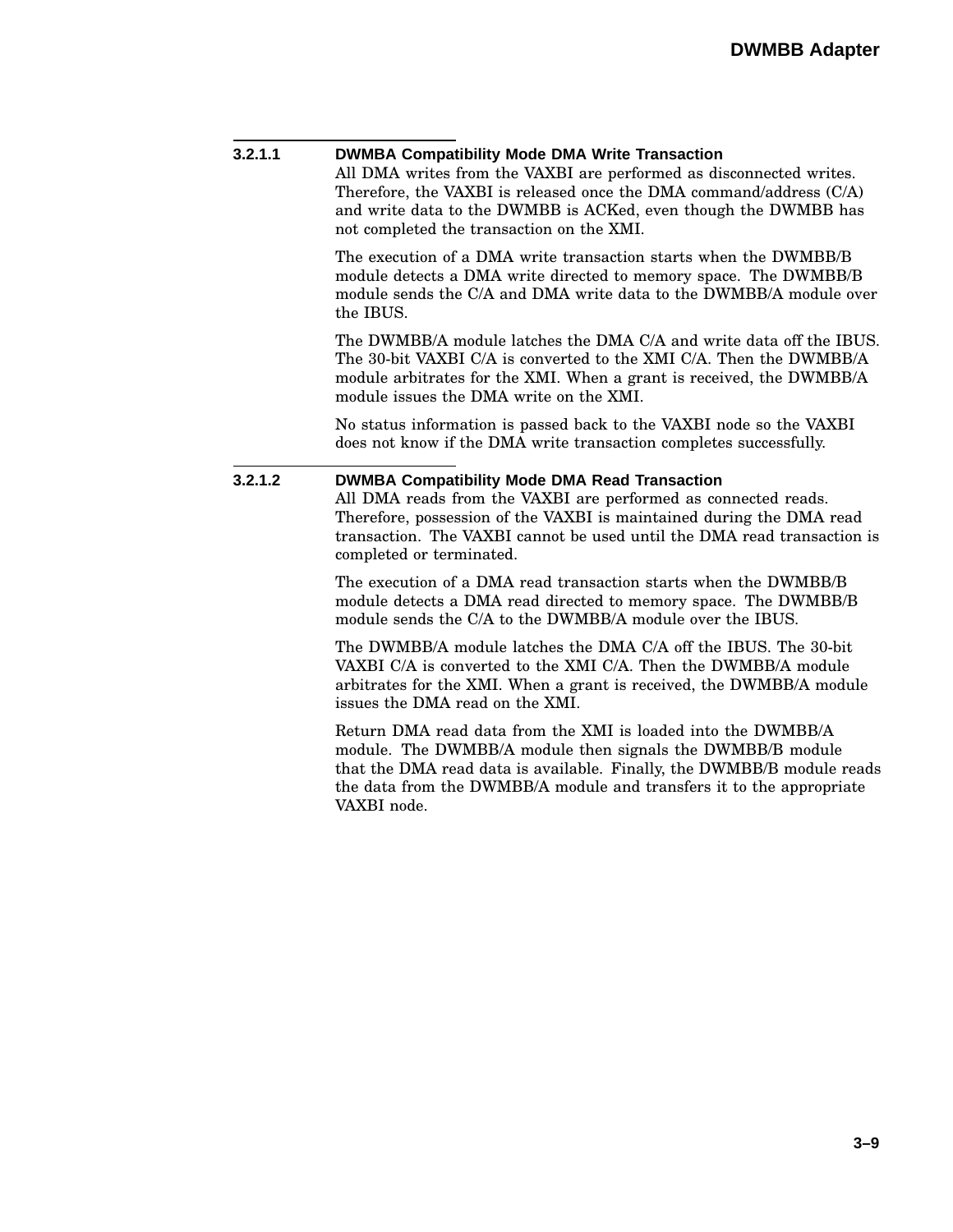# **3.2.2 40-Bit VAX Address Translation**

The 40-bit VAX address translation mode is enabled by setting the Map Register Enable field in the DWMBB/A Utility Register (AUTLR) bits <19:18> to one. When in this mode the DWMBB translates the address of any DMA transaction received from the VAXBI into a 40-bit XMI address. Although the full 40 bits are not used, the lower 32 are used in VAX 6000 models above 500. In this mode the BIIC's Starting Address Register (in the DWMBB/B module) is loaded with a value of zero, and the Ending Address Register is loaded with the address of the first longword location of the next 32-Mbyte region, which is 200 0000 (hex). The DWMBB maps only the first 32 Mbytes of VAXBI memory address space to XMI memory address space, because there are not enough page map register (PMR) entries to map all of VAXBI memory space.

This is the mode used for a VAX 6000 system when its physical address is 32 bits in length.

The translation of a VAXBI DMA address uses VAXBI A<24:9> as an index into the PMRs. These bits select the specific page map register entry (PMRE) that contains the required PFN. The upper VAXBI address bits, VAXBI A<29:25>, must be zero since the DWMBB only maps the first 32 Mbytes of VAXBI memory address space. The validity of the selected PFN is checked and, if good, the PFN is used to complete the DMA address translation. The 40-bit XMI physical address is obtained by concatenating the PFN field of the PMRE, bits <29:0>, with VAXBI address bits, VAXBI  $A < 8:0$ .

The steps used for the 40-bit VAX address translation are as follows:

- **1** Check the upper address bits: VAXBI A<29:25> must all be zero.
- **2** Access PMR for PMRE: VAXBI A<24:9> is an index into the PMR to fetch the PMRE.
- **3** Check PMRE valid bit: If  $PMRE < 31$  > = 1, then PFN is valid; otherwise PFN is invalid and the transaction is aborted.
- **4** ECC check: If no uncorrectable error, then PFN is good; otherwise PFN is bad and the transaction is aborted.
- **5** Generate XMI address: Zero  $\rightarrow$  XMI A<39>; PMRE<29:0>  $\rightarrow$  XMI A<38:9>; VAXBI A<8:0>  $\rightarrow$  XMI A<8:0>.

Figure 3–4 shows the 40-bit VAX address translation.

The 32-bit address translation is generated using the 40-bit address translations. The upper eight address bits, A<39:32>, are forced to zero.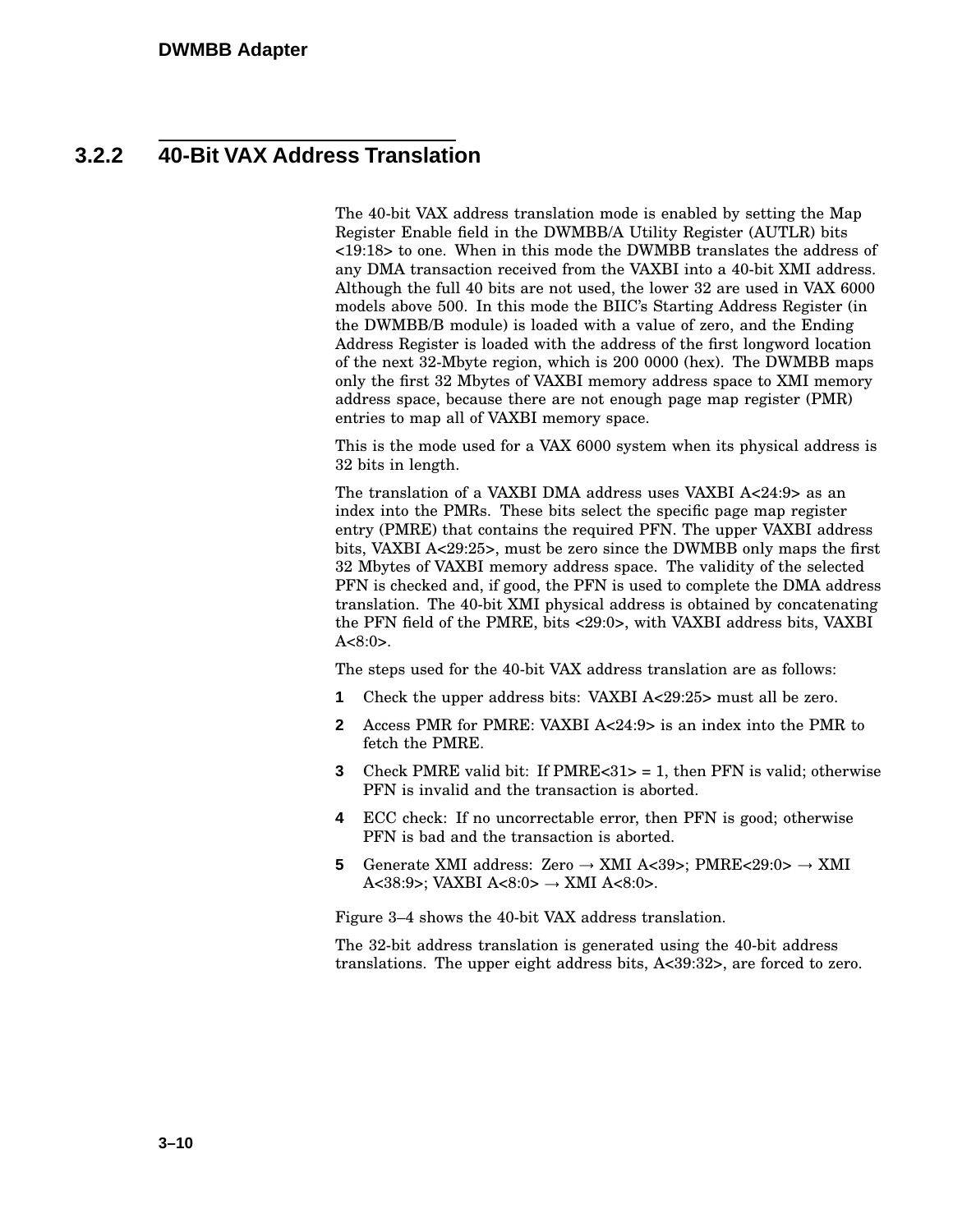

**Figure 3–4 40-Bit Addressing Mode with 512-Byte Page Size**

# **3.2.3 40-Bit Address Translation (4-Kbyte Page Size)**

When 40-bit address translation mode with 4-Kbyte page sizes is enabled, the DWMBB translates the address of any DMA transaction received into a 40-bit XMI address. Only the first 256 Mbytes of VAXBI memory address space are mapped, because the 64 K entries are not sufficient to map all 512 Mbytes of VAXBI memory space. In this mode the value loaded into the BIIC's Ending Address Register must be within the first 256 Mbytes, and the value in the Starting Address Register must be less than the value of the Ending Address Register.

The 40-bit translation of a VAXBI DMA address using 4-Kbyte page sizes uses VAXBI address bits <27:12> as an index into the PMRs. These bits select the specific PMRE that contains the required PFN. The upper address bits of VAXBI A<29:28> must be zero. The validity of the selected PFN is checked and, if good, the PFN is used to complete the DMA address translation. The 40-bit XMI physical address is obtained by concatenating bits PMRE<26:0> of the PFN field with VAXBI address bits A<11:0>.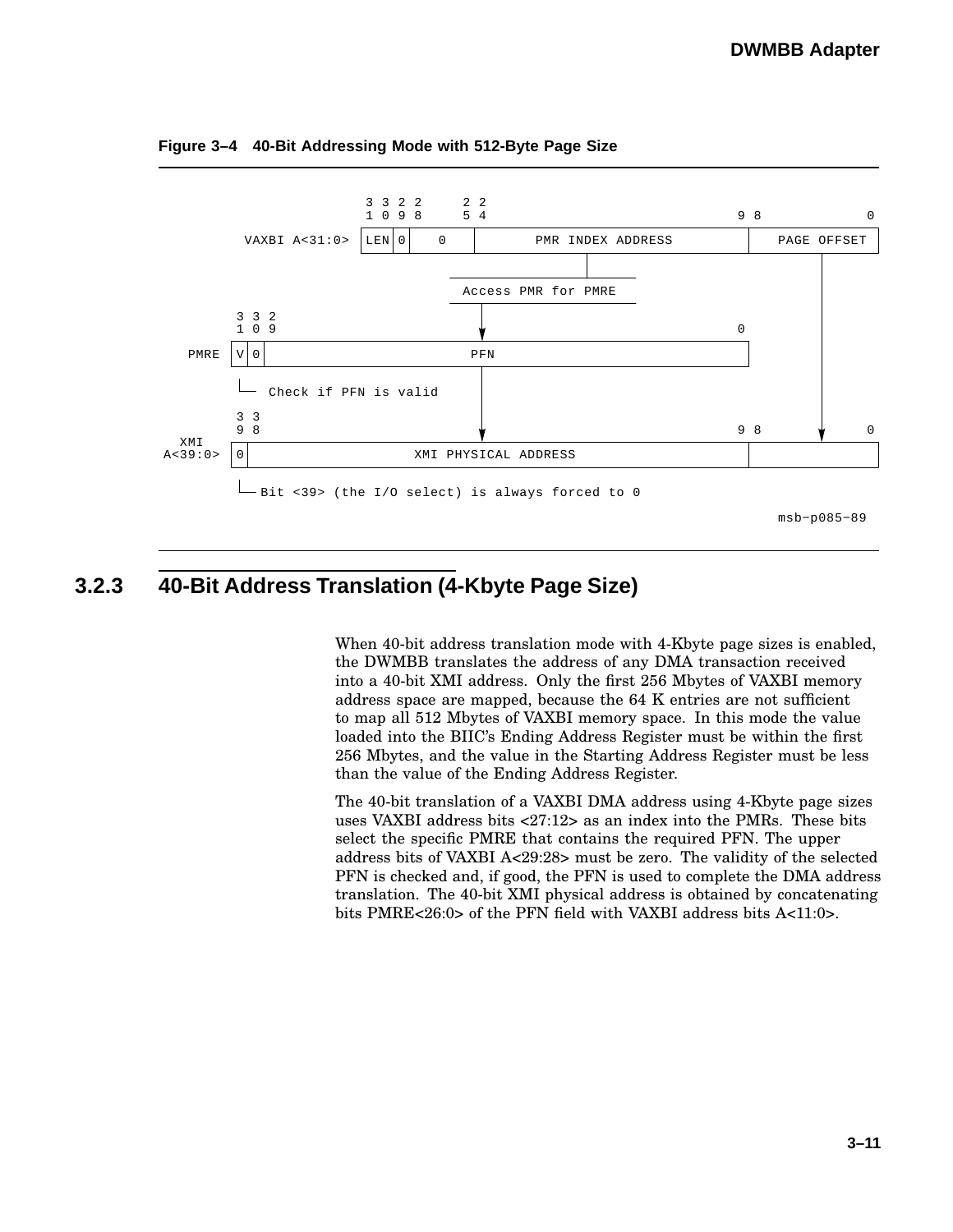The steps used for the 40-bit address translation using the 4-Kbyte page sizes are as follows:

- **1** Check the upper address bits: VAXBI A<29:28> must be zero.
- **2** Access PMR for PMRE: VAXBI A<27:12> is an index into the PMR to fetch the PMRE.
- **3** Check PMRE valid bit: If PMRE<31> = 1, then PFN is valid; otherwise PFN is invalid and the transaction is aborted.
- **4** ECC check: If no uncorrectable error, then PFN is good; otherwise PFN is bad and the transaction is aborted.
- **5** Generate XMI address: Zero  $\rightarrow$  XMI A<39>; PMRE<26:0>  $\rightarrow$  XMI A<38:12>; VAXBI A<11:0>  $\rightarrow$  XMI A<11:0>.

Figure 3–5 shows the 40-bit address translation using 4-Kbyte page sizes.

#### **Figure 3–5 40-Bit Addressing Mode with 4-Kbyte Page Size**

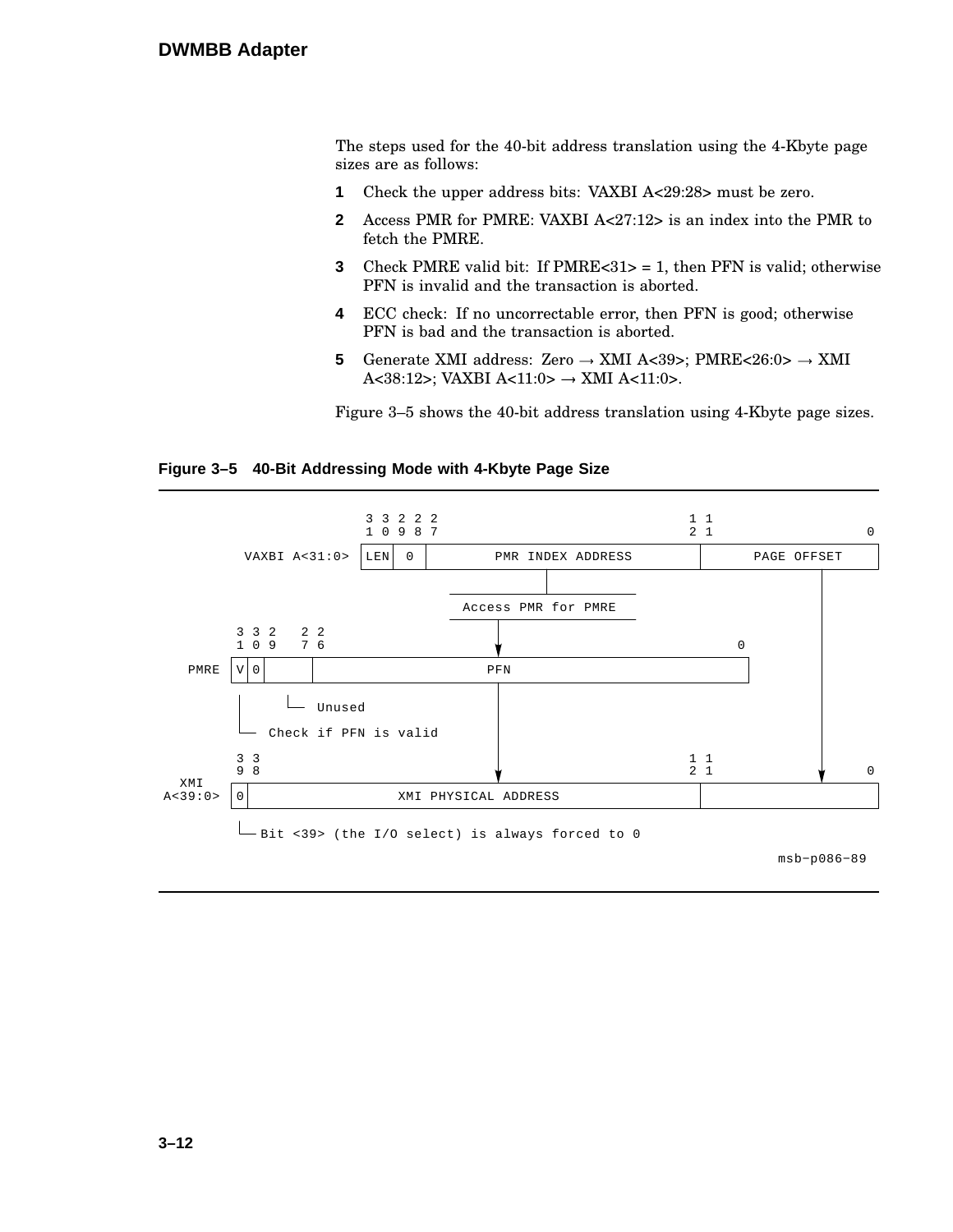# **3.2.4 40-Bit Address Translation (8-Kbyte Page Size)**

When 40-bit address translation mode with 8-Kbyte page sizes is enabled, the DWMBB translates the address of any DMA transaction received into a 40-bit XMI address. All 512 Mbytes of VAXBI memory address space are mapped, because the 64 K entries are sufficient to map the 512 Mbytes with 8-Kbyte pages. In this mode the value loaded into the BIIC's Starting Address Register must be less than the value of the Ending Address Register.

The 40-bit translation of a VAXBI DMA address using 8-Kbyte page sizes uses VAXBI address bits <28:13> as an index into the PMRs. The validity of the selected PFN is checked and, if good, the PFN is used to complete the DMA address translation. The 40-bit XMI physical address is obtained by concatenating bits PMRE<25:0> of the PFN field with VAXBI address bits <12:0>.

The steps used for the 40-bit address translation using 8-Kbyte page sizes are as follows:

- **1** Check the upper address bits: VAXBI A<29> must be zero.
- **2** Access PMR for PMRE: VAXBI A<28:13> is an index into the PMR to fetch the PMRE.
- **3** Check PMRE valid bit: If  $PMRE < 31 > 1$ , then PFN is valid; otherwise PFN is invalid and the transaction is aborted.
- **4** ECC check: If no uncorrectable error, then PFN is good; otherwise PFN is bad and the transaction is aborted.
- **5** Generate XMI address: Zero  $\rightarrow$  XMI A<39>; PMRE<26:0>  $\rightarrow$  XMI A<38:13>; VAXBI A<12:0>  $\rightarrow$  XMI A<12:0>.

Figure 3–6 shows the 40-bit address translation using 4-Kbyte page sizes.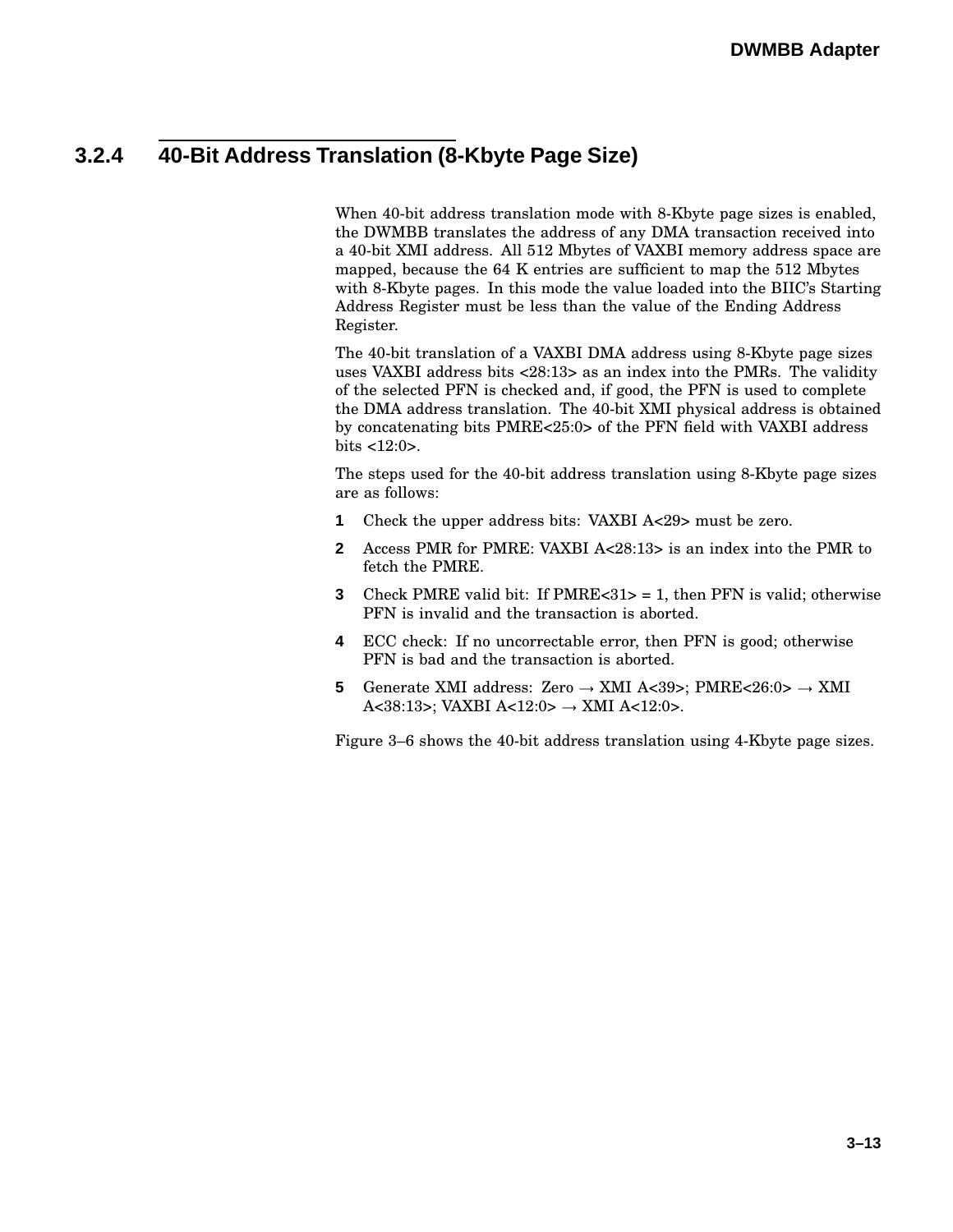### **DWMBB Adapter**



**Figure 3–6 40-Bit Addressing Mode with 8-Kbyte Page Size**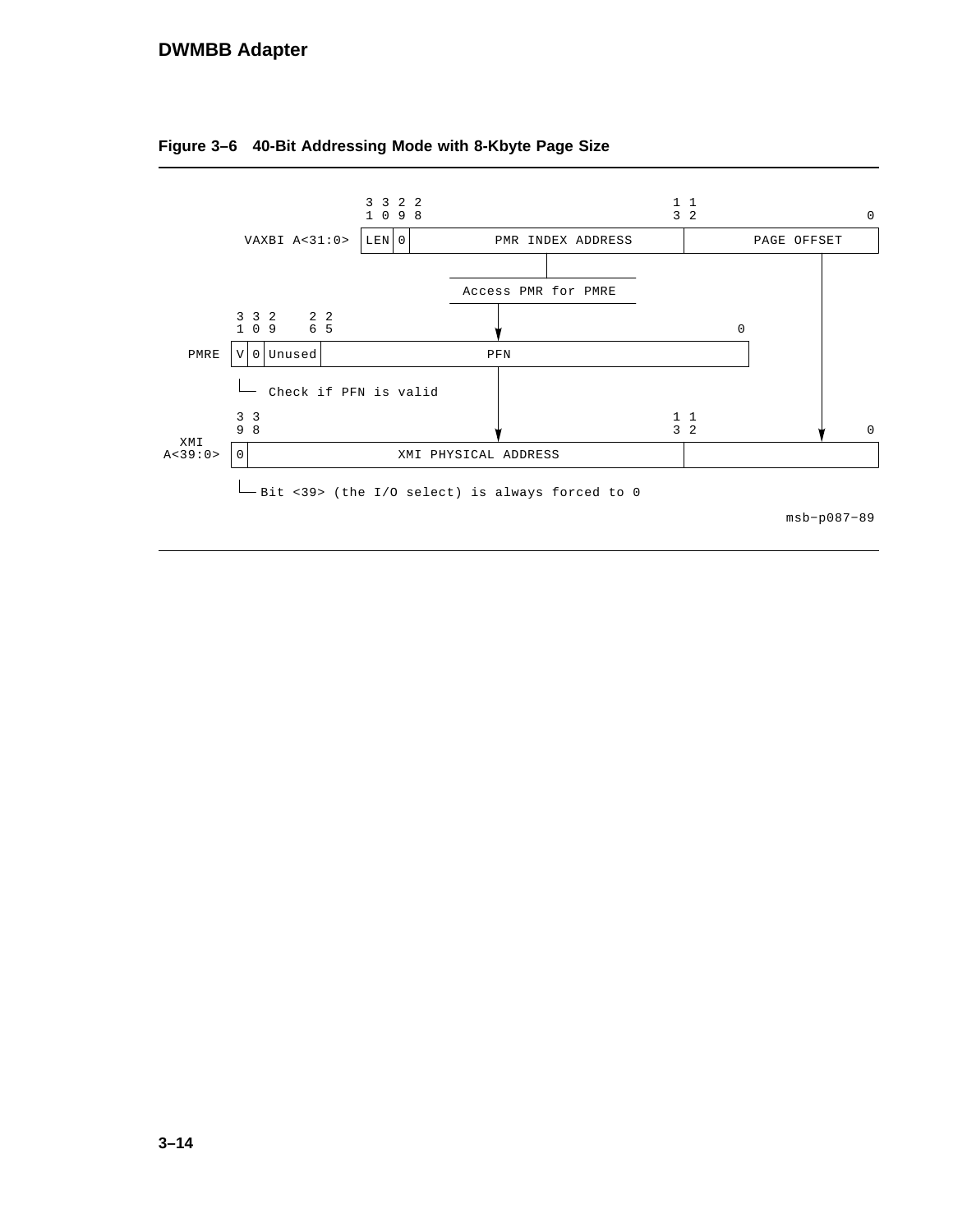## **3.2.5 DMA Write Transactions—Extended Address Modes**

All DMA writes from the VAXBI are performed as disconnected writes. Therefore, the VAXBI is released once the DMA command/address (C/A) and write data to the DWMBB have been transferred, even though the DWMBB has not completed the transaction on the XMI.

The execution of a DMA write transaction starts when the DWMBB/B module detects a DMA write directed to memory space. The DWMBB/B module sends the C/A and DMA write data to the DWMBB/A module over the IBUS.

The DWMBB/A module latches the DMA C/A and write data off the IBUS. The 30-bit VAXBI C/A is translated to the XMI 40-bit C/A using the enabled translation mode. Then the DWMBB/A module arbitrates for the XMI. When a grant is received, the DWMBB/A module issues the 40-bit C/A to the XMI.

No status information is passed back to the originating VAXBI node, so nodes do not know if the DMA write transaction completes successfully.

### **3.2.6 DMA Read Transactions—Extended Address Modes**

All DMA reads from the VAXBI are performed as connected reads. Therefore, possession of the VAXBI is maintained during the DMA read transaction. The VAXBI cannot be used until the DMA read transaction is completed or terminated.

The execution of a DMA read transaction starts when the DWMBB/B module detects a DMA read directed to memory space. The DWMBB/B module sends the C/A to the DWMBB/A module over the IBUS.

The DWMBB/A module latches the DMA C/A off the IBUS. The 30 bit VAXBI C/A is translated to the XMI 40-bit C/A using the enabled translation mode. Then the DWMBB/A module arbitrates for the XMI. When a grant is received, the DWMBB/A module issues the DMA read on the XMI.

Return DMA read data from the XMI is loaded into the DWMBB/A module. The DWMBB/A module then signals the DWMBB/B module that the DMA read data is available. Finally, the DWMBB/B module reads the data from the DWMBB/A module and transfers it to the appropriate VAXBI node.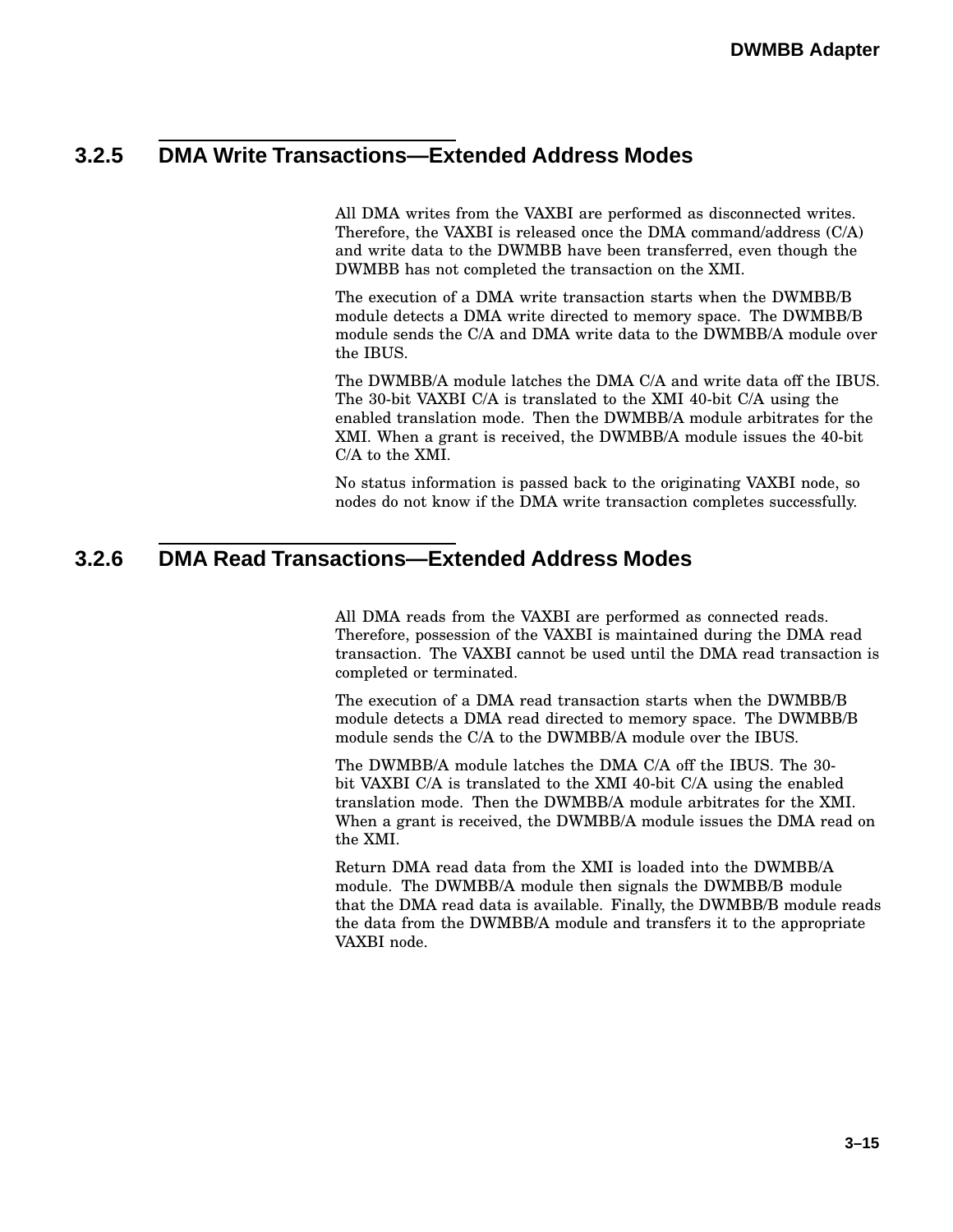## **3.3 I/O Transactions**

**I/O transactions originate from a processor on the XMI and are independent of the address translation mode.**

The DWMBB uses two regions of I/O address space: XMI nodespace and VAXBI nodespace.

The XMI nodespace, assuming a 32-bit XMI address, has the range (all in hex) of E180 0000 + (8 0000 \* XMI Node ID) through E184 01FC + (8 0000 \* XMI Node ID). Not all addresses in this range are used.

The 32-Mbyte region of VAXBI I/O adapter address (or window) space is used by XMI nodes to access VAXBI I/O address space.

The DWMBB returns a read error response (RER) to the XMI node that makes an I/O reference to a nonexistent I/O register location. If the DWMBB/B module receives an illegal write C/A cycle or detects a parity error on the write C/A cycle, it aborts the transaction and informs the DWMBB/A module that the I/O write failed. If IVINTRs are enabled, the DWMBB/A module also issues an IVINTR to the XMI.

### **3.3.1 I/O References to DWMBB/A Module Registers**

The DWMBB/A module latches an XMI I/O read transaction directed to one of its internal registers when sent by an XMI commander node. Parity is checked and, if no error is detected, it then arbitrates for the XMI as a responder. Once the grant is received, it places the contents of the requested register on the XMI. When the read data is successfully received by the originating XMI node, the DWMBB/A module clears the appropriate I/O flags and is ready to accept another I/O transaction.

The DWMBB/A module latches an XMI I/O write transaction and its associated data directed to one of its internal registers when sent by an XMI commander. The DWMBB/A module then updates the requested register with the I/O write data and clears the appropriate I/O flags so that it is ready to accept another I/O transaction.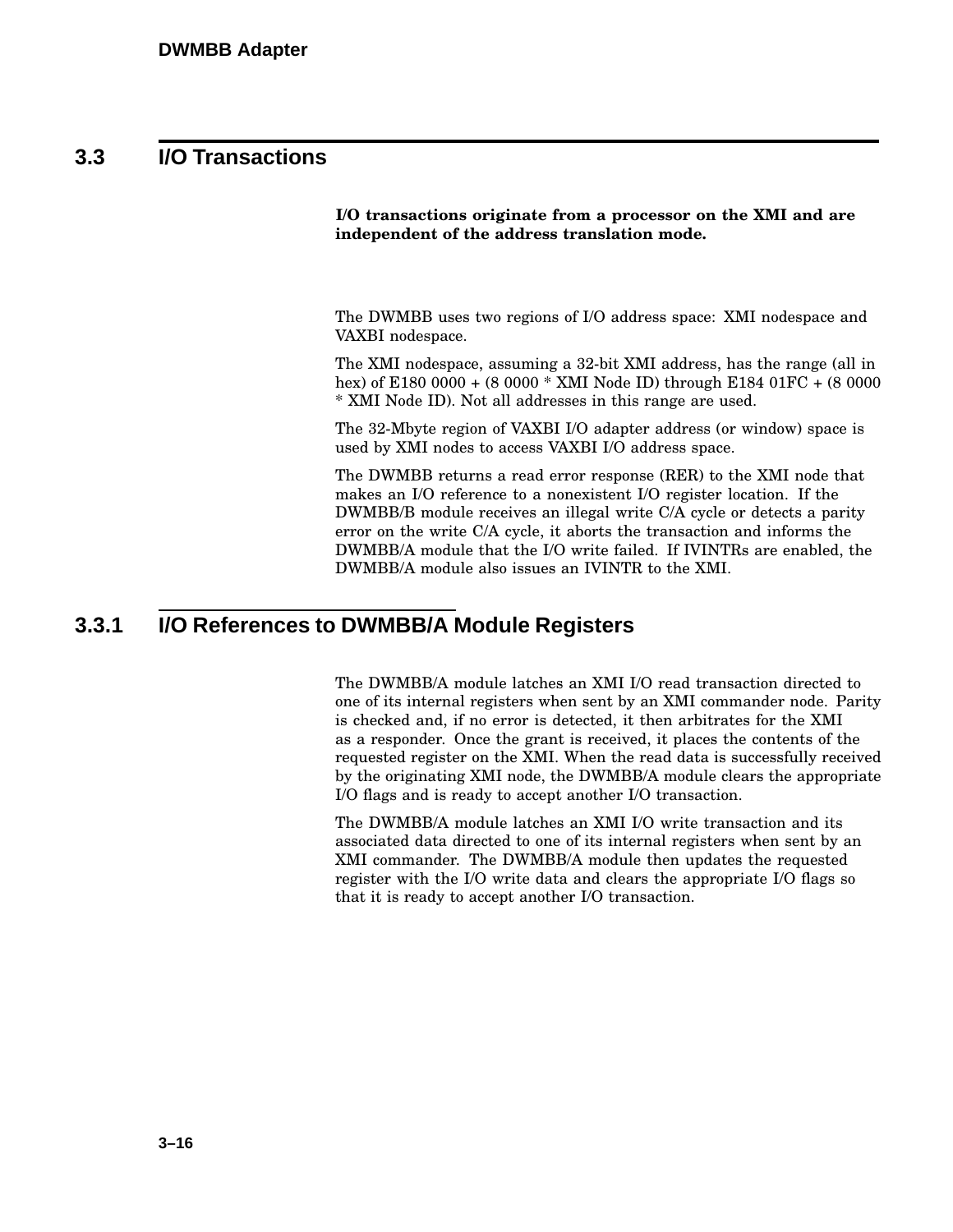### **3.3.2 I/O References to the PMRs**

An I/O read transaction directed to a page map register (PMR) is first latched into the DWMBB/A module. Parity is checked and, if no errors are detected and no DMA transaction is in progress, the specific PMR is accessed. If a DMA transaction is in progress, the PMR read is not done until the DMA transaction completes its PMR access. A PMR read is complete once the DWMBB/A module validates the 12-bit PMR ECC code, arbitrates for the XMI, and successfully sends the PMR read data to the commander. After the DWMBB arbitrates for the XMI as a responder and sends the I/O read data to the originating XMI commander, the DWMBB is ready to accept another I/O transaction.

An I/O write transaction directed to a PMR is first latched into the DWMBB/A module. The transaction is checked for parity errors and, if none are detected and no DMA transaction is in progress, the specific PMR is accessed. If a DMA transaction is in progress, the DMA transaction finishes its PMR access before the I/O write data, with a generated 12-bit ECC code, is written to the specified PMR. The DWMBB/A module then completes the transaction by clearing the appropriate I/O flags.

### **3.3.3 I/O References to DWMBB/B Module Registers or to VAXBI Registers**

An I/O transaction directed to the DWMBB/B module or to a VAXBI I/O register is first latched into the DWMBB/A module. Parity is checked and, if no errors are detected, the DWMBB/A module informs the DWMBB/B module that it has an I/O transaction to process. When the DWMBB/B module is ready, it fetches the I/O transaction (read or write) from the DWMBB/A module.

When the I/O transaction is a read of a VAXBI I/O device register, the DWMBB/B issues the transaction onto the VAXBI and waits for the read data to be returned.

Once the DWMBB/B module has I/O read data (from either a VAXBI node or one of its internal registers), it loads the read data into the DWMBB/A module and signals the DWMBB/A module that it has completed the I/O read transaction. The DWMBB/A module, if not already busy, arbitrates for the XMI as a responder. When a grant is received, the DWMBB/A module sends the I/O read data to the originating XMI commander, clears the appropriate I/O flags, and is ready to accept another I/O transaction.

If the I/O transaction is a write to a VAXBI I/O device register, the DWMBB/B module issues the transaction onto the VAXBI, waits for confirmation that the VAXBI node successfully received the transaction, and informs the DWMBB/A module that it has completed the I/O write. When the DWMBB/B module detects this confirmation, it clears the appropriate I/O flags and is ready to accept another I/O transaction.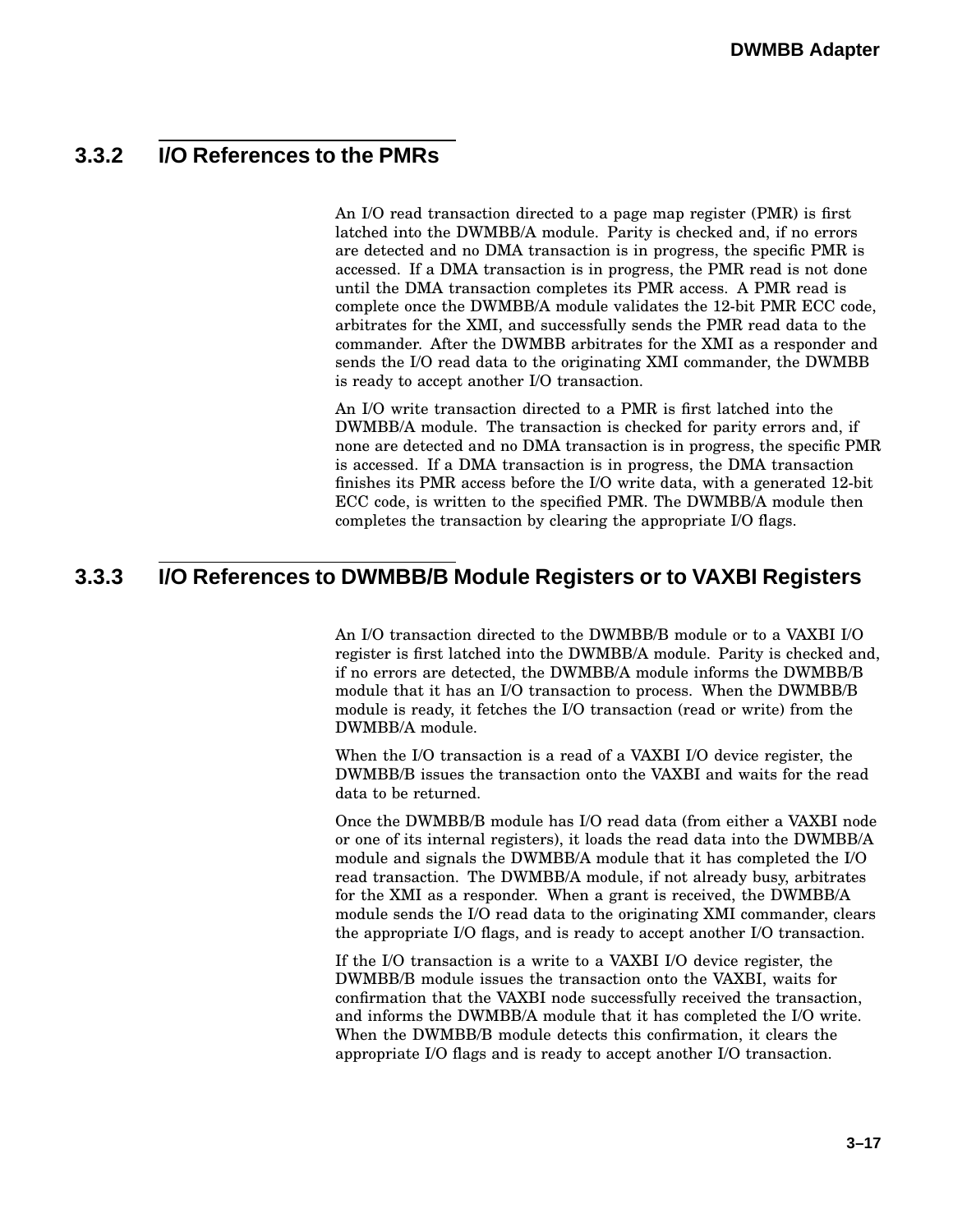### **3.4 Interrupts**

**Interrupt commands are issued by the DWMBB at IPL 17 (hex) through IPL 14 (hex) to one or more XMI commanders. The commander(s) designated to receive the interrupt are flagged by the destination mask in XMI D<15:0>.**

**Figure 3–7 INTR and IDENT Formats**

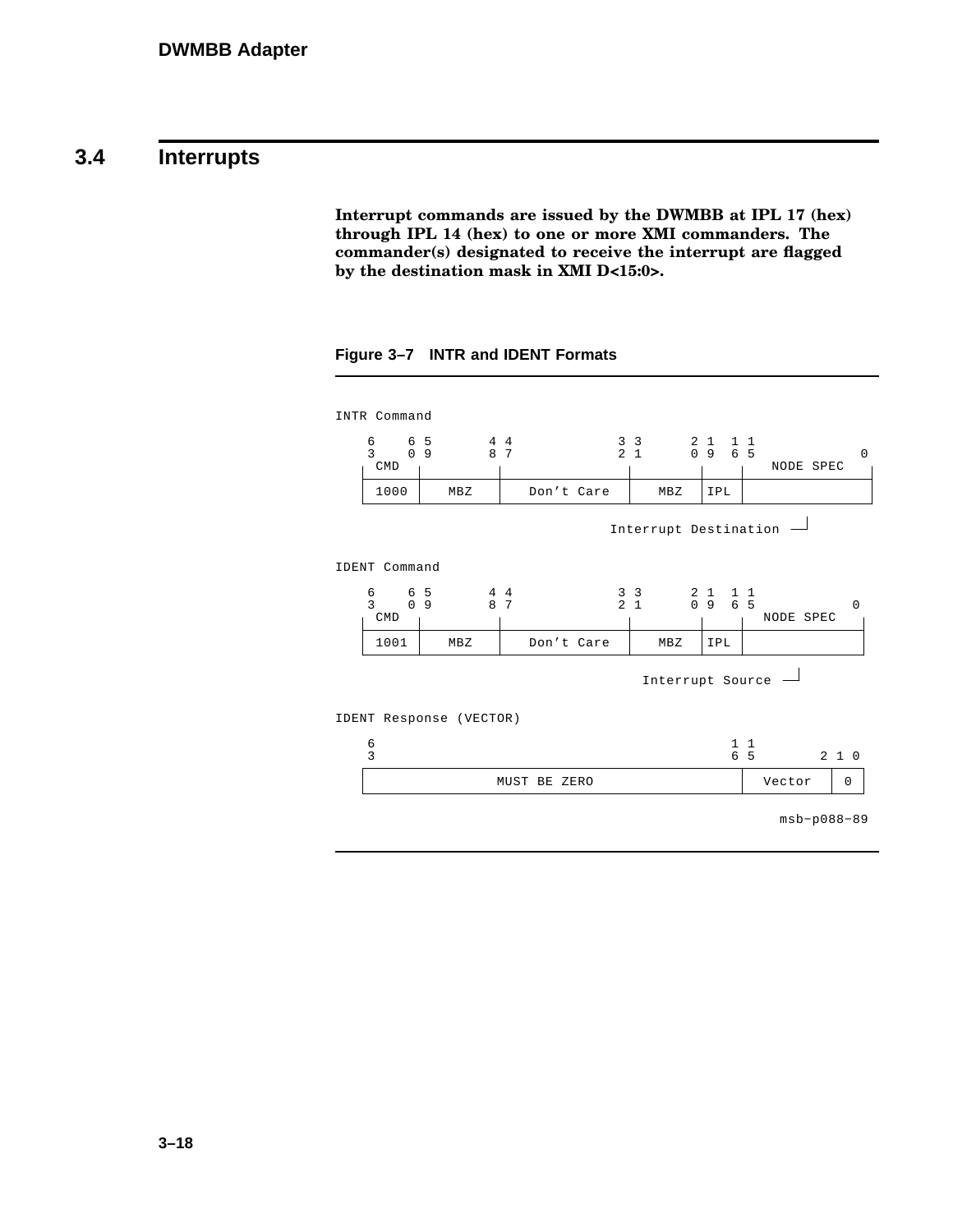Both modules of the DWMBB detect conditions that require an interrupt to be issued, but only the DWMBB/B module issues interrupts. If the DWMBB/A module detects an interrupt condition, it flags the DWMBB/B module using an IBUS signal. The DWMBB/B module then issues the interrupt when it detects this flag.

The XMI commander eventually responds to the INTR command by issuing an IDENT command to the DWMBB at the same IPL. When the DWMBB detects the IDENT command, it responds by issuing an interrupt vector back to the commander that issued the IDENT. If multiple nodes are targeted in the IDENT command's destination field, the DWMBB does not accept the IDENT.

Figure 3–7 shows the Interrupt, IDENT, and Return Vector formats on XMI D<63:0>.

The interrupts that the DWMBB generates are:

- DWMBB-detected error interrupts. These are caused by an error in this node. The interrupt vector returned to the XMI is the contents of BVR<15:2>.
- VAXBI node interrupts. These are generated by a VAXBI node or by the DWMBB/B module's BIIC. The VAXBI vector<13:9> is always zero. The DWMBB/B module's BVOR<15:9> is inserted into VAXBI vector<15:9> before passing it to the XMI.
- VAXBI offsettable bus interrupts. These are caused by a VAXBI interrupt from some bus other than the VAXBI, such as the UNIBUS. Vector<13:9> is not zero. The DWMBB passes the interrupt from the VAXBI to the XMI without modification.
- VAXBI IPINTR interrupts. These are caused by VAXBI interprocessor interrupts. The vector returned to the XMI is the contents of the BIIC's UINTRCSR.
- Implied vector interrupts (IVINTRs). These are generated by the DWMBB in response to an error that could result in the corruption or loss of data. IVINTRs are executed in one XMI cycle and have no IDENT cycle or vector associated with them. All IVINTRs are generated by the DWMBB/A module.

Table 3–4 lists the types of interrupts with the vector source that the DWMBB generates in response to the various VAXBI interrupts or DWMBB-detected errors.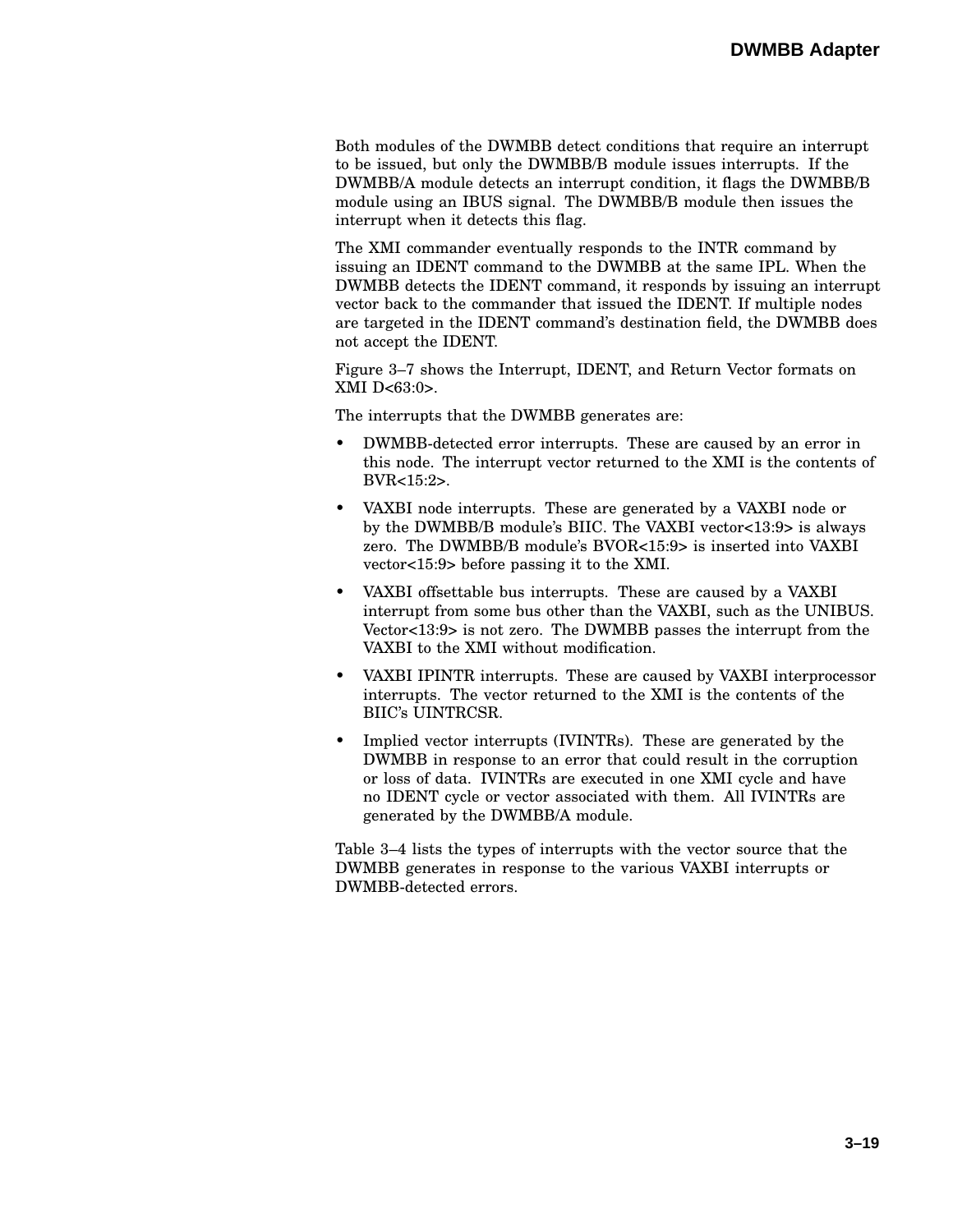| IPL | <b>Name</b>                                                                | <b>Vector</b>      | <b>Offset Source</b> |
|-----|----------------------------------------------------------------------------|--------------------|----------------------|
| 17  | <b>DWMBB-Detected Error Interrupt</b>                                      | XMI <sub>7</sub>   | <b>BVR</b>           |
| 17  | DWMBB BIIC Level 7 Interrupt,<br>VAXBI<13:9> equal to 0                    | VAXBI 7            | <b>BVOR</b>          |
| 17  | DWMBB BIIC Offsettable Level 7<br>Interrupt,<br>VAXBI<13:9> not equal to 0 | VAXBI 7            | None                 |
| 17  | VAXBI Level 7 Interrupt                                                    | VAXBI 7            | <b>BVOR</b>          |
| 17  | VAXBI Offsettable Level 7 Interrupt,<br>VAXBI<13:9> not equal to 0         | VAXBI 7            | None                 |
| 16  | VAXBI IPINTR 6 Interrupt                                                   | UINTRCSR 6         | <b>BIIC</b>          |
| 16  | DWMBB BIIC Level 6 Interrupt,<br>VAXBI<13:9> equal to 0                    | VAXBI 6            | <b>BVOR</b>          |
| 16  | DWMBB BIIC Offsettable Level 6<br>Interrupt,<br>VAXBI<13:9> not equal to 0 | VAXBI 6            | None                 |
| 16  | VAXBI Level 6 Interrupt                                                    | VAXBI 6            | <b>BVOR</b>          |
| 16  | VAXBI Offsettable Level 6 Interrupt,<br>VAXBI<13:9> not equal to 0         | VAXBI <sub>6</sub> | None                 |
| 15  | DWMBB BIIC Level 5 Interrupt,<br>VAXBI<13:9> equal to 0                    | VAXBI 5            | <b>BVOR</b>          |
| 15  | DWMBB BIIC Offsettable Level 5<br>Interrupt,<br>VAXBI<13:9> not equal to 0 | VAXBI 5            | None                 |
| 15  | VAXBI Level 5 Interrupt                                                    | VAXBI 5            | <b>BVOR</b>          |
| 15  | VAXBI Offsettable Level 5 Interrupt,<br>VAXBI<13:9> not equal to 0         | VAXBI 5            | None                 |
| 14  | DWMBB BIIC Level 4 Interrupt,<br>VAXBI<13:9> equal to 0                    | VAXBI 4            | <b>BVOR</b>          |
| 14  | DWMBB BIIC Offsettable Level 4<br>Interrupt,<br>VAXBI<13:9> not equal to 0 | VAXBI4             | None                 |
| 14  | VAXBI Level 4 Interrupt                                                    | VAXBI4             | <b>BVOR</b>          |
| 14  | VAXBI Offsettable Level 4 Interrupt,<br>VAXBI<13:9> not equal to 0         | VAXBI4             | None                 |

**Table 3–4 DWMBB Interrupt Levels**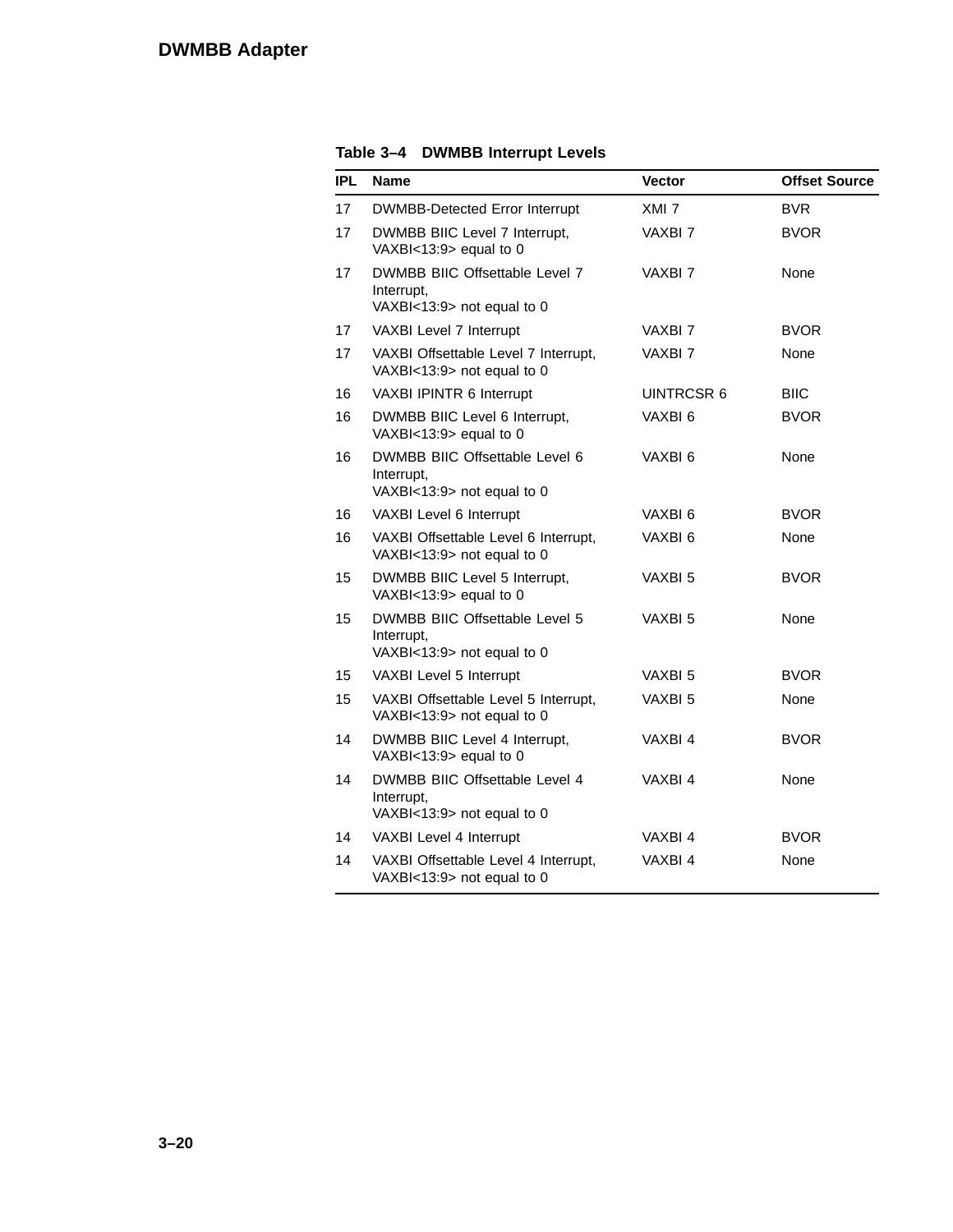# **3.4.1 DWMBB-Detected Error Interrupt Vectors**

DWMBB-detected error interrupts return vectors from the DWMBB/B module Vector Register (BVR) in response to an XMI IDENT transaction. The vectors are in the format shown in Figure 3–8. The operating system loads a vector value into BVR at system initialization.





# **3.4.2 VAXBI Node Vector**

The VAXBI nodes return an interrupt vector without offsettable vectors. VAXBI vector <15:9> is always zero. The XMI vector <15:9> is assigned a value by the operating system during initialization. This nonzero offset, loaded into the Vector Offset Register (BVOR) by software, is concatenated with bits <8:2> of the vector returned by the VAXBI node. This new value is returned to the XMI commander. Figure 3–9 is an example of VAXBI vectors.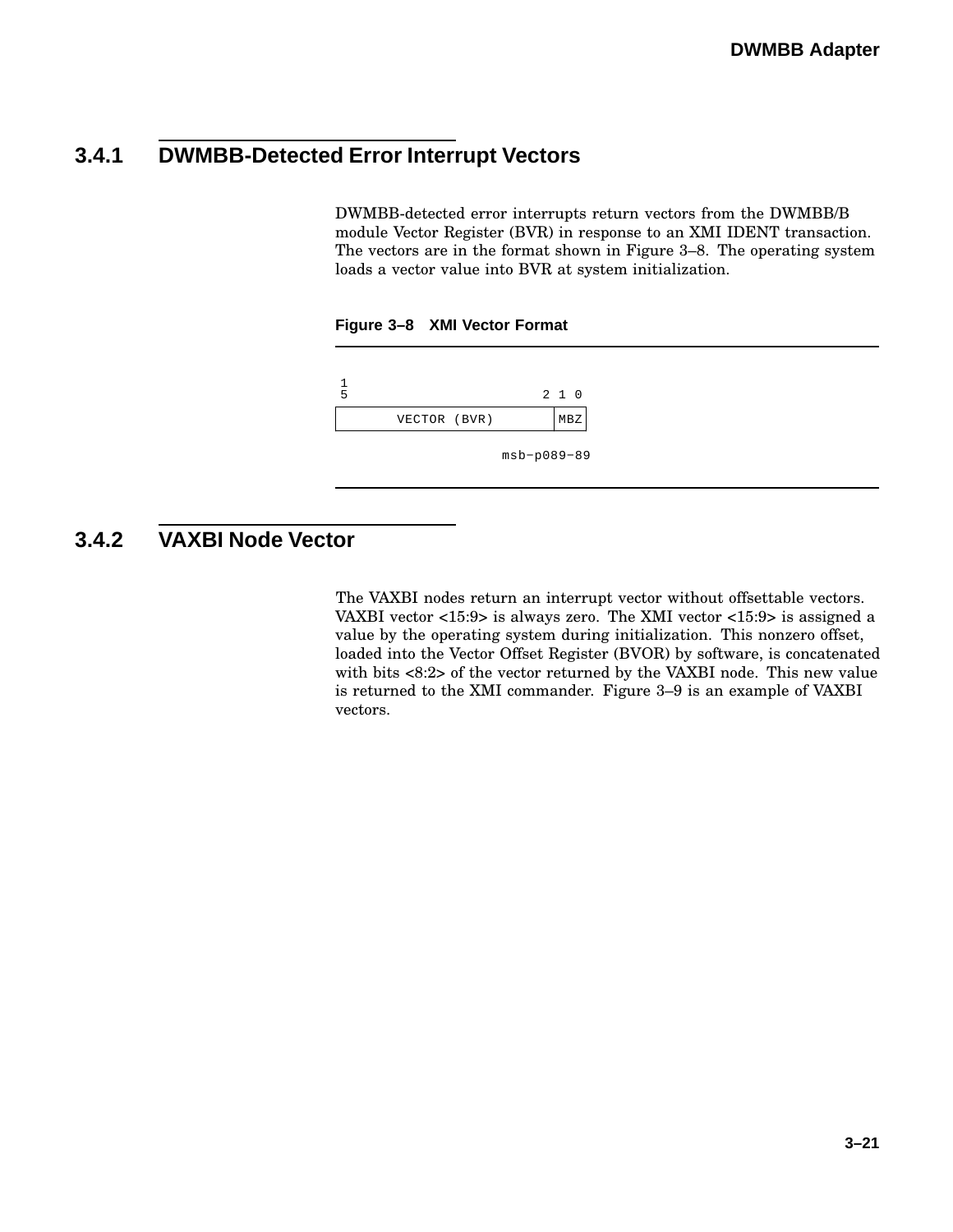

**Figure 3–9 VAXBI Node Vector Format**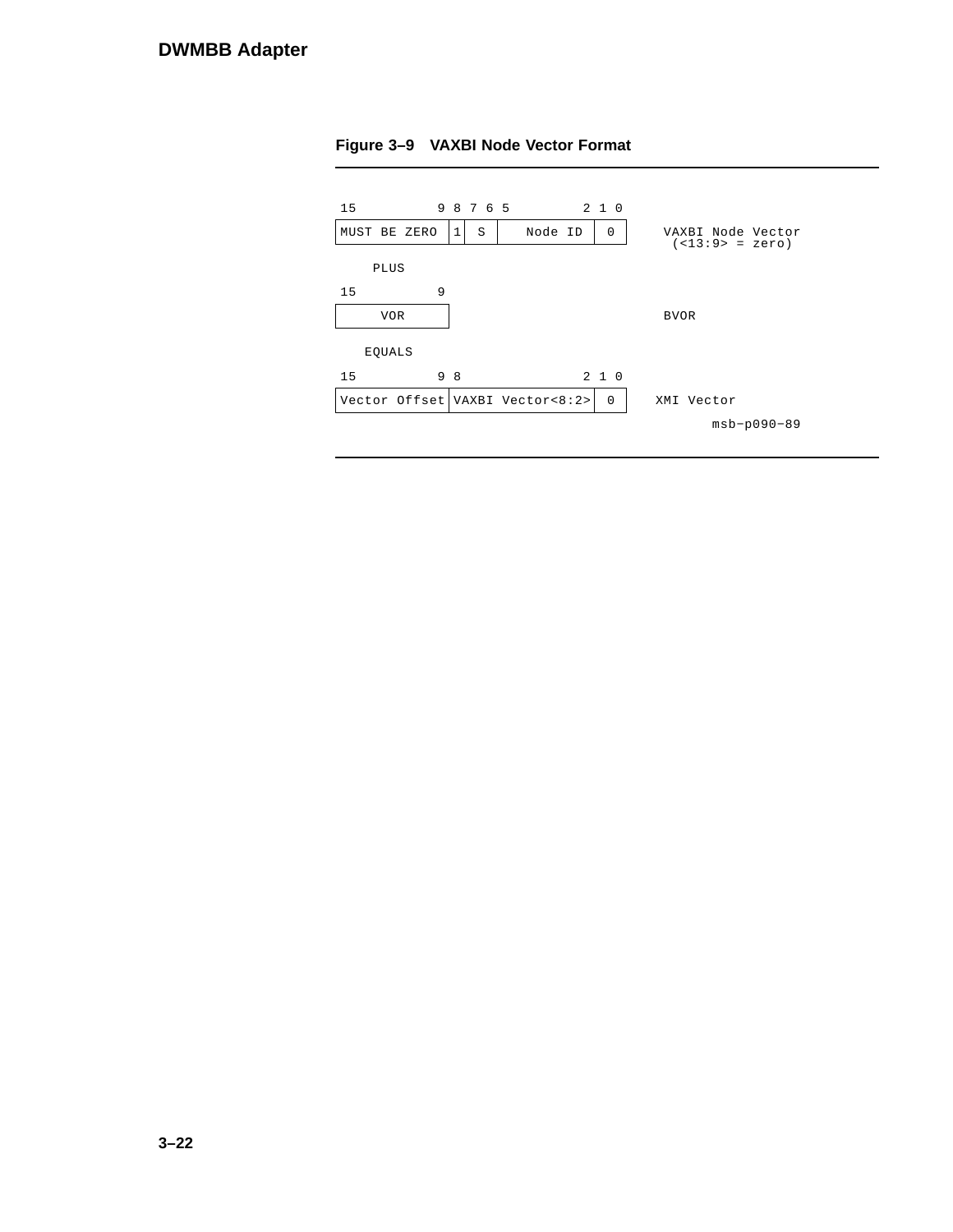# **3.4.3 Interprocessor Interrupts**

Interprocessor Interrupts (IPINTRs) are generated by VAXBI nodes targeting the DWMBB. Software must set up the IPINTR Mask Register and the IPINTREN bit in the BCI Control and Status Register. An Interprocessor Interrupt puts a level 6 interrupt onto the VAXBI. The BIIC Interrupt Destination Register causes the interrupt that is received by the DWMBB/B module as a generic VAXBI level 6 interrupt to be passed to the XMI with an IPL of 16 (hex). When the DWMBB/B module receives an IDENT transaction from the XMI, it issues the IDENT on the VAXBI. If no other level 6 interrupts are pending on the VAXBI, the BIIC issues the vector from its User Interface Interrupt Control Register.

The interprocessor interrupt vector value written into the UINTRCSR is treated by the DWMBB as a generic VAXBI interrupt. If bits <13:9> of the vector are zero, the DWMBB concatenates the contents of the BVOR with bits <8:0> of the vector.

### **3.4.4 Interrupt Transactions**

Interrupts (INTRs) are generated by the DWMBB when a status change or error condition occurs. Interrupts are also generated by VAXBI devices and are translated into the appropriate XMI interrupt transactions as they pass through the DWMBB to the XMI.

If both DWMBB and VAXBI device interrupts are pending at the same IPL when an XMI IDENT transaction is issued, the DWMBB returns its vector first to ensure that DWMBB error interrupts are serviced first.

#### **3.4.4.1 DWMBB Adapter-Generated Interrupts**

Errors detected by the DWMBB cause bits to be set in the Bus Error Register and Error Summary Register (AESR and BESR). If the corresponding interrupt mask bits are enabled, a level 7 interrupt (IPL 17 (hex)) is requested by the DWMBB. The DWMBB error interrupt request is cleared when an XMI IDENT transaction is received at IPL 17.

# **3.4.4.2 VAXBI-Generated Interrupts** Interrupt transactions directed to the DWMBB from the VAXBI are

handled by the BIIC. It logs the acceptance of the interrupt transaction at the corresponding level and issues an XMI interrupt command. The interrupt request is cleared when an XMI IDENT transaction is received at the corresponding IPL.

#### **3.4.4.3 BIIC-Generated VAXBI Interrupts**

The BIIC generates interrupt transactions to the VAXBI in response to errors it detects on the VAXBI. The user controls the generation of interrupts with the BIIC's Error Interrupt Control Register. INTRDES is configured so that the interrupt is received by the DWMBB/B module as a VAXBI interrupt. This interrupt is passed through the DWMBB to the XMI to inform an XMI commander of bus errors on the VAXBI.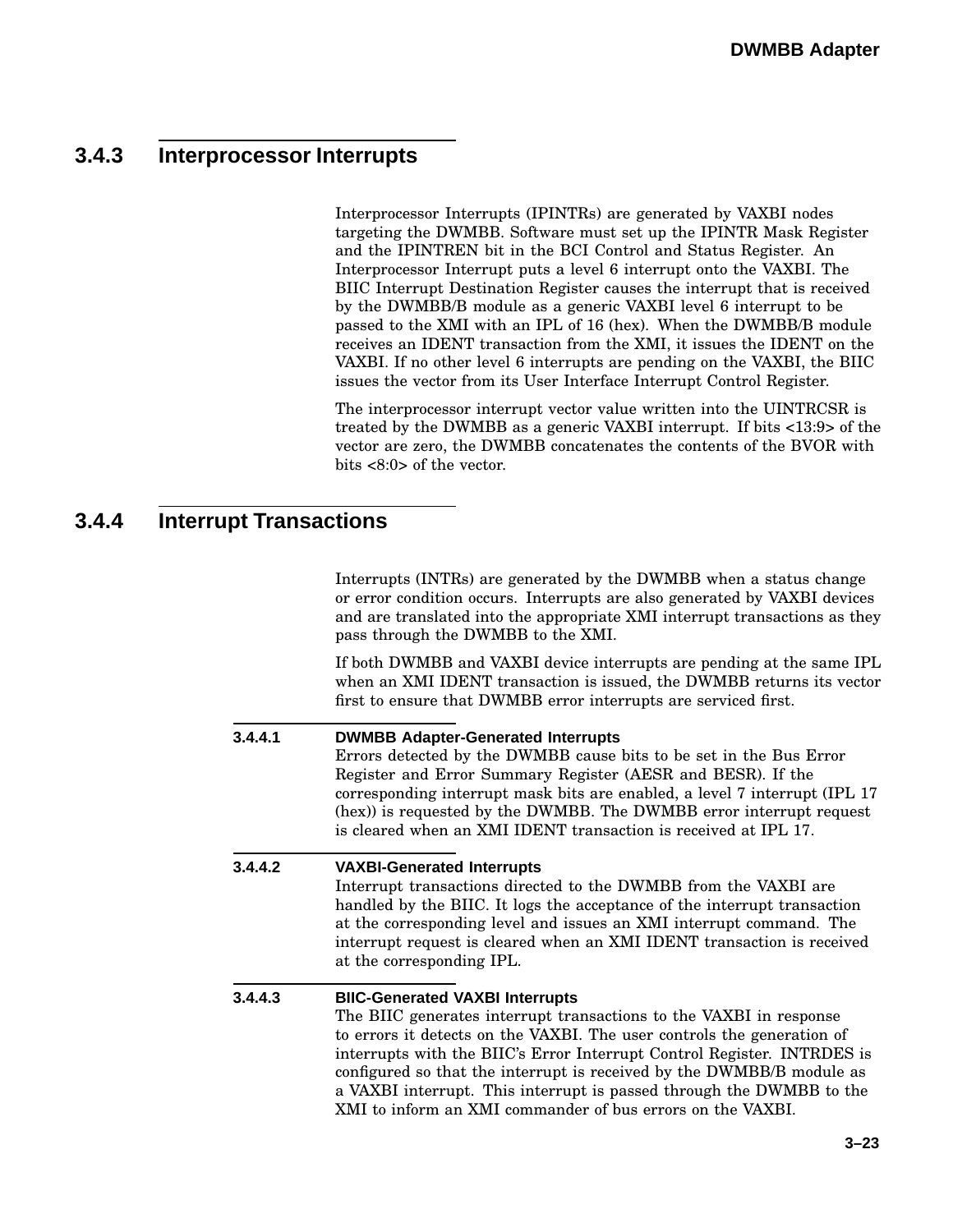| 3.4.4.4 | <b>Interprocessor-Generated VAXBI Interrupts</b><br>The DWMBB/B module receives interprocessor interrupts and translates<br>them into generic interrupts if the BIIC is enabled for this function. The<br>generic interrupt is passed onto the XMI with an IPL of 16 (hex).                                                                                                                 |
|---------|---------------------------------------------------------------------------------------------------------------------------------------------------------------------------------------------------------------------------------------------------------------------------------------------------------------------------------------------------------------------------------------------|
| 3.4.4.5 | <b>Passive Release of VAXBI Interrupts</b><br>If the requesting VAXBI node aborts its interrupt request before the XMI<br>commander generates an IDENT transaction at that level, the resulting<br>IDENT on the VAXBI gets NO ACKed. The DWMBB then issues the<br>contents of the Return Vector Register (ARVR) to the XMI commander if<br>Return Vector Disable (ACSR<1>) is not asserted. |
|         | If Return Vector Disable is asserted, the DWMBB issues a Read Error<br>Response (RER) instead of the contents of ARVR to the XMI commander.<br>See Section 3.4.6 for information on the return vector disable option.                                                                                                                                                                       |

### **3.4.5 IDENT Transactions**

When an XMI commander issues an XMI IDENT to the DWMBB, the DWMBB issues a VAXBI IDENT, providing that the DWMBB does not have a pending interrupt at that IDENT level. DWMBB-internal interrupts occur only at VAXBI level 7. When the DWMBB/B module fetches the IDENT command for the DWMBB/A module, it issues the IDENT on the VAXBI, and the VAXBI interrupt request is cleared.

When a vector is received from the VAXBI, the DWMBB generates the proper vector for the type of transaction that caused the interrupt and the interrupt source. It passes the vector to the DWMBB/A module, and the DWMBB/A module transmits the vector on XMI D<15:2> during the IDENT cycle.

If the DWMBB has a VAXBI level 7 interrupt pending when an XMI IDENT is accepted by the DWMBB/B module, the interrupt vector for the DWMBB is issued to the XMI, and the DWMBB interrupt request is cleared. The IDENT does not affect the VAXBI interrupt request, if pending at the same IPL. Another IDENT transaction is issued by an XMI processor to service the VAXBI interrupt request.

### **3.4.6 Return Vector Disable Option**

If Return Vector Disable (Control and Status Register (ACSR) bit <1>) is not set, the DWMBB returns the value loaded in the DWMBB/A module's Return Vector Register (ARVR) whenever an unsolicited IDENT is received by the DWMBB or a failed IDENT vector is detected by the DWMBB. The IDENT vector that is returned to the XMI is contained in the ARVR.

The DWMBB returns an RER to the XMI if an unsolicited IDENT is received and Return Vector Disable is set. Return Vector Disable clears on an XMI power-up or node reset.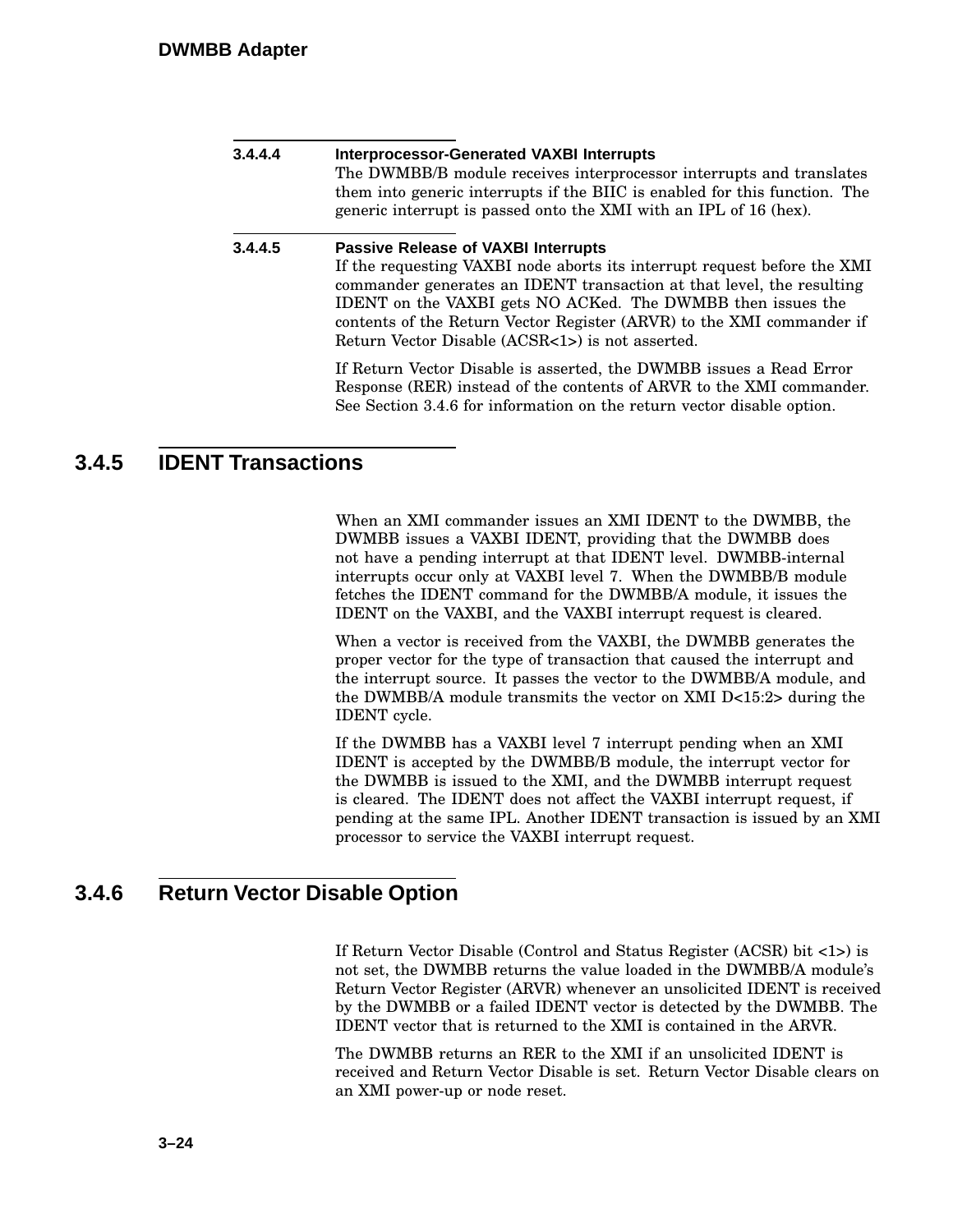# **3.4.7 IVINTR Transactions**

Implied Vector Interrupts (IVINTRs) are generated by the DWMBB whenever it detects a condition indicating a possible loss of data, such as parity or ECC errors during DMA or I/O writes. The DWMBB also generates IVINTRs when there is an impending power failure on the VAXBI.

All IVINTRs commands generated by the DWMBB have the WRT ERROR INT bit set in the Type field and the target node specified in the Interrupt Destination field. Figure 3–10 shows the format of the IVINTR command.



**Figure 3–10 IVINTR Command Format**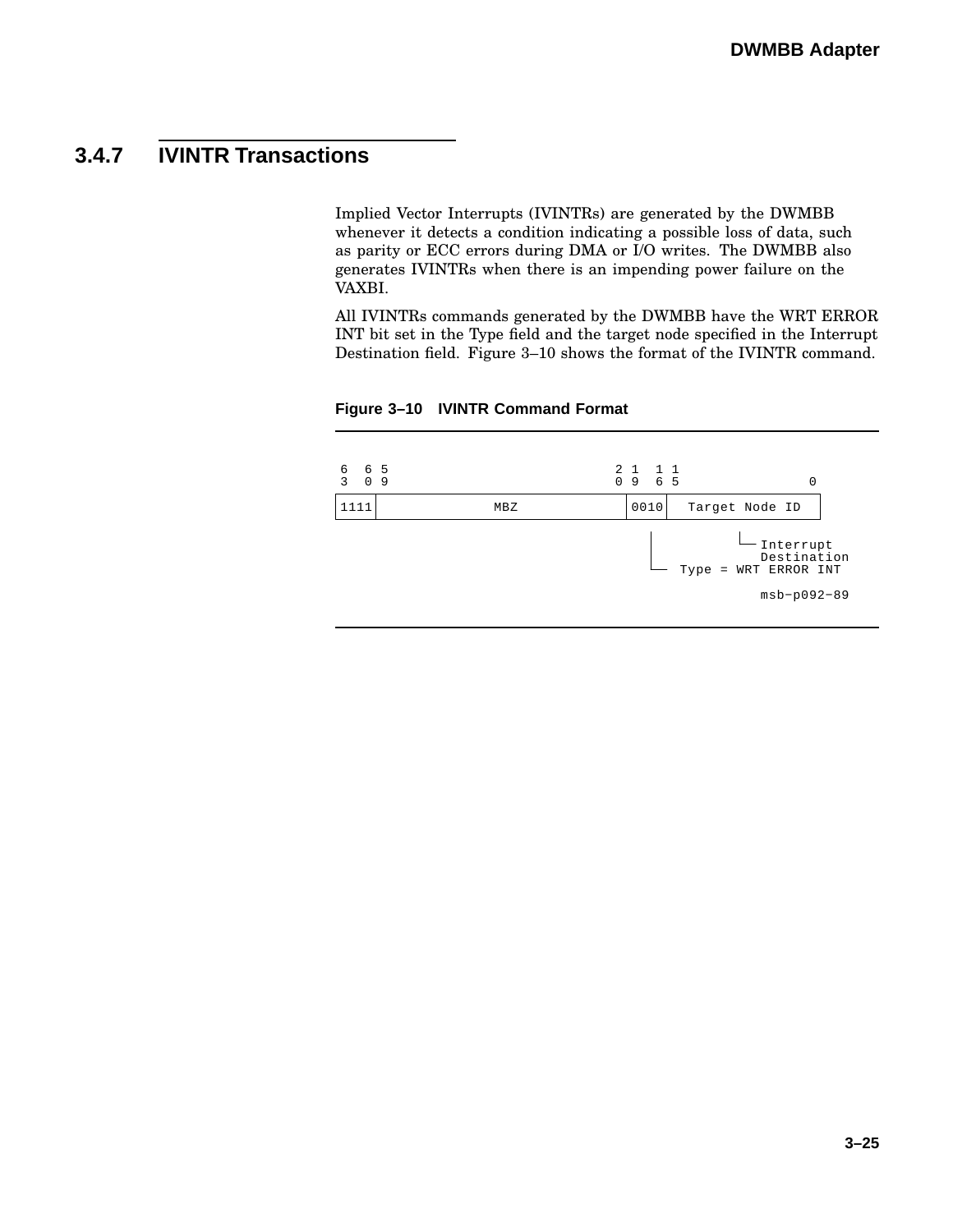### **3.5 VAXBI Wrapped Read Transactions**

**Both the XMI and the VAXBI have unique and different ways of ordering data read from memory. Wrapped read transactions are used by the DWMBB to order data received from XMI memory to an order that VAXBI devices expect.**

When a VAXBI DMA read command is received with an address that is not quadword- or octaword-aligned, the DWMBB forces XMI address bits <2:0> to zero when it issues the command to the XMI. This causes the read data to be returned in the same order that it resides in memory, as shown in Figure 3–11. Before the DWMBB issues the data on the VAXBI, it disassembles it so that the requesting VAXBI node gets only the data requested and in the order requested. The DWMBB uses the latched VAXBI address to determine how the Read Return Data is to be disassembled and issued on the VAXBI, as shown in Figure 3–11 and Table 3–5.

When a longword Read transaction is received from the VAXBI, the DWMBB transforms the command to a quadword Read transaction on the XMI. When the read data is received, only the requested longword is returned to the VAXBI node; the remaining longword is not issued on the VAXBI.



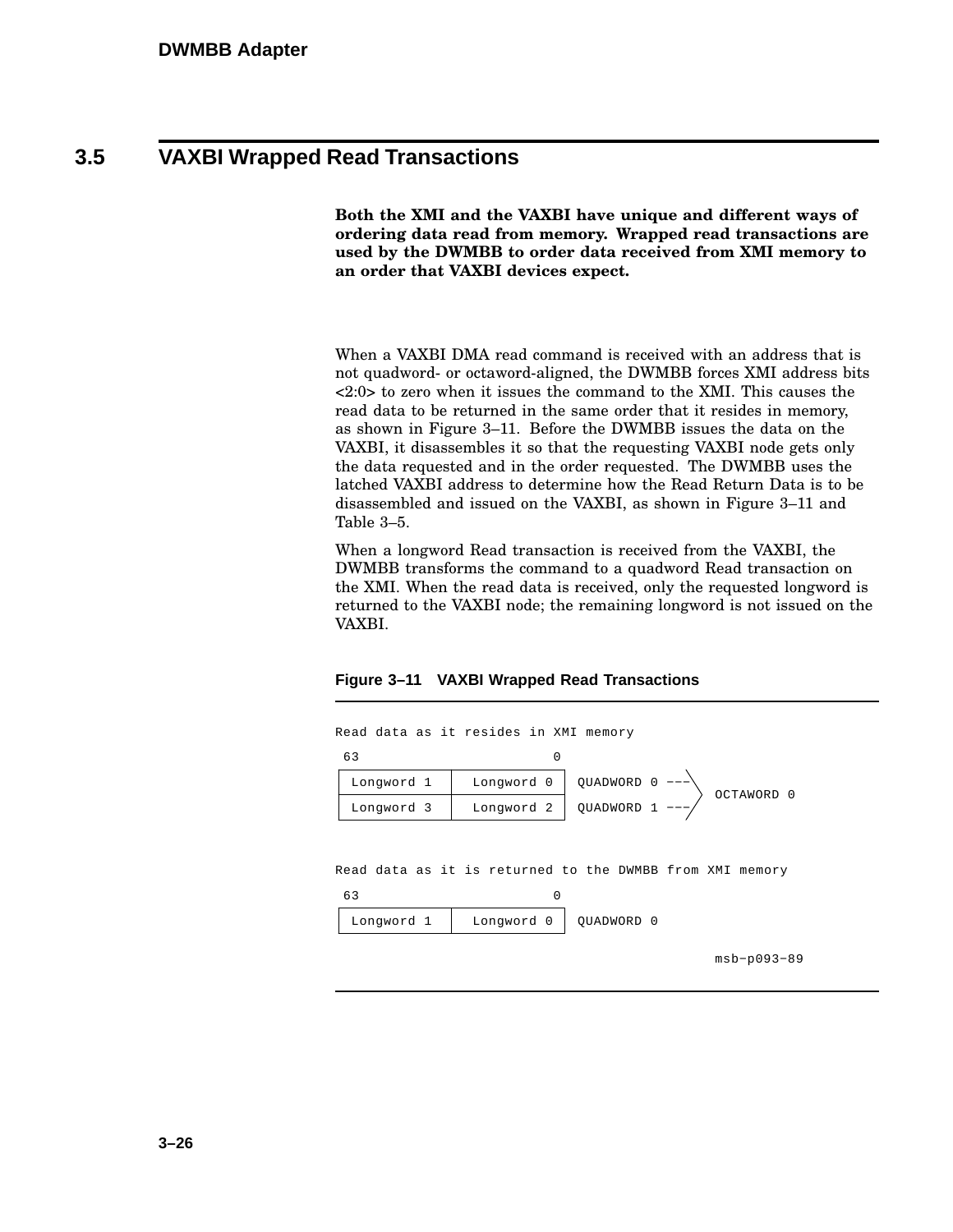| Data<br>Length | <b>VAXBI</b><br>A < 3:0> | Order of Returned Data (first-to-last) |  |
|----------------|--------------------------|----------------------------------------|--|
|                |                          |                                        |  |
| Longword       | X0XX                     | LW-0 (LW-1 is discarded)               |  |
| Longword       | X1XX                     | LW-1 (LW-0 is discarded)               |  |
| Quadword       | X0XX                     | LW-0. LW-1                             |  |
| Quadword       | X1XX                     | LW-1. LW-0                             |  |
| Octaword       | 00XX                     | LW-0, LW-1, LW-2, LW-3                 |  |
| Octaword       | 01XX                     | LW-1. LW-2. LW-3. LW-0                 |  |
| Octaword       | 10XX                     | LW-2, LW-3, LW-0, LW-1                 |  |
| Octaword       | 11XX                     | LW-3. LW-0. LW-1. LW-2                 |  |
| Hexword        |                          | Not used on VAXBI                      |  |
|                |                          |                                        |  |

**Table 3–5 VAXBI Wrapped Read Transactions**

**Key:**

 $X = Don't care$ 

LW-n = Longword n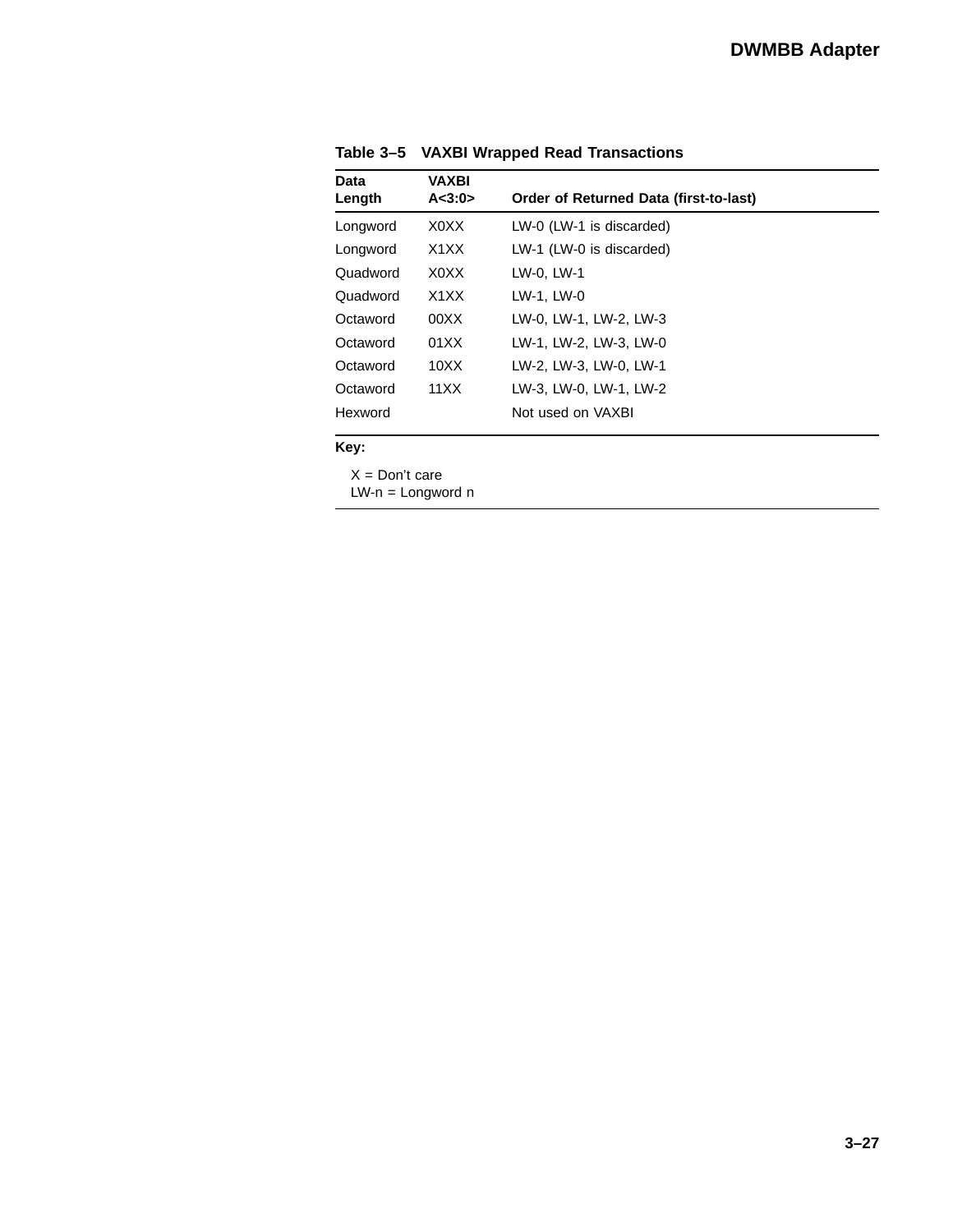### **3.6 Lockout Modes**

**The DWMBB has four lockout modes. Lockout Assert Enable (bit <8>) and Lockout Response Enable (bit <7>) (both in the ACSR, Control and Status Register) determine the lockout mode.**

The four DWMBB lockout modes are:

- Mode  $0 -$  The DWMBB ignores the XMI LOCKOUT L signal.
- Mode  $1$  The DWMBB responds to the XMI LOCKOUT L signal but does not assert it.
- Mode 2 DWMBA Compatibility Mode: The DWMBB asserts the XMI LOCKOUT L signal but does not respond to its assertion from another XMI node.
- Mode 3 Full XMI Lockout (default mode after power-up and XMI node reset): The DWMBB asserts and responds to the assertion of the XMI LOCKOUT L signal.

The XMI LOCKOUT L signal is used to prevent lock starvation problems.

When an Interlock Read (IREAD) transaction to a locked memory location occurs, the XMI memory returns a LOC response.

If the DWMBB receives an IREAD from the VAXBI while XMI LOCKOUT L is asserted, the IREAD is retried on the VAXBI, enabling a VAXBI node with a pending Unlock Write transaction to gain access to the XMI to complete its IREAD–Unlock Write transaction. More than one XMI cycle is required to retry the IREAD on the VAXBI.

The DWMBB retries on the VAXBI all IREADs that either receive a LOC response from memory or that are prohibited from being transmitted on the XMI because of the assertion of XMI LOCKOUT L by another XMI node. The DWMBB asserts the XMI LOCKOUT L signal when the number of consecutive IREAD retries equals or exceeds the lockout limit value. The lockout limit value is specified by the Lockout Limit field of the Utility Register (AUTLR<31:28>). The default value is 4 (hex).

If the DWMBB reaches its lockout limit but another node has asserted the XMI LOCKOUT L signal, the DWMBB waits until the other node deasserts the signal and then it asserts XMI LOCKOUT L.

The DWMBB has a lockout deassertion timer that controls the maximum time that the XMI LOCKOUT L signal remains asserted. At power-up, the value of the lockout deassertion timer is 2 to 3 ms.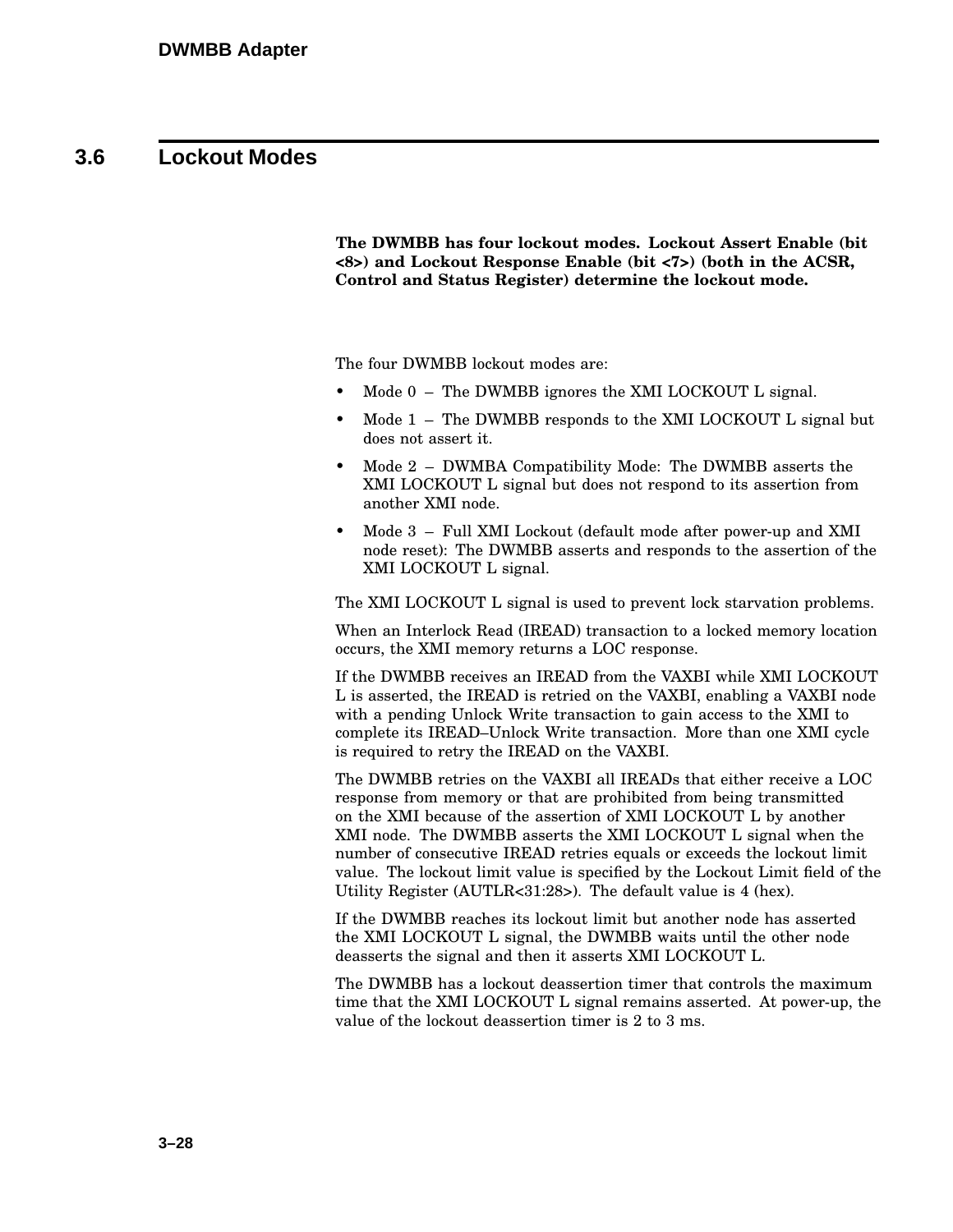# **3.6.1 No Assertion and No Response to XMI Lockout Mode**

The Mode 0 No Assertion and No Response to XMI Lockout Mode causes the DWMBB to ignore the XMI LOCKOUT L signal. The DWMBB does not assert XMI LOCKOUT L when it receives LOC responses to IREAD transactions. It does not respond to the assertion of XMI LOCKOUT L by another XMI node and continues to issue all requests it receives from the VAXBI, including IREADs.

### **3.6.2 Respond to XMI Lockout Mode**

The Mode 1 Respond to XMI Lockout Mode causes the DWMBB to respond to the assertion of the XMI LOCKOUT L signal from another XMI node but does not allow the DWMBB to assert the signal.

#### **XMI LOCKOUT L Response**

If the DWMBB has an IREAD pending when another node asserts XMI LOCKOUT L, it can issue, at most, one IREAD transaction after it sees the assertion of XMI LOCKOUT L. No further IREADS are issued until XMI LOCKOUT L deasserts.

If XMI LOCKOUT L is asserted by another node while the DWMBB has an IREAD pending, and if the DWMBB has not passed the point in its DMA transaction where it checks XMI LOCKOUT L, the DWMBB prevents the pending IREAD from getting issued on the XMI. Instead, the DWMBB terminates the IREAD by returning a LOC (RETRY) response back to the VAXBI.

If XMI LOCKOUT L is asserted by another node while the DWMBB has an IREAD pending, and if the DWMBB has passed the point in its DMA transaction process where it checks XMI LOCKOUT L, the DWMBB issues the pending IREAD on the XMI.

### **3.6.3 Assert XMI Lockout Mode**

The Mode 2 Assert XMI Lockout Mode is the DWMBA compatibility mode for the DWMBB.

#### **XMI LOCKOUT L Assertion**

The DWMBB asserts the XMI LOCKOUT L signal when the number of consecutive Interlock Read (IREAD) attempts on the VAXBI equals or exceeds the number in the Lockout Limit field, AUTLR<31:28>, which is set by software.

XMI LOCKOUT L is held asserted by the DWMBB until:

• It receives a GRD (Good Read Data), a CRD (Corrected Read Data), or an RER (Read Error Response) to an IREAD.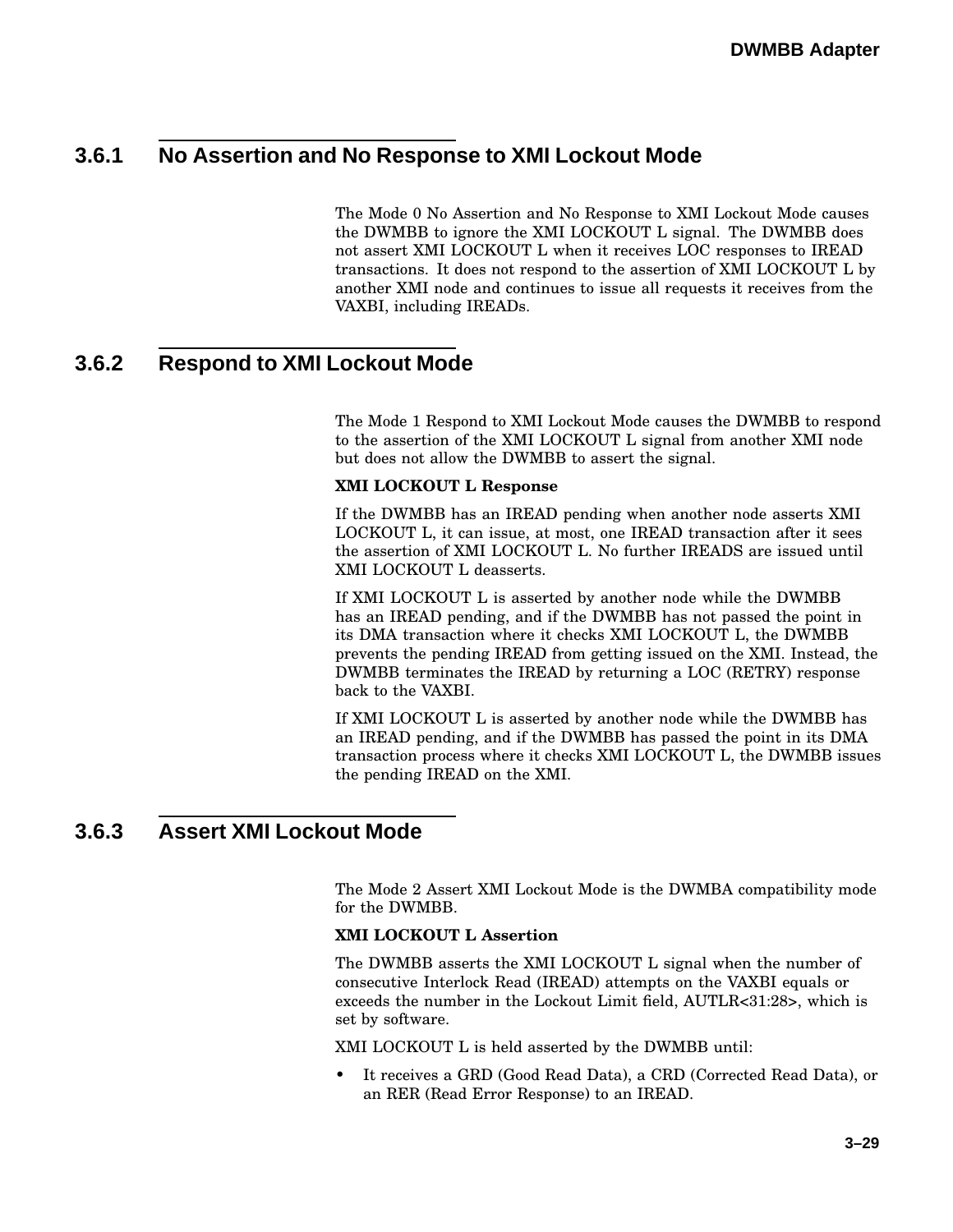- It "times out" with the timeout value that software set in the Lockout Deassertion field, AUTLR<27:24>. The default is 2 to 3 ms.
- The DWMBB is reset.

While operating in Mode 2 (DWMBA compatibility mode), the DWMBB does not respond to the assertion of the XMI LOCKOUT L signal by another XMI node and continues to issue all requests it receives from the VAXBI, including IREAD transactions.

### **3.6.4 Full XMI Lockout Mode**

The Mode 3 Full XMI Lockout Mode is the default mode for the DWMBB at power-up and XMI node reset.

#### **XMI LOCKOUT L Assertion**

The DWMBB asserts the XMI LOCKOUT L signal when the number of consecutive Interlock Read (IREAD) attempts on the VAXBI equals or exceeds the number software sets in the Lockout Limit field, AUTLR<31:28>.

XMI LOCKOUT L is held asserted by the DWMBB until:

- It receives a GRD (Good Read Data), a CRD (Corrected Read Data), or an RER (Read Error Response) to an IREAD transaction.
- It "times out" with the timeout value that software set in the Lockout Deassertion field, AUTLR<27:24>. The default is 2 to 3 ms.
- The DWMBB is reset.

#### **XMI LOCKOUT L Response**

If the DWMBB/B module has an IREAD pending when another node asserts XMI LOCKOUT L, it can issue (at most) the one pending IREAD transaction on the XMI after it detects the assertion of XMI LOCKOUT L. Further IREADs are not issued on the XMI until XMI LOCKOUT L is deasserted. The DWMBB/B module returns a LOC response (RETRY) back to the VAXBI when it cannot issue an IREAD on the XMI.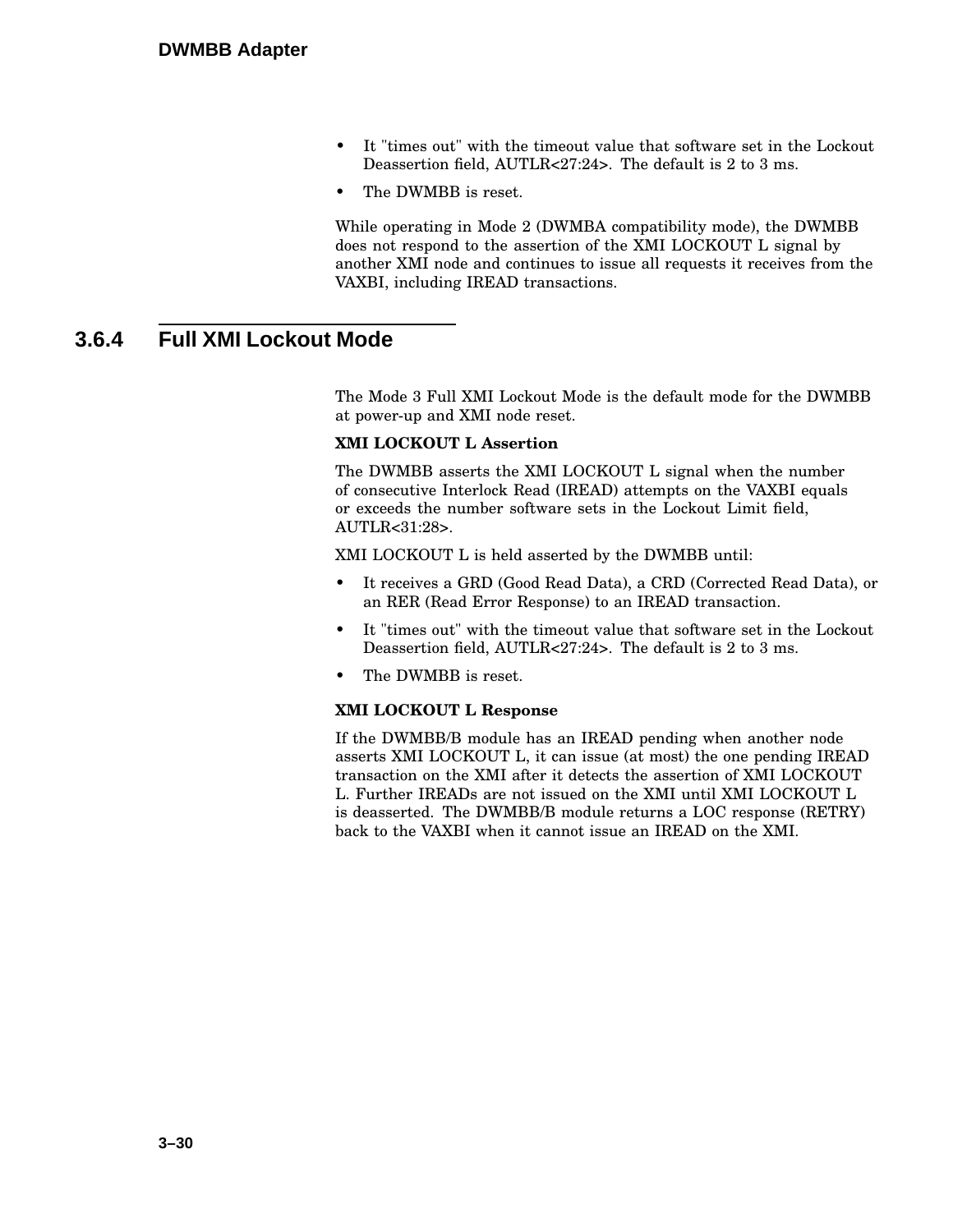# **3.6.5 Programmable Lockout Limit**

Software loads the Lockout Limit field (AUTLR<31:28>) with a value that determines the number of IREAD transactions attempted by the DWMBB before it asserts the XMI LOCKOUT L signal. When the number of consecutive IREAD attempts on the VAXBI equals or exceeds the value in this field, the DWMBB asserts the XMI LOCKOUT L signal. Table 3–6 lists the values for this field.

| AUTLR<31:28><br>(hex)   | <b>IREAD Attempts</b> |
|-------------------------|-----------------------|
| 0                       | $\mathbf{1}$          |
| 1                       | 1                     |
| $\overline{c}$          | $\overline{c}$        |
| $\mathbf{3}$            | 3                     |
| $\overline{\mathbf{4}}$ | 4 (default)           |
| $\mathbf 5$             | 5                     |
| $\,6$                   | 6                     |
| $\overline{7}$          | $\overline{7}$        |
| 8                       | 8                     |
| 9                       | $\boldsymbol{9}$      |
| Α                       | 10                    |
| B                       | 11                    |
| $\mathsf C$             | 12                    |
| D                       | 13                    |
| E                       | 14                    |
| F                       | 15                    |

**Table 3–6 DWMBB Lockout Limit**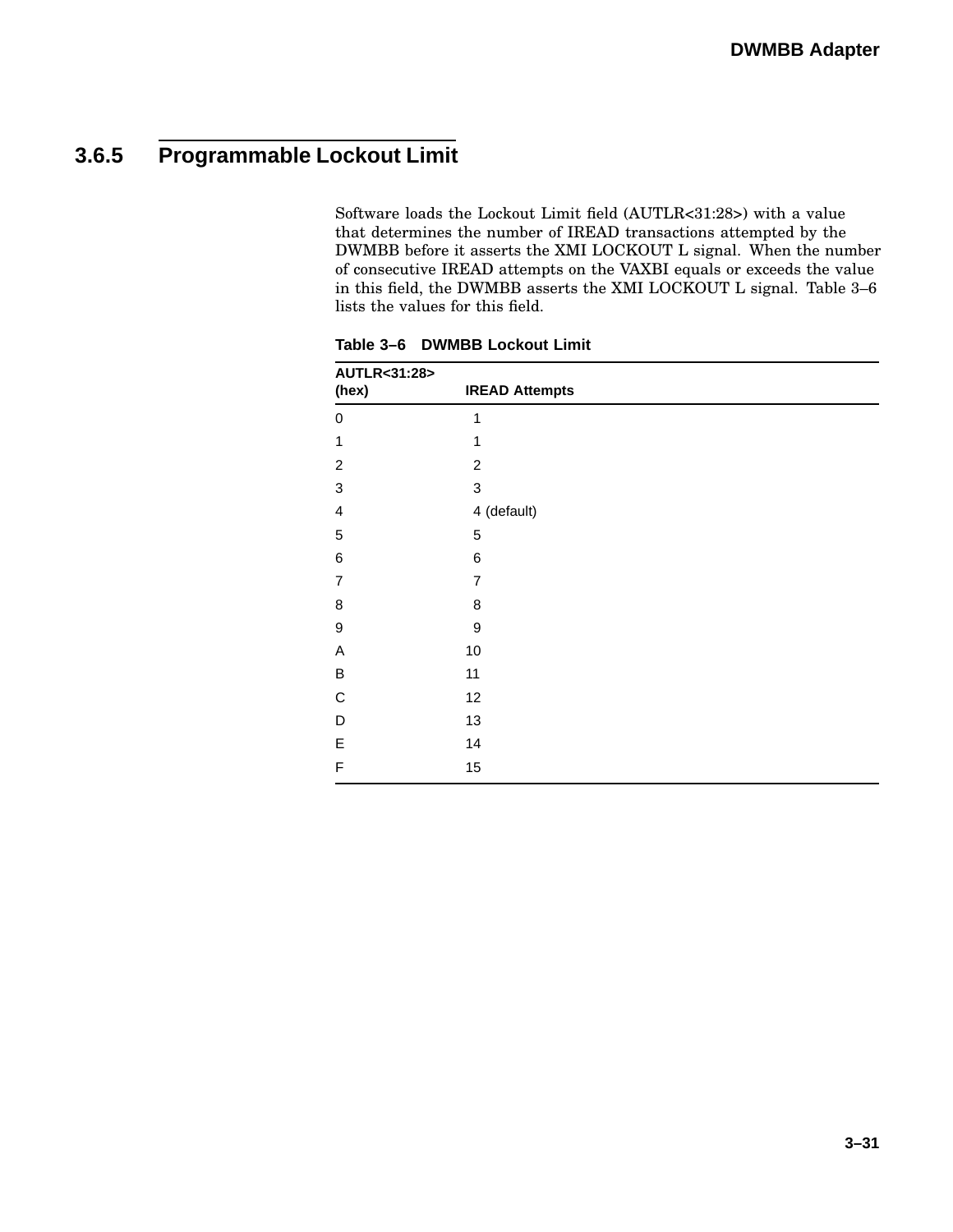# **3.6.6 Lockout Deassertion Timer**

Software loads the Lockout Deassertion field (AUTLR<27:24>) with a value that determines the maximum time that the DWMBB asserts the XMI LOCKOUT L signal. When the DWMBB equals or exceeds this time, the DWMBB deasserts XMI LOCKOUT L regardless of whether a successful IREAD was completed. After power-up or an XMI node reset, the default value is 2 to 3 ms. Table 3–7 lists the values for this field.

| AUTLR<27:24><br>(hex)   | Timeout (ms)      |
|-------------------------|-------------------|
| 0                       | $0 - 1$           |
| 1                       | $0 - 1$           |
| $\overline{c}$          | $1 - 2$           |
| $\mathbf 3$             | $2 - 3$ (default) |
| $\overline{\mathbf{4}}$ | $3 - 4$           |
| $\mathbf 5$             | $4 - 5$           |
| $\,6$                   | $5 - 6$           |
| $\overline{7}$          | $6 - 7$           |
| 8                       | $7 - 8$           |
| $\boldsymbol{9}$        | $8 - 9$           |
| A                       | $9 - 10$          |
| $\sf B$                 | $10 - 11$         |
| $\mathsf C$             | $11 - 12$         |
| D                       | $12 - 13$         |
| $\mathsf E$             | $13 - 14$         |
| F                       | $14 - 15$         |

**Table 3–7 Lockout Deassertion Timer Values**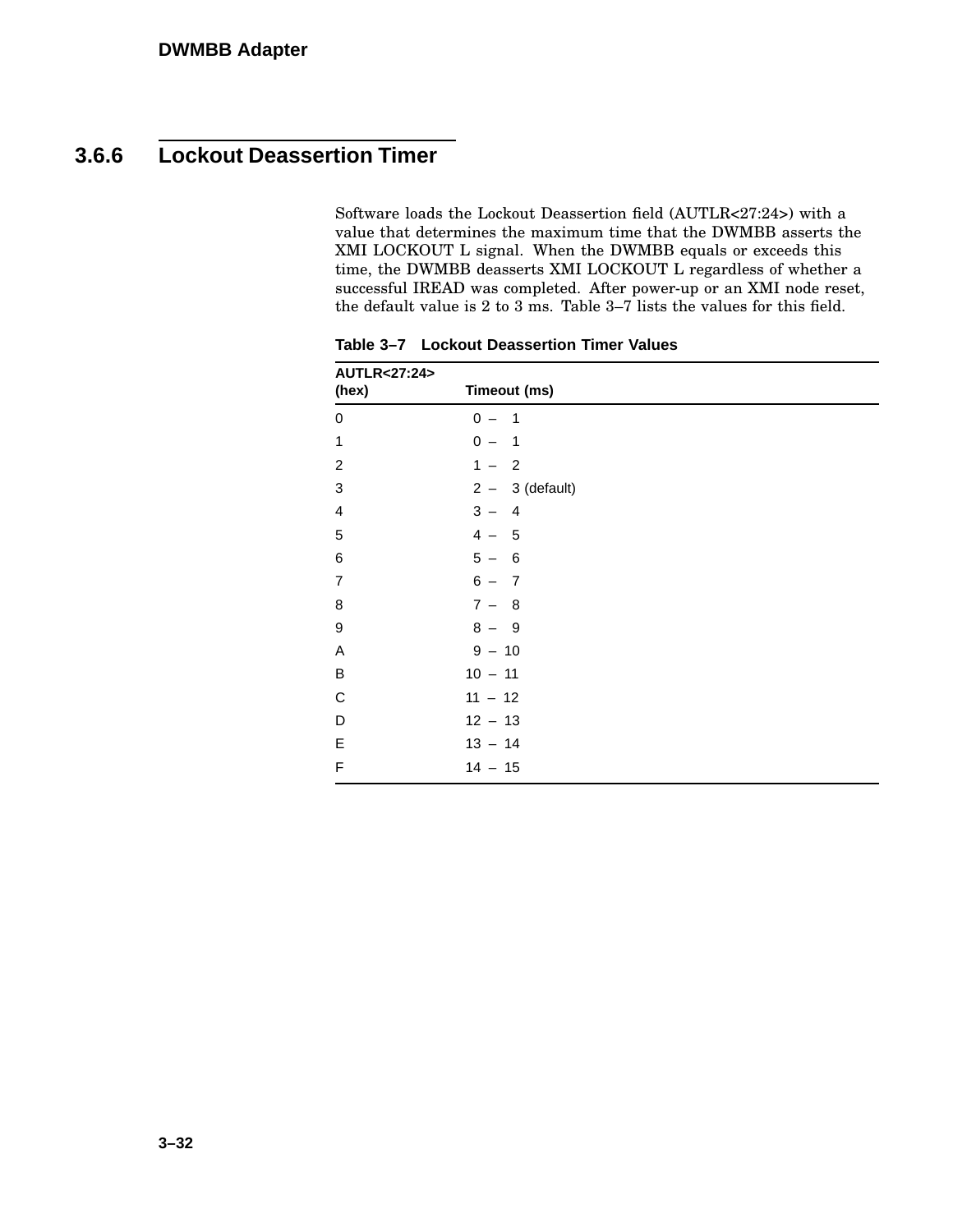# **3.7 Commander Arbitration Using Responder Request**

**Two signals are used for arbitrating for the bus, XMI CMD REQ[n] L and XMI RES REQ[n] L. The XMI RES REQ[n] L has a higher priority than the XMI CMD REQ[n] L signal. When the Commander Arbitration Using Responder Request bit is set in the ACSR, Control and Status Register bit <4>, the DWMBB adapter arbitrates for the XMI at a higher priority than XMI commanders.**

|                                                                 |                              | XMI Cycle Number                     |                                                                  |                                   |
|-----------------------------------------------------------------|------------------------------|--------------------------------------|------------------------------------------------------------------|-----------------------------------|
| 1                                                               | 2                            | 3                                    | 4                                                                |                                   |
| Node<br>recognizes<br>need to<br>stop com-<br>mander<br>traffic | Node<br>asserts<br>XMI SUP L | DWMBB<br>issues<br>command<br>on XMI | DWMBB<br>blocks<br>commands<br>from<br>being<br>issued<br>on XMI | No more<br>commander<br>transfers |
|                                                                 |                              |                                      |                                                                  | $msb-p094-89$                     |

**Figure 3–12 Responder Request and XMI SUP L Timing**

The DWMBB does not issue commands while XMI SUP L is asserted, preventing the overflow of data queues on the XMI. When XMI SUP L asserts, not more than one DMA transaction is initiated by the DWMBB on the XMI. If the DWMBB receives a grant after it sees XMI SUP L asserted, it completes the current pending transaction but also forces null cycles on the XMI. This prevents the current pending transaction from being issued on the XMI. The DWMBB then reissues the transaction when XMI SUP L is deasserted, as shown in Figure 3–12.

The option is used to prevent timouts on nonpended buses that may be attached to the VAXBI.

**CAUTION: Commander Arbitration Using Responder Request may be necessary for systems where severe VAXBI latencies cause excessive timeouts. This option is NOT a standard XMI recommended feature and should ONLY be used when necessary.**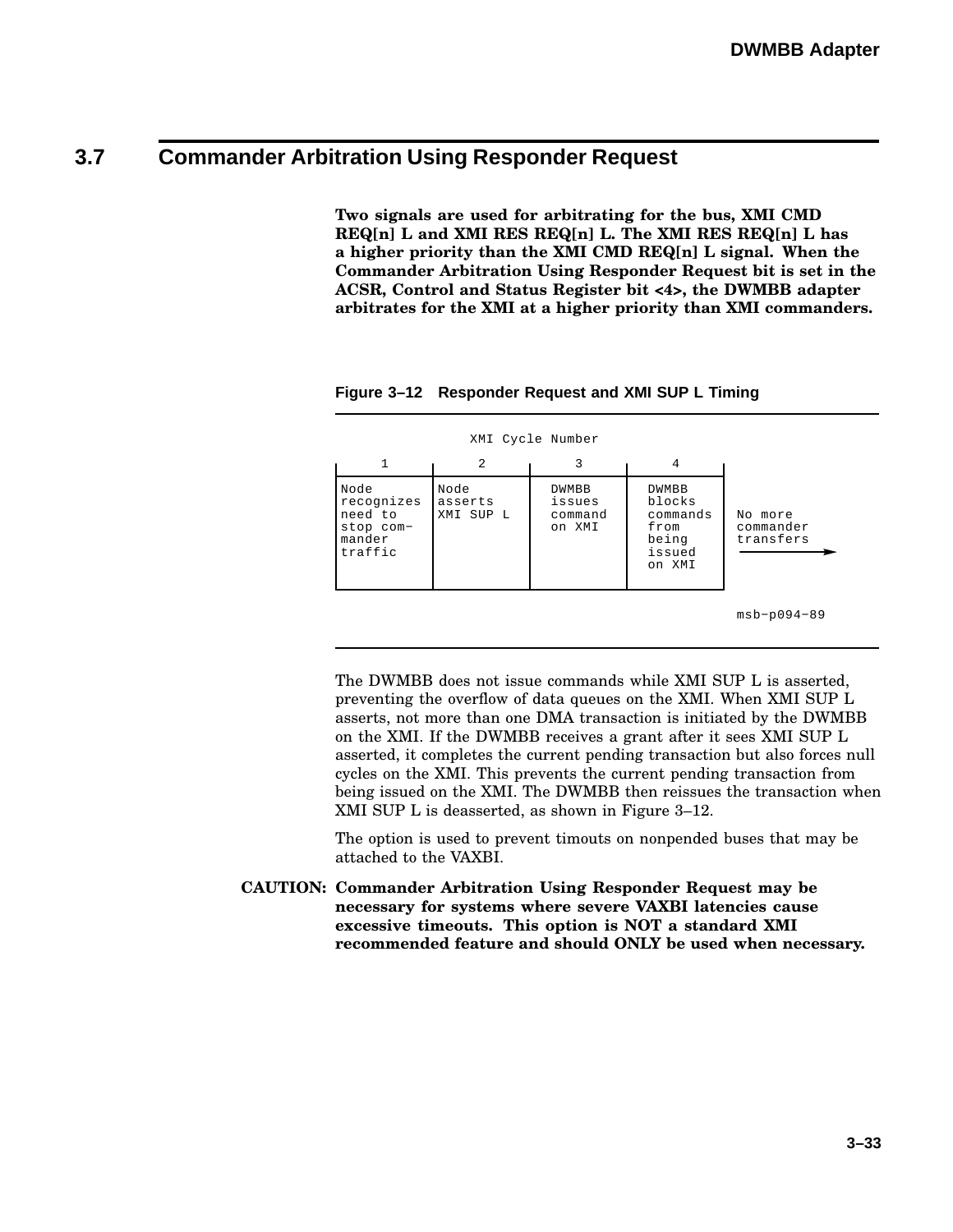# **3.8 Programmable Timeouts**

**Two programmable timeout limits (see Table 3–8) are available on the DWMBB, a normal limit and a short limit. The short limit is enabled when bit <9> is set in the Control and Status Register.**

| <b>Timeout Limit</b><br>(AUTLR<27:24>) | <b>Normal Timeout</b><br>Value (ms) | <b>Short Timeout</b><br>Value $(\mu s)$ |  |
|----------------------------------------|-------------------------------------|-----------------------------------------|--|
| 0                                      | $0 - 1$                             | $0 - 64$                                |  |
| 1                                      | $0 - 1$                             | $0 - 64$                                |  |
| 2                                      | $1 - 2$                             | $64 - 128$                              |  |
| 3                                      | $2 - 3$                             | $128 - 192$                             |  |
| 4                                      | $3 -$<br>$\overline{4}$             | $192 - 256$                             |  |
| 5                                      | $4 - 5$                             | $256 - 320$                             |  |
| 6                                      | $5 - 6$                             | $320 - 384$                             |  |
| $\overline{7}$                         | $6 - 7$                             | $384 - 448$                             |  |
| 8                                      | $7 - 8$                             | $448 - 512$                             |  |
| 9                                      | $8 - 9$                             | $512 - 576$                             |  |
| Α                                      | $9 - 10$                            | $576 - 640$                             |  |
| B                                      | $10 - 11$                           | $640 - 704$                             |  |
| C                                      | $11 - 12$                           | $704 - 768$                             |  |
| D                                      | $12 - 13$                           | $768 - 832$                             |  |
| E                                      | $13 - 14$                           | $832 - 896$                             |  |
| F                                      | $14 - 15$ (default)                 | $896 - 960$                             |  |

**Table 3–8 DWMBB Timeout Limit**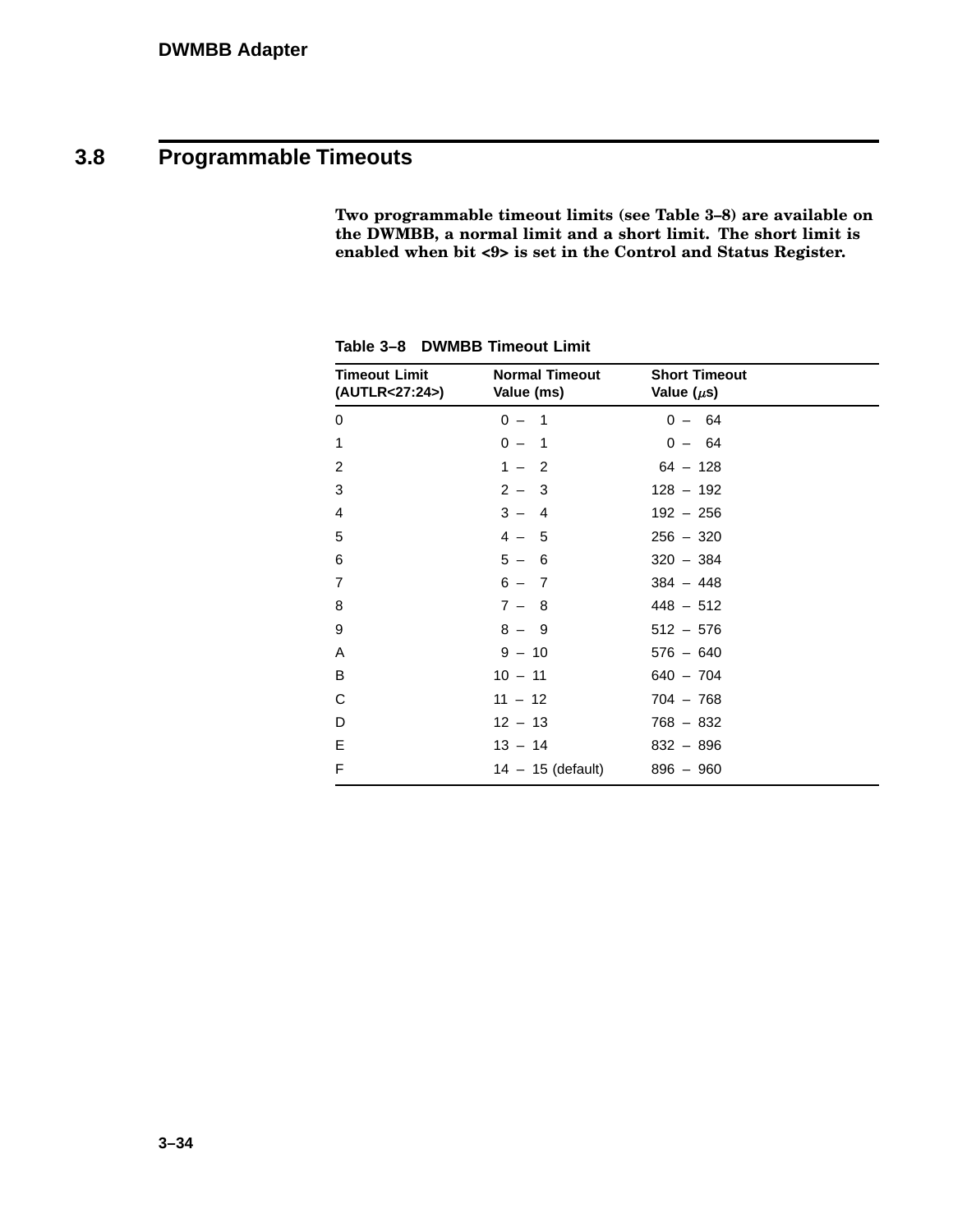The DWMBB has two programmable timeout limits: a normal timeout limit that ranges from 0 to 15 ms and a short timeout limit that ranges from 0 to 960  $\mu$ s. The normal timeout limit of 14 to 15 ms is the default value at power-up and node reset. The short timeout limit is set by software. The value is used for both response and retry timeouts, as well as transaction timeouts while waiting for an XMI grant.

**Response Timeout**—Occurs when the read responses for a DMA read transaction (READ or IREAD) have not been received within the timeout period after the transaction has been issued on the XMI. The timed-out transaction fails, and an interrupt is issued, if enabled.

**Retry Timeout**—The DWMBB retries an XMI transaction that receives a NO ACK confirmation. If the transaction does not successfully complete within the timeout period, the transaction fails, and an interrupt is issued, if enabled.

When Disable XMI Timeout (Bus Error Register bit <2>) is set, the DWMBB ignores the timeout value and retries the XMI transaction until it successfully completes or the DWMBB is reset.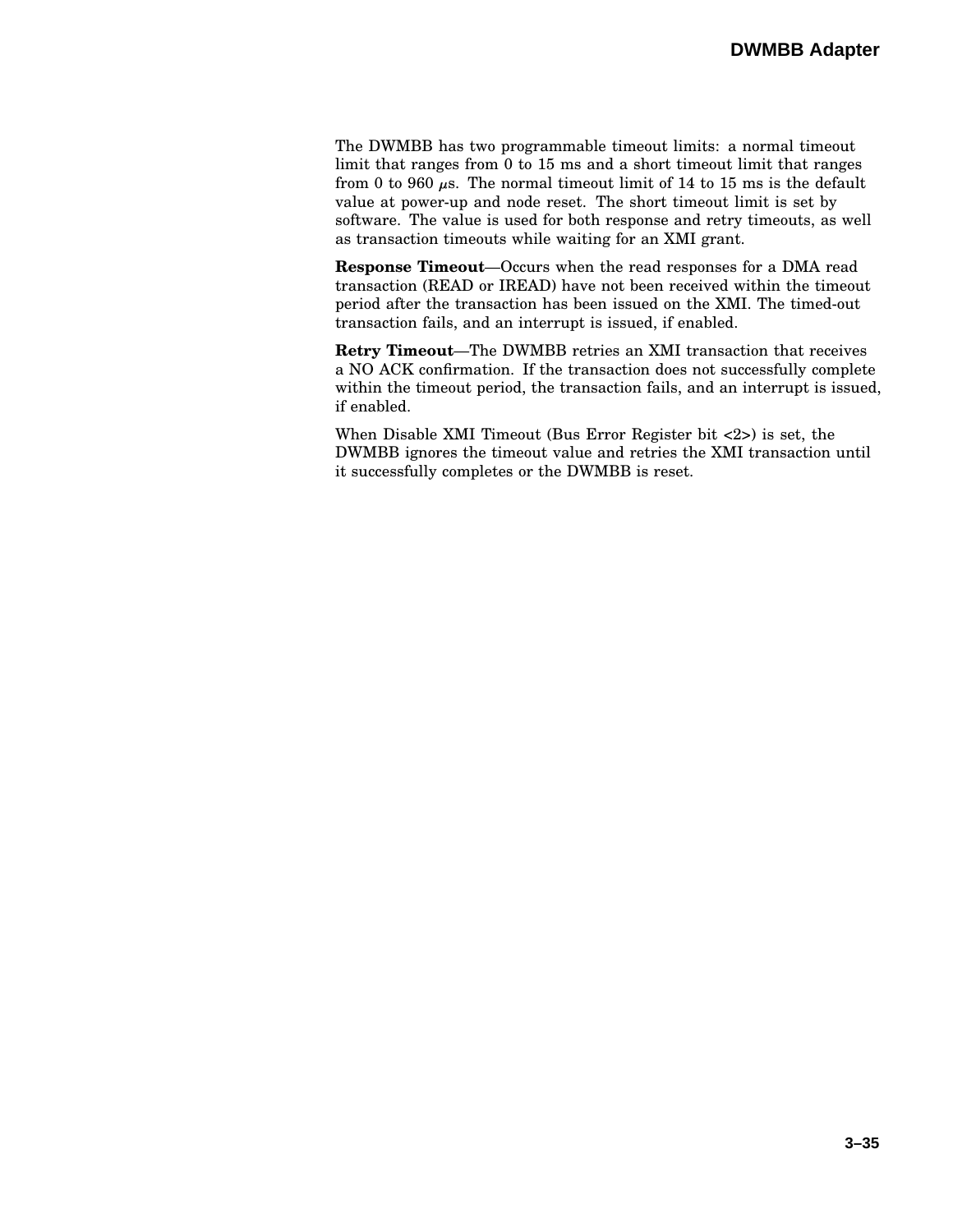### **3.9 Programmable VAXBI I/O Window Space**

**The DWMBB can be programmed so that the location of VAXBI I/O window space is independent of the XMI node. This feature is enabled by setting a bit in the Control and Status Register and loading an address in the Utility Register used to calculate the base address of the I/O window space.**

VAXBI I/O window space is the window for XMI commanders to nodes on the VAXBI. This is a 32-Mbyte range located in the lower 512 Mbytes of XMI I/O address space. The base address of this window space normally depends on the XMI node ID and the VAXBI node ID. At power-up and node reset, the DWMBB defaults to the following equation to determine if an I/O request is within its VAXBI I/O window space:

For 32-bit address: bb = E000 0000 + (200 0000 \* XMI Node ID) + (2000 \* VAXBI Node ID)

For 30-bit address: bb = 2000 0000 + (200 0000 \* XMI Node ID) + (2000 \* VAXBI Node ID)

The DWMBB can select the location of the VAXBI I/O window space in XMI I/O address space so that it is independent of the XMI node ID. The software programmable field VAXBI Window Space (AUTLR<13:0>) enables the VAXBI I/O window space to be moved to any 32-Mbyte aligned boundary in the 512-Mbyte range of extended XMI I/O address space.

When the VAXBI Window Space Enable bit (ACSR<5>) is set, the DWMBB uses the value loaded in the VAXBI Window Space field to calculate the new location for the VAXBI I/O window space, using the following equation:

For 32-bit address: bb = E000 0000 + (200 0000 \* AUTLR<13:0>) + (2000 \* VAXBI Node ID)

For 30-bit address:

bb = 2000 0000 + (200 0000 \* AUTLR<13:0>) + (2000 \* VAXBI Node ID)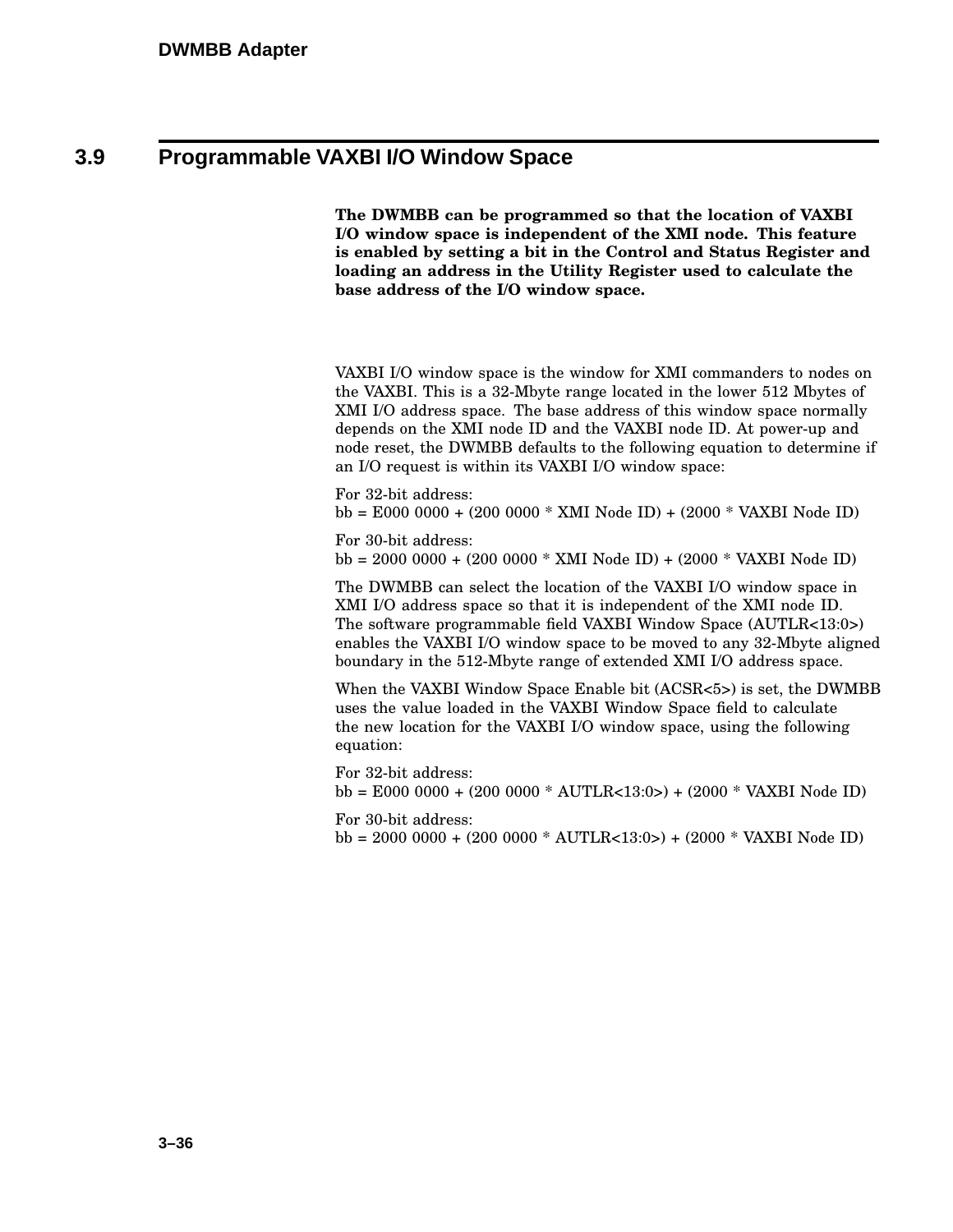### **3.10 ECC Protection on the PMR Data Path**

**The DWMBB can correct single-bit errors and detect double-bit errors on Page Map Registers. If errors come from a single 4-bit RAM, one to four bits can be corrected.**

|             |                       |                       |                  | Page Map Register                                                                                                    |                  |                       |                  |            |                                          | Error<br>Correction Code |                       |               |            |
|-------------|-----------------------|-----------------------|------------------|----------------------------------------------------------------------------------------------------------------------|------------------|-----------------------|------------------|------------|------------------------------------------|--------------------------|-----------------------|---------------|------------|
|             | $\mathbf 0$           | $3 \quad 4$           | 78               | $\begin{array}{cccccccc} 1 & 1 & 1 & 1 & 1 & 2 & 2 & 2 & 2 & 2 \\ 1 & 2 & 5 & 6 & 9 & 0 & 2 & 3 & 6 & 7 \end{array}$ |                  |                       |                  |            | $\begin{bmatrix} 3 \\ 1 \end{bmatrix}$ 0 | $3 \quad 4$              | 7 8                   |               |            |
| $\mathbf 0$ | RAM 1                 | RAM <sub>2</sub>      | RAM <sub>3</sub> | RAM 4                                                                                                                | RAM <sub>5</sub> | RAM 6                 | RAM <sub>7</sub> | RAM 8      | RAM 9                                    | RAM 10                   |                       | RAM 11        |            |
|             | $\tilde{\phantom{a}}$ | $\tilde{\phantom{a}}$ | $\tilde{}$       | $\tilde{\phantom{a}}$                                                                                                |                  | $\tilde{\phantom{a}}$ | $\tilde{}$       | $\tilde{}$ | $\tilde{}$                               | $\tilde{}$               |                       |               | $\tilde{}$ |
| 64K         | $\tilde{\phantom{a}}$ | $\sim$                | $\tilde{}$       | $\tilde{}$                                                                                                           | $\tilde{}$       | $\tilde{\phantom{a}}$ | $\tilde{}$       | $\tilde{}$ | $\tilde{}$                               | $\sim$                   | $\tilde{\phantom{a}}$ |               | $\tilde{}$ |
|             |                       |                       |                  |                                                                                                                      |                  |                       |                  |            |                                          |                          |                       | $msb-p095-89$ |            |

#### **Figure 3–13 Page Map Register Organization**

The page map registers are organized with eight 4-bit x 64 K RAMs for the page map data and three 4-bit x 64 K RAMs for the error correction code (ECC), as shown in Figure 3–13.

Error correction code on the page map register data path allows the DWMBB/A module to detect and correct from one to four failed bits within a single 4-bit wide RAM. Up to eight failed bits across two RAMS are detected but not corrected.

The PMRs are always read or written as 32-bit registers. During PMR I/O write transactions, the DWMBB/A module generates a 12-bit error correction code and writes this code, with the 32 data bits, into the PMR location being addressed.

During PMR I/O read transactions or DMA address translations, the DWMBB/A module reads the data and ECC bits out of the PMRs. The data and ECC fields are checked for errors. If an error is detected, correctable or uncorrectable, it is logged and an interrupt is issued, if enabled.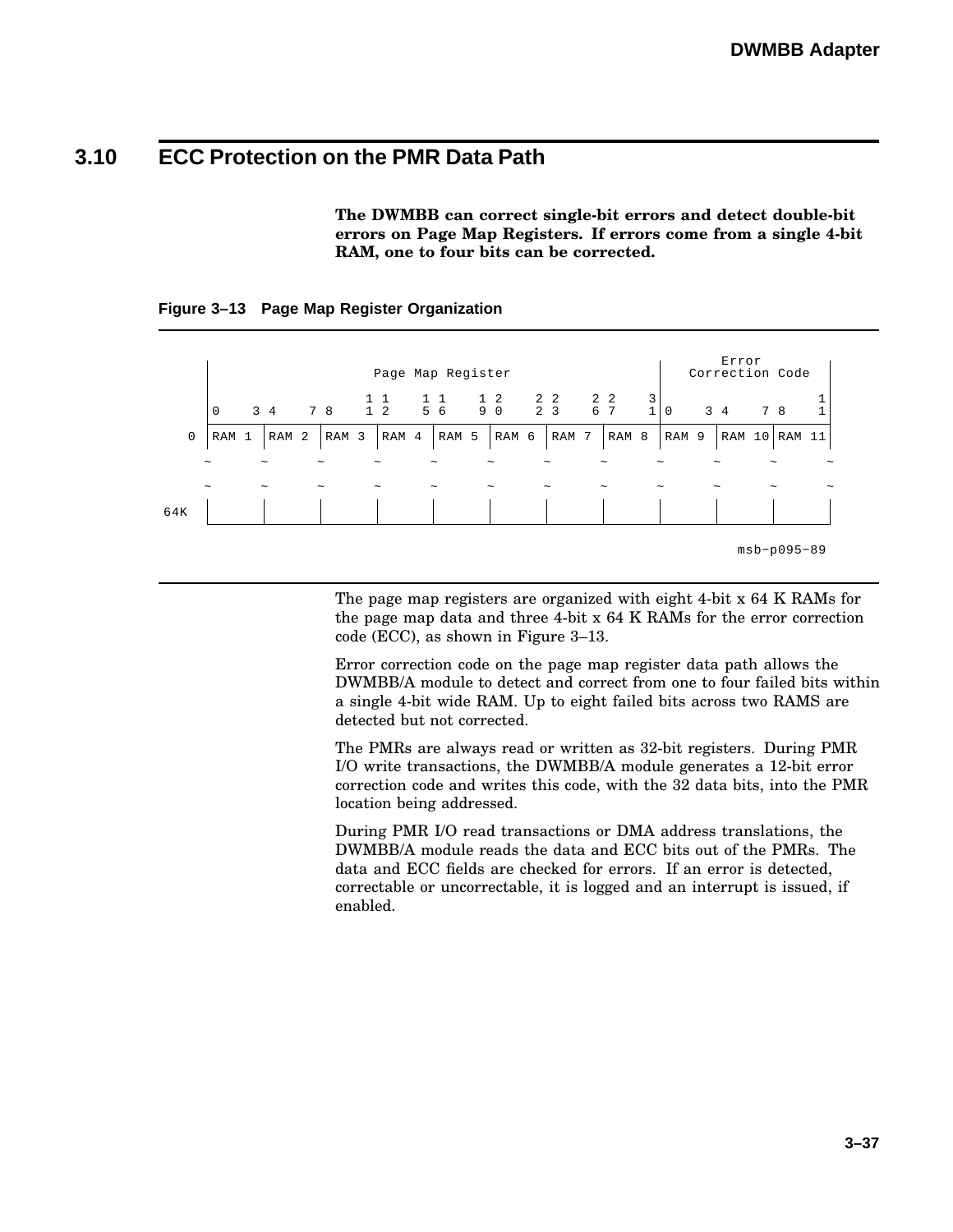### **3.10.1 ECC Errors Detected During I/O PMR Read Accesses**

If a correctable ECC error occurs during an I/O read of a PMR, the I/O read data is corrected and returned to the requesting XMI node with a CRD function code. The correctable error is logged in AESR and an INTR is issued, if enabled.

If an uncorrectable ECC error occurs during an I/O read of a PMR, the uncorrectable I/O read data is sent with good parity and an RER function code to the XMI node that issued the I/O transaction. The uncorrectable error is logged in the Error Summary Register (AESR), and an INTR is issued, if enabled.

### **3.10.2 ECC Errors Detected During PMR Accesses for DMA Address Translation**

If a correctable ECC error occurs during a DMA address translation, the PMR data is corrected and used to form the extended XMI address. The correctable error is logged and an INTR is generated, if enabled.

If an uncorrectable ECC error occurs during a DMA read address translation, the DMA transaction is aborted, the VAXBI node that is waiting for the DMA read data is NO ACKed, the uncorrectable error is logged, and an INTR is generated, if enabled.

If an uncorrectable ECC error occurs during a DMA write address translation, the DMA transaction is aborted, the uncorrectable error is logged, and an IVINTR and an INTR are generated, if enabled.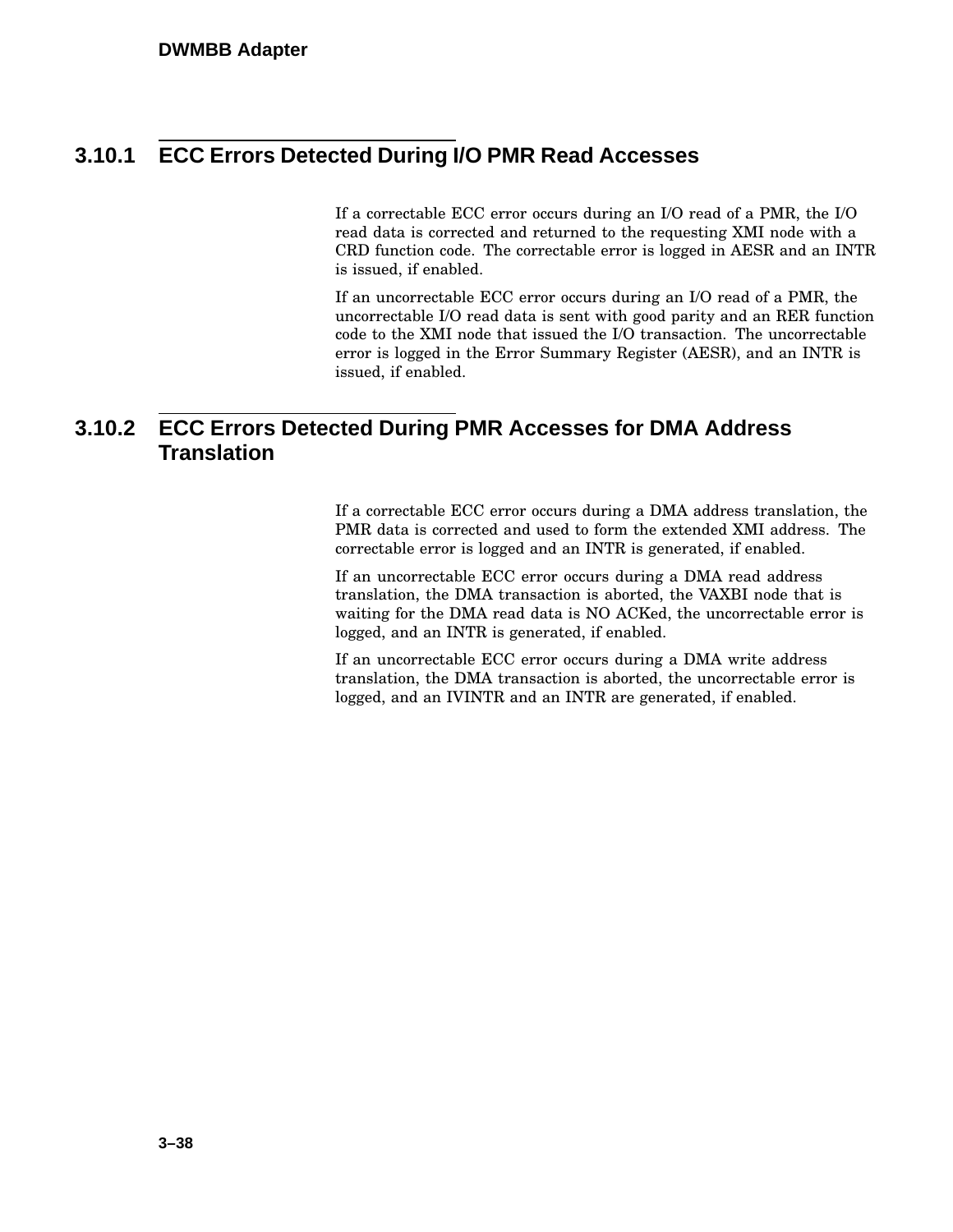### **3.11 DWMBB Adapter Registers**

**Two sets of registers are used by the DWMBB: DWMBB registers (residing on both modules of the DWMBB) and VAXBI registers (residing in the BIIC). The DWMBB registers include the XMI required registers and the DWMBB-specific registers.**

All I/O address space references to XMI or internal DWMBB registers are stated as BB + *nn*, where BB is the nodespace starting address, and is computed by the equation:

For 32-bit address: BB = E180 0000 + (8 0000 \* XMI Node ID)

For 30-bit address: BB = 2180 0000 + (8 0000 \* XMI Node ID)

All VAXBI I/O window space references are stated as bb + *nn*, where bb is the nodespace starting address on the VAXBI, which is computed by the equation:

For 32-bit address: bb = E000 0000 + (200 000 \* XMI Node ID) + (2000 \* VAXBI Node ID)

For 30-bit address: bb = 2000 0000 + (200 000 \* XMI Node ID) + (2000 \* VAXBI Node ID)

All DWMBB registers ignore masking information on writes. Masked writes are treated as longword writes. All DWMBB registers also ignore masking information on Read Lock and Write Unlock transactions. No logical locking mechanism is set, and these transactions complete as if they were generic XMI reads and writes.

All I/O address space references to XMI or DWMBB registers are stated as BB + *nn*, where BB is the nodespace starting address, which is computed by the equation:

For 32-bit address: BB = E180 0000 + (8 0000 \* XMI Node ID)

For 30-bit address: BB = 2180 0000 + (8 0000 \* XMI Node ID)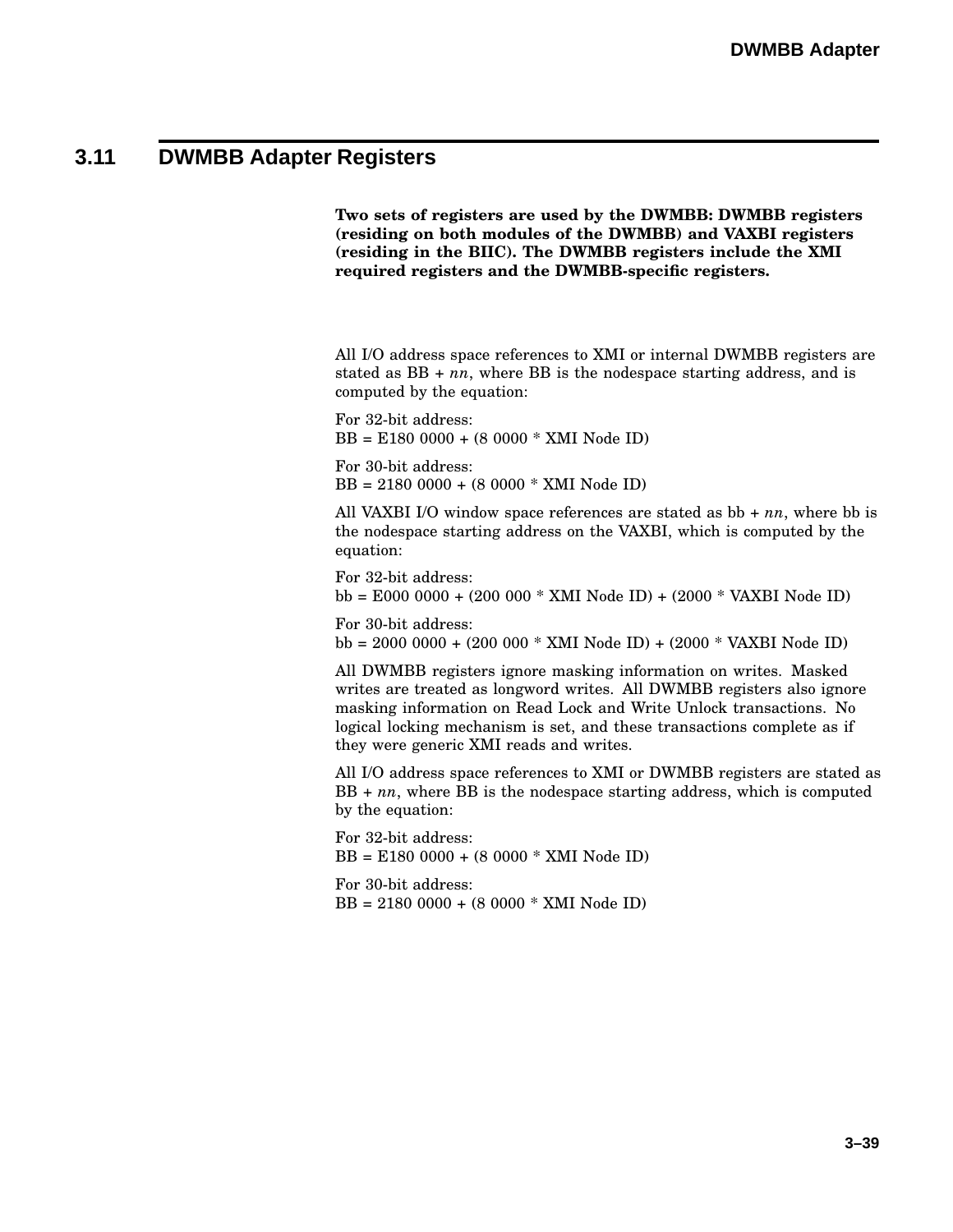All VAXBI I/O window space references are stated as bb + *nn*, where bb is the nodespace starting address on the VAXBI, which is computed by the equation:

For 32-bit address: bb = E000 0000 + (200 000 \* XMI Node ID) + (2000 \* VAXBI Node ID)

For 30-bit address:

bb = 2000 0000 + (200 000 \* XMI Node ID) + (2000 \* VAXBI Node ID)

If, however, the VAXBI Window Space Enable bit (ACSR<5>) is set, the equation becomes:

For 32-bit address:

bb = E000 0000 + (200 0000 \* AUTLR<13:0>) + (2000 \* VAXBI Node ID)

For 30-bit address: bb = 2000 0000 + (200 0000 \* AUTLR<13:0>) + (2000 \* VAXBI Node ID)

Table 3–9 lists the XMI registers on the DWMBB/A module. Table 3–10 lists the registers on the DWMBB/B module. Table 3–11 lists the VAXBI registers. The conventions used for the register descriptions are given in Table 3–12.

See Chapter 5 of the *VAXBI Options Handbook* for a description of the VAXBI registers, except for the VAXBI Device Register. The remainder of Section 3.11 gives detailed descriptions of the DWMBB registers. The DWMBB/A module registers are presented first, followed by the mapping registers, then the DWMBB/B module registers, and finally the VAXBI Device Register is presented.

| Table 3-9 AMI Registers on the Dividibility Module          |                       |                      |  |  |
|-------------------------------------------------------------|-----------------------|----------------------|--|--|
| <b>Name</b>                                                 | Mnemonic <sup>1</sup> | Address <sup>2</sup> |  |  |
| Device Register                                             | <b>XDEV</b>           | BB + 0000 0000       |  |  |
| <b>Bus Error Register</b>                                   | <b>XBER</b>           | BB + 0000 0004       |  |  |
| <b>Failing Address Register</b>                             | <b>XFADR</b>          | BB + 0000 0008       |  |  |
| Responder Error Address Register                            | AREAR                 | BB + 0000 000C       |  |  |
| <b>Error Summary Register</b>                               | <b>AESR</b>           | BB + 0000 0010       |  |  |
| Interrupt Mask Register                                     | AIMR                  | BB + 0000 0014       |  |  |
| Implied Vector Interrupt Destination/Diagnostic<br>Register | <b>AIVINTR</b>        | BB + 0000 0018       |  |  |
| Diagnostic 1 Register                                       | ADG1                  | BB + 0000 001C       |  |  |
| <b>Utility Register</b>                                     | <b>AUTLR</b>          | BB + 0000 0020       |  |  |
| <b>Control and Status Register</b>                          | <b>ACSR</b>           | BB + 0000 0024       |  |  |

**Table 3–9 XMI Registers on the DWMBB/A Module**

<sup>1</sup>The first letter of the mnemonic indicates the following:

X=XMI register, resides on the DWMBB/A XMI module

A=Resides on the DWMBB/A XMI module

B=Resides on the DWMBB/B VAXBI module

 $2$ The abbreviation "BB" refers to the base address of an XMI node (the address of the first location of the nodespace).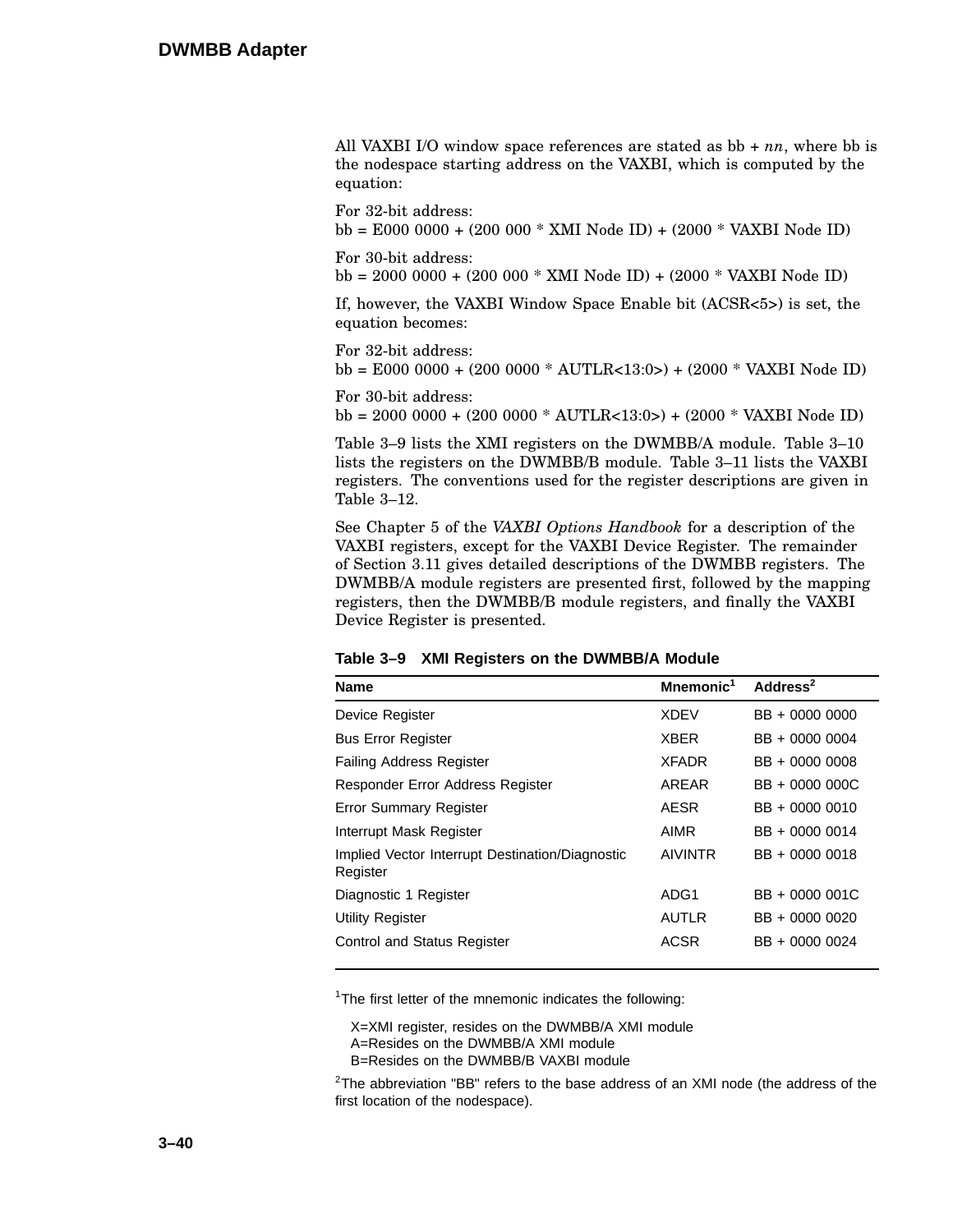| <b>Name</b>                               | Mnemonic <sup>1</sup> | Address <sup>2</sup> |
|-------------------------------------------|-----------------------|----------------------|
| <b>Return Vector Register</b>             | ARVR                  | BB + 0000 0028       |
| <b>Failing Address Extension Register</b> | <b>XFAFR</b>          | BB + 0000 002C       |
| <b>VAXBI Error Address Register</b>       | ABFAR                 | BB + 0000 0030       |
| Page Map Register (first location)        | <b>PMR</b>            | BB + 0000 0200       |
|                                           | ٠                     |                      |
| Page Map Register (last location)         | <b>PMR</b>            | BB + 0004 01FC       |

**Table 3–9 (Cont.) XMI Registers on the DWMBB/A Module**

**Table 3–10 XMI Registers on the DWMBB/B Module**

| <b>Name</b>                        | Mnemonic <sup>1</sup> | Address <sup>2</sup> |
|------------------------------------|-----------------------|----------------------|
| <b>Control and Status Register</b> | <b>BCSR</b>           | BB + 0000 0040       |
| <b>Error Summary Register</b>      | <b>BESR</b>           | BB + 0000 0044       |
| Interrupt Destination Register     | <b>BIDR</b>           | BB + 0000 0048       |
| <b>Timeout Address Register</b>    | <b>BTIM</b>           | BB + 0000 004C       |
| Vector Offset Register             | <b>BVOR</b>           | BB + 0000 0050       |
| Vector Register                    | <b>BVR</b>            | BB + 0000 0054       |
| Diagnostic Control Register 1      | BDCR <sub>1</sub>     | BB + 0000 0058       |
| Reserved Register                  |                       | BB + 0000 005C       |

<sup>1</sup>The first letter of the mnemonic indicates the following:

X=XMI register, resides on the DWMBB/A XMI module

- A=Resides on the DWMBB/A XMI module
- B=Resides on the DWMBB/B VAXBI module

 $2$ The abbreviation "BB" refers to the base address of an XMI node (the address of the first location of the nodespace).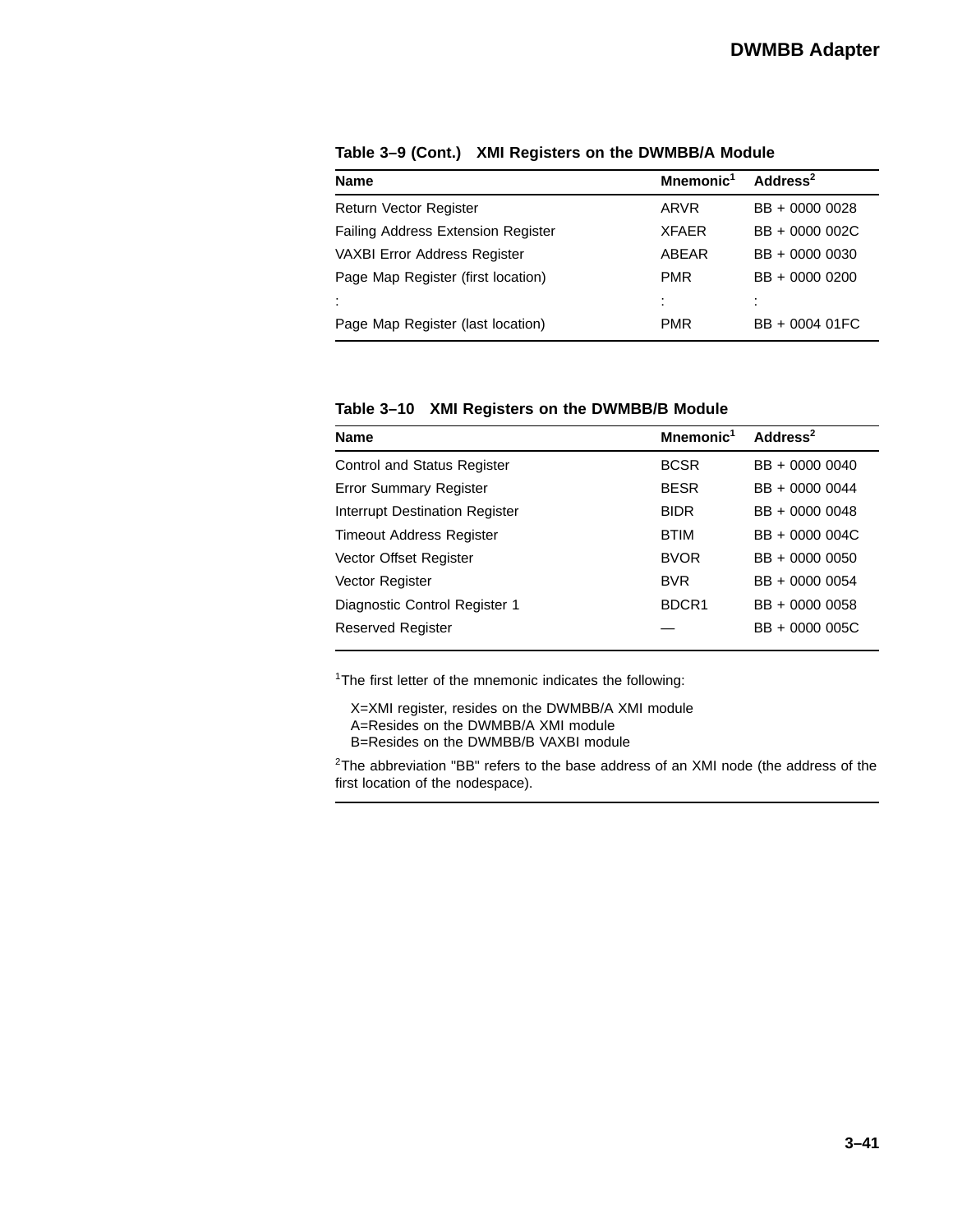| <b>Name</b>                                | <b>Mnemonic</b>  | Address <sup>1</sup> |
|--------------------------------------------|------------------|----------------------|
| Device Register                            | $D$ TYPE $2$     | $bb + 0000 0000$     |
| <b>VAXBI Control and Status Register</b>   | <b>VAXBICSR</b>  | $bb + 000000004$     |
| <b>Bus Error Register</b>                  | <b>BER</b>       | $bb + 0000 0008$     |
| Error Interrupt Control Register           | <b>EINTRSCR</b>  | bb + 0000 000C       |
| <b>Interrupt Destination Register</b>      | <b>INTRDES</b>   | $bb + 00000010$      |
| <b>IPINTR Mask Register</b>                | <b>IPINTRMSK</b> | $bb + 00000014$      |
| Force-Bit IPINTR/STOP Destination Register | <b>FIPSDES</b>   | $bb + 00000018$      |
| <b>IPINTR Source Register</b>              | <b>IPINTRSRC</b> | bb + 0000 001C       |
| <b>Starting Address Register</b>           | <b>SADR</b>      | bb + 0000 0020       |
| <b>Ending Address Register</b>             | <b>EADR</b>      | $bb + 00000024$      |
| <b>BCI Control and Status Register</b>     | <b>BCICSR</b>    | bb + 0000 0028       |
| Write Status Register                      | <b>WSTAT</b>     | bb + 0000 002C       |
| Force-Bit IPINTR/STOP Command Register     | <b>FIPSCMD</b>   | $bb + 00000030$      |
| User Interface Interrupt Control Register  | <b>UINTRCSR</b>  | $bb + 000000040$     |
| General Purpose Register 0                 | GPR <sub>0</sub> | bb + 0000 00F0       |
| General Purpose Register 1                 | GPR1             | bb + 0000 00F4       |
| General Purpose Register 2                 | GPR <sub>2</sub> | $bb + 0000000F8$     |
| General Purpose Register 3                 | GPR <sub>3</sub> | bb + 0000 00FC       |
| Slave-Only Status Register                 | <b>SOSR</b>      | $bb + 00000100$      |
| Receive Console Data Register              | <b>RXCD</b>      | bb + 0000 0200       |

**Table 3–11 VAXBI Registers**

<sup>1</sup>The abbreviation "bb" refers to the base address of a VAXBI node (the address of the first location of I/O adapter address space).

<sup>2</sup>Described in this section.

| <b>Type</b>        | <b>Description</b>                |
|--------------------|-----------------------------------|
| 0                  | Initialized to logic level zero   |
| 1                  | Initialized to logic level one    |
| X                  | Initialized to either logic level |
| RO.                | Read only                         |
| R/W                | Read/write                        |
| R/Cleared on W     | Read/cleared on write             |
| R/W <sub>1</sub> C | Read/cleared by writing a one     |
| <b>MBZ</b>         | Must be zero                      |

**Table 3–12 Types of Registers and Bits**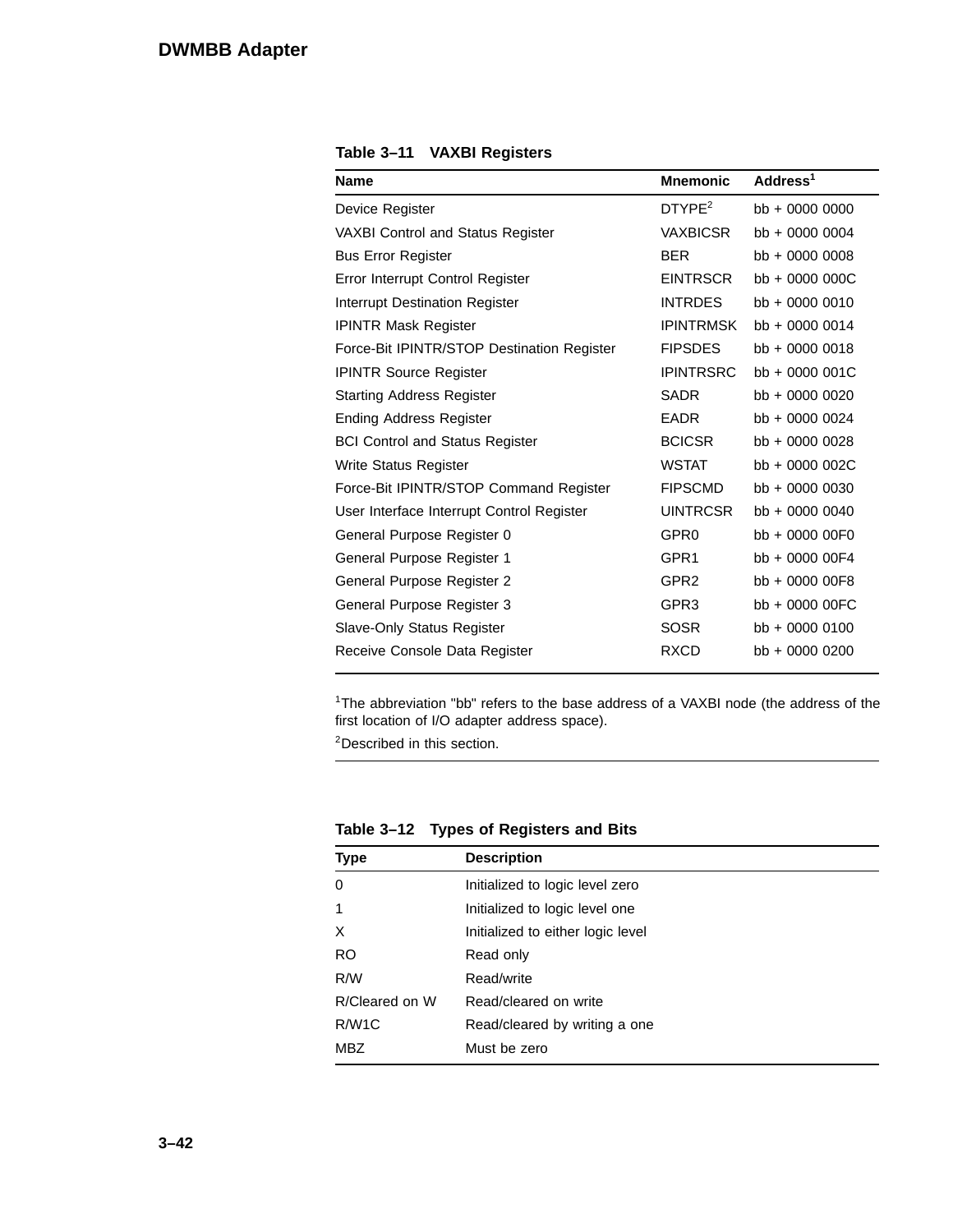# **Device Register (XDEV)**

The Device Register contains information to identify the node and is loaded during node initialization. A zero value indicates an uninitialized node.

### **ADDRESS** XMI nodespace base address + 0000 0000

3 1 1 6 1 5 0 Device Revision Device Type (2002)

msb−p100−89

#### **bits<31:16>**

| Name:          | Device Revision |
|----------------|-----------------|
| Mnemonic: DREV |                 |
| Type:          | RO.             |

Identifies the functional revision level of the module in hexadecimal. The DREV field always reflects the letter revision of the module as follows:

| <b>DWMBB/A Adapter Revision</b> | DREV (decimal) | DREV (hex) |
|---------------------------------|----------------|------------|
| An                              | 1              | 0001       |
| Вn                              | 2              | 0002       |
| Cn                              | 3              | 0003       |
| Dn                              | 4              | 0004       |
| En                              | 5              | 0005       |
| Fn                              | 6              | 0006       |
| Not used                        | 7              | 0007       |
| Нn                              | 8              | 0008       |
| Not used                        | 9              | 0009       |
| Jn                              | A              | 000A       |
| Кn                              | B              | 000B       |
| Ln                              | C              | 000C       |
| Мn                              | D              | 000D       |
| Nn                              | E              | 000E       |
| Not used                        | F              | 000F       |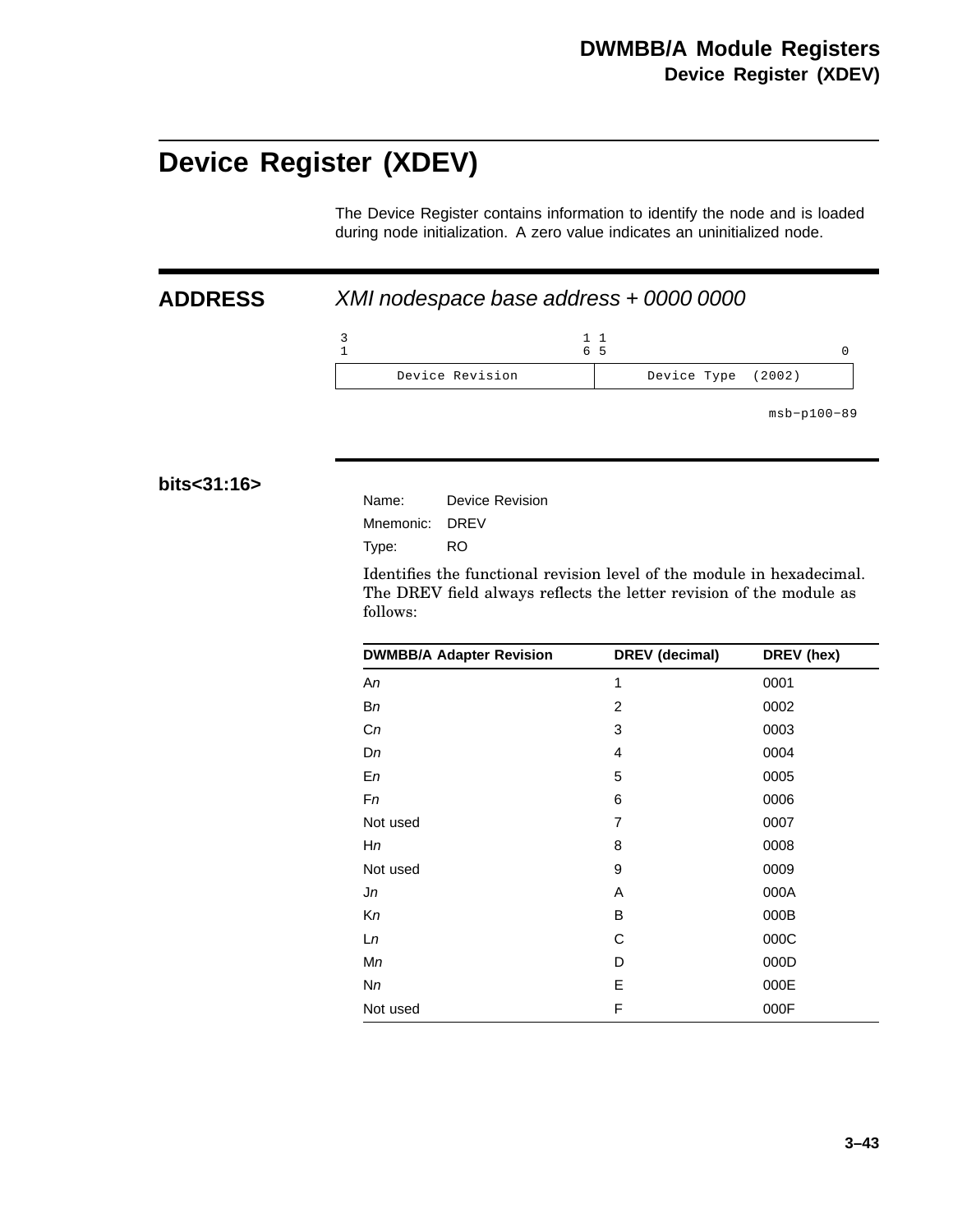### **DWMBB/A Module Registers Device Register (XDEV)**

**bits<15:0>**

Name: Device Type Mnemonic: DTYPE Type: RO, 2002 (hex)

Identifies the type of node. DTYPE is 2002 (hex) for the DWMBB/A module.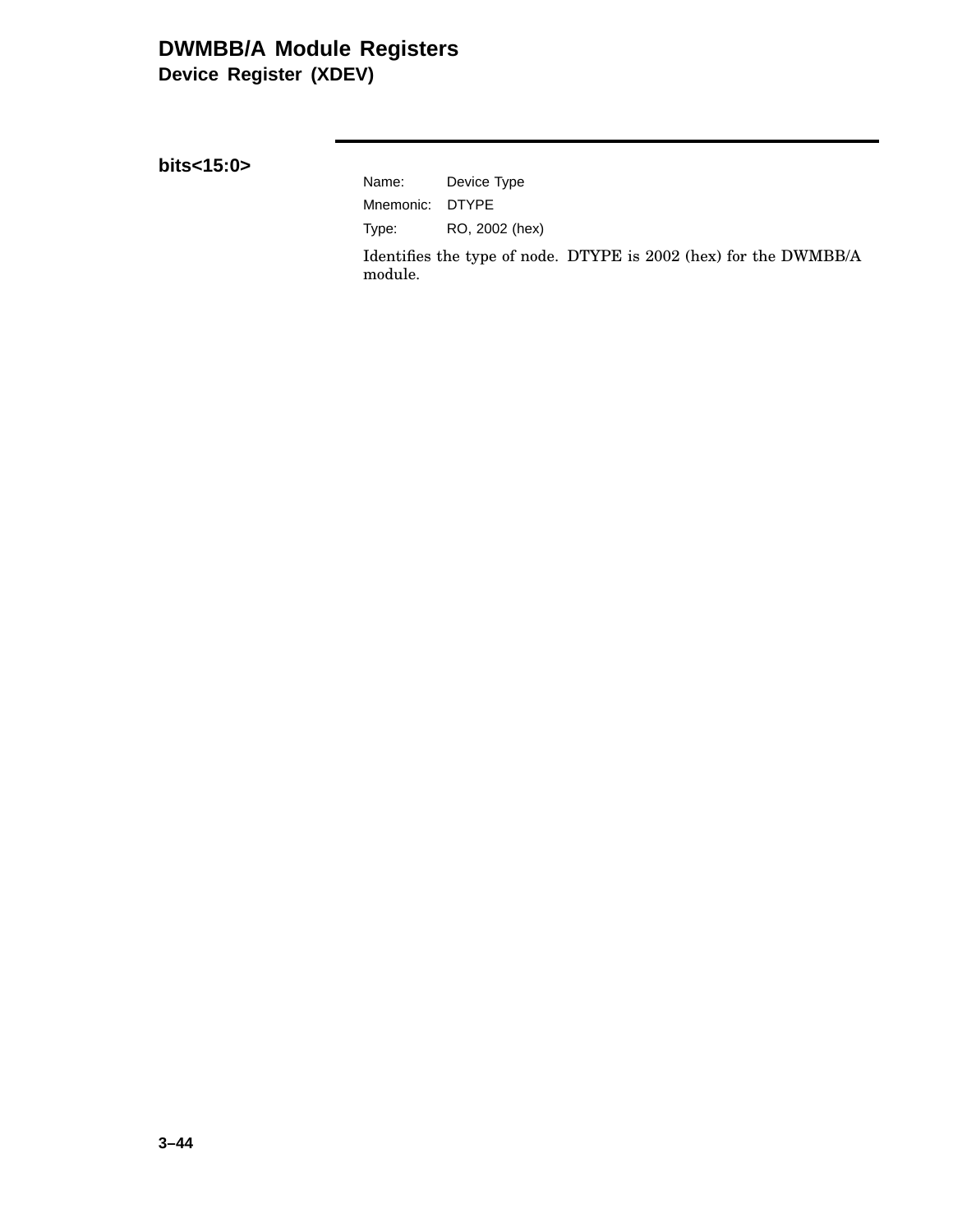# **Bus Error Register (XBER)**

The Bus Error Register contains error status on a failed XMI transaction. This status includes the failed commander ID and an error bit that indicates the type of error that occurred. This status remains locked up until software resets the error bit(s).



msb−p101−89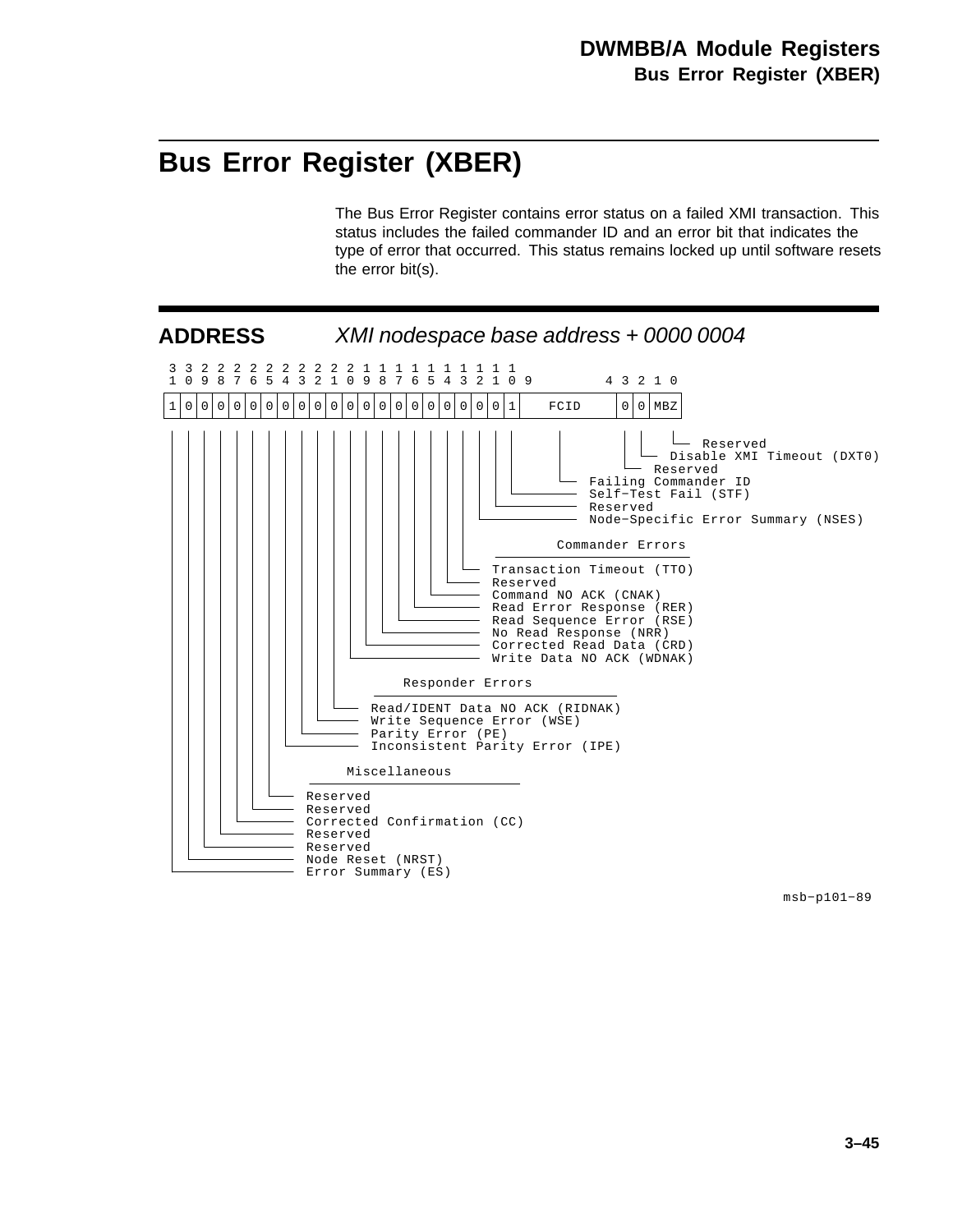**Bus Error Register (XBER)**

#### **bit<31>**

| Name:        | <b>Error Summary</b> |
|--------------|----------------------|
| Mnemonic: ES |                      |
| Type:        | RO. 1                |

ES represents the logical OR of the error bits in this register. Therefore, ES asserts whenever any error bit listed below asserts:

| <b>XBER Bit</b> | <b>Mnemonic</b> | <b>Name</b>                      |
|-----------------|-----------------|----------------------------------|
| <27>            | CС              | Corrected Confirmation           |
| $<$ 24>         | IPE.            | <b>Inconsistent Parity Error</b> |
| $<$ 23>         | PE.             | <b>Parity Error</b>              |
| 22              | WSE             | Write Sequence Error             |
| <21>            | <b>RIDNAK</b>   | Read/IDENT Data NO ACK           |
| <20             | <b>WDNAK</b>    | Write Data NO ACK                |
| <19>            | CRD             | Corrected Read Data              |
| <18>            | NRR             | No Read Response                 |
| <17>            | RSE             | Read Sequence Error              |
| <16             | <b>RER</b>      | Read Error Response              |
| <15>            | CNAK            | Command NO ACK                   |
| <13>            | TTO             | <b>Transaction Timeout</b>       |
| 12>             | <b>NSES</b>     | Node-Specific Error Summary      |
| $<10$ >         | STF             | Self-Test Fail                   |

#### **bit<30>**

| Name:          | Node Reset |
|----------------|------------|
| Mnemonic: NRST |            |
| Type:          | R/W.0      |

Writing a one to NRST initiates a power-up reset of the node. Reads to this bit location return zero. When NRST has a one written to it, the DWMBB:

- Resets all logic on the DWMBB/A module to an initialized (powerup) state, regardless of what state it is in.
- Asserts the RESET control signal to the DWMBB/B module, which causes the assertion of BI AC LO L and BI DC LO L. The assertion of BI DC LO L causes the DWMBB/B module to reset to an initialized (power-up) state.

During the time that the DWMBB is performing its node reset, it does not affect the operation of the XMI bus.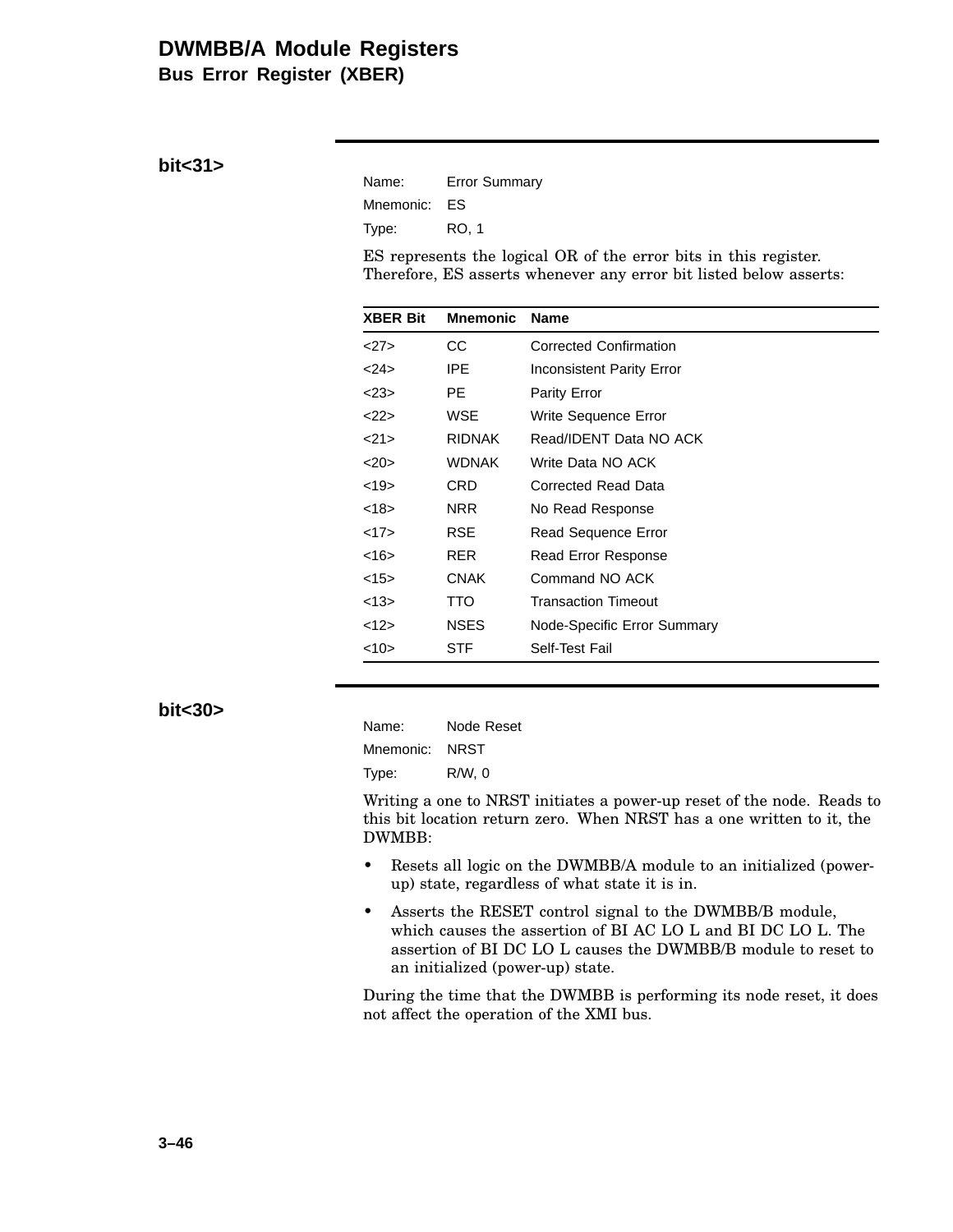| bit<29>  | Name:<br>Node Halt<br><b>NHALT</b><br>Mnemonic:<br><b>RO, 0</b><br>Type:<br>Reserved; must be zero.                                                                                                                                    |
|----------|----------------------------------------------------------------------------------------------------------------------------------------------------------------------------------------------------------------------------------------|
| bit<28>  | Name:<br><b>XMI BAD</b><br>Mnemonic:<br><b>XBAD</b><br><b>RO, 0</b><br>Type:<br>Reserved; must be zero.                                                                                                                                |
| bit < 27 | <b>Corrected Confirmation</b><br>Name:<br>CC<br>Mnemonic:<br>R/W1C, 0<br>Type:<br>CC sets when the DWMBB detects a single-bit CNF error. Single-bit<br>CNF errors are automatically corrected by the XCLOCK chip in the<br>XMI Corner. |
| bit < 26 | Name:<br><b>XMI Trigger</b><br><b>XTRIG</b><br>Mnemonic:<br>R/W1C, 0<br>Type:<br>Represents the state of the XMI TRIGGER line and is used by Digital<br>during development.                                                            |
| bit<25>  | Name:<br>Write Error Interrupt<br>Mnemonic:<br>WEI<br><b>RO, 0</b><br>Type:<br>Reserved; must be zero.                                                                                                                                 |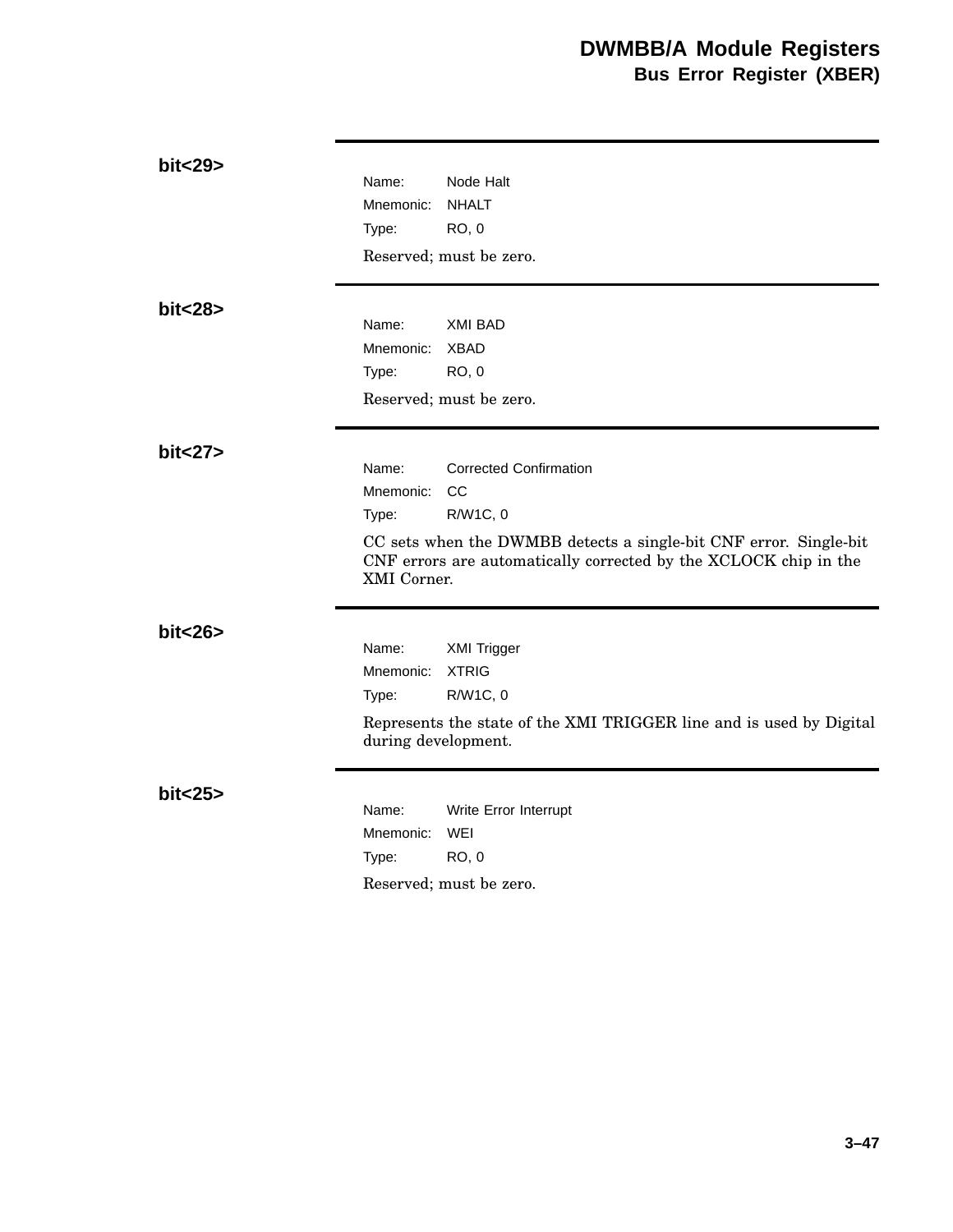**Bus Error Register (XBER)**

| bit < 24 |                                                                                                                                                       |                                                                                                                                                                                                                                                                                                                                           |
|----------|-------------------------------------------------------------------------------------------------------------------------------------------------------|-------------------------------------------------------------------------------------------------------------------------------------------------------------------------------------------------------------------------------------------------------------------------------------------------------------------------------------------|
|          | Name:                                                                                                                                                 | <b>Inconsistent Parity Error</b>                                                                                                                                                                                                                                                                                                          |
|          | Mnemonic:                                                                                                                                             | <b>IPE</b>                                                                                                                                                                                                                                                                                                                                |
|          | Type:                                                                                                                                                 | R/W1C, 0                                                                                                                                                                                                                                                                                                                                  |
|          |                                                                                                                                                       | IPE, when set, indicates that the node detected a parity error on an<br>XMI cycle and that at least one other node (the responder) detected<br>good parity during the cycle (the confirmation for the cycle was ACK).<br>This bit sets for all XMI inconsistent parity errors, regardless of<br>whether the XMI cycle targeted this node. |
| bit < 23 |                                                                                                                                                       |                                                                                                                                                                                                                                                                                                                                           |
|          | Name:                                                                                                                                                 | Parity Error                                                                                                                                                                                                                                                                                                                              |
|          | Mnemonic:                                                                                                                                             | <b>PE</b>                                                                                                                                                                                                                                                                                                                                 |
|          | Type:                                                                                                                                                 | R/W1C, 0                                                                                                                                                                                                                                                                                                                                  |
|          | XMI cycle.                                                                                                                                            | When set, PE indicates that the DWMBB detected a parity error on an                                                                                                                                                                                                                                                                       |
| bit < 22 |                                                                                                                                                       |                                                                                                                                                                                                                                                                                                                                           |
|          | Name:                                                                                                                                                 | Write Sequence Error                                                                                                                                                                                                                                                                                                                      |
|          | Mnemonic:                                                                                                                                             | <b>WSE</b>                                                                                                                                                                                                                                                                                                                                |
|          | Type:                                                                                                                                                 | R/W1C, 0                                                                                                                                                                                                                                                                                                                                  |
|          |                                                                                                                                                       | When set, WSE indicates that the DWMBB aborted a write transaction<br>directed to it due to missing data cycles.                                                                                                                                                                                                                          |
| bit < 21 |                                                                                                                                                       |                                                                                                                                                                                                                                                                                                                                           |
|          | Name:                                                                                                                                                 | Read/IDENT Data NO ACK                                                                                                                                                                                                                                                                                                                    |
|          | Mnemonic:                                                                                                                                             | <b>RIDNAK</b>                                                                                                                                                                                                                                                                                                                             |
|          | Type:                                                                                                                                                 | R/W1C, 0                                                                                                                                                                                                                                                                                                                                  |
|          | When set, RIDNAK indicates that a Read or IDENT data cycle $(GRDn,$<br>$CRDn$ , LOC, RER) transmitted by the DWMBB received a NO ACK<br>confirmation. |                                                                                                                                                                                                                                                                                                                                           |
| bit < 20 |                                                                                                                                                       |                                                                                                                                                                                                                                                                                                                                           |
|          | Name:                                                                                                                                                 | Write Data NO ACK                                                                                                                                                                                                                                                                                                                         |
|          | Mnemonic:                                                                                                                                             | <b>WDNAK</b>                                                                                                                                                                                                                                                                                                                              |
|          | Type:                                                                                                                                                 | R/W1C, 0                                                                                                                                                                                                                                                                                                                                  |
|          | confirmation.                                                                                                                                         | When set, WDNAK indicates that a Write data cycle $(GRDn,$<br>$CRDn$ , LOC, RER) transmitted by the DWMBB received a NO ACK                                                                                                                                                                                                               |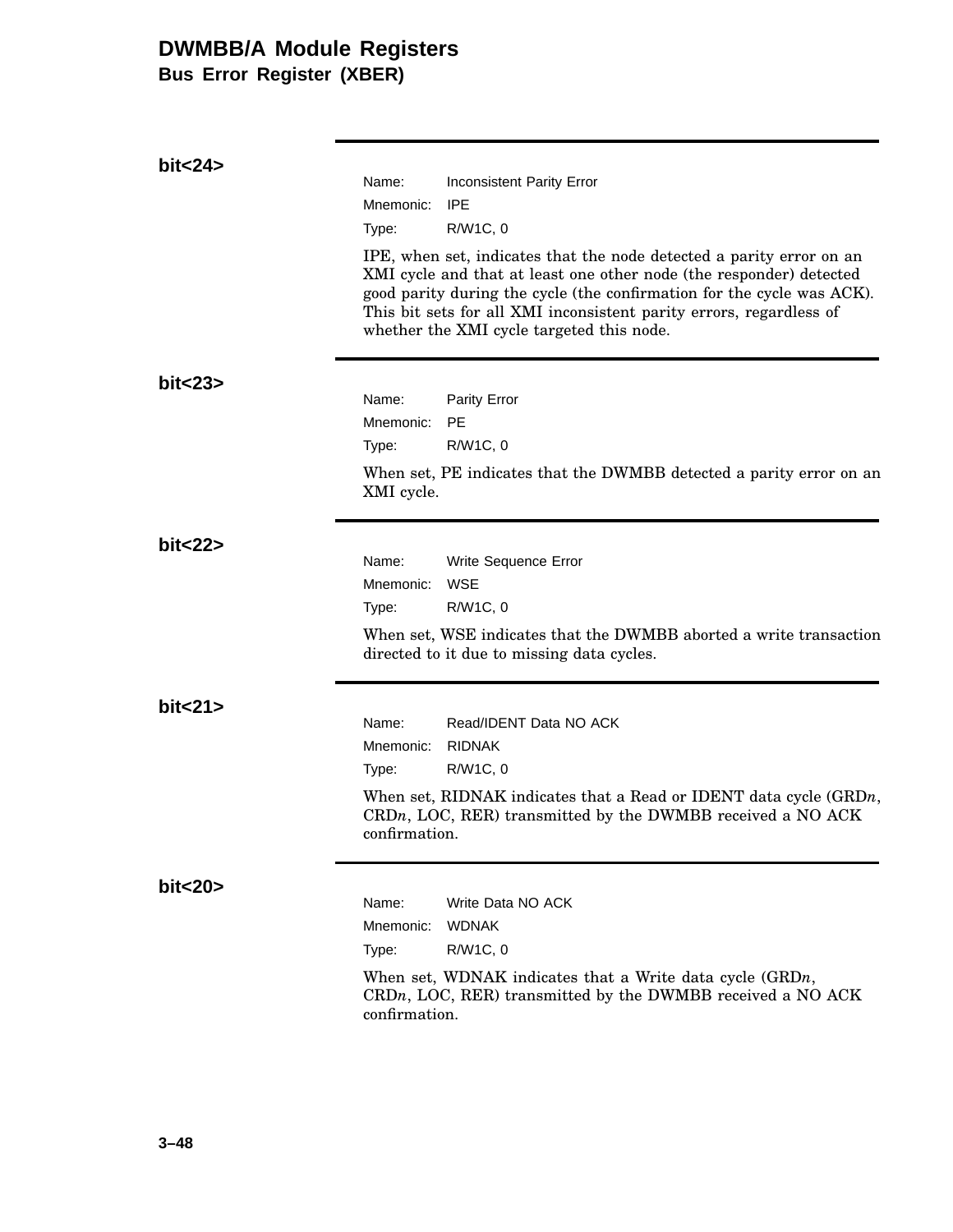### **DWMBB/A Module Registers Bus Error Register (XBER)**

| bit<19>  |           |                                                                                                                  |
|----------|-----------|------------------------------------------------------------------------------------------------------------------|
|          | Name:     | <b>Corrected Read Data</b>                                                                                       |
|          | Mnemonic: | <b>CRD</b>                                                                                                       |
|          | Type:     | R/W1C, 0                                                                                                         |
|          | response. | When set, CRD indicates that the DWMBB received a CRDn read                                                      |
| bit < 18 |           |                                                                                                                  |
|          | Name:     | No Read Response                                                                                                 |
|          | Mnemonic: | <b>NRR</b>                                                                                                       |
|          | Type:     | R/W1C, 0                                                                                                         |
|          |           | When set, NRR indicates that a read transaction initiated by the<br>DWMBB failed due to a read response timeout. |
| bit < 17 |           |                                                                                                                  |
|          | Name:     | Read Sequence Error                                                                                              |
|          | Mnemonic: | <b>RSE</b>                                                                                                       |
|          | Type:     | R/W1C, 0                                                                                                         |
|          |           | When set, RSE indicates that a transaction initiated by the DWMBB<br>failed due to a read sequence error.        |
| bit < 16 |           |                                                                                                                  |
|          | Name:     | Read Error Response                                                                                              |
|          | Mnemonic: | <b>RER</b>                                                                                                       |
|          | Type:     | R/W1C, 0                                                                                                         |
|          | Response. | When set, RER indicates that the DWMBB received a Read Error                                                     |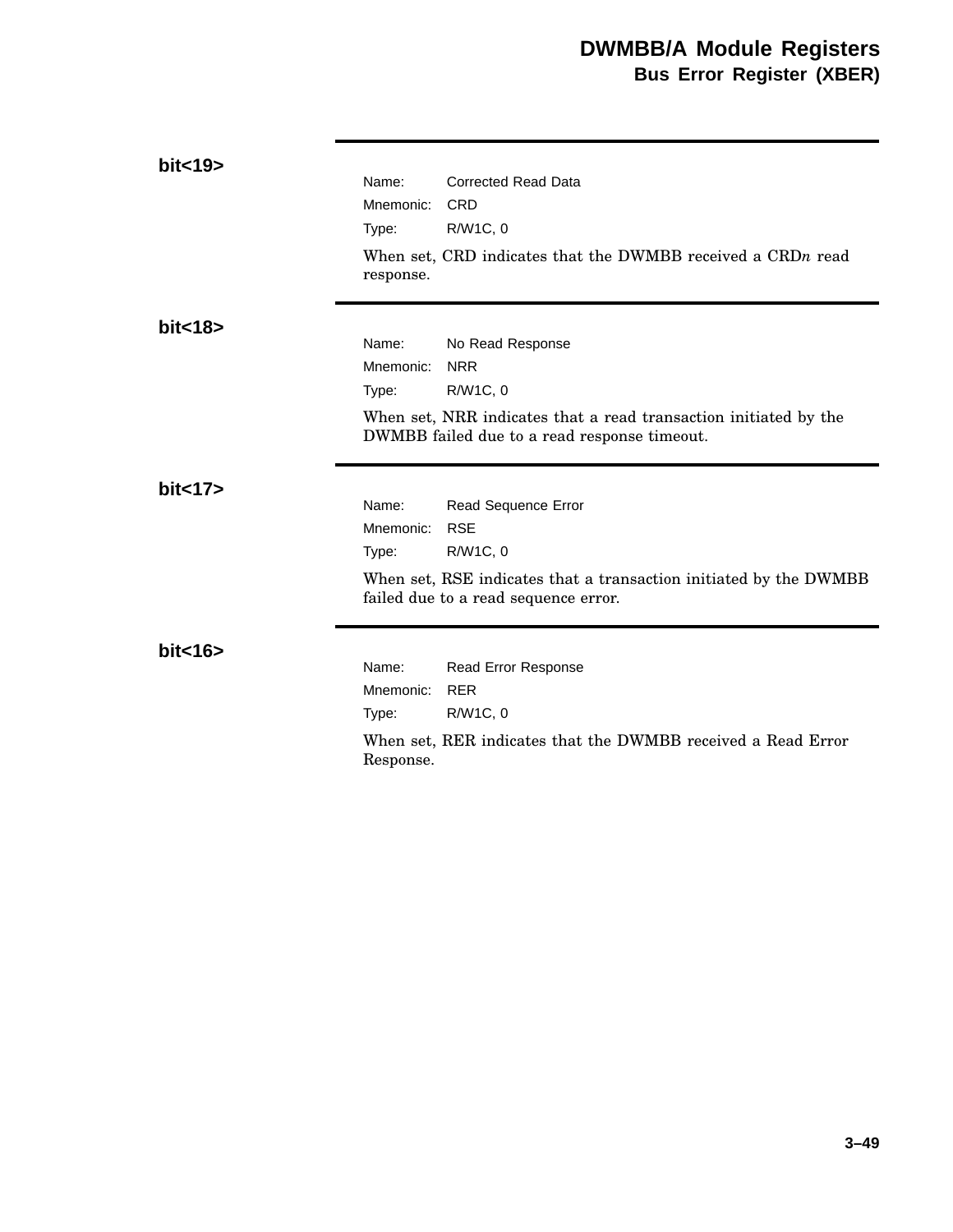**Bus Error Register (XBER)**

| bit < 15          | Name:<br>Mnemonic:<br>Type:                      | Command NO ACK<br><b>CNAK</b><br>R/W1C, 0<br>When set, CNAK indicates that a command/address cycle transmitted<br>by the DWMBB received a NO ACK confirmation and all reattempts<br>have failed (retry timeout). This can be caused by either a reference to<br>a nonexistent memory location or a command cycle parity error. This<br>bit is set only if all retries fail and TTO sets.                                       |
|-------------------|--------------------------------------------------|--------------------------------------------------------------------------------------------------------------------------------------------------------------------------------------------------------------------------------------------------------------------------------------------------------------------------------------------------------------------------------------------------------------------------------|
| bit <sub>14</sub> | Name:<br>Mnemonic:<br>Type:                      | Reserved<br>None<br>RO, 0<br>Reserved; must be zero.                                                                                                                                                                                                                                                                                                                                                                           |
| bit<13            | Name:<br>Mnemonic:<br>Type:<br>was reached.<br>٠ | <b>Transaction Timeout</b><br><b>TTO</b><br>R/W1C, 0<br>When set, TTO indicates that one of the following has occurred:<br>The DWMBB did not receive an XMI grant before the timeout limit<br>The DWMBB received a NO ACK response to a C/A cycle and all<br>reattempts have failed (CNAK bit).<br>The DWMBB did not receive read data in response to an ACKed<br>read command before the timeout limit was reached (NRR bit). |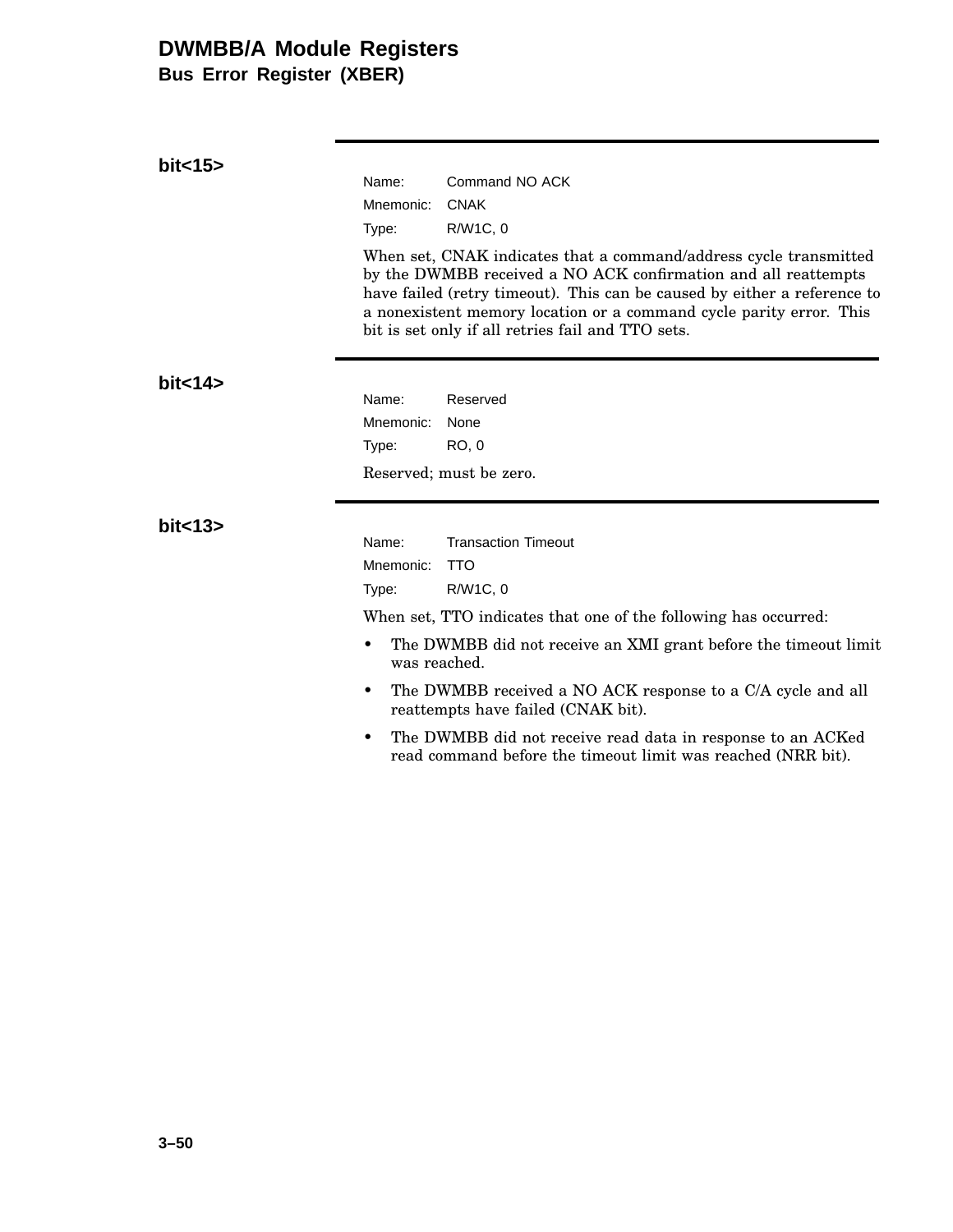### **bit<12>**

| Name:          | Node-Specific Error Summary |
|----------------|-----------------------------|
| Mnemonic: NSES |                             |
| Type:          | RO. 0                       |

When set, NSES indicates that a node-specific error condition was detected. The exact nature of the error is contained in the DWMBB/A module Error Summary Register (AESR) bits listed:

| <b>AESR Bit</b> | Name                                   |  |  |
|-----------------|----------------------------------------|--|--|
| <31>            | DWMBB Cable OK                         |  |  |
| <14>            | <b>DWMBA/A Multiple Errors</b>         |  |  |
| <13>            | Correctable PMR ECC Error              |  |  |
| <12>            | Uncorrectable PMR ECC Error            |  |  |
| <11>            | <b>Invalid PFN</b>                     |  |  |
| <10>            | Correctable DMA ECC Error              |  |  |
| <9>             | Uncorrectable DMA ECC Error            |  |  |
| <8>             | Invalid VAXBI Address                  |  |  |
| <7>             | <b>Internal Error</b>                  |  |  |
| <6>             | I/O Write Failure                      |  |  |
| 5               | <b>BCI AC LO bit</b>                   |  |  |
| $<$ 4>          | <b>IBUS DMAA Data Parity Error</b>     |  |  |
| <3>             | IBUS DMAA C/A Parity Error             |  |  |
| 2               | <b>IBUS DMAB Data Parity Error</b>     |  |  |
| <1>             | <b>IBUS DMAB C/A Parity Error</b>      |  |  |
| <0>             | <b>IBUS I/O Read Data Parity Error</b> |  |  |

#### **bit<11>**

Name: Extended Test Fail Mnemonic: ETF Type: RO, 0 Reserved; must be zero.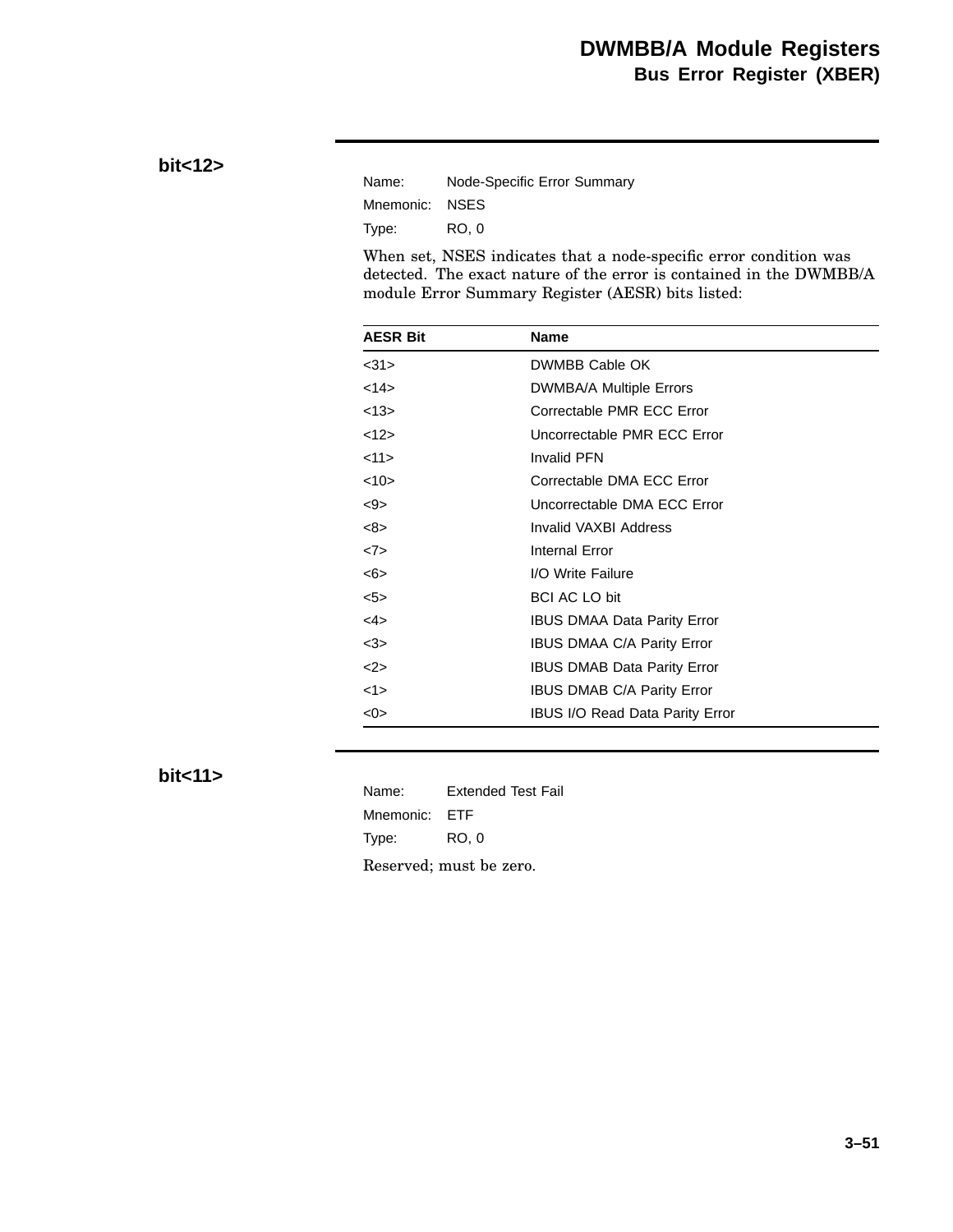**Bus Error Register (XBER)**

| bit < 10    |                                                                                                                                                                                                                                                                                                                                                                                                                                          |
|-------------|------------------------------------------------------------------------------------------------------------------------------------------------------------------------------------------------------------------------------------------------------------------------------------------------------------------------------------------------------------------------------------------------------------------------------------------|
|             | Name:<br>Selt-Test Fail                                                                                                                                                                                                                                                                                                                                                                                                                  |
|             | <b>STF</b><br>Mnemonic:                                                                                                                                                                                                                                                                                                                                                                                                                  |
|             | R/W1C, 1<br>Type:                                                                                                                                                                                                                                                                                                                                                                                                                        |
|             | When set, STF indicates that the DWMBB has not yet passed its self-<br>test. This bit is cleared by the CPU node that executed the DWMBB<br>self-test when the DWMBB passes its self-test.                                                                                                                                                                                                                                               |
| bits < 9:4> |                                                                                                                                                                                                                                                                                                                                                                                                                                          |
|             | Name:<br>Failing Commander ID<br><b>FCID</b><br>Mnemonic:                                                                                                                                                                                                                                                                                                                                                                                |
|             | <b>RO, 0</b><br>Type:                                                                                                                                                                                                                                                                                                                                                                                                                    |
|             | The Failing Commander ID field logs the commander ID of a failing<br>transaction. FCID sets only if all reattempts fail.                                                                                                                                                                                                                                                                                                                 |
| bits3>      |                                                                                                                                                                                                                                                                                                                                                                                                                                          |
|             | Name:<br>Reserved                                                                                                                                                                                                                                                                                                                                                                                                                        |
|             | Mnemonic:<br>None<br>RO, 0<br>Type:                                                                                                                                                                                                                                                                                                                                                                                                      |
|             | Reserved; must be zero.                                                                                                                                                                                                                                                                                                                                                                                                                  |
| bit < 2>    |                                                                                                                                                                                                                                                                                                                                                                                                                                          |
|             | Disable XMI Timeout<br>Name:                                                                                                                                                                                                                                                                                                                                                                                                             |
|             | Mnemonic:<br><b>DXTO</b>                                                                                                                                                                                                                                                                                                                                                                                                                 |
|             | $R/W$ , 0<br>Type:                                                                                                                                                                                                                                                                                                                                                                                                                       |
|             | When set, the Disable XMI Timeout bit disables the transaction<br>timeout counter, causing Timeout Limit (AUTLR<23:20>) to be<br>ignored. The DWMBB either retries a transaction on the XMI or waits<br>for returning DMA read data in response to a successful XMI read for<br>an indefinite period. The DWMBB never aborts the transaction or sets<br>TTO. Other nodes on the VAXBI, however, may time out due to their<br>own timers. |
| bits<1:0>   | Name:<br>Reserved                                                                                                                                                                                                                                                                                                                                                                                                                        |
|             | Mnemonic:<br>None                                                                                                                                                                                                                                                                                                                                                                                                                        |
|             | <b>RO, 0</b><br>Type:                                                                                                                                                                                                                                                                                                                                                                                                                    |
|             | Reserved; must be zero.                                                                                                                                                                                                                                                                                                                                                                                                                  |
|             |                                                                                                                                                                                                                                                                                                                                                                                                                                          |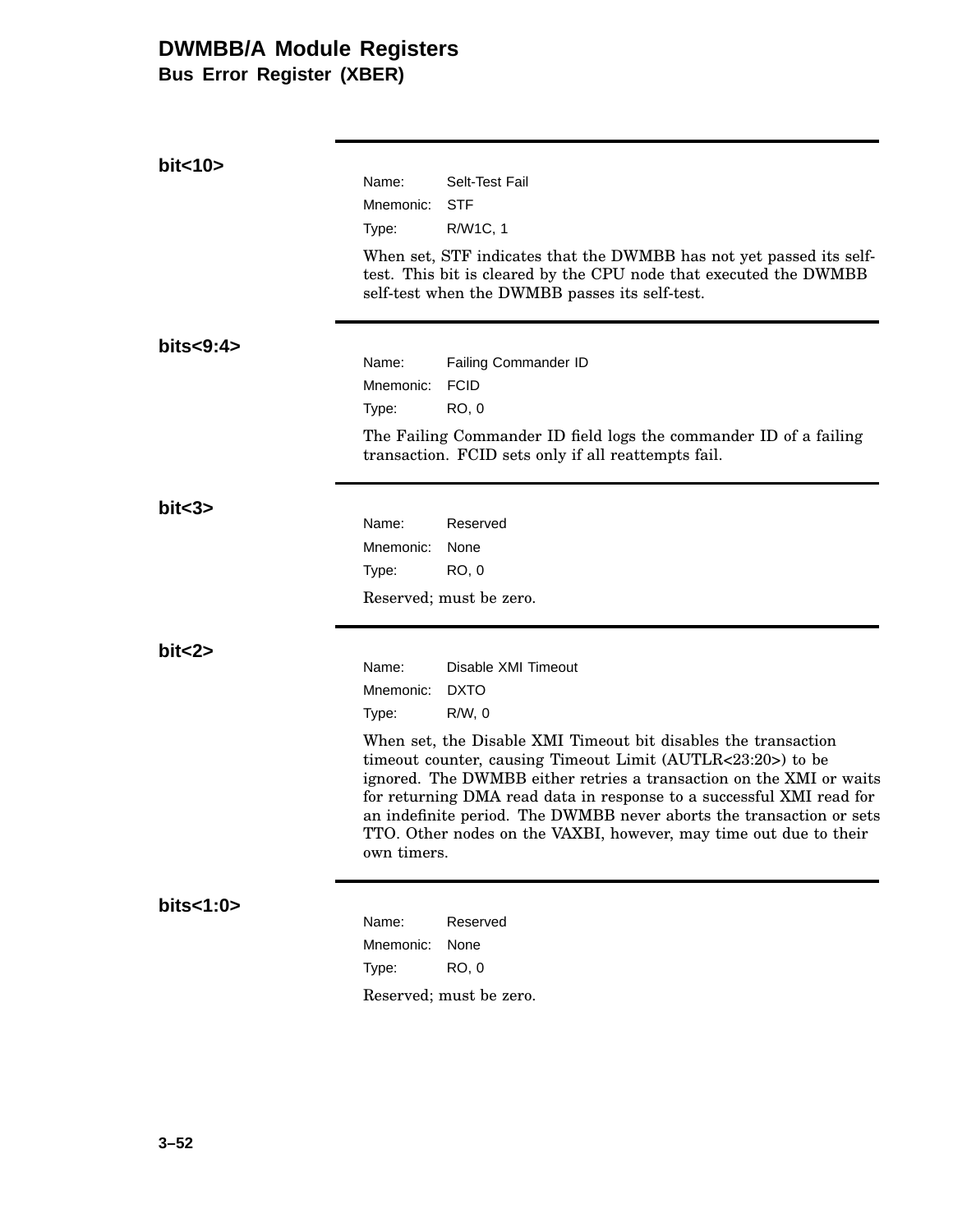# **Failing Address Register (XFADR)**

The Failing Address Register logs address and length information associated with a failing transaction. The DWMBB locks this register only if the transaction fails. The error bits that lock this register and XFAER follow:

- Write Data NO ACK (WDNAK), XBER<20>
- No Read Response (NRR), XBER<18>
- Read Sequence Error (RSE), XBER<17>
- Command NO ACK (CNAK), XBER<15>
- Transaction Timeout (TTO), XBER<13>
- Internal Error, AESR<7>

#### **ADDRESS** XMI nodespace base address + 0000 0008



msb−p102−89

#### **bits<31:30>**

Name: Failing Length Mnemonic: FLN Type: RO, 0

FLN logs the value of XMI D<31:30> during the command/address cycle of a failed XMI commander transaction. FLN loads on every C/A cycle issued by the DWMBB. It locks only after all retries of the transaction fail and unlocks when the error that caused the lock is cleared.

#### **bits<29:0>**

Name: Failing Address Mnemonic: None Type: RO, 0

The Failing Address field logs the value of XMI D<29:0> during the command cycle of a failing transaction. Failing Address loads on every C/A cycle issued by the DWMBB. It locks only after all retries of the transaction fail and unlocks when the error that caused the lock is cleared.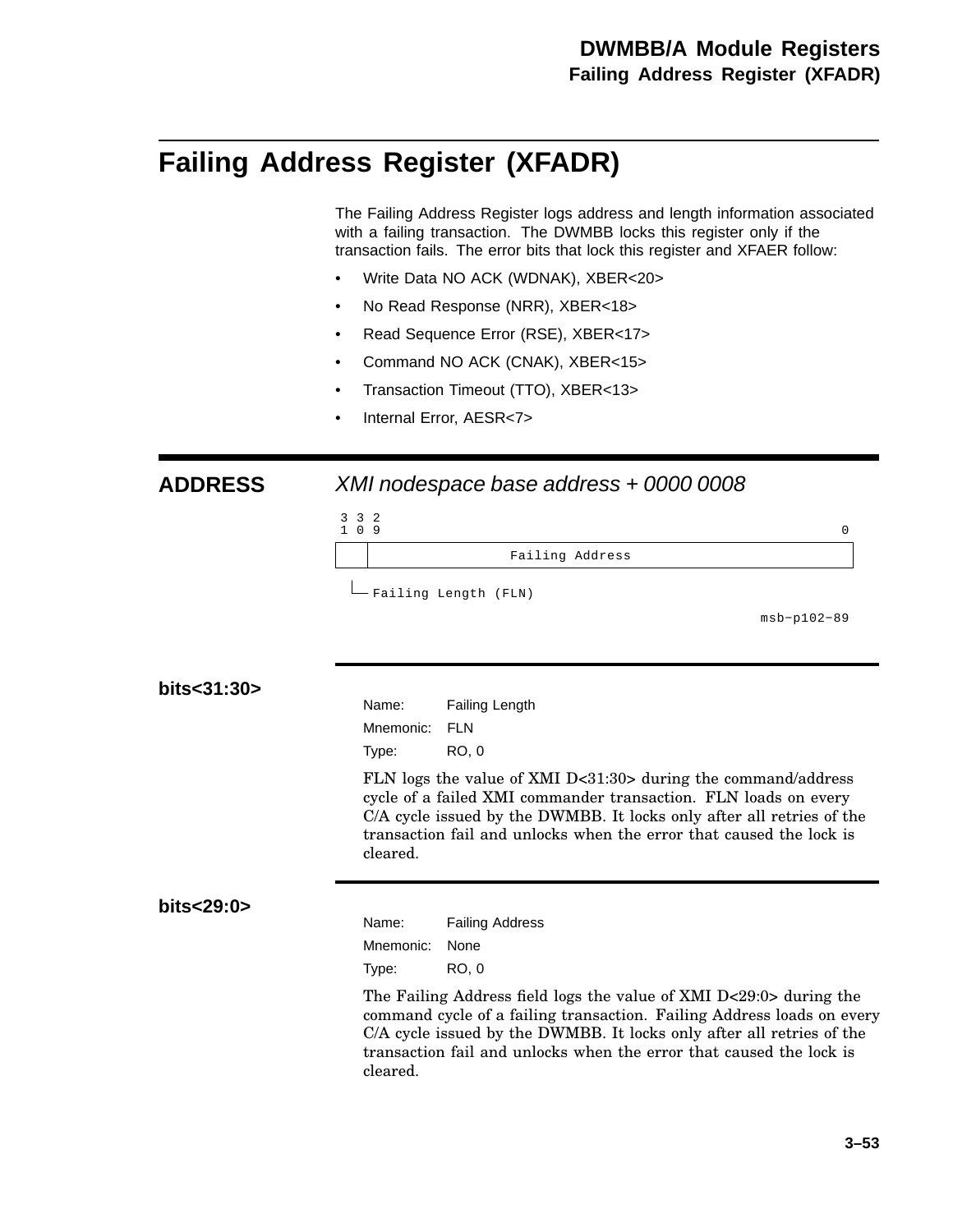# **Responder Error Address Register (AREAR)**

AREAR logs the failing address of an I/O write, read, or IDENT from an XMI commander node directed to the DWMBB or the VAXBI. AREAR is loaded when the DWMBB ACKs the XMI's C/A cycle.

AREAR is locked when the DWMBB is unable to complete the requested operation because of a detected error. The error bits that lock this register and the Responder Failing ID (AESR<25:20>) and the Responder Failing Command (AESR<19:16>) follow:

- Write Sequence Error (WSE), XBER<22>
- Read/IDENT Data NO ACK (RIDNAK), XBER<21>
- PMR Uncorrectable ECC Error, AESR<13>
- PMR Correctable ECC Error, AESR<12>
- Internal Error, AESR<7>
- I/O Write Failure, AESR<6>
- IBUS I/O Read Data Parity Error, AESR<0>

#### **ADDRESS** XMI nodespace base address + 0000 000C



Responder Failing Length (RFLN)

msb−p104−89

**bits<31:30>**

Name: Responder Failing Length Mnemonic: RFLN

Type: RO, 0

RFLN loads XMI D<31:30> during the cycle that the DWMBB accepts the C/A cycle from an XMI commander. It locks only if the transaction fails and unlocks when all the error conditions clear.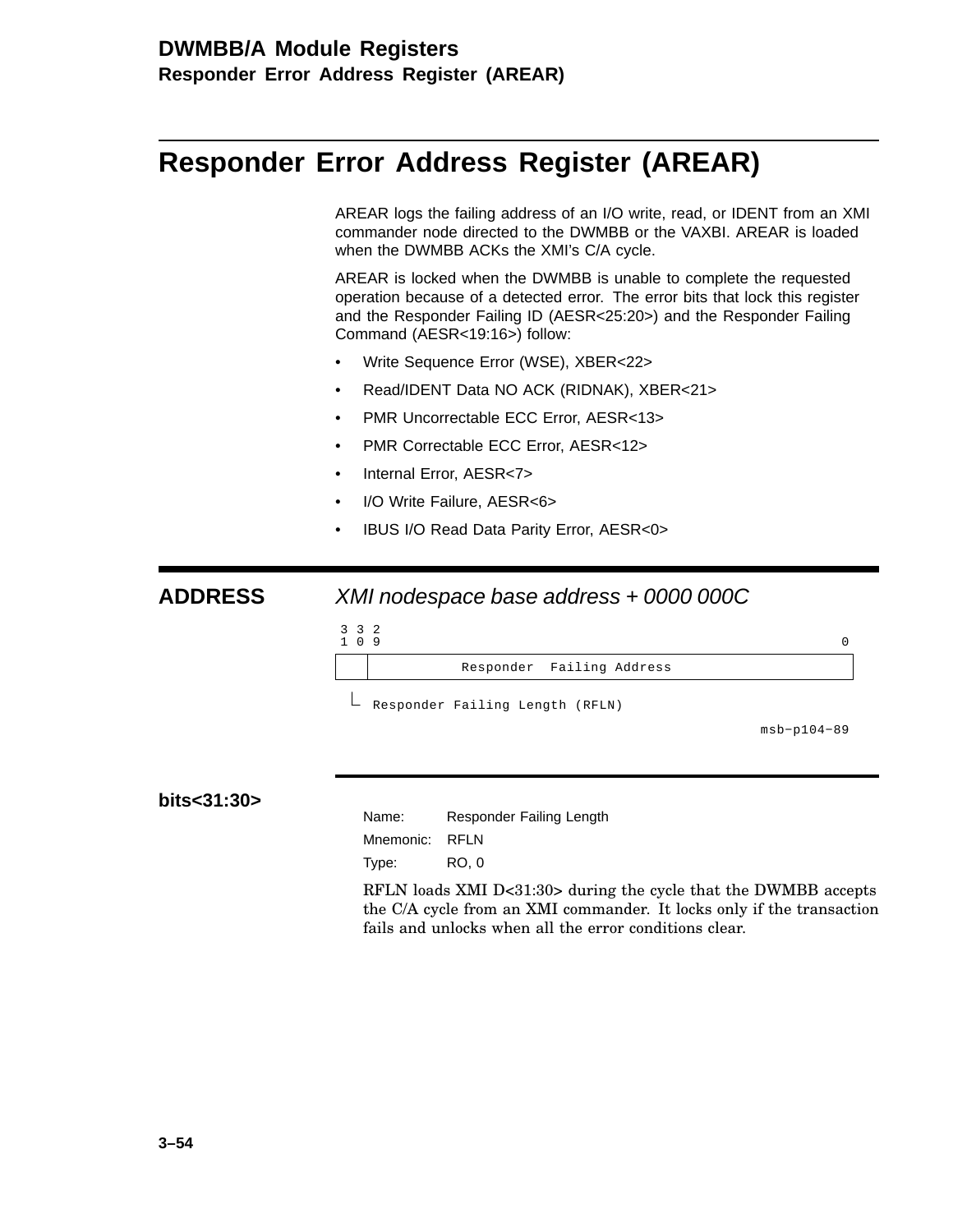### **DWMBB/A Module Registers Responder Error Address Register (AREAR)**

#### **bits<29:0>**

| Name:          | <b>Responder Failing Address</b> |
|----------------|----------------------------------|
| Mnemonic: None |                                  |
| Type:          | RO. 0                            |

XMI D<29:0> is loaded into the DWMBB during the cycle that the DWMBB accepts the C/A cycle from an XMI commander. It locks only if the transaction fails and unlocks when all the error conditions clear.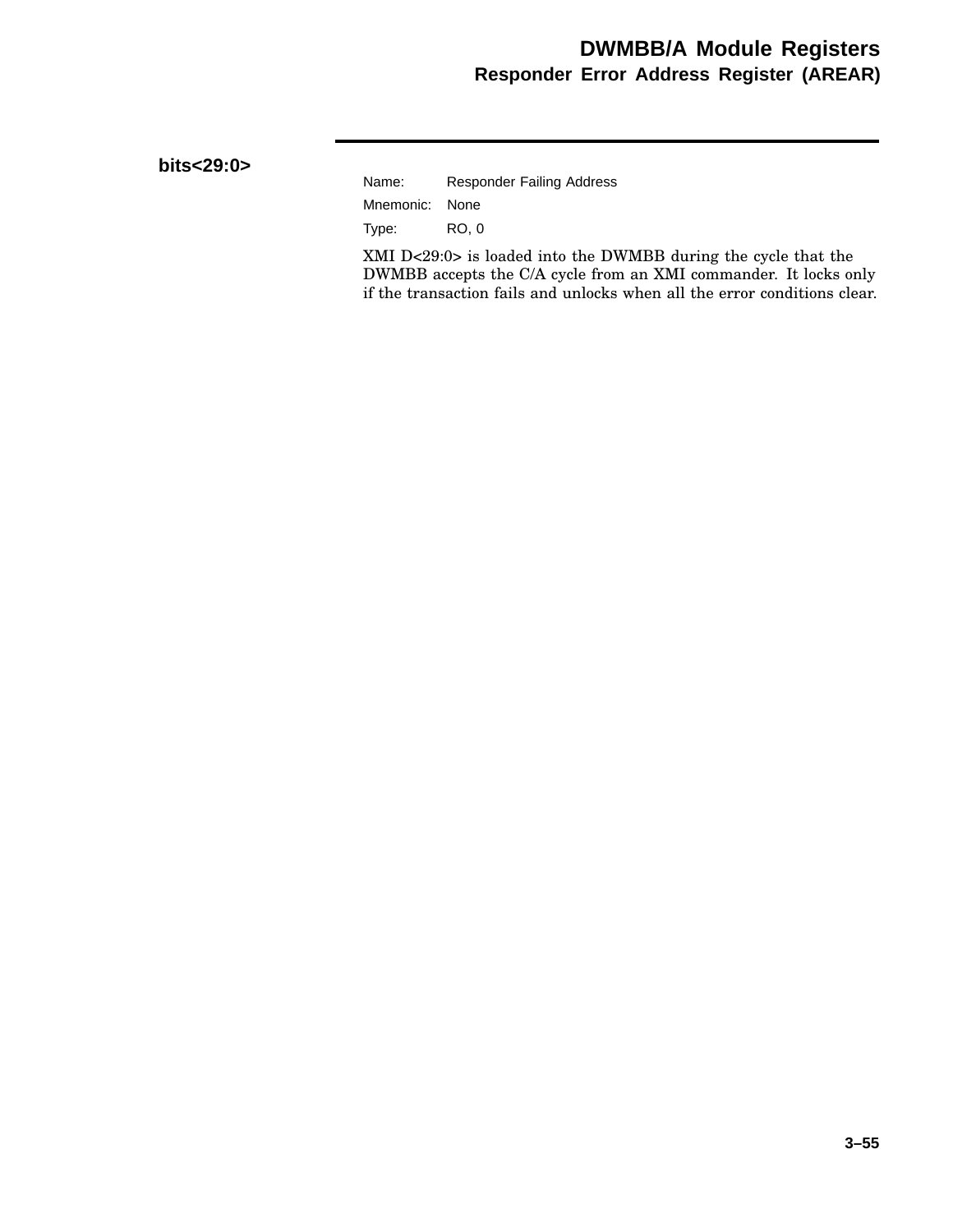**Error Summary Register (AESR)**

# **Error Summary Register (AESR)**

AESR is used to capture DWMBB/A module-related error conditions.



msb−p105−89

**bit<31>**

| Name:          | DWMBB Cable OK      |
|----------------|---------------------|
| Mnemonic: None |                     |
| Type:          | RO, described below |

DWMBB Cable OK sets to one on initialization if the four IBUS cables are correctly connected and if the DWMBB/B module has DC power from the VAXBI backplane. If DWMBB Cable OK clears and the DWMBB/B module has VAXBI DC power, then one or more of the cables is not connected or is incorrectly installed.

#### **bits<30:26>**

| Name:          | Reserved                                                       |
|----------------|----------------------------------------------------------------|
| Mnemonic: None |                                                                |
| Type:          | RO. 0                                                          |
|                | $D_{\alpha\alpha\alpha\mu\nu\alpha}$ $\frac{1}{2}$ must be zer |

Reserved; must be zero.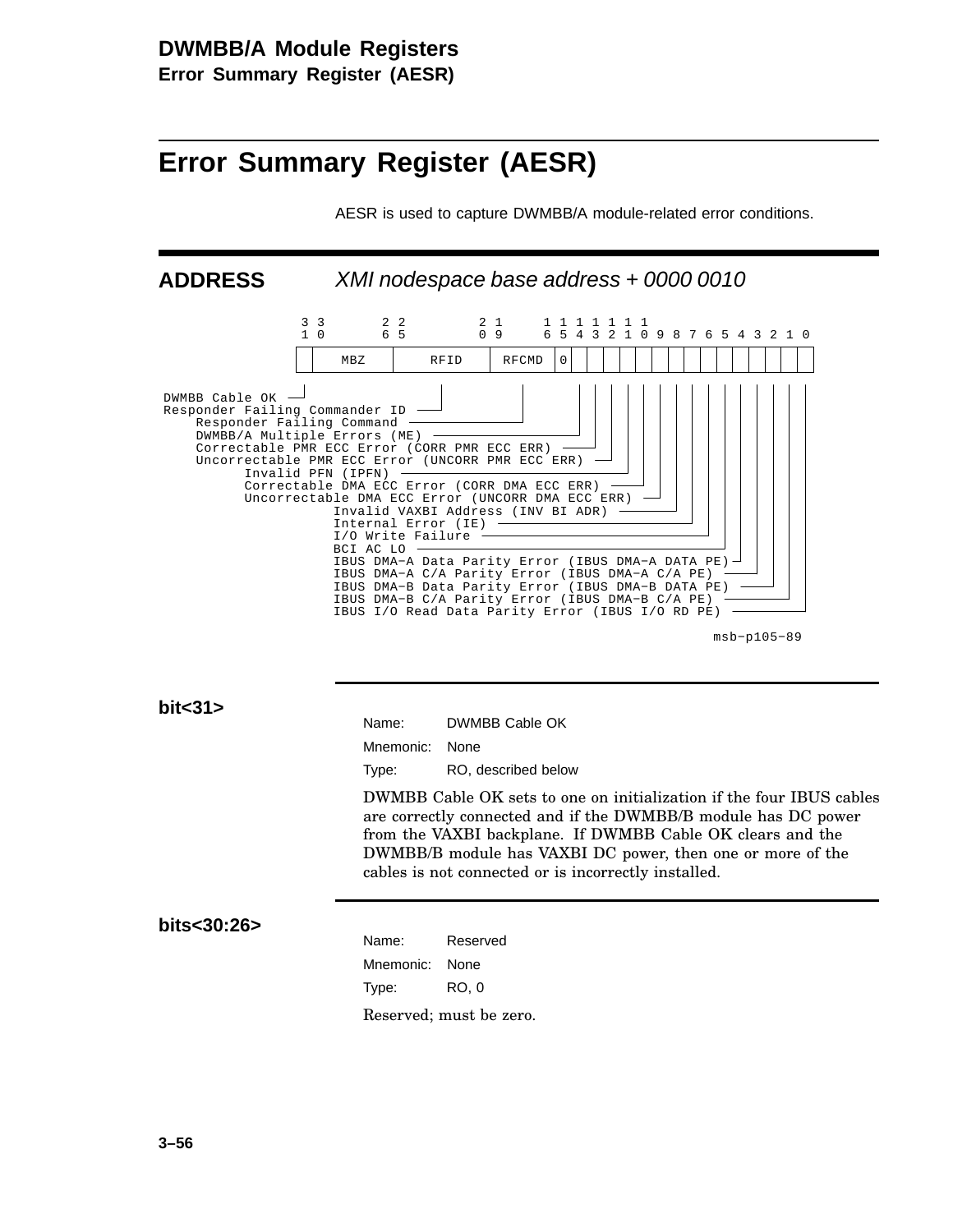| bits<25:20> |           |                                                                                                                                                                                                                                                                |
|-------------|-----------|----------------------------------------------------------------------------------------------------------------------------------------------------------------------------------------------------------------------------------------------------------------|
|             | Name:     | Responder Failing ID                                                                                                                                                                                                                                           |
|             | Mnemonic: | <b>RFID</b>                                                                                                                                                                                                                                                    |
|             | Type:     | <b>RO, 0</b>                                                                                                                                                                                                                                                   |
|             |           | RFID logs the XMI node ID of a failed DWMBB I/O write, I/O read, or<br>XMI IDENT transaction. The DWMBB loads this field during the C/A<br>cycle that the DWMBB accepts. RFID locks if the transaction fails and<br>unlocks when the error condition clears.   |
| bits<19:16> |           |                                                                                                                                                                                                                                                                |
|             | Name:     | <b>Responder Failing Command</b>                                                                                                                                                                                                                               |
|             | Mnemonic: | <b>RFCMD</b>                                                                                                                                                                                                                                                   |
|             | Type:     | <b>RO, 0</b>                                                                                                                                                                                                                                                   |
|             |           | RFCMD logs the XMI command of a failed DWMBB I/O write, I/O<br>read, or XMI IDENT transaction. The DWMBB loads this field<br>during the C/A cycle that the DWMBB accepts. RFCMD locks if<br>the transaction fails and unlocks when the error condition clears. |
| bit < 15    |           |                                                                                                                                                                                                                                                                |
|             | Name:     | Reserved                                                                                                                                                                                                                                                       |
|             | Mnemonic: | None                                                                                                                                                                                                                                                           |
|             | Type:     | <b>RO, 0</b>                                                                                                                                                                                                                                                   |
|             |           | Reserved; must be zero.                                                                                                                                                                                                                                        |
| bit < 14    |           |                                                                                                                                                                                                                                                                |
|             | Name:     | <b>DWMBB/A Multiple Errors</b>                                                                                                                                                                                                                                 |
|             | Mnemonic: | ME                                                                                                                                                                                                                                                             |
|             | Type:     | R/W1C, 0                                                                                                                                                                                                                                                       |
|             |           | ME, when set, indicates that an error(s) occurred in a second<br>transaction before software acknowledged and cleared the error(s)<br>from the first transaction. The following bits have no effect on ME:                                                     |
|             |           | BCI AC LO bit, AESR<5>                                                                                                                                                                                                                                         |
|             |           | Self-Test Fail, XBER<10>                                                                                                                                                                                                                                       |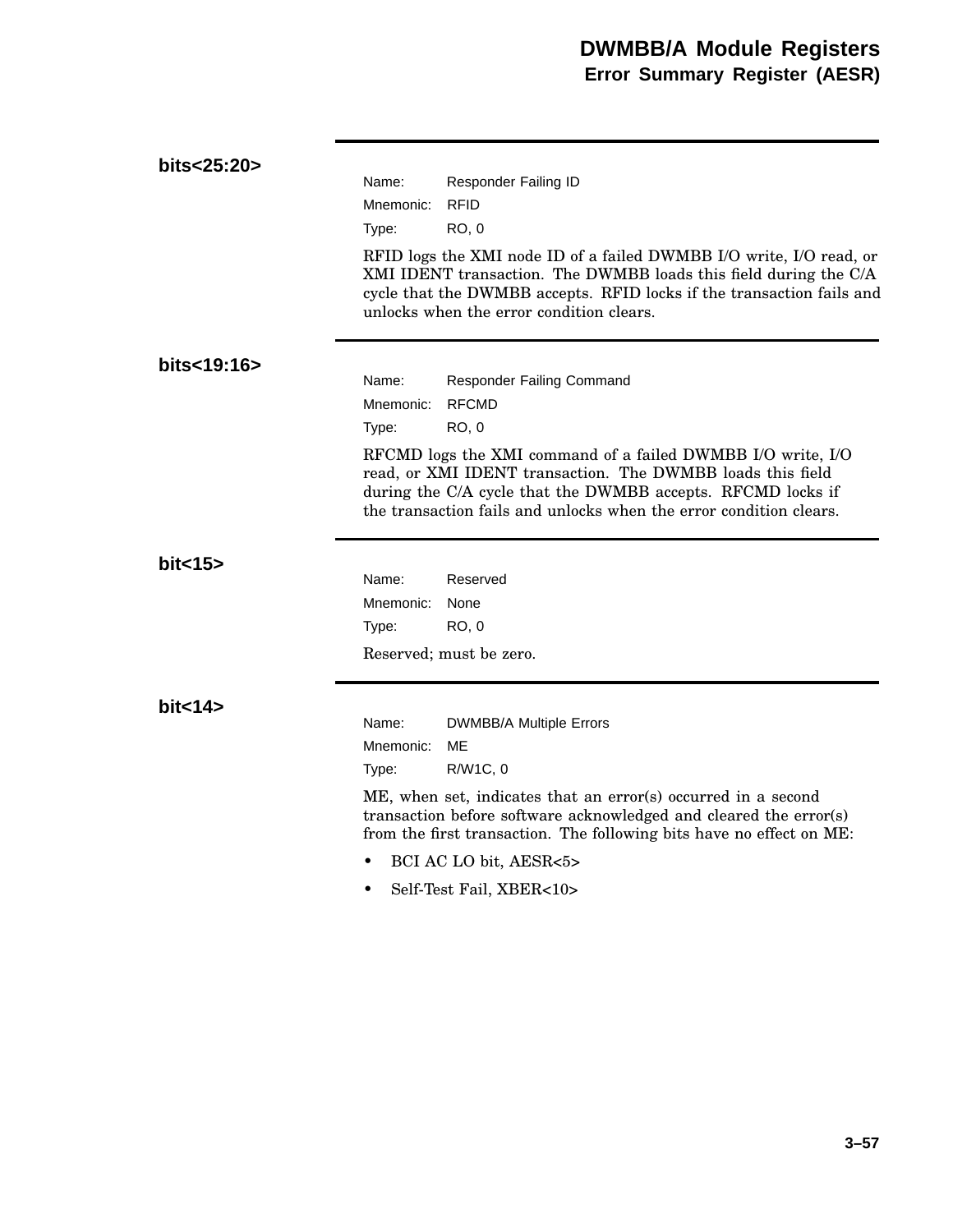**Error Summary Register (AESR)**

| bit < 13 |           |                                                                                                                                                                                                                                                                                                                                                                                                                                                            |
|----------|-----------|------------------------------------------------------------------------------------------------------------------------------------------------------------------------------------------------------------------------------------------------------------------------------------------------------------------------------------------------------------------------------------------------------------------------------------------------------------|
|          | Name:     | Correctable PMR ECC Error                                                                                                                                                                                                                                                                                                                                                                                                                                  |
|          | Mnemonic: | <b>CORR PMR ECC ERR</b>                                                                                                                                                                                                                                                                                                                                                                                                                                    |
|          | Type:     | R/W1C, 0                                                                                                                                                                                                                                                                                                                                                                                                                                                   |
|          |           | CORR PMR ECC ERR indicates, when set, that a correctable ECC<br>error occurred during an I/O read access to a PMR. The assertion<br>of this bit locks the Responder Error Address Register (AREAR). If<br>a PMR location is read during DWMBA compatibility mode and a<br>correctable error is detected, this bit sets, a CRD response is returned<br>to the XMI commander, and an interrupt is generated if INTR CORR<br>$ECC$ ERR (AIMR $<10$ ) is set.  |
| bit<12   |           |                                                                                                                                                                                                                                                                                                                                                                                                                                                            |
|          | Name:     | Uncorrectable PMR ECC Error                                                                                                                                                                                                                                                                                                                                                                                                                                |
|          | Mnemonic: | UNCORR PMR ECC ERR                                                                                                                                                                                                                                                                                                                                                                                                                                         |
|          | Type:     | R/W1C, 0                                                                                                                                                                                                                                                                                                                                                                                                                                                   |
|          |           | UNCORR PMR ECC ERR indicates, when set, that an uncorrectable<br>ECC error occurred during an I/O read access to a PMR. The assertion<br>of this bit locks the Responder Error Address Register (AREAR). If<br>a PMR location is read during DWMBA compatibility mode and an<br>uncorrectable error is detected, this bit sets, an RER is returned to<br>the XMI commander, and an interrupt is generated if INTR UNCORR<br>$ECC$ ERR (AIMR $<9$ ) is set. |
| bit < 11 |           |                                                                                                                                                                                                                                                                                                                                                                                                                                                            |
|          | Name:     | <b>Invalid PFN</b>                                                                                                                                                                                                                                                                                                                                                                                                                                         |
|          | Mnemonic: | <b>IPFN</b>                                                                                                                                                                                                                                                                                                                                                                                                                                                |
|          | Type:     | R/W1C, 0                                                                                                                                                                                                                                                                                                                                                                                                                                                   |
|          |           | IPFN indicates, when set, that the Valid bit of a PMRE accessed<br>during a DMA transaction was not a one. The assertion of IPFN<br>causes the VAXBI Error Address Register (ABEAR) to lock the VAXBI<br>address of the failed DMA transaction and an interrupt request is<br>generated if INTR IPFN (AIMR<11>) is set.                                                                                                                                    |

If the transaction was a DMA write, or otherwise might cause a data loss, an IVINTR is generated if Enable IVINTR Transactions (AIMR<31>) is set.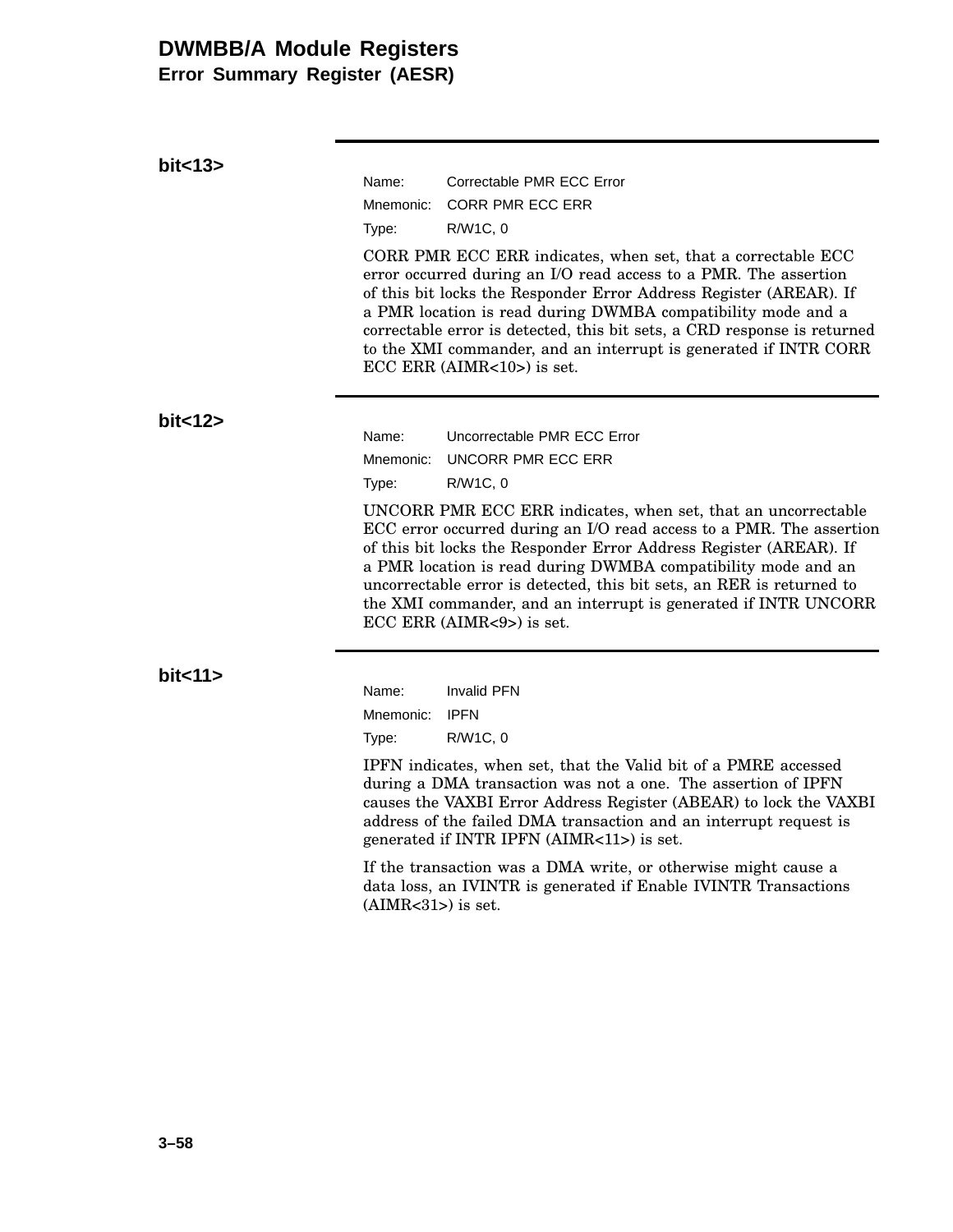### **bit<10>** Name: Correctable DMA ECC Error Mnemonic: CORR DMA ECC ERR Type: R/W1C, 0 CORR DMA ECC ERR indicates, when set, that a fetch from the PMR during a DMA address translation detected and corrected an error. The assertion of this bit locks the ABEAR. CORR DMA ECC ERR sets only when the DWMBB is operating in an address translation mode. When this bit sets, an interrupt is generated if INTR CORR ECC ERR  $(AIMR<10>)$  is set. **bit<9>** Name: Uncorrectable DMA ECC Error Mnemonic: UNCORR DMA ECC ERR Type: R/W1C, 0 UNCORR DMA ECC ERR indicates, when set, that a fetch from the PMR during a DMA address translation detected an uncorrectable error. The assertion of this bit locks the ABEAR. UNCORR DMA ECC ERR sets only when the DWMBB is operating in an address translation mode. When this bit sets, an interrupt is generated if INTR UNCORR ECC ERR (AIMR<9>) is set. If the transaction was a DMA write, or otherwise might cause a data loss, an IVINTR is generated if Enable IVINTR Transactions  $(AIMR<31)$  is set. **bit<8>** Name: Invalid VAXBI Address Mnemonic: INV BI ADR Type: R/W1C, 0 INV BI ADR indicates, when set, that the VAXBI address for the requested DMA transaction is invalid (not in memory space). In DWMBA compatibility mode or 40-bit address translation mode using 8-Kbyte page size, a DMA transaction is invalid if VAXBI address bit <29> equals one. In 40-bit address translation mode using 4-Kbyte page size, a DMA transaction is invalid if VAXBI address bits <29:28> do not equal zero. In 40-bit address translation mode, a DMA transaction is invalid if VAXBI address bits <28:25> do not equal zero. The assertion of INV BI ADR causes the ABEAR to lock the VAXBI address of the failed transaction. An interrupt request is generated if INTR INV BI ADR (AIMR<8>) is set.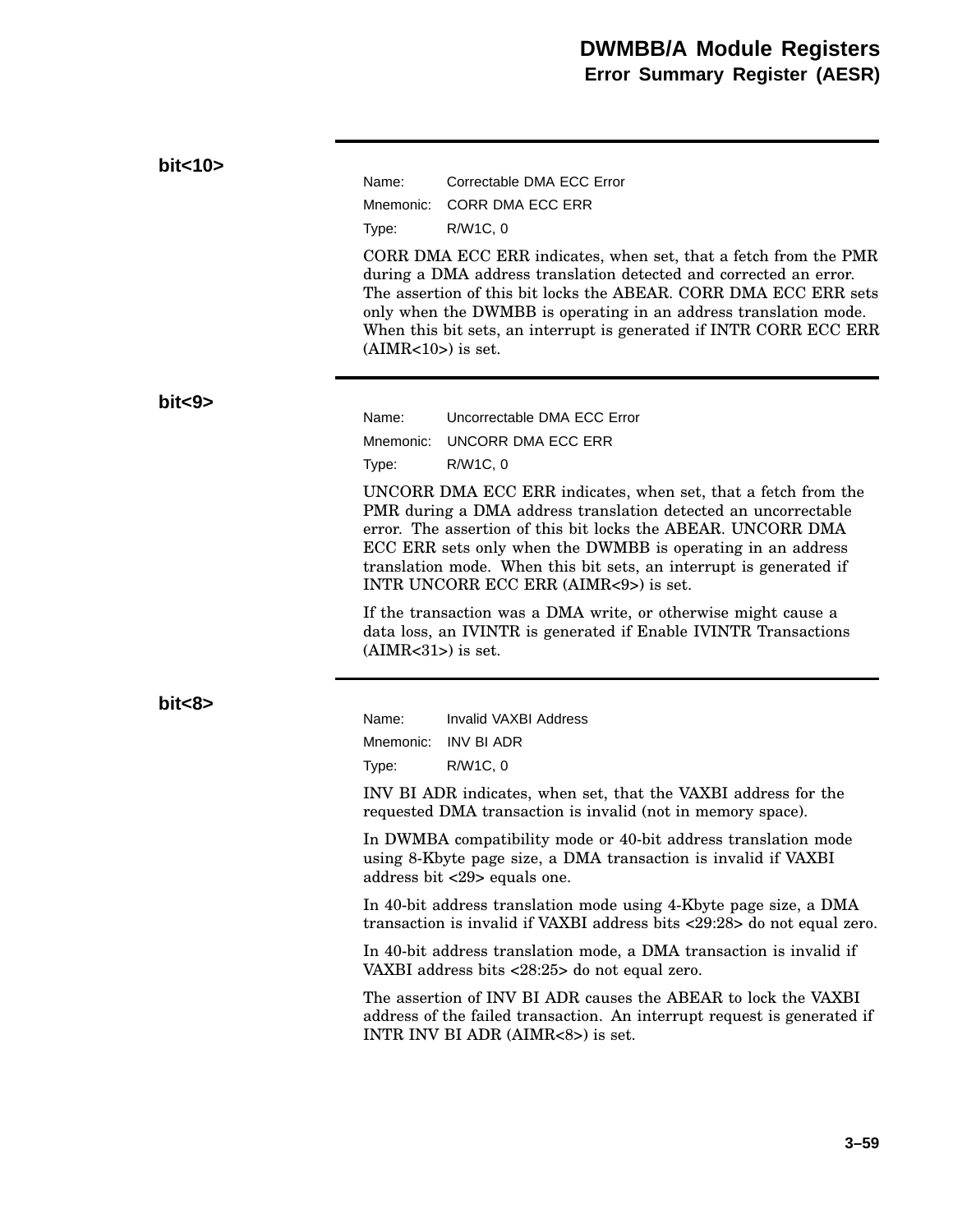### **DWMBB/A Module Registers Error Summary Register (AESR)**

If the transaction was a DMA write, or otherwise might cause a data loss, an IVINTR with WRT ERROR INT set in the Type field is generated if Enable IVINTR Transactions (AIMR<31>) is set.

| bits | Name:<br>Mnemonic:<br>Type:                               | <b>Internal Error</b><br>None<br>R/W1C, 0<br>The Internal Error bit sets to indicate that an UNEXPLAINED<br>internal error to the DWMBB/A module gate array was detected,<br>generally a hardware problem where control logic encountered<br>UNDEFINED conditions. The DWMBB/A module issues an IVINTR<br>transaction with WRT ERROR INT set in the Type field, if Enable                                                                                                                                                                                           |
|------|-----------------------------------------------------------|---------------------------------------------------------------------------------------------------------------------------------------------------------------------------------------------------------------------------------------------------------------------------------------------------------------------------------------------------------------------------------------------------------------------------------------------------------------------------------------------------------------------------------------------------------------------|
|      | ٠<br>illogical state                                      | IVINTR Transactions (AIMR<31>) is set when Internal Error sets.<br>The following conditions cause the assertion of Internal Error:<br>A state machine in the DWMBB/A module's gate array reaches an                                                                                                                                                                                                                                                                                                                                                                 |
|      | ٠<br>also sets.                                           | A parity error is detected internal to the gate array on the transfer<br>of PMR write data for a PMR write request. This means that the<br>PMR location's data is corrupt and I/O Write Failure (AESR<6>)                                                                                                                                                                                                                                                                                                                                                           |
|      | ٠                                                         | A parity error is detected on the transfer of write data for a<br>loopback write command during a loopback mode. This also causes<br>the loopback write transaction to abort and I/O Write Failure<br>$(AESR<6)$ to set.                                                                                                                                                                                                                                                                                                                                            |
|      |                                                           | A parity error is detected on the return of DMA read data that is<br>looped back as CPU read data during a loopback mode. This also<br>causes the loopback read transaction to abort.                                                                                                                                                                                                                                                                                                                                                                               |
| bits | Name:<br>Mnemonic:<br>Type:<br><b>IVINTR</b> transaction. | I/O Write Failure<br>None<br>R/W1C, 0<br>I/O Write Failure sets if the DWMBB/B module is unable to complete<br>an I/O write transaction to either its register space or to VAXBI<br>address space. Its assertion causes the generation of an IVINTR<br>transaction with WRT ERROR INT set in the Type field, if Enable<br>IVINTR Transactions (AIMR<31>) is set. Software uses this bit<br>and other error bits to determine the cause of a DWMBB-generated<br>When I/O Write Failure sets, the contents of the DWMBB/A's<br>Responder Error Address Register lock. |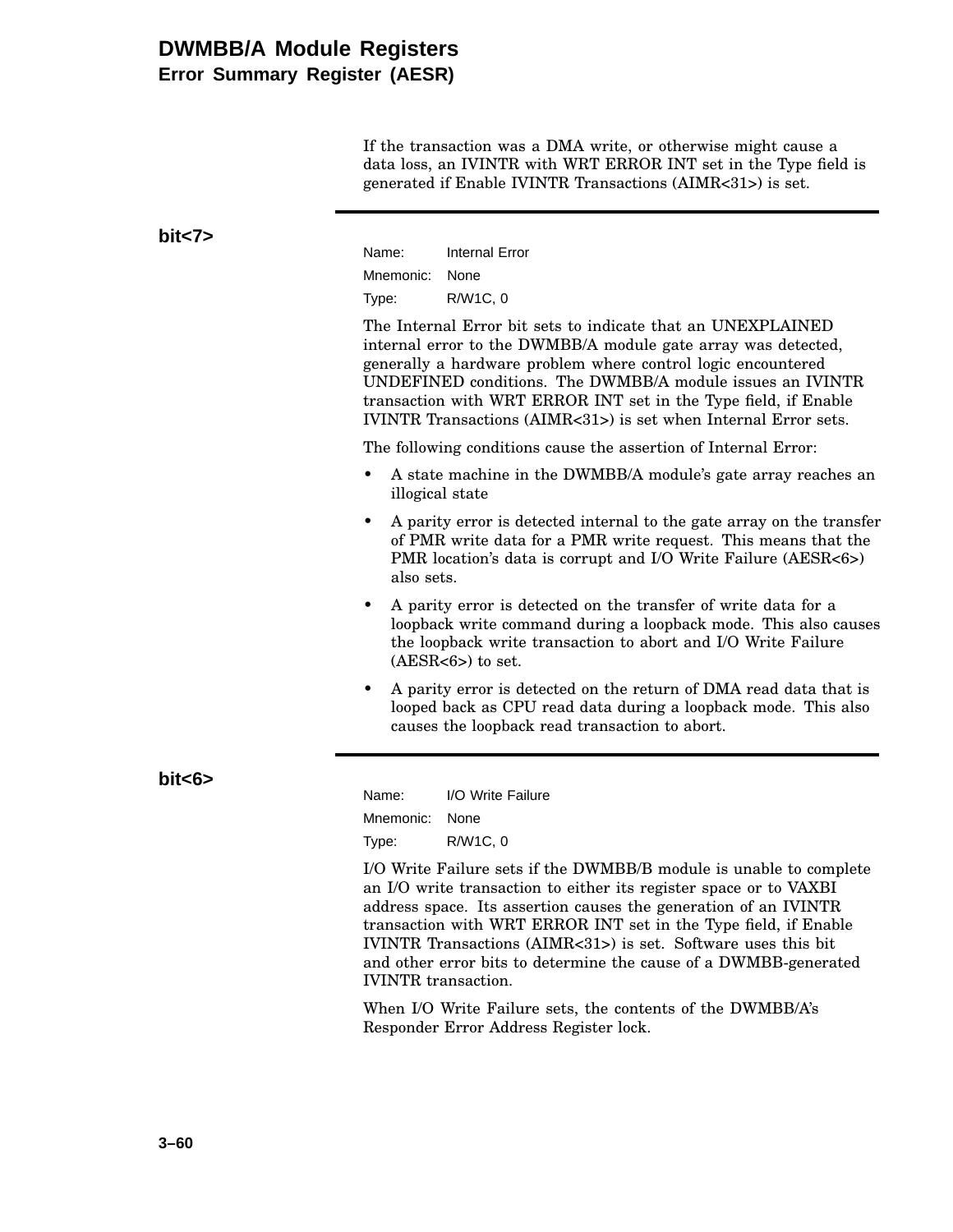| bits > |                                                                                                                                                                                                                                                                                                                                                                                                                                                                                               |                                                                  |  |  |
|--------|-----------------------------------------------------------------------------------------------------------------------------------------------------------------------------------------------------------------------------------------------------------------------------------------------------------------------------------------------------------------------------------------------------------------------------------------------------------------------------------------------|------------------------------------------------------------------|--|--|
|        | Name:                                                                                                                                                                                                                                                                                                                                                                                                                                                                                         | <b>BCI AC LO</b>                                                 |  |  |
|        | Mnemonic:                                                                                                                                                                                                                                                                                                                                                                                                                                                                                     | None                                                             |  |  |
|        | Type:                                                                                                                                                                                                                                                                                                                                                                                                                                                                                         | R/W1C, 1                                                         |  |  |
|        | The BCI AC LO bit sets when VAXBI power falls below specifications,<br>as indicated by an asserted BCI AC LO $L$ signal (asserted = one).<br>The DWMBB issues an IVINTR with WRT ERROR INT set in the<br>Type field when BCI AC LO asserts, if Enable IVINTR Transactions<br>$(AIMR<31>)$ is set, so that software can determine the cause of this<br>IVINTR transaction. Software then clears BCI AC LO as part of the<br>interrupt service routine that executes as a result of the IVINTR. |                                                                  |  |  |
|        | The following conditions cause BCI AC LO to set:                                                                                                                                                                                                                                                                                                                                                                                                                                              |                                                                  |  |  |
|        | An XMI power-up sequence.<br>٠                                                                                                                                                                                                                                                                                                                                                                                                                                                                |                                                                  |  |  |
|        | Software sets NRST (XBER<30>) to initiate a node reset.<br>٠                                                                                                                                                                                                                                                                                                                                                                                                                                  |                                                                  |  |  |
|        | node reset.                                                                                                                                                                                                                                                                                                                                                                                                                                                                                   | Software sets Control Reset (ACSR<30>) to initiate a diagnostics |  |  |
|        | VAXBI power falls below specifications, causing a VAXBI power<br>٠<br>failure.                                                                                                                                                                                                                                                                                                                                                                                                                |                                                                  |  |  |
|        | Software causes a VAXBI node reset to execute a remote booting<br>٠<br>routine.                                                                                                                                                                                                                                                                                                                                                                                                               |                                                                  |  |  |
|        | The bit is cleared by self-test at power-up.                                                                                                                                                                                                                                                                                                                                                                                                                                                  |                                                                  |  |  |
| bit<4> |                                                                                                                                                                                                                                                                                                                                                                                                                                                                                               |                                                                  |  |  |
|        | Name:                                                                                                                                                                                                                                                                                                                                                                                                                                                                                         | <b>IBUS DMA-A Data Parity Error</b>                              |  |  |
|        | Mnemonic:                                                                                                                                                                                                                                                                                                                                                                                                                                                                                     | <b>IBUS DMA-A DATA PE</b>                                        |  |  |
|        | Type:                                                                                                                                                                                                                                                                                                                                                                                                                                                                                         | R/W1C, 0                                                         |  |  |
|        | IBUS DMA-A Data Parity Error sets when the DWMBB/A module                                                                                                                                                                                                                                                                                                                                                                                                                                     |                                                                  |  |  |

detects a parity error on the IBUS when the DWMBB/B module was loading a DMA-A data buffer location. The DWMBB issues an IVINTR with WRT ERROR INT set in the Type field when IBUS DMA-A Data Parity Error asserts, if Enable IVINTR Transactions (AIMR<31>) is set.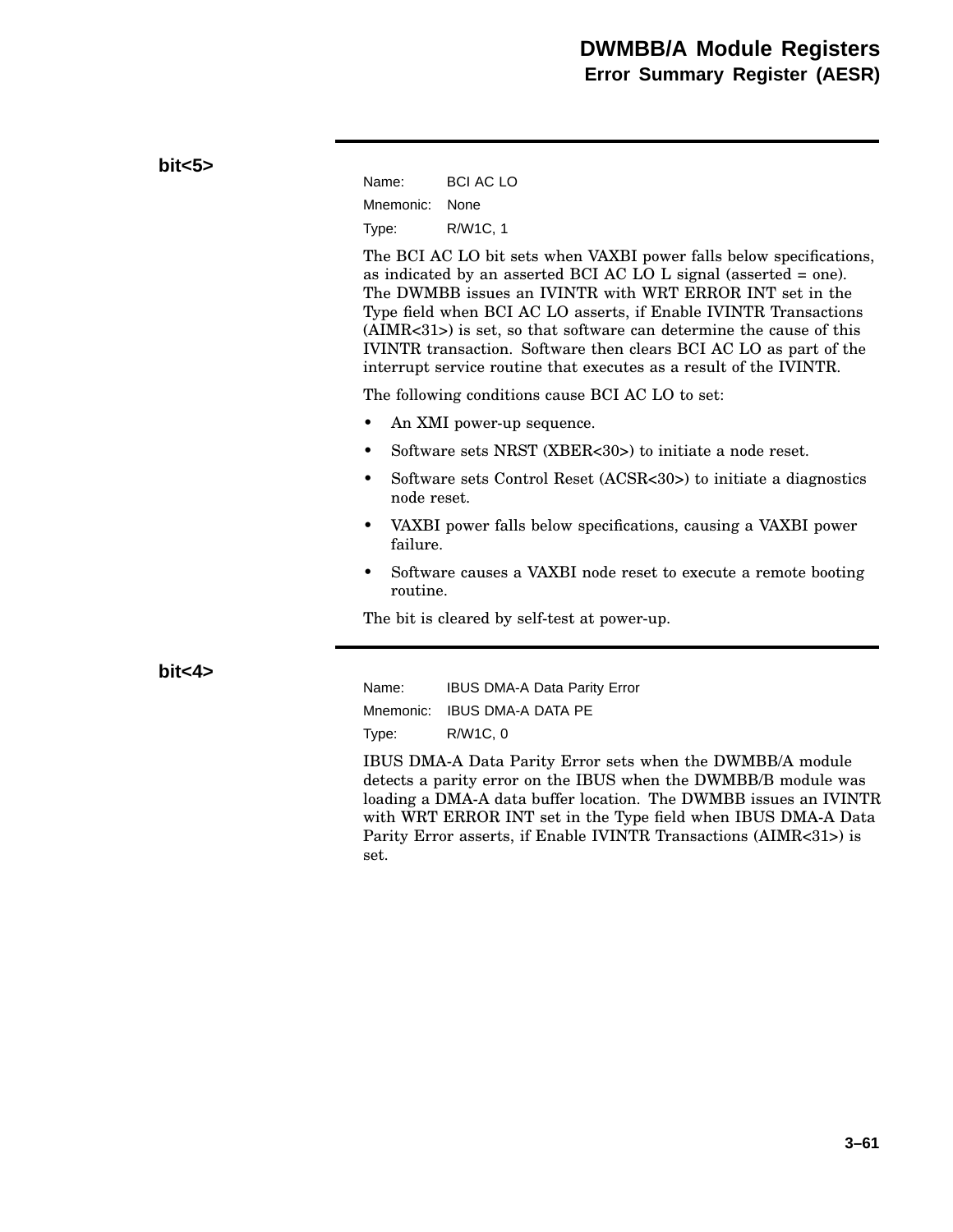**Error Summary Register (AESR)**

**bit<3>**

| bits3>   |                                                                                                                                                                                                                                                                                                                                                                                                                                       |                                     |  |  |
|----------|---------------------------------------------------------------------------------------------------------------------------------------------------------------------------------------------------------------------------------------------------------------------------------------------------------------------------------------------------------------------------------------------------------------------------------------|-------------------------------------|--|--|
|          | Name:                                                                                                                                                                                                                                                                                                                                                                                                                                 | IBUS DMA-A C/A Parity Error         |  |  |
|          | Mnemonic:                                                                                                                                                                                                                                                                                                                                                                                                                             | <b>IBUS DMA-A CA PE</b>             |  |  |
|          | Type:                                                                                                                                                                                                                                                                                                                                                                                                                                 | R/W1C, 0                            |  |  |
|          | IBUS DMA-A C/A Parity Error sets when the DWMBB/A module<br>detects a parity error on the IBUS when the DWMBB/B module was<br>loading a DMA-A data buffer C/A location. The DWMBB issues an<br>IVINTR with WRT ERROR INT set in the Type field when IBUS<br>DMA-A C/A Parity Error asserts and the failing DMA transaction is<br>a write or interrupt. The DWMBB issues an error interrupt if INTR<br>$DMA-A CA PE (AIMR<3>)$ is set. |                                     |  |  |
| bit < 2  | Name:                                                                                                                                                                                                                                                                                                                                                                                                                                 | <b>IBUS DMA-B Data Parity Error</b> |  |  |
|          | Mnemonic:                                                                                                                                                                                                                                                                                                                                                                                                                             | <b>IBUS DMA-B DATA PE</b>           |  |  |
|          | Type:                                                                                                                                                                                                                                                                                                                                                                                                                                 | R/W1C, 0                            |  |  |
|          | IBUS DMA-B Data Parity Error sets when the DWMBB/A module<br>detects a parity error on the IBUS when the DWMBB/B module was<br>loading a DMA-B data buffer location. The DWMBB issues an IVINTR<br>with WRT ERROR INT set in the Type field when IBUS DMA-B Data<br>Parity Error asserts, if Enable IVINTR Transactions (AIMR<31>) is<br>set.                                                                                         |                                     |  |  |
| bit < 1> | Name:                                                                                                                                                                                                                                                                                                                                                                                                                                 | IBUS DMA-B C/A Parity Error         |  |  |

| Name: | <b>IBUS DMA-B C/A Parity Erro</b> |
|-------|-----------------------------------|
|       | Mnemonic: IBUS DMA-B CA PE        |
| Type: | R/W1C, 0                          |

IBUS DMA-B C/A Parity Error sets when the DWMBB/A module detects a parity error on the IBUS when the DWMBB/B module was loading a DMA-B data buffer C/A location. The DWMBB issues an IVINTR with WRT ERROR INT set in the Type field when IBUS DMA-B C/A Parity Error asserts and the failing DMA transaction is a write. The DWMBB issues an error interrupt if this error bit is set and INTR DMA-B CA PE (AIMR<1>) is also set.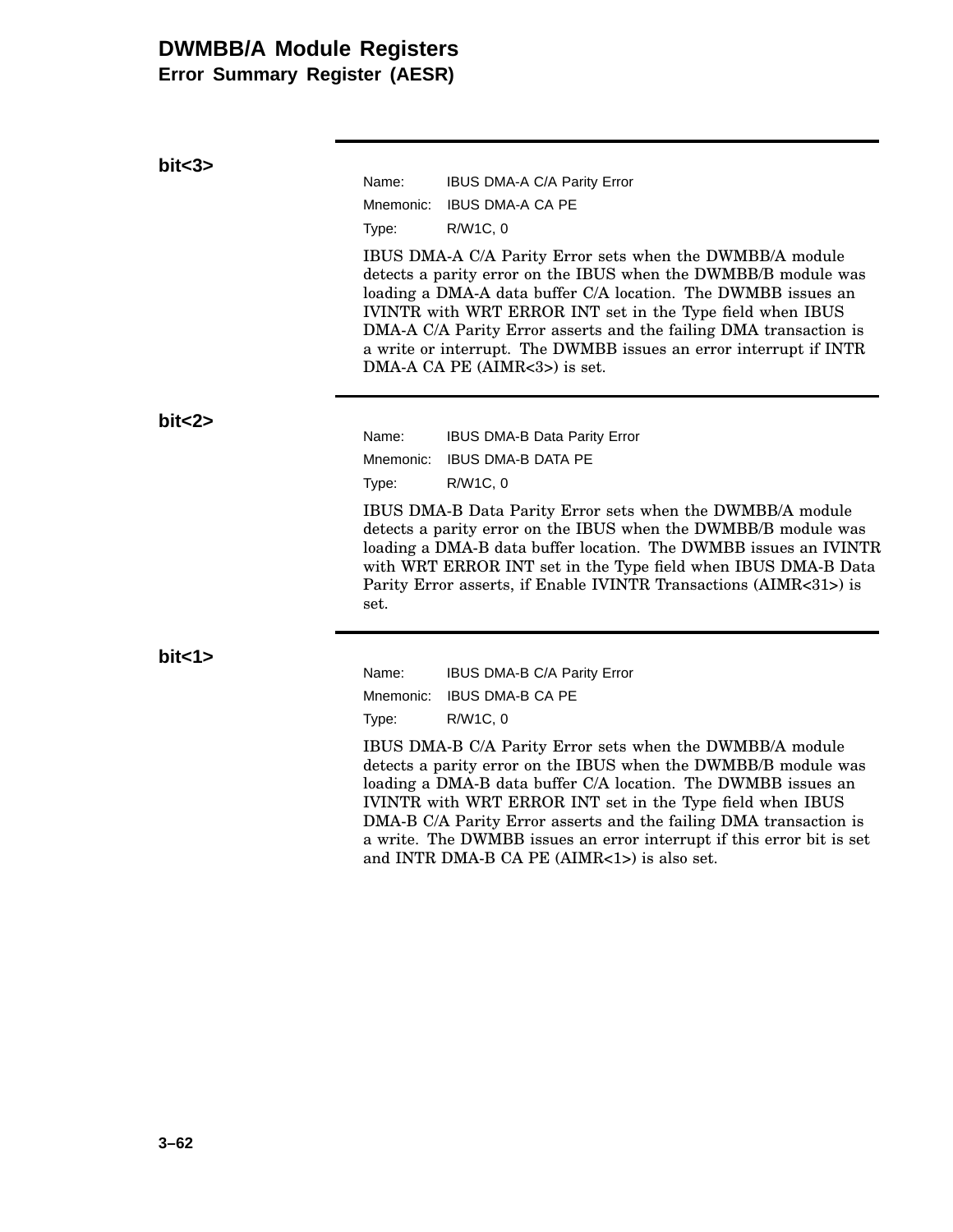Name: IBUS I/O Read Data Parity Error Mnemonic: IBUS I/O RD PE Type: R/W1C, 0

IBUS I/O Read Data Parity Error sets when the DWMBB/A module detects a parity error on the IBUS when the DWMBB/B module was loading the I/O data location during an XMI commander-initiated I/O read or IDENT. The DWMBB issues a Read Error Response (RER) to the commander when the error occurs during an I/O read transaction. If the error occurs during an IDENT transaction, the DWMBB returns the contents of the Return Vector Register (ARVR) as the vector. The DWMBB issues an interrupt to the XMI when this bit sets if INTR I/O RD PE (AIMR<0>) is set.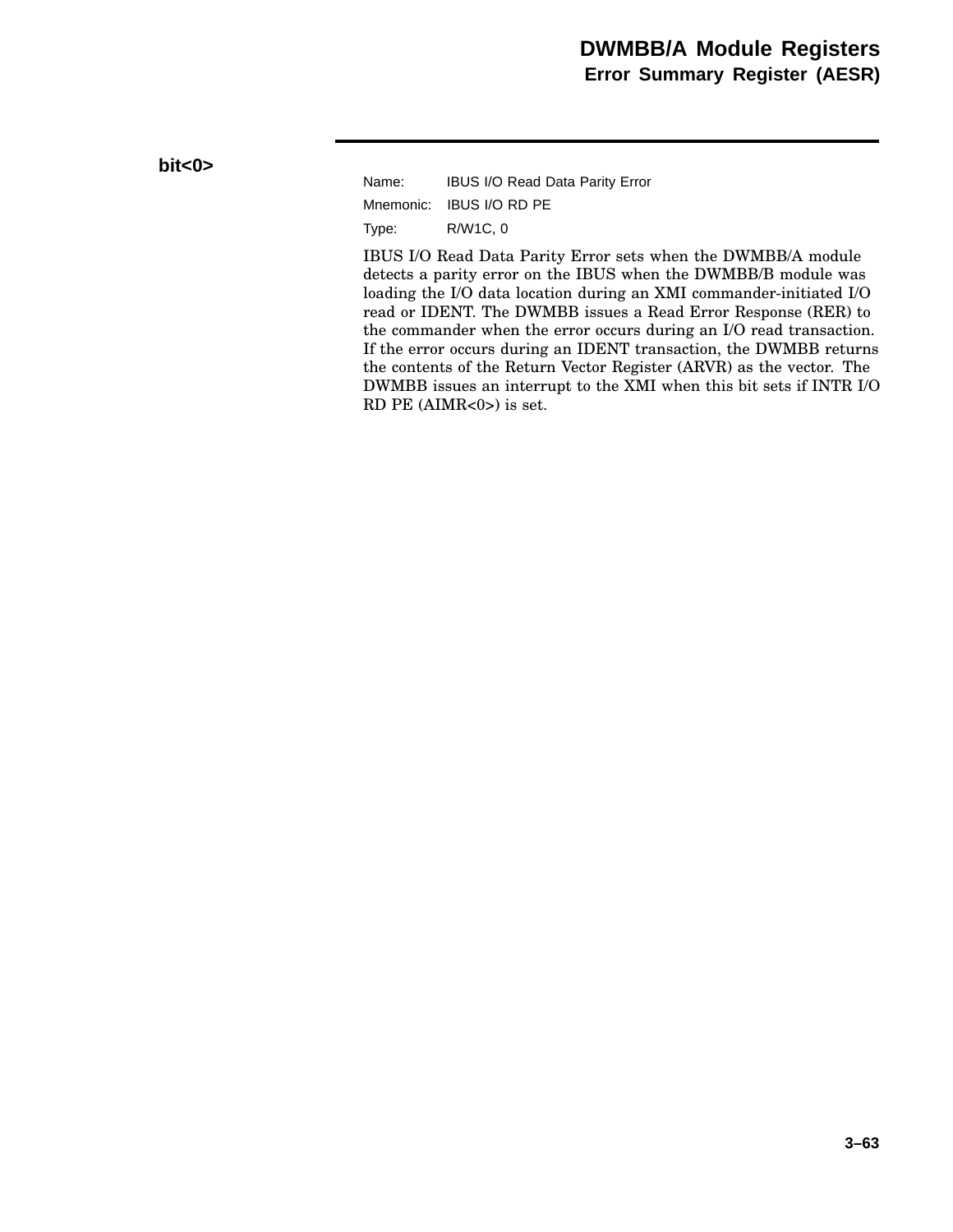# **Interrupt Mask Register (AIMR)**

AIMR enables/disables the generation of an error interrupt transaction when the corresponding error bit in either the DWMBB/A module's Bus Error Register (XBER) or the DWMBB/A module's Error Summary Register (AESR) is set.



msb−p106−89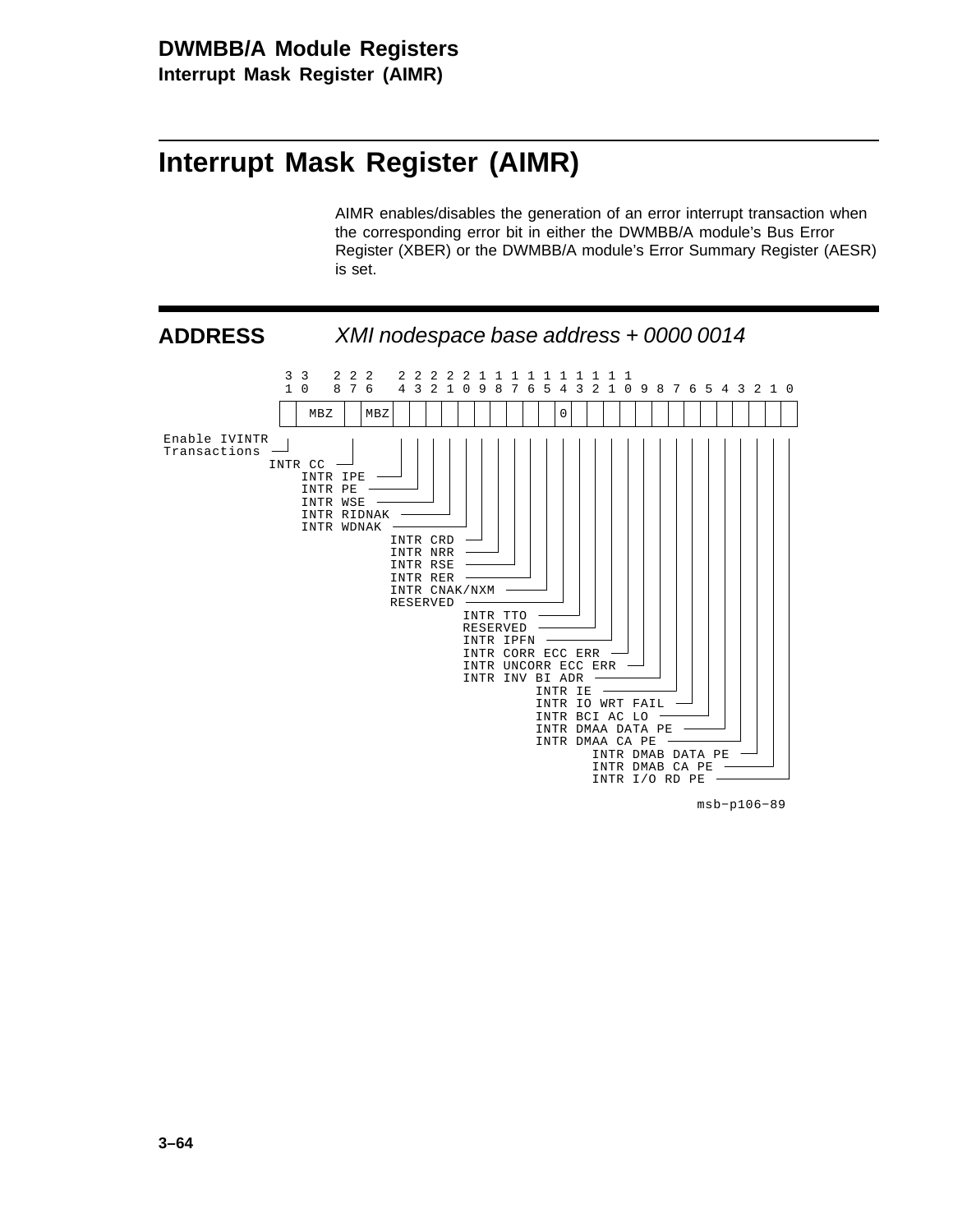| bit < 31 | Name:<br>Mnemonic:                                                                                                                                                                                                                                                     | <b>Enable IVINTR Transactions</b><br>None                                                                                                                                                          |
|----------|------------------------------------------------------------------------------------------------------------------------------------------------------------------------------------------------------------------------------------------------------------------------|----------------------------------------------------------------------------------------------------------------------------------------------------------------------------------------------------|
|          | Type:                                                                                                                                                                                                                                                                  | $R/W$ , 0                                                                                                                                                                                          |
|          | <b>IVINTRs:</b>                                                                                                                                                                                                                                                        | When Enable IVINTR Transactions is set and IVINTR Destination<br>Register is properly configured, IVINTRs are enabled and can be<br>issued on the XMI bus. The following error conditions generate |
|          | $\bullet$<br>write                                                                                                                                                                                                                                                     | Invalid PFN, AESR<11>, only if the failing transaction was a DMA                                                                                                                                   |
|          | $\bullet$                                                                                                                                                                                                                                                              | Uncorrectable DMA ECC error, AESR<9>, only if the failing<br>transaction was a DMA write                                                                                                           |
|          | $\bullet$                                                                                                                                                                                                                                                              | Invalid VAXBI address, AESR<8>, only if the failing transaction<br>was a DMA write                                                                                                                 |
|          | $\bullet$                                                                                                                                                                                                                                                              | Internal Error, AESR<7>                                                                                                                                                                            |
|          | $\bullet$                                                                                                                                                                                                                                                              | I/O Write Failure, AESR<6>                                                                                                                                                                         |
|          | $\bullet$                                                                                                                                                                                                                                                              | BCI AC LO, AESR<5>                                                                                                                                                                                 |
|          | IBUS DMA-A Data Parity Error, AESR<4><br>$\bullet$                                                                                                                                                                                                                     |                                                                                                                                                                                                    |
|          | $\bullet$                                                                                                                                                                                                                                                              | IBUS DMA-A C/A Parity Error, AESR<3>, only if the failing<br>transaction was a DMA write                                                                                                           |
|          | $\bullet$                                                                                                                                                                                                                                                              | IBUS DMA-B Data Parity Error, AESR<2>                                                                                                                                                              |
|          | ٠                                                                                                                                                                                                                                                                      | IBUS DMA-B C/A Parity Error, AESR<1>, only if the failing<br>transaction was a DMA write                                                                                                           |
|          | $\bullet$                                                                                                                                                                                                                                                              | Transaction Timeout, XBER<13>, only if the failing transaction<br>was a DMA write                                                                                                                  |
|          | <b>CAUTION: Enable IVINTR Transactions MUST be set to ensure proper</b><br>error reporting in the case of asynchronous write failures and<br>to report the occurrence of a pending VAXBI power failure not<br>initiated by XMI AC LO, XMI DC LO, or an XMI node reset. |                                                                                                                                                                                                    |

### **bits<30:28>**

| Name:          | Reserved                |
|----------------|-------------------------|
| Mnemonic: None |                         |
| Type:          | RO. 0                   |
|                | Reserved; must be zero. |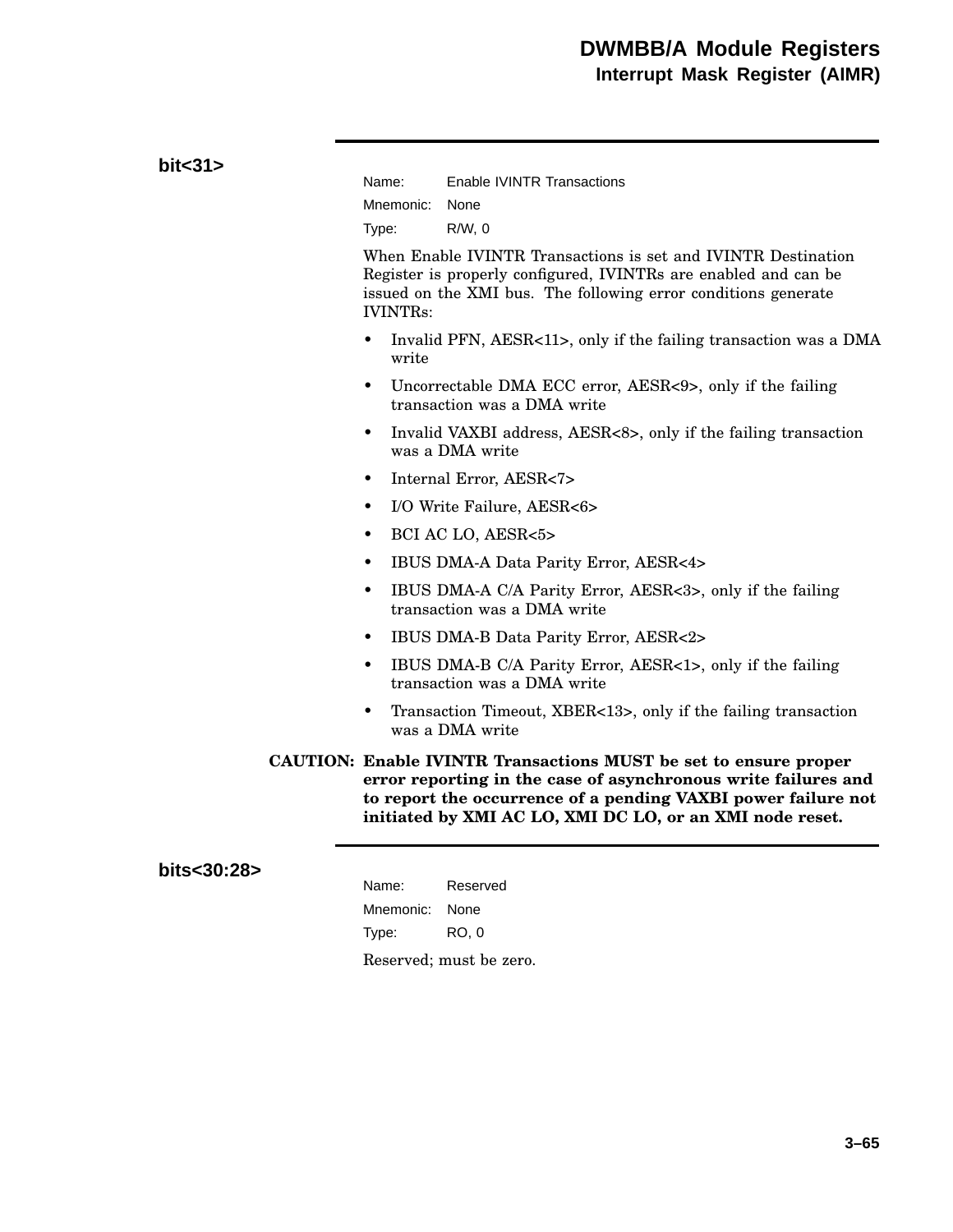**Interrupt Mask Register (AIMR)**

| bit<27>     | Name:<br>Mnemonic:<br>Type: | Interrupt on Corrected Confirmation<br><b>INTR CC</b><br>$R/W$ , 0                                                                                                                                              |
|-------------|-----------------------------|-----------------------------------------------------------------------------------------------------------------------------------------------------------------------------------------------------------------|
|             |                             | When Interrupt on Corrected Confirmation is set, the DWMBB<br>generates an interrupt if Corrected Confirmation (XBER<27>) sets.                                                                                 |
| bits<26:25> | Name:<br>Mnemonic:<br>Type: | Reserved<br>None<br>RO, 0<br>Reserved; must be zero.                                                                                                                                                            |
| bit < 24    | Name:<br>Mnemonic:<br>Type: | Interrupt on Inconsistent Parity Error<br><b>INTR IPE</b><br>$R/W$ , 0<br>When Interrupt on Inconsistent Parity Error is set, the DWMBB<br>generates an interrupt if Inconsistent Parity Error (XBER<24>) sets. |
| bit < 23    | Name:<br>Mnemonic:<br>Type: | Interrupt on Parity Error<br><b>INTR PE</b><br>$R/W$ , 0<br>When Interrupt on Parity Error is set, the DWMBB generates an<br>interrupt if Parity Error (XBER<23>) sets.                                         |
| bit < 22    | Name:<br>Mnemonic:<br>Type: | Interrupt on Write Sequence Error<br><b>INTR WSE</b><br>$R/W$ , 0<br>When Interrupt on Write Sequence Error is set, the DWMBB generates<br>an interrupt if Write Sequence Error (XBER<22>) sets.                |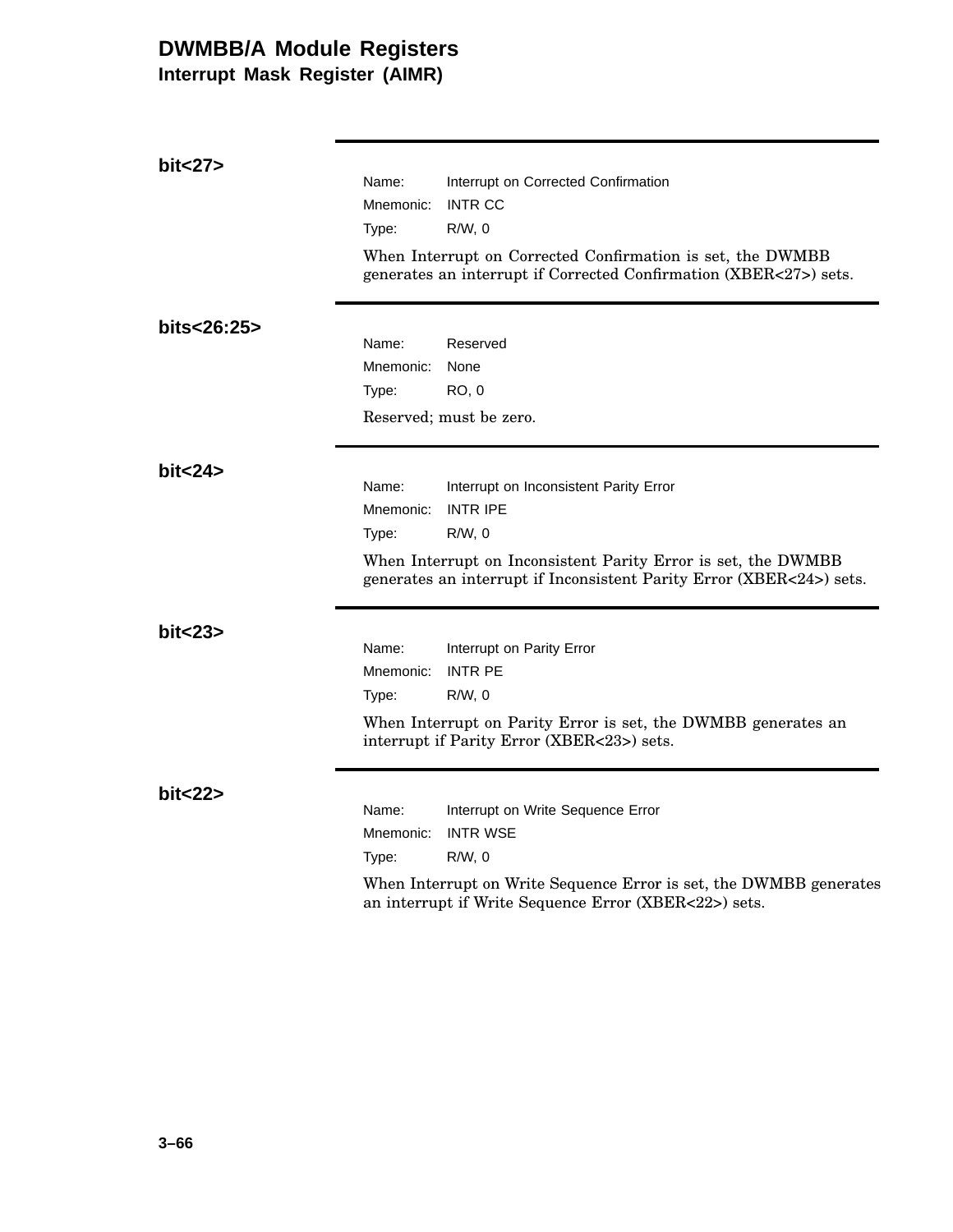| bit < 21 |                                                                                                                       |                                                                                                                           |  |
|----------|-----------------------------------------------------------------------------------------------------------------------|---------------------------------------------------------------------------------------------------------------------------|--|
|          | Name:                                                                                                                 | Interrupt on Read/IDENT NO ACK                                                                                            |  |
|          | Mnemonic:                                                                                                             | <b>INTR RIDNAK</b>                                                                                                        |  |
|          | Type:                                                                                                                 | R/W.0                                                                                                                     |  |
|          |                                                                                                                       | When Interrupt on Read/IDENT NO ACK is set, the DWMBB<br>generates an interrupt if Read/IDENT NO ACK (XBER<21>) sets.     |  |
| bit<20>  |                                                                                                                       |                                                                                                                           |  |
|          | Name:                                                                                                                 | Interrupt on Write Data NO ACK                                                                                            |  |
|          | Mnemonic:                                                                                                             | <b>INTR WDNAK</b>                                                                                                         |  |
|          | Type:                                                                                                                 | $R/W$ , $0$                                                                                                               |  |
|          | When Interrupt on Write Data NO ACK is set, the DWMBB generates<br>an interrupt if Write Data NO ACK (XBER<20>) sets. |                                                                                                                           |  |
| bit < 19 |                                                                                                                       |                                                                                                                           |  |
|          | Name:                                                                                                                 | Interrupt on Corrected Read Data                                                                                          |  |
|          | Mnemonic:                                                                                                             | <b>INTR CRD</b>                                                                                                           |  |
|          | Type:                                                                                                                 | $R/W$ , 0                                                                                                                 |  |
|          |                                                                                                                       | When Interrupt on Corrected Read Data is set, the DWMBB generates<br>an interrupt if Corrected Read Data (XBER<19>) sets. |  |
| bit < 18 |                                                                                                                       |                                                                                                                           |  |
|          | Name:                                                                                                                 | Interrupt on No Read Response                                                                                             |  |
|          | Mnemonic:                                                                                                             | <b>INTR NRR</b>                                                                                                           |  |
|          | Type:                                                                                                                 | $R/W$ , 0                                                                                                                 |  |
|          | When Interrupt on No Read Response is set, the DWMBB generates<br>an interrupt if No Read Response (XBER<18>) sets.   |                                                                                                                           |  |
| bit<17>  |                                                                                                                       |                                                                                                                           |  |
|          | Name:                                                                                                                 | Interrupt on Read Sequence Error                                                                                          |  |
|          | Mnemonic:                                                                                                             | <b>INTR RSE</b>                                                                                                           |  |
|          | Type:                                                                                                                 | $R/W$ , 0                                                                                                                 |  |
|          |                                                                                                                       | When Interrupt on Read Sequence Error is set, the DWMBB generates<br>an interrupt if Read Sequence Error (XBER<17>) sets. |  |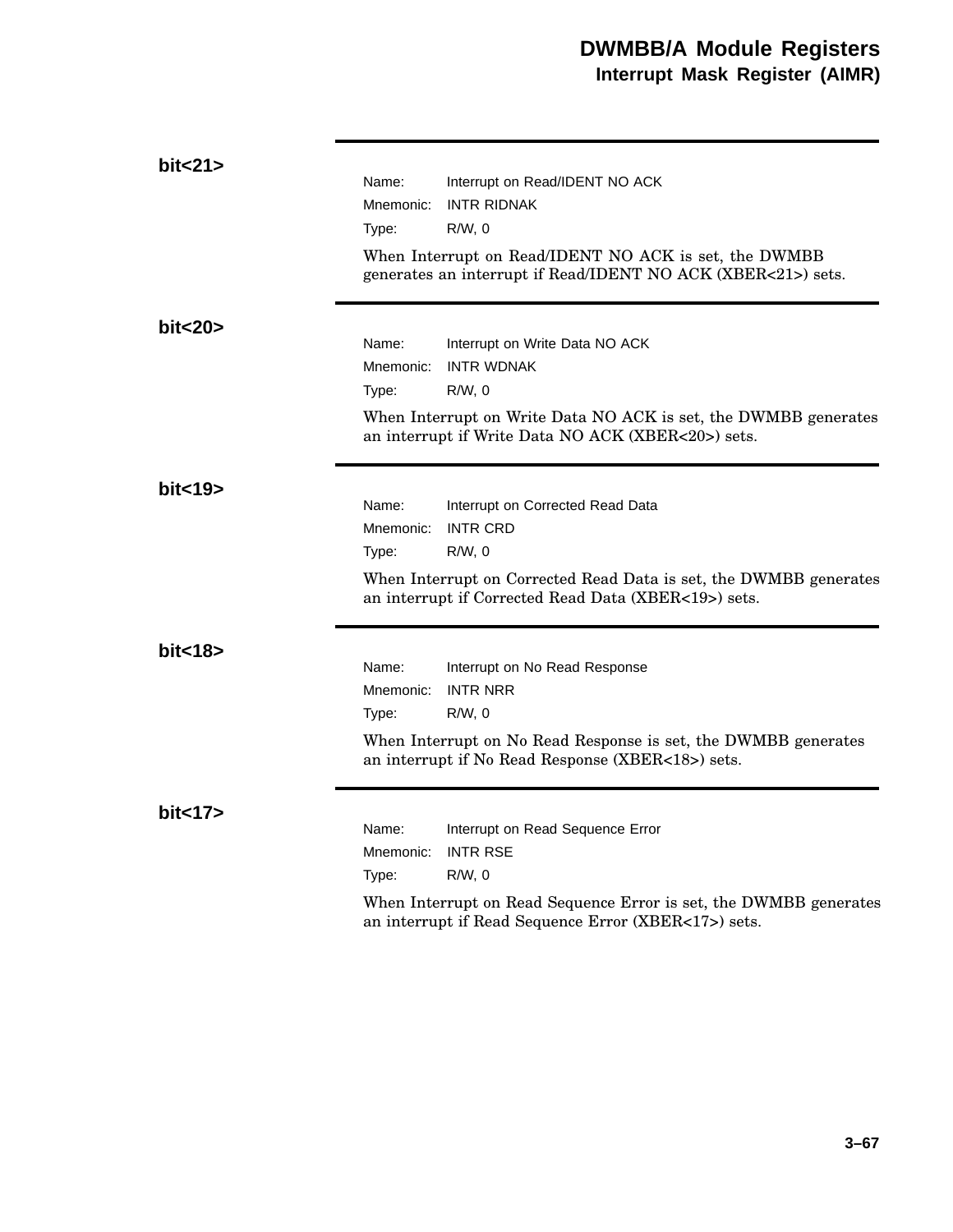**Interrupt Mask Register (AIMR)**

| bit < 16 |                    |                                                                                                                           |
|----------|--------------------|---------------------------------------------------------------------------------------------------------------------------|
|          | Name:              | Interrupt on Read Error Response                                                                                          |
|          | Mnemonic:          | <b>INTR RER</b>                                                                                                           |
|          | Type:              | $R/W$ , 0                                                                                                                 |
|          |                    | When Interrupt on Read Error Response is set, the DWMBB generates<br>an interrupt if Read Error Response (XBER<16>) sets. |
| bit < 15 |                    |                                                                                                                           |
|          | Name:              | Interrupt on Command NO ACK                                                                                               |
|          | Mnemonic:          | <b>INTR CNAK</b>                                                                                                          |
|          | Type:              | $R/W$ , 0                                                                                                                 |
|          |                    | When Interrupt on Command NO ACK is set, the DWMBB generates<br>an interrupt if Command NO ACK (XBER<15>) sets.           |
| bit < 14 |                    |                                                                                                                           |
|          | Name:<br>Mnemonic: | Reserved                                                                                                                  |
|          |                    | None<br><b>RO, 0</b>                                                                                                      |
|          | Type:              |                                                                                                                           |
|          |                    | Reserved; must be zero.                                                                                                   |
| bit < 13 |                    |                                                                                                                           |
|          | Name:              | Interrupt on Transaction Timeout                                                                                          |
|          | Mnemonic:          | <b>INTR TTO</b>                                                                                                           |
|          | Type:              | $R/W$ , 0                                                                                                                 |
|          |                    | When Interrupt on Transaction Timout is set, the DWMBB generates<br>an interrupt if Transaction Timeout (XBER<13>) sets.  |
| bit<12   |                    |                                                                                                                           |
|          | Name:              | Reserved                                                                                                                  |
|          | Mnemonic:          | None                                                                                                                      |
|          | Type:              | <b>RO, 0</b>                                                                                                              |
|          |                    | Reserved; must be zero.                                                                                                   |
| bit < 11 |                    |                                                                                                                           |
|          | Name:              | Interrupt on Invalid PFN                                                                                                  |
|          | Mnemonic:          | <b>INTR IPFN</b>                                                                                                          |
|          | Type:              | $R/W$ , 0                                                                                                                 |
|          |                    | When Interrupt on Invalid PFN is set, the DWMBB generates an<br>interrupt if Invalid PFN (AESR<11>) sets.                 |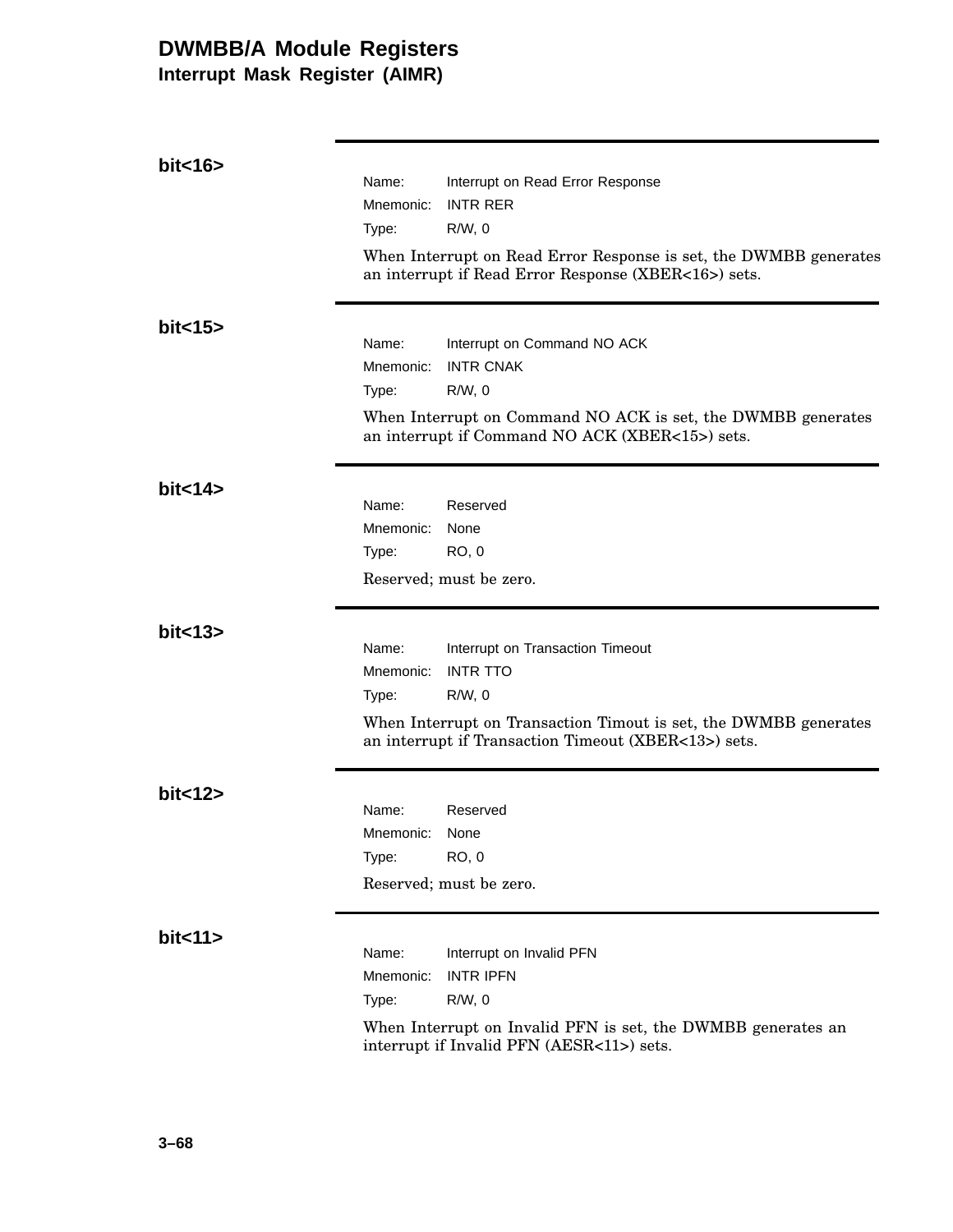| bit<10> |                    |                                                                                                                                                                                   |
|---------|--------------------|-----------------------------------------------------------------------------------------------------------------------------------------------------------------------------------|
|         | Name:              | Interrupt on Correctable ECC Error                                                                                                                                                |
|         | Mnemonic:          | <b>INTR CORR ECC ERR</b>                                                                                                                                                          |
|         | Type:              | $R/W$ , 0                                                                                                                                                                         |
|         |                    | When Interrupt on Correctable ECC Error is set, the DWMBB<br>generates an interrupt if Correctable PMR ECC Error (AESR<13>)<br>or Correctable DMA ECC Error (AESR<10>) sets.      |
| bits >  | Name:<br>Mnemonic: | Interrupt on Uncorrectable ECC Error<br><b>INTR UNCORR ECC ERR</b>                                                                                                                |
|         | Type:              | $R/W$ , 0                                                                                                                                                                         |
|         |                    | When Interrupt on Uncorrectable ECC Error is set, the DWMBB<br>generates an interrupt if Uncorrectable PMR ECC Error (AESR<12>)<br>or Uncorrectable DMA ECC Error (AESR<9>) sets. |
| bits >  |                    |                                                                                                                                                                                   |
|         | Name:              | Interrupt on Invalid VAXBI Address                                                                                                                                                |
|         | Mnemonic:          | INTR INV BI ADR                                                                                                                                                                   |
|         | Type:              | $R/W$ , 0                                                                                                                                                                         |
|         |                    | When Interrupt on Invalid VAXBI Address is set, the DWMBB<br>generates an interrupt if Invalid VAXBI Address (AESR<8>) sets.                                                      |
| bits    |                    |                                                                                                                                                                                   |
|         | Name:              | Interrupt on Internal Error                                                                                                                                                       |
|         | Mnemonic:          | <b>INTR IE</b>                                                                                                                                                                    |
|         | Type:              | $R/W$ , 0                                                                                                                                                                         |
|         |                    | When Interrupt on Internal Error is set, the DWMBB generates an<br>interrupt if Internal Error (AESR<7>) sets.                                                                    |
| bit<6>  |                    |                                                                                                                                                                                   |
|         | Name:              | Interrupt on I/O Write Failure                                                                                                                                                    |
|         | Mnemonic:          | <b>INTR IO WRT FAIL</b>                                                                                                                                                           |
|         | Type:              | $R/W$ , 0                                                                                                                                                                         |
|         |                    | When Interrupt on I/O Write Failure is set, the DWMBB generates an<br>interrupt if I/O Write Failure (AESR<6>) sets.                                                              |
|         |                    |                                                                                                                                                                                   |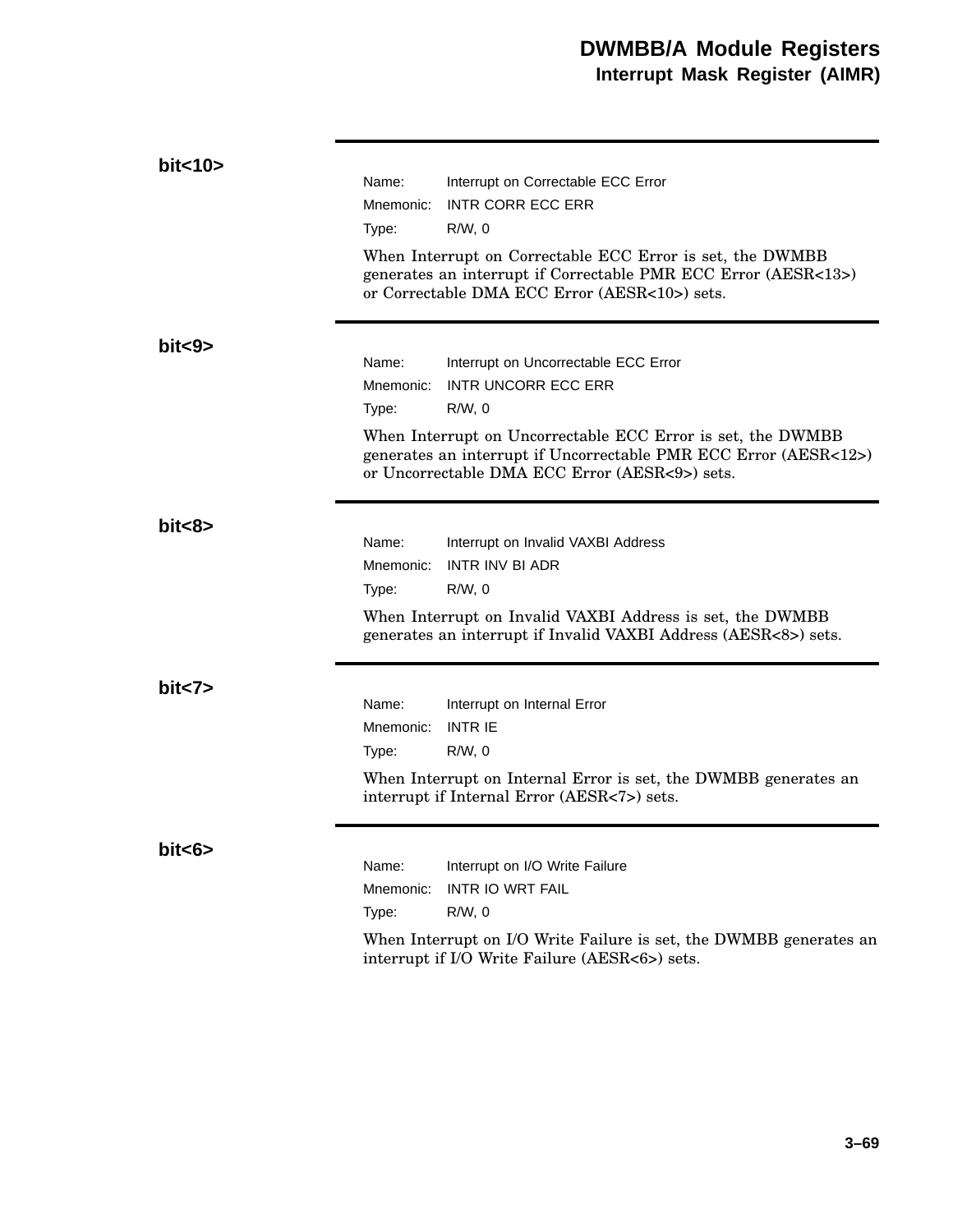**Interrupt Mask Register (AIMR)**

| bits >   |                   |                                                                                                                                  |
|----------|-------------------|----------------------------------------------------------------------------------------------------------------------------------|
|          | Name:             | Interrupt on BCI AC LO                                                                                                           |
|          | Mnemonic:         | <b>INTR BCI AC LO</b>                                                                                                            |
|          | Type:             | $R/W$ , 0                                                                                                                        |
|          |                   | When Interrupt on BCI AC LO is set, the DWMBB generates an<br>interrupt if BCI AC LO (AESR<5>) sets.                             |
| bit < 4  |                   |                                                                                                                                  |
|          | Name:             | Interrupt on DMA-A Data Parity Error                                                                                             |
|          | Mnemonic:         | INTR DMA-A DATA PE                                                                                                               |
|          | Type:             | $R/W$ , 0                                                                                                                        |
|          | $(AESR<4>)$ sets. | When the Interrupt on DMA-A Data Parity Error bit is set, the<br>DWMBB generates an interrupt if IBUS DMA-A Data Parity Error    |
| bits3>   |                   |                                                                                                                                  |
|          | Name:             | Interrupt on IBUS DMA-A C/A Parity Error                                                                                         |
|          | Mnemonic:         | INTR DMA-A CA PE                                                                                                                 |
|          | Type:             | $R/W$ , 0                                                                                                                        |
|          | $(AESR<3>)$ sets. | When the Interrupt on IBUS DMA-A C/A Parity Error bit is set, the<br>DWMBB generates an interrupt if IBUS DMA-A C/A Parity Error |
| bit < 2> |                   |                                                                                                                                  |
|          | Name:             | Interrupt on DMA-B Data Parity Error                                                                                             |
|          | Mnemonic:         | INTR DMA-B DATA PE                                                                                                               |
|          | Type:             | $R/W$ , 0                                                                                                                        |
|          | $(AESR<2>)$ sets. | When the Interrupt on DMA-B Data Parity Error bit is set, the<br>DWMBB generates an interrupt if IBUS DMA-B Data Parity Error    |
| bit < 1> |                   |                                                                                                                                  |
|          | Name:             | Interrupt on IBUS DMA-B C/A Parity Error                                                                                         |
|          | Mnemonic:         | <b>INTR DMA-B CA PE</b>                                                                                                          |
|          | Type:             | $R/W$ , 0                                                                                                                        |
|          | $(AESR<1>)$ sets. | When the Interrupt on IBUS DMA-B C/A Parity Error bit is set, the<br>DWMBB generates an interrupt if IBUS DMA-B C/A Parity Error |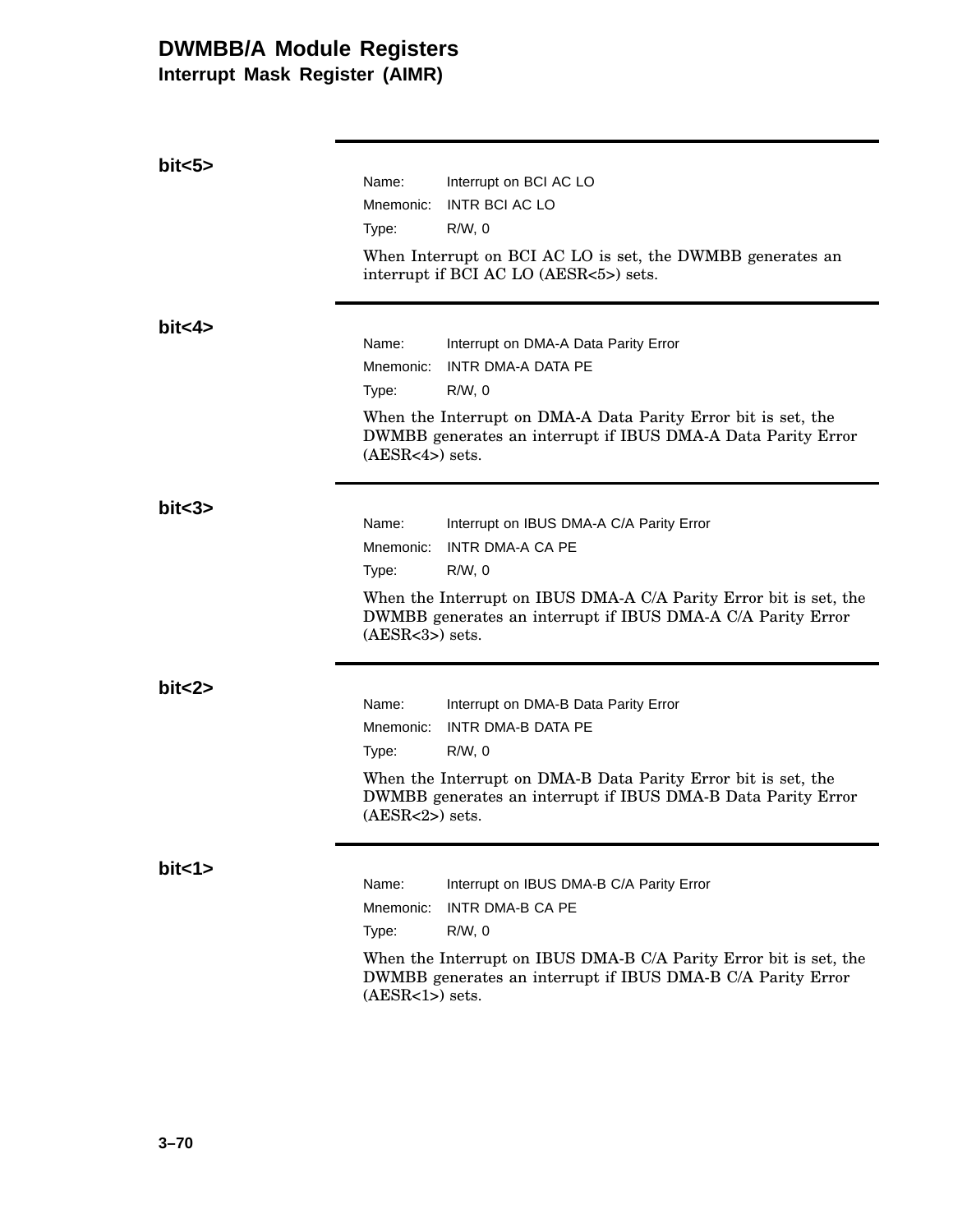**bit<0>**

Name: Interrupt on IBUS I/O Read Data Parity Error Mnemonic: INTR I/O RD PE Type: R/W, 0

When the Interrupt on IBUS I/O Read Data Parity Error bit is set, the DWMBB generates an interrupt if IBUS I/O Read Data Parity Error  $(AESR<0>)$  sets.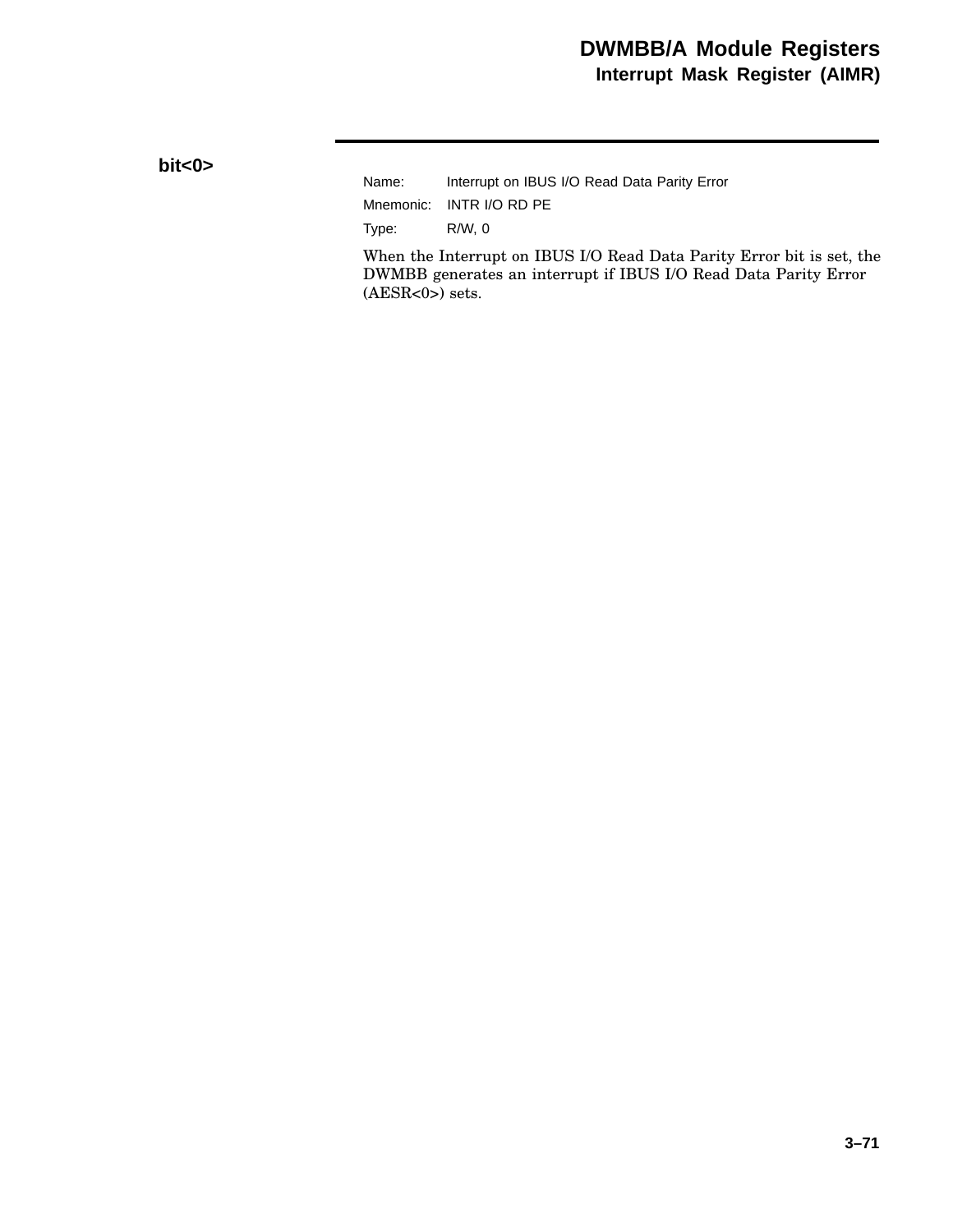# **Implied Vector Interrupt Destination/Diagnostic Register (AIVINTR)**

The AIVINTR is used during DWMBB-initiated IVINTR transactions and diagnostics.

## **ADDRESS** XMI nodespace base address + 0000 0018

#### **AIVINTR, when used during DWMBB-initiated IVINTR transactions:**

| MUST BE ZERO | IVINTR Destination |
|--------------|--------------------|

msb−p081−89

| bits<31:16> |           |                                                                                                                                                                                                                                                                                                                                                                                                                                                                                                                                  |
|-------------|-----------|----------------------------------------------------------------------------------------------------------------------------------------------------------------------------------------------------------------------------------------------------------------------------------------------------------------------------------------------------------------------------------------------------------------------------------------------------------------------------------------------------------------------------------|
|             | Name:     | Reserved                                                                                                                                                                                                                                                                                                                                                                                                                                                                                                                         |
|             | Mnemonic: | None                                                                                                                                                                                                                                                                                                                                                                                                                                                                                                                             |
|             | Type:     | R/W                                                                                                                                                                                                                                                                                                                                                                                                                                                                                                                              |
|             |           | Reserved; must be zero.                                                                                                                                                                                                                                                                                                                                                                                                                                                                                                          |
| bits<15:0>  |           |                                                                                                                                                                                                                                                                                                                                                                                                                                                                                                                                  |
|             | Name:     | <b>IVINTR Destination</b>                                                                                                                                                                                                                                                                                                                                                                                                                                                                                                        |
|             | Mnemonic: | None                                                                                                                                                                                                                                                                                                                                                                                                                                                                                                                             |
|             | Type:     | $R/W$ , 0                                                                                                                                                                                                                                                                                                                                                                                                                                                                                                                        |
|             |           | The IVINTR Destination field determines which nodes on the XMI will<br>be targeted by the DWMBB when it issues an Implied Vector Interrupt<br>transaction. Each of the 16 bits corresponds to one of the 16 XMI<br>nodes (only 14 nodes are used in the VAX 6000 platform). When a bit<br>is set, the selected node will be the target. For example, if bit $\langle 12 \rangle$<br>becomes set, then XMI node 12 is the node that the DWMBB selects to<br>participate in the IVINTR transaction. Any number of bits can be set. |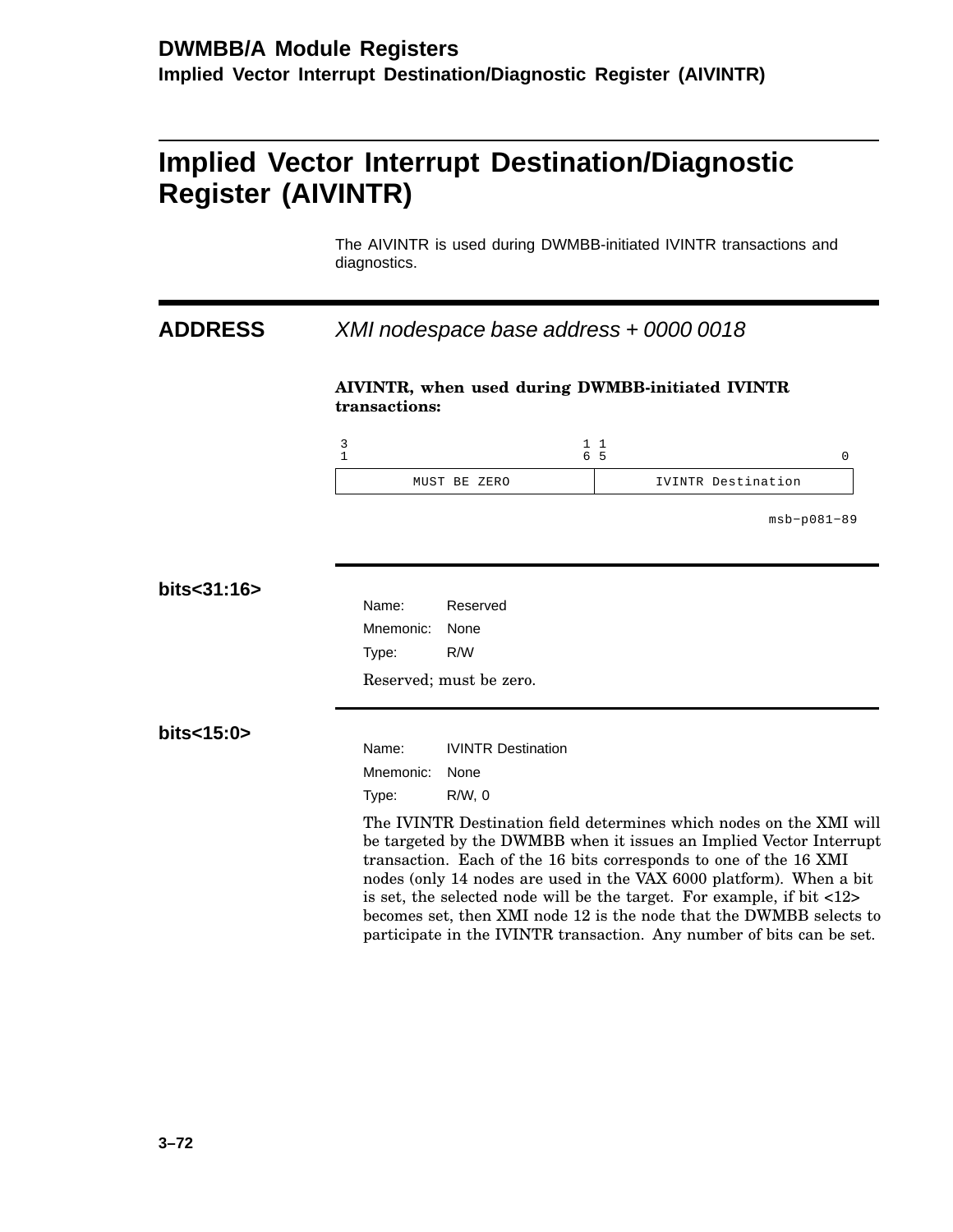## **DWMBB/A Module Registers Implied Vector Interrupt Destination/Diagnostic Register (AIVINTR)**

#### **AIVINTR, when used during diagnostics:**



msb−p080−89

#### **bits<31:0>**

Name: Diagnostic Read or Write Mnemonic: None Type: R/W

The Diagnostic Read or Write field is used by diagnostic routines to verify the integrity of the DWMBB/A module's main data path inside the DWMBB/A module gate array. When used in this manner, diagnostics need to raise the processor's IPL level above IPL 30 so that, should an error occur causing the DWMBB to issue an IVINTR transaction, an unexpected interrupt will not occur.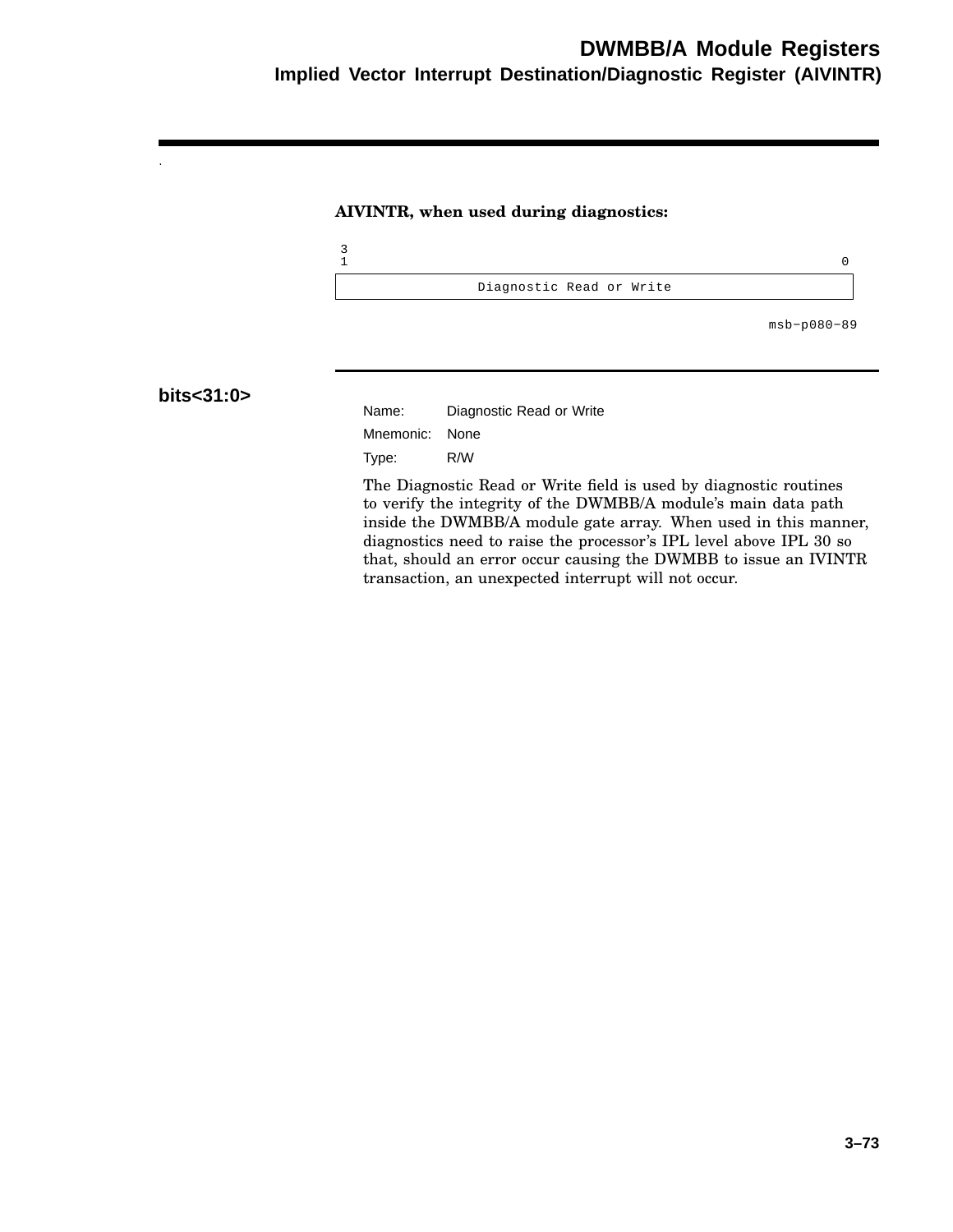**Diagnostic 1 Register (ADG1)**

# **Diagnostic 1 Register (ADG1)**

Diagnostics use ADG1 to test parity and other features in the DWMBB/A module and the IBUS.

**ADDRESS** XMI nodespace base address + 0000 001C



msb−p107−89

**bit<31>**

| Name:         | Auto Retry Disable |
|---------------|--------------------|
| Mnemonic: ARD |                    |
| Type:         | R/W.0              |

Setting Auto Retry Disable disables the reattempts of failed XMI commander transactions. XMI error indications are immediately logged in the Bus Error Register, and the appropriate action is taken.

**CAUTION: ARD is only used for diagnostic purposes and is not set for normal operation.**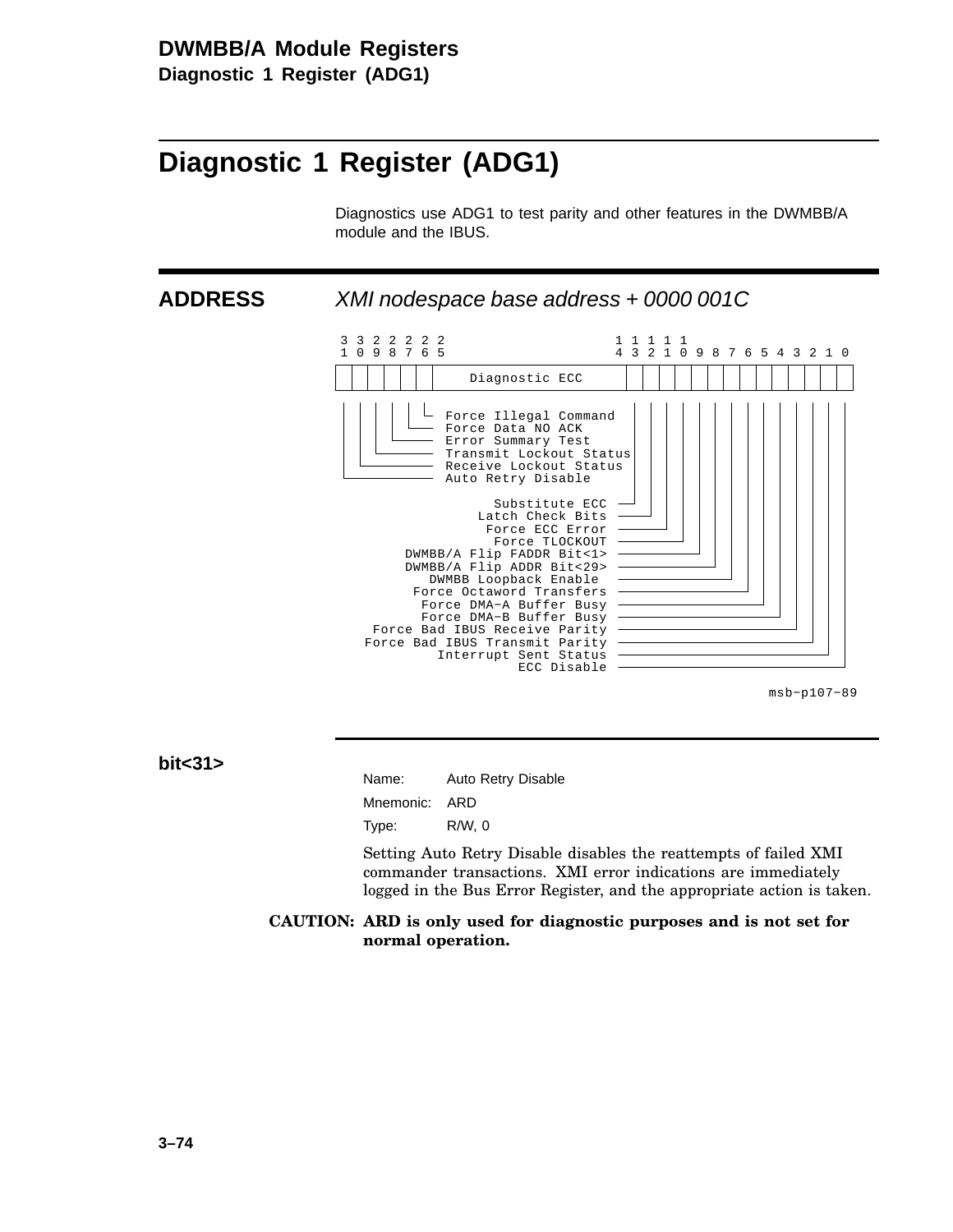| bit<30>  |                             |                                                                                                                                                                                                                                                                                                                                 |
|----------|-----------------------------|---------------------------------------------------------------------------------------------------------------------------------------------------------------------------------------------------------------------------------------------------------------------------------------------------------------------------------|
|          | Name:                       | <b>Receive Lockout Status</b>                                                                                                                                                                                                                                                                                                   |
|          | Mnemonic:                   | <b>RCV LOCKOUT STATUS</b>                                                                                                                                                                                                                                                                                                       |
|          | Type:                       | R/W1C, 0                                                                                                                                                                                                                                                                                                                        |
|          |                             | Receive Lockout Status sets on the first assertion of the XCI RECEIVE<br>LOCKOUT L signal. It can be cleared only after Force Transmit<br>Lockout (ADG1<10> is cleared.                                                                                                                                                         |
| bit < 29 | Name:<br>Mnemonic:<br>Type: | <b>Transmit Lockout Status</b><br><b>XMIT LOCKOUT STATUS</b><br>R/W1C, 0                                                                                                                                                                                                                                                        |
|          |                             | Transmit Lockout Status sets on the first assertion of the XCI<br>TRANSMIT LOCKOUT L signal.                                                                                                                                                                                                                                    |
| bit < 28 |                             |                                                                                                                                                                                                                                                                                                                                 |
|          | Name:                       | <b>Error Summary Test</b>                                                                                                                                                                                                                                                                                                       |
|          | Mnemonic:                   | <b>ERR SUM TEST</b>                                                                                                                                                                                                                                                                                                             |
|          | Type:                       | $R/W$ , 0                                                                                                                                                                                                                                                                                                                       |
|          |                             | Error Summary Test, when set, disables Self-Test Fail (XBER<10>)<br>from setting the Error Summary bit (XBER<31>), allowing diagnostic<br>software to test the Error Summary bit.                                                                                                                                               |
| bit < 27 | Name:<br>Mnemonic:<br>Type: | Force Data NO ACK<br>None<br>$R/W$ , 0                                                                                                                                                                                                                                                                                          |
|          | $(XBER<18)$ .               | Force Data NO ACK, when set, forces the DWMBB to receive a NO<br>ACK confirmation instead of an ACK for DMA write data and I/O<br>read data cycles and also forces the DWMBB to time out waiting<br>for return DMA read data. These actions allow diagnostic software<br>to test RIDNACK (XBER<21>), WDNACK (XBER<20>), and NRR |
|          |                             | If Force Data NO ACK is set and either an I/O read command or<br>IDENT is received by the DWMBB, it is executed normally except<br>that the DWMBB receives a NO ACK confirmation on its data cycle,<br>causing RIDNAK to set.                                                                                                   |
|          |                             | If Force Data NO ACK is set and a DMA write is received by the<br>DWMBB, the DMA write is executed normally except that the<br>DWMBB receives a NO ACK confirmation on the last write data<br>cycle, causing WDNACK to set.                                                                                                     |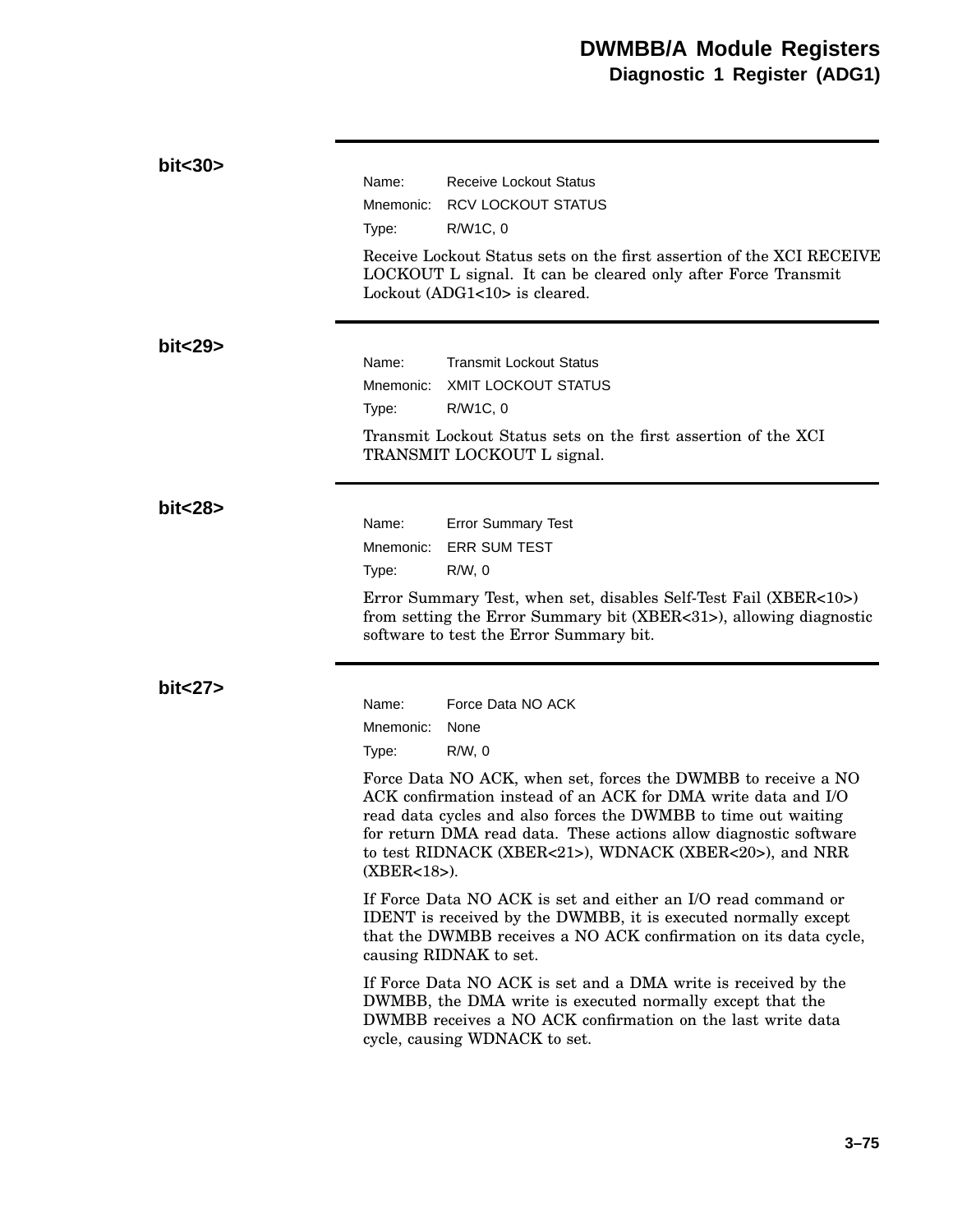## **DWMBB/A Module Registers Diagnostic 1 Register (ADG1)**

If Force Data NO ACK is set and a DMA read is received by the DWMBB, the DWMBB times out after the DMA read command has been issued on the XMI and before the DMA read data is returned, causing NRR to set.

| bit < 26    |                                                                                                                                                                                                                                                                                                         |                                                                                                                                                                                                                  |
|-------------|---------------------------------------------------------------------------------------------------------------------------------------------------------------------------------------------------------------------------------------------------------------------------------------------------------|------------------------------------------------------------------------------------------------------------------------------------------------------------------------------------------------------------------|
|             | Name:                                                                                                                                                                                                                                                                                                   | Force Illegal Command                                                                                                                                                                                            |
|             | Mnemonic:                                                                                                                                                                                                                                                                                               | FOR ILL CMD                                                                                                                                                                                                      |
|             | Type:                                                                                                                                                                                                                                                                                                   | R/W, 0                                                                                                                                                                                                           |
|             | Force Illegal Command, when set, forces an illegal (reserved) function<br>code of zero to be issued on the IBUS with a command/address cycle<br>that the DWMBB/A module accepts from the XMI and sends to the<br>DWMBB/B module, allowing diagnostic software to test Illegal CPU<br>Command (BESR<3>). |                                                                                                                                                                                                                  |
| bits<25:14> |                                                                                                                                                                                                                                                                                                         |                                                                                                                                                                                                                  |
|             | Name:                                                                                                                                                                                                                                                                                                   | Diagnostic ECC                                                                                                                                                                                                   |
|             | Mnemonic:                                                                                                                                                                                                                                                                                               | DIAG ECC                                                                                                                                                                                                         |
|             | Type:                                                                                                                                                                                                                                                                                                   | $R/W$ , 0                                                                                                                                                                                                        |
|             | ECC logic.                                                                                                                                                                                                                                                                                              | The contents of Diagnostic ECC, when Substitute ECC $(ADG1<13)$ is<br>set, is written to the PMR in place of the generated ECC. Diagnostic<br>ECC and Substitute ECC are used by diagnostic software to test the |
| bit < 13    |                                                                                                                                                                                                                                                                                                         |                                                                                                                                                                                                                  |
|             | Name:                                                                                                                                                                                                                                                                                                   | Substitute ECC                                                                                                                                                                                                   |
|             | Mnemonic:                                                                                                                                                                                                                                                                                               | None                                                                                                                                                                                                             |
|             | Type:                                                                                                                                                                                                                                                                                                   | $R/W$ , 0                                                                                                                                                                                                        |
|             | to the ECC RAM.                                                                                                                                                                                                                                                                                         | Substitute ECC, when set, causes the contents of Diagnostic ECC<br>$(ADG1<25:14)$ to be substituted for the ECC check bits when writing                                                                          |
| bit < 12    |                                                                                                                                                                                                                                                                                                         |                                                                                                                                                                                                                  |
|             | Name:                                                                                                                                                                                                                                                                                                   | <b>Latch Check Bits</b>                                                                                                                                                                                          |
|             | Mnemonic:                                                                                                                                                                                                                                                                                               | None                                                                                                                                                                                                             |
|             | Type:                                                                                                                                                                                                                                                                                                   | R/W, 0                                                                                                                                                                                                           |
|             |                                                                                                                                                                                                                                                                                                         | Latch Check Bits, when set, causes the Control and Status Register,<br>the ACSR, to log the ECC check bits stored in the RAMs, instead of                                                                        |

the syndrome bits, when an error is detected.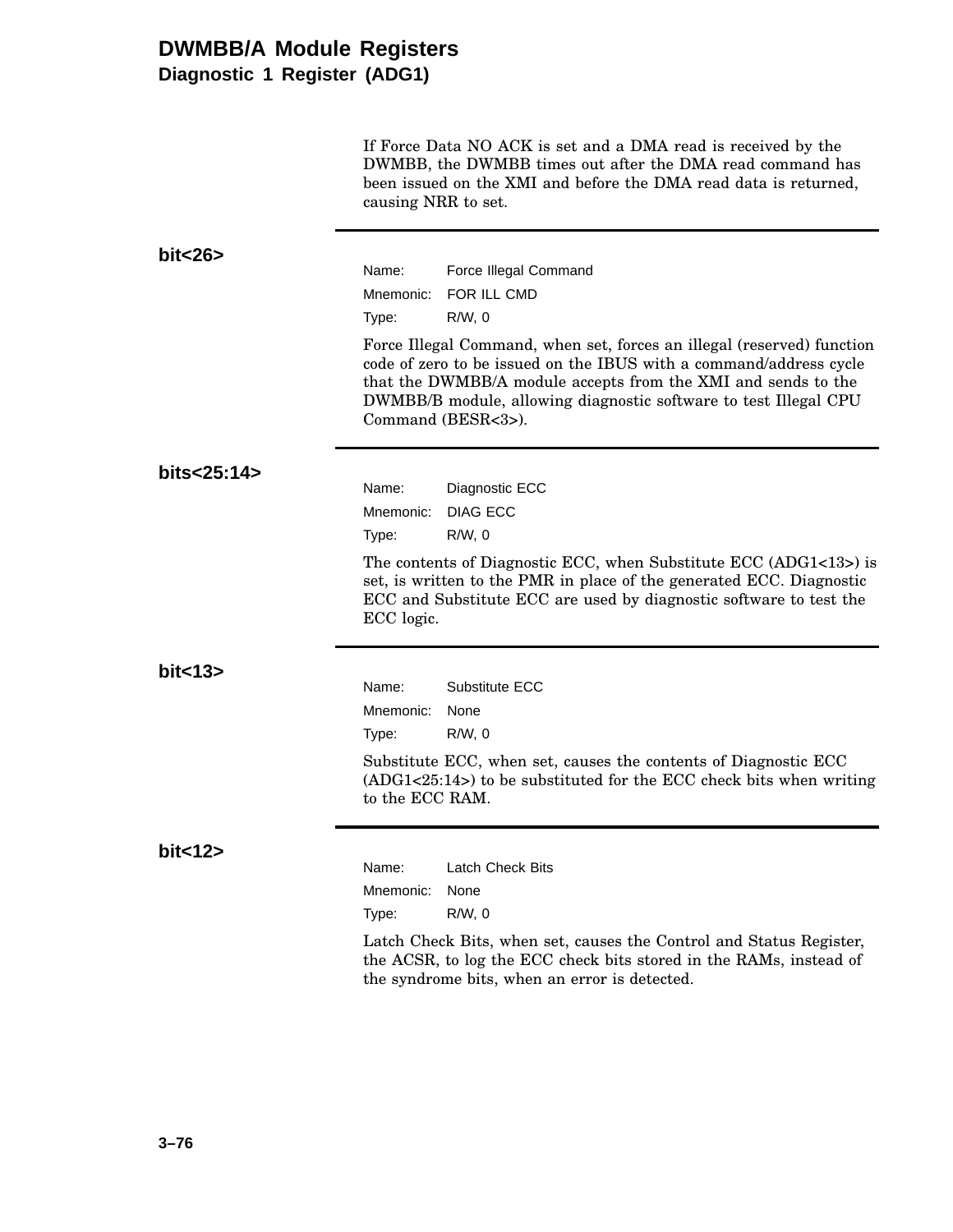| bit<11   |                                                            |                                                |                                           |                                                                                                                                                                                                                                                                                                                                                                                                                                                                                                                                                                                                                                               |
|----------|------------------------------------------------------------|------------------------------------------------|-------------------------------------------|-----------------------------------------------------------------------------------------------------------------------------------------------------------------------------------------------------------------------------------------------------------------------------------------------------------------------------------------------------------------------------------------------------------------------------------------------------------------------------------------------------------------------------------------------------------------------------------------------------------------------------------------------|
|          | Name:                                                      | Force ECC Error                                |                                           |                                                                                                                                                                                                                                                                                                                                                                                                                                                                                                                                                                                                                                               |
|          | Mnemonic:                                                  | None                                           |                                           |                                                                                                                                                                                                                                                                                                                                                                                                                                                                                                                                                                                                                                               |
|          | Type:                                                      | $R/W$ , 0                                      |                                           |                                                                                                                                                                                                                                                                                                                                                                                                                                                                                                                                                                                                                                               |
|          |                                                            |                                                | bits stored in the selected PMR location. | Force ECC Error, when set, forces an ECC error to occur on any<br>transaction that reads the contents of a PMR. The error could be<br>either correctable or uncorrectable, depending on the data and check                                                                                                                                                                                                                                                                                                                                                                                                                                    |
| bit < 10 |                                                            |                                                |                                           |                                                                                                                                                                                                                                                                                                                                                                                                                                                                                                                                                                                                                                               |
|          | Name:                                                      | Force Transmit Lockout                         |                                           |                                                                                                                                                                                                                                                                                                                                                                                                                                                                                                                                                                                                                                               |
|          | Mnemonic:                                                  | <b>FORCE TLOCKOUT</b>                          |                                           |                                                                                                                                                                                                                                                                                                                                                                                                                                                                                                                                                                                                                                               |
|          | Type:                                                      | $R/W$ , 0                                      |                                           |                                                                                                                                                                                                                                                                                                                                                                                                                                                                                                                                                                                                                                               |
|          |                                                            | to XMI LOCKOUT L.                              |                                           | Force Transmit Lockout, when set, forces the DWMBB/A module<br>to assert XMI TRANSMIT LOCKOUT L on the XMI, which is then<br>looped back into the DWMBB/A module as XMI RECEIVE LOCKOUT<br>L to test, with diagnostic software, the DWMBB/A module's response                                                                                                                                                                                                                                                                                                                                                                                 |
| bits3>   |                                                            |                                                |                                           |                                                                                                                                                                                                                                                                                                                                                                                                                                                                                                                                                                                                                                               |
|          | Name:                                                      |                                                | DWMBB/A Flip Failing Address Bit<1>       |                                                                                                                                                                                                                                                                                                                                                                                                                                                                                                                                                                                                                                               |
|          | Mnemonic:                                                  |                                                | DWMBB/A FLIP FADDR BIT<1>                 |                                                                                                                                                                                                                                                                                                                                                                                                                                                                                                                                                                                                                                               |
|          | Type:                                                      | $R/W$ , 0                                      |                                           |                                                                                                                                                                                                                                                                                                                                                                                                                                                                                                                                                                                                                                               |
|          |                                                            |                                                |                                           | DWMBB/A Flip Failing Address Bit<1>, used together with I/O<br>Command/Address Bit <2> and Force Octaword Transfers (ADG1<br><6>), enables diagnostic software to test all transmit and receive<br>registers in the DWMBB/A module gate array transaction register file.<br>This bit only affects accesses made to data buffers in the transmit<br>registers and not the receive registers. DMA read data is stored in the<br>receive register in the order it comes off the XMI. This bit also has no<br>effect when accessing the C/A buffers in the transmit registers, but<br>only controls which data buffers are used in loopback mode. |
|          |                                                            | Address Bit $\langle 2 \rangle$ is as follows: |                                           | Buffer access using DWMBB/A Flip Failing Address Bit<1> and I/O                                                                                                                                                                                                                                                                                                                                                                                                                                                                                                                                                                               |
|          | <b>DWMBB/A Flip Failing</b><br><b>Address Bit&lt;1&gt;</b> |                                                | ADR Bit<2>                                | <b>DMA Buffer Selected</b>                                                                                                                                                                                                                                                                                                                                                                                                                                                                                                                                                                                                                    |
|          | $\mathbf 0$                                                |                                                | 0                                         | LW1                                                                                                                                                                                                                                                                                                                                                                                                                                                                                                                                                                                                                                           |
|          | 0                                                          |                                                | 1                                         | LW <sub>2</sub>                                                                                                                                                                                                                                                                                                                                                                                                                                                                                                                                                                                                                               |
|          | 1                                                          |                                                | 0                                         | LW3                                                                                                                                                                                                                                                                                                                                                                                                                                                                                                                                                                                                                                           |
|          | 1                                                          |                                                | 1                                         | LW4                                                                                                                                                                                                                                                                                                                                                                                                                                                                                                                                                                                                                                           |
|          |                                                            |                                                |                                           |                                                                                                                                                                                                                                                                                                                                                                                                                                                                                                                                                                                                                                               |

**NOTE: In DWMBB/A module loopback mode, ADR<2> = FADDR<0>.**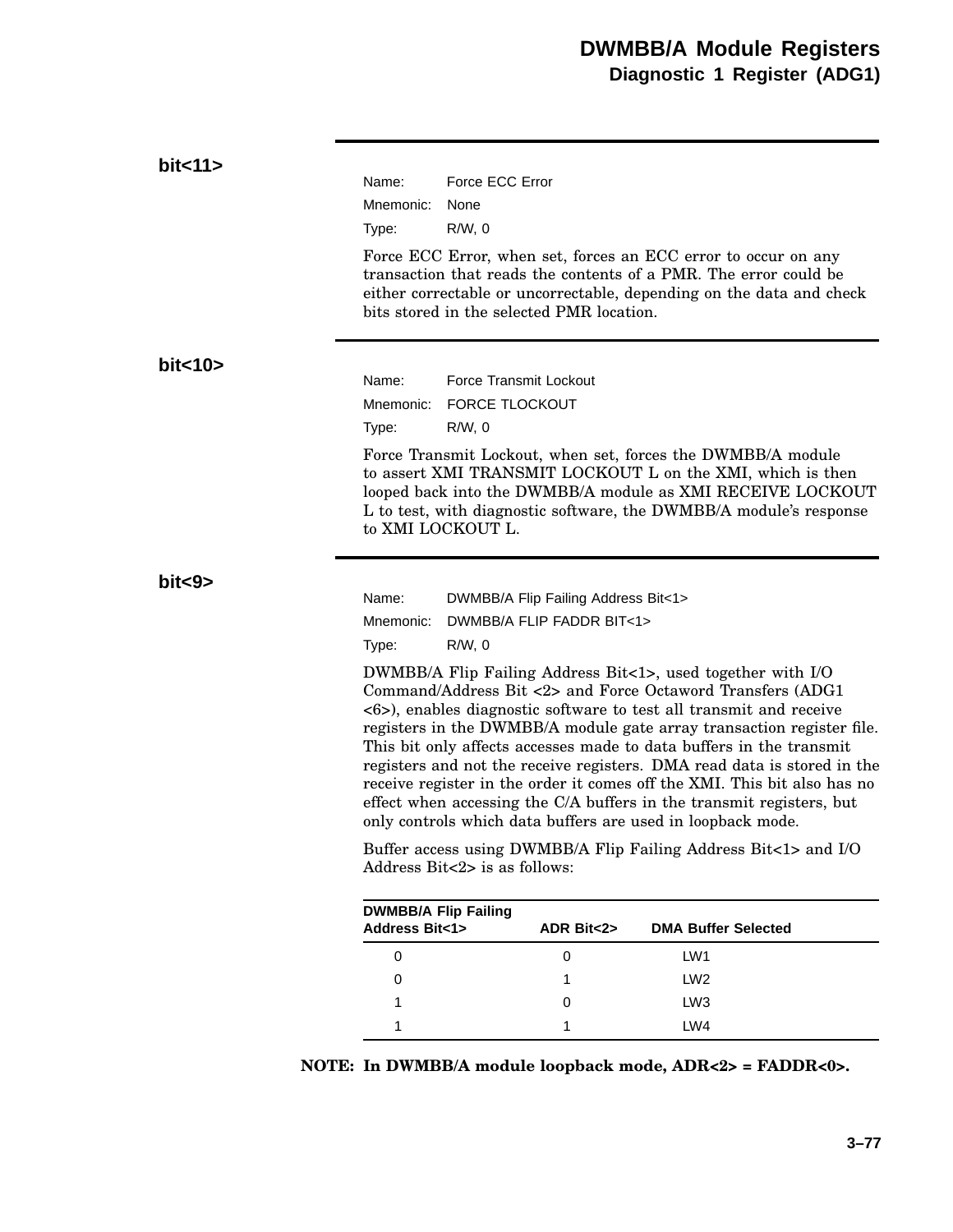# **DWMBB/A Module Registers**

**Diagnostic 1 Register (ADG1)**

When DWMBB/A Flip Failing Address Bit<1> is used with Force DMA-A Buffer Busy (ADG1<5>) and Force DMA-B Buffer Busy (ADG1<4>), both DMA data buffers can be thoroughly tested.

| bit<8>  |                                                                                                                                                                                                                                                                          |
|---------|--------------------------------------------------------------------------------------------------------------------------------------------------------------------------------------------------------------------------------------------------------------------------|
|         | Name:<br>DWMBB/A Flip Address Bit<29>                                                                                                                                                                                                                                    |
|         | Mnemonic:<br>DWMBB/A FLIP ADDR BIT<29>                                                                                                                                                                                                                                   |
|         | <b>RO</b><br>Type:                                                                                                                                                                                                                                                       |
|         | DWMBB/A Flip Address Bit<29> causes I/O C/A bit<29> and the<br>C/A parity bit to be flipped for I/O transactions sent to the DWMBB<br>/B module. The transaction loops back to the DWMBB, where it is<br>processed as a DMA command.                                     |
| bit < 7 | Name:<br>DWMBB/A Loopback Enable                                                                                                                                                                                                                                         |
|         | None<br>Mnemonic:                                                                                                                                                                                                                                                        |
|         | $R/W$ , 0<br>Type:                                                                                                                                                                                                                                                       |
|         | DWMBB/A Loopback Enable, when set, places the DWMBB/A module<br>into DWMBB/A module loopback mode. When this bit is used with<br>DWMBB/A Flip Address Bit<29> (ADG1<8>), I/O commands targeted<br>for the DWMBB/B module are converted into DMA commands for the<br>XMI. |
|         | When DWMBB/A Loopback Enable is set, the DWMBB/A module does<br>the following:                                                                                                                                                                                           |
|         | Ignores the DWMBB/B module control signals                                                                                                                                                                                                                               |
|         | Asserts its buffer full signals, preventing the DWMBB/B module<br>٠<br>from sending DMA commands to the DWMBB/A module                                                                                                                                                   |
|         | Disables its I/O buffer loaded signal, disabling any I/O commands<br>٠<br>from being sent to the DWMBB/B module                                                                                                                                                          |
|         | Disables interrupts                                                                                                                                                                                                                                                      |
| bit<6>  | Name:<br><b>Force Octaword Transfers</b><br><b>FORCE OCTAWORD XFER</b><br>Mnemonic:<br>$R/W$ , 0<br>Type:                                                                                                                                                                |
|         | When Force Octaword Transfers is set, the DWMBB/A module<br>generates octaword DMA transactions regardless of the length code of<br>the original DMA transaction issued to the DWMBB. Force Octaword<br>Transfers is independent of operating modes.                     |
|         | CAUTION: Force Octaword Transfers is only used for diagnostic purposes.<br>If set during normal operation, undefined results occur.                                                                                                                                      |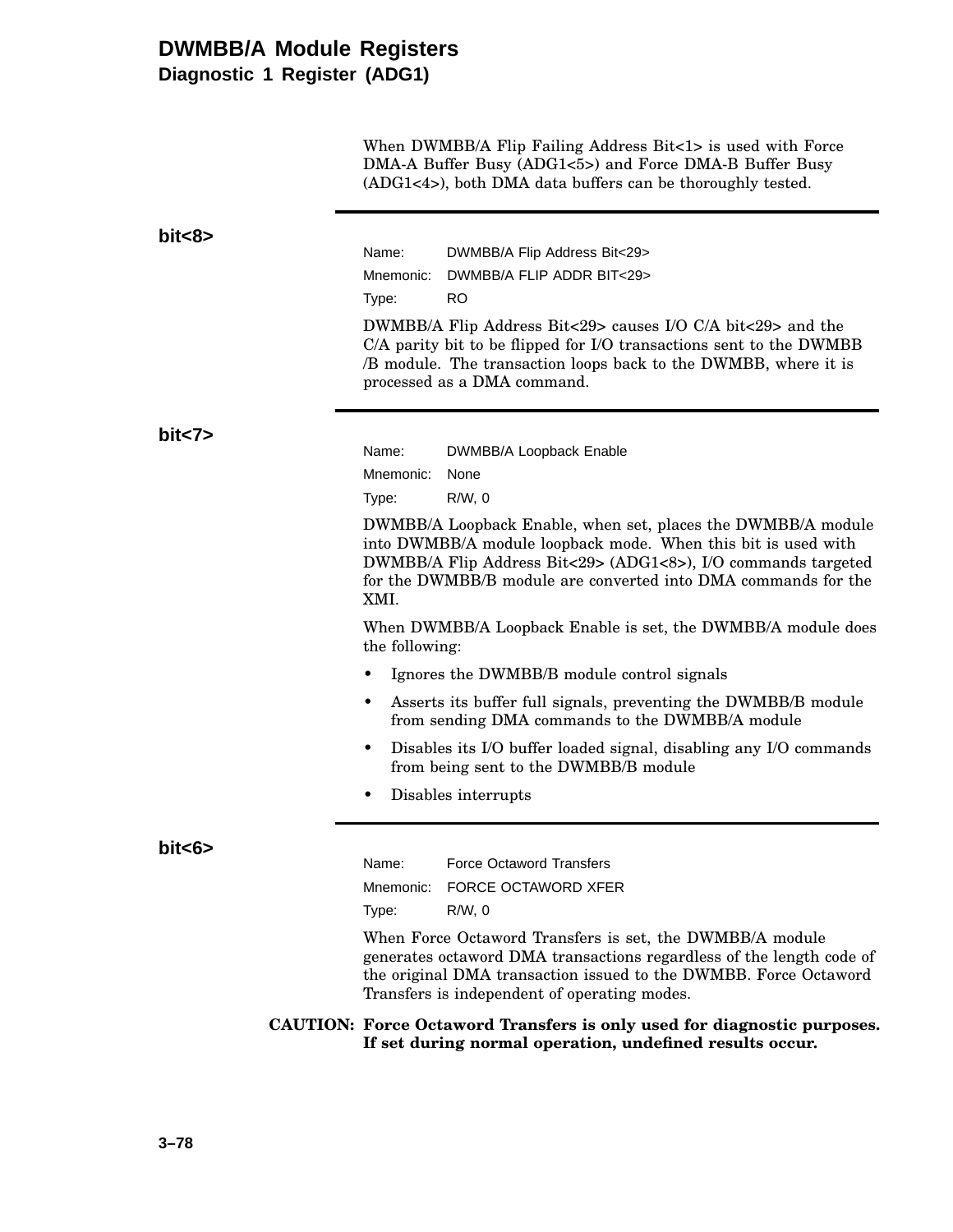# Name: Force DMA-A Buffer Busy Mnemonic: FORCE DMA-A BUSY Type: R/W, 0 When set, the Force DMA-A Buffer Busy bit forces the DMA buffer control logic to place the DMA-A buffer into the busy state, forcing all DMA traffic through the DMA-B buffer. **CAUTION: If both ADG1<5> and ADG1<4> are set, all legal DMA transactions stall.** Name: Force DMA-B Buffer Busy Mnemonic: FORCE DMA-B BUSY Type: R/W, 0 When set, the Force DMA-B Buffer Busy bit forces the DMA buffer control logic to place the DMA-B buffer into the BUSY state, forcing all DMA traffic through the DMA-A buffer. **CAUTION: If both ADG1<5> and ADG1<4> are set, all legal DMA transactions stall.** Name: Force Bad IBUS Receive Parity Mnemonic: FOR BAD IBUS RCV PAR Type: R/W, 0 Force Bad IBUS Receive Parity, when set, causes the received IBUS parity bit to be a one, regardless of the data. Diagnostics use this bit along with specific data patterns to force IBUS parity errors on the DWMBB/A module when the DWMBB/B module loads the IBUS data into the DWMBB/A module gate array. Name: Force Bad IBUS Transmit Parity Mnemonic: FOR BAD IBUS XMIT PAR Type: R/W, 0

**bit<5>**

**bit<4>**

**bit<3>**

**bit<2>**

Force Bad IBUS Transmit Parity, when set, causes the parity bit sent to the DWMBB/B module for IBUS parity to be a one, regardless of the data that resides in the buffer. Diagnostic routines use this bit and specific data patterns to force IBUS parity errors when the DWMBB/B module fetches DMA read data or I/O transactions from the DWMBB/A module.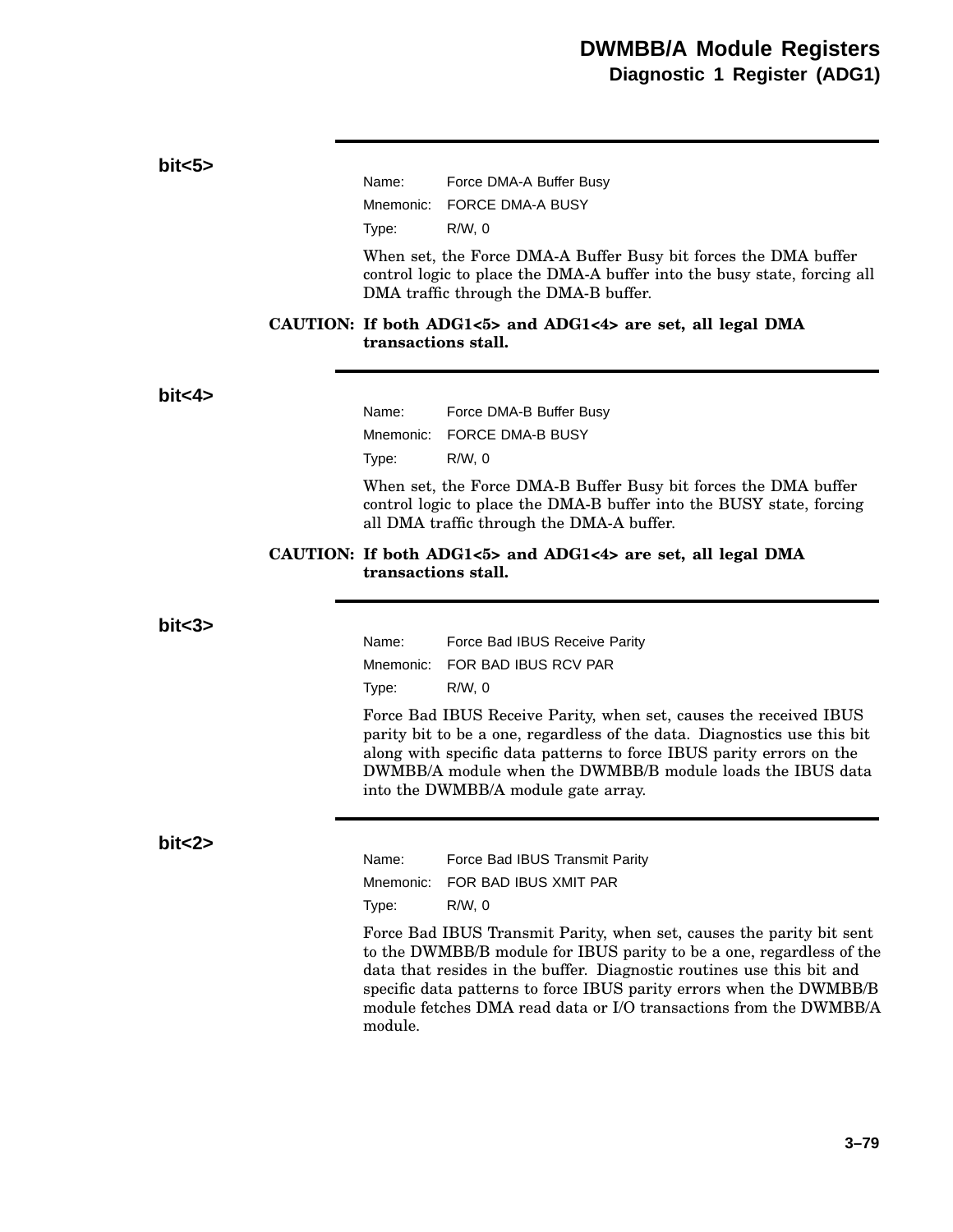## **DWMBB/A Module Registers**

**Diagnostic 1 Register (ADG1)**

**bit<1>**

| Name:     | Interrupt Sent Status |
|-----------|-----------------------|
| Mnemonic: | <b>INTR SENT</b>      |
| Type:     | R/W1C, 0              |

Interrupt Sent Status reflects the status of the XMI Error Bit Sent signal, which is issued to the DWMBB/B module to generate an INTR. Interrupt Sent Status is used by diagnostics in DWMBB/A module loopback mode to ensure that the AIMR interrupt enable bits are working properly. If an error condition occurs and its associated interrupt enable bit is set in AIMR, Interrupt Sent Status sets. Diagnostics then reads this bit to check that the interrupt would have been sent to the DWMBB/B module because interrupts are disabled during DWMBB/A module loopback mode.

Interrupt Sent Status is zero when not in DWMBB/A module loopback mode. The DWMBB/A Multiple Errors (AESR<14>) bit is not affected by the Self-Test Fail bit (XBER<10>).

**bit<0>**

Name: ECC Disable Mnemonic: None Type: R/W, 0

ECC Disable, when set, disables ECC detection and correction. The four ECC status bits are forced to zero and no INTRs or IVINTRs are generated. However, Force ECC Error (ADG1<11>) overrides ECC Disable, so that if Force ECC Error is set, ECC errors are logged and INTRs or IVINTRs are generated, regardless of the status of ECC Disable.

**NOTE: ECC Disable is for diagnostic purposes only and is not set during normal operations. If ECC Disable is set during normal operation, the integrity of DMA address translation is compromised.**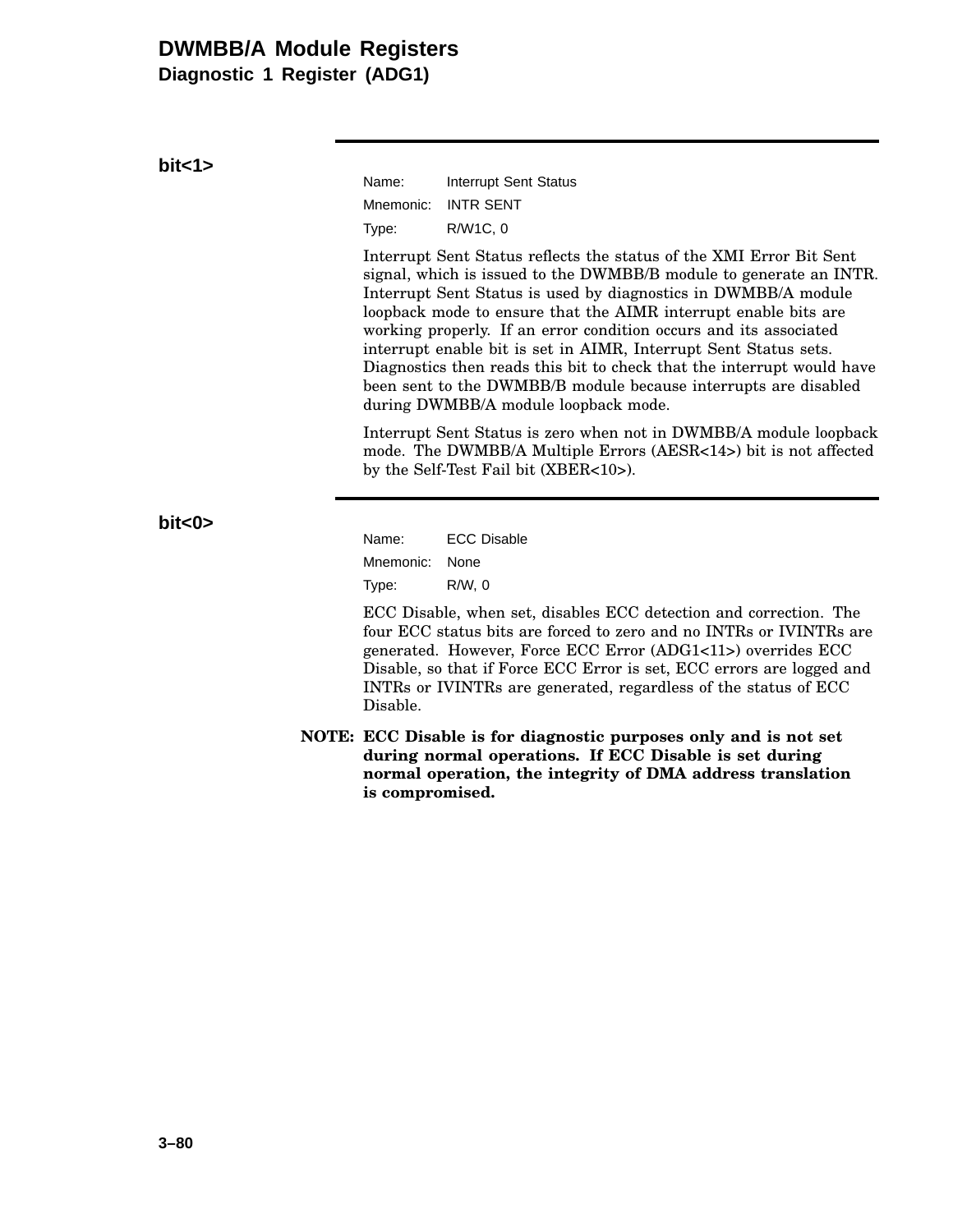# **Utility Register (AUTLR)**

The Utility Register contains fields for the software programmable selection of timeout values and for moving the VAXBI Window Address Space to an I/O address range other than the power-up or reset default value.

**ADDRESS** XMI nodespace base address + 0000 0020



#### **bits<31:28>**

| Name:     | Lockout Limit   |
|-----------|-----------------|
| Mnemonic: | LLIM            |
| Type:     | $R/W$ , 4 (hex) |

Lockout Limit determines the maximum number of consecutive IREADs that the DWMBB retries before it asserts the XMI LOCKOUT L signal. The default value loaded into this field at power-up and at node reset is 4 (hex). Software can load the field with a value between 0 and F (hex) at system initialization. The values for this field are as follows:

| LLIM (hex) | <b>IREAD Attempts</b> |  |
|------------|-----------------------|--|
| 0          | 1                     |  |
| 1          | 1                     |  |
| 2          | 2                     |  |
| 3          | 3                     |  |
| 4          | 4 (default)           |  |
| 5          | 5                     |  |
| 6          | 6                     |  |
| 7          | 7                     |  |
| 8          | 8                     |  |
| 9          | 9                     |  |
| A          | 10                    |  |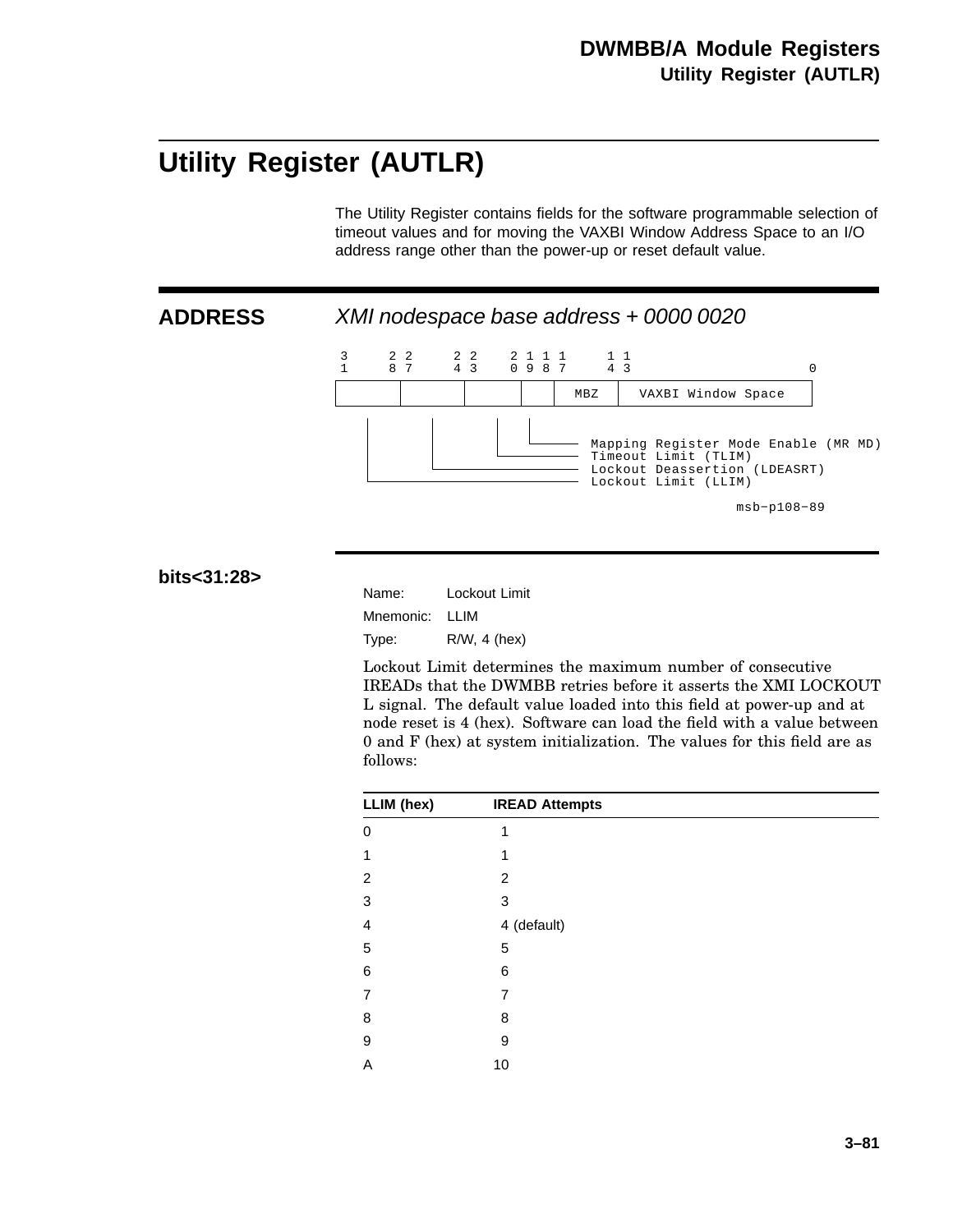## **DWMBB/A Module Registers Utility Register (AUTLR)**

| <b>IREAD Attempts</b> |  |
|-----------------------|--|
| 11                    |  |
| 12                    |  |
| 13                    |  |
| 14                    |  |
| 15                    |  |
|                       |  |

### **bits<27:24>**

Name: Lockout Deassertion Mnemonic: LDEASRT Type: R/W, 3 (hex), which corresponds to 2–3 ms

Lockout Deassertion determines the maximum time that the DWMBB asserts the XMI LOCKOUT L signal. When the DWMBB equals or exceeds this time, the DWMBB deasserts XMI LOCKOUT L regardless of whether or not a successful IREAD was completed. Lockout Deassertion enables the time to vary between 1 to 15 ms. At power-up and at node reset the default value is 2 to 3 ms. The values for this field are as follows:

| LDEASRT (hex) Timeout (ms) |                                     |
|----------------------------|-------------------------------------|
| 0                          | $0 -$<br>$\overline{1}$             |
| 1                          | $0 -$<br>$\overline{\phantom{0}}$ 1 |
| $\overline{c}$             | $1 - 2$                             |
| 3                          | $2 - 3$ (default)                   |
| 4                          | $3 - 4$                             |
| 5                          | $4 -$<br>- 5                        |
| 6                          | $5 -$<br>- 6                        |
| $\overline{7}$             | $6 - 7$                             |
| 8                          | $7 - 8$                             |
| 9                          | $8 - 9$                             |
| A                          | $9 - 10$                            |
| B                          | $10 - 11$                           |
| C                          | $11 - 12$                           |
| D                          | $12 - 13$                           |
| E                          | $13 - 14$                           |
| F                          | $14 - 15$                           |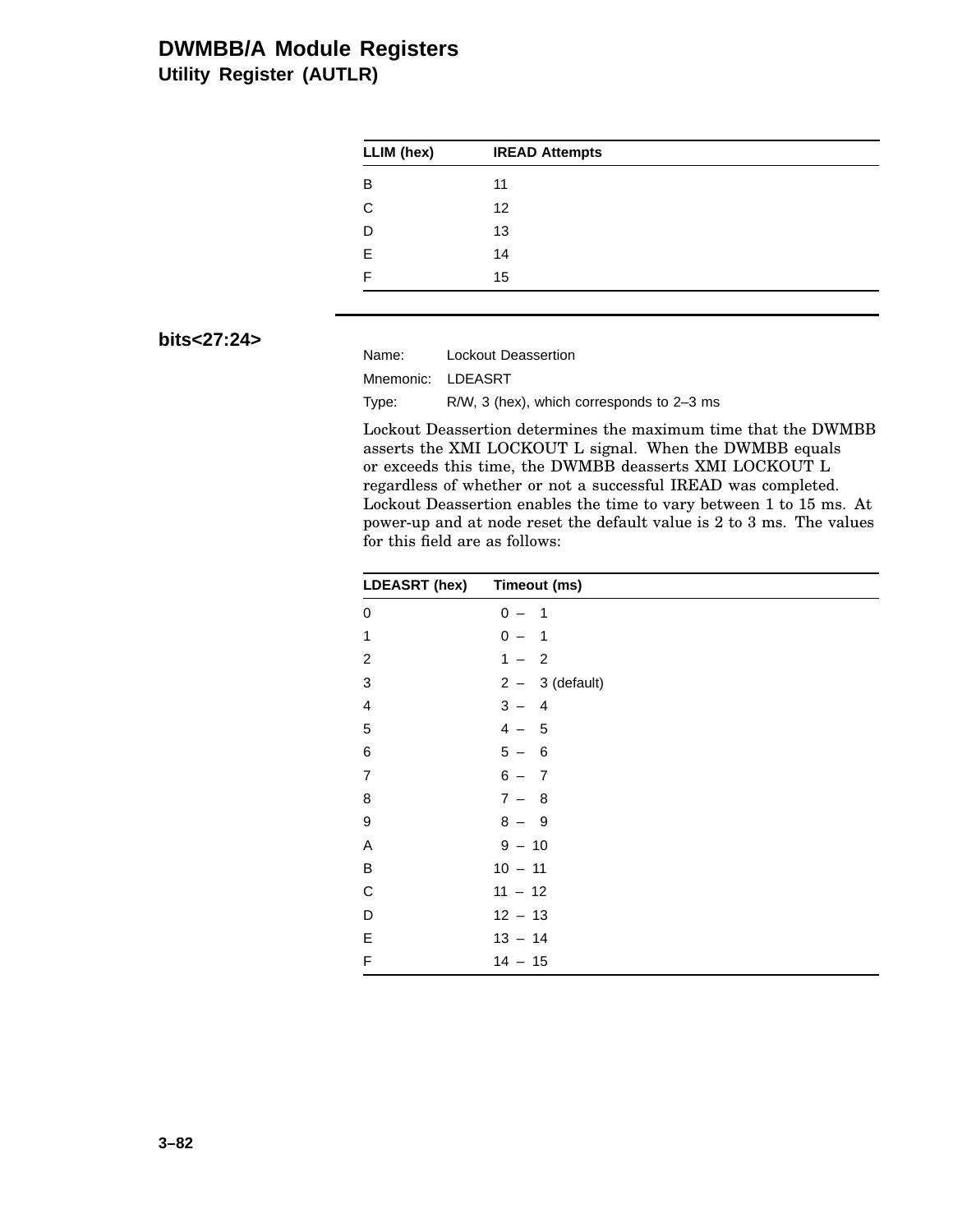#### **bits<23:20>**

| Name:          | <b>Timeout Limit</b>                        |
|----------------|---------------------------------------------|
| Mnemonic: TLIM |                                             |
| Type:          | R/W, F (hex), which corresponds to 14–15 ms |

Timeout Limit determines the time that the DWMBB retries a transaction on the XMI or waits for returning read data in response to a successful XMI read command. When the value is exceeded, the transaction aborts and Transaction Timeout (XBER<13>) sets.

The DWMBB has two timeout limits, a normal timeout limit that ranges from 0 to 15 ms, and a short timeout limit that ranges from 0 to 960  $\mu$ s. The value of 14 to 15 ms is the default value at power-up and at node reset. The value of Short Timeout Enable (ACSR<9>) determines whether the DWMBB uses the normal or short timeout.

The programmable values of timeout follow:

| <b>TLIM</b>    | $ACSR < 9$ = 0<br><b>Normal Timeout</b><br>Value (ms) | $ACSR < 9$ = 1<br><b>Short Timeout</b><br>Value $(\mu s)$ |  |
|----------------|-------------------------------------------------------|-----------------------------------------------------------|--|
| $\Omega$       | $0 -$<br>$\overline{\phantom{1}}$                     | $0 - 64$                                                  |  |
| 1              | $0 -$<br>$\overline{\phantom{1}}$                     | $0 - 64$                                                  |  |
| $\overline{2}$ | $1 - 2$                                               | $64 - 128$                                                |  |
| 3              | $2 - 3$                                               | $128 - 192$                                               |  |
| $\overline{4}$ | $3 - 4$                                               | $192 - 256$                                               |  |
| 5              | $4 - 5$                                               | $256 - 320$                                               |  |
| 6              | $5 - 6$                                               | $320 - 384$                                               |  |
| $\overline{7}$ | $6 - 7$                                               | $384 - 448$                                               |  |
| 8              | $7 - 8$                                               | $448 - 512$                                               |  |
| 9              | $8 - 9$                                               | $512 - 576$                                               |  |
| A              | $9 - 10$                                              | $576 - 640$                                               |  |
| B              | $10 - 11$                                             | $640 - 704$                                               |  |
| C              | $11 - 12$                                             | $704 - 768$                                               |  |
| D              | $12 - 13$                                             | $768 - 832$                                               |  |
| E              | $13 - 14$                                             | $832 - 896$                                               |  |
| F              | $14 - 15$ (default)                                   | $896 - 960$                                               |  |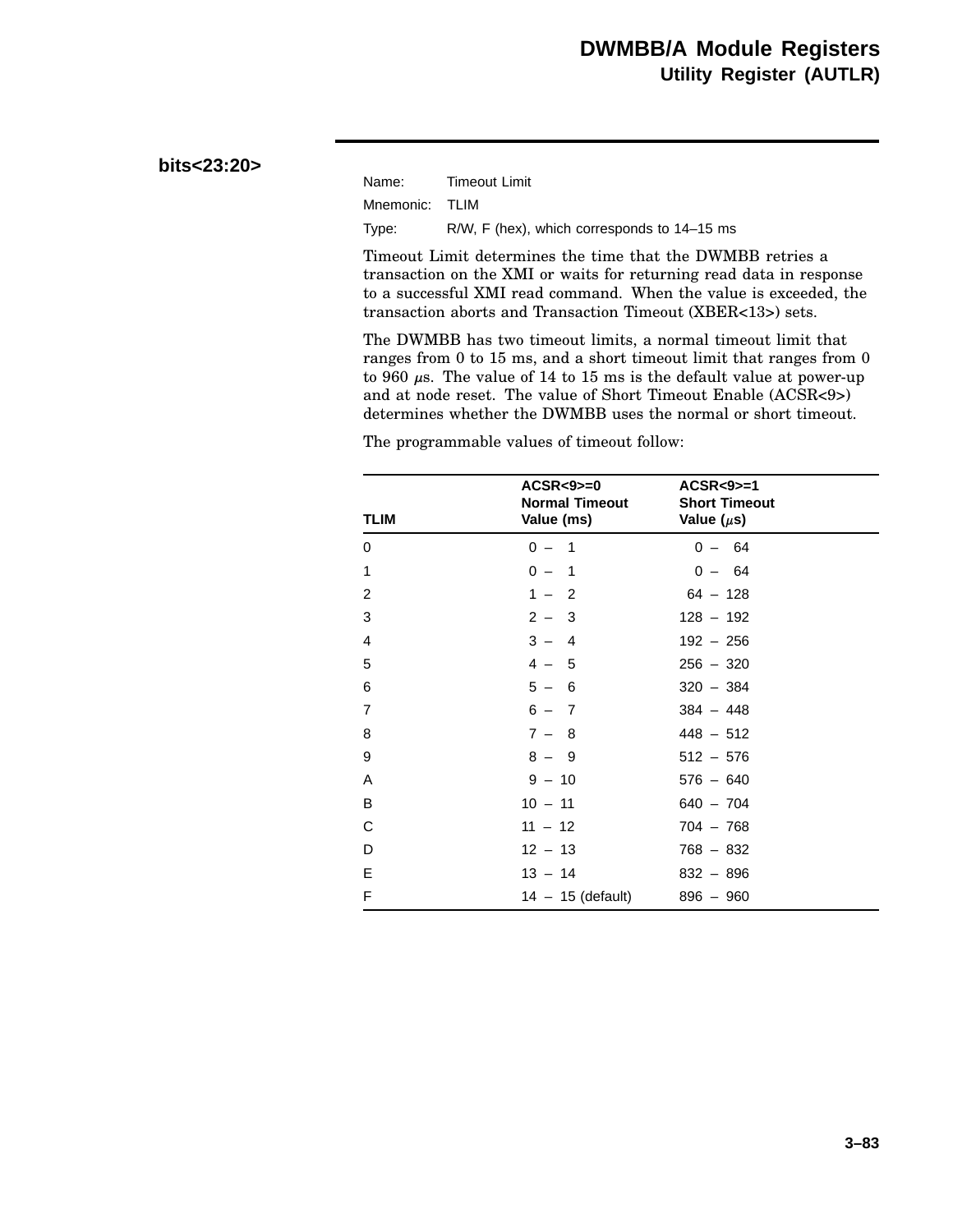## **DWMBB/A Module Registers Utility Register (AUTLR)**

| Name:           | Mapping Register Mode Enable |
|-----------------|------------------------------|
| Mnemonic: MR MD |                              |
| Type:           | R/W.0                        |

The Mapping Register Mode Enable field determines the operating mode of the DWMBB as follows:

| <b>MR MD</b><br>(hex) | <b>Operating Mode</b>                                    |
|-----------------------|----------------------------------------------------------|
| 0                     | DWMBA compatibility mode (default)                       |
|                       | 40-bit VAX address translation using 512-byte page sizes |
| 2                     | 40-bit address translation using 4-Kbyte page sizes      |
| 3                     | 40-bit address translation using 8-Kbyte page sizes      |

### **bits<17:14>**

| Name:          | Reserved                |
|----------------|-------------------------|
| Mnemonic: None |                         |
| Type:          | RO. 0                   |
|                | Reserved; must be zero. |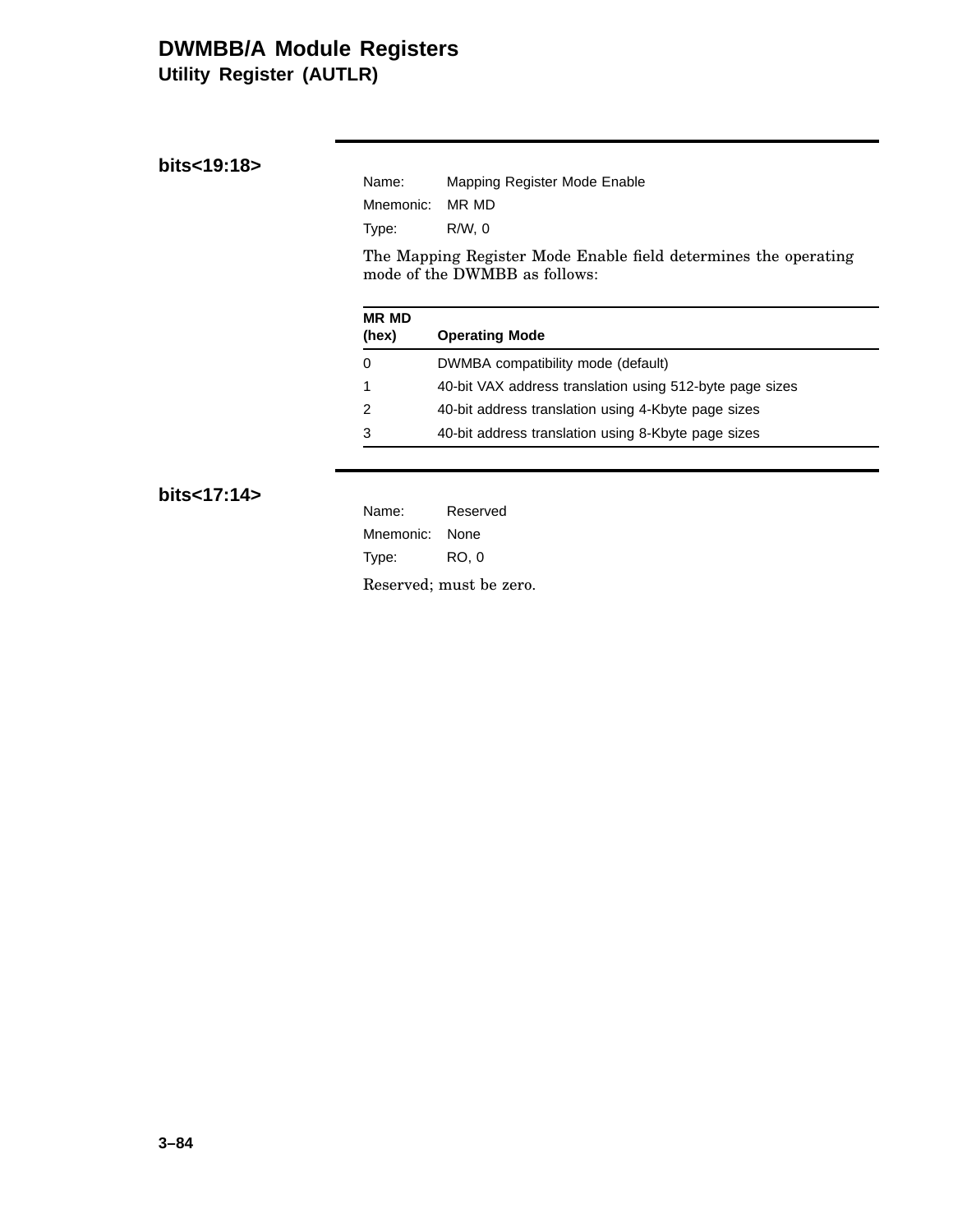| bits<13:0> |  |
|------------|--|
|------------|--|

| Name:     | <b>VAXBI Window Space</b> |
|-----------|---------------------------|
| Mnemonic: | <b>BIWIN</b>              |
| Type:     | R/W.0                     |

VAXBI Window Space enables software to reconfigure the VAXBI I/O address space to any 32-Mbyte address range within the 512-Mbyte I/O address space.

The base address of this window space normally depends on the XMI node ID and the VAXBI node ID. With VAXBI Window Space Enable (ACSR<5>) clear, the DWMBB defaults to the following equation to determine if an I/O request is within its VAXBI I/O window space:

For 32-bit addressing: bb = E00 000 + (200 000 \* XMI Node ID) + (2000 \* VAXBI Node ID)

For 30-bit addressing: bb = 200 000 + (200 000 \* XMI Node ID) + (2000 \* VAXBI Node ID)

When VAXBI Window Space Enable is set, the DWMBB uses the value loaded in the VAXBI Window Space field to calculate the new location for the VAXBI I/O window space, using the following equation:

For 32-bit addressing: bb = E000 000 + (200 000 \* AUTLR<13:0>) + (2000 \* VAXBI Node ID)

For 30-bit addressing: bb = 2000 000 + (200 000 \* AUTLR<13:0>) + (2000 \* VAXBI Node ID)

Since the use of node 0 in VAXBI window space is illegal, the value of AUTLR<13:0> cannot be zero. Therefore, VAXBI Window Space must be loaded before asserting VAXBI Window Space Enable.

An I/O command will be NO ACKed by the DWMBB under the following conditions:

- The command is not targeted at a DWMBB CSR
- VAXBI Window Space Enable is asserted and VAXBI Window Space equals zero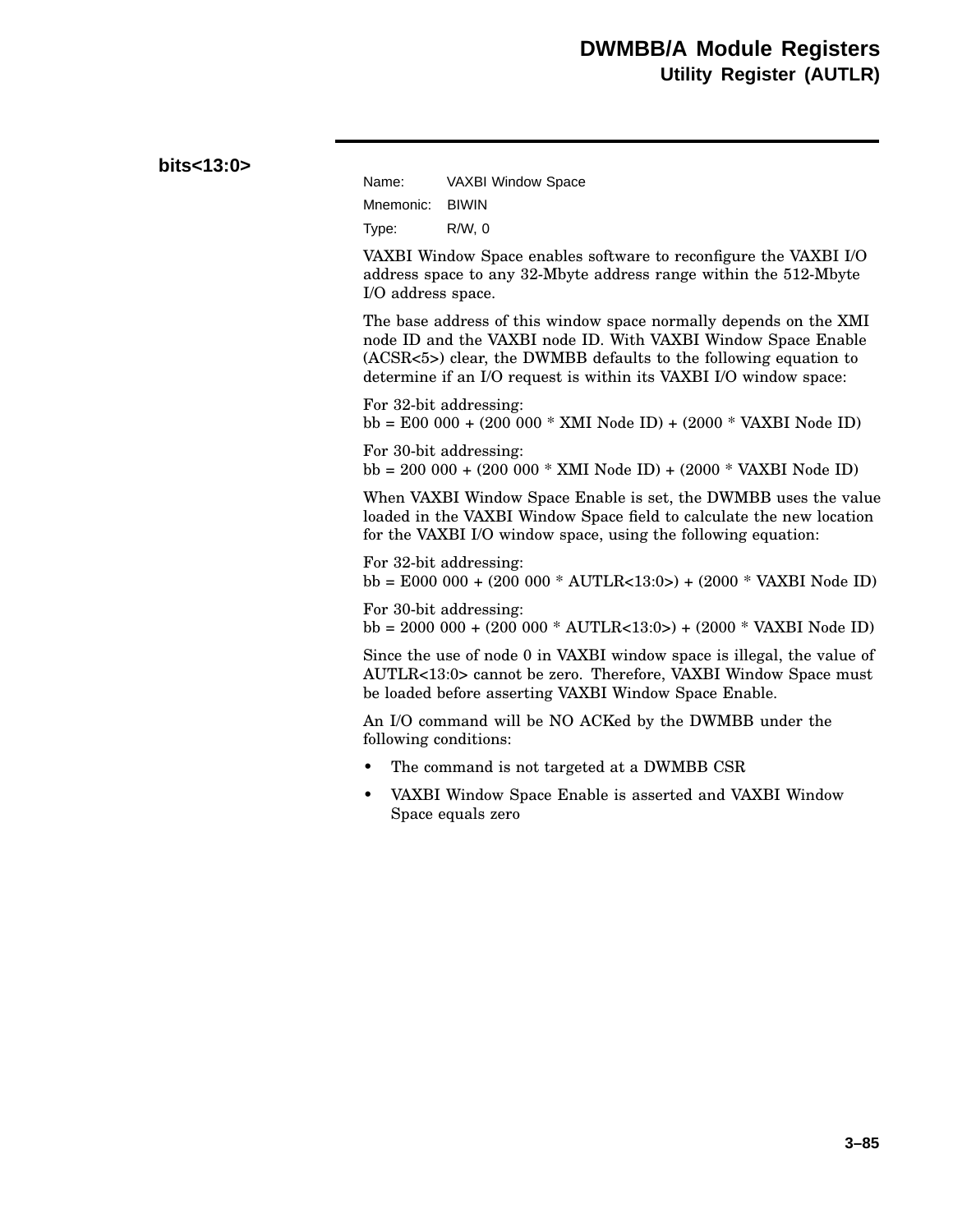# **Control and Status Register (ACSR)**

The Control and Status Register contains DWMBB/A module operational information.

**ADDRESS** XMI nodespace base address + 0000 0024



**bit<31>**

| Name:          | Reserved                |
|----------------|-------------------------|
| Mnemonic: None |                         |
| Type:          | RO. 0                   |
|                | Reserved; must be zero. |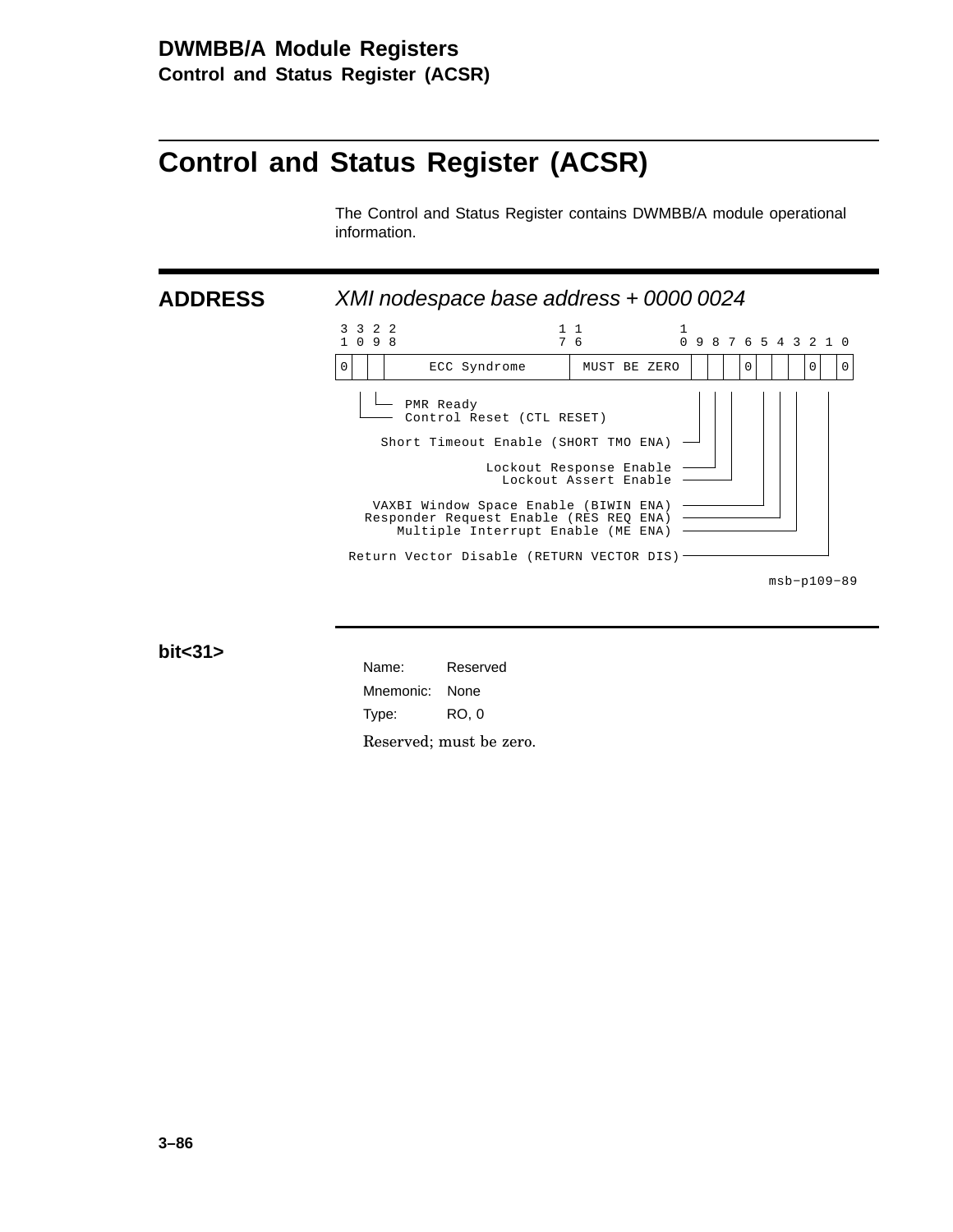| bit<30>     |                    |                                                                                                                                                                                                                                                                                                                                                                                                                                                                                                                                                 |
|-------------|--------------------|-------------------------------------------------------------------------------------------------------------------------------------------------------------------------------------------------------------------------------------------------------------------------------------------------------------------------------------------------------------------------------------------------------------------------------------------------------------------------------------------------------------------------------------------------|
|             | Name:<br>Mnemonic: | <b>Control Reset</b><br><b>CTL RESET</b>                                                                                                                                                                                                                                                                                                                                                                                                                                                                                                        |
|             | Type:              | WO, 0                                                                                                                                                                                                                                                                                                                                                                                                                                                                                                                                           |
|             |                    | Control Reset, when set, causes the DWMBB to execute a control reset<br>even if it is in a hung state or busy processing another transaction. A<br>control reset does the following:                                                                                                                                                                                                                                                                                                                                                            |
|             | ٠<br>reset.        | Resets all logic on the DWMBB/A module except the I/O registers<br>(including the PMRs) to an initialized (power-up) state. This<br>allows XMI operation to not be affected by the DWMBB/A module's                                                                                                                                                                                                                                                                                                                                             |
|             | $\bullet$          | Resets the DWMBB/B module and the VAXBI.                                                                                                                                                                                                                                                                                                                                                                                                                                                                                                        |
|             | ٠                  | Disables IVINTRs by resetting IVINTR Enable (AIMR<31>).                                                                                                                                                                                                                                                                                                                                                                                                                                                                                         |
|             |                    | Control Reset is only used for diagnostic purposes.                                                                                                                                                                                                                                                                                                                                                                                                                                                                                             |
|             |                    |                                                                                                                                                                                                                                                                                                                                                                                                                                                                                                                                                 |
| bit<29>     | Name:              | <b>PMR Ready</b>                                                                                                                                                                                                                                                                                                                                                                                                                                                                                                                                |
|             | Mnemonic:          | None                                                                                                                                                                                                                                                                                                                                                                                                                                                                                                                                            |
|             | Type:              | <b>RO, 0</b>                                                                                                                                                                                                                                                                                                                                                                                                                                                                                                                                    |
|             |                    | PMR Ready, when set, allows access of the PMRs from the XMI and<br>VAXBI for address translation. PMR control logic requires an 8.4-<br>ms period for the PMRs to initialize after power-up and node reset.<br>During this time, PMR Ready clears to prevent access of the PMRs<br>from the XMI and the VAXBI, disabling address translation. All I/O<br>references to the PMRs are NO ACKed when PMR Ready is clear.<br>System software sets PMR Ready and ensures that the PMRs are<br>properly set up before address translation is enabled. |
| bits<28:17> |                    |                                                                                                                                                                                                                                                                                                                                                                                                                                                                                                                                                 |
|             | Name:              | <b>ECC Syndrome</b>                                                                                                                                                                                                                                                                                                                                                                                                                                                                                                                             |
|             | Mnemonic:          | None                                                                                                                                                                                                                                                                                                                                                                                                                                                                                                                                            |
|             | Type:              | <b>RO, 0</b>                                                                                                                                                                                                                                                                                                                                                                                                                                                                                                                                    |
|             |                    | The ECC Syndrome field is loaded and locked with the ECC syndrome<br>bits when an ECC error is detected. The field remains locked until<br>the error conditions are cleared. The ECC Syndrome field is valid if at<br>least one of the following bits is set:                                                                                                                                                                                                                                                                                   |
|             |                    | Correctable PMR ECC Error, AESR<13>                                                                                                                                                                                                                                                                                                                                                                                                                                                                                                             |
|             |                    | Uncorrectable PMR ECC Error, AESR<12>                                                                                                                                                                                                                                                                                                                                                                                                                                                                                                           |
|             |                    | Correctable DMA ECC Error, AESR<10>                                                                                                                                                                                                                                                                                                                                                                                                                                                                                                             |
|             | $\bullet$          | Uncorrectable DMA ECC Error, AESR<9>                                                                                                                                                                                                                                                                                                                                                                                                                                                                                                            |
|             |                    |                                                                                                                                                                                                                                                                                                                                                                                                                                                                                                                                                 |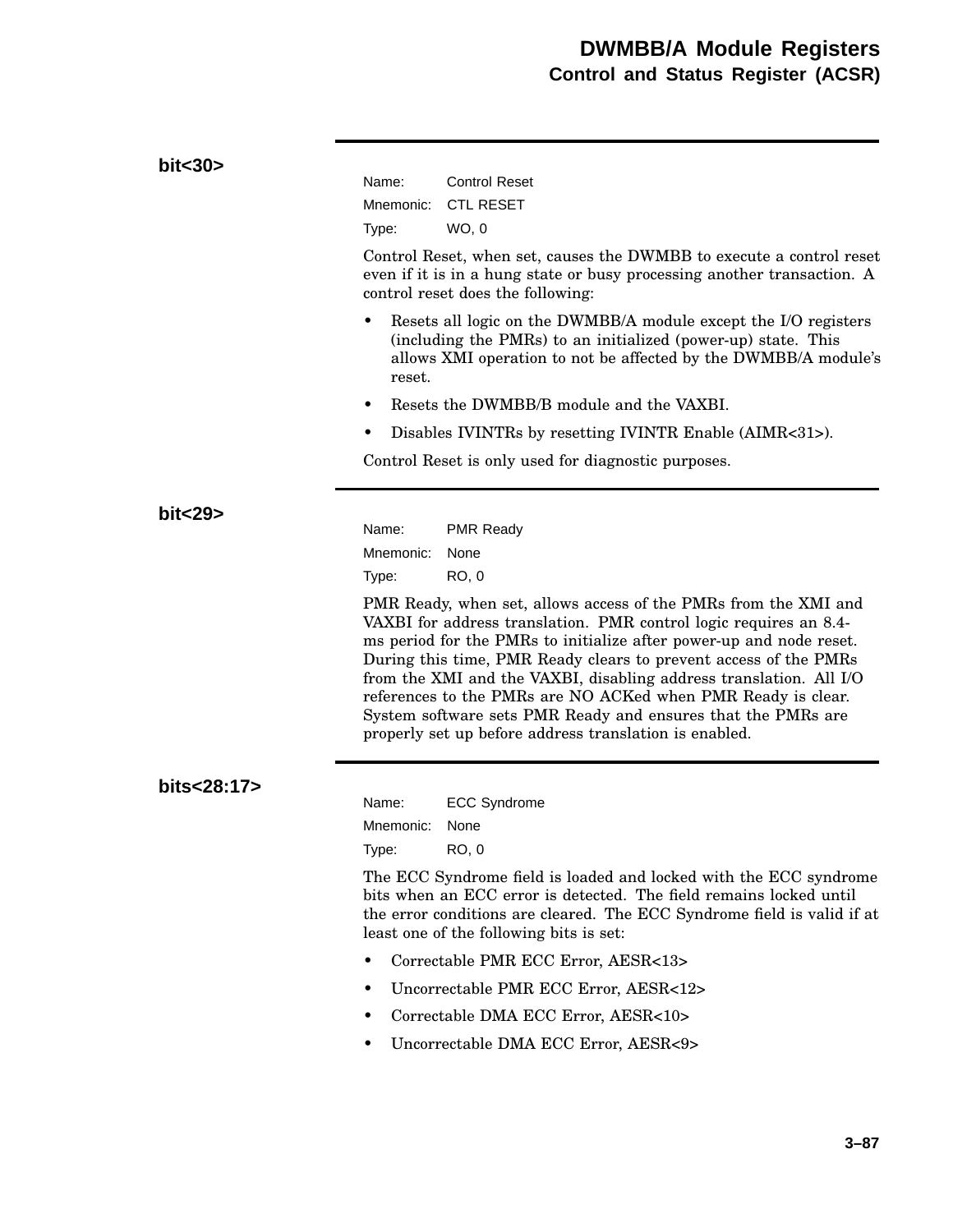## **DWMBB/A Module Registers Control and Status Register (ACSR)**

| bits<16:10> |           |                                                                                                                                                                                        |
|-------------|-----------|----------------------------------------------------------------------------------------------------------------------------------------------------------------------------------------|
|             | Name:     | Reserved                                                                                                                                                                               |
|             | Mnemonic: | None                                                                                                                                                                                   |
|             | Type:     | <b>RO, 0</b>                                                                                                                                                                           |
|             |           | Reserved; must be zero.                                                                                                                                                                |
| bits >      |           |                                                                                                                                                                                        |
|             | Name:     | <b>Short Timeout Enable</b>                                                                                                                                                            |
|             | Mnemonic: | <b>SHORT TMO ENA</b>                                                                                                                                                                   |
|             | Type:     | $R/W$ , 0                                                                                                                                                                              |
|             |           | Short Timeout Enable, when set, enables the DWMBB to use the<br>smaller timeout range of from 0 to 960 $\mu$ s instead of the normal<br>timeout range of from 0 to 15 ms.              |
| bit<8>      |           |                                                                                                                                                                                        |
|             | Name:     | Lockout Response Enable                                                                                                                                                                |
|             | Mnemonic: | None                                                                                                                                                                                   |
|             | Type:     | $R/W$ , 1                                                                                                                                                                              |
|             |           | Lockout Response Enable, when set, enables the DWMBB to respond<br>to the XMI LOCKOUT L signal. The DWMBB defaults to the Full<br>XMI Lockout Mode after a power-up or XMI node reset. |
| bit < 7     |           |                                                                                                                                                                                        |
|             | Name:     | Lockout Assert Enable                                                                                                                                                                  |
|             | Mnemonic: | None                                                                                                                                                                                   |
|             | Type:     | $R/W$ , 1                                                                                                                                                                              |
|             |           | Lockout Assert Enable, when set, enables the DWMBB to assert<br>the XMI LOCKOUT L signal. The DWMBB defauts to the full XMI<br>Lockout Mode after a power-up or a node reset.          |
| bits        | Name:     | Reserved                                                                                                                                                                               |
|             | Mnemonic: | None                                                                                                                                                                                   |
|             | Type:     | <b>RO, 0</b>                                                                                                                                                                           |
|             |           | Reserved; must be zero.                                                                                                                                                                |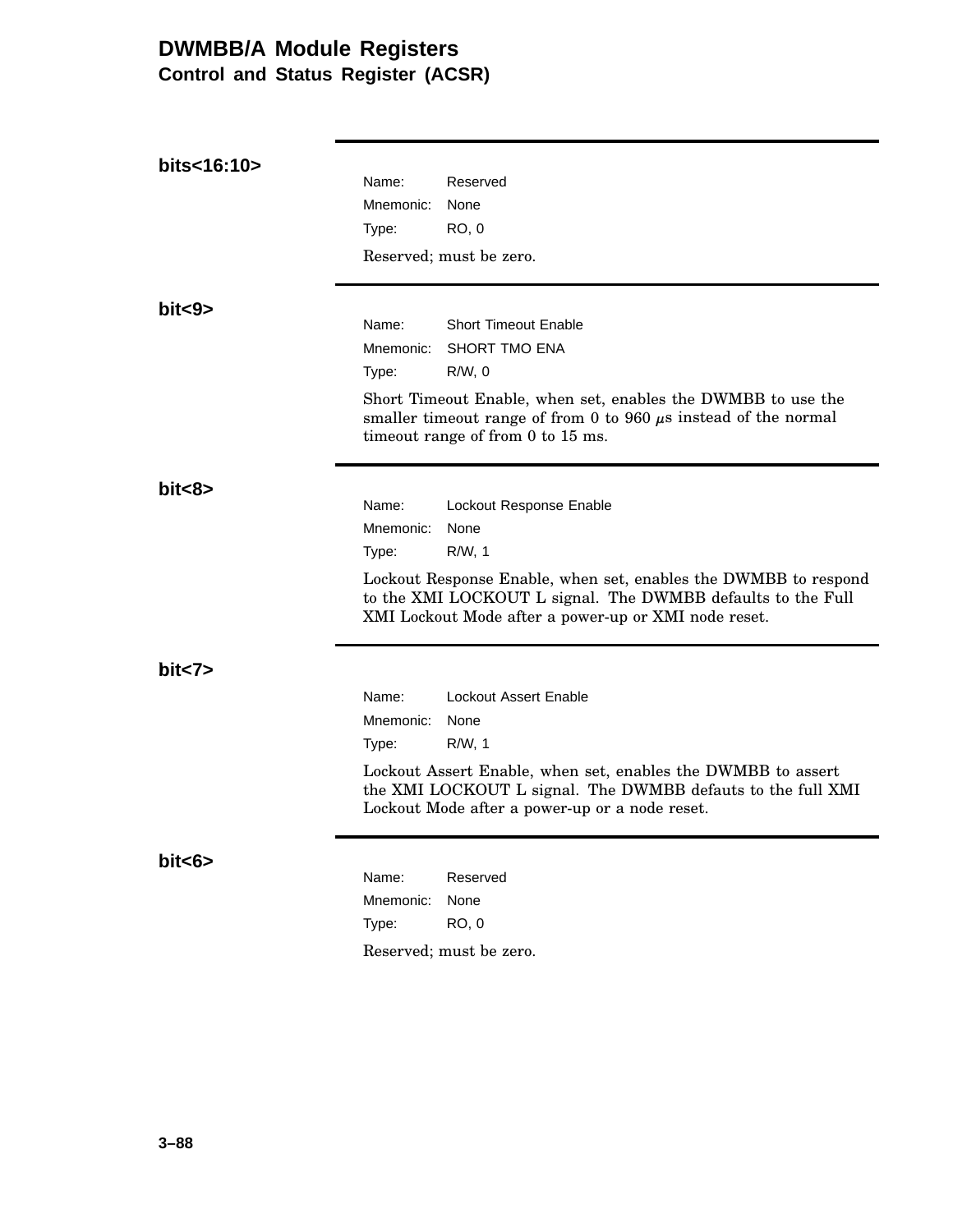| bits5    |                             |                                                                                                                                                                                                                                                                                                                                                                                                               |
|----------|-----------------------------|---------------------------------------------------------------------------------------------------------------------------------------------------------------------------------------------------------------------------------------------------------------------------------------------------------------------------------------------------------------------------------------------------------------|
|          | Name:                       | VAXBI Window Space Enable                                                                                                                                                                                                                                                                                                                                                                                     |
|          | Mnemonic:                   | <b>BIWIN ENA</b>                                                                                                                                                                                                                                                                                                                                                                                              |
|          | Type:                       | $R/W$ , 0                                                                                                                                                                                                                                                                                                                                                                                                     |
|          | I/O address space.          | VAXBI Window Space Enable, when set, enables the VAXBI Window<br>Space field $(AUTLR<13:0)$ , allowing software to reconfigure the<br>VAXBI I/O address space into any 32-Mbyte address of the 512-Mbyte                                                                                                                                                                                                      |
| bit < 4> |                             |                                                                                                                                                                                                                                                                                                                                                                                                               |
|          | Name:                       | <b>Responder Request Enable</b>                                                                                                                                                                                                                                                                                                                                                                               |
|          | Mnemonic:                   | <b>RES REQ ENA</b>                                                                                                                                                                                                                                                                                                                                                                                            |
|          | Type:                       | $R/W$ , 0                                                                                                                                                                                                                                                                                                                                                                                                     |
|          | commander nodes.            | Responder Request Enable, when set, causes the DWMBB to arbitrate<br>for the XMI as a commander using the XMI RESPONDER REQUEST<br>L signal instead of the XMI COMMANDER REQUEST L signal. If<br>the XMI SUP L signal is asserted when the DWMBB wins the XMI, it<br>aborts the transaction and retries again when the XMI SUP L signal<br>is deasserted, allowing the DWMBB a higher priority than other XMI |
| bits3>   |                             |                                                                                                                                                                                                                                                                                                                                                                                                               |
|          | Name:<br>Mnemonic:          | Multiple Interrupt Enable<br>ME ENA                                                                                                                                                                                                                                                                                                                                                                           |
|          | Type:                       | $R/W$ , 0<br>Multiple Interrupt Enable, when set, allows INTRs to be issued, if<br>enabled, upon the logging of every error detected by the DWMBB<br>regardless of the current state of Error Summary (XBER<31>). Self-<br>Test Fail (XBER<10>) does not affect Multiple Interrupt Enable.                                                                                                                    |
|          |                             | The default for Multiple Interrupt Enable is not set, allowing one<br>interrupt to be issued, if enabled, upon detection of an error if Error<br>Summary (XBER<31>) is currently clear. If a subsequent error occurs,<br>a second interrupt is not issued while the first error is outstanding.<br>Software reads XBER after servicing the interrupt to ensure that all<br>errors have been detected.         |
| bit < 2> | Name:<br>Mnemonic:<br>Type: | Reserved<br>None<br><b>RO, 0</b><br>Reserved; must be zero.                                                                                                                                                                                                                                                                                                                                                   |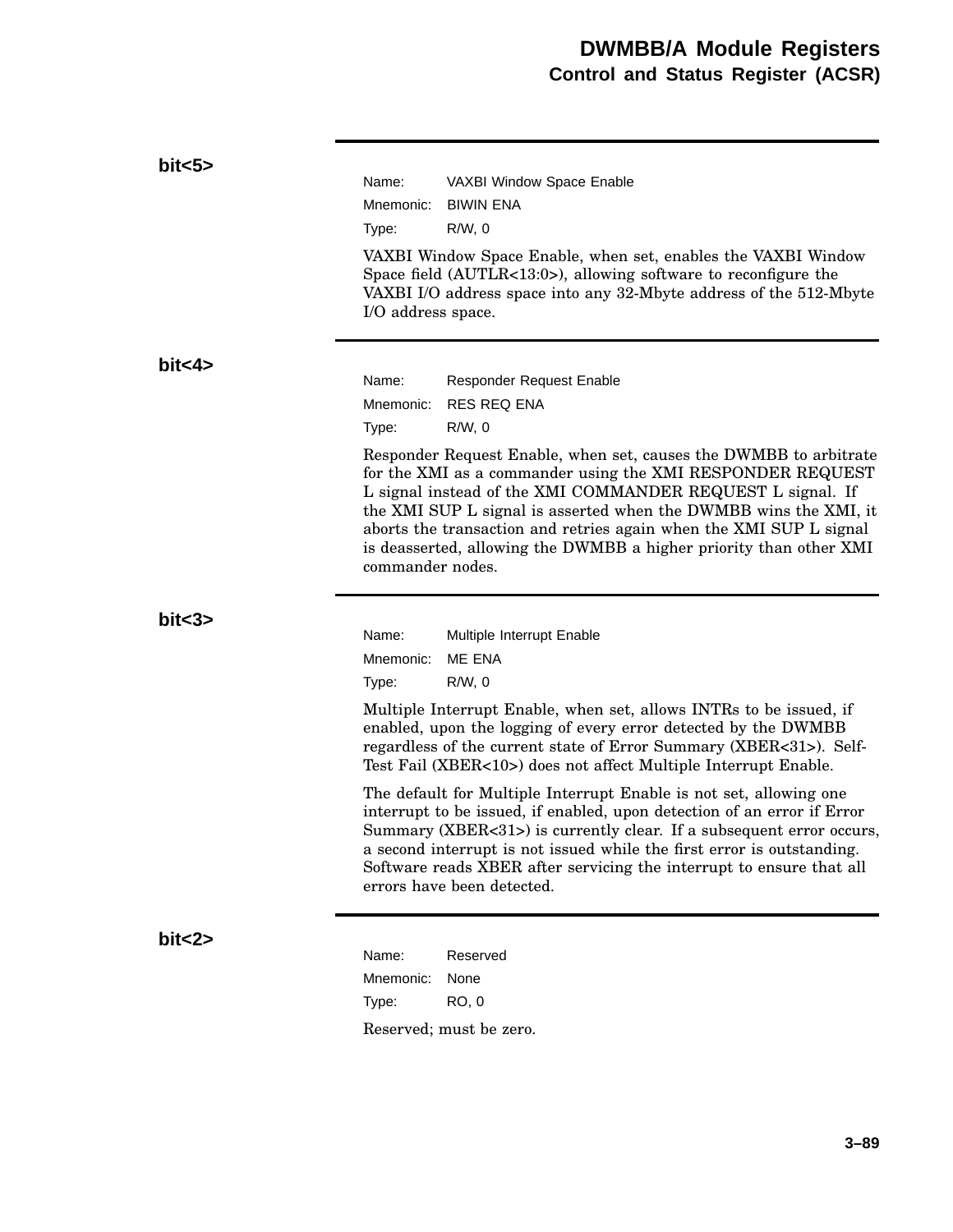## **DWMBB/A Module Registers Control and Status Register (ACSR)**

**bit<1>**

Name: Return Vector Disable Mnemonic: RETURN VECTOR DIS Type: R/W, 0 Return Vector Disable, when set, prevents the DWMBB from returning the contents of the Return Vector Register in response to an unsolicited or failed IDENT. Instead, the DWMBB issues a Read Error Response to the XMI.

**bit<0>**

Name: Reserved Mnemonic: None Type: RO, 0 Reserved; must be zero.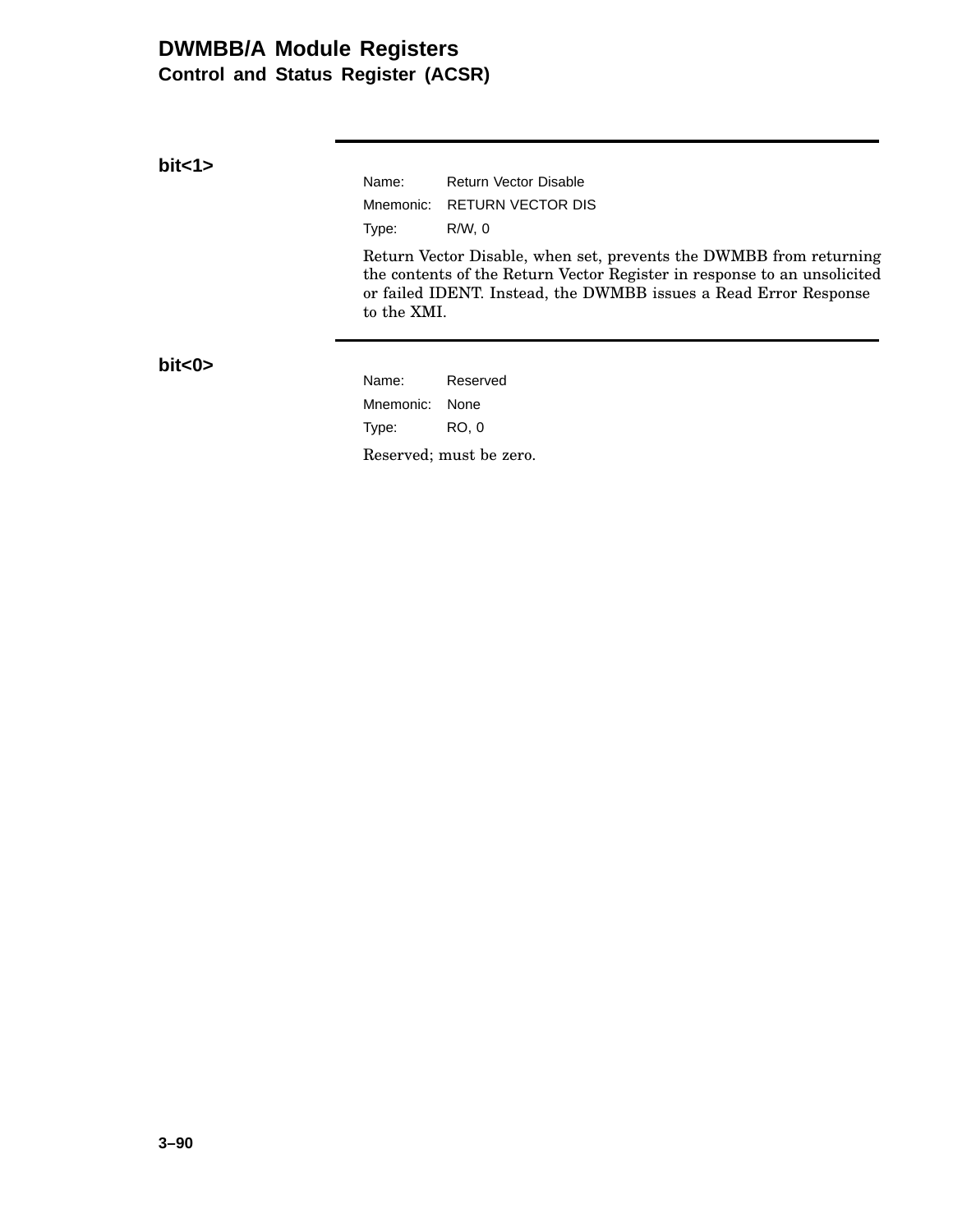# **Return Vector Register (ARVR)**

The DWMBB returns the vector in ARVR<15:2> when the module either receives an unsolicited IDENT or receives an IDENT that fails on the VAXBI. This feature of the DWMBB is controlled by the Return Vector Disable bit in the Control and Status Register (ACSR <1>). When the Return Vector Disable bit is set, the DWMBB responds with an RER.

| <b>ADDRESS</b>                        |                 |                         | XMI nodespace base address + 0000 0028                                                                                              |               |
|---------------------------------------|-----------------|-------------------------|-------------------------------------------------------------------------------------------------------------------------------------|---------------|
| $\begin{array}{c} 3 \\ 1 \end{array}$ |                 |                         | $1\quad1$<br>6 5                                                                                                                    | 210           |
|                                       |                 | MUST BE ZERO            | DWMBB Vector                                                                                                                        | MBZ           |
|                                       |                 |                         |                                                                                                                                     | $msb-p110-89$ |
| bits<31:16>                           |                 |                         |                                                                                                                                     |               |
|                                       | Name:           | Reserved                |                                                                                                                                     |               |
|                                       | Mnemonic:       | None                    |                                                                                                                                     |               |
|                                       | Type:           | <b>RO, 0</b>            |                                                                                                                                     |               |
|                                       |                 | Reserved; must be zero. |                                                                                                                                     |               |
| bits<15:2>                            |                 |                         |                                                                                                                                     |               |
|                                       | Name:           | <b>DWMBB</b> Vector     |                                                                                                                                     |               |
|                                       | Mnemonic:       | None                    |                                                                                                                                     |               |
|                                       | Type:           | $R/W$ , 0               |                                                                                                                                     |               |
|                                       | DWMBB/B module. |                         | DWMBB Vector is loaded by software at system initialization. The<br>same value should be placed in the Vector Register (BVR) on the |               |
| bits<1:0>                             |                 |                         |                                                                                                                                     |               |
|                                       | Name:           | Reserved                |                                                                                                                                     |               |
|                                       | Mnemonic:       | None                    |                                                                                                                                     |               |
|                                       | Type:           | <b>RO, 0</b>            |                                                                                                                                     |               |
|                                       |                 | Reserved; must be zero. |                                                                                                                                     |               |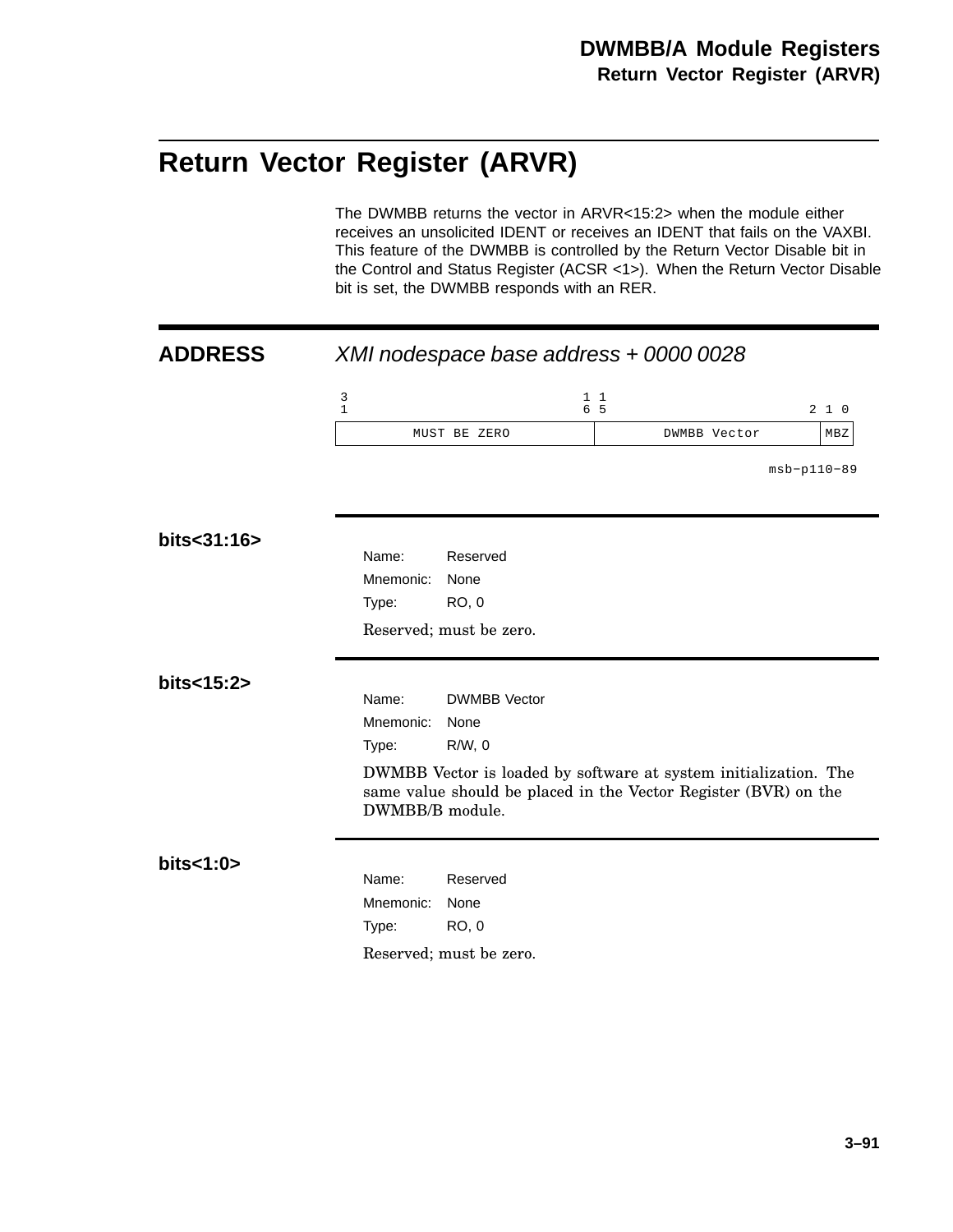## **DWMBB/A Module Registers Failing Address Extension Register (XFAER)**

# **Failing Address Extension Register (XFAER)**

XFAER logs the address extension, command, and mask information associated with a failed XMI commander transaction. The DWMBB locks XFAER only if the transaction fails. The error bits that lock this register and XFADR follow:

- Write Data NO ACK (WDNAK), XBER<20>
- No Read Response (NRR), XBER<18>
- Read Sequence Error (RSE), XBER<17>
- Command NO ACK (CNAK), XBER<16>
- Transaction Timeout (TTO), XBER<13>
- Internal Error, AESR<7>

### **ADDRESS** XMI nodespace base address + 0000 002C



| bits<31:28> |  |
|-------------|--|
|-------------|--|

| Name:                         | <b>Failing Command</b> |  |
|-------------------------------|------------------------|--|
| Mnemonic: FCMD                |                        |  |
| Type:                         | RO. 0                  |  |
| $EOMD 1, \ldots$ VMI D.co.co. |                        |  |

FCMD logs XMI D<63:60> during the C/A cycle of a failed XMI commander transaction. FCMD is loaded on every C/A cycle issued by the DWMBB, but locks only if the transaction fails and unlocks when the error that caused the lock is cleared.

#### **bits<27:26>**

Name: Reserved Mnemonic: None Type: RO, 0 Reserved; must be zero.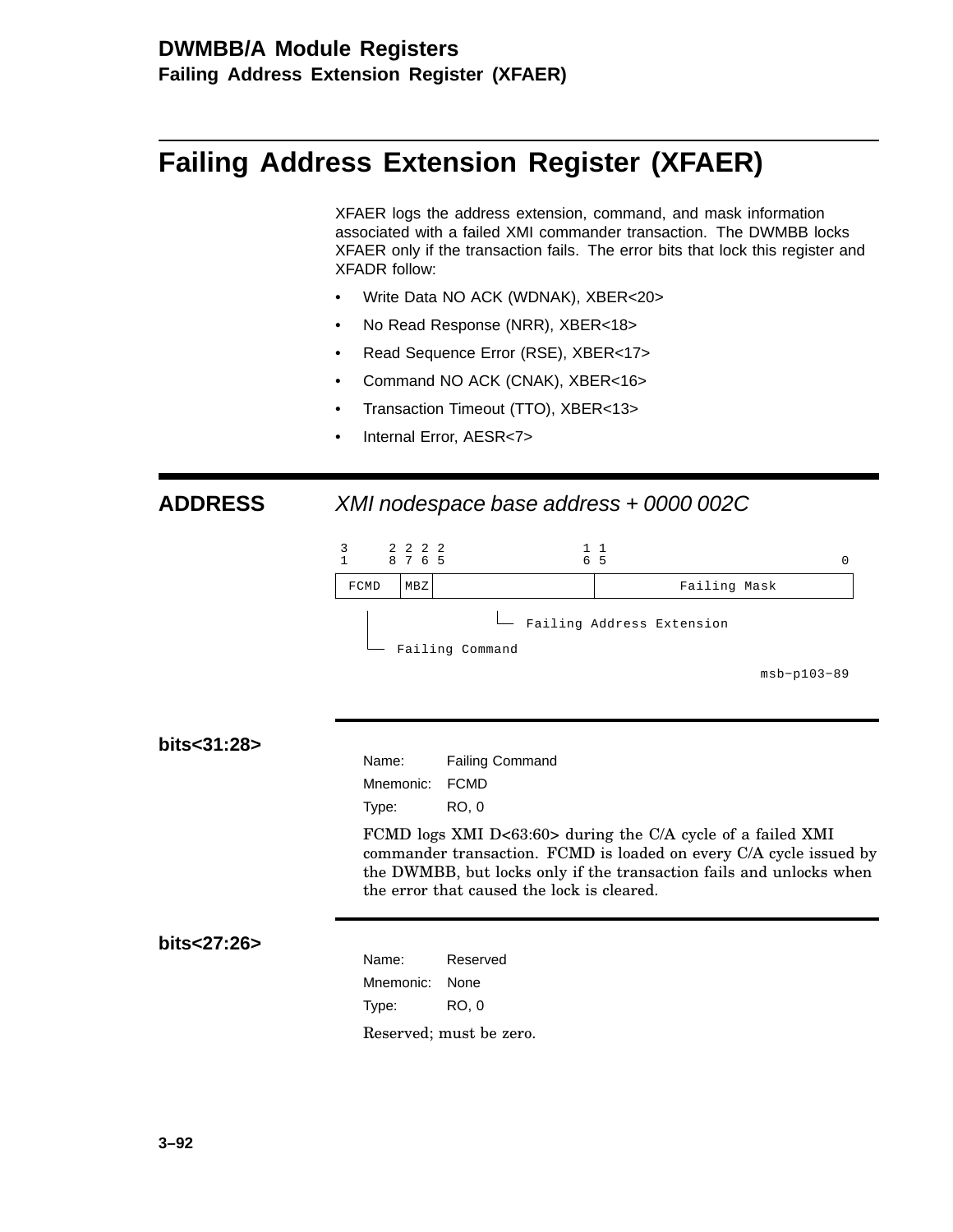## **DWMBB/A Module Registers Failing Address Extension Register (XFAER)**

#### **bits<25:16>**

| Name:          | <b>Failing Address Extension</b> |
|----------------|----------------------------------|
| Mnemonic: None |                                  |
| Type:          | RO. 0                            |

Failing Address Extension logs XMI D<57:48> during the C/A cycle of a failed XMI commander transaction or bits<38:29> of the address specified in the transaction for DMA reads and DMA writes.

Failing Address Extension is loaded on every C/A cycle issued by the DWMBB, but locks only if the transaction fails and unlocks when the error that caused the lock is cleared.

#### **bits<15:0>**

Name: Failing Mask Mnemonic: None Type: RO, 0

Failing Mask logs XMI D<47:32> during the C/A cycle of a failed XMI commander transaction or the write mask for DMA writes. The field is undefined for other transactions.

Failing Mask is loaded on every C/A cycle issued by the DWMBB, but locks only if the transaction fails and unlocks when the error that caused the lock is cleared.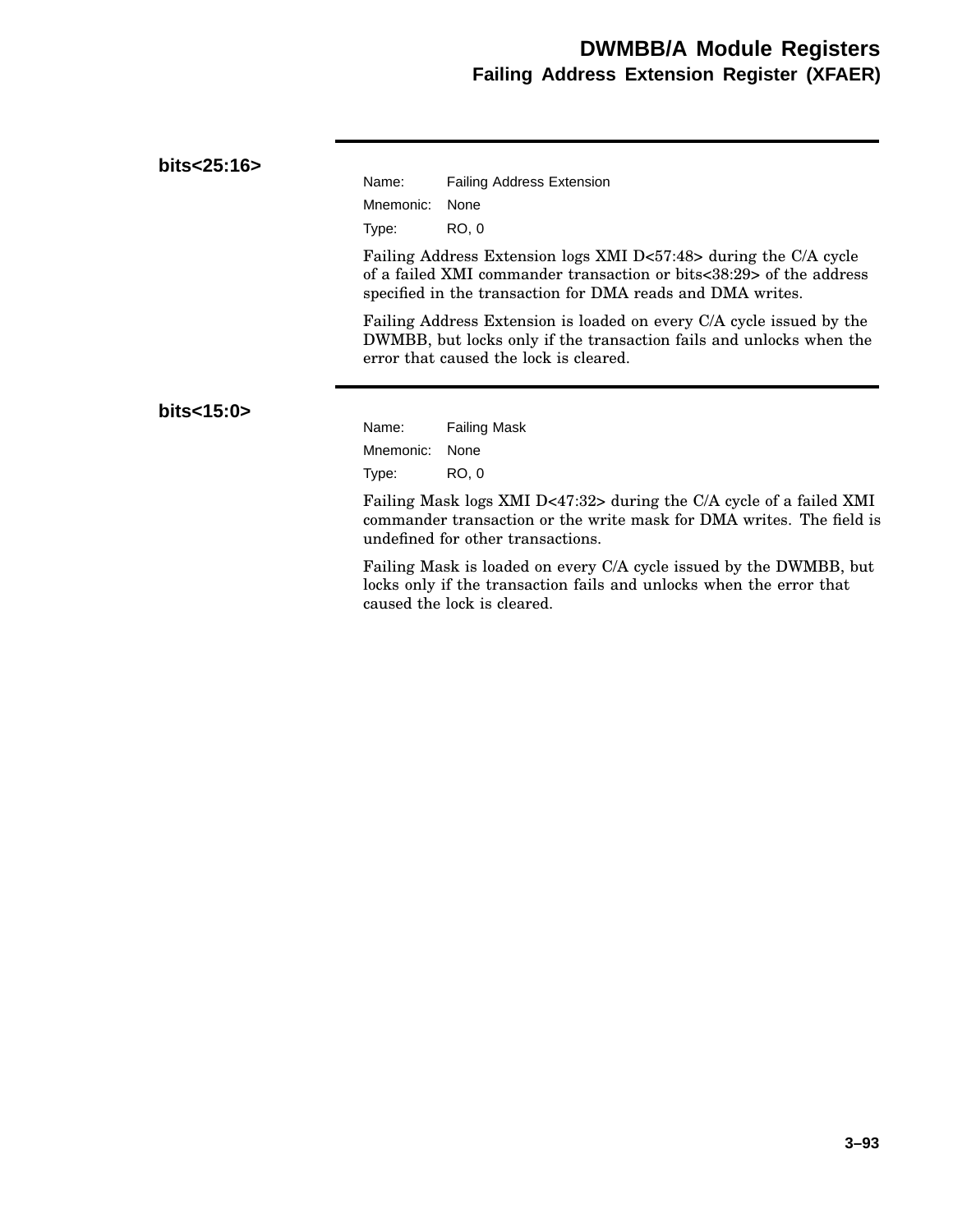## **DWMBB/A Module Registers VAXBI Error Address Register (ABEAR)**

# **VAXBI Error Address Register (ABEAR)**

ABEAR logs address and length information of failed IBUS DMA and interrupt transactions that are detected by the DWMBB/A module. The logged addresses are in VAXBI format. The invalid VAXBI command/address is logged on the first occurrence of one of the following errors:

- Invalid PFN, AESR<11>
- Correctable DMA ECC Error, AESR<10>
- Uncorrectable DMA ECC Error, AESR<9>
- Invalid VAXBI Address, AESR<8>
- Internal Error, AESR<7>
- IBUS DMA-A Data Parity Error, AESR<4>
- IBUS DMA-A C/A Parity Error, AESR<3>
- IBUS DMA-B Data Parity Error, AESR<2>
- IBUS DMA-B C/A Parity Error, AESR<1>

ABEAR locks the VAXBI address until the error status bit is cleared by software. Once the error status bit is cleared, another VAXBI error causes the overwrite of the previous error address.

#### **ADDRESS** XMI nodespace base address + 0000 0030



#### **bits<31:30>**

| Name: | VAXBI Failing Address Length |  |
|-------|------------------------------|--|
|       |                              |  |

Mnemonic: BI FLN

Type: RO, 0

The VAXBI Failing Address Length field logs IBUS D<31:30> during a failed IBUS DMA or interrupt transaction.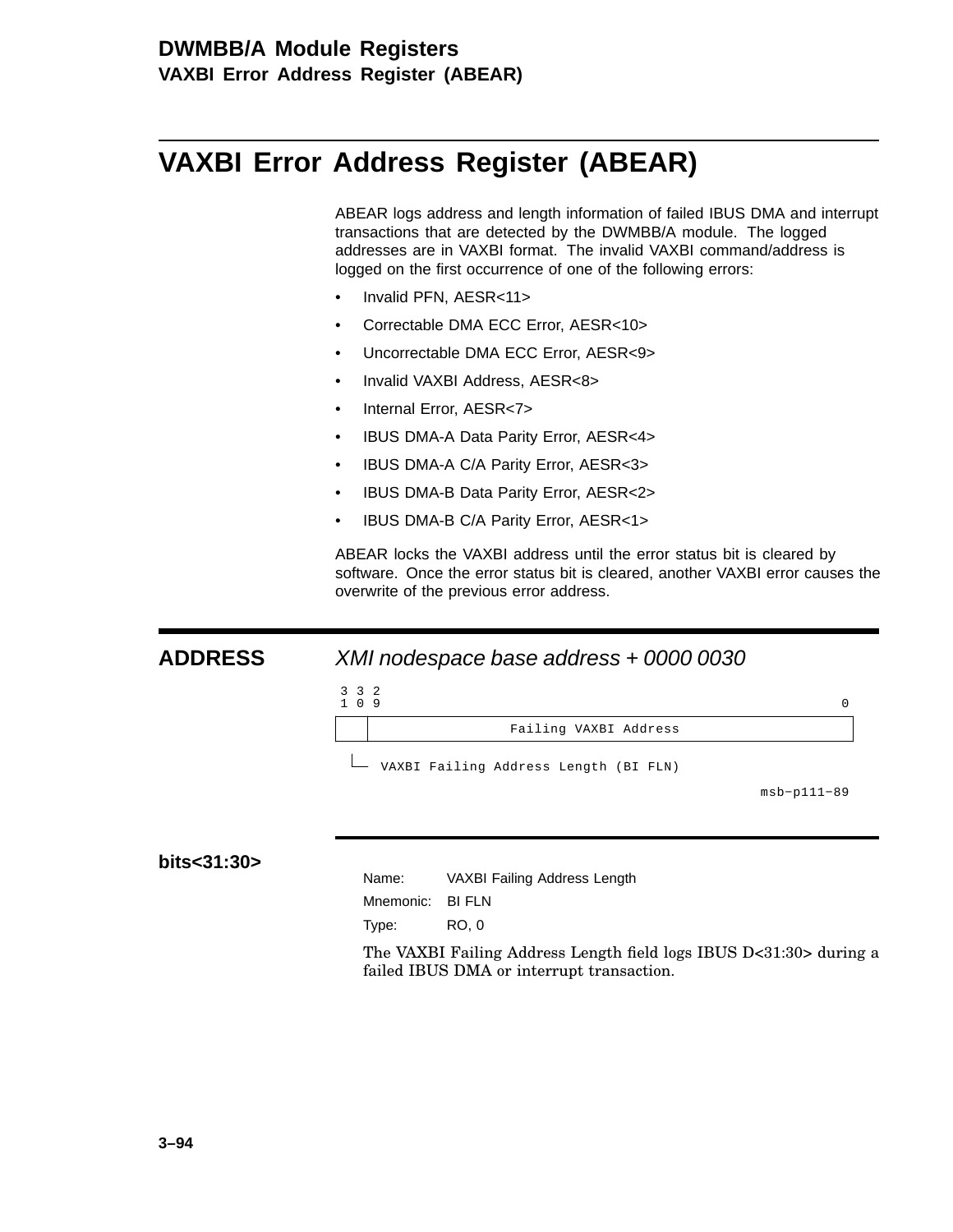## **DWMBB/A Module Registers VAXBI Error Address Register (ABEAR)**

#### **bits<29:0>**

## Name: Failing VAXBI Address Mnemonic: None Type: RO, 0

The Failing VAXBI Address field logs IBUS D<29:0> during a failed IBUS DMA or interrupt transaction.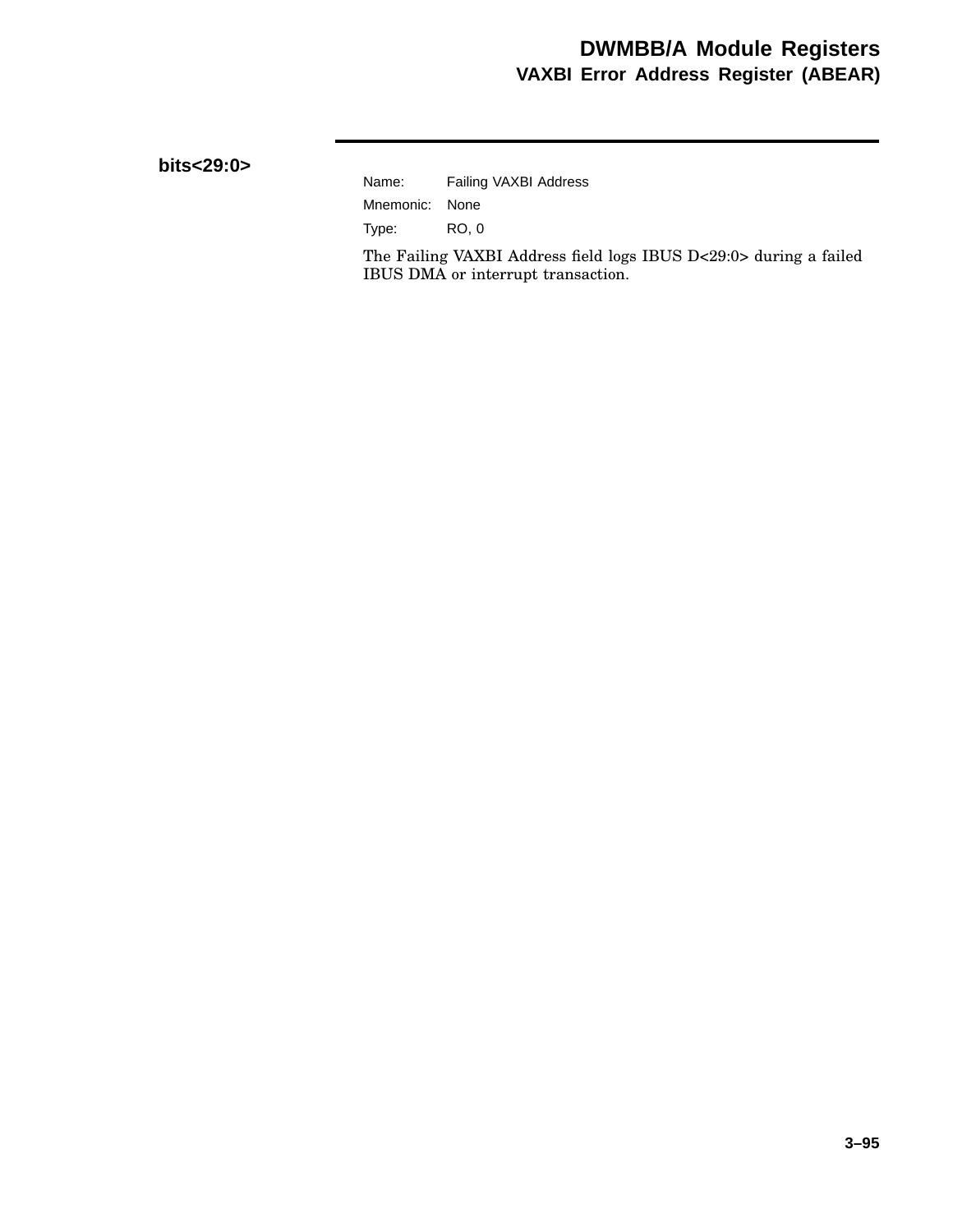# **Page Map Registers (PMRs)**

The DWMBB/A module contains 64K page map registers which are used to store page frame numbers (PFNs) for extended address translation. The format of the PMRs is identical.

## **ADDRESS** XMI nodespace address BB + 0000 0200 to BB + 0004 01FC



msb−p391−91

**bit<31>**

| Name:     | Valid       |
|-----------|-------------|
| Mnemonic: | PMR V       |
| Type:     | $R/W$ , $0$ |

System software sets this bit when it loads a valid PFN into the PFN field of the PMR. The bit is used by the DWMBB during address translation to determine the validity of the PFN stored in the PMR.

**bit<30>**

| Name: | Page Map Register Entry Bit 30 |
|-------|--------------------------------|
|       | Mnemonic: PMRE 30              |
| Tvpe: | R/W. 0                         |

PMRE\_30 is a read/write bit that is undefined in normal operation. Diagnostics use this bit to write an entire 32-bit page map register entry.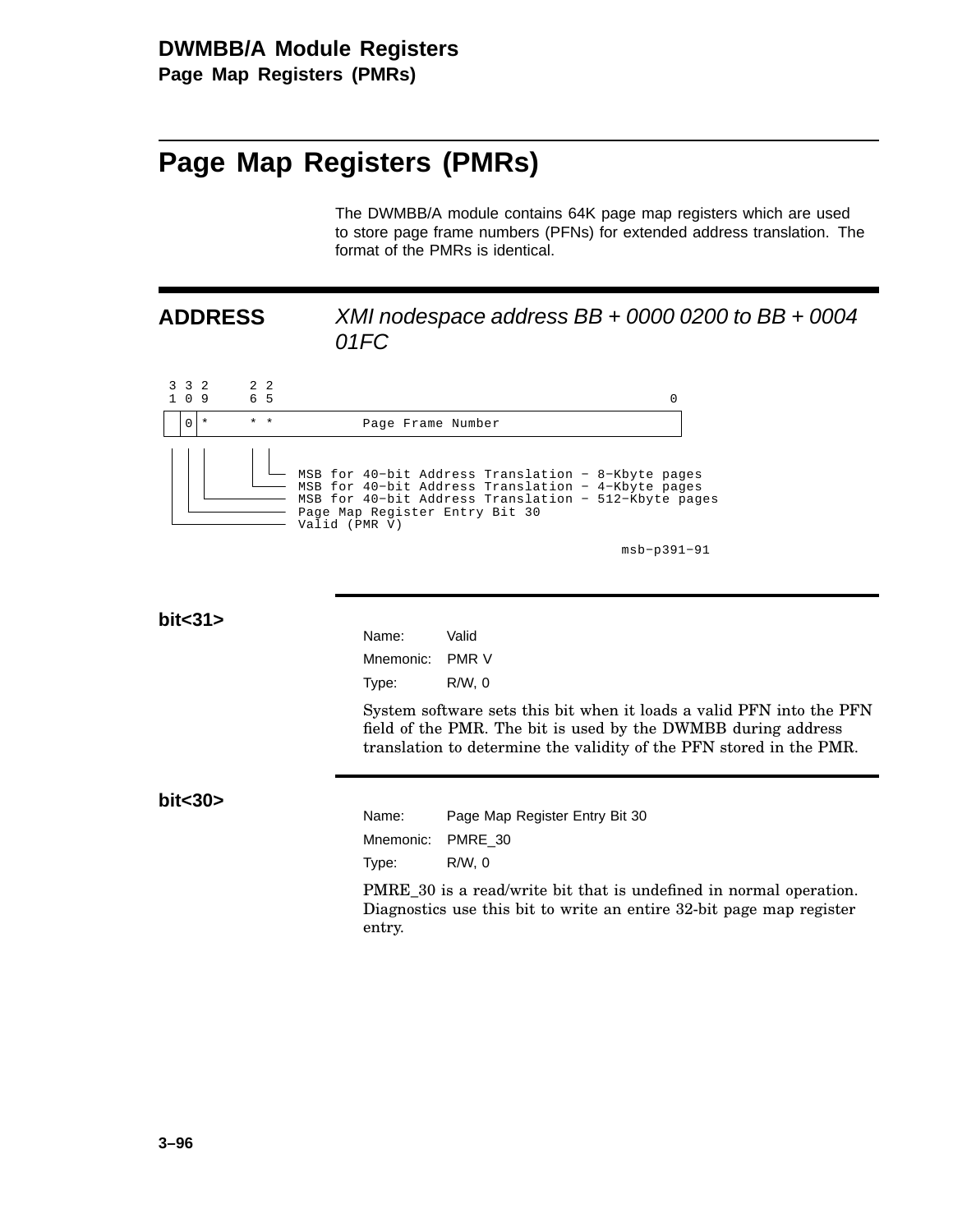#### **bits<29:0>**

| Name:         | Page Frame Number |
|---------------|-------------------|
| Mnemonic: PFN |                   |
| Type:         | $R/W$ , 0         |

This field stores a page frame number for address translation for mapping between the XMI and the VAXBI. When the DWMBB is in any of the address translation modes, system software must load a valid PFN entry into this field for the associated PMR of every VAXBI page it queues for transfer.

How the VAXBI bits concatenate with the appropriate PFN bits to generate the required XMI address is shown in Table 3–13. Note that XMI A<39> (the I/O select bit) is always forced to zero.

**Table 3–13 Address Translation Bit Mapping (40-bit)**

| Page Size | <b>XMI Address</b>                              |                |
|-----------|-------------------------------------------------|----------------|
| 512 Bytes | $PFN < 29:0> + VAXBI A < 8:0> = XMI A < 38:0>$  | XML A < 29 > 0 |
| 4 Kbytes  | $PFN < 26:0> + VAXBI A < 11:0> = XMI A < 38:0>$ | XML A < 29 > 0 |
| 8 Kbytes  | $PFN < 25:0> + VAXBI A < 12:0> = XMI A < 38:0>$ | XML A < 29 > 0 |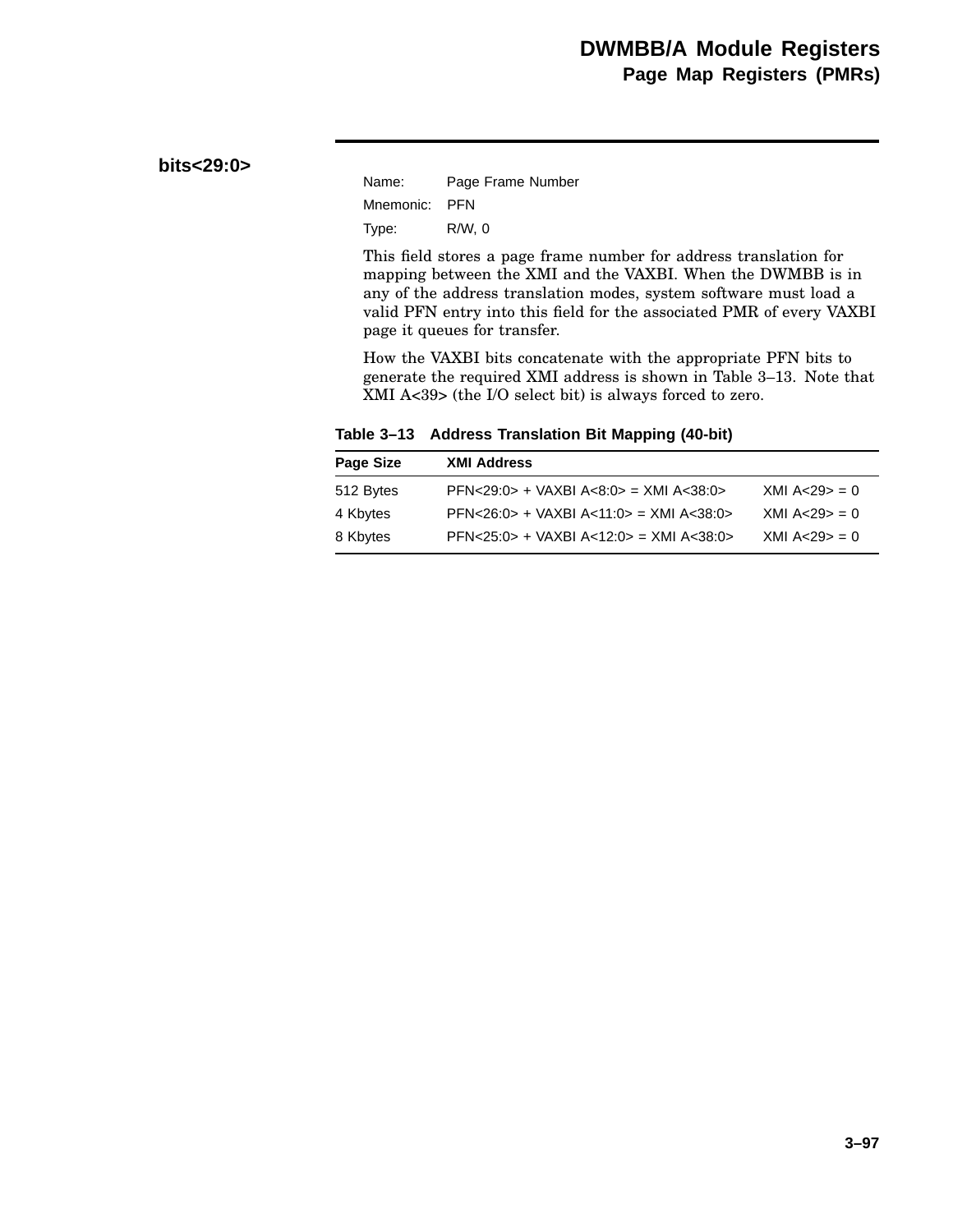# **Control and Status Register (BCSR)**

BCSR contains DWMBB/B module operational control and status bits.

| <b>ADDRESS</b> | XMI nodespace base address + 0000 0040                                                                                                                                                                                                                                                                 |  |  |
|----------------|--------------------------------------------------------------------------------------------------------------------------------------------------------------------------------------------------------------------------------------------------------------------------------------------------------|--|--|
|                | 3 <sup>3</sup><br>$1\quad$ 0<br>5 4 3 2 1 0                                                                                                                                                                                                                                                            |  |  |
|                | $\mathbf 0$<br>MUST BE ZERO                                                                                                                                                                                                                                                                            |  |  |
|                | VAXBI BAD<br>VAXBI Interlock Read Failed Mask<br>VAXBI Power-Up LED<br>IBUS Parity Error Interrupt Mask<br>Enable DWMBB Interrupts on the XMI<br>$msb-p113-89$                                                                                                                                         |  |  |
| bit < 31       |                                                                                                                                                                                                                                                                                                        |  |  |
|                | Name:<br>Enable DWMBB Interrupts                                                                                                                                                                                                                                                                       |  |  |
|                | Mnemonic:<br>None<br>$R/W$ , 0<br>Type:                                                                                                                                                                                                                                                                |  |  |
|                | Enable DWMBB Interrupts, when set, enables the DWMBB to<br>generate XMI interrupt requests in response to DWMBB-generated<br>or VAXBI-generated interrupts. The appropriate interrupt mask bits<br>must also be set for interrupts to be generated.                                                    |  |  |
| bits<30:5>     |                                                                                                                                                                                                                                                                                                        |  |  |
|                | Reserved<br>Name:<br>Mnemonic:<br>None                                                                                                                                                                                                                                                                 |  |  |
|                | Type:<br>RO, 0                                                                                                                                                                                                                                                                                         |  |  |
|                | Reserved; must be zero.                                                                                                                                                                                                                                                                                |  |  |
| bit < 4        | Name:<br><b>VAXBI BAD</b><br><b>BI BAD</b><br>Mnemonic:                                                                                                                                                                                                                                                |  |  |
|                | <b>RO</b><br>Type:                                                                                                                                                                                                                                                                                     |  |  |
|                | VAXBI BAD at power-up and node reset reflects the state of the<br>BI BAD L line on the VAXBI. It is used by console initialization<br>software and error-handling software to detect faulty VAXBI nodes.<br>The assertion of BI BAD L on a VAXBI node results in the assertion of<br>the XMI BAD line. |  |  |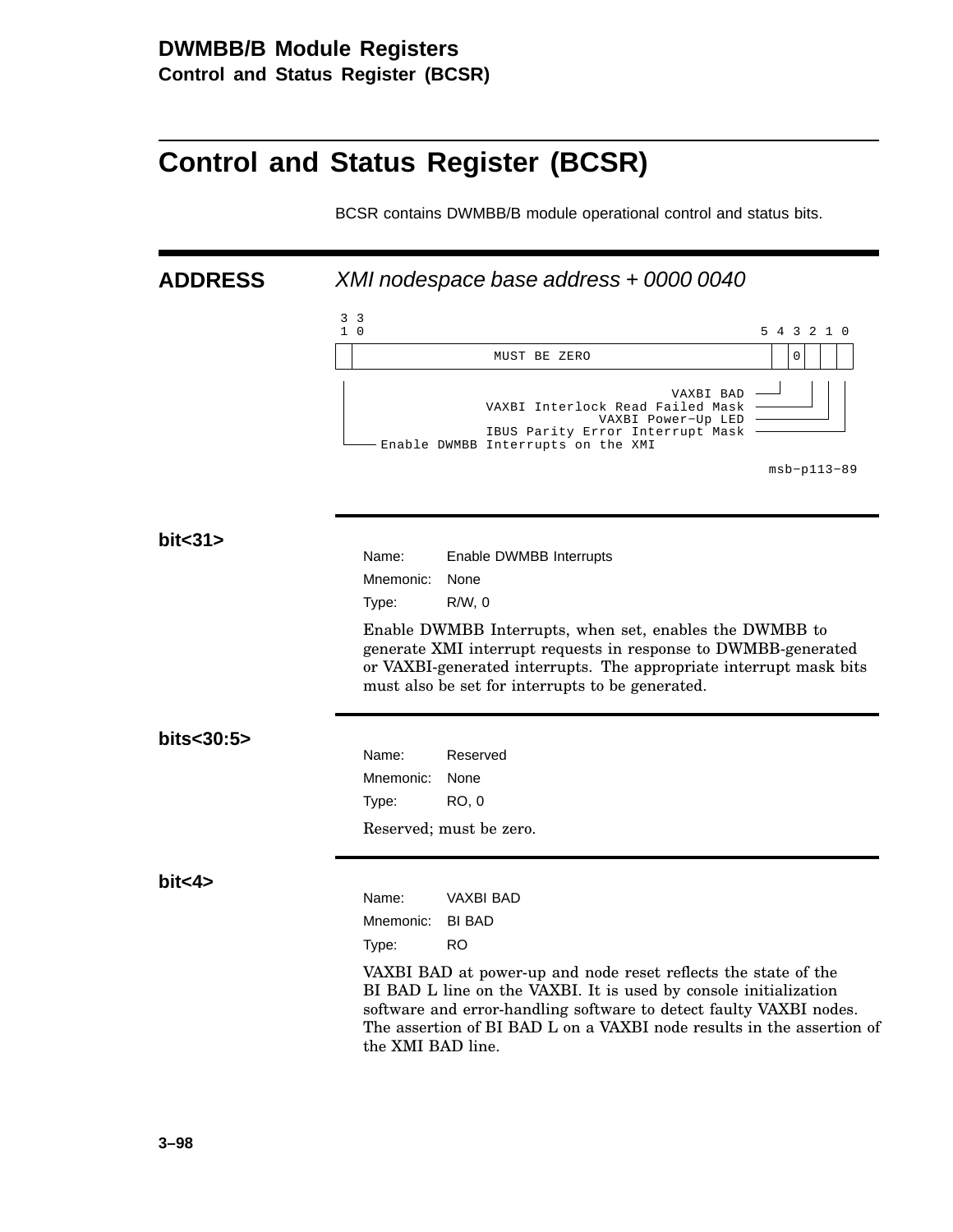## **DWMBB/B Module Registers Control and Status Register (BCSR)**

VAXBI BAD sets when BI BAD L deasserts to indicate that all VAXBI nodes have passed self-test, except for the DWMBB/B module, where it means that the BIIC passed its internal self-test.

| bits3>    |                     |                                                                                                                                                                                                                             |
|-----------|---------------------|-----------------------------------------------------------------------------------------------------------------------------------------------------------------------------------------------------------------------------|
|           | Name:               | Reserved                                                                                                                                                                                                                    |
|           | Mnemonic:           | None                                                                                                                                                                                                                        |
|           | Type:               | <b>RO, 0</b>                                                                                                                                                                                                                |
|           |                     | Reserved; must be zero.                                                                                                                                                                                                     |
| bit < 2>  |                     |                                                                                                                                                                                                                             |
|           | Name:               | VAXBI Interlock Read Failed Mask                                                                                                                                                                                            |
|           | Mnemonic:           | None                                                                                                                                                                                                                        |
|           | Type:               | $R/W$ , 0                                                                                                                                                                                                                   |
|           | $(BESR<2>)$ is set. | VAXBI Interlock Read Failed Mask, when set, causes the DWMBB to<br>generate an error interrupt request if VAXBI Interlock Read Failed                                                                                       |
| bit < 1>  |                     |                                                                                                                                                                                                                             |
|           | Name:               | VAXBI Power-Up LED                                                                                                                                                                                                          |
|           | Mnemonic:           | None                                                                                                                                                                                                                        |
|           | Type:               | $R/W$ , 0                                                                                                                                                                                                                   |
|           |                     | VAXBI Power-Up LED is set by the XMI boot processor executing<br>power-up code when the DWMBB power-up completes without error.<br>When the VAXBI Power-Up LED bit sets, the self-test LED lights on<br>the DWMBB/B module. |
|           |                     | The VAXBI Power-Up LED bit has no effect on the operation of the<br>self-test LED on the DWMBB/A module.                                                                                                                    |
| bit < 0 > |                     |                                                                                                                                                                                                                             |
|           | Name:               | <b>IBUS Parity Error Interrupt Mask</b>                                                                                                                                                                                     |
|           | Mnemonic:           | None                                                                                                                                                                                                                        |
|           | Type:               | $R/W$ , 0                                                                                                                                                                                                                   |
|           |                     | IBUS Parity Error Interrupt Mask, when set, causes the DWMBB<br>to generate an error interrupt request if DWMBB/B-Detected IBUS<br>Parity Error (BESR<0>) is set.                                                           |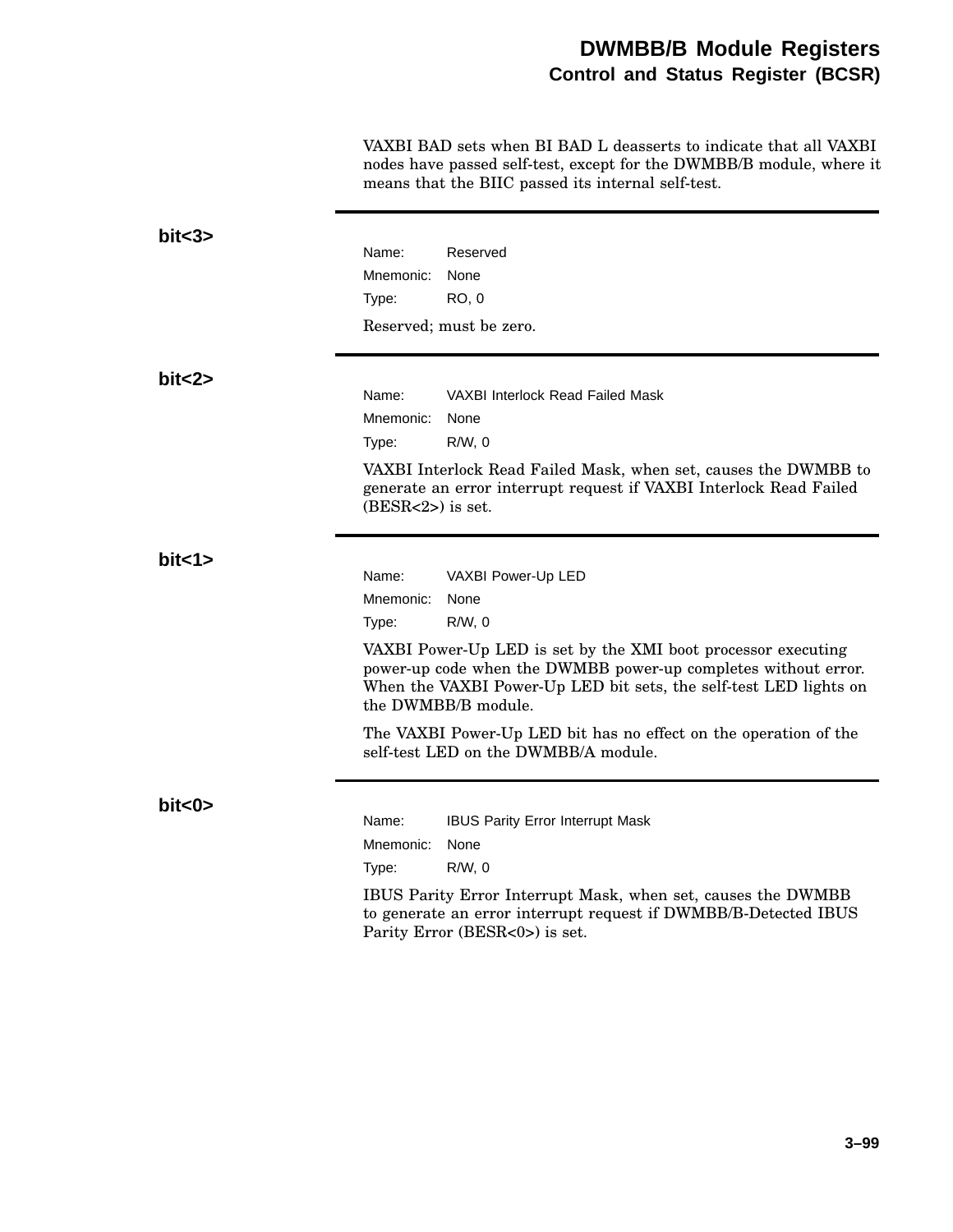# **Error Summary Register (BESR)**

The BESR contains status bits for errors detected by the DWMBB/B module.

**ADDRESS** XMI nodespace base address + 0000 0044



| bits<31:17>        | Name:                                                                                                                                                                                                                                                                                                              | Reserved                |
|--------------------|--------------------------------------------------------------------------------------------------------------------------------------------------------------------------------------------------------------------------------------------------------------------------------------------------------------------|-------------------------|
|                    | Mnemonic:                                                                                                                                                                                                                                                                                                          | None                    |
|                    | Type:                                                                                                                                                                                                                                                                                                              | RO, 0                   |
|                    |                                                                                                                                                                                                                                                                                                                    | Reserved; must be zero. |
| bits $<$ 16:13 $>$ |                                                                                                                                                                                                                                                                                                                    |                         |
|                    | Name:                                                                                                                                                                                                                                                                                                              | Interrupt Sent Status   |
|                    | Mnemonic:                                                                                                                                                                                                                                                                                                          | Sent                    |
|                    | Type:                                                                                                                                                                                                                                                                                                              | RO, 0                   |
|                    | The Interrupt Sent Status field corresponds to the 4-bit interrupt<br>sent flops internal to the gate array, with BESR<16> corresponding<br>to IPL $<17$ , BESR $<15$ corresponding to IPL $<16$ , and so on. The<br>interrupt sent status flops and BSER<12:8> determine the current<br>interrupt-pending status. |                         |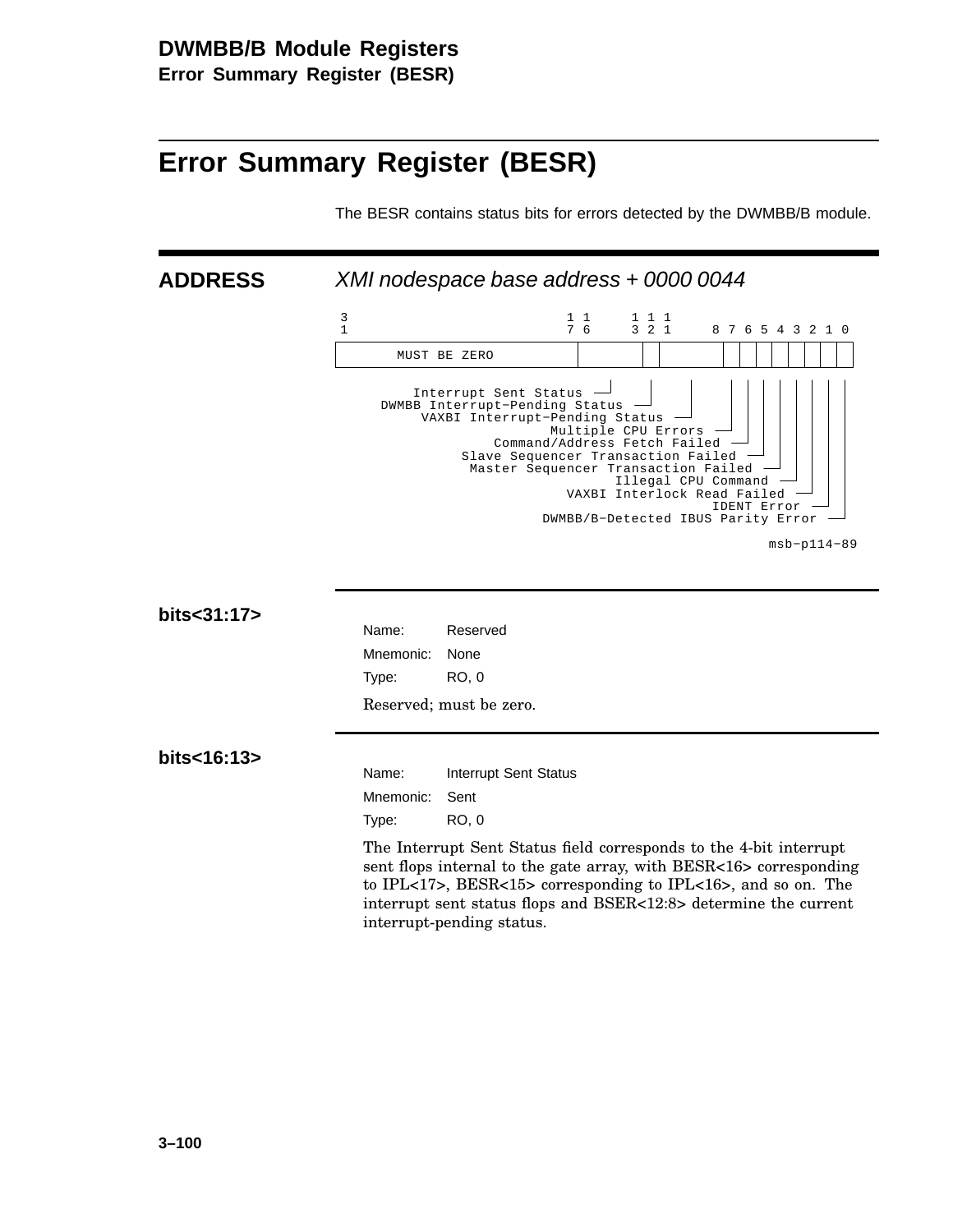| bit < 12   |                                                                                                                                                                                                                                                                                                                                                                                                                                                                                           |                                                                                           |  |
|------------|-------------------------------------------------------------------------------------------------------------------------------------------------------------------------------------------------------------------------------------------------------------------------------------------------------------------------------------------------------------------------------------------------------------------------------------------------------------------------------------------|-------------------------------------------------------------------------------------------|--|
|            | Name:                                                                                                                                                                                                                                                                                                                                                                                                                                                                                     | <b>DWMBB Interrupt-Pending Status</b>                                                     |  |
|            | Mnemonic:                                                                                                                                                                                                                                                                                                                                                                                                                                                                                 | <b>XBI INT PEND</b>                                                                       |  |
|            | Type:                                                                                                                                                                                                                                                                                                                                                                                                                                                                                     | RO. 0                                                                                     |  |
|            |                                                                                                                                                                                                                                                                                                                                                                                                                                                                                           | DWMBB Interrupt-Pending Status, when set, indicates that a<br>DWMBB interrupt is pending. |  |
| bits<11:8> |                                                                                                                                                                                                                                                                                                                                                                                                                                                                                           |                                                                                           |  |
|            | Name:                                                                                                                                                                                                                                                                                                                                                                                                                                                                                     | VAXBI Interrupt-Pending Status                                                            |  |
|            | Mnemonic:                                                                                                                                                                                                                                                                                                                                                                                                                                                                                 | BR7-BR4                                                                                   |  |
|            | Type:                                                                                                                                                                                                                                                                                                                                                                                                                                                                                     | <b>RO, 0</b>                                                                              |  |
|            | The VAXBI Interrupt-Pending Status field sets to indicate that one or<br>more of the VAXBI interrupt-pending flip-flops is set. When asserted,<br>they indicate that a VAXBI-generated interrupt targeting the DWMBB<br>was successfully received and that an IDENT at the correct IPL on the<br>XMI has not yet been received. This field is a direct read of the VAXBI<br>interrupt-pending flip-flops, with BESR<11> corresponding to IPL<17><br>and BESR<8> corresponding to IPL<14>. |                                                                                           |  |
| bit < 7    | Name:<br>Mnemonic:                                                                                                                                                                                                                                                                                                                                                                                                                                                                        | <b>Multiple CPU Errors</b><br><b>MULT CPU ERR</b>                                         |  |
|            | Type:                                                                                                                                                                                                                                                                                                                                                                                                                                                                                     | R/W1C, 0                                                                                  |  |
|            | Multiple CPU Errors sets when BESR<3> and BESR<0> were set<br>during a previous fetch from the DWMBB/B module and a parity<br>error is detected on the current fetch. Multiple CPU Errors does not<br>set when both C/A and write data parity errors are detected. Such a<br>condition is considered the same transaction.                                                                                                                                                                |                                                                                           |  |
| bits >     | Name:                                                                                                                                                                                                                                                                                                                                                                                                                                                                                     | Command/Address Fetch Failed                                                              |  |
|            | Mnemonic:                                                                                                                                                                                                                                                                                                                                                                                                                                                                                 | <b>CAFF</b>                                                                               |  |
|            |                                                                                                                                                                                                                                                                                                                                                                                                                                                                                           | <b>RO, 0</b>                                                                              |  |
|            | Type:                                                                                                                                                                                                                                                                                                                                                                                                                                                                                     |                                                                                           |  |
|            | When both Command/Address Fetch Failed and BESR<0> are set, the<br>DWMBB/B module detected an IBUS parity error on the C/A fetch<br>from the CPU C/A buffer.                                                                                                                                                                                                                                                                                                                              |                                                                                           |  |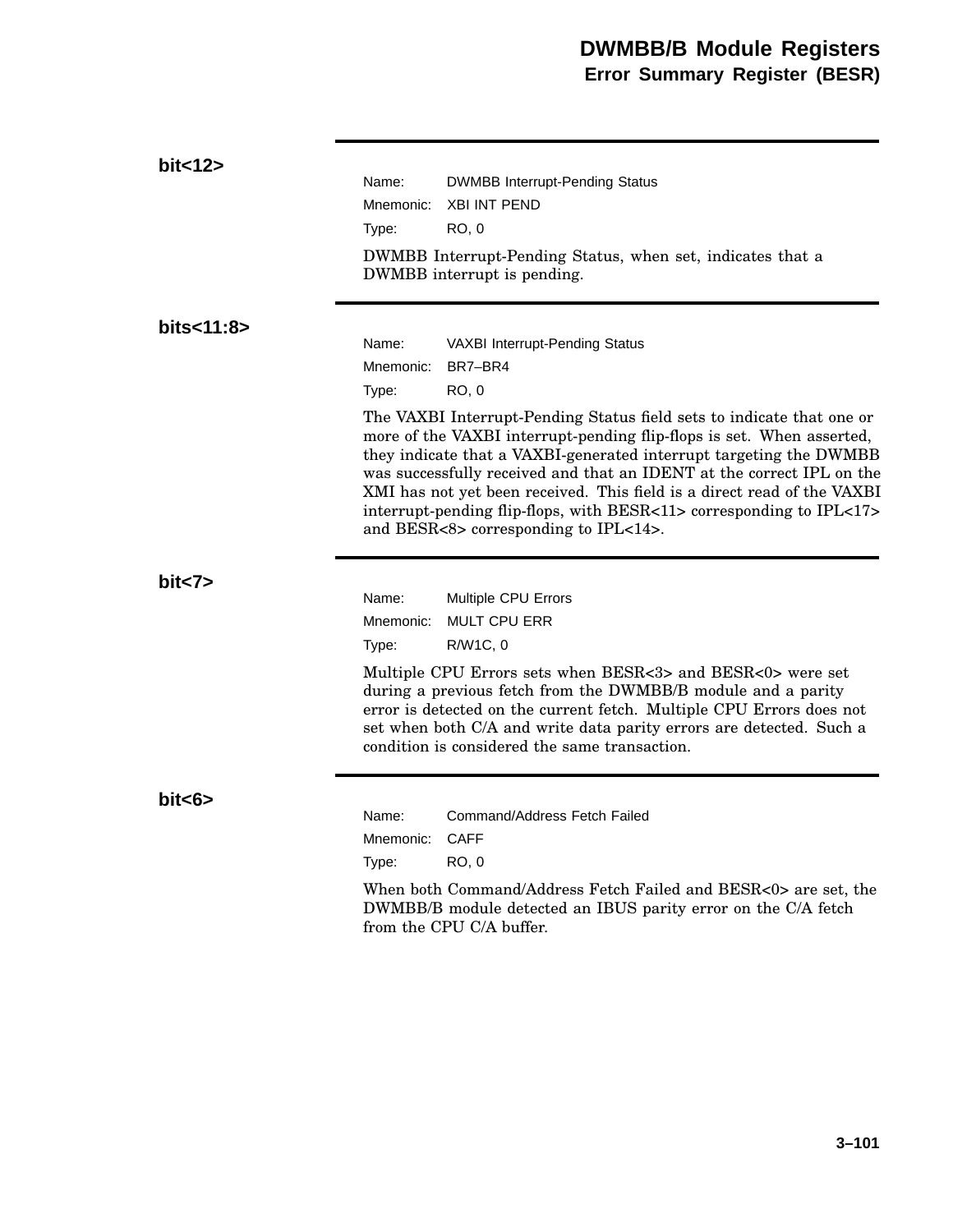# **DWMBB/B Module Registers**

**Error Summary Register (BESR)**

| bits >  |                                                                                                                                                                                                                                                              |  |  |
|---------|--------------------------------------------------------------------------------------------------------------------------------------------------------------------------------------------------------------------------------------------------------------|--|--|
|         | Name:<br>Slave Sequencer Transaction Failed                                                                                                                                                                                                                  |  |  |
|         | Mnemonic:<br>None                                                                                                                                                                                                                                            |  |  |
|         | <b>RO, 0</b><br>Type:                                                                                                                                                                                                                                        |  |  |
|         | Slave Sequencer Transaction Failed, when set with BESR<0>,<br>indicates that an IBUS parity error occurred while the slave sequencer<br>had control of the IBUS during a read data fetch from the DWMBB/A<br>module.                                         |  |  |
| bit < 4 |                                                                                                                                                                                                                                                              |  |  |
|         | Master Sequencer Transaction Failed<br>Name:                                                                                                                                                                                                                 |  |  |
|         | Mnemonic:<br>None                                                                                                                                                                                                                                            |  |  |
|         | <b>RO, 1</b><br>Type:                                                                                                                                                                                                                                        |  |  |
|         | Master Sequencer Transaction Failed sets with BESR<0> to indicate<br>that an IBUS parity error occurred while the master sequencer had<br>control of the IBUS and a C/A or write data fetch is executing.                                                    |  |  |
|         | Master Sequencer Transaction Failed sets with every I/O transaction.<br>It is NOT VALID unless $BESR<0>$ is also set. The transactions that<br>cause this error are I/O writes (C/A cycles only), I/O reads, and XMI<br><b>IDENTs.</b>                       |  |  |
| bits3>  |                                                                                                                                                                                                                                                              |  |  |
|         | Name:<br>Illegal CPU Command                                                                                                                                                                                                                                 |  |  |
|         | Mnemonic:<br>None                                                                                                                                                                                                                                            |  |  |
|         | R/W1C, 0<br>Type:                                                                                                                                                                                                                                            |  |  |
|         | Illegal CPU Command sets to indicate that an illegal CPU command<br>was decoded by the DWMBB/B module. The error results in the<br>master sequencer terminating the transaction and signaling the<br>DWMBB/A module that the transaction failed. The DWMBB/A |  |  |

module then generates the appropriate error response on the XMI. The transactions that cause this error are I/O writes (C/A cycles only), I/O reads, and XMI IDENTs.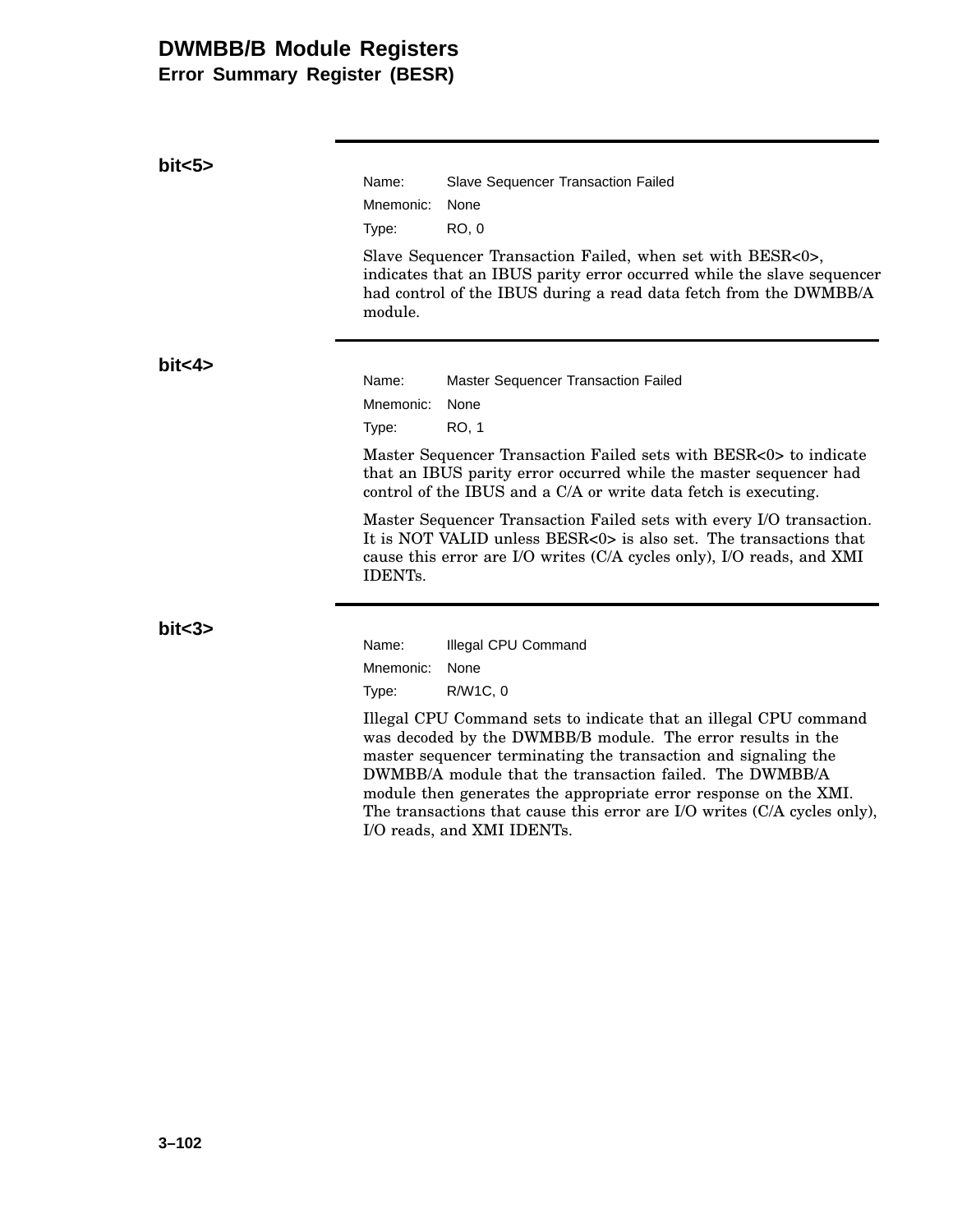| Name:          | VAXBI Interlock Read Failed |
|----------------|-----------------------------|
| Mnemonic: None |                             |
| Type:          | R/W1C, 0                    |

VAXBI Interlock Read Failed sets to indicate that a VAXBI-to-XMI memory Interlock Read operation failed to successfully complete on the VAXBI. When this error occurs, it is probable that the lock set in XMI memory will not be unlocked by the VAXBI device that issued the Interlock Read. Timeout Address Register data is used by the operating system to determine the locked address in XMI memory. The operating system can then clear the lock. Clearing VAXBI Interlock Read Failed also unlocks the Timeout Address Register.

VAXBI Interlock Read Failed sets whenever a VAXBI Interlock Read command has been decoded and the summary EV code, Illegal CNF Received for Slave Data (ICRSD) is decoded during a VAXBI Interlock Read transaction. Setting BI Interlock Read Failed locks the contents of the Timeout Address Register. Writing a one to VAXBI Interlock Read Failed clears both the bit and its lock on the register.

When VAXBI Interlock Read Failed is set with its corresponding mask bit, an error interrupt request is generated.

**bit<1>**

**bit<2>**

Name: IDENT Error Mnemonic: IDENT ERR Type: R/W1C, 0

IDENT Error sets to indicate that the DWMBB received an XMI IDENT transaction and no VAXBI nor DWMBB interrupt requests were pending at the IDENT transaction's IPL. A set IDENT Error indicates an error condition on the XMI bus with multiple IDENTs being issued on the XMI for the same interrupt transaction. (Only one XMI IDENT is issued on the XMI if a single interrupt targets multiple CPUs.) All other CPUs that are waiting for an XMI bus grant to issue their XMI IDENTs will cancel their IDENT transactions if they see an IDENT transaction that matches the node ID and IPL of the IDENT that they are waiting to issue. This error causes the DWMBB/B module to notifiy the DWMBB/A module that the IDENT failed. The DWMBB/A module then generates the appropriate error response. IDENT Error does not set on a passive release from the VAXBI.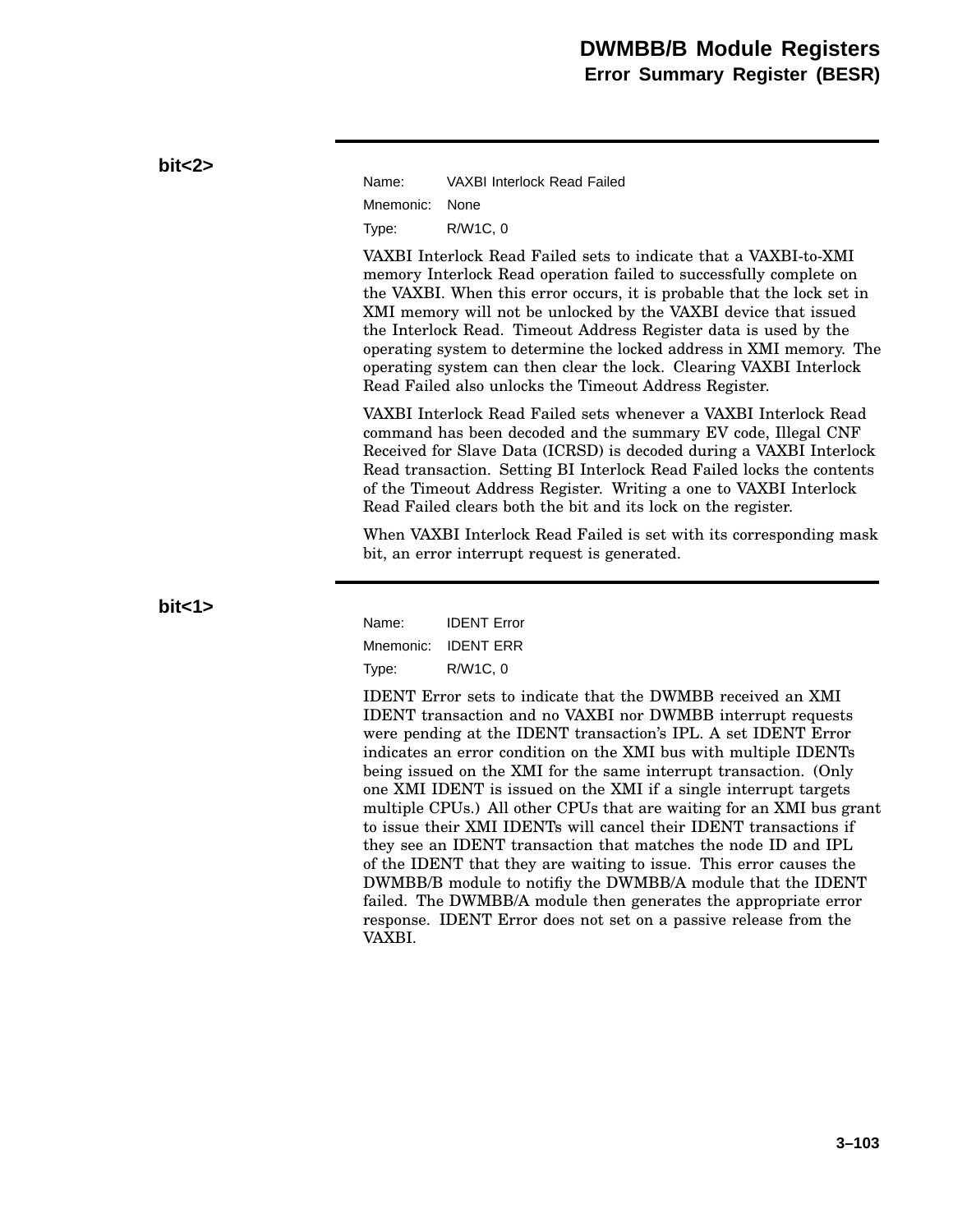# **DWMBB/B Module Registers**

**Error Summary Register (BESR)**

**bit<0>**

Name: DWMBB/B-Detected IBUS Parity Error Mnemonic: B IBUS PE Type: R/W1C, 0

DWMBB/B-Detected IBUS Parity Error sets if the DWMBB/B module detects an IBUS parity error while fetching information from the DWMBB/A module. The setting of DWMBB/B-Detected IBUS Parity Error locks BESR<6:4> and, if the fetch was for DMA read return data, the Timeout Address Register is also locked. When this bit is cleared, BESR<6:4> and the Timeout Address Register are unlocked. If IBUS Parity Error Interrupt Mask (BCSR<0>) is set, an error interrupt is generated.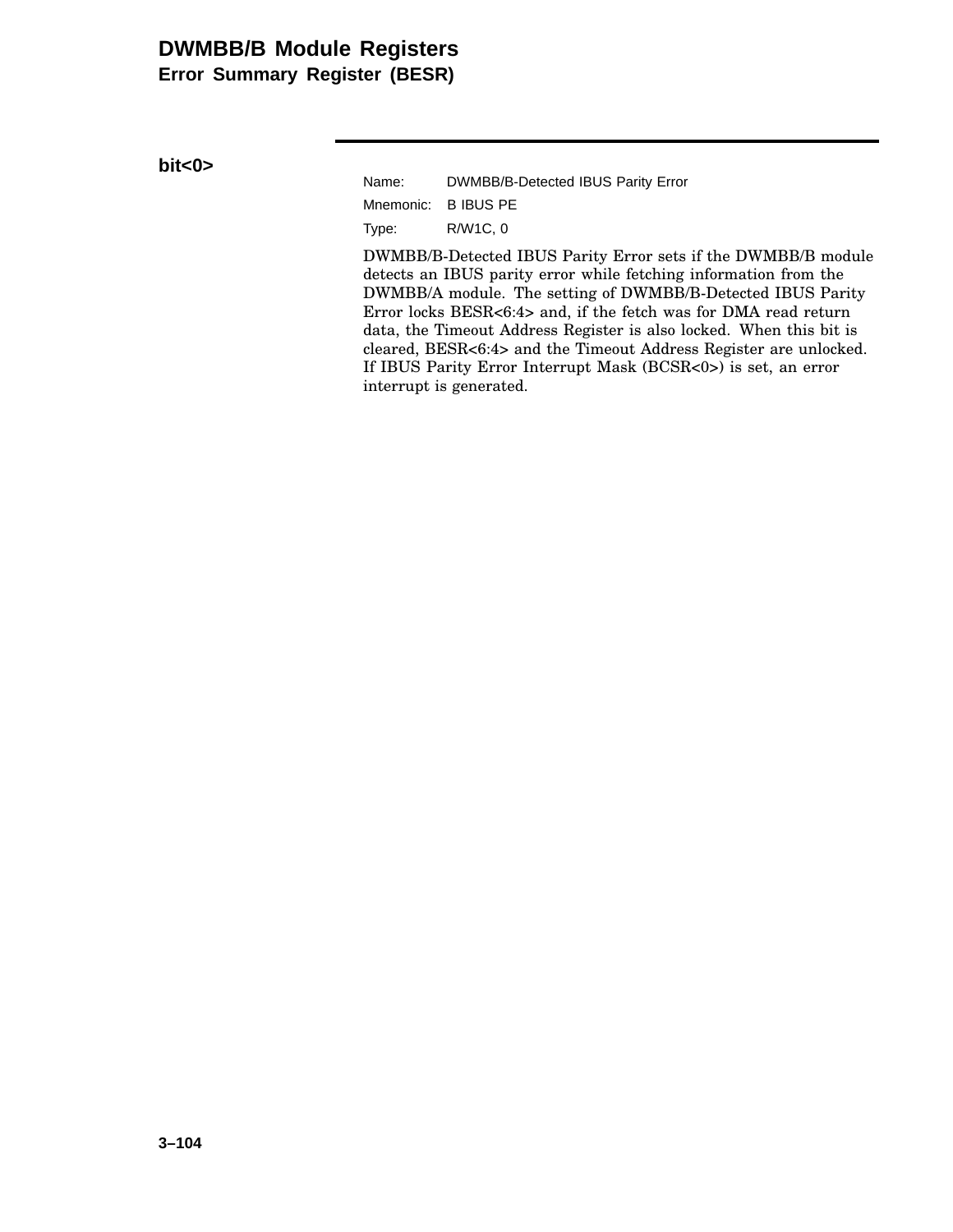# **Interrupt Destination Register (BIDR)**

The Interrupt Destination Register is used in two ways: First the DWMBB uses the lower sixteen bits to identify which node is to receive an error/status interrupt. Second, diagnostics use the entire register to verify the data path integrity of the DWMBB/B module.

| <b>ADDRESS</b> | XMI nodespace base address + 0000 0048                                                                                                                                                                                                                                                                                                                                                                                                                   |  |  |  |
|----------------|----------------------------------------------------------------------------------------------------------------------------------------------------------------------------------------------------------------------------------------------------------------------------------------------------------------------------------------------------------------------------------------------------------------------------------------------------------|--|--|--|
|                | 3<br>$1\quad1$<br>$\mathbf{1}$<br>6, 5<br>0                                                                                                                                                                                                                                                                                                                                                                                                              |  |  |  |
|                | Diagnostic Read/Write<br>Interrupt Destination                                                                                                                                                                                                                                                                                                                                                                                                           |  |  |  |
|                | $msb-p115-89$                                                                                                                                                                                                                                                                                                                                                                                                                                            |  |  |  |
| bits<31:0>     | Name:<br>Diagnostic Read/Write                                                                                                                                                                                                                                                                                                                                                                                                                           |  |  |  |
|                | Mnemonic:<br>None                                                                                                                                                                                                                                                                                                                                                                                                                                        |  |  |  |
|                | R/W, undefined<br>Type:                                                                                                                                                                                                                                                                                                                                                                                                                                  |  |  |  |
|                | The Diagnostic Read/Write field is used by diagnostics to verify much<br>of the data path integrity of the DWMBB/B module gate array. The<br>entire register is R/W so the diagnostics can use the full 32-bit register<br>for testing purposes.                                                                                                                                                                                                         |  |  |  |
| bits<15:0>     | Name:<br>Interrupt Destination                                                                                                                                                                                                                                                                                                                                                                                                                           |  |  |  |
|                | Mnemonic:<br>None                                                                                                                                                                                                                                                                                                                                                                                                                                        |  |  |  |
|                | $R/W$ , 0<br>Type:                                                                                                                                                                                                                                                                                                                                                                                                                                       |  |  |  |
|                | The Interrupt Destination field determines the nodes on the XMI that<br>are targeted by the DWMBB when it issues an interrupt transaction.<br>Each bit in the 16-bit field corresponds to one of the 16 XMI nodes<br>(only 14 nodes are used in VAX 6000 systems). When a bit is set to<br>one, the selected node is the targeted node that the DWMBB will<br>interrupt. Multiple bits can be set to interrupt as many XMI nodes as<br>the user desires. |  |  |  |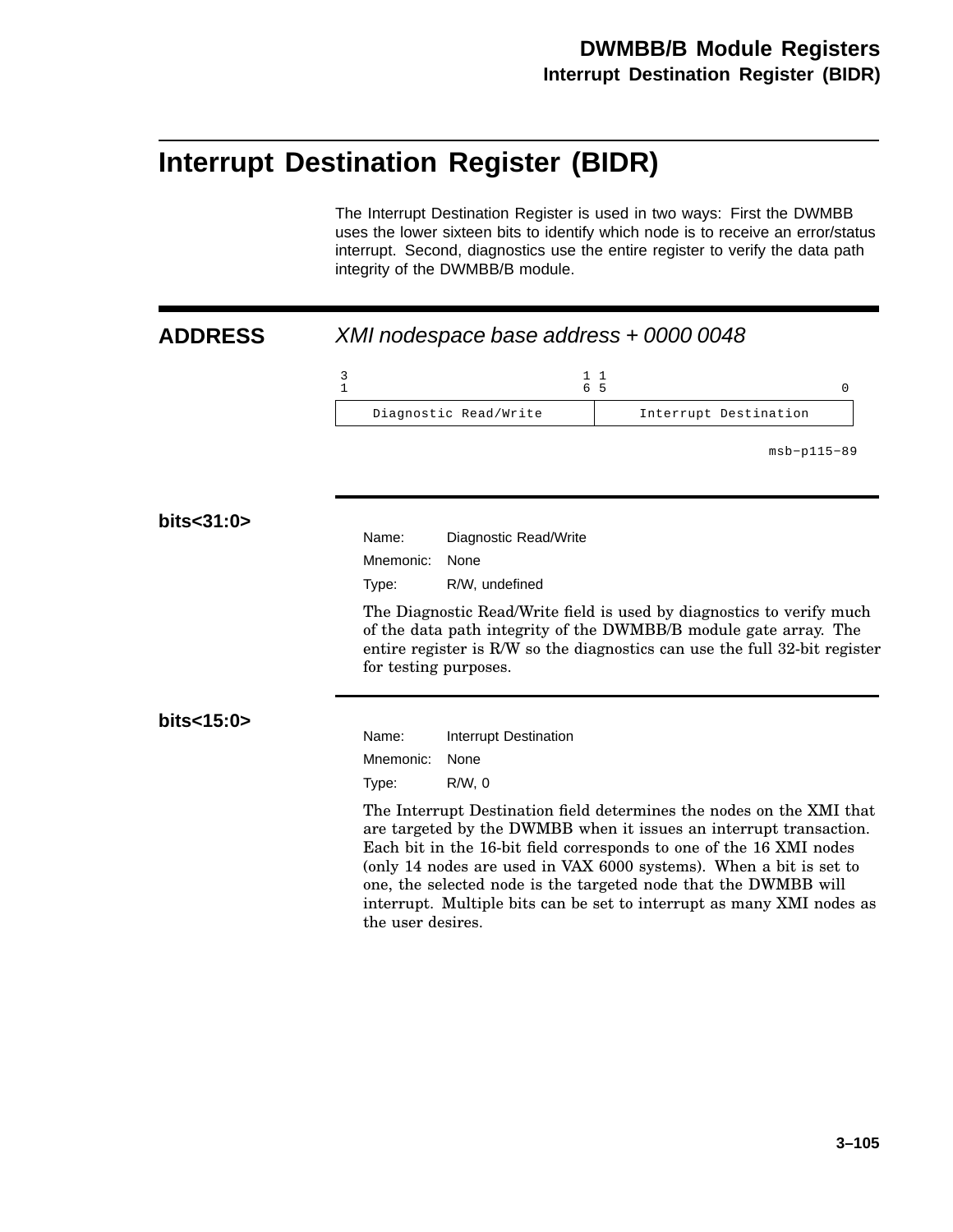# **Timeout Address Register (BTIM)**

The Timeout Address Register is loaded each time a DMA command/address is latched off the VAXBI. BTIM locks when (1) a VAXBI-to-XMI memory Interlock Read fails, causing the VAXBI Interlock Read Failed bit (BESR<2>) to set, or (2) a VAXBI-to-XMI memory read-type fails, causing the IBUS Parity Error bit (BESR<0>) to be set by the DWMBB/B.

### **ADDRESS** XMI nodespace base address + 0000 004C 3 1 3 0 2  $9$  0 VAXBI DMA Failing Address msb−p116−89 VAXBI DMA Failing Address Length **bits<31:30>** Name: VAXBI DMA Failing Address Length Mnemonic: None Type: RO VAXBI DMA Failing Address length contains the length of the received VAXBI-to-XMI transaction. The field is loaded on every DMA command/address cycle received by the DWMBB/B module from the IBUS. It locks if a failure is detected by the DWMBB/B module. **bits<29:0>** Name: VAXBI DMA Failing Address Mnemonic: None Type: RO The VAXBI DMA Failing Address contains the longword physical address of the received VAXBI-to-XMI transaction. If no errors are detected, the register reads back the last VAXBI transaction. The register logically locks upon error and unlocks when that error clears.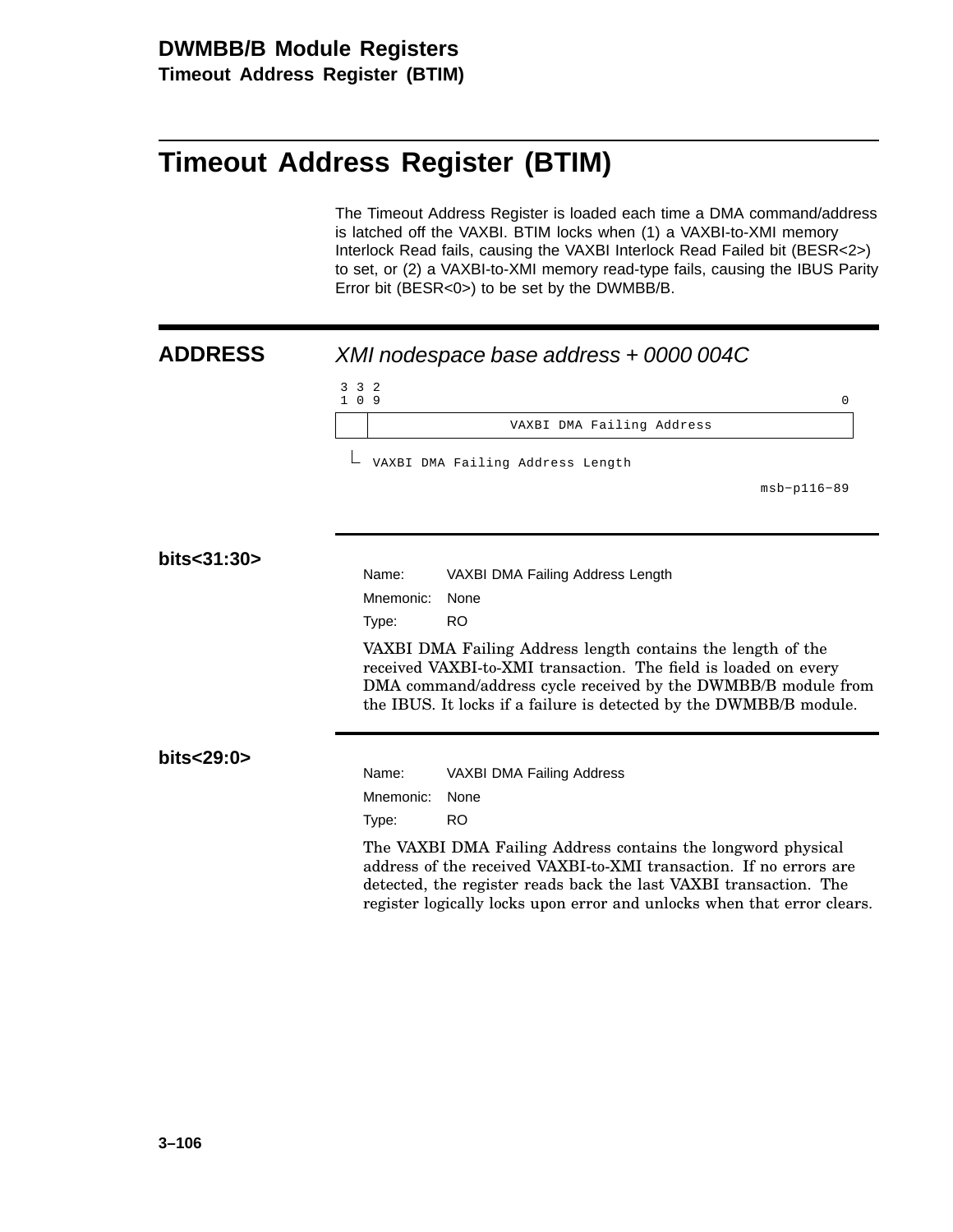# **Vector Offset Register (BVOR)**

The Vector Offset Register contains a value that is concatenated with the VAXBI device-supplied vector, if bits<13:9> of the VAXBI-supplied vector are equal to zero.

| <b>ADDRESS</b> | XMI nodespace base address + 0000 0050                                                                                                                                                                                                                                                                                                                                                                 |                                                             |           |               |
|----------------|--------------------------------------------------------------------------------------------------------------------------------------------------------------------------------------------------------------------------------------------------------------------------------------------------------------------------------------------------------------------------------------------------------|-------------------------------------------------------------|-----------|---------------|
|                | 3<br>$1\,$                                                                                                                                                                                                                                                                                                                                                                                             |                                                             | 11<br>6 5 | 9 8<br>0      |
|                |                                                                                                                                                                                                                                                                                                                                                                                                        | MUST BE ZERO                                                |           | MUST BE ZERO  |
|                |                                                                                                                                                                                                                                                                                                                                                                                                        | DWMBB/B Vector Offset Register (VOR)                        |           | $msb-p117-89$ |
| bits<31:16>    | Name:<br>Mnemonic:<br>Type:                                                                                                                                                                                                                                                                                                                                                                            | Reserved<br>None<br><b>RO, 0</b>                            |           |               |
|                |                                                                                                                                                                                                                                                                                                                                                                                                        | Reserved; must be zero.                                     |           |               |
| bits<15:9>     | Name:<br>Mnemonic:<br>Type:                                                                                                                                                                                                                                                                                                                                                                            | DWMBB/B Vector Offset Register<br><b>VOR</b><br>$R/W$ , 0   |           |               |
|                | The Vector Offset Register field is a 7-bit register loaded by software<br>upon system initialization. The BVOR contains a value that is<br>concatenated with the VAXBI device-supplied vector, providing that<br>bits <13:9> of the VAXBI-supplied vector are equal to zero, ensuring<br>that multiple DWMBB/VAXBIs with the same devices on each bus will<br>have a unique entry point into the SCB. |                                                             |           |               |
| bits < 8:0     | Name:<br>Mnemonic:<br>Type:                                                                                                                                                                                                                                                                                                                                                                            | Reserved<br>None<br><b>RO, 0</b><br>Reserved; must be zero. |           |               |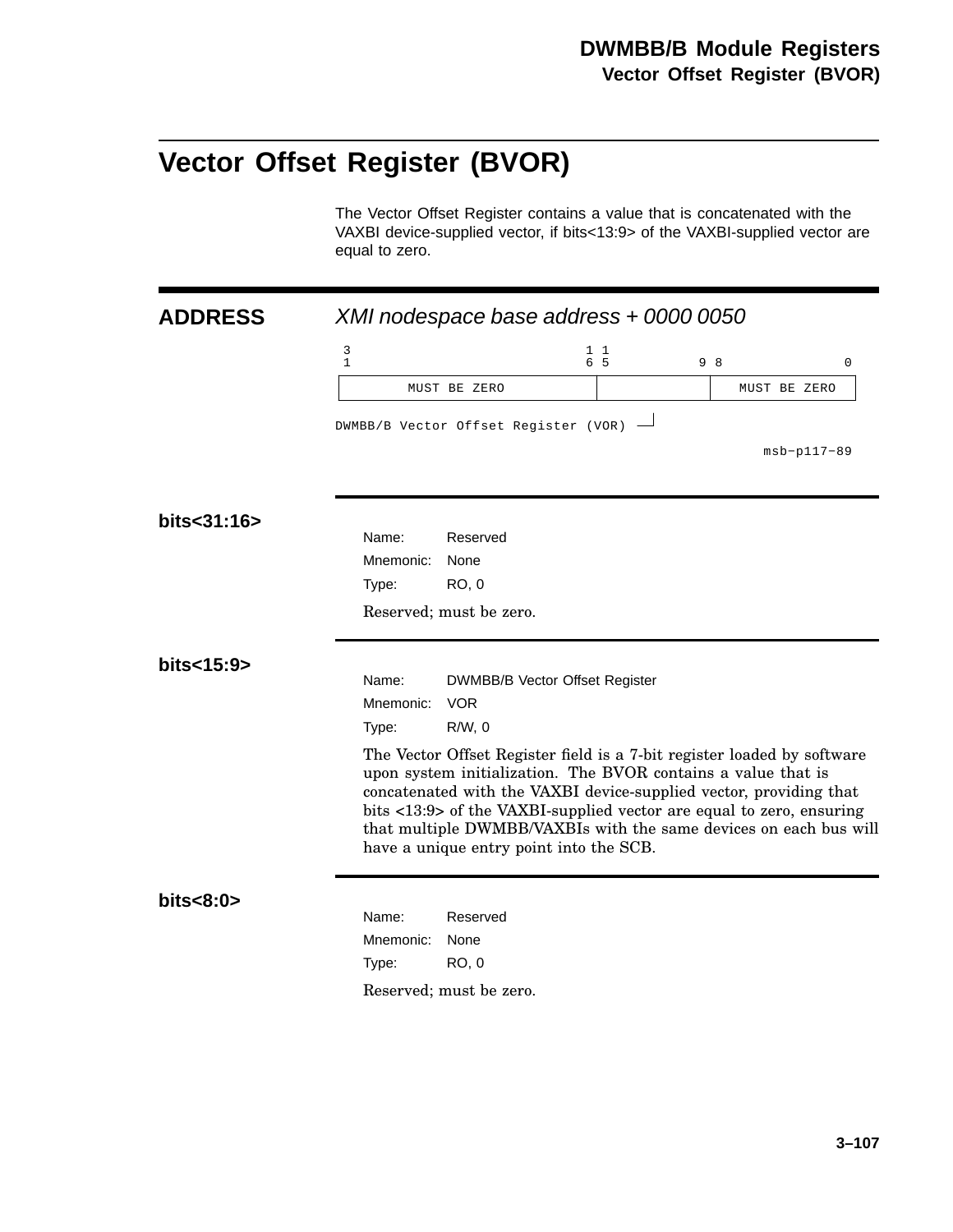**Vector Register (BVR)**

# **Vector Register (BVR)**

System software loads the BVR with the vector to be transmitted to the node responding to the DWMBB's interrupt request.

| <b>ADDRESS</b> |                                       |                         | XMI nodespace base address + 0000 0054                                                                                                                                                                                                                                                                                  |                 |
|----------------|---------------------------------------|-------------------------|-------------------------------------------------------------------------------------------------------------------------------------------------------------------------------------------------------------------------------------------------------------------------------------------------------------------------|-----------------|
|                | $\begin{array}{c} 3 \\ 1 \end{array}$ |                         | $1\quad1$<br>6 5                                                                                                                                                                                                                                                                                                        | $2\quad1\quad0$ |
|                |                                       | MUST BE ZERO            | DWMBB Vector                                                                                                                                                                                                                                                                                                            | MBZ             |
|                |                                       |                         |                                                                                                                                                                                                                                                                                                                         | $msb-p118-89$   |
| bits<31:16>    | Name:                                 | Reserved                |                                                                                                                                                                                                                                                                                                                         |                 |
|                | Mnemonic:                             | None                    |                                                                                                                                                                                                                                                                                                                         |                 |
|                | Type:                                 | <b>RO, 0</b>            |                                                                                                                                                                                                                                                                                                                         |                 |
|                |                                       | Reserved; must be zero. |                                                                                                                                                                                                                                                                                                                         |                 |
| bits<15:2>     |                                       |                         |                                                                                                                                                                                                                                                                                                                         |                 |
|                | Name:                                 | <b>DWMBB</b> Vector     |                                                                                                                                                                                                                                                                                                                         |                 |
|                | Mnemonic:                             | None                    |                                                                                                                                                                                                                                                                                                                         |                 |
|                | Type:                                 | $R/W$ , 0               |                                                                                                                                                                                                                                                                                                                         |                 |
|                |                                       |                         | The DWMBB Vector is transmitted to the XMI node that issued<br>an IDENT when the DWMBB has a pending interrupt request<br>that matches the interrupt source and IPL sent during the XMI<br>IDENT transaction. This vector is NOT sent for any VAXBI-generated<br>interrupts or BIIC interrupts due to error conditions. |                 |
| bits<1:0>      | Name:                                 | Reserved                |                                                                                                                                                                                                                                                                                                                         |                 |
|                | Mnemonic:                             | None                    |                                                                                                                                                                                                                                                                                                                         |                 |
|                | Type:                                 | <b>RO, 0</b>            |                                                                                                                                                                                                                                                                                                                         |                 |
|                |                                       | Reserved; must be zero. |                                                                                                                                                                                                                                                                                                                         |                 |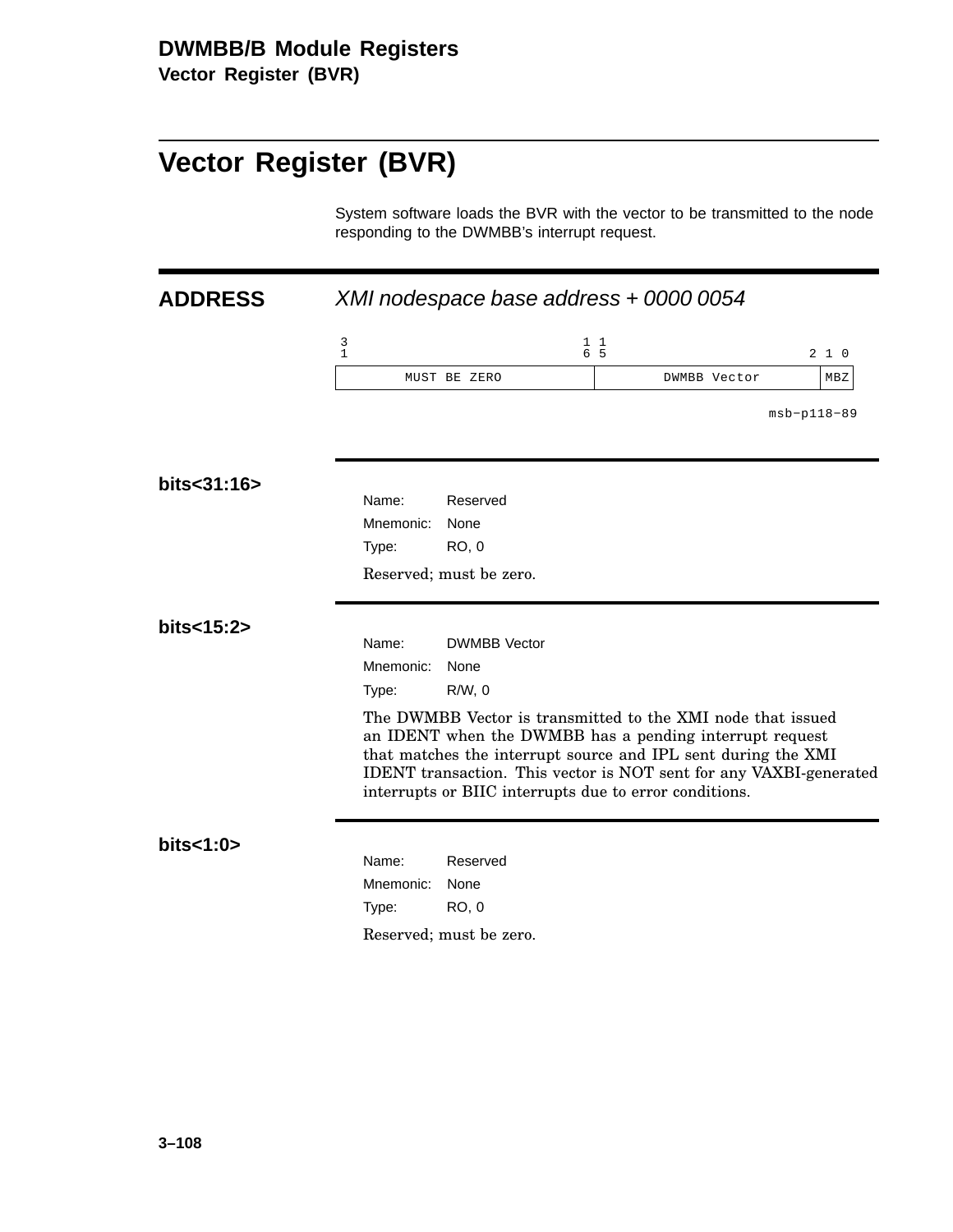## **Diagnostic Control Register 1 (BDCR1)**

BDCR1 is used by diagnostics to perform various diagnostic functions on the DWMBB/B module, ensuring that its hardware operates properly.

| <b>ADDRESS</b> |                   | XMI nodespace base address + 0000 0058                                                                                                                                                                                                                                                                                                                                                                           |                 |
|----------------|-------------------|------------------------------------------------------------------------------------------------------------------------------------------------------------------------------------------------------------------------------------------------------------------------------------------------------------------------------------------------------------------------------------------------------------------|-----------------|
|                | 3<br>$\mathbf{1}$ |                                                                                                                                                                                                                                                                                                                                                                                                                  | 7 6 5 4 3 2 1 0 |
|                |                   | MUST BE ZERO                                                                                                                                                                                                                                                                                                                                                                                                     | 0<br>MBZ        |
|                |                   | DWMBB Flip Address FADDR Bit<1> .<br>DWMBB Flip Bit<29><br>Force BIIC Loopback Mode<br>Force BCI Bad Parity                                                                                                                                                                                                                                                                                                      |                 |
|                |                   |                                                                                                                                                                                                                                                                                                                                                                                                                  | $msb-p119-89$   |
| bits<31:7>     | Name:             | Reserved                                                                                                                                                                                                                                                                                                                                                                                                         |                 |
|                | Mnemonic:         | None                                                                                                                                                                                                                                                                                                                                                                                                             |                 |
|                | Type:             | RO, 0                                                                                                                                                                                                                                                                                                                                                                                                            |                 |
|                |                   | Reserved; must be zero.                                                                                                                                                                                                                                                                                                                                                                                          |                 |
| bits           |                   |                                                                                                                                                                                                                                                                                                                                                                                                                  |                 |
|                | Name:             | DWMBB/B Flip Failing Address Bit<1>                                                                                                                                                                                                                                                                                                                                                                              |                 |
|                | Mnemonic:         | <b>B Flip FADDR 1</b>                                                                                                                                                                                                                                                                                                                                                                                            |                 |
|                | Type:             | $R/W$ , $0$                                                                                                                                                                                                                                                                                                                                                                                                      |                 |
|                |                   | DWMBB/B Flip Failing Address Bit<1>, used with I/O Address Bit<2>,<br>enables diagnostics to access and test all the data buffers in the<br>DWMBB/A module's transaction register file. Combinations of these<br>two bits allow the DWMBB/B module to send DMA loopback mode<br>DMA write data to any one of the write data buffers, or to allow the<br>DWMBB/B module to read any one of the read data buffers. |                 |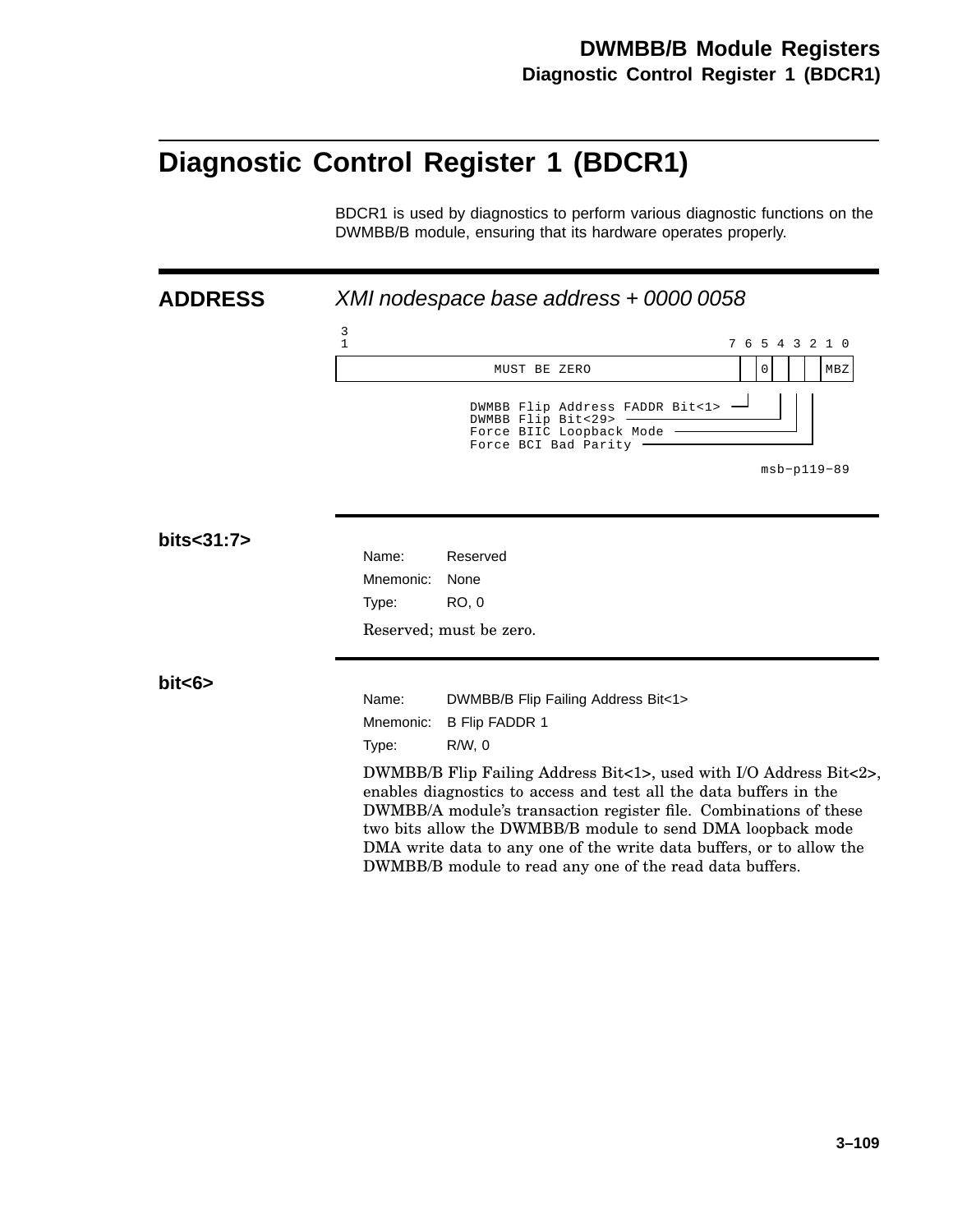## **DWMBB/B Module Registers Diagnostic Control Register 1 (BDCR1)**

| bits5     |                                                                                                                                                                                                                                                                                                                                                                                                                                                                                                         |
|-----------|---------------------------------------------------------------------------------------------------------------------------------------------------------------------------------------------------------------------------------------------------------------------------------------------------------------------------------------------------------------------------------------------------------------------------------------------------------------------------------------------------------|
|           | Name:<br>Reserved                                                                                                                                                                                                                                                                                                                                                                                                                                                                                       |
|           | Mnemonic:<br>None                                                                                                                                                                                                                                                                                                                                                                                                                                                                                       |
|           | <b>RO, 0</b><br>Type:                                                                                                                                                                                                                                                                                                                                                                                                                                                                                   |
|           | Reserved; must be zero.                                                                                                                                                                                                                                                                                                                                                                                                                                                                                 |
|           |                                                                                                                                                                                                                                                                                                                                                                                                                                                                                                         |
| bit < 4   | Name:<br>DWMBB/B Flip Address Bit<29>                                                                                                                                                                                                                                                                                                                                                                                                                                                                   |
|           | Mnemonic:<br>B Flip A29                                                                                                                                                                                                                                                                                                                                                                                                                                                                                 |
|           | Type:<br>$R/W$ , 0                                                                                                                                                                                                                                                                                                                                                                                                                                                                                      |
|           | Setting DWMBB/B Flip Address Bit<29> inverts the state of<br>Address<29> and BCI parity after the I/O C/A has been fetched<br>and decoded by the DWMBB/B module. The new address, which<br>now points to XMI memory space, is issued to the VAXBI. The<br>DWMBB processes this transaction like any other VAXBI-initiated<br>DMA longword transaction, allowing diagnostic programs executing<br>on the XMI to issue an I/O transaction to the DWMBB, which then<br>converts it into a DMA transaction. |
| bits3>    |                                                                                                                                                                                                                                                                                                                                                                                                                                                                                                         |
|           | Name:<br>Force BIIC Loopback Mode                                                                                                                                                                                                                                                                                                                                                                                                                                                                       |
|           | Mnemonic:<br>None                                                                                                                                                                                                                                                                                                                                                                                                                                                                                       |
|           | $R/W$ , 0<br>Type:                                                                                                                                                                                                                                                                                                                                                                                                                                                                                      |
|           | All requests to the master port of the BIIC become loopback requests<br>whenever BIIC loopback mode is set. Thus the master sequencer can<br>make loopback requests to access BIIC registers. The loopback mode<br>prevents the BIIC from initiating VAXBI cycles to access the BIIC<br>registers. When the BIIC is in BIIC loopback mode, it ignores the node<br>ID portion of the address presented to it.                                                                                            |
|           |                                                                                                                                                                                                                                                                                                                                                                                                                                                                                                         |
| bit < 2>  | Force BCI Bad Parity<br>Name:                                                                                                                                                                                                                                                                                                                                                                                                                                                                           |
|           | Mnemonic:<br>None                                                                                                                                                                                                                                                                                                                                                                                                                                                                                       |
|           | $R/W$ , 0<br>Type:                                                                                                                                                                                                                                                                                                                                                                                                                                                                                      |
|           | When Force BCI Bad Parity is set, bad parity is forced onto the VAXBI<br>during CPU C/A, CPU data cycles, and DMA read data cycles.                                                                                                                                                                                                                                                                                                                                                                     |
| bits<1:0> |                                                                                                                                                                                                                                                                                                                                                                                                                                                                                                         |
|           | Name:<br>Reserved                                                                                                                                                                                                                                                                                                                                                                                                                                                                                       |
|           | Mnemonic:<br>None                                                                                                                                                                                                                                                                                                                                                                                                                                                                                       |
|           | <b>RO, 0</b><br>Type:                                                                                                                                                                                                                                                                                                                                                                                                                                                                                   |
|           | Reserved; must be zero.                                                                                                                                                                                                                                                                                                                                                                                                                                                                                 |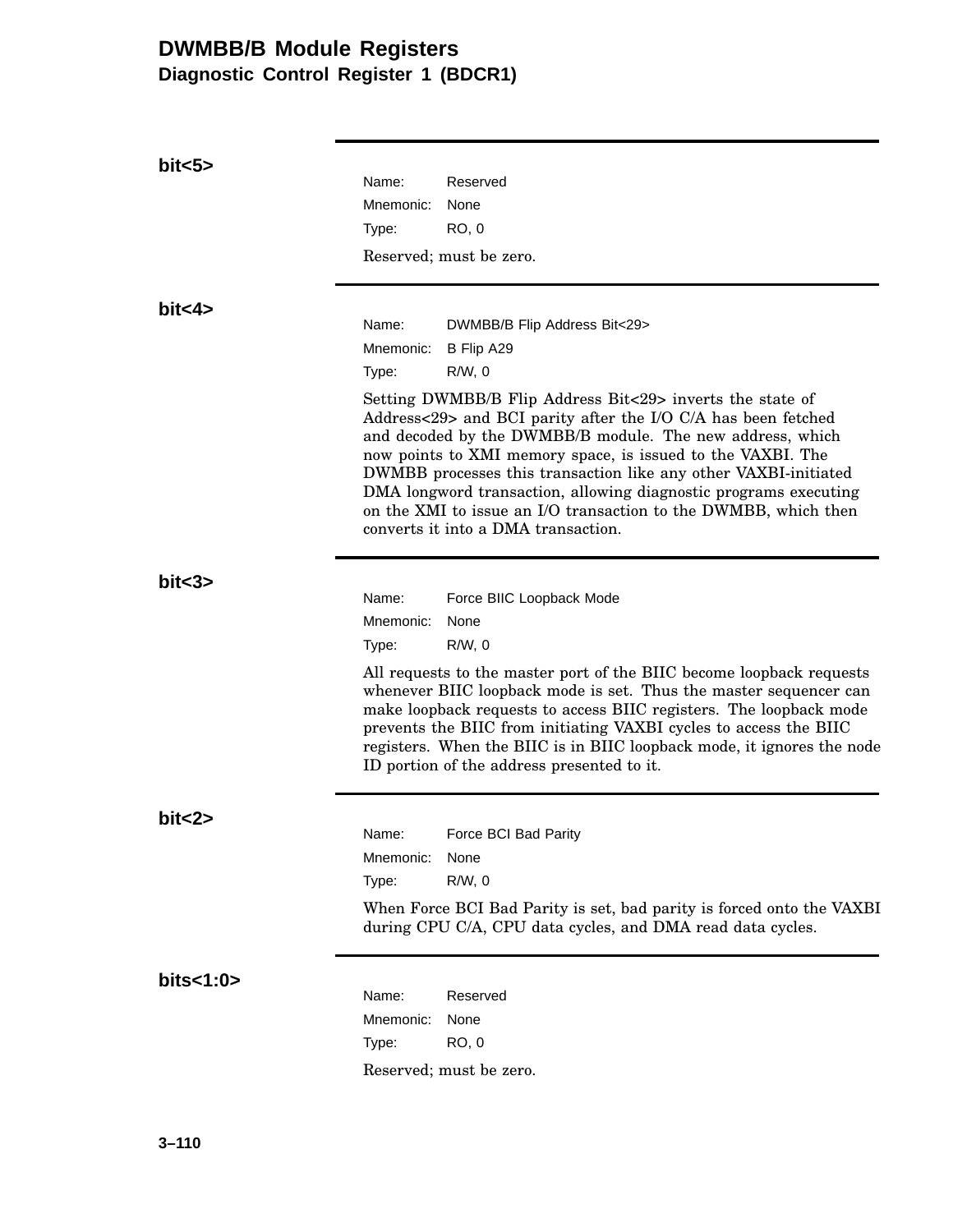## **Reserved Register (BRSVD)**

The Reserved Register is an undefined register that is reserved for future use. Reads to this register return UNDEFINED data with correct parity. Writes to this register appear to complete successfully.

| <b>ADDRESS</b> |               | XMI nodespace base address + 0000 005C                  |               |
|----------------|---------------|---------------------------------------------------------|---------------|
|                | $\frac{3}{1}$ |                                                         | $\mathbf 0$   |
|                |               | RESERVED                                                |               |
|                |               |                                                         | $msb-p120-89$ |
| bits<31:0>     |               |                                                         |               |
|                | Name:         | <b>Reserved Register</b>                                |               |
|                | Mnemonic:     | <b>BRSVD</b>                                            |               |
|                | Type:         | Undefined                                               |               |
|                |               | The reserved register bits are reserved for future use. |               |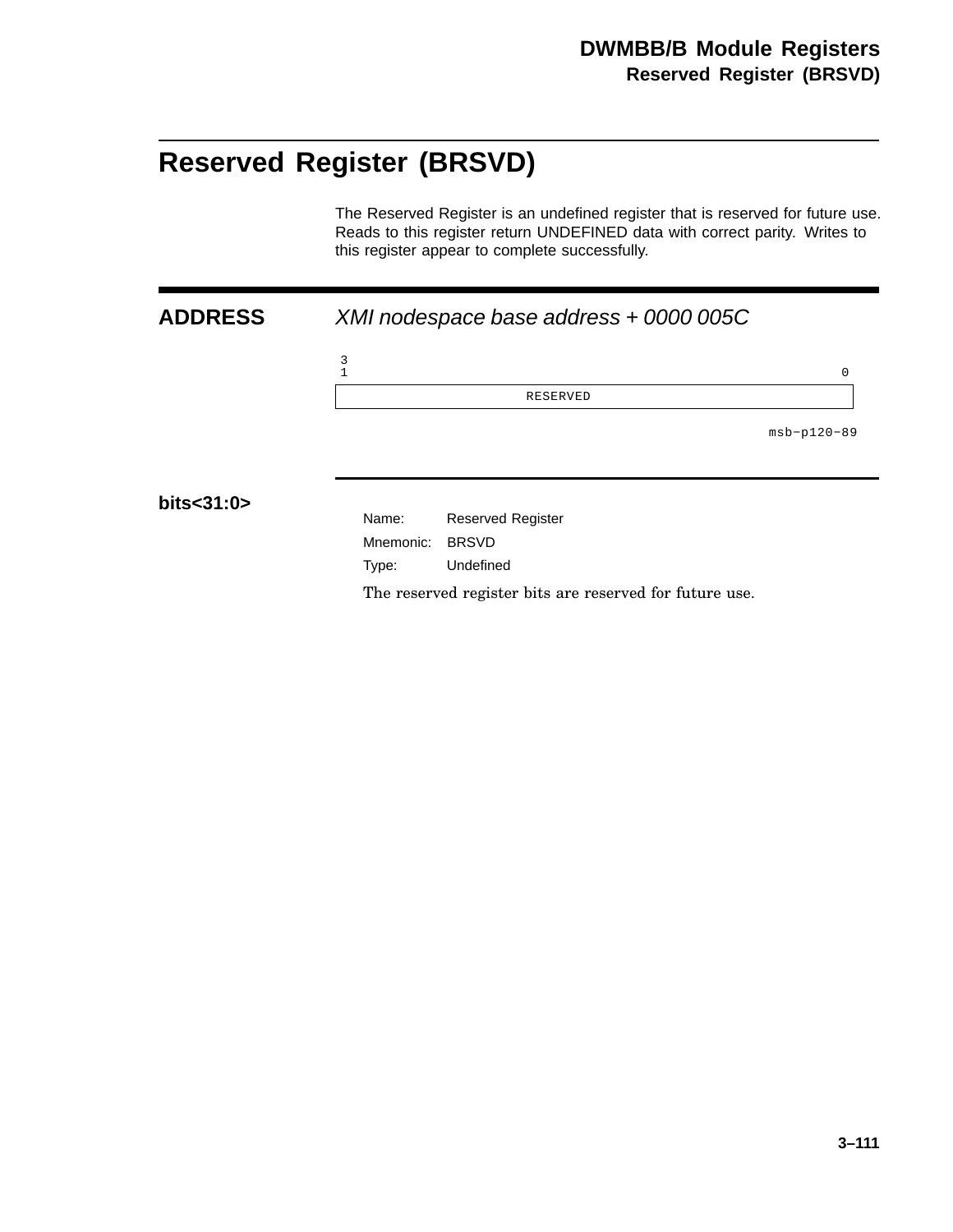## **Device Register (DTYPE)**

The VAXBI Device Register is loaded during self-test by console code with the DWMBB VAXBI device type and by the revision select logic with the revision level.

### **ADDRESS** VAXBI nodespace base address + 0000 0000

|                 | 65                 |
|-----------------|--------------------|
| Device Revision | Device Type (210F) |

msb−p121−89

#### **bits<31:16>**

| Name:          | Device Revision |
|----------------|-----------------|
| Mnemonic: DREV |                 |
| Type:          | R/W.0           |

Identifies the revision level of the device. The revision level is loaded by hardware during BCI DC LO. For revision H, the DREV field contains 7 (hex). There is no revision I. Starting with revision J, the DREV field reflects the letter revision of the module as follows:

| <b>DWMBA/B Revision</b> | DREV (decimal) | DREV (hex) |
|-------------------------|----------------|------------|
| J <sub>0</sub>          | 10             | 000A       |
| J <sub>1</sub>          | 10             | 000A       |
| K <sub>0</sub>          | 11             | 000B       |
| K <sub>1</sub>          | 11             | 000B       |
| ٠                       |                |            |
| ٠                       |                |            |
| ٠                       |                |            |
| Z <sub>0</sub>          | 26             | 001A       |

#### **bits<15:0>**

| Name:     | Device Type |
|-----------|-------------|
| Mnemonic: | DTYPE       |
| Type:     | R/W.0       |

Identifies the type of VAXBI node. The processor's console code loads DTYPE with 210F (hex) after successful completion of self-test.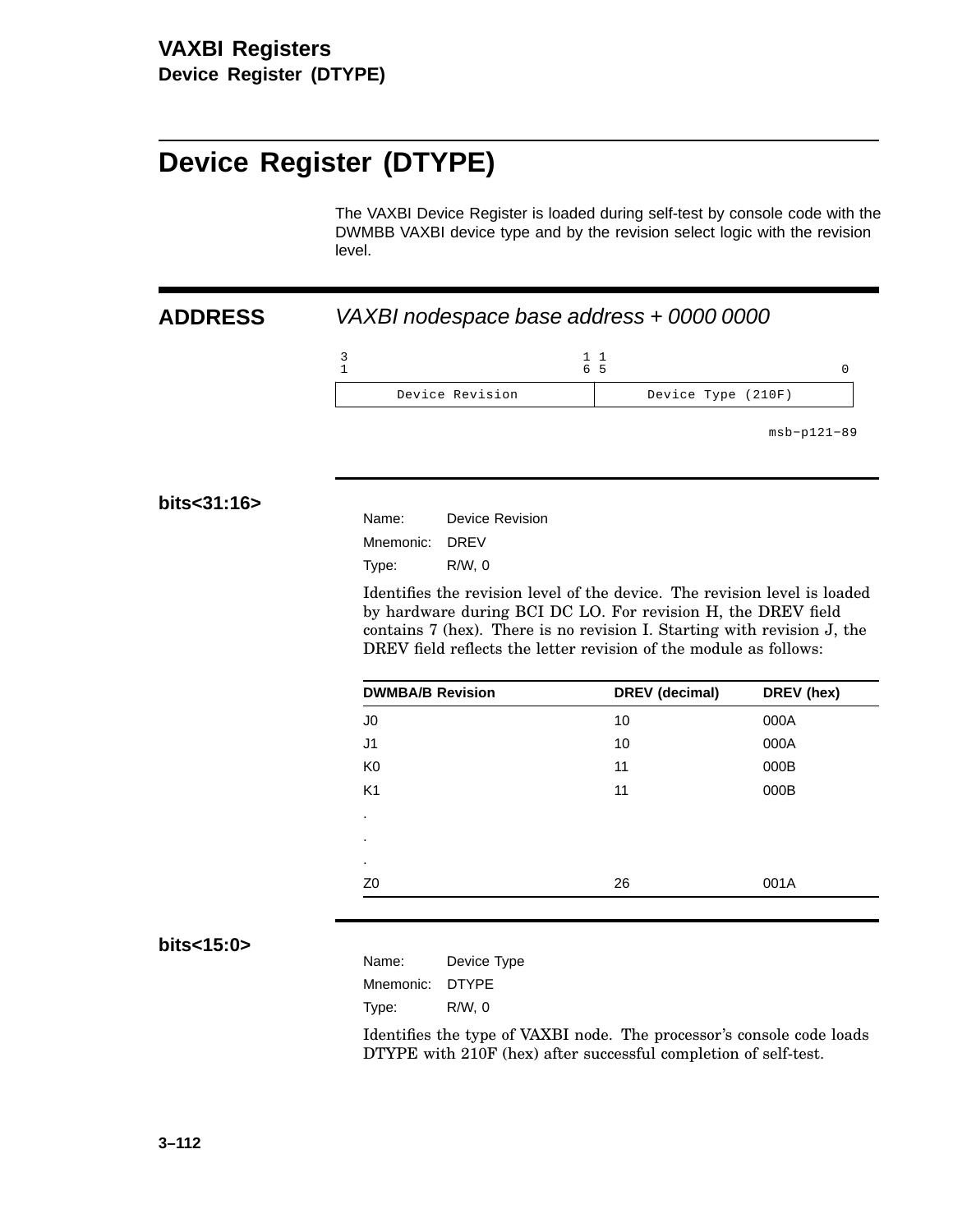### **3.12 Error Handling**

#### **The DWMBB detects errors on the XMI, the VAXBI, the IBUS, and in the page map register RAMs.**

DWMBB error handling accomplishes the following:

- Captures error information for error analysis
- Prevents errors from propagating by aborting error-causing transactions
- Facilitates software recovery

Error generation and checking is performed on the DWMBB, on both ports of the CPU, on DMA-A and DMA-B register files, and on the IBUS data path between the modules.

A specific error is flagged in one of the two Error Summary Registers (AESR and BESR) so that errors can be traced by software and diagnostics. When an error occurs, the DWMBB locks its error and address registers to ensure that a subsequent transaction will not change any states in the DWMBB until software services the error condition(s).

Even though an error causes the DWMBB/A module to issue a write error IVINTR, any pending DMA or CPU transactions that are error free are processed to completion, even if a previous transaction was halted due to an error.

The DWMBB/B module can nullify the following transactions on the IBUS if it detects an error and if it is unable to prevent the transfer of that transaction on the IBUS:

- DMA transactions
- I/O read data
- IDENT vectors

The DWMBB/B module does not prevent the transfer on the IBUS but informs the DWMBB/A module that the transaction is "nullified." The DWMBB/A module then aborts the transaction and returns to an idle state ready to receive a new transaction. When this happens, the DWMBB/B module issues the necessary interrupts and logs the error.

If the DWMBB/A module detects an error in a DMA cycle and the transaction is not nullified by the DWMBB/B module, the DWMBB/A module logs the error, initiates the appropriate error response, aborts the transaction, and returns to an idle state ready to receive a new transaction.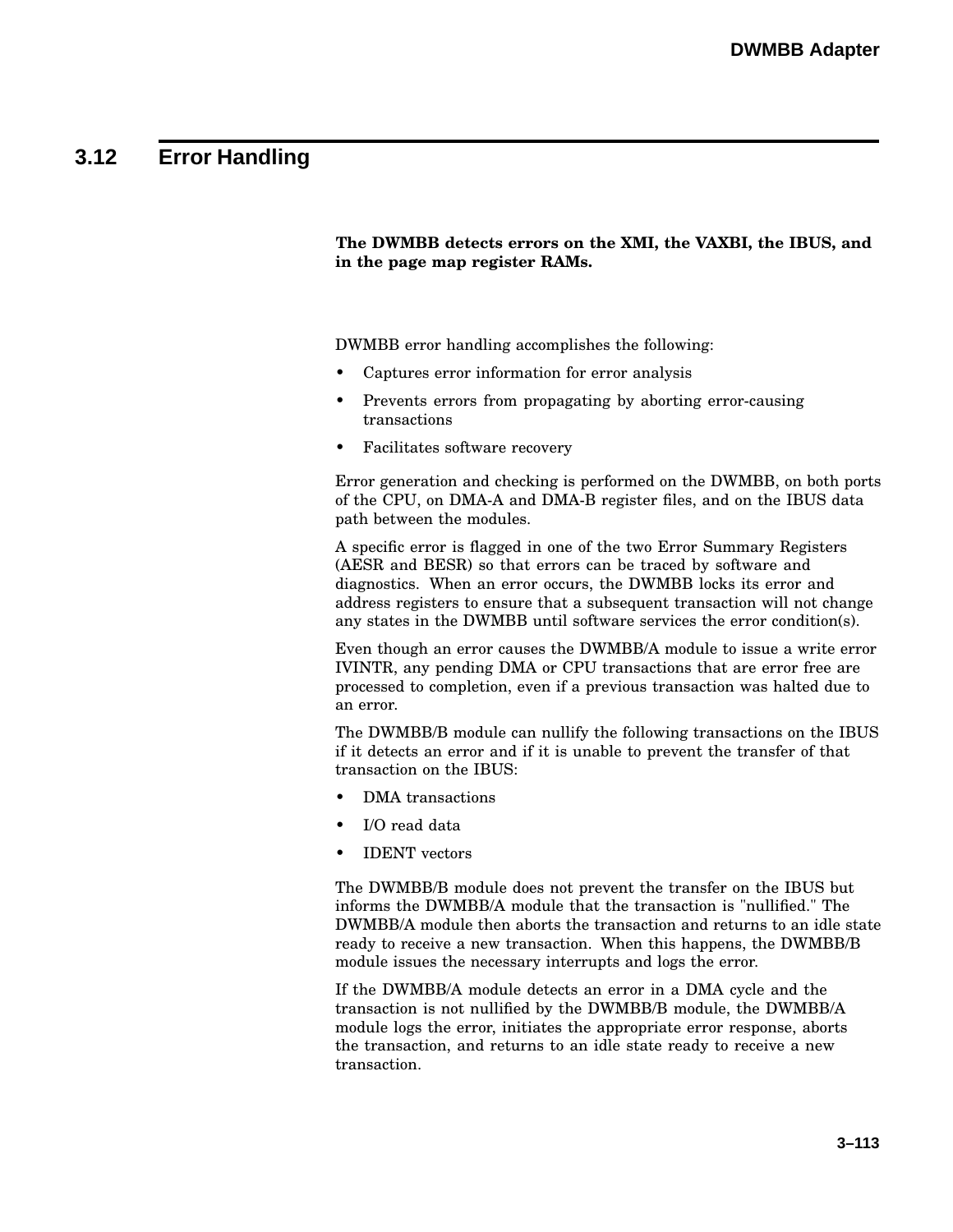### **3.12.1 Error Interrupts**

The DWMBB generates either Interrupts (INTRs) or Implied Vector Interrupts (IVINTRs) in response to detected errors. An INTR is generated at IPL 17 when INTRs are enabled. These INTRs are serviced before IPL 17 interrupts originating from the VAXBI.

The DWMBB/B module generates all INTRs. If the DWMBB/A module detects an error condition requiring an INTR and the appropriate interrupt enable bit is set, it asserts an interrupt error status flag on the IBUS. When the DWMBB/B module sees the assertion of this flag, it generates an INTR.

The DWMBB/A module generates IVINTRs, if IVINTRs are enabled, when it detects errors that have the potential to lose data, such as write transactions. These IVINTRs have the WRT ERROR INT bit set in the Type field and the target node specified in the Destination field.

### **3.12.2 Error Command and Address Logging**

Table 3–14 lists the registers that log the command and address of transactions that fail and other error information needed for error analysis. The registers are unlocked when associated error bits are cleared.

| <b>Field Logged</b>                              | <b>Bits Locked</b> |
|--------------------------------------------------|--------------------|
| <b>XMI Failing Address and Length</b>            | <31:0>             |
| XMI Failing Address Extension, Command, and Mask | <31:0>             |
| Responder Failing Address and Length             | <31:0>             |
| Responder Failing Node ID and Command            | 25:16>             |
| VAXBI Failing Address and Length                 | <31:0>             |
| VAXBI DMA Failing Address and Length             | $<$ 31:0 $>$       |
|                                                  |                    |

#### **Table 3–14 Registers That Log Failing Address and Command Information**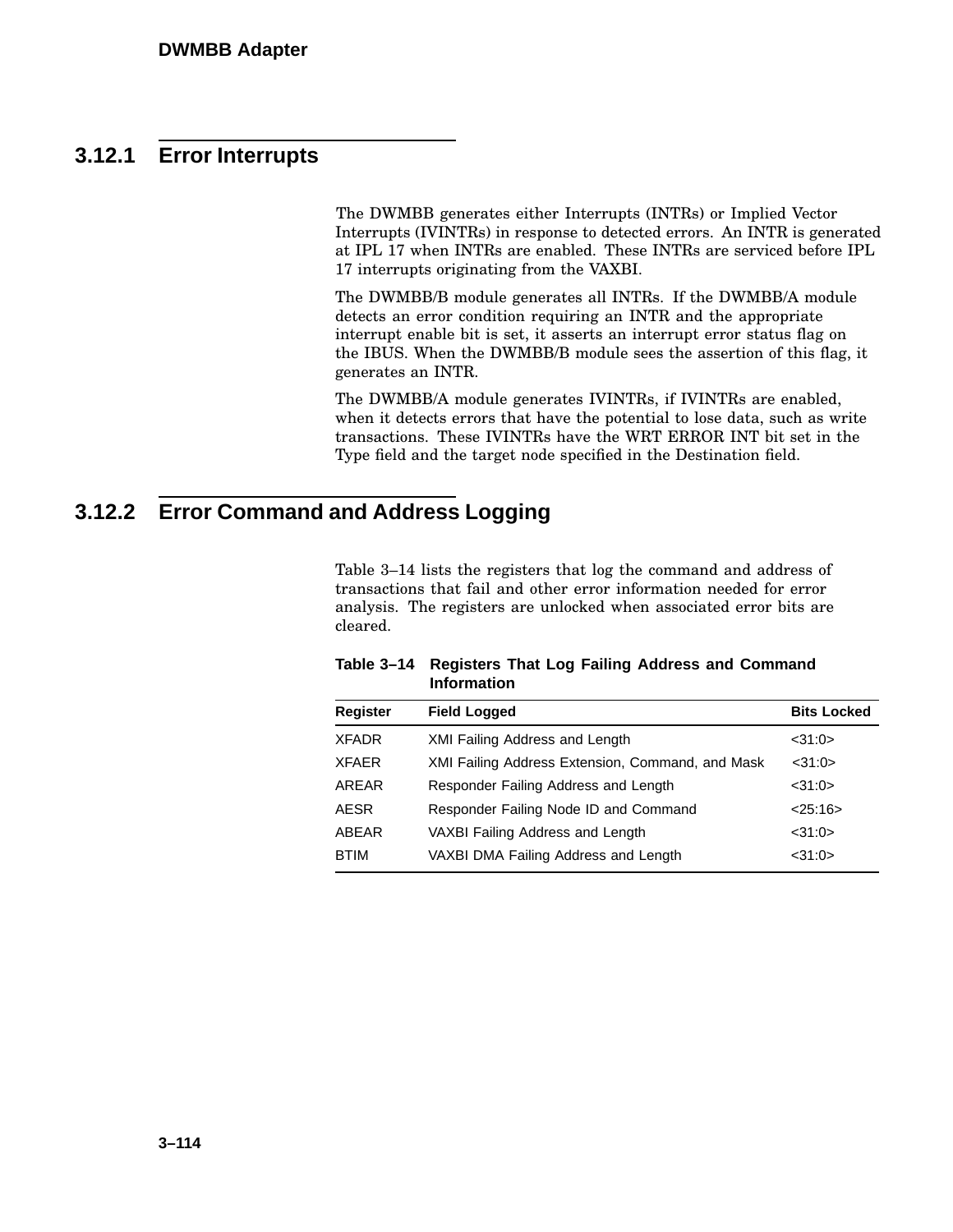### **3.12.3 Multiple Errors**

When an error is detected, the registers listed in Table 3–14 are locked and cannot be updated until the corresponding error bits have been cleared by an XMI commander node. If another error occurs before the first error is processed, a status bit is set to indicate the occurrence of multiple errors. The multiple error flags are Multiple Errors (AESR<14>) and Multiple CPU Errors (BESR<7>).

On power-up or node reset, the DWMBB defaults to generating only one outstanding DWMBB interrupt at a time even though multiple error bits may be set in its CSRs. Further INTRs are disabled until software clears all error bits in the CSRs.

If Multiple Interrupt Enable (ACSR<3>) is set, the DWMBB issues an INTR for every error detected, regardless of the number of previous errors still logged in the CSRs.

### **3.12.4 Address Translation Mode Errors**

When any address translation mode is enabled, the DWMBB checks for the following:

- A valid VAXBI address
- No detected uncorrectable ECC errors on the page map register data
- A valid page frame number

If any of these error conditions are detected and the DWMBB/B module does not nullify the DMA request on the IBUS, then the DWMBB/A module aborts the DMA request, sets the appropriate error bit(s) in the AESR, and logs the VAXBI address of the transaction that had the error.

If the error is an uncorrectable ECC error, the ECC syndrome is logged. If the failed DMA transaction is a read, the DWMBB NO ACKs the transaction and generates an INTR if interrupts are enabled. If the failed DMA transaction is a write, the DWMBB generates an IVINTR if the Enable IVINTR Transactions bit (AIMR<31>) is set. No status information is transmitted back to the VAXBI node when a DMA write fails, since writes are performed as disconnected writes.

A correctable ECC error detected during address translation is not a fatal error. That is, the PMR data in error is corrected, and the transaction completes. The DWMBB logs the error, the syndrome, and the VAXBI address of the node generating the transaction. If the appropriate interrupt enable bit is set in the AIMR, an INTR is also generated.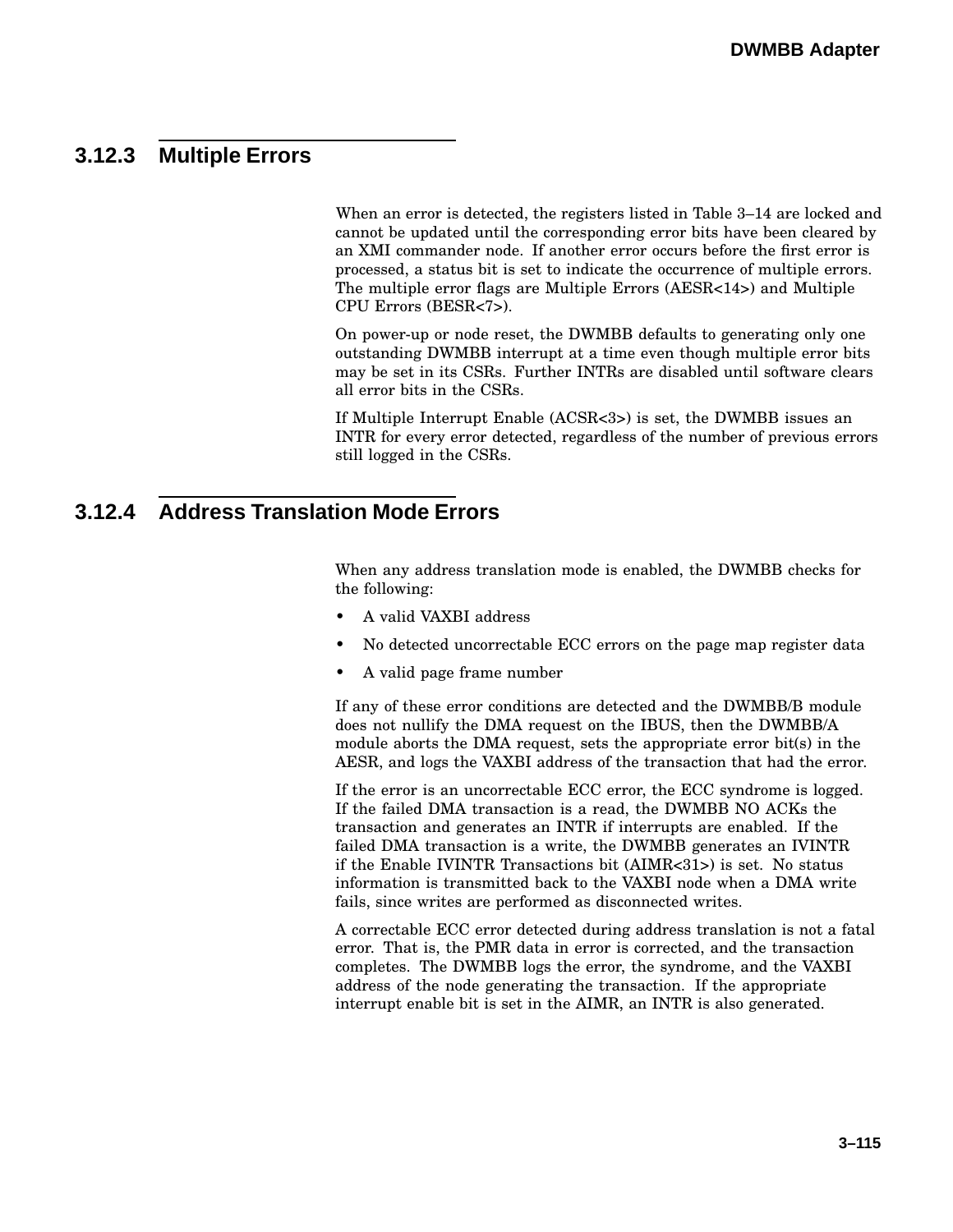| 3.12.4.1 | <b>Invalid VAXBI Address</b><br>An invalid VAXBI address error can occur at any time (while the DWMBB<br>is in DWMBA compatibility mode as well as in the address translation<br>modes).                                                            |
|----------|-----------------------------------------------------------------------------------------------------------------------------------------------------------------------------------------------------------------------------------------------------|
|          | The DWMBB/A module checks the appropriate VAXBI address bits (as<br>shown in Table $3-15$ to determine the validity of the address during a<br>DMA read or write transaction. These address bits must be zero to be<br>valid. The following occurs: |
|          | The DWMBB/A module:<br>٠                                                                                                                                                                                                                            |
|          | - Sets Invalid VAXBI Address (AESR<8>)                                                                                                                                                                                                              |
|          | Aborts the DMA request                                                                                                                                                                                                                              |
|          | Logs the invalid VAXBI address in ABEAR                                                                                                                                                                                                             |
|          | Generates an INTR if Interrupt on Invalid VAXBI Address<br>$(AIMR<8>)$ is set                                                                                                                                                                       |
|          | Generates an IVINTR if the failed DMA transaction is a write and<br>$\overline{\phantom{0}}$<br>Enable IVINTR Transactions (AIMR<31>) is set                                                                                                        |

### **Table 3–15 VAXBI Valid Address Check**

| <b>Operating Mode</b>                          | <b>Address Bit(s)</b><br>(MBZ) |
|------------------------------------------------|--------------------------------|
| DWMBA compatibility (30-bit VAX address)       | VAXBI A<29>                    |
| 40-bit VAX address translation                 | VAXBI A<29:25>                 |
| 40-bit address translation using 4-Kbyte pages | VAXBI A<29:28>                 |
| 40-bit address translation using 8-Kbyte pages | VAXBI A<29>                    |

### **3.12.4.2 Invalid PFN**

The valid bit of the desired page frame number is checked during address translation of the DMA command. If the valid bit is not set, meaning that the PFN is not valid, then:

- The DWMBB/A module does the following if Invalid PFN (AESR<11>) is set:
	- Aborts the DMA request
	- Logs the VAXBI address in ABEAR
	- Generates an INTR if Interrupt on Invalid PFN (AIMR<11>) is set
	- Generates an IVINTR if the DMA transaction was a write and Enable IVINTR Transactions (AIMR<31>) is set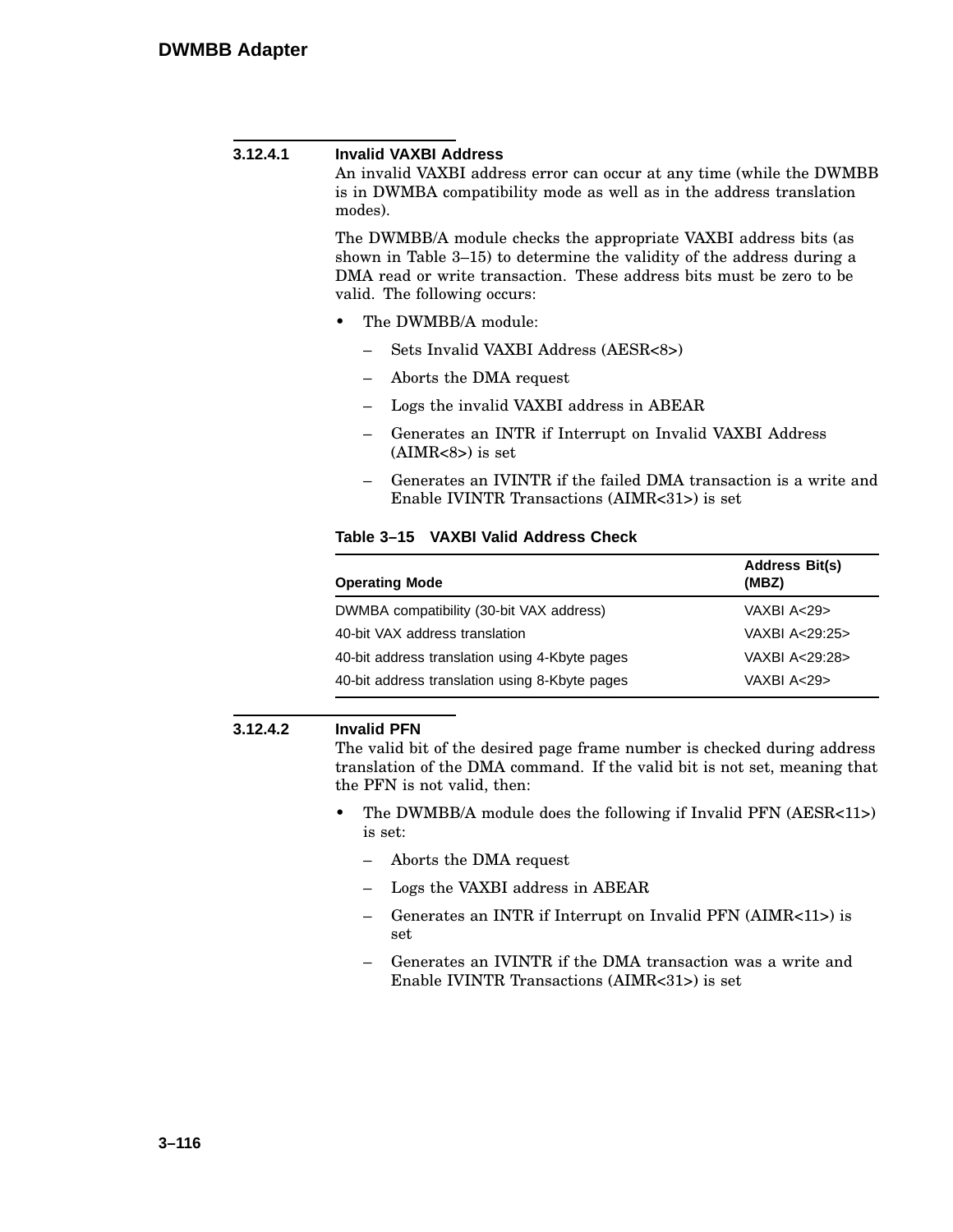| 3.12.4.3   | <b>ECC Errors on PMR Data During DMA Address Translation</b><br>The DWMBB/A module uses ECC to determine if there is an error on the<br>data being read from the PMR. These ECC errors can be correctable or<br>uncorrectable.       |  |  |  |
|------------|--------------------------------------------------------------------------------------------------------------------------------------------------------------------------------------------------------------------------------------|--|--|--|
| 3.12.4.3.1 | <b>Uncorrectable ECC Errors</b><br>If an uncorrectable ECC error is detected and the DWMBB/B module does<br>not nullify the DMA transaction on the IBUS, the DMA Uncorrectable<br>ECC Error bit (AESR<9>) is set and the DWMBB:      |  |  |  |
|            | Aborts the DMA transaction                                                                                                                                                                                                           |  |  |  |
|            | Logs the ECC syndrome in ACSR<28:17>                                                                                                                                                                                                 |  |  |  |
|            | Logs the VAXBI address in ABEAR                                                                                                                                                                                                      |  |  |  |
|            | Generates an INTR if Interrupt on Uncorrectable ECC Error<br>$(AIMR<9>)$ is set                                                                                                                                                      |  |  |  |
|            | Generates an IVINTR if the DMA transaction was a write and Enable<br>IVINTR Transactions (AIMR<31>) is set                                                                                                                           |  |  |  |
|            | If the uncorrectable ECC error is detected while translating a DMA read<br>address, the DWMBB NO ACKs the transaction.                                                                                                               |  |  |  |
| 3.12.4.3.2 | <b>Correctable ECC Errors</b><br>If a correctable ECC error is detected on the PMR data during a DMA<br>address translation, the corrected PMR data is used to complete the DMA<br>transaction and the DWMBB performs the following: |  |  |  |
|            | Sets DMA Correctable ECC Error (AESR<10>)<br>٠                                                                                                                                                                                       |  |  |  |
|            | Logs the ECC syndrome in ACSR<28:17>                                                                                                                                                                                                 |  |  |  |
|            | Logs the VAXBI address in ABEAR                                                                                                                                                                                                      |  |  |  |
|            | Generates an INTR if Interrupt on Correctable ECC Error (AIMR<10>)<br>is set                                                                                                                                                         |  |  |  |
|            |                                                                                                                                                                                                                                      |  |  |  |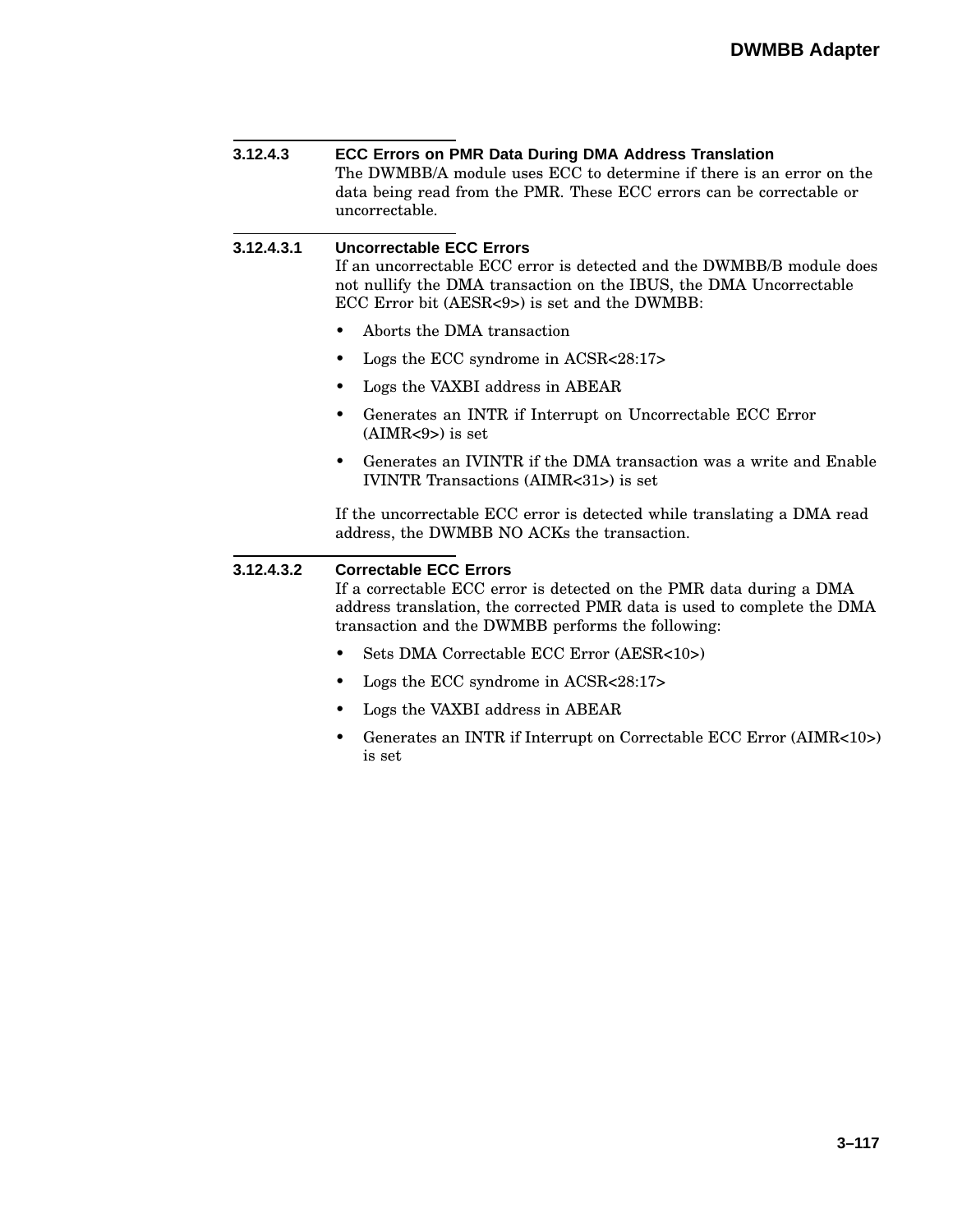| 3.12.4.4   | ECC Errors on PMR Data During I/O Reads to PMR<br>The DWMBB/A module uses ECC to determine if there is an error on the<br>data being read from the PMR. These ECC errors can be correctable or<br>uncorrectable. |  |  |  |
|------------|------------------------------------------------------------------------------------------------------------------------------------------------------------------------------------------------------------------|--|--|--|
| 3.12.4.4.1 | <b>Uncorrectable ECC Errors</b><br>If an uncorrectable ECC error is found, the DWMBB does the following:                                                                                                         |  |  |  |
|            | Returns an RER and the corrupted read data with good parity to the<br>٠<br>requesting XMI commander                                                                                                              |  |  |  |
|            | Sets PMR Uncorrectable ECC Error (AESR<12>)<br>٠                                                                                                                                                                 |  |  |  |
|            | Logs the ECC syndrome in ACSR<28:17>                                                                                                                                                                             |  |  |  |
|            | Logs the address of the I/O command in AREAR                                                                                                                                                                     |  |  |  |
|            | Generates an INTR if Interrupt on Uncorrectable ECC Error<br>$(AIMR<9>)$ is set                                                                                                                                  |  |  |  |
| 3.12.4.4.2 | <b>Correctable ECC Errors</b><br>If a correctable ECC error is detected on the PMR data during an I/O read,<br>the DWMBB does the following:                                                                     |  |  |  |
|            | Returns the corrected data with a CRD function code to the requesting<br>XMI commander                                                                                                                           |  |  |  |
|            | Sets PMR Correctable ECC Error (AESR<13>)<br>٠                                                                                                                                                                   |  |  |  |
|            | Logs the ECC syndrome in ACSR<28:17>                                                                                                                                                                             |  |  |  |
|            | Logs the I/O command address in AREAR                                                                                                                                                                            |  |  |  |
|            | Generates an INTR if Interrupt on Correctable ECC Error (AIMR<10>)<br>٠<br>is set                                                                                                                                |  |  |  |
|            |                                                                                                                                                                                                                  |  |  |  |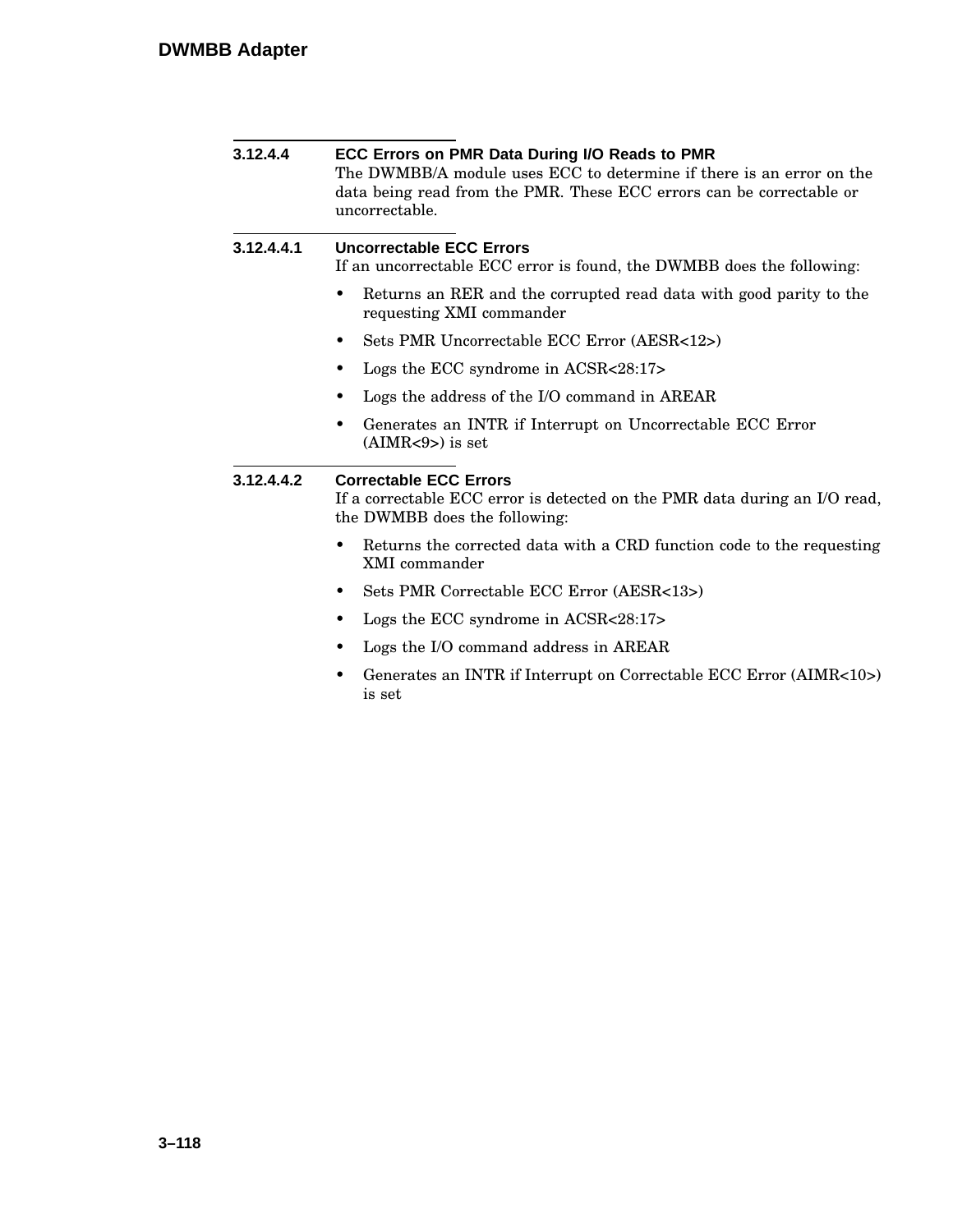### **3.12.5 IBUS Parity Errors**

The DWMBB detects IBUS parity errors on all cycles.

The DWMBB/A module detects IBUS parity errors on the following cycles:

- DMA write C/A or INTR C/A
- DMA write data
- DMA read C/A
- I/O read data or IDENT vector

The DWMBB/B module detects IBUS parity errors on the following cycles:

- DMA read data
- I/O write C/A
- I/O write data
- I/O read or IDENT C/A

#### **3.12.5.1 DMA Write C/A or INTR C/A IBUS Parity Error**

If an IBUS parity error is detected during a DMA write cycle or an INTR C/A cycle and the DWMBB/B module does not nullify the transaction, the DWMBB/A module does the following:

- Sets either IBUS DMA-A C/A Parity Error (AESR<3>) or IBUS DMA-B C/A Parity Error (AESR<1>), as appropriate
- Logs the VAXBI address of the DMA transaction in ABEAR<29:0>
- Aborts the transaction
- Generates an IVINTR if Enable IVINTR Transactions (AIMR<31>) is set
- Generates an INTR if either INTR DMA-A C/A Parity Error (AIMR<3>) or INTR DMA-B C/A Parity Error (AIMR<1>), as appropriate, is set

#### **3.12.5.2 DMA Write Data IBUS Parity Error**

If an IBUS parity error is detected on DMA write data during a DMA write data cycle and the DWMBB/B module does not nullify the transaction, the DWMBB/A module does the following:

- Sets either IBUS DMA-A Data Parity Error (AESR<4>) or IBUS DMA-B Data Parity Error (AESR<2>), as appropriate
- Logs the VAXBI address of the DMA transaction in ABEAR<29:0>
- Aborts the transaction
- Generates an IVINTR if Enable IVINTR Transactions (AIMR<31>) is set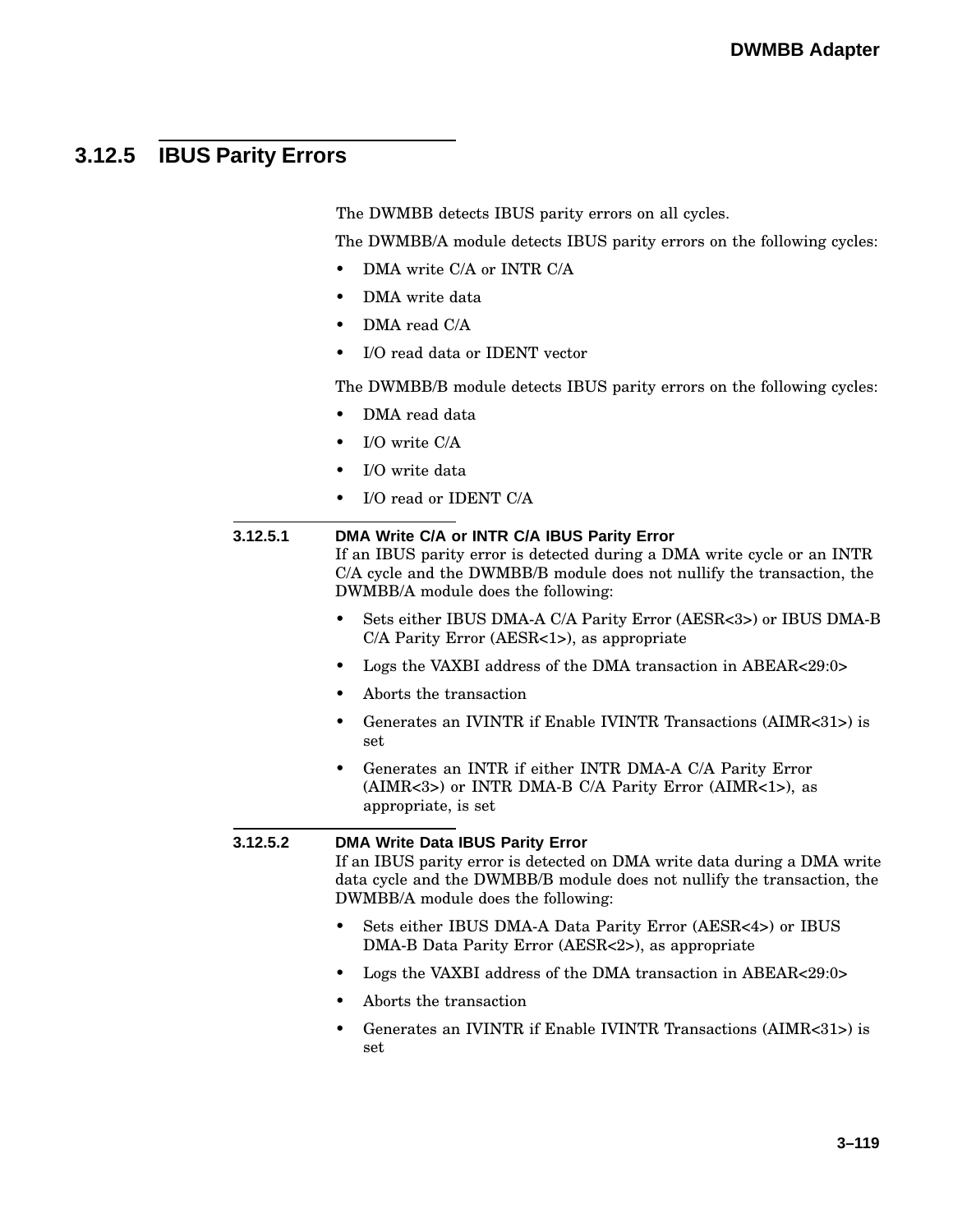|          | Generates an INTR if either INTR DMA-A Data Parity Error<br>٠<br>(AIMR<4>) or INTR DMA-B Data Parity Error (AIMR<2>), as<br>appropriate, is set                                                                                                                 |  |  |
|----------|-----------------------------------------------------------------------------------------------------------------------------------------------------------------------------------------------------------------------------------------------------------------|--|--|
| 3.12.5.3 | <b>DMA Read C/A IBUS Parity Error</b><br>If an IBUS parity error is detected on the Command/Address during<br>a DMA read cycle and the DWMBB/B module does not nullify the<br>transaction, the DWMBB/A module does the following:                               |  |  |
|          | Sets either IBUS DMA-A C/A Parity Error (AESR<3>) or IBUS DMA-B<br>C/A Parity Error (AESR<1>), as appropriate                                                                                                                                                   |  |  |
|          | Logs the VAXBI address of the DMA transaction in ABEAR<29:0>                                                                                                                                                                                                    |  |  |
|          | Aborts the transaction                                                                                                                                                                                                                                          |  |  |
|          | Returns a NO ACK to the VAXBI<br>٠                                                                                                                                                                                                                              |  |  |
|          | Generates an INTR if either INTR DMA-A C/A Parity Error<br>٠<br>(AIMR<3>) or INTR DMA-B C/A Parity Error (AIMR<1>), as<br>appropriate, is set                                                                                                                   |  |  |
|          | Generates an IVINTR if Enable IVINTR Transactions (AIMR<31>) is<br>٠<br>set                                                                                                                                                                                     |  |  |
| 3.12.5.4 | I/O Read Data or IDENT Vector IBUS Parity Error<br>If an IBUS parity error is detected when I/O read data or an IDENT vector<br>is transferred over the IBUS and the DWMBB/B module does not nullify<br>the transaction, the DWMBB/A module does the following: |  |  |
|          | Sets IBUS I/O Read Data Parity Error (AESR<0>)                                                                                                                                                                                                                  |  |  |
|          | Logs the address of the I/O command in AREAR<29:0>                                                                                                                                                                                                              |  |  |
|          | Returns an RER and the corrupted I/O read data, with good parity, on<br>٠<br>the XMI for an I/O read data parity error                                                                                                                                          |  |  |
|          | Returns a GRD0 and the contents of the Return Vector Register<br>٠<br>(ARVR) to the requesting XMI commander node for a parity error on<br>an IDENT vector, unless Return Vector Disable (ACSR<1>) is set                                                       |  |  |
|          | Returns an RER to the requesting XMI commander node for a parity<br>٠<br>error on an IDENT vector if Return Vector Disable (ACSR<1>) is set                                                                                                                     |  |  |
|          | Generates an INTR if Interrupt on IBUS I/O Read Data Parity Error<br>٠<br>$(AIMR<0>)$ is set                                                                                                                                                                    |  |  |
| 3.12.5.5 | <b>DMA Read Data IBUS Parity Error</b><br>If an IBUS parity error is detected on the read data during a DMA read<br>cycle, the DWMBB/B module does the following:                                                                                               |  |  |
|          | Sets DWMBB/B-Detected IBUS Parity Error (BESR<0>)                                                                                                                                                                                                               |  |  |
|          | Sets Slave Sequencer Transaction Failed (BESR<5>)<br>٠                                                                                                                                                                                                          |  |  |
|          | Sets VAXBI Interlock Read Failed (BESR<2>) for DMA Interlock<br>٠<br>Reads only                                                                                                                                                                                 |  |  |
|          | Generates an INTR if Enable DWMBB Interrupts (BCSR<31>) is set<br>٠                                                                                                                                                                                             |  |  |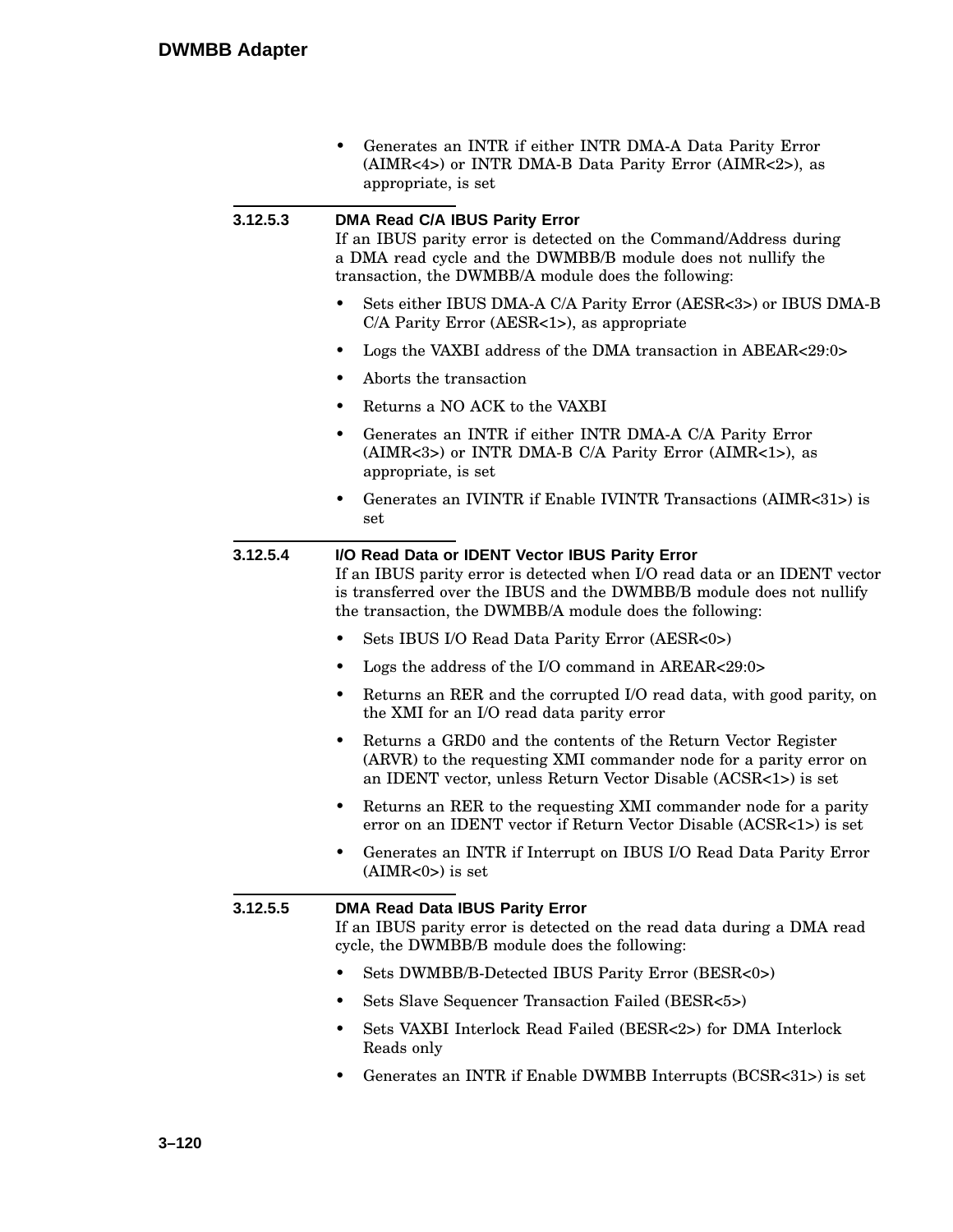| • Generates an IVINTR if Enable IVINTR Transactions $(AIMR<31>)$ is |
|---------------------------------------------------------------------|
| set                                                                 |

**3.12.5.6 I/O Write C/A IBUS Parity Error**

If an IBUS parity error is detected by the DWMBB/B module during an I/O write C/A cycle, the DWMBB/B module does the following:

- Sets DWMBB/B-Detected IBUS Parity Error (BESR<0>)
- Sets Command/Address Fetch Failed (BESR<6>)
- Sets Master Sequencer Transaction Failed (BESR<4>)
- Aborts the transaction
- Informs the DWMBB/A module that the I/O transaction failed

The DWMBB/A module then does the following:

- Sets I/O Write Failure (AESR<6>)
- Logs the address of the I/O command in AREAR<29:0>
- Generates an IVINTR if Enable IVINTR Transactions (AIMR<31>) is set

#### **3.12.5.7 I/O Write Data IBUS Parity Error**

If an IBUS parity error is detected on I/O write data during an I/O write data cycle by the DWMBB/B module, the DWMBB/B module does the following:

- Sets DWMBB/B-Detected IBUS Parity Error (BESR<0>)
- Sets Master Sequencer Transaction Failed (BESR<4>)
- Aborts the transaction
- Informs the DWMBB/A module that the I/O transaction failed

The DWMBB/A module then does the following:

- Sets I/O Write Failure (AESR<6>)
- Logs the address of the I/O command in AREAR<29:0>
- Generates an IVINTR if Enable IVINTR Transactions (AIMR<31>) is set

#### **3.12.5.8 I/O Read C/A IBUS Parity Error**

If an IBUS parity error is detected by the DWMBB/B module during an I/O read C/A cycle, the DWMBB/B module does the following:

- Sets DWMBB/B-Detected IBUS Parity Error (BESR<0>)
- Sets Command/Address Fetch Failed (BESR<6>)
- Sets Master Sequencer Transaction Failed (BESR<4>)
- Aborts the transaction
- Informs the DWMBB/A module that the I/O transaction failed

The DWMBB/A module then returns an RER to the requesting XMI node.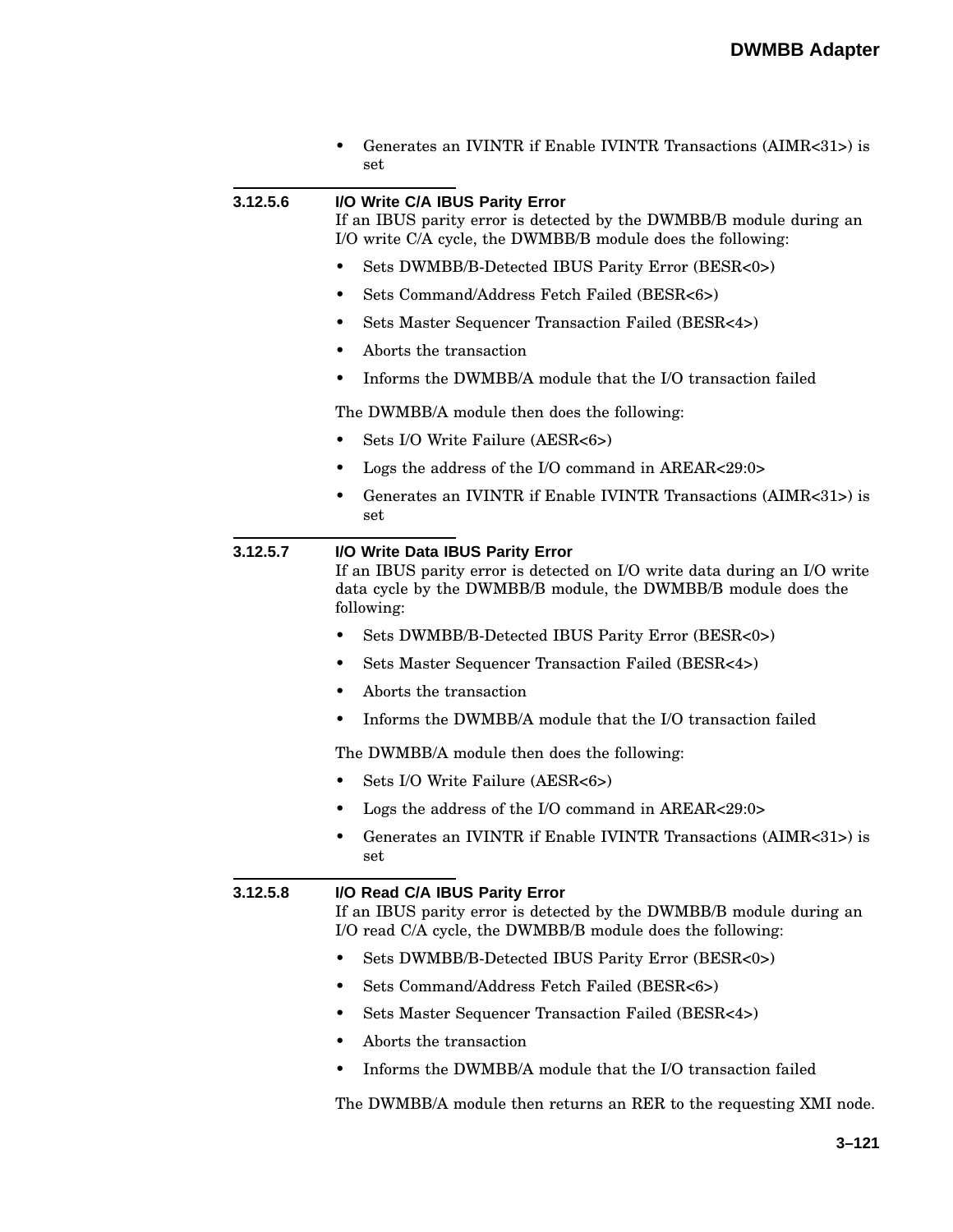| 3.12.5.9  | <b>IDENT IBUS Parity Error</b><br>If the DWMBB/B module detects an IBUS parity error during an IDENT<br>cycle, then it does the following:                                                                                                                                                                             |  |  |  |
|-----------|------------------------------------------------------------------------------------------------------------------------------------------------------------------------------------------------------------------------------------------------------------------------------------------------------------------------|--|--|--|
|           | Sets DWMBB/B-Detected IBUS Parity Error (BESR<0>)<br>٠                                                                                                                                                                                                                                                                 |  |  |  |
|           | Sets Command/Address Fetch Failed (BESR<6>)<br>٠                                                                                                                                                                                                                                                                       |  |  |  |
|           | Sets Master Sequencer Transaction Failed (BESR<4>)<br>٠                                                                                                                                                                                                                                                                |  |  |  |
|           | Aborts the transaction<br>٠                                                                                                                                                                                                                                                                                            |  |  |  |
|           | Informs the DWMBB/A module that the I/O transaction failed<br>٠                                                                                                                                                                                                                                                        |  |  |  |
|           | The DWMBB/A module then returns the contents of ARVR to the<br>requesting XMI node, unless Return Vector Disable (ACSR<1>) is set.<br>If Return Vector Disable is set and the DWMBB/B module had detected<br>the IBUS parity error on an IDENT C/A cycle, the DWMBB/A module<br>returns an RER to the requesting node. |  |  |  |
| 3.12.5.10 | Undecodable I/O C/A with no IBUS Parity Error Detected<br>If a reserved or illegal command is decoded and DWMBB/B-Detected<br>IBUS Parity Error (BESR<0>) is not set, the DWMBB/B module does the<br>following:                                                                                                        |  |  |  |
|           | Sets Illegal I/O Command (BESR<3>)<br>٠                                                                                                                                                                                                                                                                                |  |  |  |
|           | Aborts the transaction<br>٠                                                                                                                                                                                                                                                                                            |  |  |  |
|           | Informs the DWMBB/A module that the I/O transaction failed<br>٠                                                                                                                                                                                                                                                        |  |  |  |
|           | The DWMBB/A module then does the following if its "I/O Read Flag" is not<br>set:                                                                                                                                                                                                                                       |  |  |  |
|           | Sets I/O Write Failure (AESR<6>)<br>٠                                                                                                                                                                                                                                                                                  |  |  |  |
|           | Logs the address of the I/O command in AREAR<29:0><br>٠                                                                                                                                                                                                                                                                |  |  |  |
|           | Generates an IVINTR if Enable IVINTR Transactions (AIMR<31>) is<br>٠<br>set                                                                                                                                                                                                                                            |  |  |  |
|           | The DWMBB/A module returns an RER to the requesting XMI commander<br>node, if its "I/O Read Flag" is set.                                                                                                                                                                                                              |  |  |  |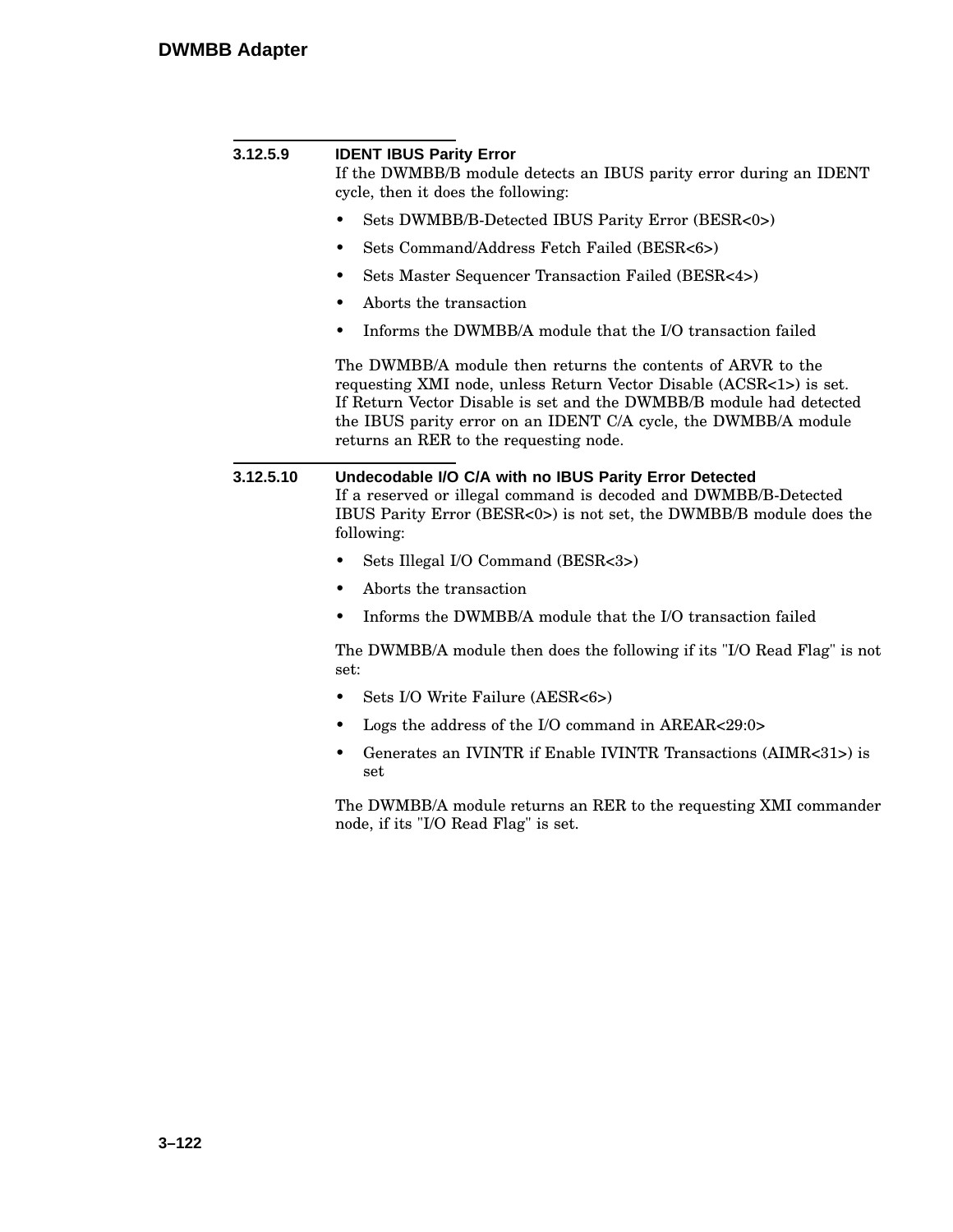| 3.12.5.11 | Undecodable DMA C/A with no IBUS Parity Error Detected<br>If all the following occur,                                                                                                                          |  |  |
|-----------|----------------------------------------------------------------------------------------------------------------------------------------------------------------------------------------------------------------|--|--|
|           | A DMA C/A cycle is loaded into the DWMBB/A module.<br>٠                                                                                                                                                        |  |  |
|           | The command field is undecodable.<br>٠                                                                                                                                                                         |  |  |
|           | No parity error is detected.<br>٠                                                                                                                                                                              |  |  |
|           | The DWMBB/B module does not nullify the DMA transaction.                                                                                                                                                       |  |  |
|           | The DWMBB/A module sets Internal Error (AESR<7>), causing an<br>IVINTR to be issued, if IVINTRs are enabled, and the DMA address is<br>logged in ABEAR<29:0>.                                                  |  |  |
|           | If the DWMBB/B module nullifies the transaction, the appropriate error<br>bits are set in the DWMBB/B module's control and status registers and<br>the DWMBB/B module generates an INTR, if INTRs are enabled. |  |  |
| 3.12.5.12 | Undecodable DMA C/A with an IBUS Parity Error Detected<br>If all the following occur,                                                                                                                          |  |  |
|           | A DMA C/A cycle is loaded into the DWMBB/A module.<br>٠                                                                                                                                                        |  |  |
|           | The command field is undecodable.<br>٠                                                                                                                                                                         |  |  |
|           | A parity error is detected.<br>٠                                                                                                                                                                               |  |  |
|           | The DWMBB/B module does not nullify the transaction.<br>٠                                                                                                                                                      |  |  |
|           | The DWMBB/A module sets either IBUS DMA-A C/A Parity Error                                                                                                                                                     |  |  |

(AESR<3>) or IBUS DMA-B C/A Parity Error (AESR<1>), as appropriate, logs the VAXBI address in ABEAR<29:0>, and issues an IVINTR, if IVINTRs are enabled.

If the DWMBB/B module nullifies the transaction, the appropriate error bits are set in the DWMBB/B module's control and status registers and the DWMBB/B module generates an INTR, if INTRs are enabled.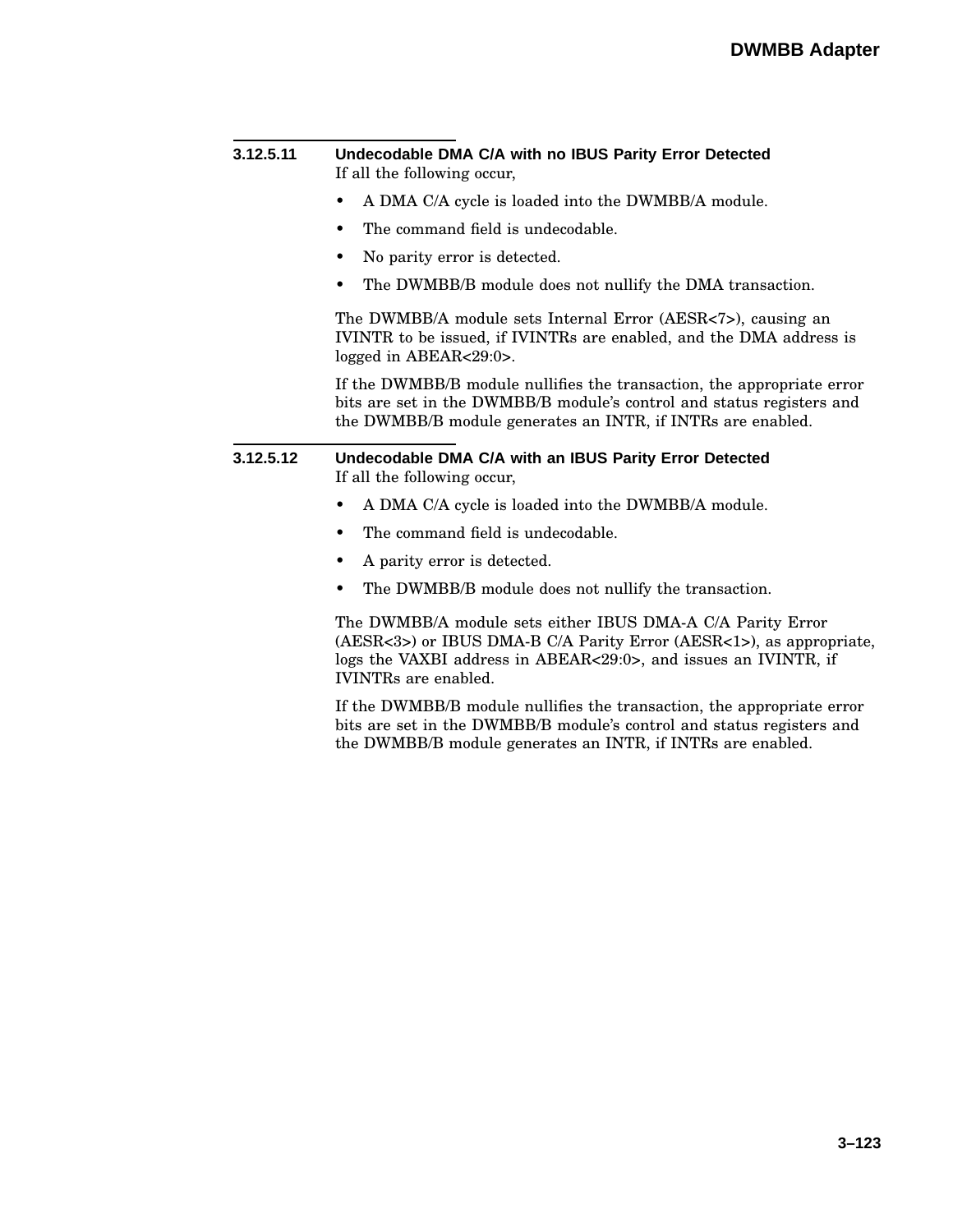## **3.12.6 XMI Errors**

Table 3–16 lists the error bits and their descriptions for XMI-detected errors that the DWMBB sets when the error occurs.

#### **Table 3–16 XMI Error Bits**

| <b>Bit</b>                         | Location           | <b>Description</b>                                                                                                                                                                                                                                 |
|------------------------------------|--------------------|----------------------------------------------------------------------------------------------------------------------------------------------------------------------------------------------------------------------------------------------------|
| Transaction Timeout (TTO)          | XBER<13            | Sets when a DWMBB-initiated DMA transaction times out<br>waiting for a response from a responder node, waiting to get an<br>XMI grant, or until the retry limit is reached. Once TTO sets, the<br>DMA transaction aborts and XMI error bits latch. |
| Command NO ACK (CNAK)              | XBER<15            | Sets if the DMA transaction times out during an attempted<br>XMI C/A cycle. Examples of cases that cause CNAK to set<br>include the DWMBB trying to access nonexistent memory or the<br>responder node finding a parity error in the C/A cycle.    |
| Read Error Response (RER)          | XBER<16            | Sets if the DWMBB receives an RER from the responding XMI<br>memory node.                                                                                                                                                                          |
| Read Sequence Error (RSE)          | XBER<17            | Sets when the read data received by the DWMBB has data<br>cycles missing, if the data cycles are not in the proper sequence,<br>or if the DWMBB detects a parity error in a read data cycle.                                                       |
| Write Data NO ACK<br>(WDNAK)       | XBER<19            | Sets if the write data is NO ACKed by the XMI memory node,<br>which could be caused by a parity error on the XMI. The<br>DWMBB continues to retry the DMA write until it completes<br>successfully or TTO sets.                                    |
| Read/IDENT Data NO ACK<br>(RIDNAK) | XBER<21            | Sets if the read data of an I/O read or IDENT transaction is NO<br>ACKed by the XMI commander node.                                                                                                                                                |
| Write Sequence Error (WSE)         | XBER<22            | Sets if write data is missing or the DWMBB detects an XMI<br>parity error on the write data cycle.                                                                                                                                                 |
| Parity Error (PE)                  | XBER<23            | Sets if a parity error is detected during any XMI cycle, including<br>null cycles, for any node on the XMI, not just this DWMBB.                                                                                                                   |
| Inconsistent Parity Error (IPE)    | XBER < 24          | Sets if a parity error is detected during an XMI cycle that is<br>ACKed.                                                                                                                                                                           |
| Corrected Confirmation (CC)        | XBER <sub>27</sub> | Sets if a single-bit error is detected and corrected on XMI<br>CNF<2:0>. CC is used as a performance monitor for the system<br>but does not affect DWMBB performance.                                                                              |
| Error Summary (ES)                 | XBER<31            | Sets if any of the above error bits set.                                                                                                                                                                                                           |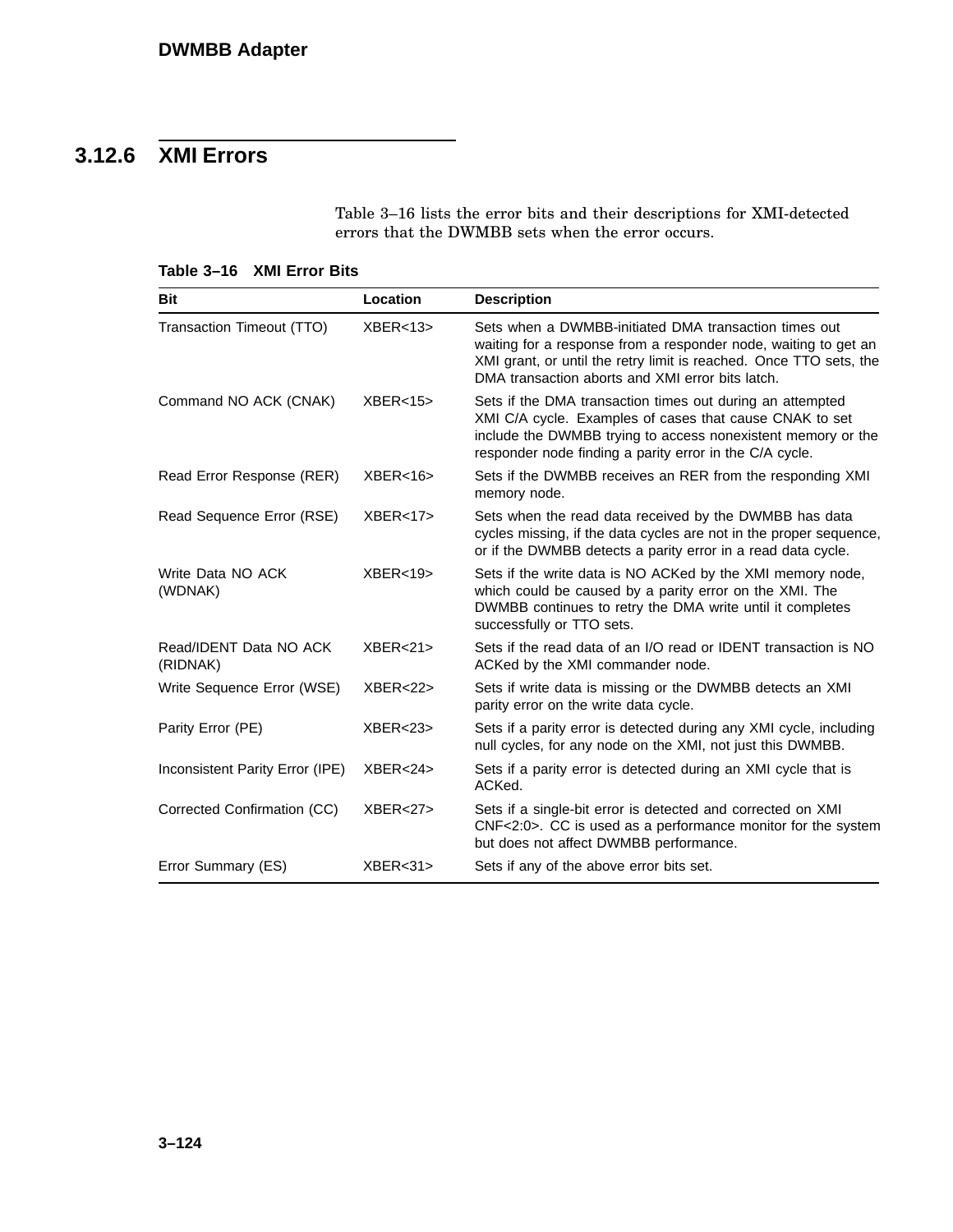#### **3.12.6.1 DMA Write C/A XMI Error**

The DWMBB operates as an XMI commander during a DMA write transaction. It starts a retry counter as it begins executing the DMA write by arbitrating for the XMI. Errors encountered while transmitting the DMA write cause retries until it completes successfully or the retry counter times out, which causes the DMA write to be considered a failure.

If an error is detected during the C/A cycle of the DMA write transaction, TTO and CNAK set as appropriate for that error. An IVINTR transaction is generated if Enable IVINTR Transactions (AIMR<31>) is set. An INTR transaction is generated if the corresponding interrupt enable bits are set in AIMR.

#### **3.12.6.2 DMA Read C/A XMI Error**

The DWMBB operates as an XMI commander during a DMA read transaction. It starts a retry counter as it begins executing the DMA read by arbitrating for the XMI. Errors encountered while transmitting the DMA read cause retries until it completes successfully or the retry counter times out, which causes the DMA read to be considered a failure.

If an error is detected during the C/A cycle of the DMA read transaction, TTO and CNAK set as appropriate for that error. The DWMBB/A module informs the DWMBB/B module that the DMA read failed, and the VAXBI node is NO ACKed. An INTR transaction is generated if the corresponding interrupt enable bits are set in AIMR.

#### **3.12.6.3 DMA Write Data XMI Error**

The DWMBB operates as an XMI commander during a DMA write transaction. It starts a retry counter as it begins executing the DMA write by arbitrating for the XMI. Errors encountered while transmitting the DMA write data cause retries until it completes successfully or the retry counter times out, which causes the DMA write to be considered a failure.

If an error is detected during a data cycle of the DMA write transaction, TTO and WDNAK set as appropriate for that error. An IVINTR transaction is generated if Enable IVINTR Transactions (AIMR<31>) is set. An INTR transaction is generated if the corresponding interrupt enable bits are set in AIMR.

#### **3.12.6.4 DMA Read Data XMI Error** The DWMBB operates as an XMI commander during a DMA read transaction. It starts a retry counter as it begins executing the DMA read by arbitrating for the XMI.

If an error is detected while receiving a data cycle for the DMA read transaction, PE, NRR, RER, RSE, and TTO set as appropriate for that error. The DWMBB/A module does not retry the DMA read transaction when errors are detected in the read data cycle. The DMA read is considered a failure if the read data is in error or is not returned within the timeout window. The DWMBB/A module informs the DWMBB/B module that the DMA read failed, and the VAXBI node is NO ACKed. An INTR transaction is generated if the corresponding interrupt enable bits are set in AIMR.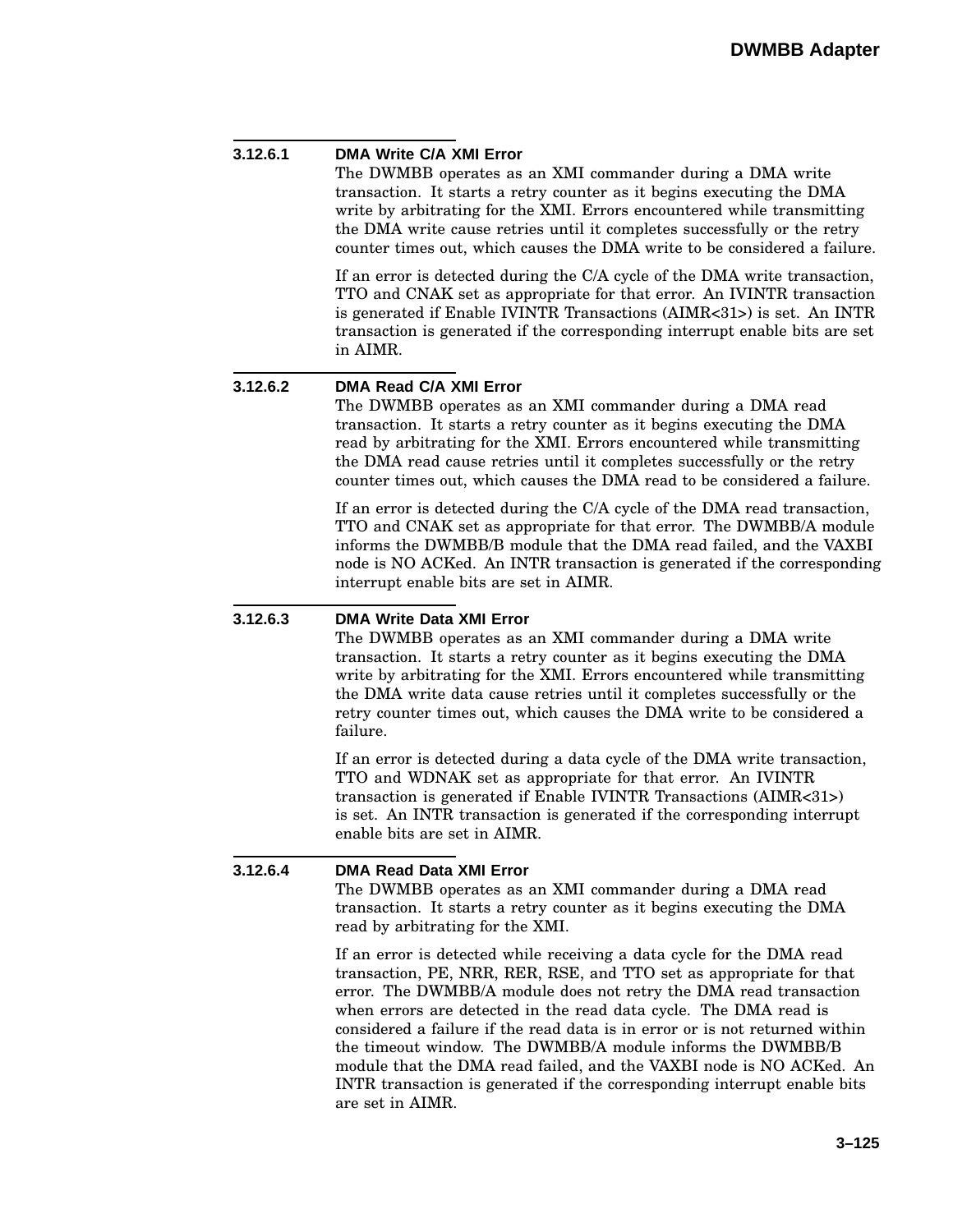| 3.12.6.5 | Parity Errors on the XMI<br>The DWMBB sets PE whenever it detects a parity error on an XMI cycle<br>and sets IPE whenever it detects a parity error on an XMI cycle that is<br>ACKed. If a parity error is detected on the XMI during an I/O write C/A,<br>I/O read C/A, I/O write data, or an IDENT cycle, the transaction is NO<br>ACKed and PE set. An INTR is generated if Interrupt on Parity Error<br>$(AIMR<23)$ is set.                               |  |  |
|----------|---------------------------------------------------------------------------------------------------------------------------------------------------------------------------------------------------------------------------------------------------------------------------------------------------------------------------------------------------------------------------------------------------------------------------------------------------------------|--|--|
|          | If a parity error is detected on returning DMA quadword read data, the<br>read is NO ACKed and the DMA quadword read eventually fails by timing<br>out. TTO, NRR, and PE set and an INTR is generated if the appropriate<br>AIMR bits are enabled.                                                                                                                                                                                                            |  |  |
|          | If a parity error is detected on the first quadword of a DMA octaword<br>read request and the second read data quadword has no errors, the first<br>quadword is NO ACKed, the second quadword is ACKed, RSE and PE set,<br>and the read fails. An INTR is generated if the appropriate AIMR bits are<br>enabled.                                                                                                                                              |  |  |
|          | If a parity error is detected on the second quadword, or both quadwords, of<br>a DMA octaword read request, the quadwords with parity errors are NO<br>ACKed and the DMA transaction times out. TTO, NRR, and PE set and<br>an INTR is generated if the appropriate AIMR bits are enabled.                                                                                                                                                                    |  |  |
| 3.12.6.6 | I/O Read Data and IDENT Vector Errors on the XMI<br>The DWMBB is an XMI responder during data cycles of I/O read and<br><b>IDENT</b> transactions. If an error is detected at the XMI commander node<br>during a read data cycle of either of these transactions, the commander<br>NO ACKs the data, setting RIDNAK and causing the address of the I/O<br>transaction to be logged in AREAR<29:0>. An INTR is generated if INTR<br>$RIDNAK (AIMR<21)$ is set. |  |  |
| 3.12.6.7 | I/O Write Data Error on the XMI<br>The DWMBB is an XMI responder during data cycles of I/O write<br>transactions. If an error is detected during a write data cycle, the<br>following happen:                                                                                                                                                                                                                                                                 |  |  |
|          | WSE sets for a write sequence error or PE sets for a parity error.<br>٠                                                                                                                                                                                                                                                                                                                                                                                       |  |  |
|          | The write data cycle is NO ACKed by the DWMBB.<br>٠                                                                                                                                                                                                                                                                                                                                                                                                           |  |  |
|          | The I/O address is logged in AREAR<29:0> if WSE is set.<br>٠                                                                                                                                                                                                                                                                                                                                                                                                  |  |  |
|          | An INTR is generated if the interrupt enable bits for either of these<br>٠<br>errors are set in AIMR.                                                                                                                                                                                                                                                                                                                                                         |  |  |
| 3.12.6.8 | LOC Response on DMA Read Data<br>When the DWMBB receives a LOC response in reply to either an<br>Interlock Read or a Read transaction, it returns a retry to the VAXBI.<br>The transaction is assumed to be successful. No error bits are set, and no<br>interrupts are generated.                                                                                                                                                                            |  |  |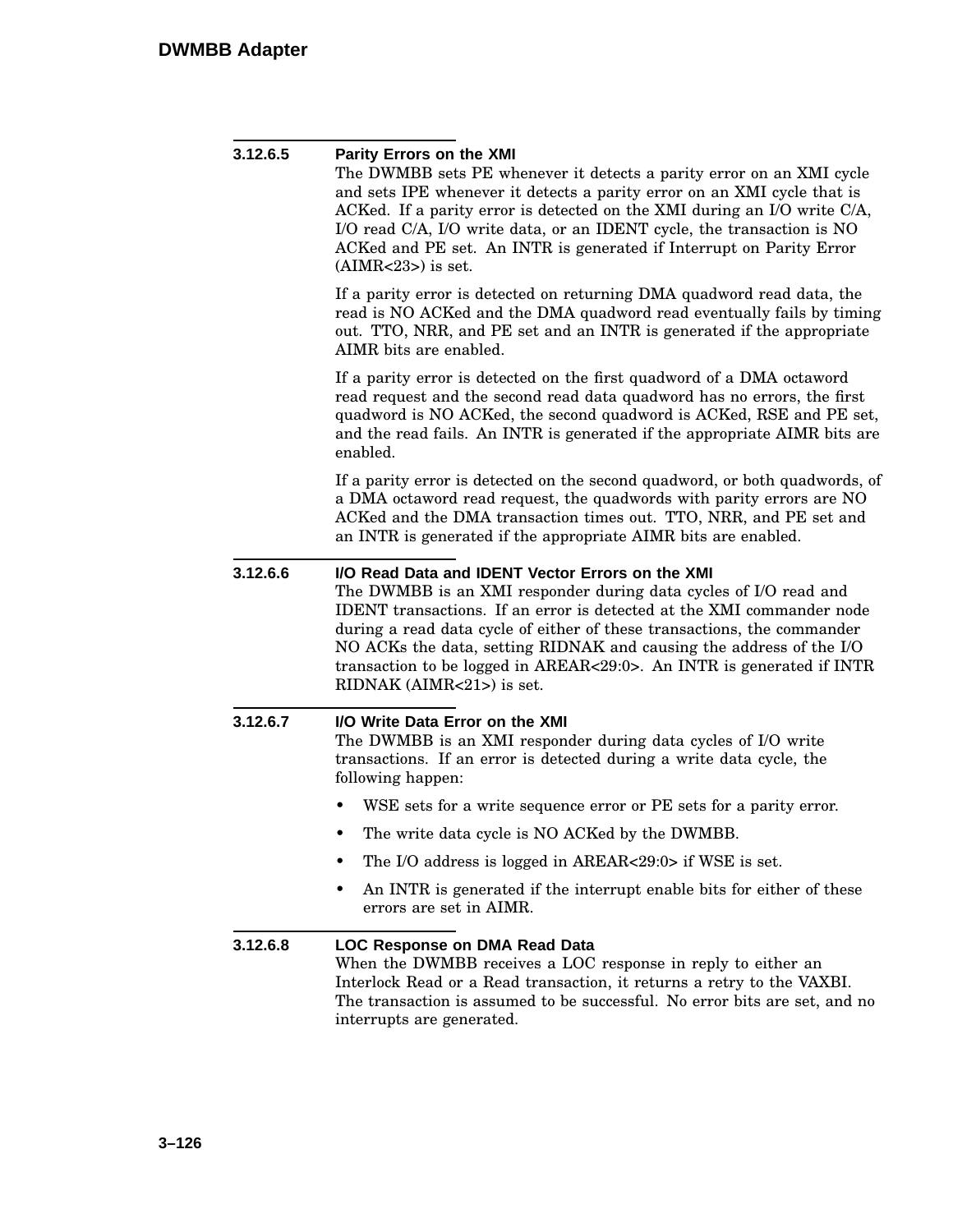### **3.12.7 VAXBI Errors**

VAXBI errors originate on either a VAXBI device or the VAXBI bus. These errors are detected by the DWMBB/B module's BIIC and by other VAXBI devices. Error status bits are set in the BIIC's Bus Error Register (BER).

If a failure is detected during an I/O write transaction on the VAXBI, it is considered a disconnected write. The DWMBB/B module informs the DWMBB/A module that the I/O write failed, causing I/O Write Failure (AESR<6>) to set, the I/O address to be logged in AREAR<29:0>, and an IVINTR to be generated if enabled in AIMR.

If a failure is detected during an I/O read transaction on the VAXBI, the DWMBB/B module informs the DWMBB/A module that the I/O read failed and an INTR is generated if enabled.

If a VAXBI failure during a DMA write transaction is detected by the BIIC in time for it to NO ACK the issuing VAXBI node, the DMA write is not considered a disconnected write and no IVINTR is generated but an INTR is generated if Interrupt on I/O Write Fail (AIMR<6>) is set. If the BIIC does not detect the failure in time to NO ACK the transmitting node, the DMA write is considered a disconnected write, and an IVINTR is issued by the DWMBB/A module if IVINTRs are enabled.

If the BIIC detects a VAXBI failure during a DMA read transaction, an INTR is generated by the DWMBB/B module and the transmitting VAXBI node is NO ACKed.

Other VAXBI errors are handled conventionally.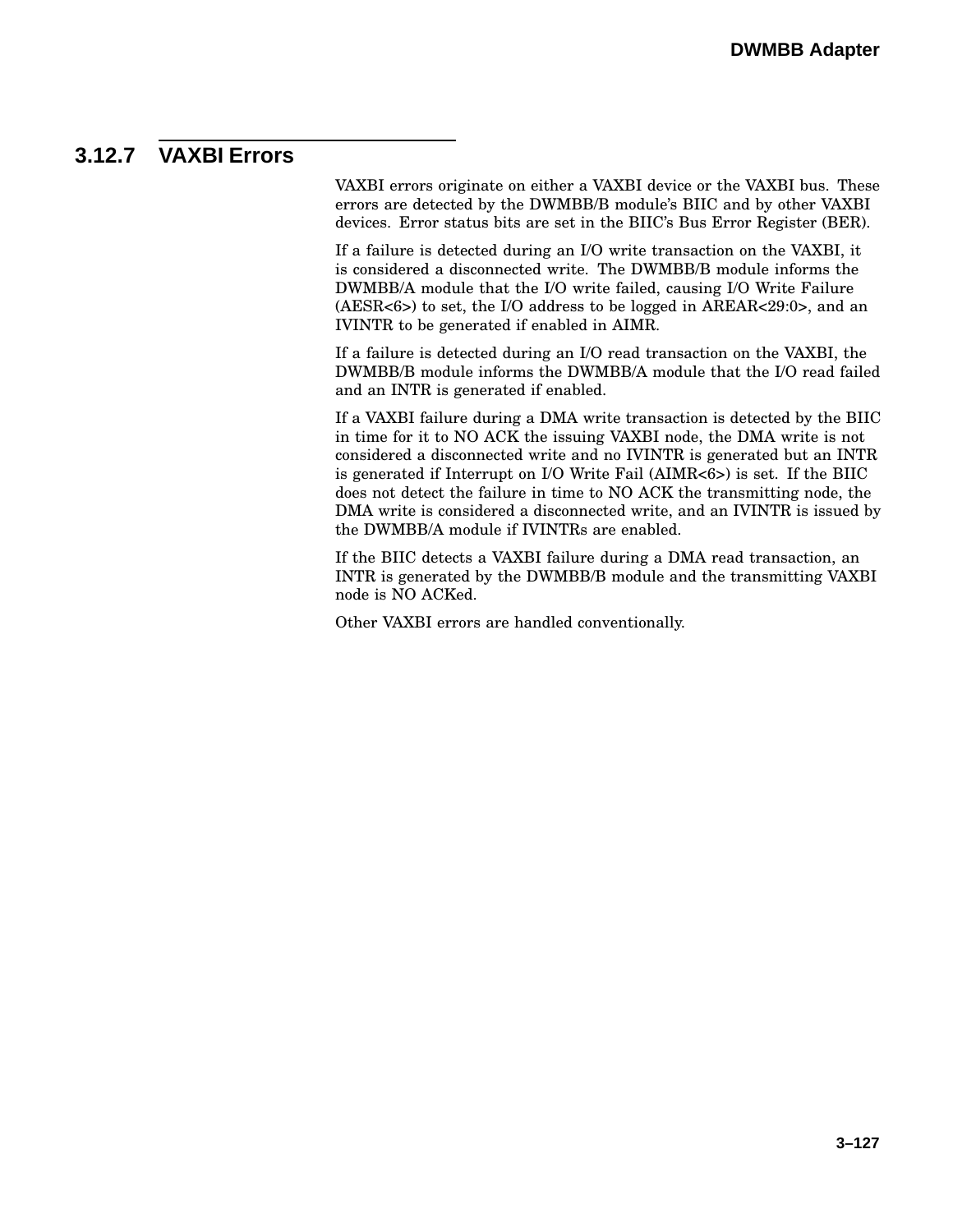## **3.12.8 Miscellaneous Errors**

These errors originate on the control logic and during DWMBB operation but do not pertain to the data paths.

| 3.12.8.1 | <b>Impending Power Fail</b><br>The BCI AC LO L signal asserts to warn of an impending power fail on the<br>VAXBI. This sets BCI AC LO (AESR<5>), causing the DWMBB to generate<br>an IVINTR on the XMI if Enable IVINTR Transactions (AIMR<31>) is set.<br>The DWMBB completes any current transaction in progress and stops<br>processing further transactions.                              |  |
|----------|-----------------------------------------------------------------------------------------------------------------------------------------------------------------------------------------------------------------------------------------------------------------------------------------------------------------------------------------------------------------------------------------------|--|
| 3.12.8.2 | <b>Internal Errors</b><br>Internal Error (AESR<7>) sets if the DWMBB/A module's gate array<br>control logic reaches an illogical state. When Internal Error sets, the<br>DWMBB generates an IVINTR on the XMI if Enable IVINTR Transactions<br>(AIMR<31>) is set, aborts any transaction in progress, and returns to an<br>idle state to receive further requests.                            |  |
|          | The following conditions set Internal Error:                                                                                                                                                                                                                                                                                                                                                  |  |
|          | A state machine in the DWMBB/A module's gate array reaches an<br>illogical state.                                                                                                                                                                                                                                                                                                             |  |
|          | A parity error is detected internal to the gate array on the transfer of<br>PMR write data for a PMR write request. This means that the PMR<br>location's data is corrupt and I/O Write Fail (AESR<6>) also sets.                                                                                                                                                                             |  |
|          | A parity error is detected on the transfer of write data for a loopback<br>write command. This also causes the loopback write transaction to<br>abort and I/O Write Fail (AESR<6>) to set.                                                                                                                                                                                                    |  |
|          | A parity error is detected on the return of DMA read data that is<br>looped back as CPU read data during loopback mode. This also causes<br>the loopback read transaction to abort.                                                                                                                                                                                                           |  |
| 3.12.8.3 | <b>PMR Initialization Inhibit Error</b><br>PMR control logic requires an 8.4-ms period for the PMRs to initialize<br>after a power-up or an XMI node reset. During this time, PMR Ready<br>(ACSR<29>) clears to prevent access of the PMRs from the XMI and the<br>VAXBI, disabling address translation. All I/O references to the PMRs are<br>NO ACKed while PMR Ready is clear.             |  |
|          | System software must ensure that hardware has set PMR Ready and<br>that the PMRs are properly set up before address translation is enabled.<br>Otherwise, Invalid PFN Entry (AESR<11>) and/or either Uncorrectable<br>PMR ECC Error (AESR<12>) or Correctable PMR ECC Error (AESR<13>)<br>are set if address translation is enabled and a DMA request is received<br>from the DWMBB/B module. |  |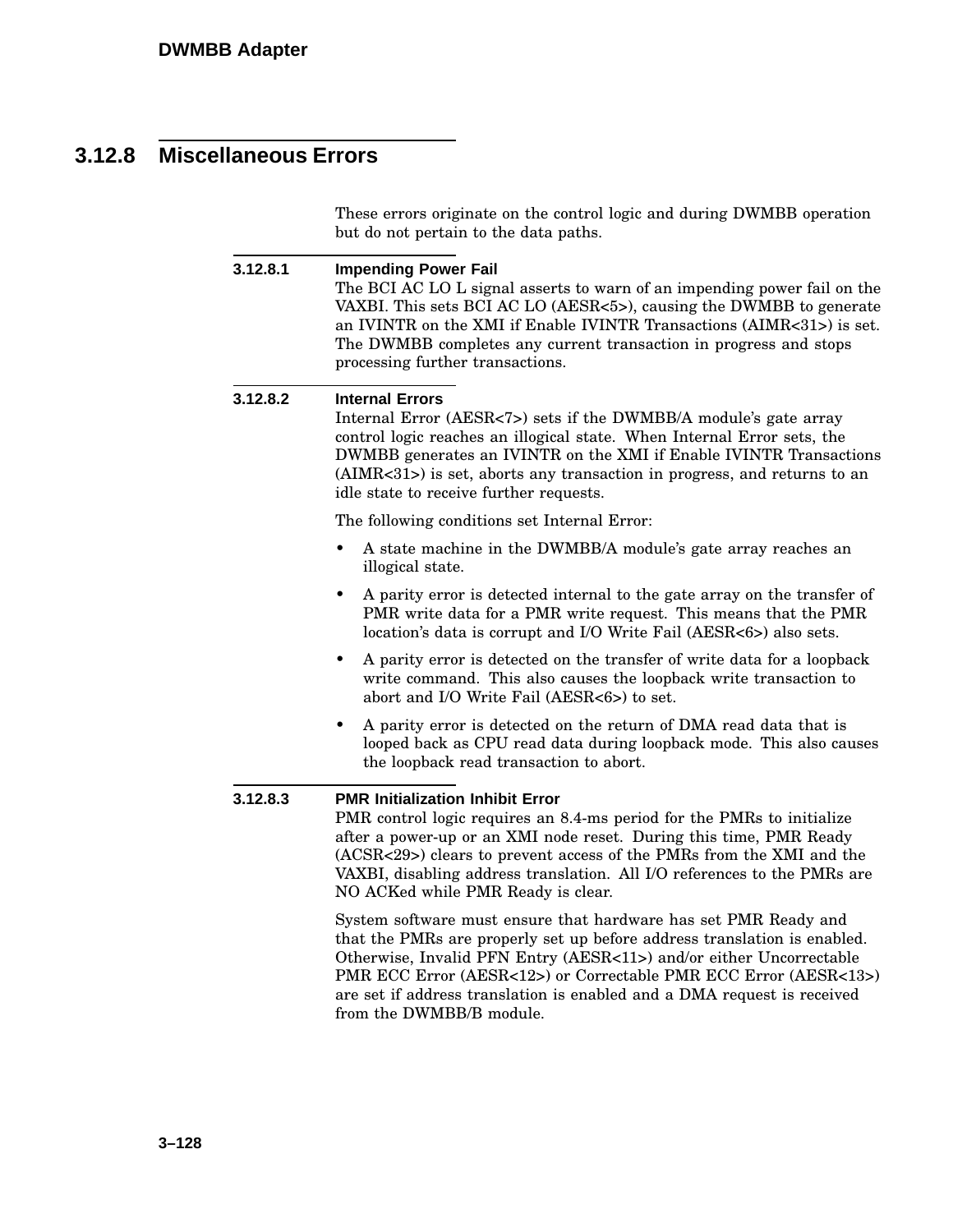**3.12.8.4 DMA Read Data Parity Error during DWMBB/A Module Loopback** If an XMI parity error is detected on DMA read data during a loopback mode, PE and either RSE, NRR, or TTO set. An RER is returned to the originating XMI node and INTRs are generated if the appropriate enable bits in AIMR are set.

#### **3.12.8.5 Cable OK Error**

Cable OK (AESR<31>) sets to indicate that all four cables connecting the DWMBB/A module to the DWMBB/B module are correctly installed and that the DWMBB/B module is receiving DC power. Otherwise, the bit does not set.

When Cable OK is not set, the DWMBB/A module NO ACKs all I/O references to either the DWMBB/B module registers or VAXBI I/O space. I/O references to DWMBB/A module register space are not affected by the state of Cable OK.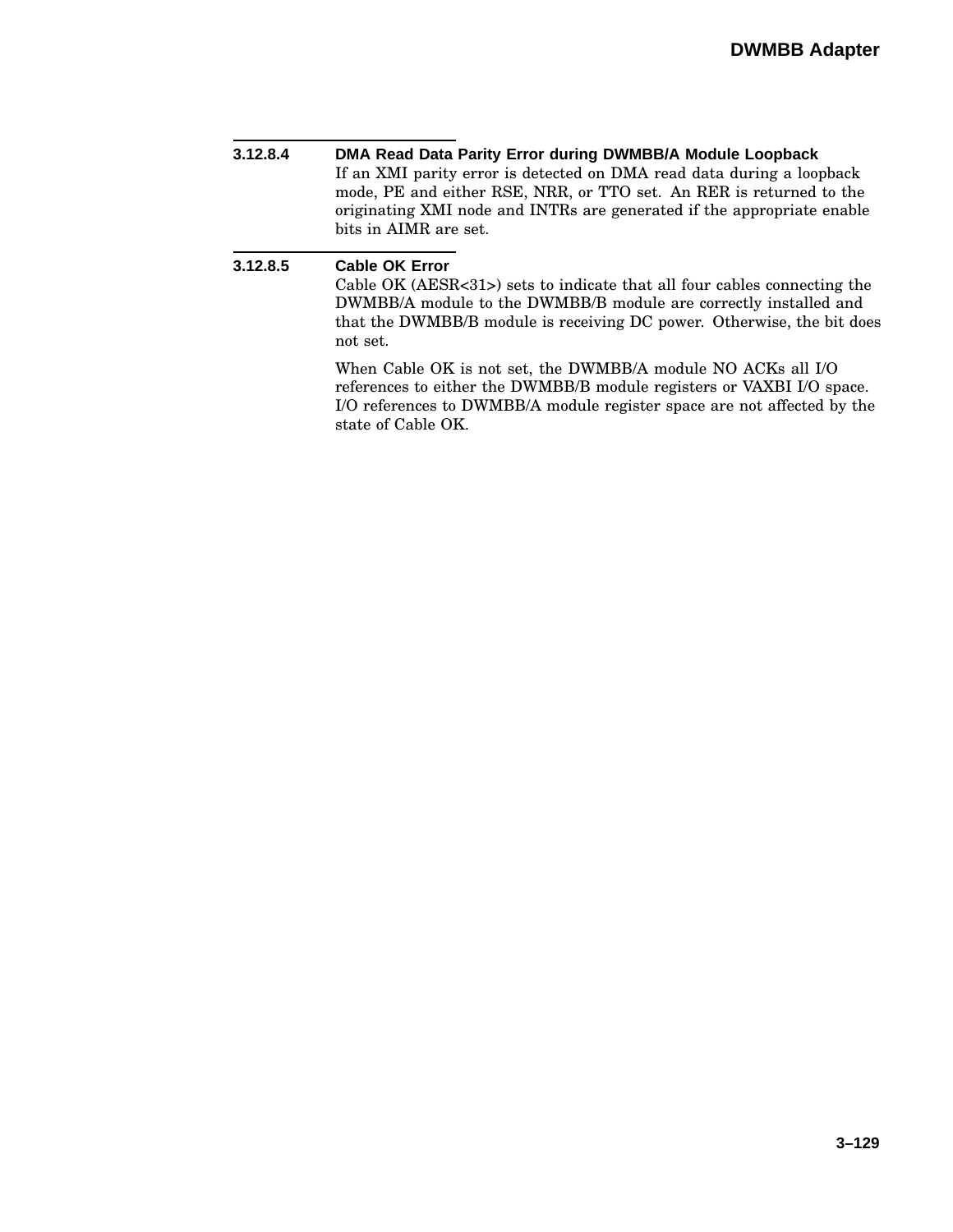### **3.13 DWMBB Initialization**

#### **This section discusses the DWMBB initialization.**

The four ways to reset the DWMBB are:

- Normal Power-Up—When the system is powered up, XMI AC LO L and XMI DC LO L are sequenced so that all XMI nodes are reset.
- System Reset—The XMI emulates a power-up sequence by asserting the XMI RESET L line, causing the power supply to sequence XMI AC LO L and XMI DC LO L as in a "real" power-up. The XMI does not differentiate between a "real" power-up and a system reset.
- Console INITIALIZE command—The console INITIALIZE command generates a system reset if no argument is supplied to the command.
- Node Reset—A DWMBB is "node reset" by setting its Node Reset (XBER<30>) bit. The differences between the node reset and a system reset are as follows:
	- XMI AC LO L is not sequenced during node reset.
	- VAXBI "self-test" is not run during node reset.

When initialized, the DWMBB performs as follows:

- Any transaction currently in progress is aborted.
- All DWMBB logic resets to a known state.
- The page map registers are cleared.
- The DWMBB/B module sequences the BI AC LO and BI DC LO signals, causing each VAXBI node to reset its logic.

A reset originating on the VAXBI by some node other than the DWMBB/B module causes an XMI reset, allowing various VAXBI devices to remotely boot the system.

If the DWMBB/B module and the VAXBI subsystem are powered down, the DWMBB/A module and the XMI are unaffected. However, operations involving the DWMBB/B module will not complete. Any attempted I/O write transaction sets I/O Write Failure (ASER<6>), causing IVINTRs, if enabled.

After initialization the DWMBB default operating mode is the DWMBA compatibility mode. The following occurs during this mode:

- XMI timeouts are enabled with a default of 14–15 ms.
- DWMBB window space is determined by the node ID.
- Address translation is disabled.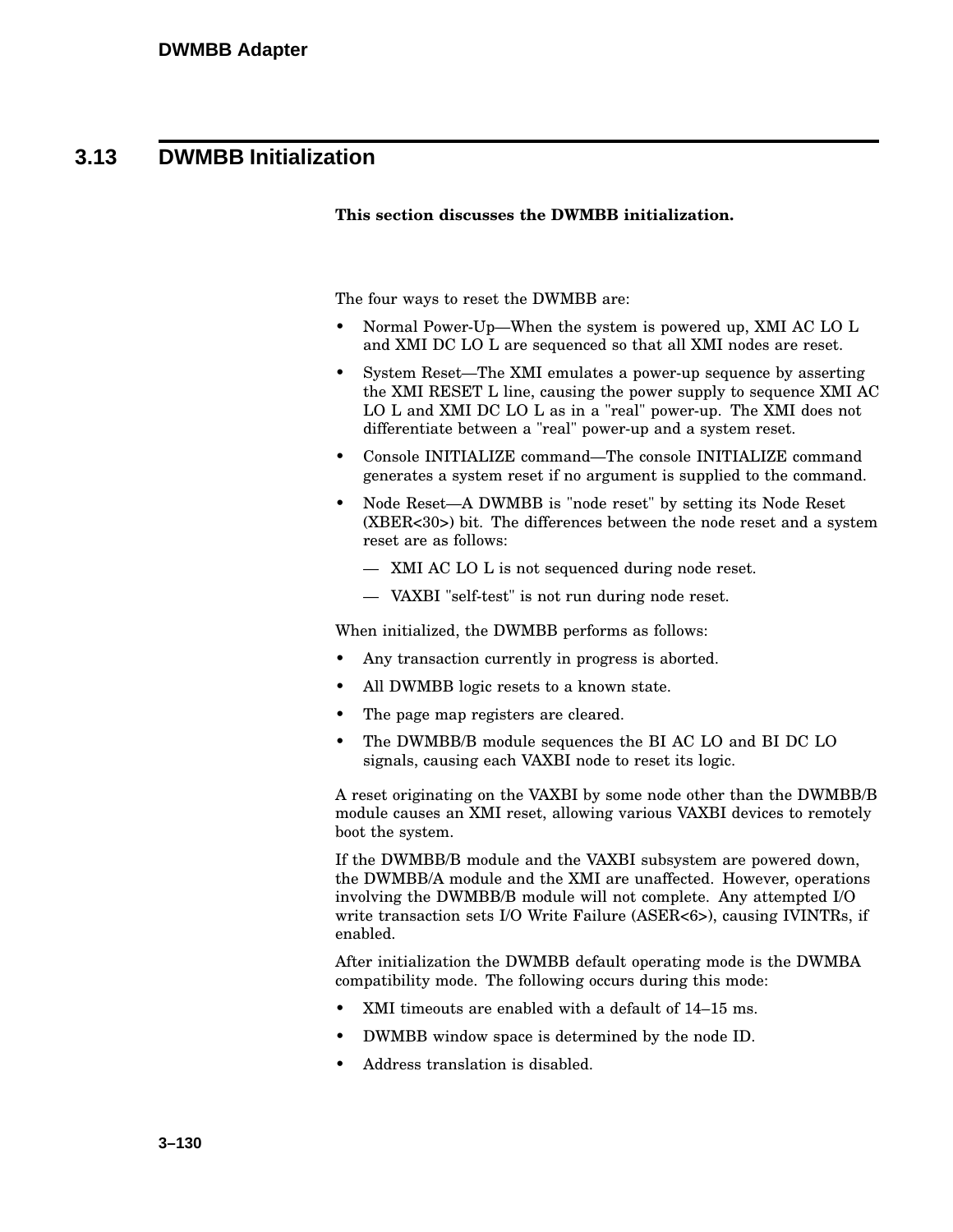Software, once in DWMBA compatibility mode, loads the appropriate registers for enabling interrupts and DMA transfers to/from memory. Software can also change the operating mode to one of the address translation modes.

### **3.13.1 DWMBB/A Module Initialization Sequence**

When the DWMBB/A module detects a reset condition, it does the following:

- Aborts any transaction in progress.
- Sequences a total initialization of the PMRs by writing all 32 bits of the 64 K PMRs to zero and NO ACKs any I/O address targeting a PMR while the initialization is in progress. This takes approximately 8.4 ms.
- Resets all control logic and registers to their default values, as shown in Table 3–17.

| Location     | <b>Name</b>                             | <b>Status</b>   | Value        |
|--------------|-----------------------------------------|-----------------|--------------|
| XBER<2>      | <b>XMI Timeout</b>                      | Enabled         | 0            |
| AUTLR<23:20> | <b>XMI Timeout Limit</b>                |                 | $14 - 15$ ms |
| ACSR<8>      | <b>XMI Lockout Response</b>             | Enabled         | 1            |
| ACSR<7>      | <b>XMI Lockout Assert</b>               | Enabled         | 1            |
| AUTLR<31:28> | <b>XMI Lockout Limit</b>                |                 | 4 IREADS     |
| AUTLR<27:24> | <b>Lockout Deassertion Timer</b>        |                 | $2 - 3$ ms   |
| ACSR<4>      | <b>Responder Arbitration</b><br>Request | Disabled        | 0            |
| ACSR<1>      | <b>Return Vector Disable</b>            | Disabled        | 0            |
| ACSR<5>      | VAXBI Window Space Enable               | <b>Disabled</b> | 0            |
| ACSR<9>      | <b>Short Timeout Enable</b>             | Disabled        | 0            |
| ADG1<31:0>   | Diagnostic Options                      | <b>Disabled</b> | 0            |
| AIMR<31:0>   | DWMBB/A-Detected Error<br>Interrupts    | <b>Disabled</b> | 0            |
| AUTLR<19:18> | <b>Address Translation</b>              | Disabled        | 0            |

**Table 3–17 DWMBB/A Register Default Values**

### **3.13.2 DWMBB/A Module Gate Array Control Reset**

When the Control Reset (ACSR<30>) bit is set, a partial node reset is initiated, allowing the DWMBB/A module's CSRs and PMRs to remain unchanged while all control logic in the gate array and all logic on the DWMBB/B module, including the VAXBI, initialize to the power-up state. Any pending XMI I/O requests, VAXBI DMA writes, or INTR requests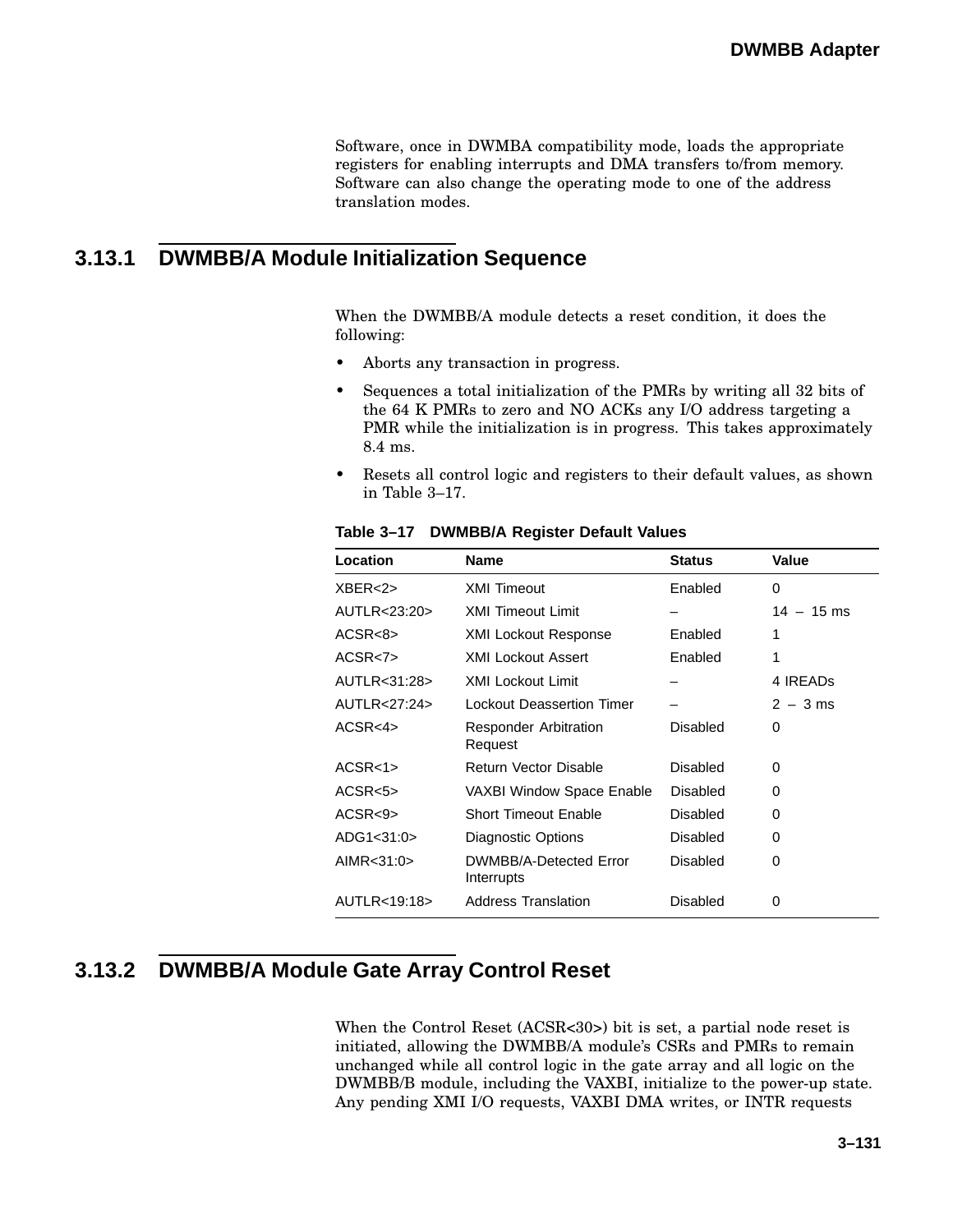are lost, permitting the reading of CSRs, which might help determine the cause of an error. Control Reset is a diagnostic feature that is not to be used in normal operation.

### **3.13.3 DWMBB/B Module Initialization Sequence**

When the DWMBB/B module detects a reset condition, it does the following:

- Aborts any transactions in progress
- Sets all DWMBB/B module control logic and registers to their default values, as shown in Table 3–18

| Location    | <b>Option</b>                        | <b>Status</b> | Value |
|-------------|--------------------------------------|---------------|-------|
| BCSR < 31:0 | DWMBB/B-Detected Error<br>Interrupts | Disabled      |       |
| BDCR1<31:0> | Diagnostic Options                   | Disabled      |       |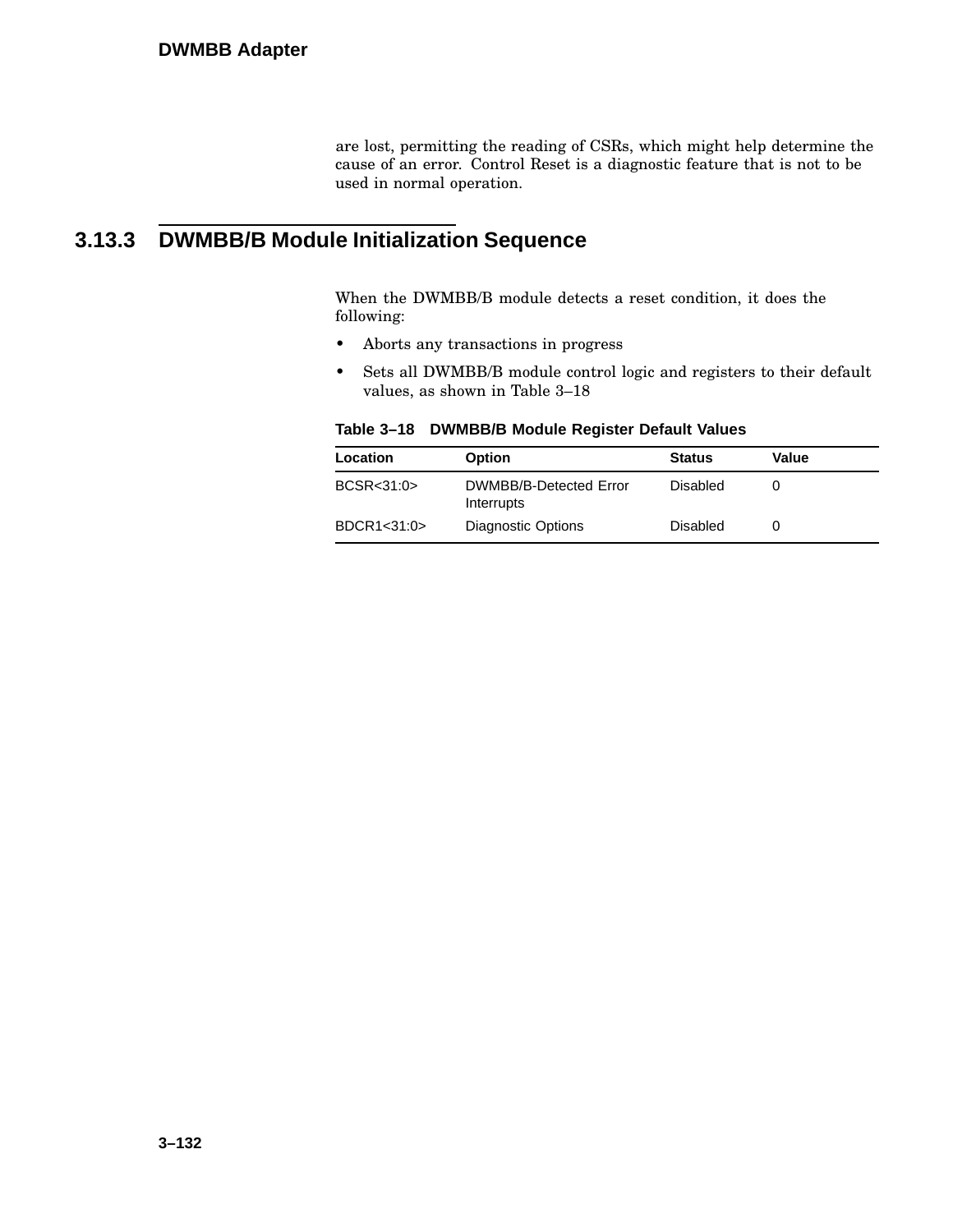### **3.14 Diagnostic Features**

**The DWMBB diagnostic features provide the capability to observe, test, and verify logic without the use of test equipment, such as external loopback connectors. The following sections describe and explain these features.**

**Figure 3–14 DWMBB Loopbacks**

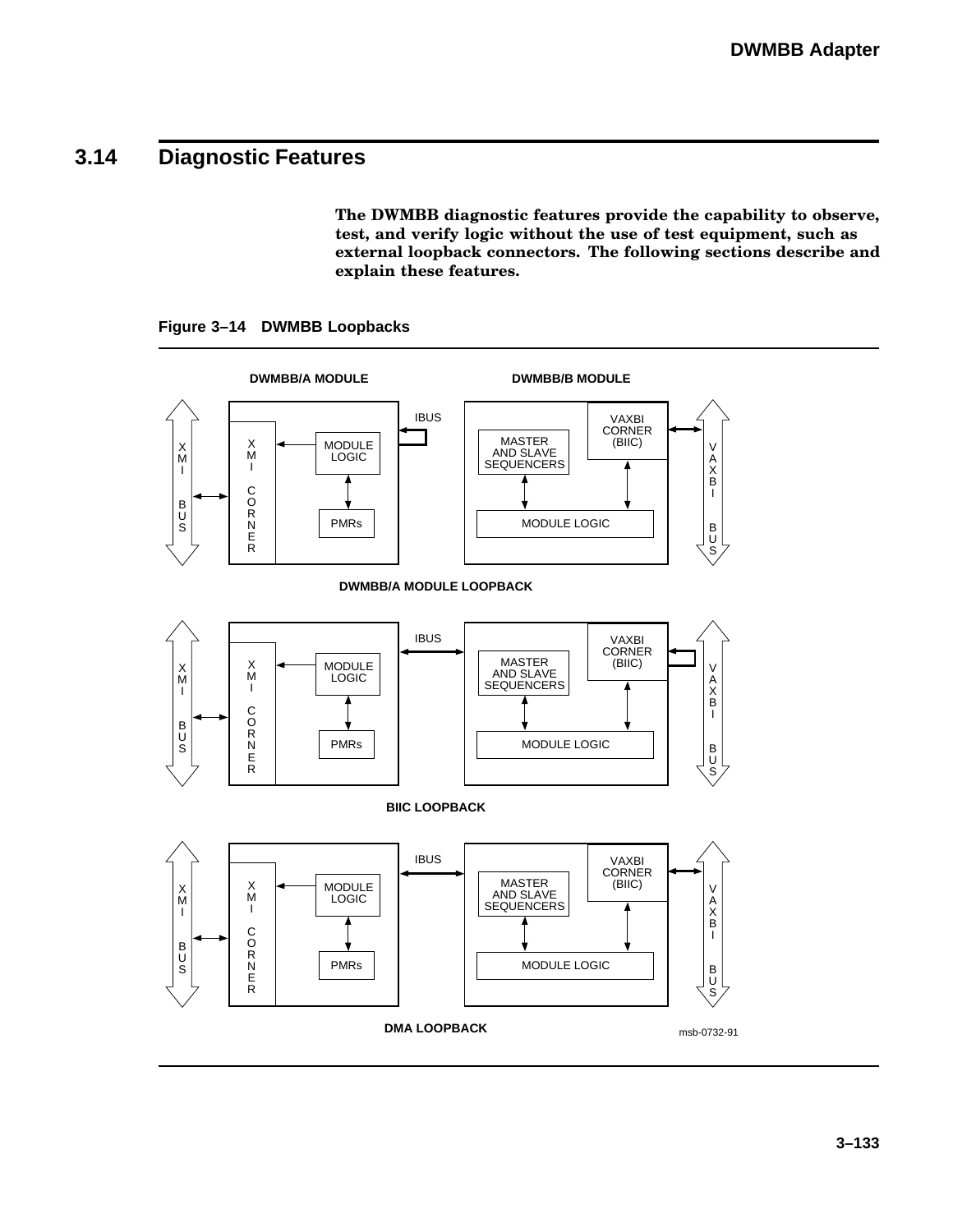### **3.14.1 Internal Loopback Modes**

Loopback modes help isolate a fault to an area of logic by enabling software to test segments of the main data path. The three types of DWMBB loopbacks are:

- DWMBB/A module loopback Data path to the DWMBB/A module
- BIIC loopback Data path includes DWMBB/A module and DWMBB/B module
- DMA loopback Data path includes DWMBB/A module, DWMBB/B module, and the VAXBI

The three DWMBB loopbacks are illustrated in Figure 3–14.

All loopback transactions originate as longword I/O transactions on the XMI. DWMBB/A module and DMA loopbacks allow diagnostic programs executing on the XMI to have I/O transactions to the VAXBI converted into DMA transactions that access XMI memory. BIIC loopback allows transactions to be made to BIIC registers without use of the VAXBI data lines.

When a loopback mode is enabled and an XMI I/O read transaction directed to a VAXBI node is accepted by the DWMBB, the DWMBB converts the I/O read into a DMA read. The I/O command is converted to a quadword (or octaword, if the proper diagnostic bit is enabled) DMA read. The XMI returns the full quadword (or octaword) of data to the DWMBB.

During loopback modes, the DWMBB/A module gate array uses a longword of that returned DMA read data as return read data for the original XMI I/O read command. The returned longword depends on the value of the original I/O address and the setting of diagnostic bits, as detailed in Section 3.14.2.

When either DWMBB/A module or DMA loopback mode is enabled and an XMI I/O write transaction directed to a VAXBI node is accepted by the DWMBB, the DWMBB converts the I/O write to a quadword (or octaword, if the proper diagnostic bit is enabled) DMA write. The longword of write data from the original I/O write C/A and the contents of the DMA data buffers of the transmit registers form the quadword (or octaword) of data that is issued on the XMI.

#### **3.14.1.1 DWMBB/A Module Loopback**

During DWMBB/A module loopback, the main data path does not use the IBUS or the DWMBB/B module. Diagnostic software can then isolate a failure to the DWMBB/A module and test DWMBB/A module error conditions faster than if the DWMBB/B module was tested simultaneously.

DWMBB/A module loopback mode requires setting both DWMBB/A Loopback Enable (ADG1<7>) and DWMBB/A Flip Address Bit<29> (ADG1<8>). DWMBB/A Flip Address Bit<29> causes address bit<29> and the parity on the C/A cycle to be flipped so that the address is pointing to memory space instead of I/O space.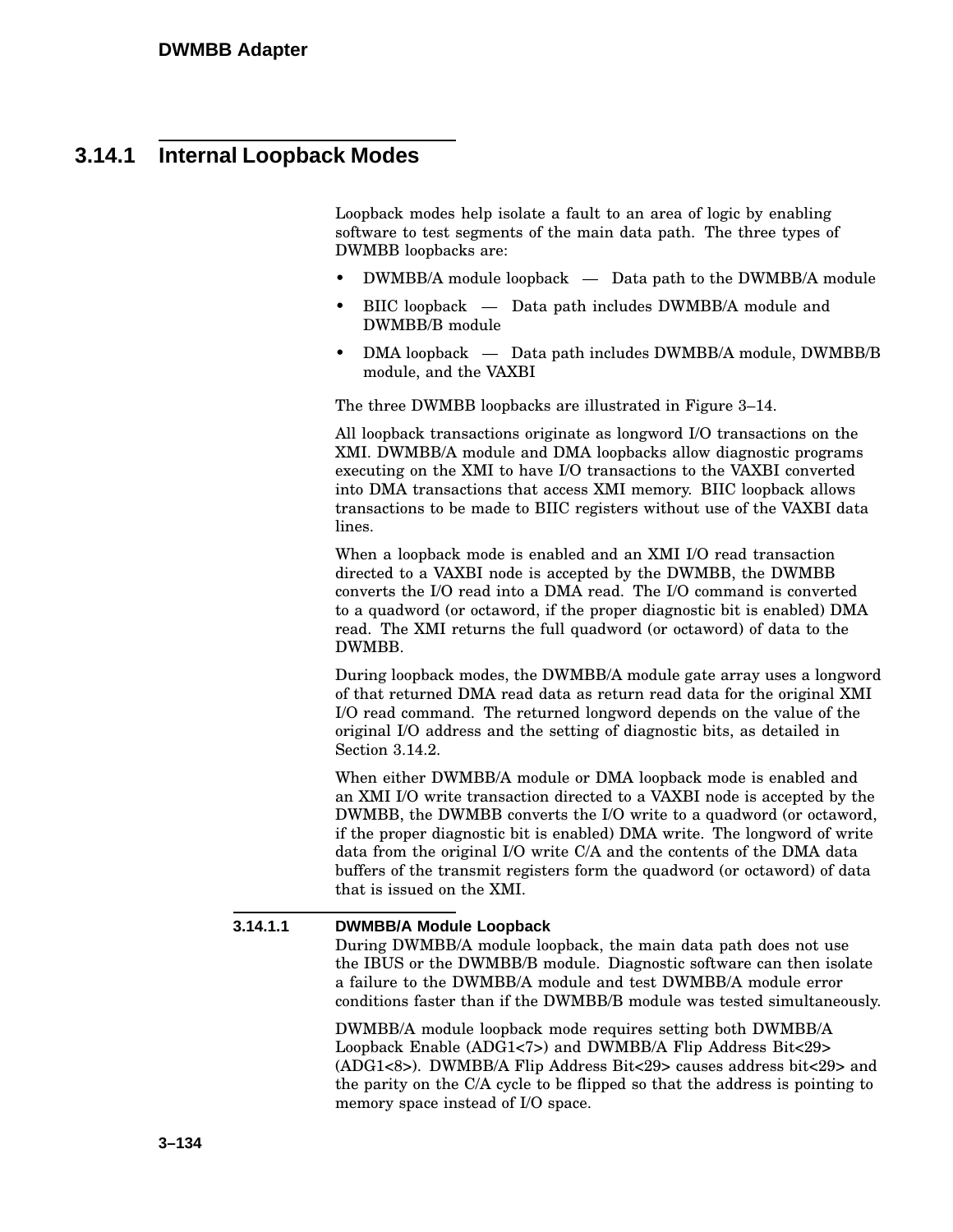While in DWMBB/A module loopback mode, the IBUS drivers are turned off and I/O commands from the XMI are looped back to the IBUS DMA input command/address latches in the DWMBB/A module gate array. If a parity error or PFN error is found during the C/A cycle, the appropriate bits set in AESR.

I/O write data does not loop back through the gate array transceivers but is transferred internally in the gate array, taking the same path that the PMR write data takes. Parity is checked on this internal transfer and, if a parity error is found, Internal Error (AESR<5>) and I/O Write Failure  $(AESR < 3)$  set.

When I/O read data is returned, it is looped back through the gate array transceivers. If a parity error occurs on the read data cycle, IBUS I/O Read Data Parity Error (AESR<0>) sets.

Once the looped back C/A cycle is latched off the IBUS, the address is decoded and, if DWMBB/A Flip Address Bit<29> was not set with DWMBB/A Loopback Enable, an illegal address error occurs because the address is pointing to I/O space instead of XMI memory space. Invalid VAXBI Address (AESR<8>) sets to verify the logic that detects illegal VAXBI addresses.

During normal operation the DWMBB/A module clears bits <28:25> of the I/O command/address when transferring an I/O C/A cycle to the DWMBB/B module as the DWMBB has only 32 Mbytes of addressable I/O adapter space. These bits should always be zero during DWMBB/A module loopback mode because the C/A cycle targeted for the DWMBB/B module is looped back.

DWMBB/A loopback mode prevents normal DMA transactions and interrupts. However, Interrupt Sent Status (ADG1<1>) indicates that the interrupt flag would set if enabled. Examining this bit while forcing error conditions allows diagnostic software to verify the DWMBB/A module's error logic without generating interrupts.

#### **3.14.1.2 BIIC Loopback**

When the BIIC is in loopback mode, the main data path includes the DWMBB/A module, the IBUS, and the DWMBB/B module, but not the VAXBI. The mode is entered by setting Force BIIC Loopback Mode (BDCR1<3>). In this mode, longword read and write transactions targeting the BIIC registers are made without the use of the VAXBI data lines because the drivers to the VAXBI are turned off. The BIIC registers are located in the first 256 bytes of the DWMBB/B module's VAXBI nodespace.

BIIC loopback mode allows a node to access its nodespace registers without reference to its node ID because D<29:13> of the address, which select the node address space, are ignored by the BIIC's address selection logic except for parity checking. The BIIC completes the transfer as though D<29:13> were set to 10 0000 0000 000*n nnn*, where *n nnn* is the appropriate node ID of this node. Loopback mode can then be used during power-up, when the node's ID is unknown.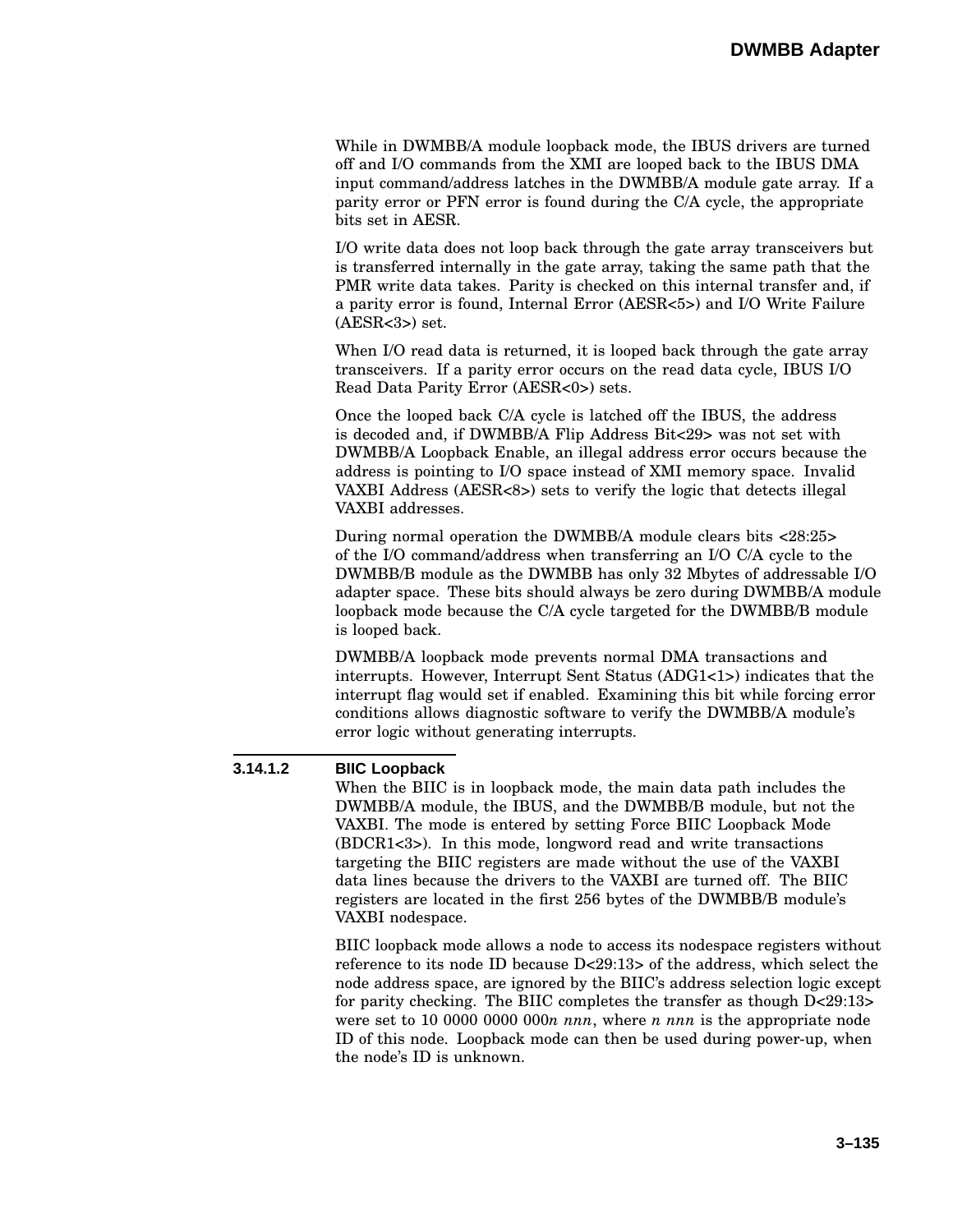D<12:8> are all zeros to indicate that one of the BIIC internal registers is selected. D<7:0> specify the register, the same as during a VAXBI transaction.

#### **3.14.1.3 DMA Loopback**

During DMA loopback mode, the main data path includes the DWMBB/A module, the IBUS, the DWMBB/B module, and the VAXBI. The mode is entered by setting DWMBB/A Flip Address Bit<29> (BDCR1<4>).

In this mode, I/O C/A cycles from the XMI, directed to the DWMBB I/O window space, have XMI Address Bit<29> and the BCI parity bit inverted by the master sequencer, so that the transaction looks like a DMA transaction originating from the VAXBI. The DWMBB is the selected slave for the transaction and processes the transaction like any other VAXBI-initiated DMA transaction.

The DWMBB/A module clears I/O command/address bits <28:25> when transferring an I/O C/A cycle to the DWMBB/B module as the DWMBB has only 32 Mbytes of addressable I/O adapter space. Therefore, these bits are zero during DMA loopback mode.

Normal DMA transactions should not be done in DMA loopback mode as the results are undefined.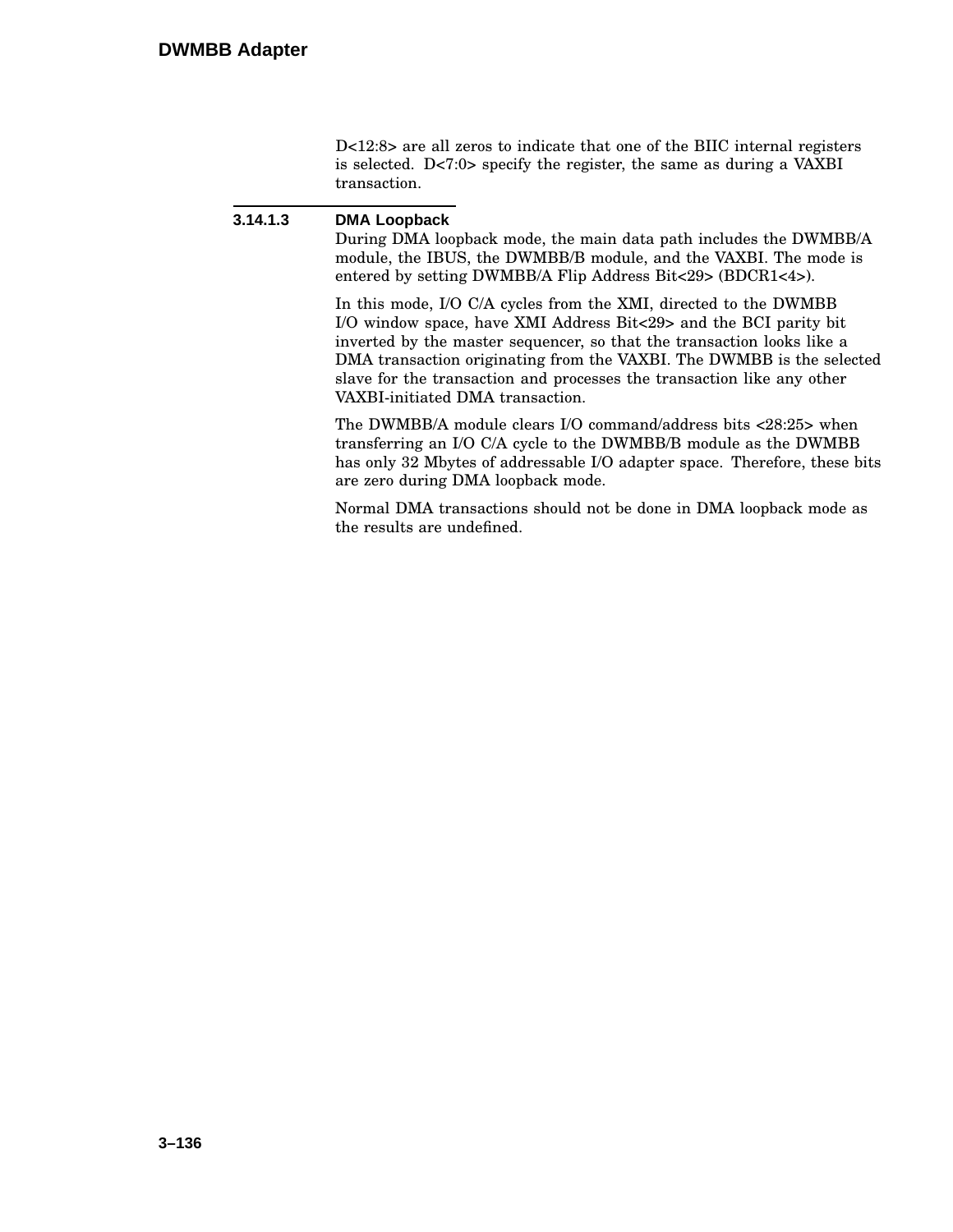### **3.14.2 DWMBB/A Module Gate Array Transaction Register Files Testing**

The DWMBB/A module gate array transaction register files (TRF) contain I/O buffers and DMA buffers. The transaction register files have two sections: the transmit registers and the receive registers. Both files represent a total of 17 buffers, as shown in Figure 3–15 and Figure 3–16.

The DWMBB/A module is nonoperational if the I/O buffers fail. DMA buffer failures are not fatal since there are two sets, the DMA-A buffer and the DMA-B buffer. The DMA buffers are tested in either DMA loopback mode or DWMBB/A module loopback mode. The diagnostic bits described in Table 3–19 are used to test these buffers.

| <b>ADDRESS</b>       |  | <b>BUFFERS</b>        |  |  |  |  |
|----------------------|--|-----------------------|--|--|--|--|
| IM FADDR<3:0> = 1    |  | I/O DATA BUFFER       |  |  |  |  |
|                      |  |                       |  |  |  |  |
| IM FADDR<3:0> = 3    |  | DMA-A C/A BUFFER      |  |  |  |  |
| IM FADDR<3:0> = 4    |  | DMA-A LONGWORD DATA 1 |  |  |  |  |
| IM FADDR<3:0> = 5    |  | DMA-A LONGWORD DATA 2 |  |  |  |  |
| IM FADDR< $3:0> = 6$ |  | DMA-A LONGWORD DATA 3 |  |  |  |  |
| TM FADDR< $3:0> = 7$ |  | DMA-A LONGWORD DATA 4 |  |  |  |  |
|                      |  |                       |  |  |  |  |
| IM FADDR<3:0> = B    |  | DMA-B C/A BUFFER      |  |  |  |  |
| IM FADDR<3:0> = $C$  |  | DMA-B LONGWORD DATA 1 |  |  |  |  |
| IM FADDR<3:0> = D    |  | DMA-B LONGWORD DATA 2 |  |  |  |  |
| IM FADDR<3:0> = E    |  | DMA-B LONGWORD DATA 3 |  |  |  |  |
| IM FADDR<3:0> = F    |  | DMA-B LONGWORD DATA 4 |  |  |  |  |
|                      |  |                       |  |  |  |  |

#### **Figure 3–15 DWMBB/A Module Transmit Registers**

msb−p096−89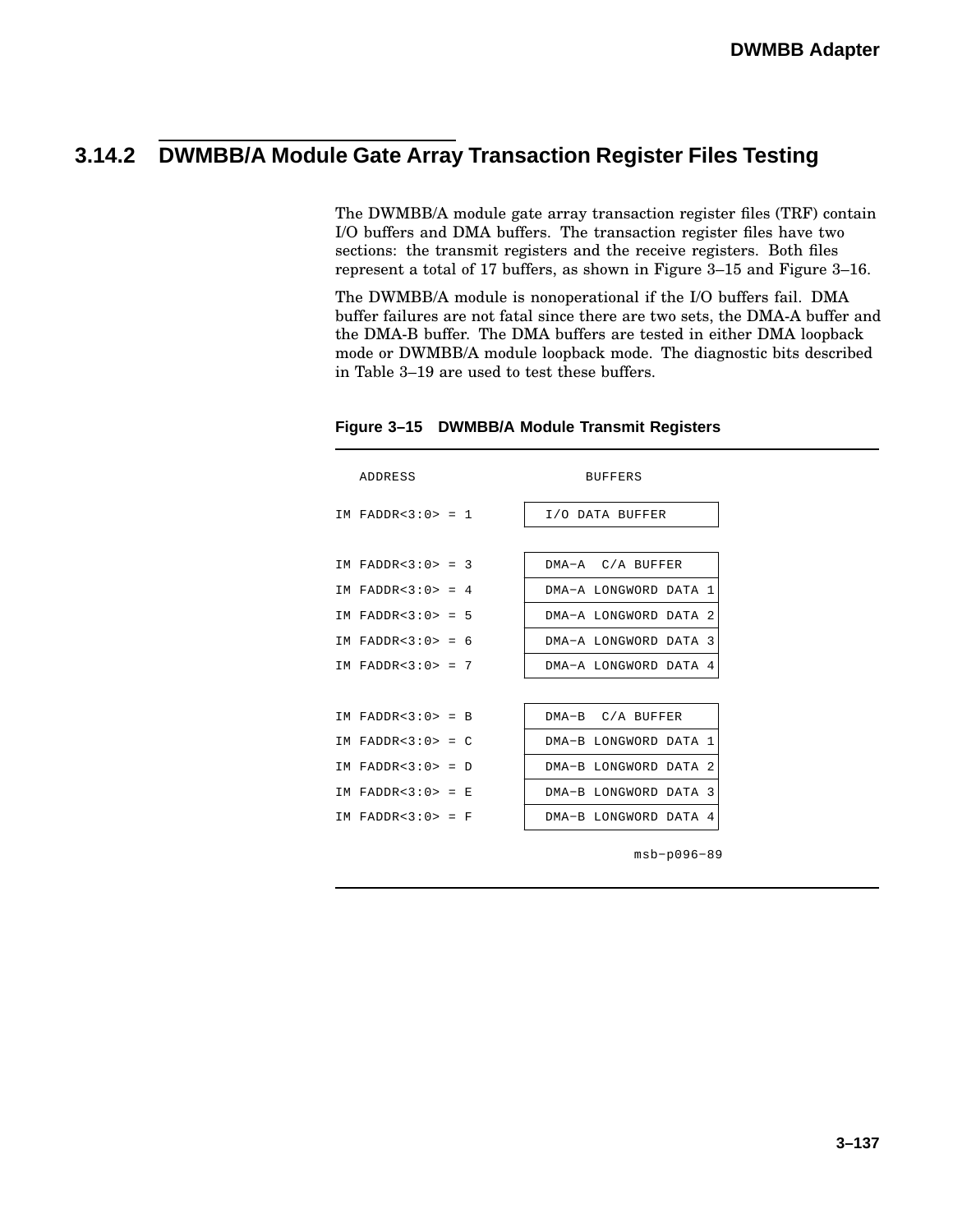| ADDRESS           | <b>BUFFERS</b>        |  |  |  |  |  |
|-------------------|-----------------------|--|--|--|--|--|
| IM FADDR<3:0> = 0 | $I/O$ $C/A$ BUFFER    |  |  |  |  |  |
| IM FADDR<3:0> = 1 | I/O DATA BUFFER       |  |  |  |  |  |
|                   |                       |  |  |  |  |  |
| IM FADDR<3:0> = 4 | DMA-A LONGWORD DATA 1 |  |  |  |  |  |
| IM FADDR<3:0> = 5 | DMA-A LONGWORD DATA 2 |  |  |  |  |  |
| IM FADDR<3:0> = 6 | DMA-A LONGWORD DATA 3 |  |  |  |  |  |
| IM FADDR<3:0> = 7 | DMA-A LONGWORD DATA 4 |  |  |  |  |  |
| $msb-p097-89$     |                       |  |  |  |  |  |

#### **Figure 3–16 DWMBB/A Module Receive Registers**



| <b>Diagnostic Bit</b>            | Location | <b>Description</b>                                                                                                                                                                                                                                                                                                        |
|----------------------------------|----------|---------------------------------------------------------------------------------------------------------------------------------------------------------------------------------------------------------------------------------------------------------------------------------------------------------------------------|
| DWMBB/A Loopback<br>Enable       | ADG1<7>  | When set, places the DWMBB/A module in DWMBB/A module<br>loopback mode and disables the IBUS drivers. This bit, when set,<br>results in an illegal address error unless DWMBB/A Flip Address<br>Bit<29> is also set. See below.                                                                                           |
| DWMBB/A Flip Address<br>Bit < 29 | ADG1<8>  | When set, converts I/O transactions targeted for the DWMBB/B<br>module into DWMBB/A module loopback DMA transactions targeted<br>for XMI memory. This bit must be set with DWMBB/A Loopback<br>Enable so the transaction looks like a DMA transaction originating<br>from the VAXBI, preventing an illegal address error. |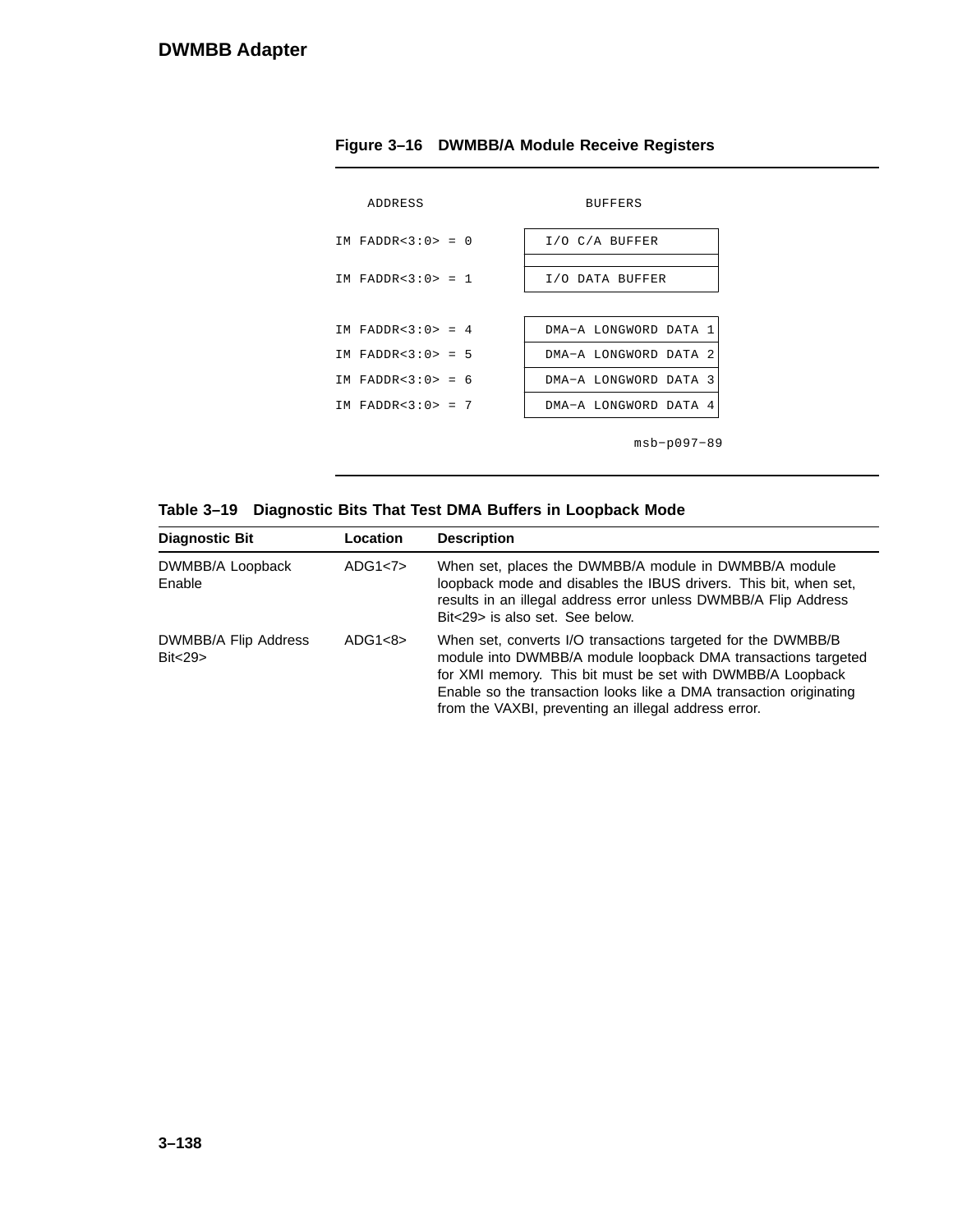| <b>Diagnostic Bit</b>                  | Location | <b>Description</b>                                                                                                                                                                                                                                                                                                                                                                                                                                                                                                                                                                                                                                                                                                                                                                                                                                                            |                       |                                                                                                                                                                                                                                                                                              |  |  |
|----------------------------------------|----------|-------------------------------------------------------------------------------------------------------------------------------------------------------------------------------------------------------------------------------------------------------------------------------------------------------------------------------------------------------------------------------------------------------------------------------------------------------------------------------------------------------------------------------------------------------------------------------------------------------------------------------------------------------------------------------------------------------------------------------------------------------------------------------------------------------------------------------------------------------------------------------|-----------------------|----------------------------------------------------------------------------------------------------------------------------------------------------------------------------------------------------------------------------------------------------------------------------------------------|--|--|
| DWMBB/A Flip Failing<br>Address Bit<1> | ADG1<9>  | DWMBB/A Flip Failing Address Bit<1> is used with Force Octaword<br>Transfer and XMI I/O Command/Address Bit<2> to allow diagnostics<br>to access and test all the transmit register files and receive register<br>files. DWMBB/A Flip Failing Address Bit<1> permits the use of the<br>data buffers that are used for transfers greater than a quadword. This<br>bit only affects DWMBB/A Failing Address Bit<1> when accesses<br>are made to data buffers in the transmit registers and not the receive<br>registers. DMA read data is stored in the receive register in the order<br>it comes off the XMI. This bit also has no effect when accessing the<br>C/A buffers in the transmit registers, but only controls which data<br>buffers are used in loopback mode. Buffer access using DWMBB/A<br>Flip Failing Address Bit<1> and XMI I/O Address Bit<2> is as follows: |                       |                                                                                                                                                                                                                                                                                              |  |  |
|                                        |          | <b>DWMBB/A Flip Failing</b><br><b>Address Bit&lt;1&gt;</b>                                                                                                                                                                                                                                                                                                                                                                                                                                                                                                                                                                                                                                                                                                                                                                                                                    | XMI I/O<br>Address<2> | <b>DMA Buffer Selected</b>                                                                                                                                                                                                                                                                   |  |  |
|                                        |          | 0                                                                                                                                                                                                                                                                                                                                                                                                                                                                                                                                                                                                                                                                                                                                                                                                                                                                             | 0                     | LW <sub>1</sub>                                                                                                                                                                                                                                                                              |  |  |
|                                        |          | 0                                                                                                                                                                                                                                                                                                                                                                                                                                                                                                                                                                                                                                                                                                                                                                                                                                                                             |                       | LW <sub>2</sub>                                                                                                                                                                                                                                                                              |  |  |
|                                        |          | 1                                                                                                                                                                                                                                                                                                                                                                                                                                                                                                                                                                                                                                                                                                                                                                                                                                                                             | 0                     | LW <sub>3</sub>                                                                                                                                                                                                                                                                              |  |  |
|                                        |          | 1                                                                                                                                                                                                                                                                                                                                                                                                                                                                                                                                                                                                                                                                                                                                                                                                                                                                             |                       | LW4                                                                                                                                                                                                                                                                                          |  |  |
|                                        |          | NOTE: In DWMBB/A module loopback mode, XMI I/O Address<2> =<br>FADDR<0>.                                                                                                                                                                                                                                                                                                                                                                                                                                                                                                                                                                                                                                                                                                                                                                                                      |                       |                                                                                                                                                                                                                                                                                              |  |  |
| <b>Force Octaword Transfers</b>        | ADG1<6>  | When set, forces the length field of DMA transactions to have an                                                                                                                                                                                                                                                                                                                                                                                                                                                                                                                                                                                                                                                                                                                                                                                                              |                       | octaword status, allowing the testing of the upper two longwords of the<br>DMA buffers. When this bit is set, the four DMA buffer locations are<br>sent to the XMI, forming an octaword write, but only the one longword<br>selected by the setting of DWMBB/A Flip FADDR Bit<1> and XMI I/O |  |  |

operations causes undefined results.

Address Bit<2> gets written. The mask of the octaword command is zero for the other three longwords. Setting this bit during normal

**Table 3–19 (Cont.) Diagnostic Bits That Test DMA Buffers in Loopback Mode**

**3–139**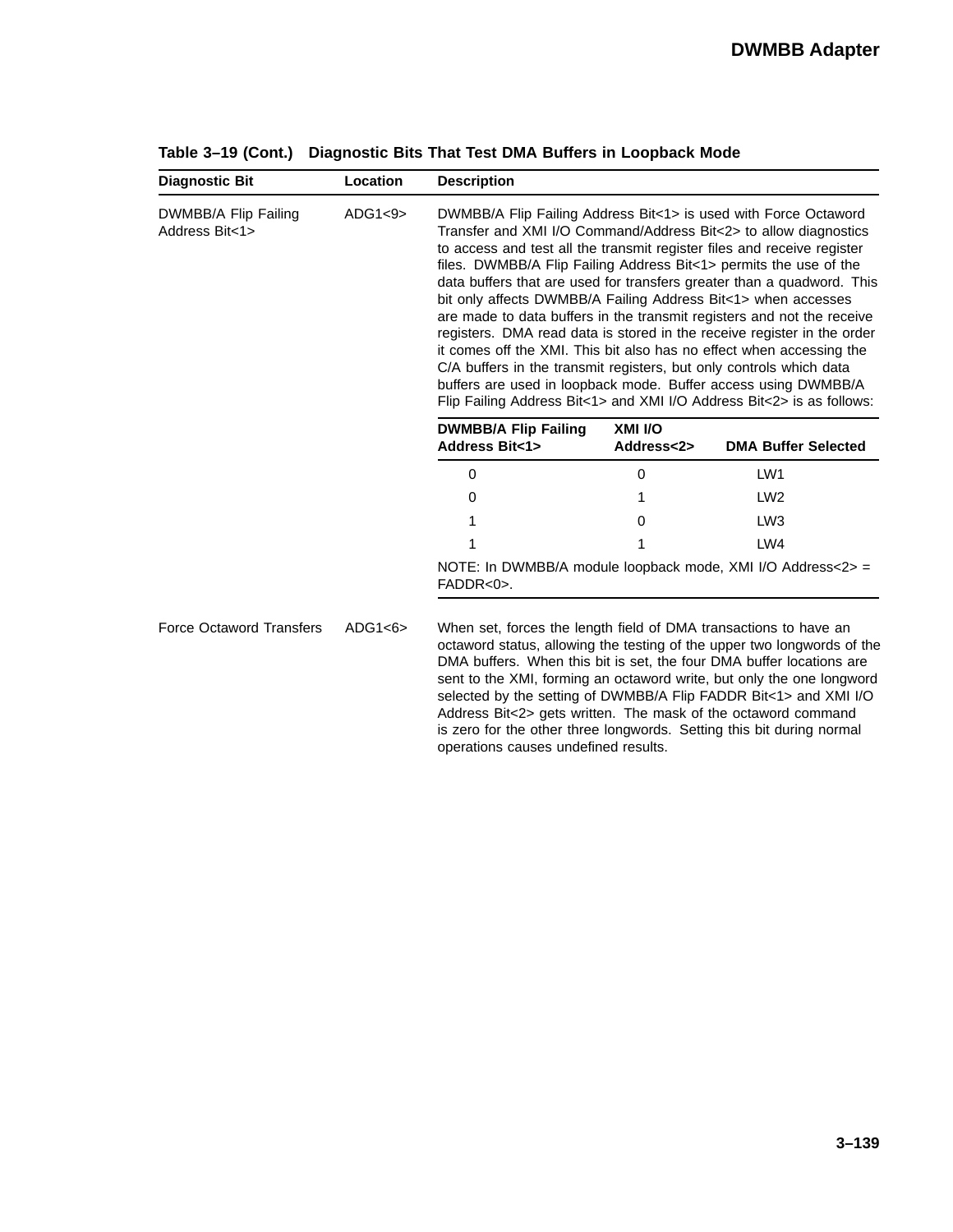|                                                    | Location           | <b>Description</b>                                                                                                                                                                                                                                                                                                                                                                                                                                                            |                           |                                                                                                                                                                                                                                                                                                                                                                                                                                                                                                          |  |  |  |
|----------------------------------------------------|--------------------|-------------------------------------------------------------------------------------------------------------------------------------------------------------------------------------------------------------------------------------------------------------------------------------------------------------------------------------------------------------------------------------------------------------------------------------------------------------------------------|---------------------------|----------------------------------------------------------------------------------------------------------------------------------------------------------------------------------------------------------------------------------------------------------------------------------------------------------------------------------------------------------------------------------------------------------------------------------------------------------------------------------------------------------|--|--|--|
| Force DMA-A Buffer Busy<br>Force DMA-B Buffer Busy | ADG1<5><br>ADG1<4> |                                                                                                                                                                                                                                                                                                                                                                                                                                                                               |                           | When set, forces the DMA buffer control logic to place either the<br>DMA-A buffer or the DMA-B buffer into the busy state, forcing all DMA<br>traffic through the other buffer. Force DMA-A Buffer Busy and Force<br>DMA-B Buffer Busy ensure that both sets of DMA buffers get tested.                                                                                                                                                                                                                  |  |  |  |
|                                                    |                    | Setting both bits causes no DMA buffer to be available. The DWMBB<br>NO ACKs all VAXBI DMA transactions directed to it and NO ACKs any<br>further I/O transactions to it by "hanging." This verifies that a revision<br>J, or later, version of the DWMBB/B module contains a revision 5B,<br>or later, version BIIC since the DWMBB should hang after a DMA<br>loopback transaction with both DMA-A and DMA-B buffers busy.                                                  |                           |                                                                                                                                                                                                                                                                                                                                                                                                                                                                                                          |  |  |  |
|                                                    |                    | The various settings follow:                                                                                                                                                                                                                                                                                                                                                                                                                                                  |                           |                                                                                                                                                                                                                                                                                                                                                                                                                                                                                                          |  |  |  |
|                                                    |                    | ADG1<br>5:4>                                                                                                                                                                                                                                                                                                                                                                                                                                                                  | <b>DMA Buffer Busy</b>    | <b>DMA Buffer Selected</b>                                                                                                                                                                                                                                                                                                                                                                                                                                                                               |  |  |  |
|                                                    |                    | 0 <sub>0</sub>                                                                                                                                                                                                                                                                                                                                                                                                                                                                | None                      | DMA-A                                                                                                                                                                                                                                                                                                                                                                                                                                                                                                    |  |  |  |
|                                                    |                    | 0 <sub>1</sub>                                                                                                                                                                                                                                                                                                                                                                                                                                                                | DMA-B                     | DMA-A                                                                                                                                                                                                                                                                                                                                                                                                                                                                                                    |  |  |  |
|                                                    |                    | 10                                                                                                                                                                                                                                                                                                                                                                                                                                                                            | DMA-A                     | DMA-B                                                                                                                                                                                                                                                                                                                                                                                                                                                                                                    |  |  |  |
|                                                    |                    | 1 <sub>1</sub>                                                                                                                                                                                                                                                                                                                                                                                                                                                                | DMA-A and DMA-B           | None                                                                                                                                                                                                                                                                                                                                                                                                                                                                                                     |  |  |  |
| Bit<29>                                            |                    | Places the DWMBB in DMA loopback mode and converts I/O<br>transactions into DMA loopback transactions pointing to XMI memory<br>space.<br>Used with Address Bit<2> of an I/O command to enable diagnostic<br>software to test all transmit and receive registers in the DWMBB/A<br>module gate array transaction register file. DWMBB/B Flip Failing<br>Address Bit<1> permits use of data buffers that would normally be<br>used only for transfers greater than a quadword. |                           |                                                                                                                                                                                                                                                                                                                                                                                                                                                                                                          |  |  |  |
| DWMBB/B Flip Failing<br>Address Bit<1>             | BDCR1<6>           |                                                                                                                                                                                                                                                                                                                                                                                                                                                                               |                           |                                                                                                                                                                                                                                                                                                                                                                                                                                                                                                          |  |  |  |
|                                                    |                    | as follows:                                                                                                                                                                                                                                                                                                                                                                                                                                                                   |                           | This bit only affects DWMBB/B Failing Address Bit<1> when the<br>DWMBB/B module accesses data buffers in the transmit registers;<br>it does not affect the receive registers. DMA read data is stored in<br>the receive registers in the order it comes off the XMI. The bit has<br>no effect when accessing the C/A buffers in the transmit registers. It<br>controls which data buffers are used in loopback. Buffer access using<br>DWMBB/B Flip Failing Address Bit<1> and XMI I/O Address Bit<2> is |  |  |  |
|                                                    |                    | <b>DWMBB/B Flip</b><br><b>Failing Address</b><br>Bit < 1>                                                                                                                                                                                                                                                                                                                                                                                                                     | XMI I/O<br><b>Address</b> |                                                                                                                                                                                                                                                                                                                                                                                                                                                                                                          |  |  |  |
|                                                    |                    |                                                                                                                                                                                                                                                                                                                                                                                                                                                                               | Bit < 2                   | <b>DMA Buffer Selected</b>                                                                                                                                                                                                                                                                                                                                                                                                                                                                               |  |  |  |
|                                                    |                    | 0                                                                                                                                                                                                                                                                                                                                                                                                                                                                             | 0                         | LW1                                                                                                                                                                                                                                                                                                                                                                                                                                                                                                      |  |  |  |
|                                                    |                    | 0<br>1                                                                                                                                                                                                                                                                                                                                                                                                                                                                        | 1                         | LW <sub>2</sub>                                                                                                                                                                                                                                                                                                                                                                                                                                                                                          |  |  |  |
|                                                    |                    |                                                                                                                                                                                                                                                                                                                                                                                                                                                                               | 0<br>1                    | LW <sub>3</sub><br>LW4                                                                                                                                                                                                                                                                                                                                                                                                                                                                                   |  |  |  |

**Table 3–19 (Cont.) Diagnostic Bits That Test DMA Buffers in Loopback Mode**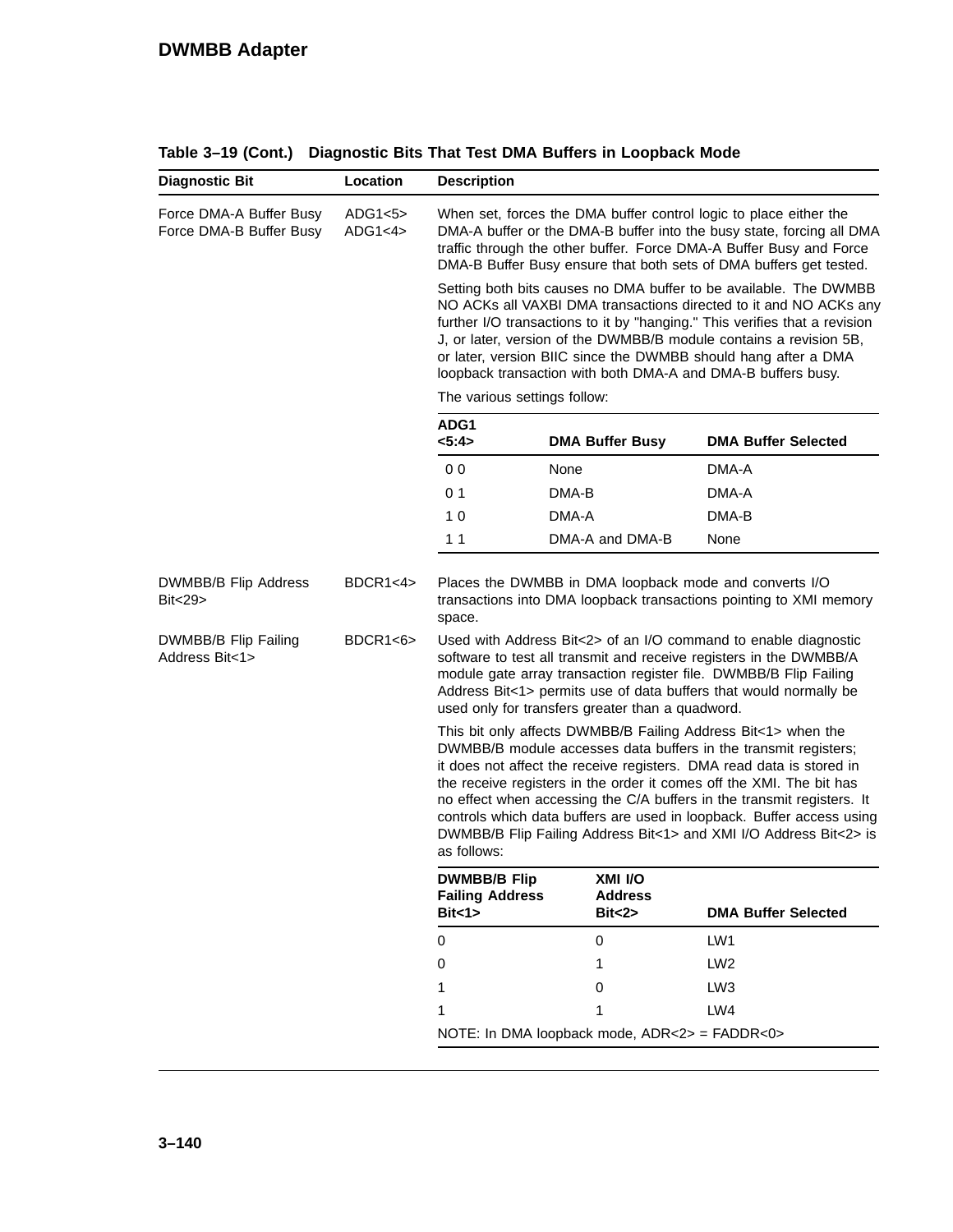### **3.14.2.1 Executing DMA Writes and Reads in Loopback Mode** Diagnostic software tests all the DMA data and C/A buffers in the transaction register file by using DMA loopback mode or DWMBB/A module loopback mode to send DMA write data to any one of the longwordlength locations in either of the DMA data buffers. The data is then written to XMI memory, where it is checked for accuracy. DMA read commands are used to verify the data that was sent to XMI memory. The following are used to test the DMA buffers in the transaction register file: • DMA loopback write/read commands • Force DMA-A Buffer Busy and Force DMA-B Buffer Busy (ADG1<5:4>) • DWMBB/A Flip Failing Address Bit<1> (ADG1<9>) or DWMBB/B Flip Failing Address Bit<1> (BDCR1<6>)

• I/O C/A Address Bit<2> to convert the original I/O command to a DMA loopback command

Table 3–20 lists the diagnostic bits required to test the transaction register file in various loopback modes.

|                                     | <b>DWMBB/A</b><br>Loopback Mode |       | <b>DMA Loopback Mode</b> |       |  |
|-------------------------------------|---------------------------------|-------|--------------------------|-------|--|
|                                     | <b>Transmit Buffer Tested</b>   |       |                          |       |  |
| <b>Diagnostic Bits Used</b>         | <b>DMA-A</b>                    | DMA-B | <b>DMA-A</b>             | DMA-B |  |
| <b>Force Octaword Transfers</b>     |                                 |       |                          |       |  |
| DWMBB/A Loopback Enable             |                                 |       | Ω                        | 0     |  |
| DWMBB/A Flip Address Bit<29>        |                                 |       | X                        | X     |  |
| DWMBB/A Flip Failing Address Bit<1> | 1/0                             | 1/0   | X                        | X     |  |
| Force DMA-A Buffer Busy             | 0                               |       | 0                        |       |  |
| Force DMA-B Buffer Busy             |                                 | 0     |                          | 0     |  |
| DWMBB/B Flip Address Bit<29>        | X                               | X     |                          | 0     |  |
| DWMBB/B Flip Failing Address Bit<1> | х                               | X     | 1/0                      | 1/0   |  |

#### **Table 3–20 Diagnostic Bits That Test the Transaction Register File in Loopbacks**

The DMA-A and DMA-B transaction buffers can be tested in either DWMBB/A module loopback mode or DMA loopback mode using loopback DMA writes and reads. The DMA loopback mode cannot be used while DWMBB/A module loopback mode is enabled because the DWMBB/A module gate array does not pass any I/O transactions to the DWMBB/B module while the DWMBB/A module is in loopback mode.

An example of a loopback DMA write followed by a loopback DMA read follows:

**1** Set Force Octaword Transfers to force octaword DMA transactions on the XMI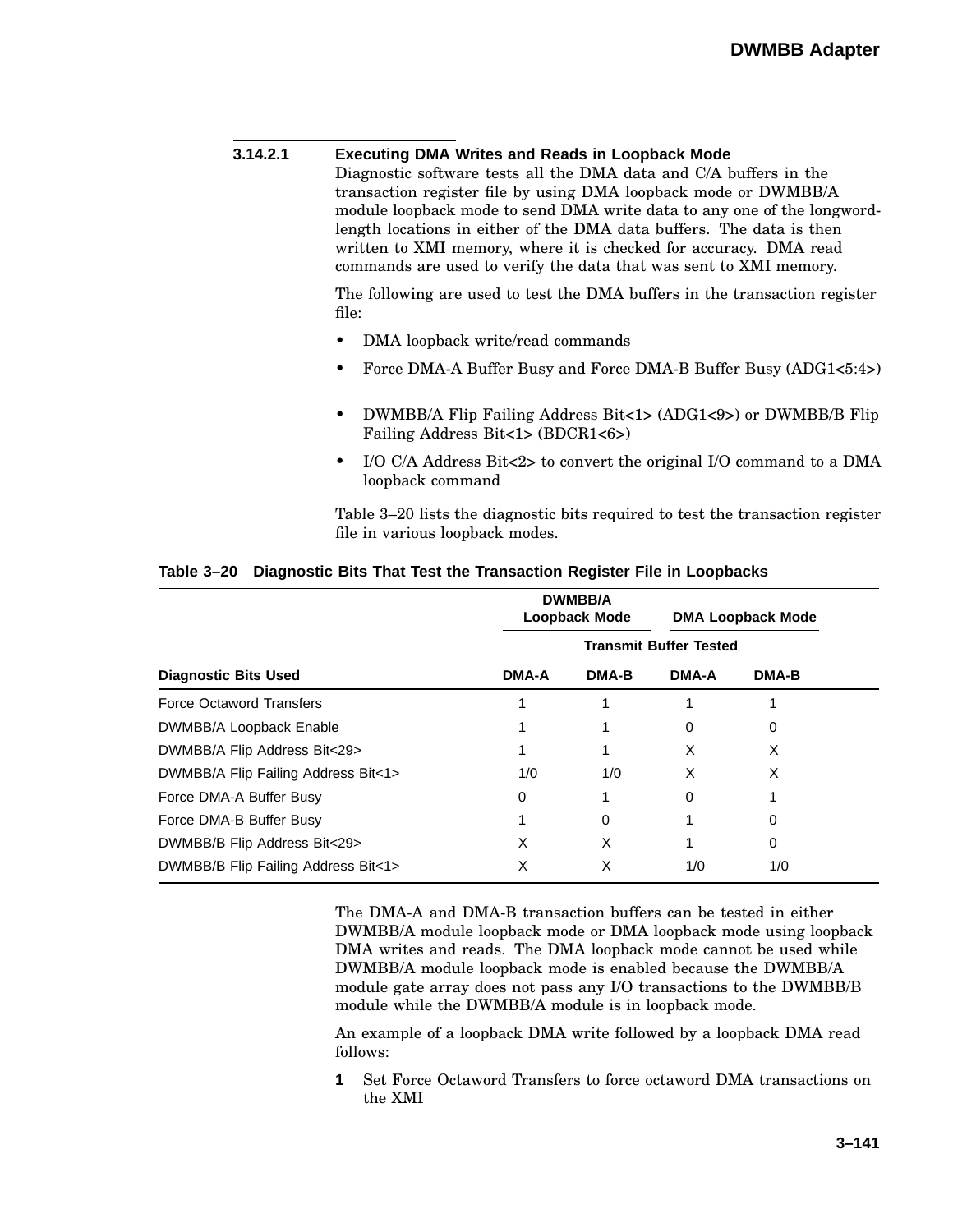- **2** Either
	- **a.** Set DWMBB/A Loopback Enable and Flip Address Bit<29> to put the DWMBB in DWMBB/A module loopback mode and to convert I/O transactions targeted for the DWMBB/B module or a VAXBI node into a DMA transaction targeted for XMI memory.
		- Or
	- **b.** Set DWMBB/B Flip Address Bit<29> to put the DWMBB into a DMA loopback mode and to convert I/O transactions targeted for a VAXBI node into a DMA transaction targeted for XMI memory.
- **3** Set either Force DMA-A Buffer Busy or Force DMA-B Buffer Busy to select the DMA-A or DMA-B buffer by forcing the other buffer busy.
- **4** Set DWMBB/A Flip Address Bit<1> or DWMBB/B Flip ADDR Bit<1> to access the desired quadword of the selected octaword DMA buffer of the transmit registers.
- **5** Perform an I/O write transaction with the appropriately selected address bit<2>, so that the looped back DMA transaction uses the desired longword in the DMA buffer.
- **6** Perform an I/O read transaction with the same selected address settings. The looped back DMA command returns the appropriate data to the DWMBB through the receive registers. The DWMBB then returns this data back to the XMI as the read data for the original I/O command that started the looped back DMA read command. The returning I/O read data should match the data used for the I/O write command that was converted to the looped back DMA write command.
- **7** Use the following procedure to test both the DMA-A and DMA-B buffers:
	- **a.** Repeat steps 1 through 6 four times with the DMA-A buffer forced busy and with the four possible combinations of either DWMBB/A Flip Failing Address Bit<1> or DWMBB/B Flip Failing Address Bit<1> and XMI I/O Address Bit<2>.
	- **b.** Repeat steps 1 through 6 four times with the DMA-B buffer forced busy and with the four combinations of either DWMBB/A Flip Failing Address Bit<1> or DWMBB/B Flip Failing Address Bit<1> and XMI I/O Address Bit<2>.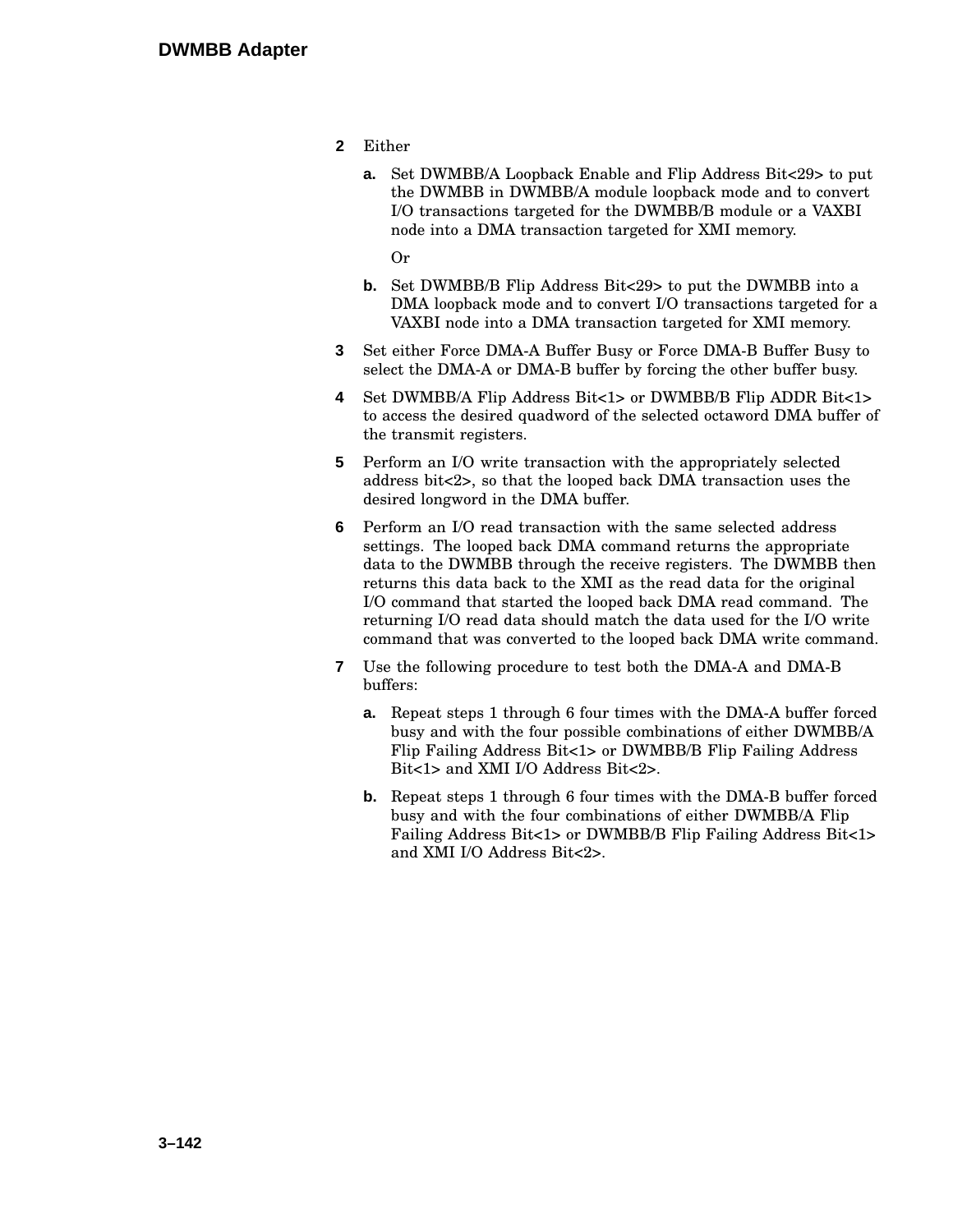**3.14.2.2 Transaction Register File in Loopback Mode Using DMA Writes and Reads** Figure 3–17 shows a way diagnostic software can use the diagnostic bits and DMA loopback write/read pairs to test the DMA transmit and receive registers as well as most of the control and data path of the DWMBB.

#### **Figure 3–17 Testing the DMA Transmit and Receive Registers**

| 1. | Do an I/O write to ADG1 to put DWMBB in DWMBB/A loopback mode:                         |
|----|----------------------------------------------------------------------------------------|
|    | $I/O$ write - $I/O$ data<br>$\equiv 1.000$ .<br>0000 0180#16                           |
| 2. | Do a DMA loopback write/read pair with I/O Address Bit<2> set to zero:                 |
|    | $I/O$ write - $I/O$ address = XX XX00 0000#16 *<br>$-$ I/O data<br>5555 5555#16<br>$=$ |
|    | $I/O$ read $-$ same address as $I/O$ write                                             |
|    | * The X's in the address represent the node ID of the DWMBB.                           |
|    | LOCATIONS TESTED:<br>TRANSMIT<br>RECEIVE                                               |
|    | 00 0000 0000<br>5555 5555<br>DMAA $C/A < 41:0>$<br>DMA LWO                             |
|    | $DMAA$ $LWO$ <31:0><br>5555 5555                                                       |
| 3. | Do a DMA loopback write/read pair with I/O Address Bit<2> set to one:                  |
|    | $I/O$ write - $I/O$ address = XX XXFF FFF7#16<br>- I/O data<br>AAAA AAAA#16<br>$=$     |
|    | I/O read - Same address as I/O write                                                   |
|    | LOCATIONS TESTED:<br>TRANSMIT<br>RECEIVE                                               |
|    | DMAA $C/A < 41:0>$<br>00 OOFF FFF7<br>DMA LW1<br>AAAA AAAA                             |
|    | $DMAA$ LW1 <31:0><br>AAAA AAAA                                                         |
|    |                                                                                        |
| 4. | Do an I/O write to ADG1 to set DWMBB/A Flip FADDR<1> and Force Octaword Transfers:     |
|    | $I/O$ write - $I/O$ data<br>0000 03C0#16<br>$\equiv$ 100 $\pm$                         |
|    | $msb-p098-89$                                                                          |

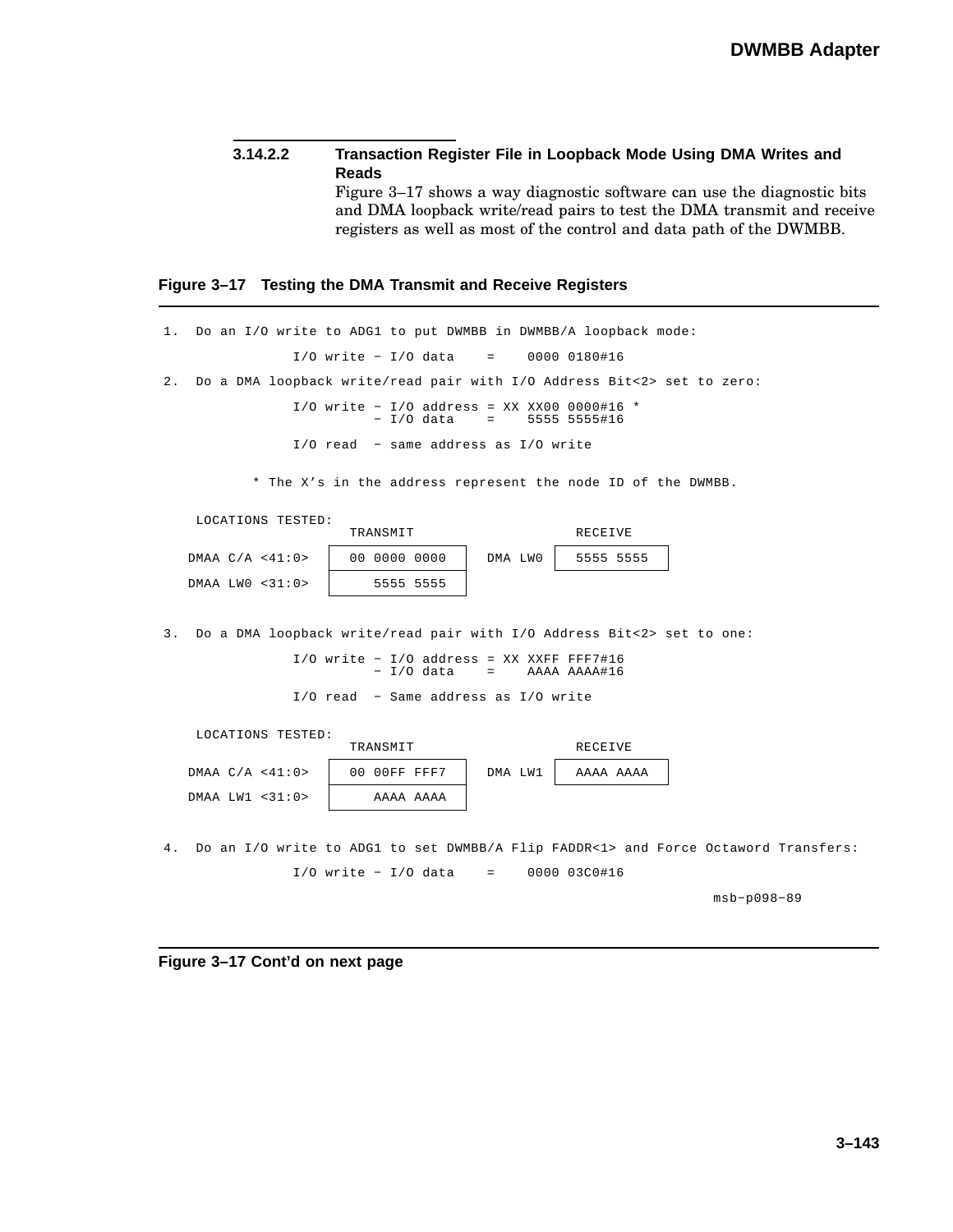#### **DWMBB Adapter**

**Figure 3–17 (Cont.) Testing the DMA Transmit and Receive Registers**

5. Do a DMA loopback write/read pair with I/O Address Bit<2> set to zero: I/O write − I/O address = XX XXDE FED0#16 − I/O data = 1111 1111#16

I/O read − Same address as I/O write

| LOCATIONS TESTED: |  |
|-------------------|--|
|                   |  |

|                 | TRANSMIT     |         | RECEIVE      |
|-----------------|--------------|---------|--------------|
| DMAA C/A <41:0> | 00 OODE FEDO | DMA LW2 | 1111<br>1111 |
| DMAA LW2 <31:0> | 1111<br>1111 |         |              |

6. Do a DMA loopback write/read pair with I/O Address Bit<2> set to one:

EEEE EEEE#16 I/O write - I/O address = XX XX56 1234#16  $=$ − I/O data

I/O read − Same address as I/O write

LOCATIONS TESTED:

|  | DMAA $C/A < 41:0>$ |
|--|--------------------|
|  | DMAA LW3 $<31:0>$  |

| TRANSMIT     |           |         | RECEIVE |           |
|--------------|-----------|---------|---------|-----------|
| 00 0056 1234 |           | DMA LW3 |         | 充民民民 定民民民 |
|              | 充填定位 克瓦瓦瓦 |         |         |           |

7. Do an I/O write to ADG1 to deassert DWMBB/A Flip FADDR<1> and Force Octaword Transfers and to set Force DMAA Buffer Busy:

> 0000 01A0#16 I/O write − I/O data =

8. Repeat steps 2 through 6. Use different address patterns but Use  $I/O$  write data =  $0000003E0#16$  when repeating step 4, to maintain the needed status of I/O Address Bit<2> for each step. keep Force DMAB Buffer Busy set while also setting DWMBA/A Flip FADDR<1> and Force Octaword Transfers.

msb−p099−89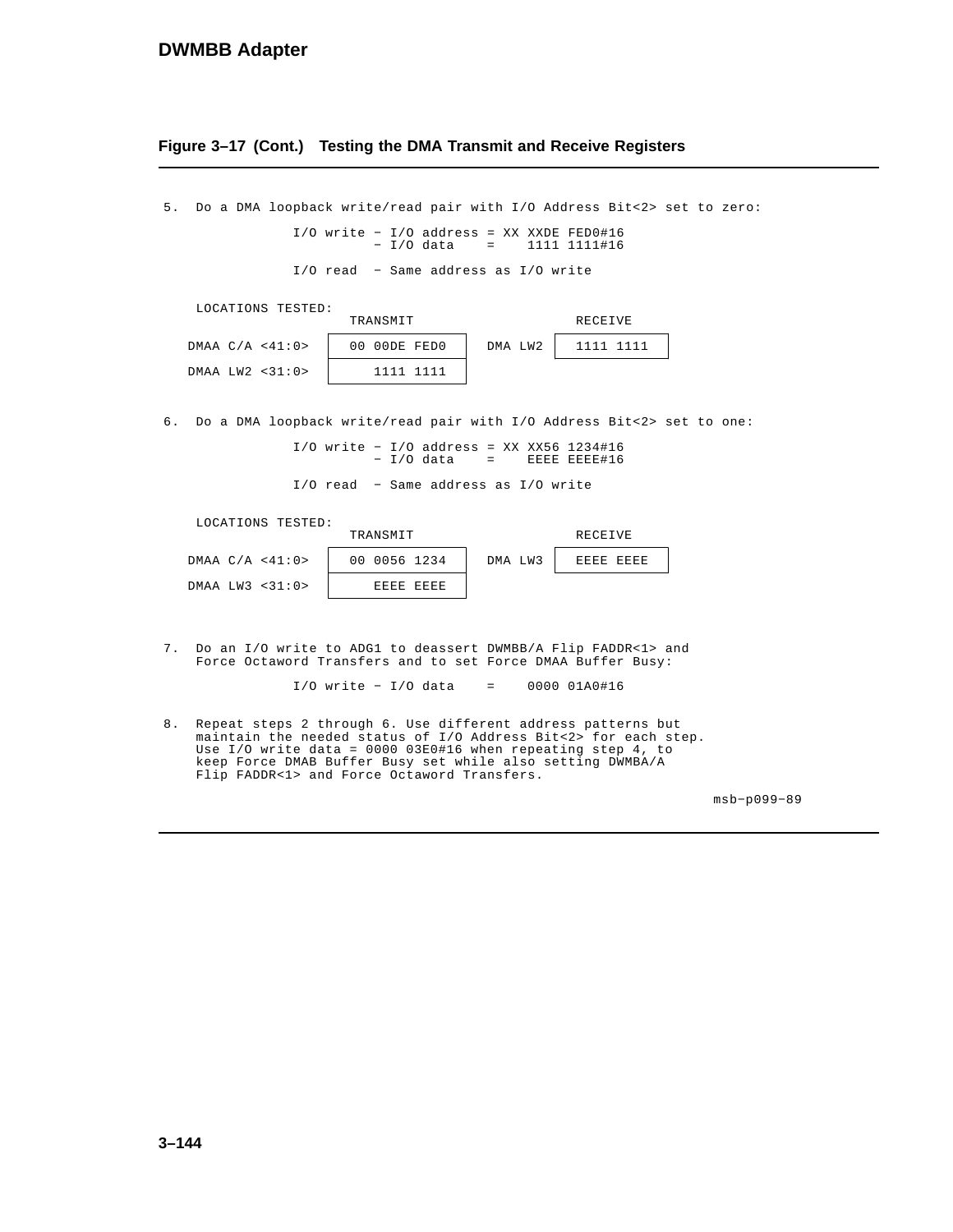### **3.14.3 Forcing Bad Parity**

Forcing bad parity is used by diagnostic software to check the integrity of the data paths by verifying the proper operation of the DWMBB parity logic.

All data paths in the DWMBB use odd parity except for the XMI, which uses even parity, and the PMR data path, which has ECC protection. Parity is propagated on all data cyles and on all C/A cycles except DMA C/A cycles during address translation, where parity is checked and then regenerated.

**3.14.3.1 Forcing Bad Parity on the IBUS** Forcing bad parity on the IBUS, by using Force Bad IBUS Receive Parity (ADG1<3>) and Force Bad IBUS Transmit Parity (ADG1<2>), allows diagnostics to verify the data path between the DWMBB/A module and the DWMBB/B module. Force Bad IBUS Receive Parity, when set, causes the IBUS parity bit in the DWMBB/A module gate array to a one, regardless of the data passing through the gate array. Bad parity is detected when the DWMBB/B module loads IBUS bit patterns with an odd number of ones into the gate array, verifying the parity checker on the IBUS side of the DWMBB/A module gate array. Force Bad IBUS Transmit Parity, when set, causes the IBUS parity bit that is sent to the DWMBB/B module gate array to always be a one, regardless of the data in the receive registers of the DWMBB/A module gate array. Bad parity is detected when the DWMBB/B module fetches either the contents of the receive registers in the DWMBB/A module gate array or the contents of the I/O buffers in the same gate array and the IBUS bit patterns have an odd number of ones, verifying the parity checker on the IBUS side of the DWMBB/B module gate array. The length field codes that the DWMBB/A module drives on the IBUS are chosen to reduce the DWMBB/B module's work. Since the DWMBB/A has to decode the XMI address and it knows where an I/O is targeted (PMR, DWMBB/A module CSR, DWMBB/B module CSR, or VAXBI node CSR), it uses the length code to give this information to the DWMBB/B module. The DWMBB/B module does not have to do address decoding on an incoming I/O command from the DWMBB/A module. An I/O command that gets driven onto the IBUS goes to either a VAXBI node CSR or a DWMBB/B CSR. An I/O command that is targeted for a DWMBB/B module CSR has an IBUS length field code of 00 (binary). An I/O command targeted for a VAXBI node has an IBUS length field code of 01 (binary), the normal VAXBI or XMI length field code for a longword

command.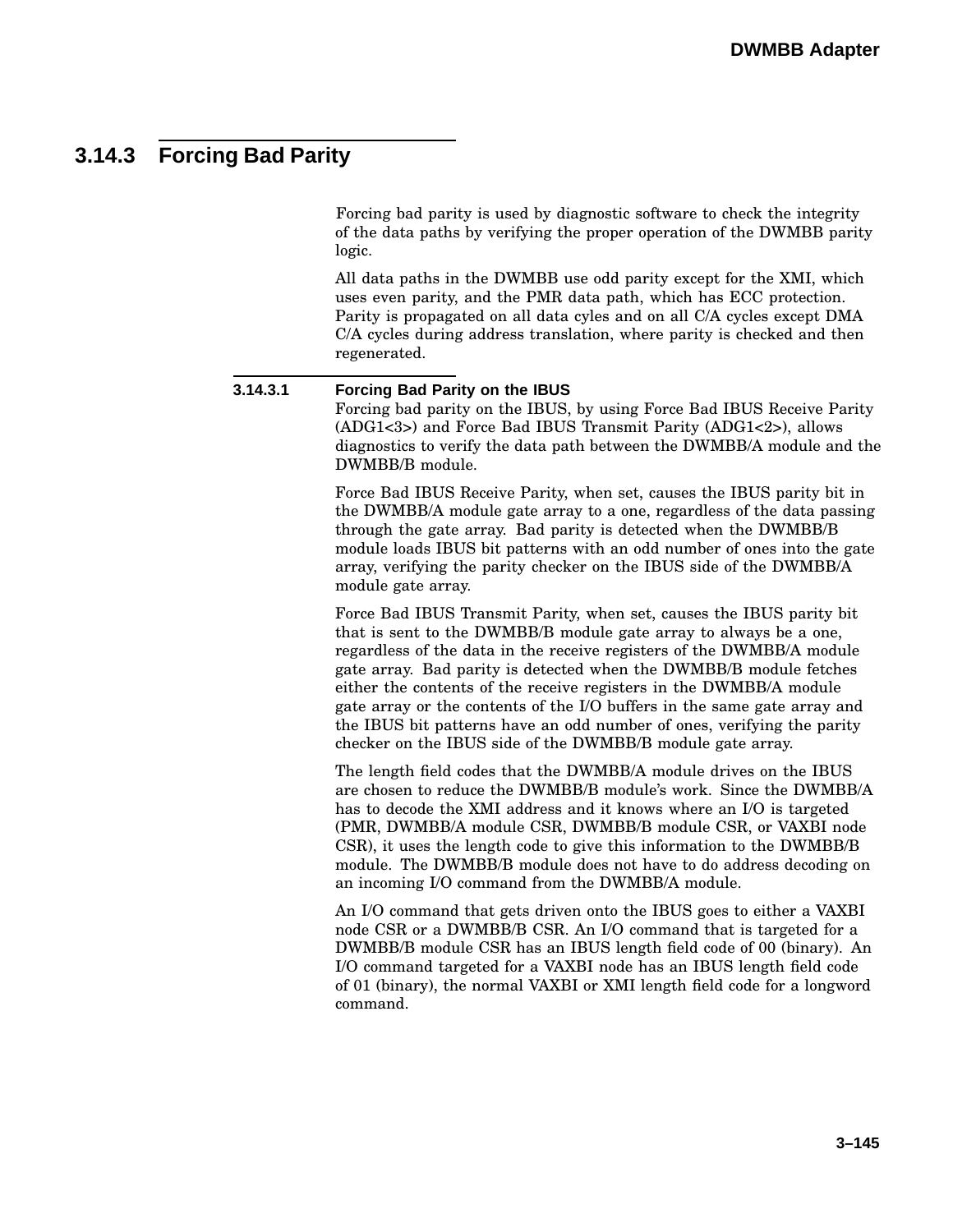**3.14.3.2 Forcing Bad Parity on the BCI** Forcing bad parity on the BCI, by using Force BCI Bad Parity (BDCR1<2>), allows diagnostics to verify the BCI data path. When Force BCI Bad Parity is set, bad parity is forced on the BCI by the DWMBB/B module gate array. The BIIC logs the error and, if BIIC loopback mode is disabled, transmits the bad parity to the VAXBI, where it results in a bus error. This allows diagnostics to verify the BIIC parity checker and the BCI data path, but does not allow isolation of a parity problem to either the DWMBB/B module gate array or the BIIC because the DWMBB/B module gate array does not check parity on the BCI.

## **3.14.4 ECC and the ECC RAMs Testing**

Testing the ECC error detection and correction of the PMR data path uses the 16 diagnostic bits listed in Table 3–21.

Substitute ECC, Force ECC Error, and Latch Check Bits allow diagnostics to write test patterns to the ECC RAMs and then verify that the RAMs contain the correct pattern. The bits also allow diagnostics to write good ECC with bad data to the RAMs, verifying the ECC detection and correction logic.

Substitute ECC, Force ECC Error, Latch Check Bits, and ECC Disable allow diagnostics to verify the RAM even if the ECC logic has failed.

| <b>Name</b>          | Location    | <b>Description</b>                                                                                                                                                                                                                                                                      |
|----------------------|-------------|-----------------------------------------------------------------------------------------------------------------------------------------------------------------------------------------------------------------------------------------------------------------------------------------|
| Diagnostic ECC<11:0> | ADG1<25:14> | Used as a diagnostic ECC field.                                                                                                                                                                                                                                                         |
| Substitute ECC       | ADG1<13>    | Enables Diagnostic ECC<11:0> to be written out to the PMRs<br>instead of the normally generated check bits. This allows<br>diagnostic software to write any pattern into the ECC RAMs,<br>thereby forcing correctable and uncorrectable errors to occur,<br>verifying the ECC logic.    |
| Force ECC Error      | ADG1<11     | Forces an ECC error on any transaction that reads good data.<br>If the data read out of the PMR is good and Force ECC Error is<br>set, the "ECC Correctable Error" signal is asserted.                                                                                                  |
| Latch Check Bits     | ADG1<12     | Forces the ECC bits to be logged in ACSR instead of the<br>syndrome bits when an ECC error is detected, giving diagnostics<br>a window into the ECC RAMs.                                                                                                                               |
| <b>ECC Disable</b>   | ADG1<0>     | Disables the detection and correction functions of the ECC logic.<br>With this bit set, no Interrupts or Implied Vector Interrupts due to<br>ECC errors can be generated. Force ECC Error overrides ECC<br>Disable. If both bits are set, errors are forced on accesses to<br>the PMRs. |

|  | Table 3-21 ECC Diagnostic Bits |  |
|--|--------------------------------|--|
|--|--------------------------------|--|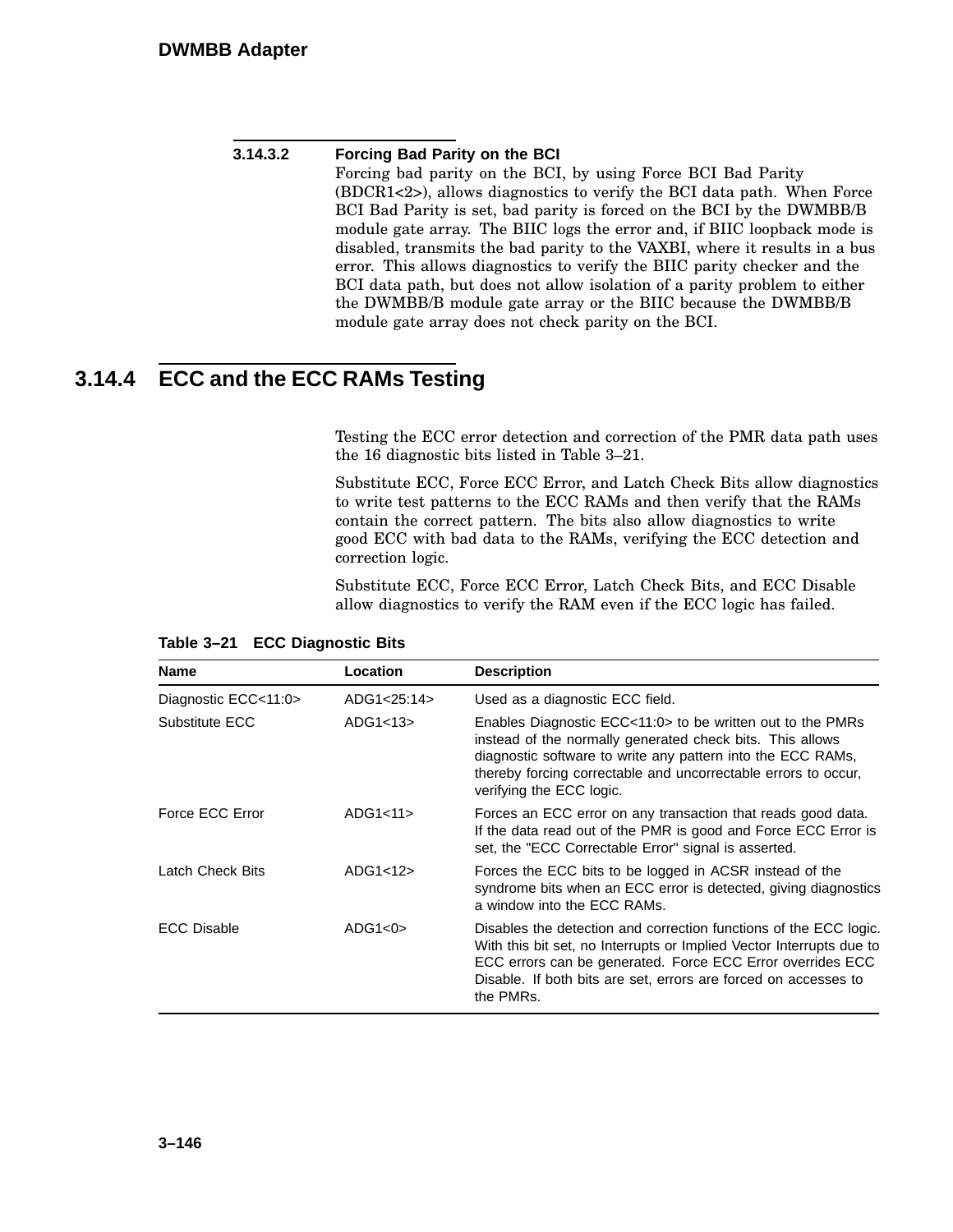## **3.14.5 XMI Lockout Testing**

The DWMBB uses a software programmable limit of failed IREAD attempts before the XMI LOCKOUT L signal is asserted. Lockout Limit (AUTLR<31:28>), when set to zero, causes the DWMBB to assert the XMI LOCKOUT L signal after the first failed IREAD attempt.

Table 3–22 lists the bits in ADG1 used to test the four lockout modes. It is necessary to clear ADG1<10> before clearing ADG1<30>.

| <b>Name</b>             | Location  | <b>Description</b>                                                                                                                                                                                                        |
|-------------------------|-----------|---------------------------------------------------------------------------------------------------------------------------------------------------------------------------------------------------------------------------|
| Receive Lockout Status  | ADG1 $30$ | Sets when the XMI LOCKOUT L signal asserts. Used with<br>Lockout Response Enable (ACSR<5>) to test the DWMBB's<br>response to the assertion of lockout by another node.                                                   |
| Transmit Lockout Status | ADG1<29   | Sets when the DWMBB asserts the XMI LOCKOUT L signal.<br>Used with Lockout Assert Enable (ACSR<4>) to test the<br>DWMBB's assertion of lockout after the lockout limit is exceeded.                                       |
| Force Transmit Lockout  | ADG1<10>  | Forces the DWMBB to assert the XMI LOCKOUT L signal and<br>a loopback of the signal back into the DWMBB. This allows<br>diagnostic software to test the DWMBB's response to the<br>assertion of the XMI LOCKOUT L signal. |

#### **Table 3–22 Lockout Diagnostic Bits**

### **3.14.6 Timeout Testing**

Section 3.8 describes the programmable timeout feature of the DWMBB. Retry timeout can be tested by reducing the timeout limit value to the smallest time, 64  $\mu$ s, and attempting an access of nonexistent memory.

### **3.14.7 Control Reset**

It is possible to do a reset without losing status information. When Control Reset (ACSR<30>) is set, a partial node reset is initiated, allowing the DWMBB/A module's CSRs and PMRs to remain unchanged while the control logic in the DWMBB/A module gate array and the DWMBB/B module reinitialize to their power-up state. The DWMBB/A module CSRs can then be read to determine the cause of an error.

If Control Reset is set while the DWMBB is performing DMA transactions and a DMA transaction is interrupted as it is about to be issued or is being issued on the XMI, the results are undefined.

If the DWMBB detects a write from the XMI to the ACSR with Control Reset set, it executes the command even if it is currently busy or "hung."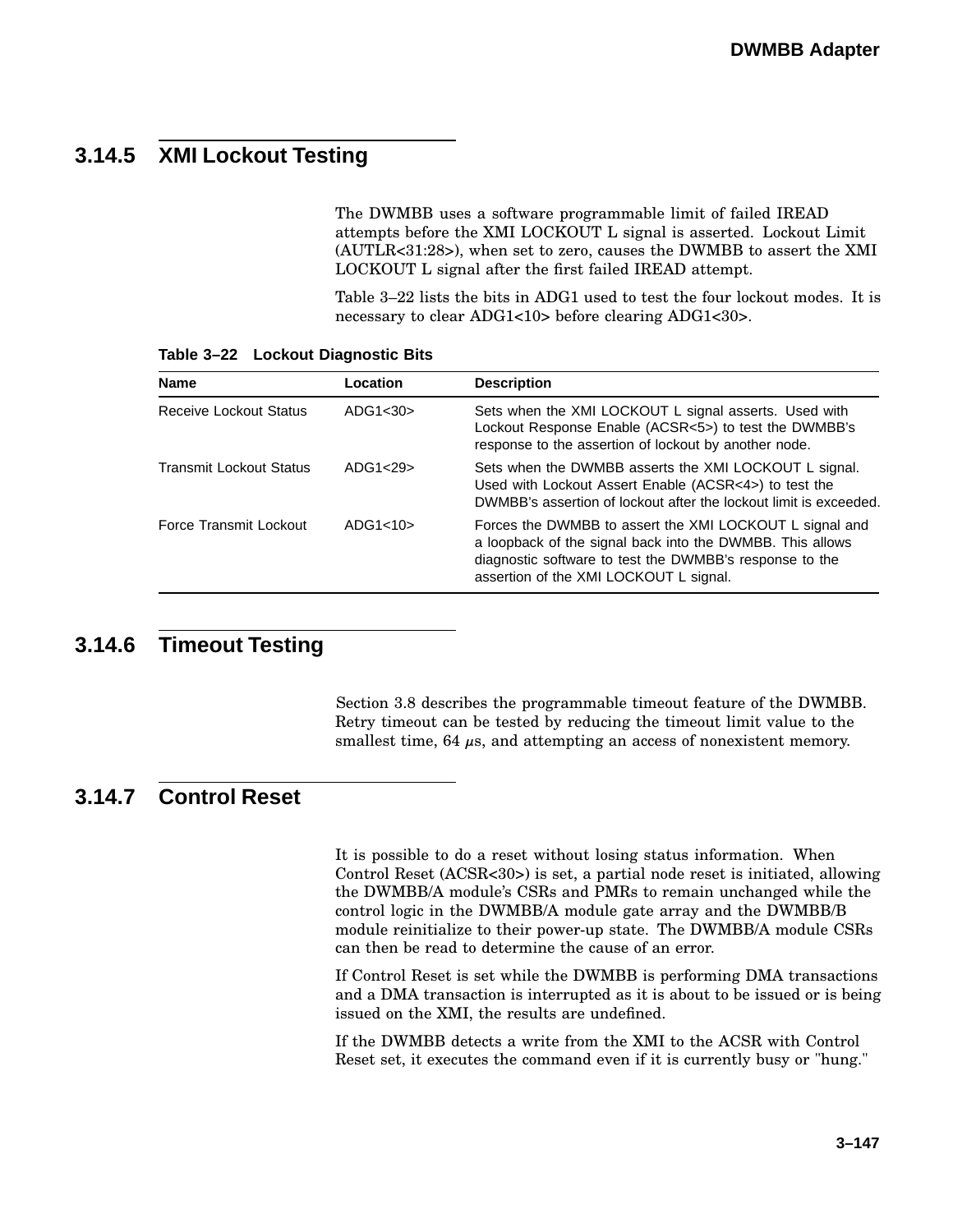### **3.14.8 Diagnostic Read/Write Registers**

The DWMBB has two registers that act as temporary storage registers for diagnostics routines. They are readable/writable and can be used in loopback mode to verify the integrity of the main data paths. These registers follow:

- AIVINTR<31:0> Used to verify the IBUS
- BIDR<31:0> Used to verify the IBUS and VAXBI

#### **3.14.9 Miscellaneous Diagnostic Bits**

Three bits aid in testing the Error Summary, RIDNAK, WDNAK, NRR, and Illegal CPU Command bits in XBER and BESR. The bits are as follows:

- Error Summary Test (ADG1<28>) Allows diagnostics to test Error Summary (XBER<31>). When set, Error Summary Test disables Self-Test Fail (XBER<10>) from setting Error Summary.
- Force Data NO ACK (ADG1<27>) Allows diagnostics to test RIDNAK (XBER<21>) and NRR (XBER<18>). When set, Force Data NO ACK forces the following:
	- The DWMBB to receive a NO ACK instead of an ACK for DMA write data and I/O read data cycles
	- The DWMBB to time out waiting for return of DMA read data
- Force Illegal Command (ADG1<26>) Allows diagnostics to test Illegal CPU Command (BESR<3>). When set, this bit forces an illegal (reserved) function code of zero to be issued on the IBUS in a C/A cycle that the DWMBB accepts from the XMI and sends to the DWMBB/B module.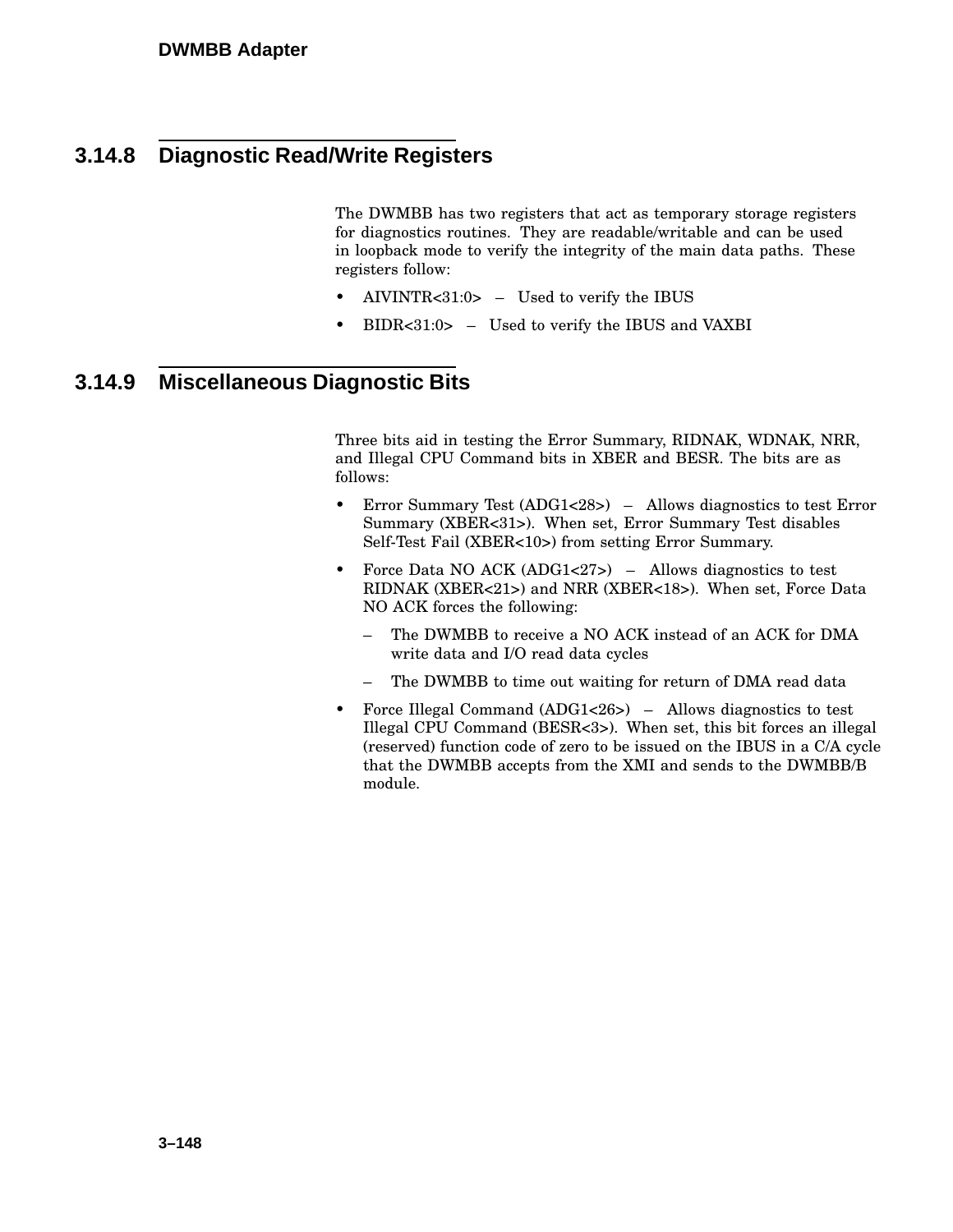### **3.14.10 Error Conditions in Diagnostic Modes**

When diagnostics are being performed, error conditions, such as parity errors, ECC errors, and illegal DMA address errors, cause the DWMBB to fail.

While the DWMBB is in BIIC or DMA loopback modes, the DWMBB handles forced and unforced errors the same as in normal mode. The error, failing command, and address information, if appropriate, are logged, and the appropriate error response is taken, if enabled.

Errors that occur in DWMBB/A module loopback mode do not cause the DWMBB/B module to generate interrupts because the link between the DWMBB/A module and DWMBB/B module is disabled. However, errors, failing address, and failing command information are logged and the interrupt status information is available with Interrupt Sent (ADG1<1>) even though no interrupt is issued.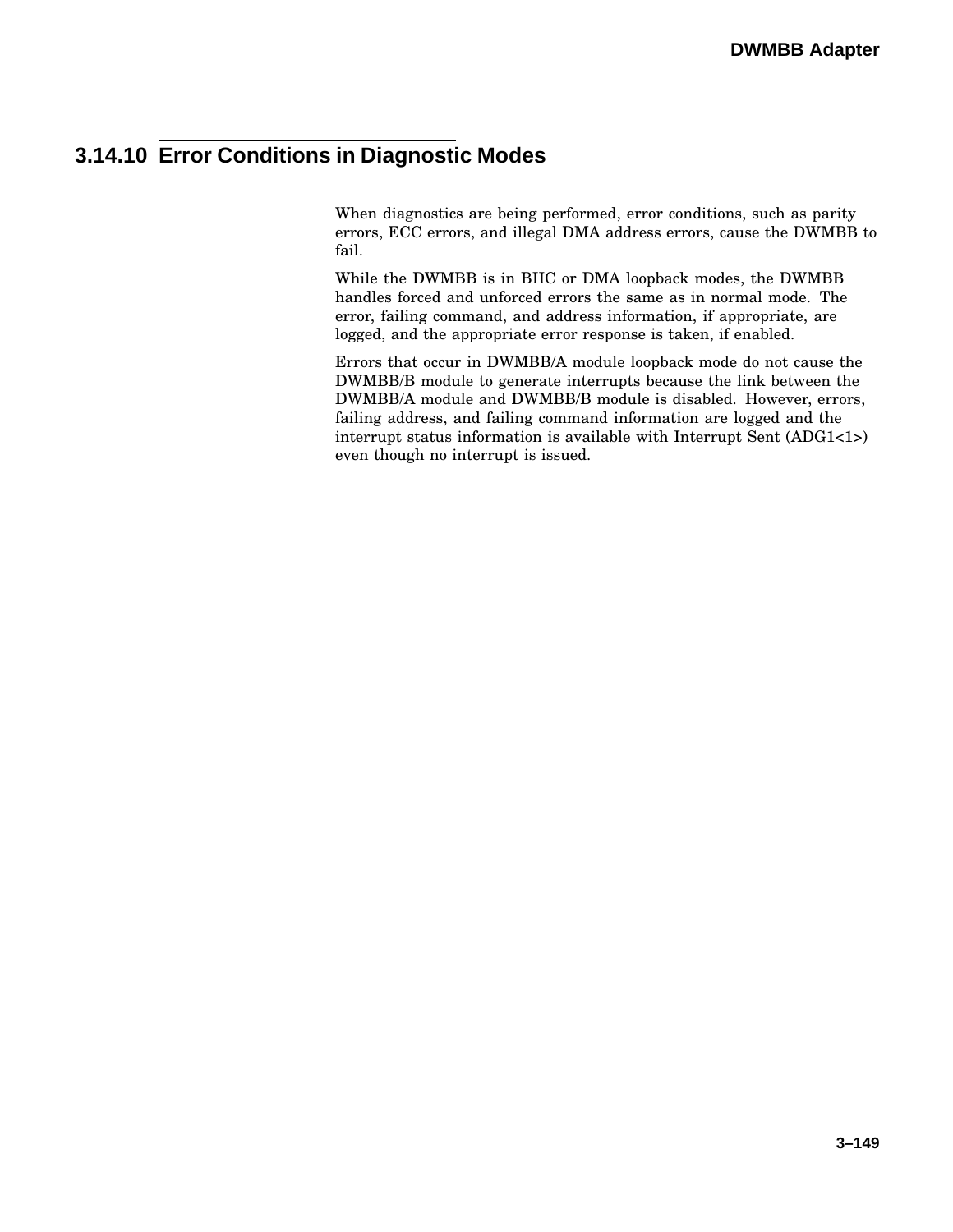#### **4 Power and Cooling Systems**

The power system for the VAX 6000 platform consists of an AC power controller, the power and logic unit, three DC-to-DC power regulators (plus two optional power regulators for a VAXBI subsystem), an optional uninterruptible power supply, and a temperature sensor. The cooling system consists of two blower units and an airflow sensor, with the airflow path through the XMI and optional VAXBI card cages. See the VAX 6000 service manuals for more on power components.

#### **4.1 Power System**

The power system contains the following components:

- An H405-E AC power controller for 60 Hz systems; for 50 Hz, an H405-F and a high-voltage autotransformer
- An H7206-B power and logic unit (PAL)
- Two H7215 DC-to-DC power regulators, one for the XMI card cage and one for the VAXBI card cages
- Two H7214 DC-to-DC power regulators, one for the XMI card cage and one for the VAXBI card cages
- One H7242 DC-to-DC power regulator for the XMI card cage
- An XTC power sequencer
- A temperature sensor and an airflow sensor
- An optional H7236–A battery backup/uninterruptible power supply (BBU)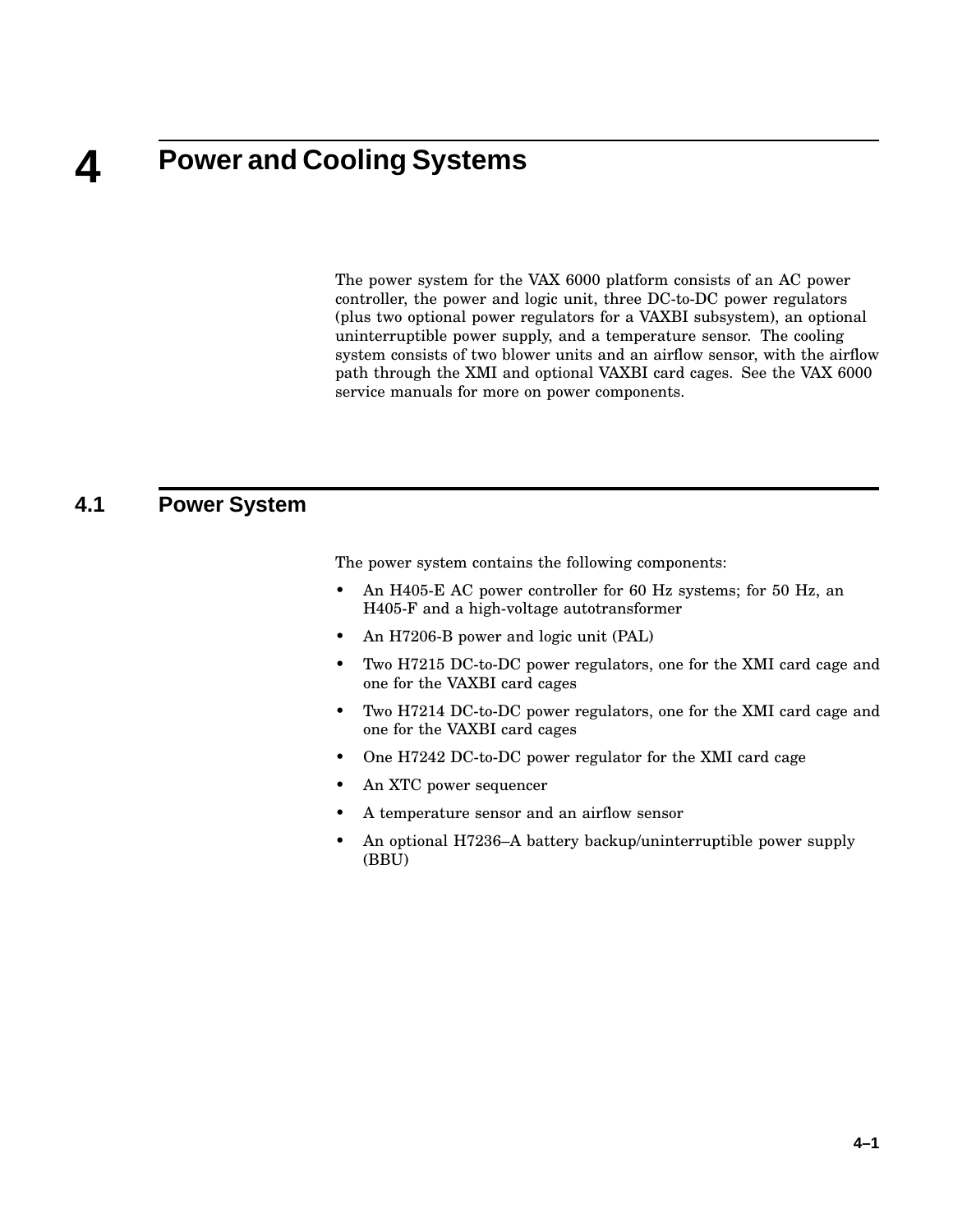#### **4.1.1 Input Power**

The input power is five-wire (three-phase AC, neutral, and ground). 208V 60 Hz AC enters the H405-E AC power controller. 380V 50 Hz AC inputs the H405-F AC power controller and then enters the high-voltage autotransformer, which reduces the voltage to 208.

The H405 AC power controllers suppress conducted emissions. The AC power controller has a contactor that closes when the control panel upper key switch is in any position except "0," allowing AC power to the H7206- B, and opens if the cabinet's temperature sensor detects an excessive temperature.

#### **4.1.2 H7206-B Power and Logic Unit**

The H7206-B:

- Rectifies the three-phase power into 300V DC for the DC-to-DC power regulators
- Develops regulated +14V DC for both internal use and the DC-to-DC power regulators
- Develops 110 watts of 24V DC for the cooling system blowers and its own internal fan
- Controls the interface between power regulators
- Controls the interface between the power regulators and the rest of the system

The nine LEDs in the upper right corner of the H7206-B are explained in Table 4–1. The green +14V bias LED lights to indicate when the bias supply on the fan/power module is working.

| <b>LED</b> | <b>Color</b> | <b>Meaning</b>                              |
|------------|--------------|---------------------------------------------|
| 9          | Red          | Fault (airflow, interlock, overtemperature) |
| 8          | Red          | XMI-1 module in XMI-2 card cage             |
|            | Red          | H7214 or H7242 installed incorrectly        |
| 6          | Red          | VAXBI--H7214 fault                          |
| 5          | Red          | VAXBI--H7215 fault                          |
| 4          | Red          | XMI-H7242 fault                             |
| 3          | Red          | XMI-H7214 fault                             |
| 2          | Red          | XMI-H7215 fault                             |
|            | Green        | +14V logic bias is okay                     |

**Table 4–1 H7206-B LEDs**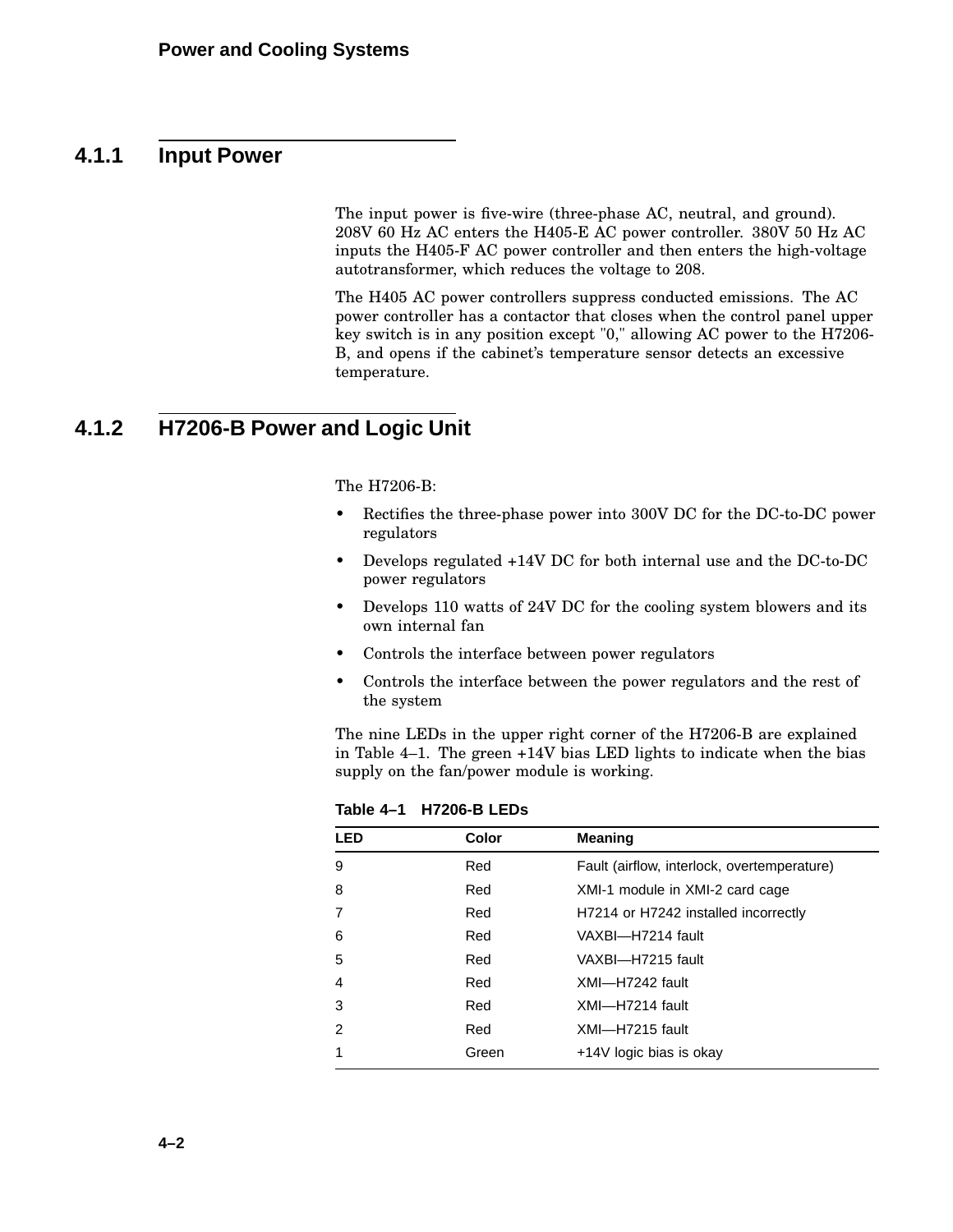### **4.1.3 H7214 Power Regulator**

The H7214 inputs 300V DC and +14V bias. A 30 kHz clock synchronizes this to all other power components. Outputs are 130 A of +5V DC and 0.5 A of +13.5V DC for Ethernet transceivers. A green LED on the regulator lights to indicate that the +5V output is present.

#### **4.1.4 H7215 Power Regulator**

The H7215 inputs 300V DC and outputs 20 A of –5V DC, 7 A of –2V DC, 4 A of +12V DC, and 2.5 A of –12V DC. A green LED on the regulator lights to indicate that the outputs are present. An internal overtemperature switch asserts the OVERTEMP signal when necessary, which causes an orderly system shutdown.

#### **4.1.5 H7242 Power Regulator**

The H7242 inputs 300V DC and outputs 80 A of +3.3V DC and 0.5 A of +13.5V DC for Ethernet transceivers. A green LED on the regulator lights to indicate that the outputs are present.

#### **4.1.6 XTC Power Sequencer**

The XTC power sequencer contains:

- XMI reset timing control logic
- Time-of-year (TOY) clock power circuits
- EIA RS-232/RS-423-compatible console line driver and receiver

**4.1.6.1 XMI Reset Timing Control Logic**

The XMI reset timing control logic handles these sequences:

- Cold start power-up
- Warm start power-up
- Loss of AC power followed by a cold start power-up
- Reset, which mimics a power-down and then a cold start power-up

#### **4.1.6.2 TOY Circuits**

The TOY circuits consist of a battery charger circuit that trickle charges the TOY clock battery and a voltage-level detection circuit that monitors the TOY BBU battery voltage.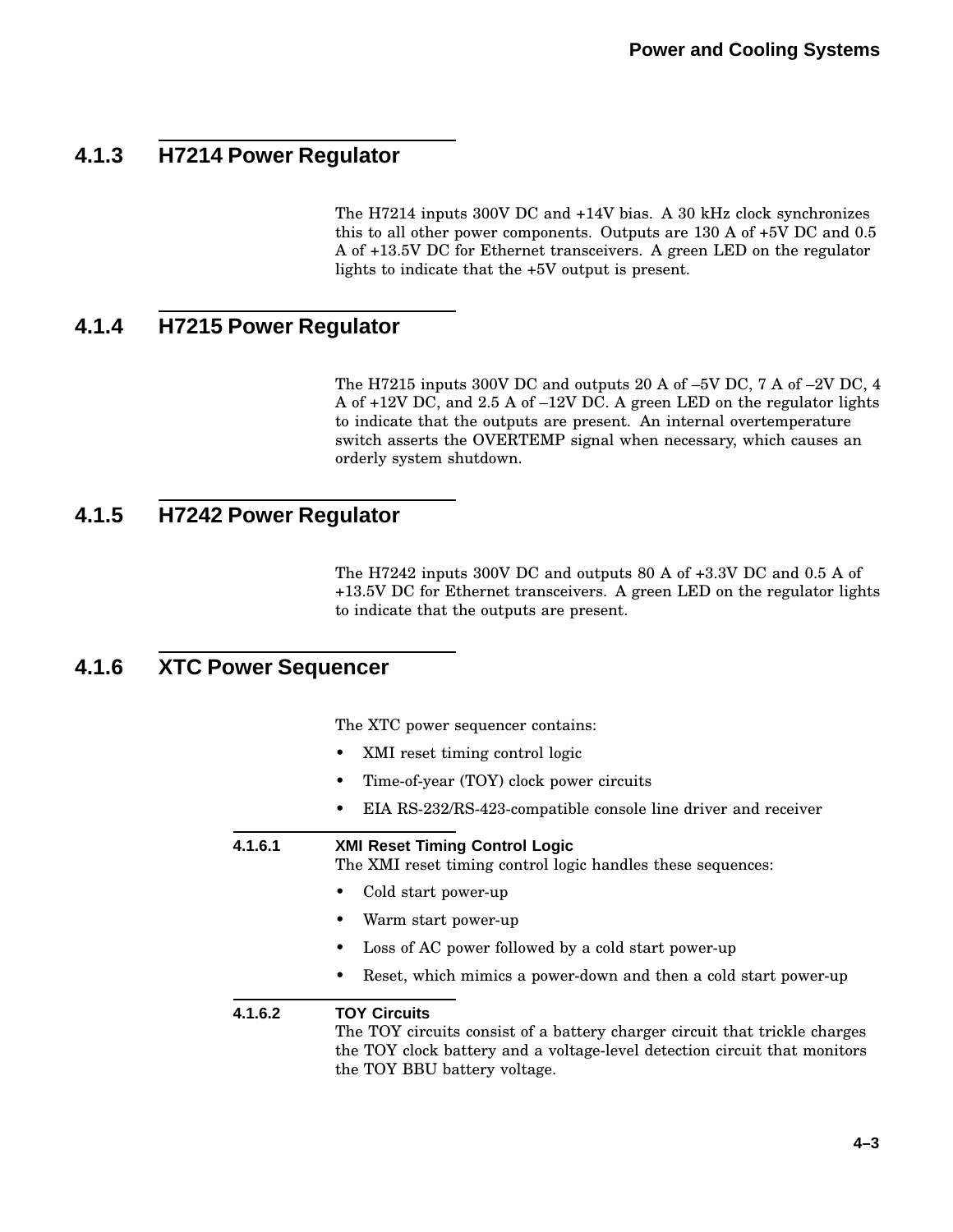**4.1.6.3 Console Line Driver and Receiver**

The XTC power sequencer contains the system console line driver and receiver, which are EIA RS-232/RS-423 compatible.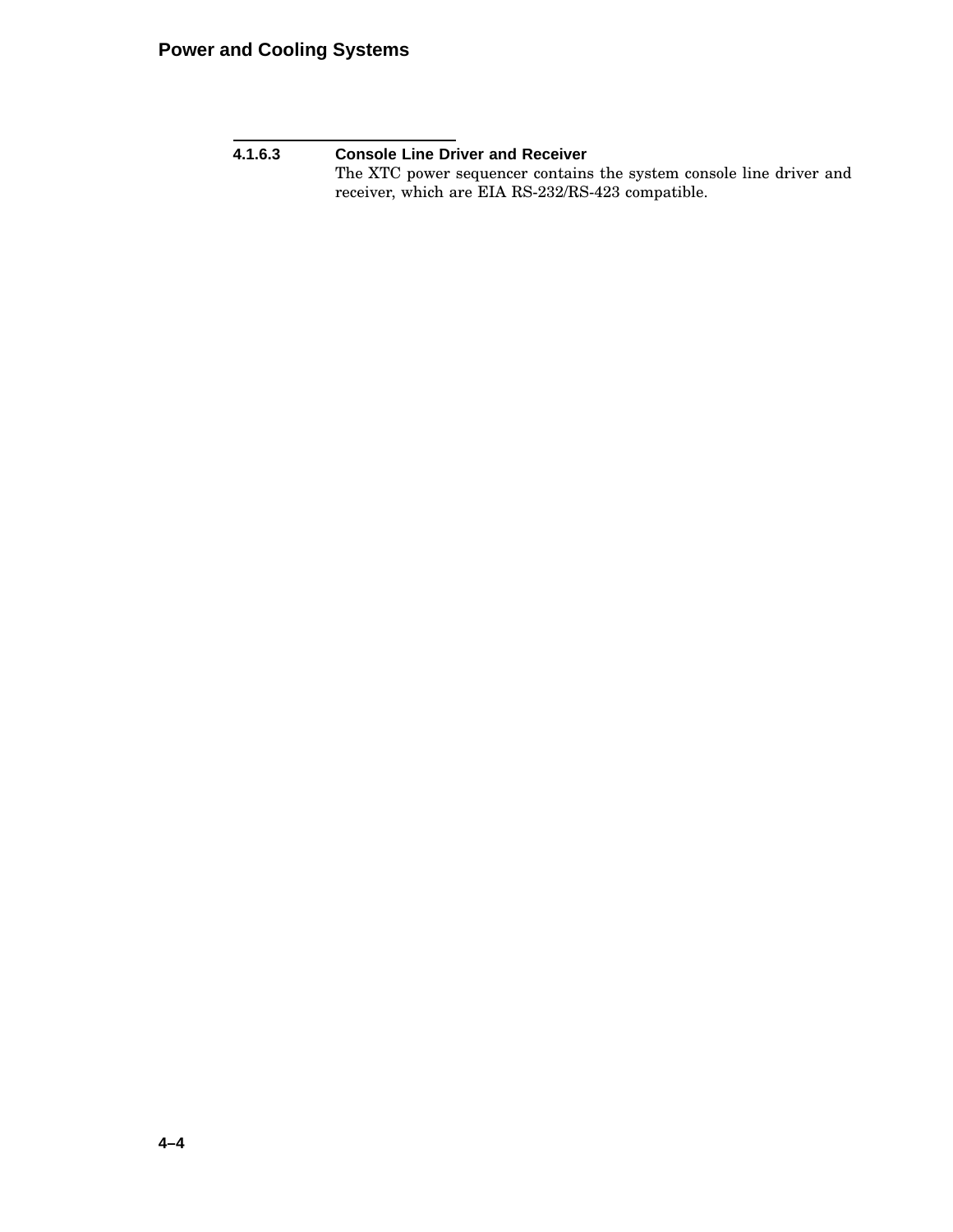## **4.1.7 Power System Signals**

Power system signals are partitioned so that a failure of one power supply shuts down only the XMI side and a failure of another power supply shuts down only the VAXBI side.

The power system signals are described in Table 4–2.

| <b>Name</b>                                   | Origin        | <b>Destination</b>                                                                  | <b>Description</b>                                                                                                                                                                                                                                                                                                               |
|-----------------------------------------------|---------------|-------------------------------------------------------------------------------------|----------------------------------------------------------------------------------------------------------------------------------------------------------------------------------------------------------------------------------------------------------------------------------------------------------------------------------|
| PNL RESET L                                   | Control panel | <b>XTC</b>                                                                          | Asserts when the control panel Restart button<br>is pressed. Causes the XTC to start the reset<br>sequence.                                                                                                                                                                                                                      |
| STANDBY CMD L                                 | Control panel | H7206-B                                                                             | Asserts when the control panel upper key switch<br>is in any position except "0."                                                                                                                                                                                                                                                |
| ON CMD L                                      | Control panel | H7206-B                                                                             | Asserts when the control panel upper key switch<br>is in either the Enable or Secure position. Applies<br>DC power to entire system.                                                                                                                                                                                             |
| PB REQ L                                      | Control panel | H7206-B, then<br>from H7206-<br>B to DEC<br>power bus<br>and AC power<br>controller | Asserts when STANDBY CMD L asserts to close<br>a contactor in the AC power controller, applying<br>AC power to H7206-B and DC power to cooling<br>system and memory. Controls all peripherals tied<br>to the DEC power bus.                                                                                                      |
| <b>DEC Power Bus</b>                          | Control panel | H405                                                                                | Safety Extra Low Voltage (SELV) circuit that<br>allows the system to turn other equipment on and<br>off.                                                                                                                                                                                                                         |
| DC OK H                                       | H7206-B       | <b>XTC</b>                                                                          | Asserts to indicate that the DC outputs from<br>the power regulators are OK. The XTC power<br>sequencer uses this signal to start the power-up,<br>power-down sequence.                                                                                                                                                          |
| AC OK H                                       | H7206-B       | <b>XTC</b>                                                                          | Asserts to indicate that the AC input voltage is<br>adequate. It deasserts when the H7206-B's 300V<br>DC output level reaches a level that guarantees<br>4.2 milliseconds of acceptable 300V DC prior to<br>the deassertion of DC OK H. The XTC power<br>sequencer uses this signal during the power-up,<br>power-down sequence. |
| <b>BBU STATUS</b>                             | BBU           | Control panel                                                                       | Controls the green Battery LED indicating<br>condition of the BBU.                                                                                                                                                                                                                                                               |
| MODULE ENABLE L                               | <b>BBU</b>    | H7206-B                                                                             | Asserts to indicate that the BBU is supplying<br>power.                                                                                                                                                                                                                                                                          |
| <b>BATTERY BACKUP</b><br>ENABLE H (BBUE H)    | H7206-B       | BBU                                                                                 | Asserts before the BBUR H pulse indicating the<br>need for battery power. Deassertion of this signal<br>causes the BBU to stop supplying power.                                                                                                                                                                                  |
| <b>BATTERY BACKUP</b><br>AVAILABLE L (BBUA L) | BBU           | H7206-B                                                                             | Asserts to indicate that battery backup is<br>available to system with a minimum of a 40%<br>charge level.                                                                                                                                                                                                                       |

#### **Table 4–2 Power System Signals**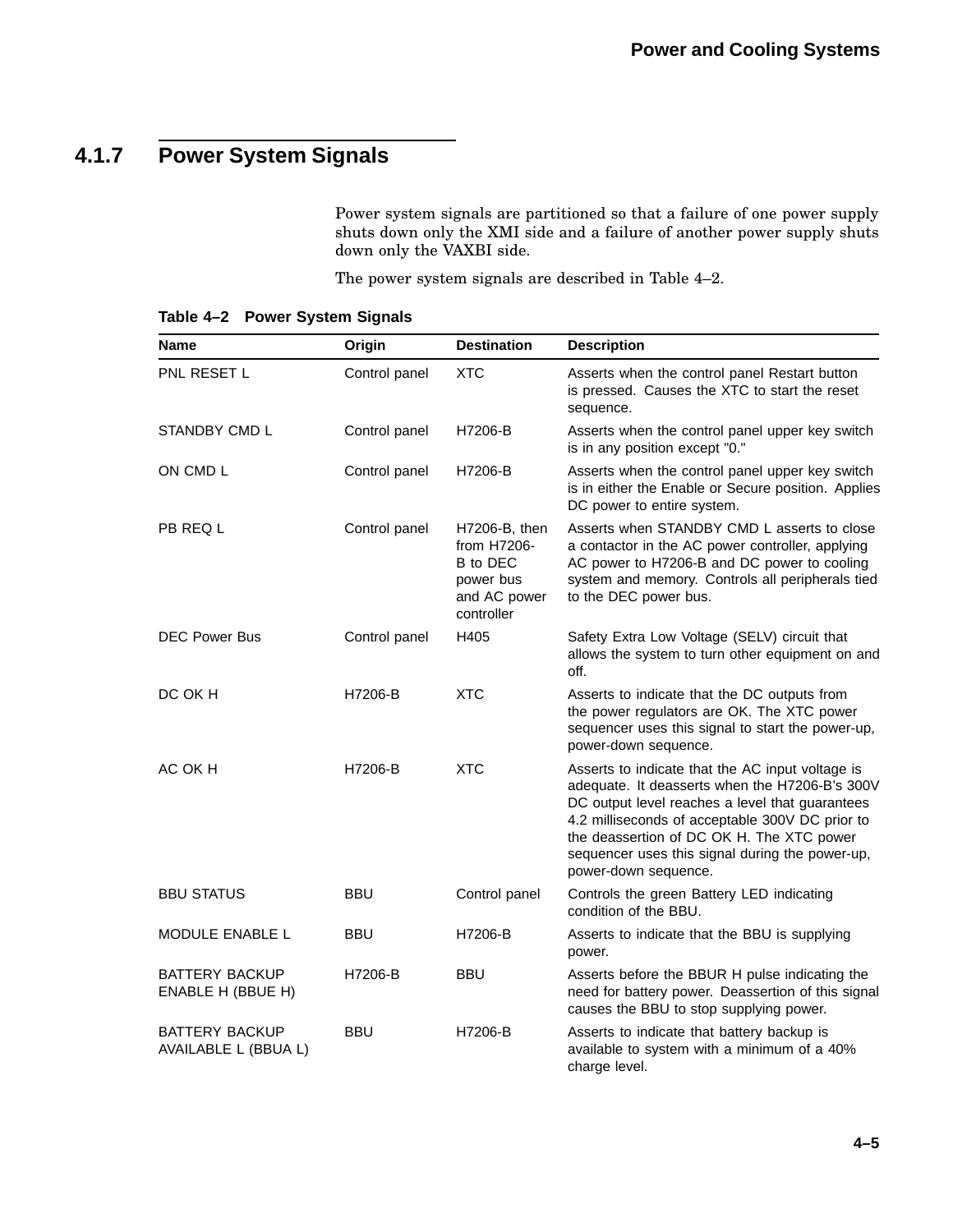| <b>Name</b>                                        | Origin                         | <b>Destination</b>       | <b>Description</b>                                                                                                                                                                                              |
|----------------------------------------------------|--------------------------------|--------------------------|-----------------------------------------------------------------------------------------------------------------------------------------------------------------------------------------------------------------|
| <b>BBU Fail Safe Enable</b><br>(BBU FSE L)         | H405/H7206-B                   | <b>BBU</b>               | When asserted, the BBU may provide power<br>to the system. When deasserted, the BBU is<br>prevented from providing power. The signal<br>is used during maintenance to prevent the<br>application of BBU power.  |
| <b>BATTERY BACKUP</b><br><b>REQUEST H (BBUR H)</b> | H7206-B                        | <b>BBU</b>               | Pulses and is asserted when AC OK deasserts.<br>thus requesting the BBU to start supplying 300V<br>DC. BBUA L, BBUE H, and BBU FSE L must<br>all be asserted for the BBU to respond to the<br>request pulse.    |
| CHANNEL n OK (CH n<br>OK)                          | Power reg-<br>ulator $n$       | H7206-B                  | Asserts to tell the H7206-B that the power<br>regulator specified by the number n is OK.                                                                                                                        |
| <b>OVER TEMPERATURE n</b>                          | H7215                          | H7206-B                  | Asserts to tell the H7206-B that the H7215<br>temperature is above specification, causing an<br>orderly system shutdown followed by a latched<br>inhibit of the appropriate outputs.                            |
| <b>INTERLOCK n INHIBIT H</b>                       | Cabinet<br>interlock<br>switch | H7206-B                  | Asserts to tell the H7206-B that an interlock<br>switch has been thrown, causing an orderly<br>system shutdown followed by a latched inhibit of<br>the appropriate outputs.                                     |
| <b>BLOWER FAULT H</b>                              | Cooling<br>system              | H7206-B                  | Asserts to indicate that the airflow sensor has<br>detected a loss of airflow. When asserted<br>for more than 30 seconds, an orderly system<br>shutdown occurs followed by a latched inhibit of<br>the outputs. |
| CHANNEL n INHIBIT                                  | H7206-B                        | Power reg-<br>ulator $n$ | Asserts to command the respective power<br>regulator to turn off and reset to a ready state<br>so that output power restores as the signal<br>deasserts.                                                        |
| <b>SYNC</b>                                        | H7206-B                        | Power<br>regulator       | A pulse train used to synchronize dependent<br>power regulators.                                                                                                                                                |

#### **Table 4–2 (Cont.) Power System Signals**

## **4.1.8 H7236-A Battery Backup Unit**

When the system detects a power failure, it signals the H7236-A battery backup unit (BBU). If the power failure lasts less than one second, the BBU's ride-through capability enables the system to function as if nothing has happened. (Disk drives located in the bottom of the cabinet, however, are shut down upon detection of the power failure.)

If the power failure lasts longer than one second, Power Fail Interrupt is signaled and the following actions are initiated:

• The H7236-A supplies full power to the XMI card cage for at least 500 milliseconds while the processors write their cache data back to memory.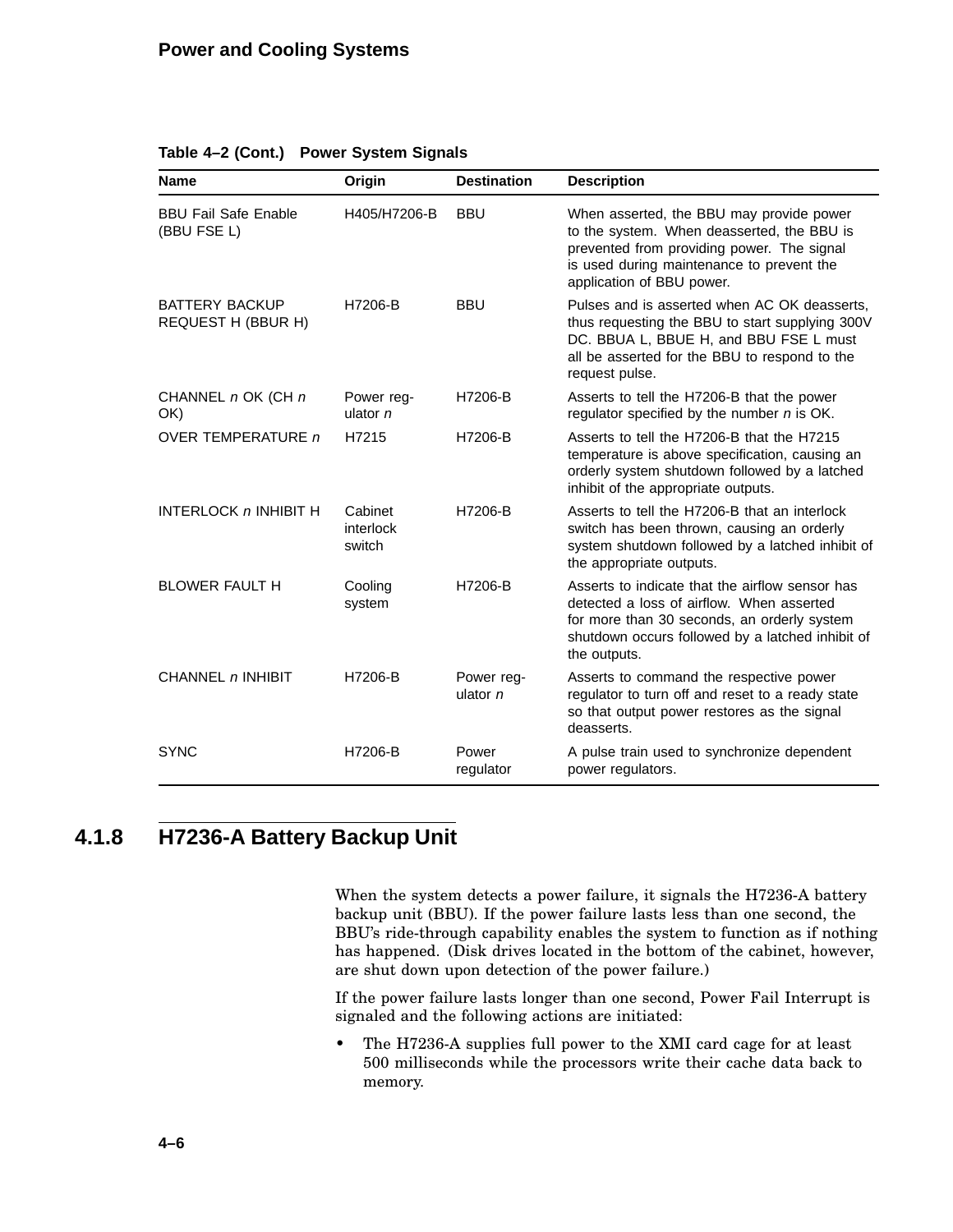- If the system has a VAXBI bus, the operating system stores all current VAXBI processes during the same 500 millisecond period. Power to the VAXBI card cage is then disabled.
- The operating system stops.
- The H7236-A continues to power the XMI card cage so memory is refreshed and data is held.

If system power returns within 10 minutes, a warm restart is performed. The operating system continues from the point at which it stopped.

If the power outage is longer than 10 minutes, the H7236-A shuts off to prevent the battery from draining. Memory data is lost, since memory is cleared when power is restored.

### **4.2 Cooling System**

The cooling system consists of two identical blowers, one for the front of the cabinet, the other for the back. An airflow sensor signals a loss of airflow.

The H7206-B unit has an internal fan.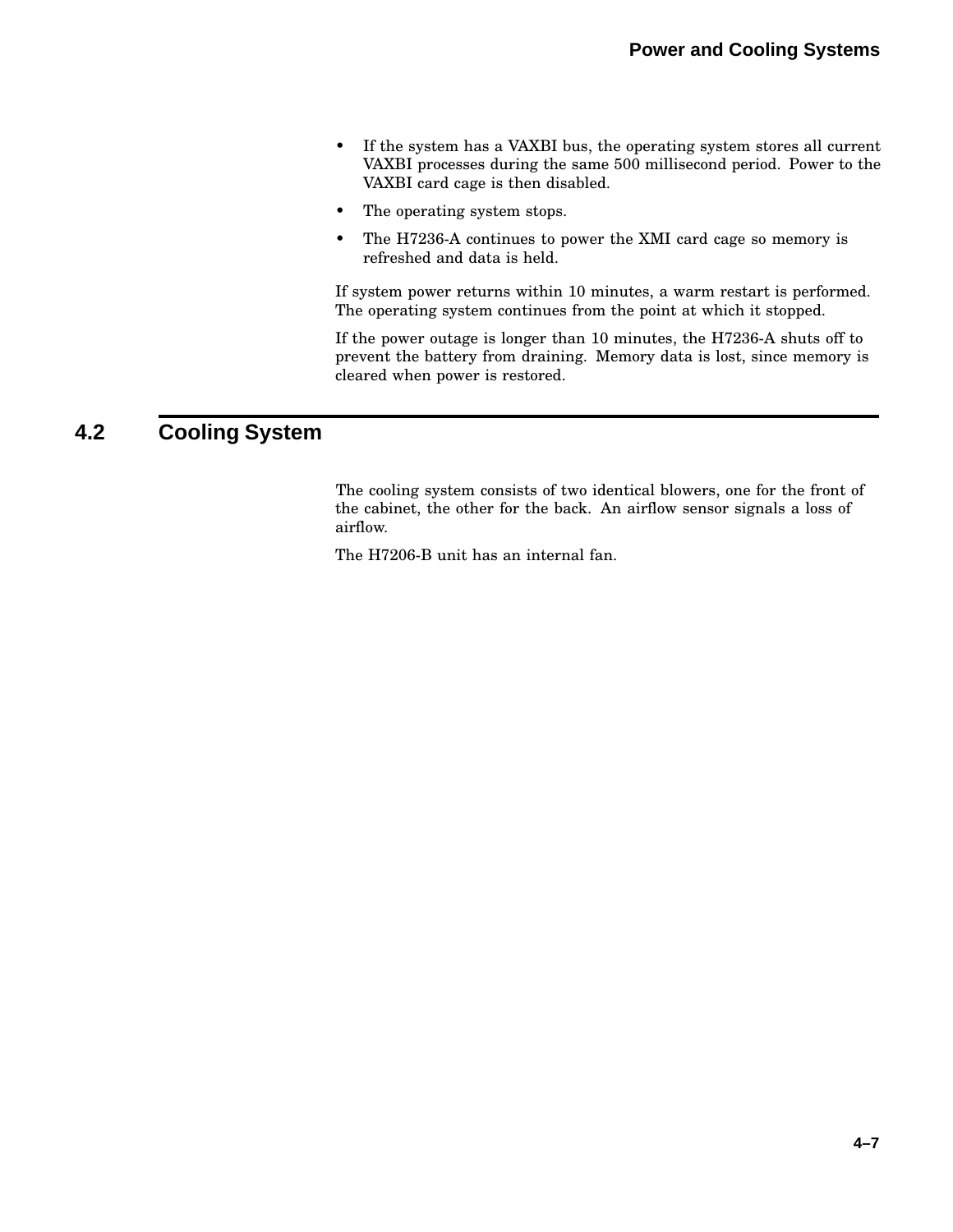## **Index**

# **A**

```
ABEAR register • 3–94
  See also VAXBI Error Address Register
AC OK H signal • 4–5
AC power controller • 4–2
ACSR register
  See Control and Status Register (DWMBB/A
       module)
Address Extension field • 2–73
Addressing • 1–2
Address translation
  DWMBB • 3–4 to 3–15
Address Translation field • 3–131
ADG1 register
  See Diagnostic 1 Register
AESR register • 3–56
  See also Error Summary Register
AIMR register
  See Interrupt Mask Register • 3–64
Airflow sensor • 1–14
AIVINTR register
  See Implied Vector Interrupt Destination
       /Diagnostic Register
Arbitration • 2–11, 2–20
  commander • 3–33
ARD bit
  See Auto Retry Disable bit
AREAR register • 3–54
  See also Responder Error Address Register
ARVR register
  See Return Vector Register
AUTLR register
  See Utility Register
Auto Retry Disable bit • 3–74
```
## **B**

Bandwidth • 2–3 Battery Backup Available See BBUA L signal Battery Backup Enable H See BBUE H signal

Battery Backup Fail Safe Enable See BBU FSE L signal Battery Backup Request H See BBUR H signal Battery backup unit • 1–13, 1–15 BBUE H signal • 4–5 BBUE L signal • 4–5 BBU FSE L signal • 4–6 BBUR H signal • 4–6 BBU STATUS signal • 4–5 BCI AC LO bit • 3–61, 3–128 BCI AC LO L signal • 3–128 BCSR register See Control and Status Register (DWMBB/B module) BDCR1 register See Diagnostic Control Register 1 BESR register See Error Summary Register B Flip A29 See DWMBB/B Flip Address Bit<29> bit B Flip FADDR 1 bit See DWMBB/B Flip Failing Address Bit<1> bit BI AC LO signal • 3–130 BI BAD bit See VAXBI BAD bit BI BAD L signal • 3–98 B IBUS PE bit See DWMBB/B-Detected IBUS Parity Error bit BI DC LO signal • 3–130 BIDR register See Interrupt Destination Register BI FLN field See VAXBI Failing Address Length field BIIC loopback mode • 3–134 BI INTLCK RD FAIL bit See VAXBI Interlock Read Failed bit BI INTLCK RD FAIL MASK bit See VAXBI Interlock Read Failed Mask bit BIWIN ENA bit See VAXBI Window Space Enable bit BIWIN field See VAXBI Window Space field BLOWER FAULT H signal • 4–6 BR7–BR4 field See VAXBI Interrupt-Pending Status field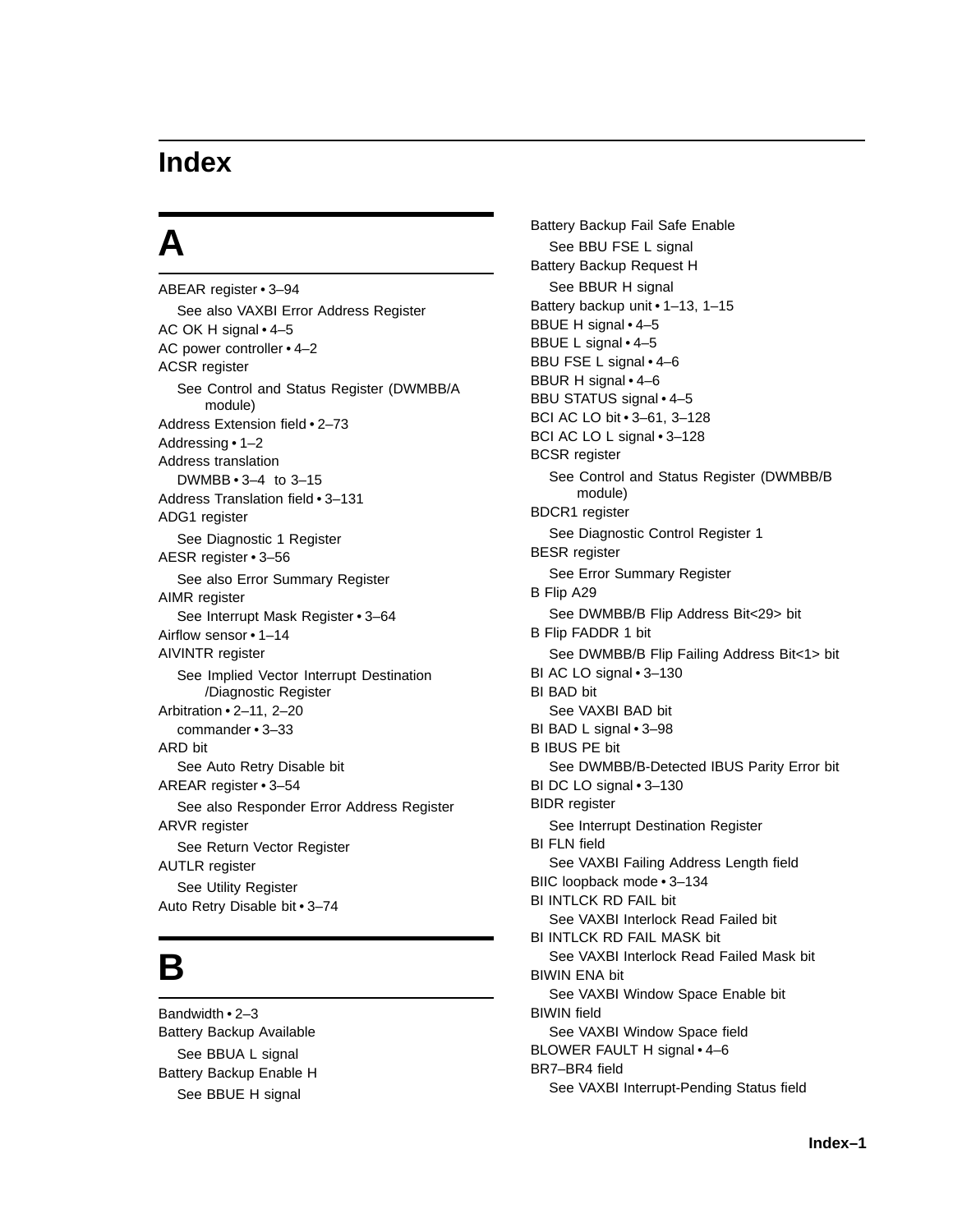#### **Index**

BRSVD register • 3–111 BTIM register • 3–106 See also Timeout Address Register Bus Error Extension Register • 2–74 Bus Error Register • 2–58, 3–45 BVOR register See Vector Offset Register BVR register See Vector Register

# **C**

Cable OK bit • 3–56, 3–129 Cache coherency • 2–52 Cacheing • 1–2 C/A Fetch Failed bit • 3–121, 3–122 CAFF bit See Command/Address Fetch Failed bit CC bit See Corrected Confirmation bit CCID bit See Corrected Confirmation Interrupt Disable bit CHANNEL  $n$  INHIBIT signal  $\cdot$  4–6 CHANNEL n OK See CH n OK signal CH  $n$  OK signal  $\cdot$  4–6 CMD field See Command field CNAK bit See Command NO ACK bit Command/Address Fetch Failed bit • 3–101 Command cycle • 2–23 Commander arbitration • 3–33 Command field • 2–73 Command NO ACK bit • 2–63, 3–50, 3–124 Console load device • 1–9 Control and Status Register (DWMBB/A module) • 3–86 Control and Status Register (DWMBB/B module) • 3–98 Control Reset bit • 3–87, 3–132, 3–147 Cooling system • 1–3, 1–14 CORR DMA ECC ERR bit See Correctable DMA ECC Error bit Correctable DMA ECC Error bit • 3–59 Correctable PMR ECC Error bit • 3–58, 3–128 Corrected Confirmation bit • 2–60, 3–47, 3–124 Corrected Confirmation Interrupt Disable bit • 2–70 Corrected Read Data bit • 2–62, 3–30, 3–49

Corrected Read Data Interrupt Disable bit • 2–71 CORR PRM ECC ERR bit See Correctable PMR ECC Error bit CRD bit See Corrected Read Data bit CRDID bit See Corrected Read Data Interrupt Disable bit CTL RESET bit See Control Reset bit Cycle types • 2–20 to 2–30

# **D**

DC OK H signal • 4-5 DEC Power Bus signal • 4–5 Device Register • 2–57, 3–43 Device Revision field • 2–57, 3–43, 3–112 Device Type field • 2–57, 3–44, 3–112 DIAG ECC bit See Diagnostic ECC bit Diagnostic 1 Register • 3–74 Diagnostic Control Register 1 • 3–109 Diagnostic ECC<11:0> field • 3–146 Diagnostic ECC bit • 3–76 Diagnostic Options field • 3–131, 3–132 Diagnostic Read or Write field • 3–73 Diagnostic Read/Write field • 3–105 DIAGNOSTIC R/W field See Diagnostic Read/Write field Disable XMI Timeout bit • 2–65, 3–52 Disks, in-cabinet • 1–15 Disown Write Mask transaction • 2–41 DMA Correctable ECC Error bit • 3–117 DMA loopback mode • 3–134 DMA Uncorrectable ECC Error bit • 3–117 DREV field See Device Revision field DTYPE field Device Type field See Device Type field DTYPE register • 3–112 DWMASK • 2–41 DWMBA compatibility mode • 3–8 DWMBB adapter • 1–10 DWMBB address translation • 3–4 to 3–15 40-bit address translation mode using a 4-Kbyte page size • 3–11 40-bit address translation mode using an 8-Kbyte

page size • 3–13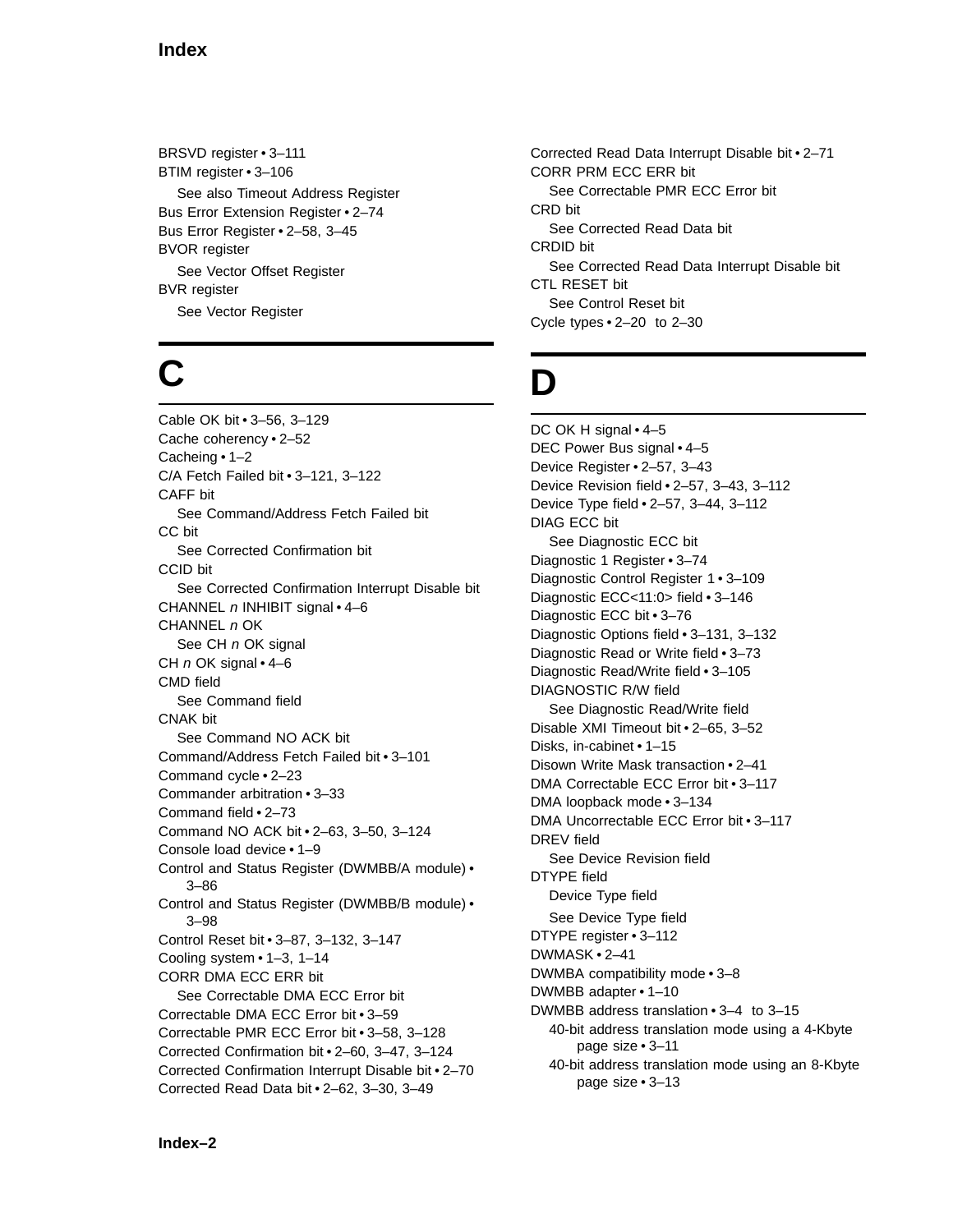DWMBB address translation (Cont.) 40-bit extended VAX address translation mode • 3–10 DWMBA compatibility mode • 3–8 extended address translation modes • 3–15 DWMBB/A-Detected Error Interrupts field • 3–131 DWMBB/A Flip Address Bit<1> bit • 3–142 DWMBB/A Flip Address Bit<29> bit • 3–78, 3–134, 3–136, 3–138, 3–141, 3–142 DWMBB/A FLIP FADDR BIT<1> bit See DWMBB/A Flip Failing Address Bit<1> bit DWMBB/A Flip Failing Address Bit<1> bit • 3–77, 3–139, 3–141, 3–142 DWMBB/A Interrupt Mask Register • 3–64 DWMBB/A Loopback Enable bit • 3–78, 3–134, 3–138, 3–141, 3–142 DWMBB/A module loopback mode • 3–134 DWMBB/A Multiple Errors bit • 3–57 DWMBB/A Vector Offset Register field • 3–107 DWMBB/B-Detected Error Interrupts field • 3–132 DWMBB/B-Detected IBUS Parity Error bit • 3–104, 3–121, 3–122, 3–123 DWMBB/B Flip Address Bit<1> bit • 3–142 DWMBB/B Flip Address Bit<29> bit • 3–110, 3–140, 3–141, 3–142 DWMBB/B Flip Failing Address Bit<1> bit • 3–109, 3–140, 3–141, 3–142 DWMBB Cable OK bit • 3–56 DWMBB Interrupt-Pending Status bit • 3–101 DWMBB Interrupts • 3–18 to 3–27 DWMBB lockout modes • 3–28 to 3–32 DWMBB loopback modes • 3–134 to 3–136 DWMBB registers • 3–39 to 3–113 DWMBB Vector field • 3–91, 3–108 DXTO bit See Disable XMI Timeout bit

# **E**

ECC See Error correction code ECC Disable bit • 3–80, 3–146 ECC Syndrome field • 3–87 **EHWW** See Enable Hexword Write bit Electrical specifications • 1–3 ENABLE DWMBB INT See Enable DWMBB Interrupts bit Enable DWMBB Interrupts bit • 3–98, 3–120 Enable Hexword Write bit • 2–39, 2–40, 2–65 Enable IVINTR Transactions bit • 3–65, 3–115, 3–116, 3–117, 3–119, 3–120, 3–121, 3–122, 3–123, 3–125, 3–128 Environmental characteristics • 1–3 Error correction code • 3–37 Error handling • 3–113 to 3–129 Errors handling • 2–78 inconsistent parity • 2–76 parity • 2–76 recovery • 2–79 reporting • 2–80 sequence • 2–77 timeout • 2–77 Error Summary bit • 2–59, 3–46, 3–124, 3–148 Error Summary Register • 3–56, 3–100 Error Summary Test bit • 3–75, 3–148 ERR SUM TEST bit See Error Summary Test bit ES bit See Error Summary bit ETF bit See Extended Test Fail bit Ethernet-based compact disk server • 1–9 Ethernet port • 1–11 Extended address translation modes • 3–15 Extended Test Fail bit • 2–63, 3–51

# **F**

Failing Address Extension field • 3–93 Failing Address Extension Register • 2–72, 3–92 Failing Address field • 2–67, 3–53 Failing Address Register • 2–66, 3–53 Failing Commander ID field • 2–64, 3–52 Failing Command field • 3–92 Failing Length field • 2–67, 3–53 Failing Mask field • 3–93 FCID field See Failing Commander ID field FCMD field See Failing Command field FLN field See Failing Length field FOR BAD IBUS RCV PAR bit See Force Bad IBUS Receiver Parity bit FOR BAD IBUS XMIT PAR bit See Force Bad IBUS Transmit Parity bit Force Bad IBUS Receive Parity bit • 3–145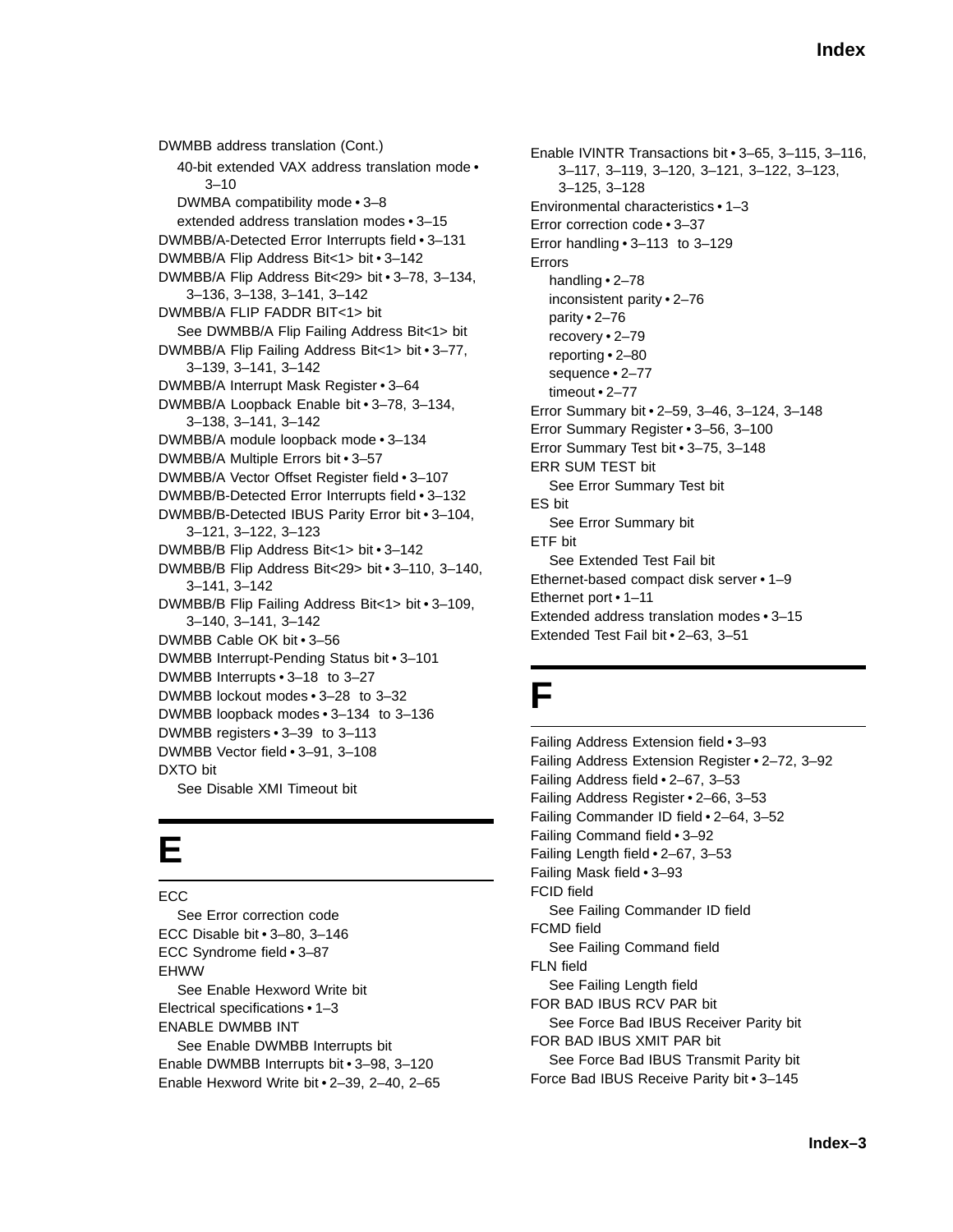Force Bad IBUS Receiver Parity bit • 3–79 Force Bad IBUS Transmit Parity bit • 3–79, 3–145 Force BCI Bad Parity bit • 3–110, 3–146 Force BIIC Loopback Mode bit • 3–110, 3–135 Force Data NO ACK bit • 3–75, 3–148 Force DMA-A Buffer Busy bit • 3–79, 3–140, 3–141, 3–142 FORCE DMA-A BUSY bit See Force DMA-A Buffer Busy bit Force DMA-B Buffer Busy bit • 3–79, 3–140, 3–141, 3–142 FORCE DMA-B BUSY bit See Force DMA-B Buffer Busy bit Force ECC Error bit • 3–77, 3–146 Force Illegal Command bit • 3–76, 3–148 Force Octaword Transfers bit • 3–78, 3–139, 3–141 FORCE OCTAWORD XFER bit See Force Octaword Transfers bit Force Tlockout bit • 3–147 Force Transmit lockout bit • 3–77 FOR ILL CMD bit See Force Illegal Command bit

# **G**

Good Read Data bit • 3–30

# **H**

H405 AC power controller • 4–2 H7206-B power and logic unit • 4–2 H7236-A battery backup unit • 4–6 operation • 4–6

# **I**

I/O connections • 1–11 I/O space • 2–13, 2–14 I/O transactions • 3–16 to 3–17 I/O Write Failure bit • 3–60, 3–121, 3–122, 3–127, 3–128, 3–130, 3–135 IBUS • 1–10, 3–2 IBUS DMA-A C/A Parity Error bit • 3–62, 3–119, 3–120, 3–123 IBUS DMA-A CA PE bit See IBUS DMA-A C/A Parity Error bit

IBUS DMA-A Data Parity Error bit • 3–61, 3–119 IBUS DMA-A DATA PE bit See IBUS DMA-A Data Parity Error bit IBUS DMA-B C/A Parity Error bit • 3–62, 3–119, 3–120, 3–123 IBUS DMA-B CA PE bit See IBUS DMA-B C/A Parity Error bit IBUS DMA-B Data Parity Error bit • 3–62, 3–119 IBUS DMA-B DATA PE bit See IBUS DMA-B Data Parity Error bit IBUS I/O RD PE bit See IBUS I/O Read Data Parity Error bit IBUS I/O Read Data Parity Error bit • 3–63, 3–120, 3–135 IBUS Parity Error bit • 3–120 IBUS Parity Error Interrupt Mask bit • 3–99 IBUS PE INTR MASK See IBUS Parity Error Interrupt Mask bit IDENT ERR bit See IDENT Error bit IDENT Error bit • 3–103 Identify transactions See IDENT IDENT transactions • 2–43 IL I/O CMD bit See Illegal CPU Command bit Illegal CPU Command bit • 3–102, 3–148 Illegal I/O Command bit • 3–122 Implied Vector Interrupt Destination/Diagnostic Register • 3–72 Implied vector interrupts • 3–114 Implied Vector Interrupt transaction See IVINTR Inconsistent Parity Error bit • 2–61, 3–48, 3–124 Inconsistent parity errors • 2–76 InfoServer 100 • 1–9 Initialization • 2–53 to 2–55, 3–130 to 3–132 INTERLOCK  $n$  signal  $\cdot$  4–6 Interlock Read transactions • 2–35 Internal Error bit • 3–60, 3–123, 3–128, 3–135 Interrupt Destination field • 3–105 Interrupt Destination Register • 3–105 Interrupt Mask Register • 3–64 Interrupt on BCI AC LO bit • 3–70 Interrupt on Command NO ACK bit • 3–68 Interrupt on Correctable ECC Error bit • 3–69, 3–117, 3–118 Interrupt on Corrected Confirmation bit • 3–66 Interrupt on Corrected Read Data bit • 3–67 Interrupt on DMA-A Data Parity Error bit • 3–70 Interrupt on DMA-B Data Parity Error bit • 3–70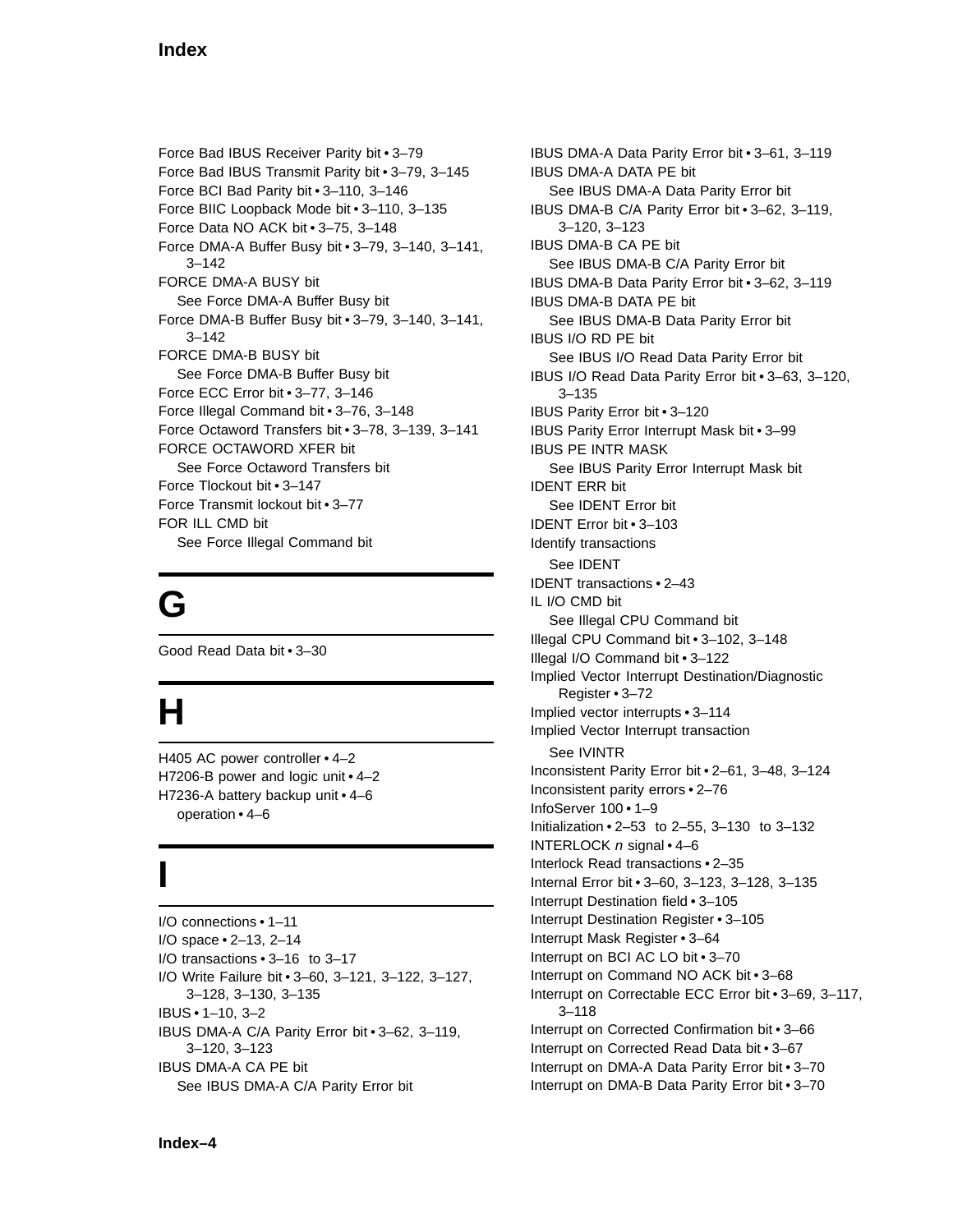Interrupt on I/O Write Fail bit • 3–127 Interrupt on I/O Write Failure bit • 3–69 Interrupt on IBUS DMA-A C/A Parity Error bit • 3–70 Interrupt on IBUS DMA-B C/A Parity Error bit • 3–70 Interrupt on IBUS I/O Read Data Parity Error bit • 3–71 Interrupt on Inconsistent Parity Error bit • 3–66 Interrupt on Internal Error bit • 3–69 Interrupt on Invalid PFN bit • 3–68, 3–116 Interrupt on Invalid VAXBI Address bit • 3–69, 3–116 Interrupt on No Read Response bit • 3–67 Interrupt on Parity Error bit • 3–66, 3–126 Interrupt on Read Error Response bit • 3–68 Interrupt on Read/IDENT Data NO ACK bit • 3–126 Interrupt on Read/IDENT NO ACK bit • 3–67 Interrupt on Read Sequence Error bit • 3–67 Interrupt on Transaction Timeout bit • 3–68 Interrupt on Uncorrectable ECC Error bit • 3–69, 3–117, 3–118 Interrupt on Write Data NO ACK bit • 3–67 Interrupt on Write Sequence Error bit • 3–66 Interrupt Priority Level field • 2–27 Interrupts • 3–18 to 3–27, 3–114 interprocessor • 2–45 types • 2–10 write error • 2–45, 2–80 Interrupt Sent bit • 3–149 Interrupt Sent Status bit • 3–80, 3–135 Interrupt Sent Status field • 3–100 Interrupt transaction See INTR INTR • 2–43 INTR BCI AC LO bit See Interrupt on BCI AC LO bit INTR CC bit See Interrupt on Corrected Confirmation bit INTR CNAK bit See Interrupt on Command NO ACK bit INTR COR ECC ERR bit See Interrupt on Correctable ECC Error bit INTR CRD bit See Interrupt on Corrected Read Data bit INTR DESTINATION field See Interrupt Destination field INTR DMA-A C/A Parity Error bit • 3–119 INTR DMA-A Data Parity Error bit • 3–120 INTR DMA-A DATA PE See Interrupt on DMA-A Data Parity Error bit INTR DMA-B C/A Parity Error bit • 3–119 INTR DMA-B Data Parity Error bit • 3–120 INTR DMA-B DATA PE

INTR DMA-B DATA PE (Cont.) See Interrupt on DMA-B Data Parity Error bit INTR I/O RD PE See Interrupt on IBUS I/O Read Data Parity Error bit INTR IE bit See Interrupt on Internal Error bit INTR INV BI ADR bit See Interrupt on Invalid VAXBI Address bit INTR IO WRT FAIL bit See Interrupt on I/O Write Failure bit INTR IPE bit See Interrupt on Inconsistent Parity Error bit INTR IPFN bit See Interrupt on Invalid PFN bit INTR NRR bit See Interrupt on No Read Response bit INTR PE bit See Interrupt on Parity Error bit INTR RER bit See Interrupt on Read Error Response bit INTR RIDNAK bit See Interrupt on Read/IDENT NO ACK bit INTR RSE bit See Interrupt on Read Sequence Error bit INTR SENT bit See Interrupt Sent Status bit INTR TTO bit See Interrupt on Transaction Timeout bit INTR UNCOR ECC ERR bit See Interrupt on Uncorrectable ECC Error bit INTR WDNAK bit See Interrupt on Write Data NO ACK bit INTR WSE bit See Interrupt on Write Sequence Error bit Invalid PFN bit • 3–58, 3–116 Invalid PFN Entry bit • 3–128 Invalid VAXBI Address bit • 3–59, 3–116 INV BI ADR bit See Invalid VAXBI Address bit INVINTR • 2–76 IPE bit See Inconsistent Parity Error bit IPFN bit See Invalid PFN bit IREAD • 2–35 IVINTR • 2–45 write error • 2–80 IVINTR Destination field • 3–72 IVINTR Enable bit • 3–87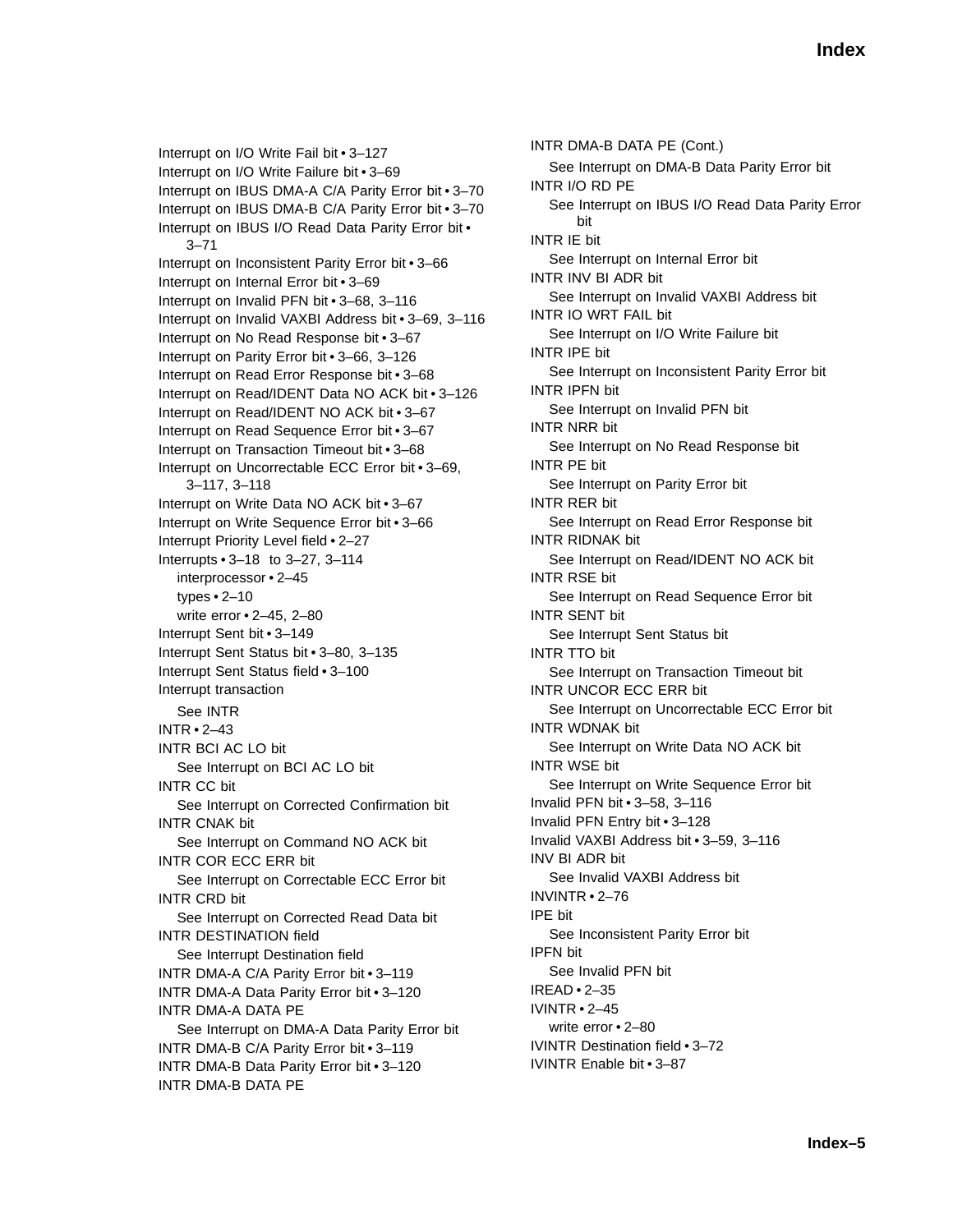# **L**

Latch Check Bits bit • 3–76, 3–146 LDEASRT field See Lockout Deassertion field LLIM See Lockout Limit field LOCKOUT ASSERT ENA bit See Lockout Assert Enable bit Lockout Assert Enable bit • 3–28, 3–88 Lockout Deassertion field • 3–30, 3–32, 3–82 Lockout Deassertion Timer field • 3–131 Lockout Limit field • 3–29, 3–81 Lockout Mode field • 2–71 Lockout modes • 3–28 to 3–32 LOCKOUT RESPONSE ENA bit See Lockout Response Enable bit Lockout Response Enable bit • 3–28, 3–88 LOCMOD field See Lockout Mode field Loopback modes • 3–134 to 3–136

# **M**

Mapping Register Mode Enable field • 3–84 Mapping Register Mode field • 3–5 Mask field • 2–73 Master Sequencer Transaction Failed bit • 3–102, 3–121, 3–122 ME bit See DWMBB/A Multiple Errors bit ME ENA bit See Multiple Interrupt Enable bit Microcode passive release • 2–10, 2–43 MODULE ENABLE L signal • 4–5 MR MD See Mapping Register Mode Enable field MS XACT FAIL bit See Master Sequencer Transaction Failed bit MULT CPU ERR bit See Multiple CPU Errors bit Multiple CPU Errors bit • 3–101, 3–115 Multiple Errors bit • 3–57, 3–115 Multiple Interrupt Enable bit • 3–89, 3–115

# **N**

NHALT bit See Node Halt bit Node Halt bit • 2–60, 3–47 Node Reset See NRST bit Node Reset bit • 2–59, 3–46, 3–130 Nodespace • 2–15 Node-Specific Control and Status Register • 2–69 Node-Specific Error Summary bit • 2–63, 3–51 Node Specifier field • 2–28 Nonexistent memory locations See NXM No Read Response bit • 2–62, 3–49, 3–148 NRR bit See No Read Response bit NRST bit • 2–53 to 2–55 See Node Reset bit NSCSR register See Node-Specific Control and Status Register NSES bit See Node-Specific Error Summary bit NXM • 2–79

# **O**

OLR bit See Only LOC Response bit ON CMD L signal • 4–5 Only LOC Response bit • 2–75 OREAD • 2–37 OVER TEMPERATURE n signal • 4-6 Overtemperature switch, H7215 • 4–3 Ownership Read transaction • 2–37

## **P**

Page frame number • 3–5, 3–10, 3–11, 3–13 Page Map Register (PMR) • 3–96 Page map register entry • 3–10, 3–11, 3–13 Page map registers • 3–5, 3–10, 3–11, 3–13, 3–37 Parity Error bit • 2–61, 3–48, 3–124 Parity errors • 2–76 Passive release • 2–10 PB REQ L signal • 4-5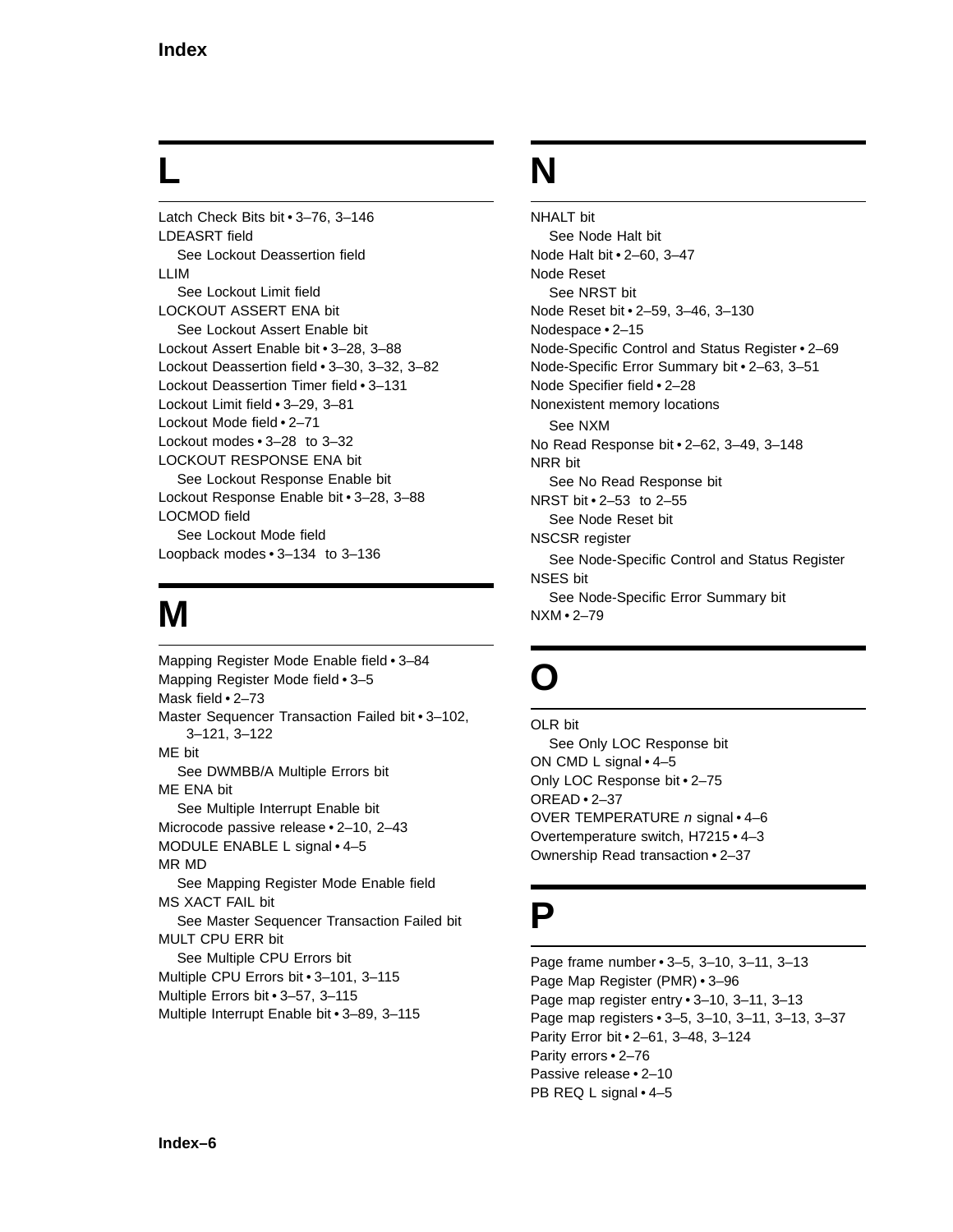PE bit See Parity Error bit PFN See Page frame number Platform differences • 1–2 PMR Correctable ECC Error bit • 3–118 PMRE See Page map register entry • 3–10 PMR Ready bit • 3–87, 3–128 PMR register See Page Map Register PMR Uncorrectable ECC Error bit • 3–118 PMR Valid bit • 3–96 PNL RESET L signal • 4-5 Power failure • 4–7 Power sequencer See XTC Programmable timeout • 3–34

# **R**

RCV LOCKOUT STATUS bit See Receive Lockout Status bit READ • 2–34 Read Error Response bit • 2–62, 3–30, 3–49, 3–124 Read/IDENT Data NO ACK bit • 2–61, 3–48, 3–124, 3–148 Read Sequence Error bit • 2–62, 3–49, 3–124 Read transactions • 2–34, 2–46 to 2–50 Receive Lockout Status bit • 3–75, 3–147 **Registers** finding in VAXBI address space • 2–17 VAXBI • 2–19 RER bit See Read Error Response bit Reserved Register • 3–111 Responder Arbitration Request bit • 3–131 Responder Error Address Register • 3–54 Responder Failing Address field • 3–55 Responder Failing Command field • 3–57 Responder Failing ID field • 3–57 Responder Failing Length field • 3–54 Responder Request Enable bit • 3–89 Response timeouts • 2–77, 3–35 RES REQ ENA bit See Responder Request Enable bit Retry timeouts • 2–77, 3–35 Return Vector Disable bit • 3–24, 3–90, 3–120, 3–122, 3–131

RETURN VECTOR DIS bit See Return Vector Disable bit Return Vector Register • 3–24, 3–91, 3–120 RFCMD field See Responder Failing Command field RFID field See Responder Failing ID field RFLN field See Responder Failing Length field RIDNAK bit See Read/IDENT Data NO ACK bit RSE bit See Read Sequence Error bit

# **S**

Safety Extra Low Voltage circuit See SELV circuit Second Error Occurred bit • 2–75 Self-Test Fail bit • 2–64, 3–52 SELV circuit • 4–5 Sent field See Interrupt Sent Status field SEO bit See Second Error Occurred bit Sequence errors • 2–77 Short Timeout Enable bit • 3–88, 3–131 SHORT TMO ENA bit See Short Timeout Enable bit Slave Sequencer Transaction Failed bit • 3–102,  $3 - 120$ SS XACT FAIL bit See Slave Sequencer Transaction Failed bit STANDBY CMD L signal • 4–5 STF • 2–53 to 2–55 STF bit See Self-Test Fail bit Substitute ECC bit • 3–76, 3–146 SYNC signal • 4–6 System airflow sensor • 1–14 thermostat • 1–14 System components location • 1–4 to 1–5 System physical description • 1–3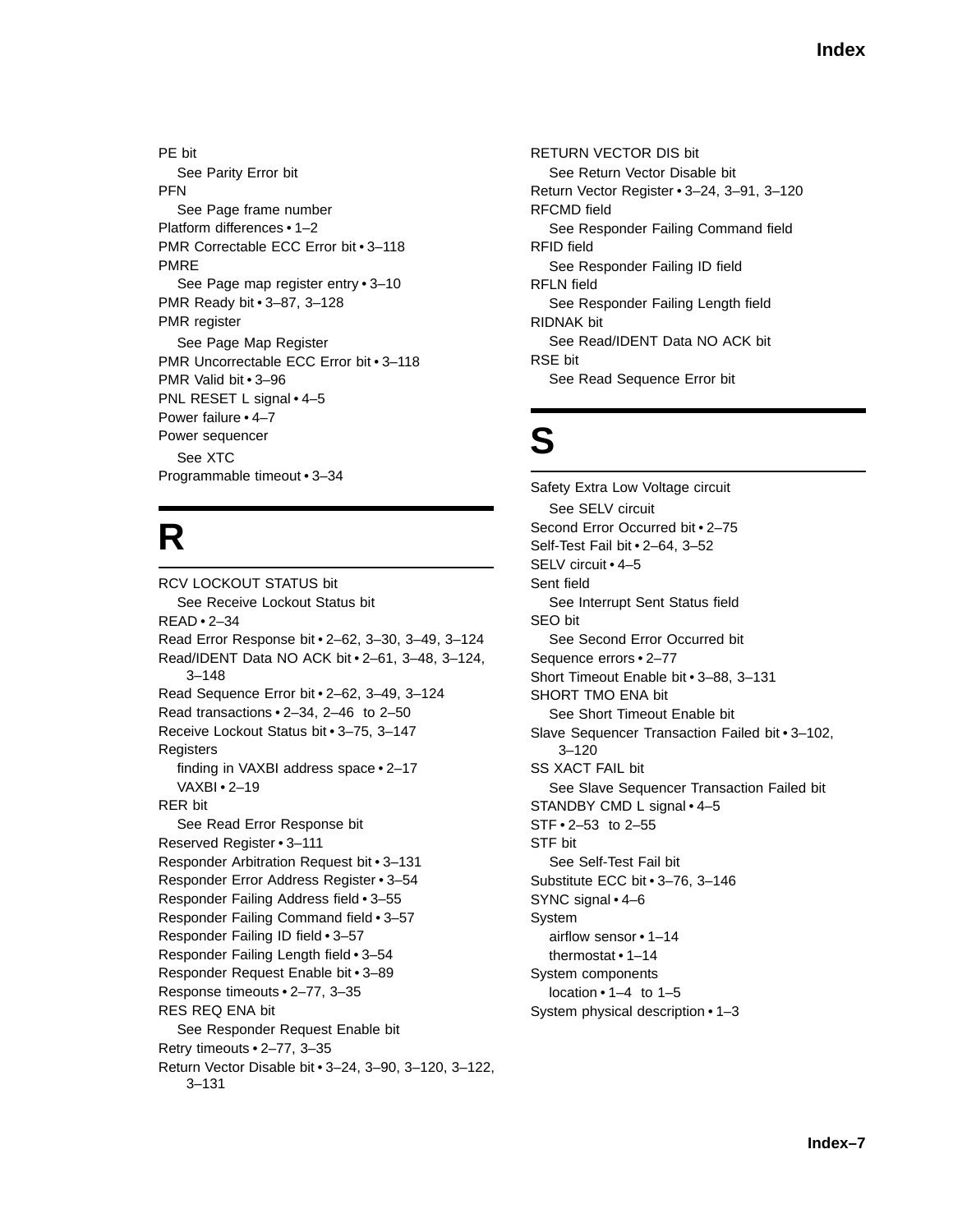# **T**

Tag Bad Data transaction • 2–42 TBDATA • 2–42 Temperature sensor, cabinet • 4–2 Terminal port • 1–11 Terms defined • 2–7 Timeout Address Register • 3–106 Timeout Disable bit • 3–35 Timeout Limit field • 3–35, 3–83 **Timeouts** DWMBB • 3–131 response • 2–77, 3–35 retry • 2–77, 3–35 TLIM field See Timeout Limit field  $TOY \cdot 4-3$ Transaction errors • 2–77 Transaction register files • 3–137 Transactions • 2–31 to 2–51 Disown Write Mask • 2–41 Identify • 2–43 Implied Vector Interrupt • 2–45, 2–76 Interlock Read • 2–35 Interrupt • 2–43 Ownership Read • 2–37 Read • 2–34, 2–46 to 2–50 Tag Bad Data • 2–42 terms defined • 2–7 Unlock Write Mask • 2–40 Write Mask • 2–38 Writes • 2–50 to 2–51 Transaction Timeout bit • 2–63, 3–50, 3–124 Transmit Lockout Status bit • 3–75, 3–147 TRF See Transaction register files TRIGC field See Trigger Control field Trigger bit See XMI Trigger bit Trigger Control field • 2–71 TTO bit See Transactions Timeout bit See Transaction Timeout bit

# **U**

UNCORR DMA ECC ERR bit

UNCORR DMA ECC ERR bit (Cont.) See Uncorrectable DMA ECC Error bit Uncorrectable DMA ECC Error bit • 3–59 Uncorrectable PMR ECC Error bit • 3–58, 3–128 UNCORR PRM ECC ERR bit See Uncorrectable PMR ECC Error bit Unexpected Read Response bit • 2–74 Unlock Write Mask transaction • 2–40 URR bit See Unexpected Read Response bit Utility Register • 3–81 UWMASK • 2–40

# **V**

VAXBI BAD bit • 3–98 VAXBI card cages • 1–15 VAXBI Device Register See DTYPE register VAXBI DMA Failing Address field • 3–106 VAXBI DMA Failing Address Length field • 3–106 VAXBI Error Address Register • 3–94 VAXBI Failing Address field • 3–95 VAXBI Failing Address Length field • 3–94 VAXBI I/O window space • 3–36 VAXBI Interlock Read Failed bit • 3–103, 3–120 VAXBI Interlock Read Failed Mask bit • 3–99 VAXBI Interrupt-Pending Status field • 3–101 VAXBI nodespace and window space address assignments • 2–18 VAXBI Power-Up LED bit • 3–99 VAXBI registers • 2–19 VAXBI Window Space Enable bit • 3–36, 3–89, 3–131 VAXBI Window Space field • 3–36, 3–85 VAXBI wrapped read transactions • 3–26 Vector Offset Register • 3–107 Vector Register • 3–108 Voltage • 1–12 VOR field See DWMBB/B Vector Offset Register field

# **W**

WDNAK bit See Write Data NO ACK bit WEI bit See Write Error Interrupt bit WMASK • 2–38